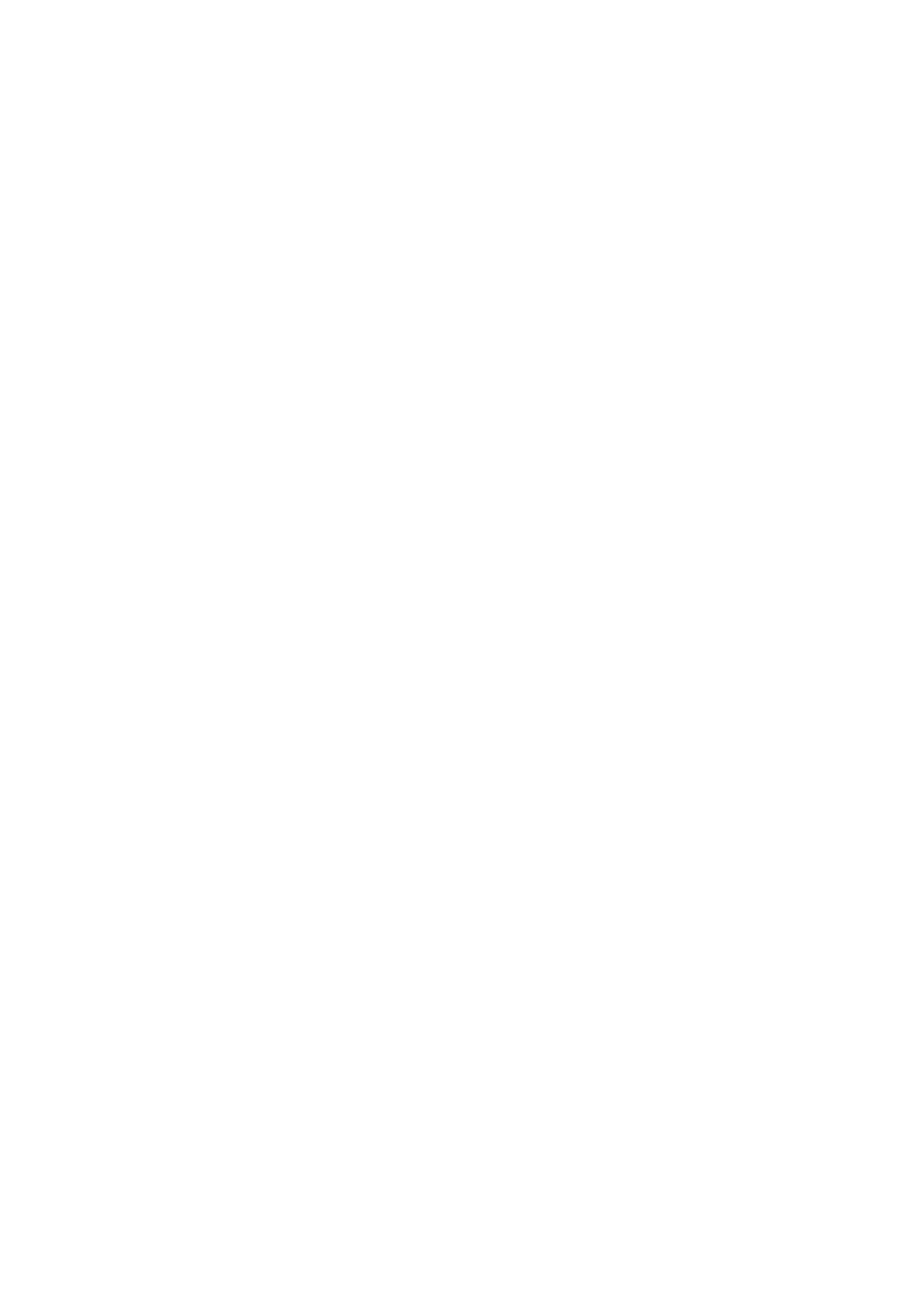Reviewers Professor Christer Carlsson Åbo Akademi University Institute for Advanced Management Lemminkäisenkatu 14 B FI-20520 Turku Finland

> Professor Angappa Gunasekaran University of Massachusetts Charlton College of Business Department of Management 285 Old Westport Road North Dartmouth MA 02747-2300 USA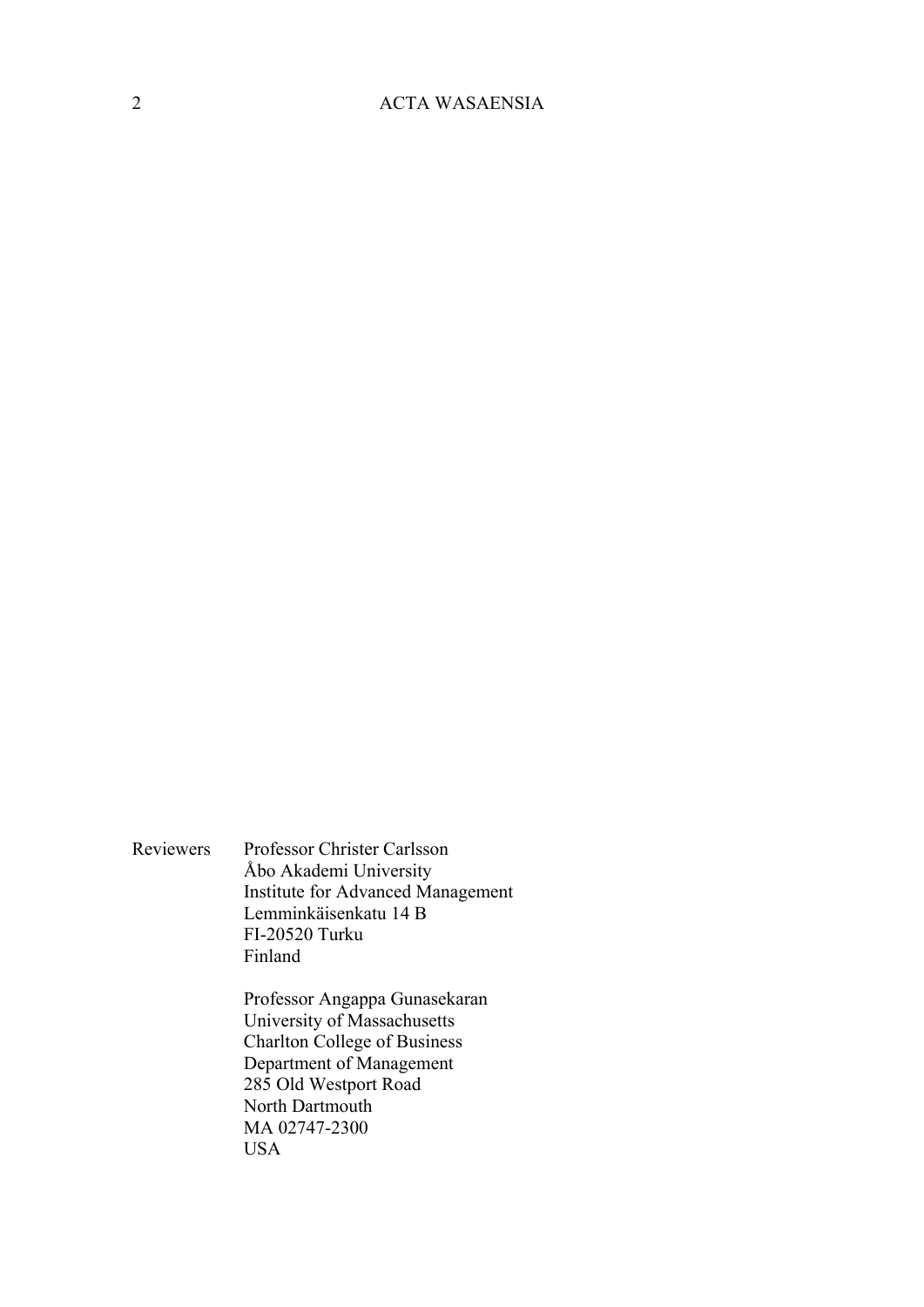#### <span id="page-2-0"></span>**ACKNOWLEDGEMENTS**

I would first and foremost like to thank my main advisor, Professor Petri Helo, for his support and guidance throughout the ASDN (Agile Supply–Demand Networks) project. Without his help, the realisation of my thesis would have still been in doubt. I would also like to express my gratitude to Professor Angappa Gunasekaran (University of Massachusetts, USA) and Professor Christer Carlsson (Abo Akademi University, Finland) for their review and helpful comments on this thesis. John Shepherd helped with the English language revision, and I express my thanks to him for his kind help.

The research work has been mainly based on the case study of a Chinese iron  $\&$  steel company (SLC). During my research, I received great help from the company and I would therefore like to express my appreciation to all persons at SLC, China who helped me in obtaining valuable information, gave interviews, and answered my questions. Especially I would like to thank Lan Xinzhe and Zhang XiaoMin, who were key persons in rendering assistance. They were the persons who took responsibility and gave invaluable help during the research.

I also want to express my thanks to Professor Hannu Koivisto, Professor Timo R. Nyberg and Professor Pertti Mäkilä for their valuable support and guidance during my research. The dissertation research was supported by the ASDN project, funded by the Finnish Ministry of Transport and Communication and the ABB Corporate Research Centre, and partly supported by the Paper Manufacturing Post-Graduate School (PMGS), Tampere University of Technology.

Finally, I would like to thank my family, especially my lovely son, Duoduo, and also all my friends who gave their support and understanding in helping me to complete this work.

May 2006. *Guangyu Xiong*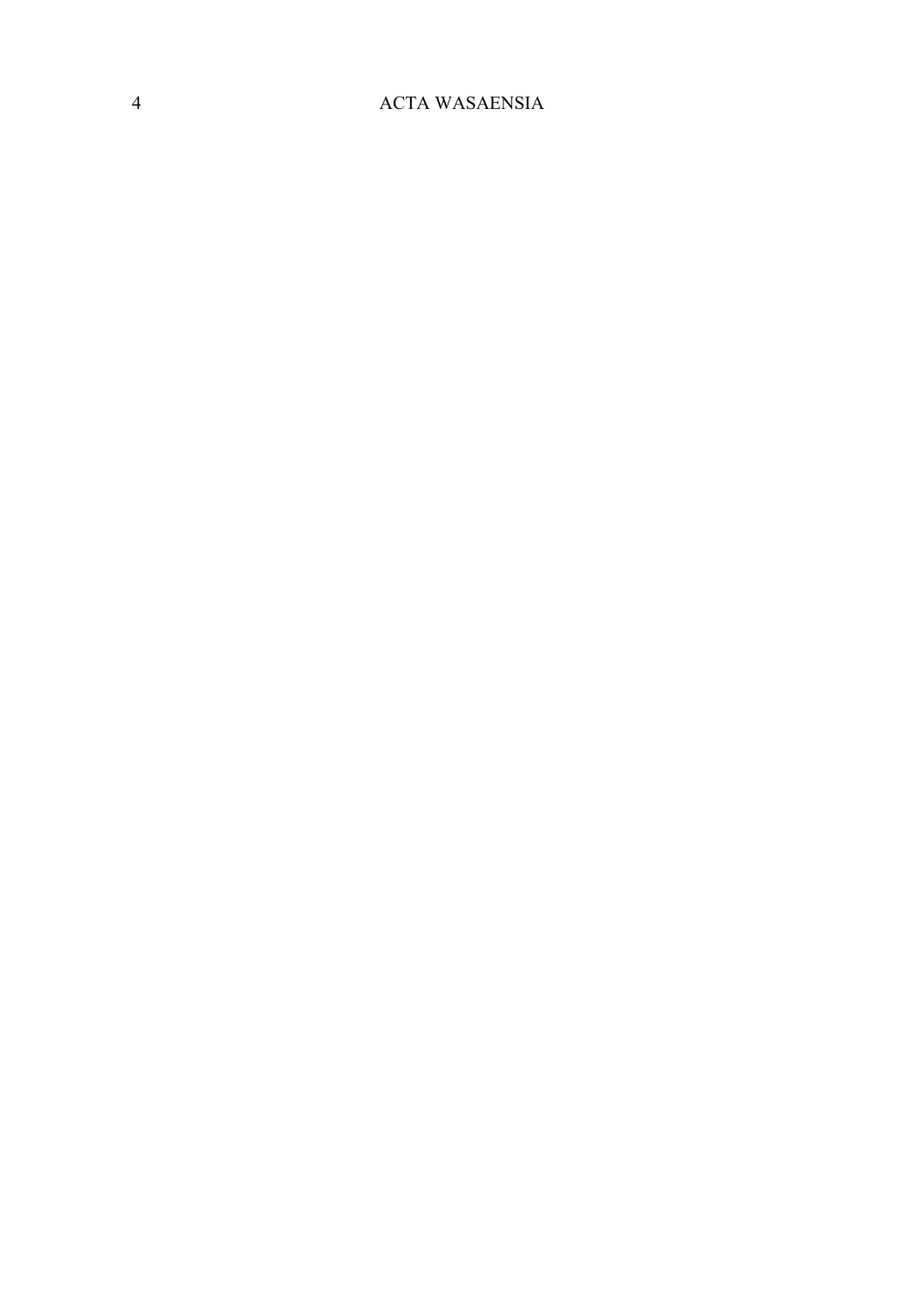# **CONTENTS**

| $\mathbf{1}$   |     |                                                                          |  |
|----------------|-----|--------------------------------------------------------------------------|--|
|                | 1.1 |                                                                          |  |
|                | 1.2 |                                                                          |  |
|                |     | Brief Description of Supply Chain Inventory in the Iron & Steel<br>1.2.1 |  |
|                |     | Problem of Traditional Inventory Model in Company "SLC"17<br>1.2.2       |  |
|                | 1.3 |                                                                          |  |
|                | 14  |                                                                          |  |
|                |     |                                                                          |  |
| $\overline{2}$ |     | LITERATURE REVIEW AND DEVELOPMENT OF THE TRADITIONAL                     |  |
|                |     |                                                                          |  |
|                | 2.1 |                                                                          |  |
|                | 2.2 |                                                                          |  |
|                | 2.3 | Fuzzy set theory Applications in Supply Chain Inventory Management33     |  |
| 3              |     | ANALYSIS AND EVALUATION OF TRADITIONAL INVENTORY                         |  |
|                |     |                                                                          |  |
|                | 3.1 |                                                                          |  |
|                | 3.2 | Supply Chain Inventory Management and Inventory Control Policy41         |  |
|                |     | 3.2.1 Common Problems in Supply Chain Inventory Control  41              |  |
|                |     |                                                                          |  |
|                |     |                                                                          |  |
|                |     | 3.2.4                                                                    |  |
|                | 3.3 | EOQ Models and Periodic Policy in the Development of Modern              |  |
|                |     | EOQ Models Falling into Disfavour in Modern Industry  72<br>3.3.1        |  |
|                |     | Main Reasons for the EOQ Model Limitations in Modern<br>3.3.2            |  |
|                |     |                                                                          |  |
| $\overline{4}$ |     | COMBINING FUZZY LOGIC CONTROL AND (S, S) POLICY IN                       |  |
|                |     |                                                                          |  |
|                |     |                                                                          |  |
|                | 4.1 |                                                                          |  |
|                | 4.2 |                                                                          |  |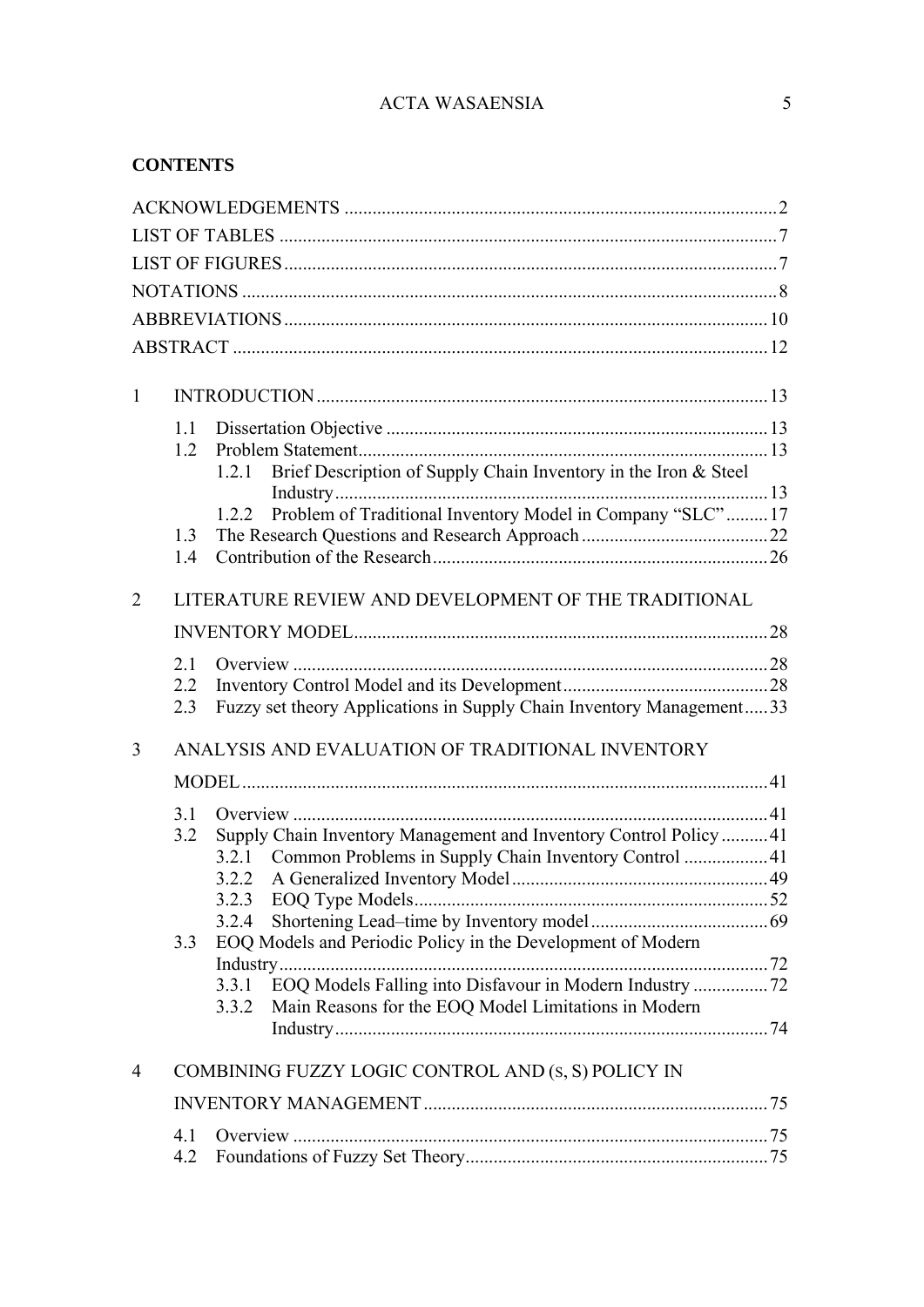|   |     | 4.2.1                                                                |  |
|---|-----|----------------------------------------------------------------------|--|
|   |     | 4.2.2                                                                |  |
|   |     | 4.2.3                                                                |  |
|   |     | 4.2.4                                                                |  |
|   |     | 4.2.5                                                                |  |
|   |     | 4.2.6                                                                |  |
|   | 4.3 |                                                                      |  |
|   | 4.4 |                                                                      |  |
|   |     | 4.4.1                                                                |  |
|   |     | Counteracting and Coping with Demand Fluctuations in<br>4.4.2        |  |
|   |     |                                                                      |  |
|   |     | General Counteraction to Demand Fluctuations in Traditional<br>4.4.3 |  |
|   |     |                                                                      |  |
|   |     | Application of Proposed FICM to Counteract Demand<br>4.4.4           |  |
|   |     |                                                                      |  |
|   |     |                                                                      |  |
| 5 |     |                                                                      |  |
|   | 5.1 |                                                                      |  |
|   |     |                                                                      |  |
|   | 5.2 |                                                                      |  |
|   |     | Technological Challenges Facing Raw Materials Inventory<br>5.2.1     |  |
|   |     |                                                                      |  |
|   |     | 5.2.2                                                                |  |
|   | 5.3 |                                                                      |  |
|   |     | The Extension (s, S) Policy for Raw Materials Inventory<br>5.3.1     |  |
|   |     |                                                                      |  |
|   |     | 5.3.2                                                                |  |
| 6 |     |                                                                      |  |
|   | 6.1 |                                                                      |  |
|   | 6.2 |                                                                      |  |
|   |     | 6.2.1                                                                |  |
|   |     |                                                                      |  |
|   |     | 6.2.3                                                                |  |
|   |     | 6.2.4                                                                |  |
|   |     | 6.2.5                                                                |  |
|   | 6.3 |                                                                      |  |
|   | 6.4 |                                                                      |  |
|   |     |                                                                      |  |
| 7 |     | SUMMARY AND SUGGESTIONS FOR FUTURE RESEARCH  160                     |  |
|   | 7.1 |                                                                      |  |
|   | 7.2 |                                                                      |  |
|   | 7.3 |                                                                      |  |
|   |     |                                                                      |  |
|   |     |                                                                      |  |
|   |     |                                                                      |  |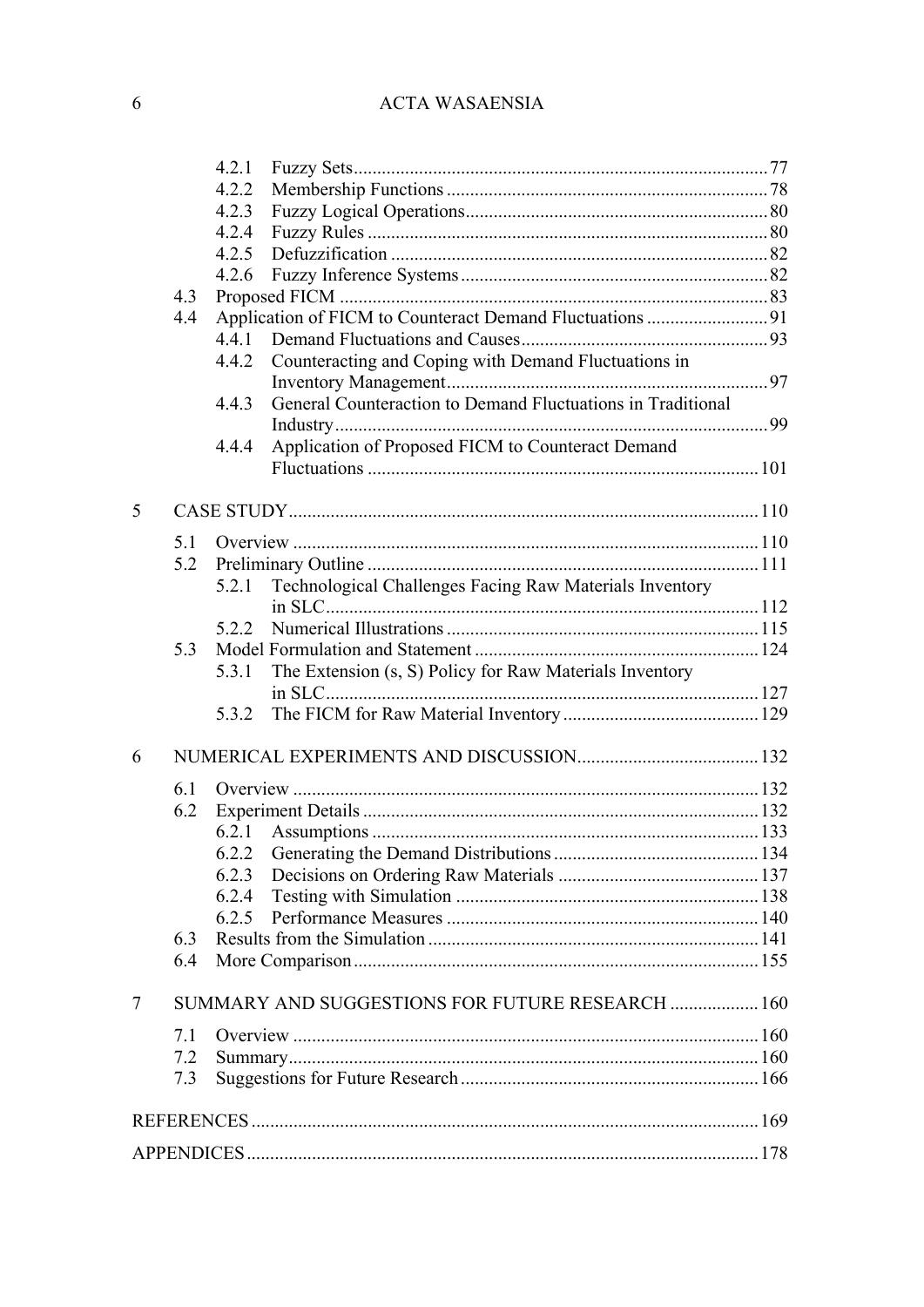# <span id="page-6-0"></span>**LIST OF TABLES**

| Table 1.  |                                                                                             |      |
|-----------|---------------------------------------------------------------------------------------------|------|
| Table 2.  | Fuzzy research findings in inventory management                                             |      |
|           |                                                                                             |      |
| Table 3.  | General classifications with respect to characteristics of demand 44                        |      |
| Table 4.  |                                                                                             |      |
| Table 5.  |                                                                                             |      |
| Table 6.  |                                                                                             |      |
| Table 7.  |                                                                                             |      |
| Table 8.  |                                                                                             |      |
| Table 9.  |                                                                                             |      |
| Table 10. |                                                                                             |      |
| Table 11. | Annual cost, order times, service level and comparison -                                    |      |
|           |                                                                                             | .143 |
|           | Table 12. Annual cost, order times, service level and comparison - normal PDF 143           |      |
|           | Table 13. Annual cost, order times, service level and comparison -                          |      |
|           |                                                                                             |      |
| Table 14. | Annual cost, order times, service level and comparison-                                     |      |
|           |                                                                                             |      |
|           | Table 15. Average inventory cost and its improvement-uniform PDF 144                        |      |
|           | Table 16. Average inventory and its improvement –normal PDF ( $\sigma$ = 12, $\mu$ =26) 144 |      |
| Table 17. | Average inventory and its improvement –sine distribution  145                               |      |
| Table 18. | Average inventory and its improvement –exponential PDF $(\gamma=15)$ 145                    |      |
|           |                                                                                             |      |
|           |                                                                                             |      |
|           | Table 21. Demand–magnification effect measures of two–stage inventory model146              |      |

# **LIST OF FIGURES**

| Figure 1.  |                                                                        | 20   |
|------------|------------------------------------------------------------------------|------|
| Figure 2.  |                                                                        | 25   |
| Figure 3.  |                                                                        |      |
| Figure 4.  |                                                                        | .53  |
| Figure 5.  |                                                                        | .54  |
| Figure 6.  | Probability density function (PDF) of demand for the continuous case57 |      |
| Figure 7.  |                                                                        |      |
| Figure 8.  |                                                                        |      |
| Figure 9.  |                                                                        | .68  |
| Figure 10. |                                                                        |      |
| Figure 11. |                                                                        | 77   |
| Figure 12. |                                                                        | . 79 |
| Figure 13. |                                                                        |      |
| Figure 14. |                                                                        |      |
| Figure 15. |                                                                        |      |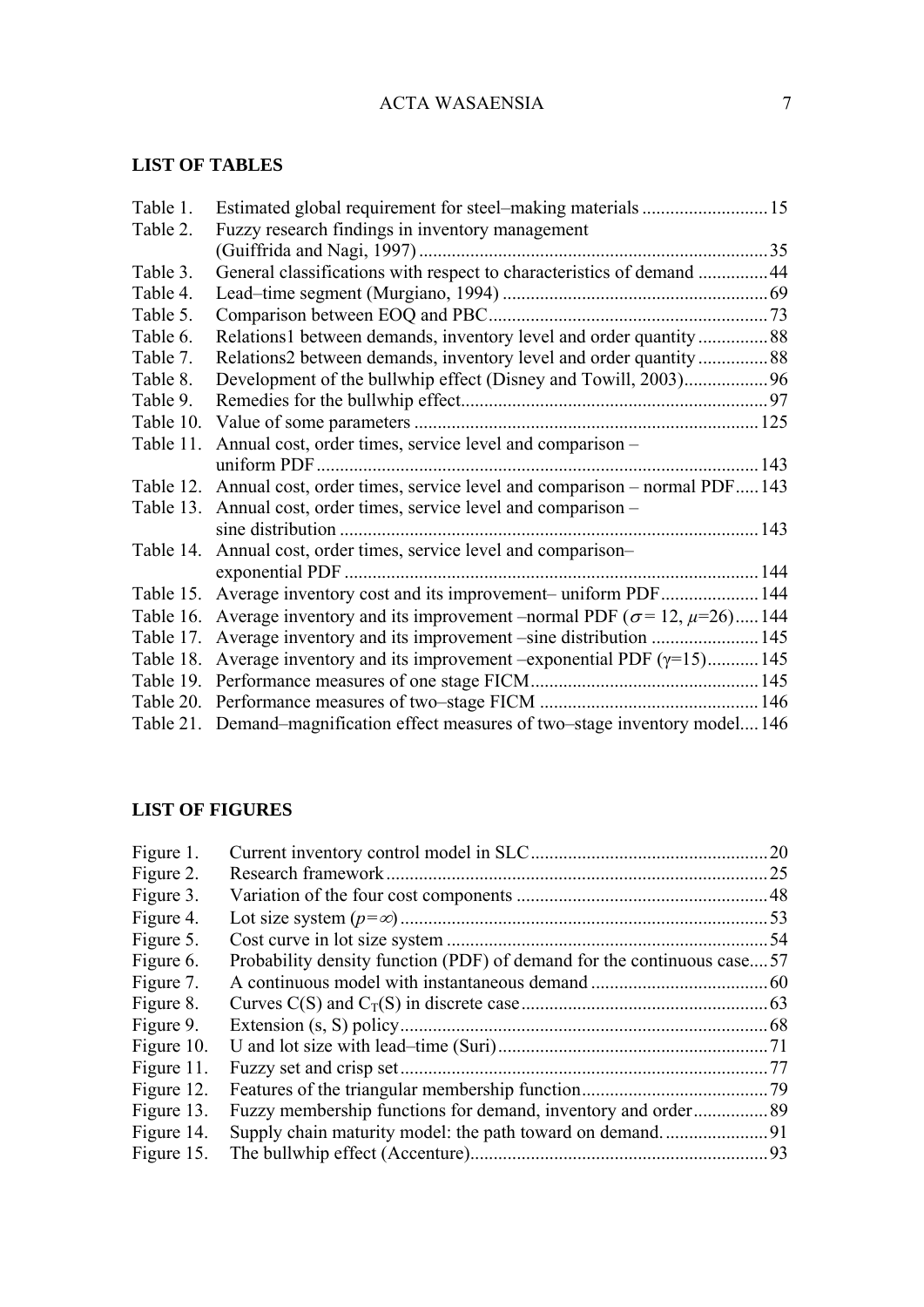<span id="page-7-0"></span>

| Figure 16. | Higher variability in orders due to the Bullwhip Effect (Lee, 1997a)94 |       |
|------------|------------------------------------------------------------------------|-------|
| Figure 17. |                                                                        |       |
| Figure 18. | Supply network structure model in the iron and steel industry 102      |       |
| Figure 19. |                                                                        |       |
| Figure 20. |                                                                        |       |
| Figure 21. | Implementing counteracting strategies and FICM (Author)  109           |       |
| Figure 22. |                                                                        |       |
| Figure 23. |                                                                        |       |
| Figure 24. |                                                                        |       |
| Figure 25. | Raw materials supply chain inventory management in SLC 126             |       |
| Figure 26. |                                                                        |       |
| Figure 27. |                                                                        |       |
| Figure 28. | Comparison of fuzzy with classical model– uniform demand               |       |
|            |                                                                        |       |
| Figure 29. | Comparison of fuzzy with classical model- normal demand                |       |
|            |                                                                        | 149   |
| Figure 30. | Comparison of fuzzy with classical model- sine wave demand  151        |       |
| Figure 31. | Comparison of fuzzy with classical model– exponential demand           |       |
|            |                                                                        | .152  |
| Figure 32. |                                                                        |       |
| Figure 33. | Response of two-stage model to fluctuating demand                      | . 154 |
| Figure 34. | Response of order of 1st stage of two–stage model to fluctuating       |       |
|            |                                                                        | .154  |
| Figure 35. | Response of order of 2nd stage of two-stage model to fluctuating       |       |
|            |                                                                        | .155  |
| Figure 36. |                                                                        |       |
| Figure 37. |                                                                        |       |
| Figure 38. |                                                                        |       |

## **NOTATIONS**

- *n* Total length of the planning horizon.
- *i* Number of period.
- *j* Number of material items.
- *k* each item of materials,  $k \in [1, j]$ .

*Davg<sub>k</sub>* Average weekly demand per year (ton/week),  $k \in [1, j]$ .

- *L* Inventory lead–time (weeks)
- *K<sub>k</sub>* Ordering cost for placing an order (Yuan/order),  $k \in [1, j]$ .
- *h<sub>k</sub>* Holding cost per unit inventory per unit time per year (Yuan /ton).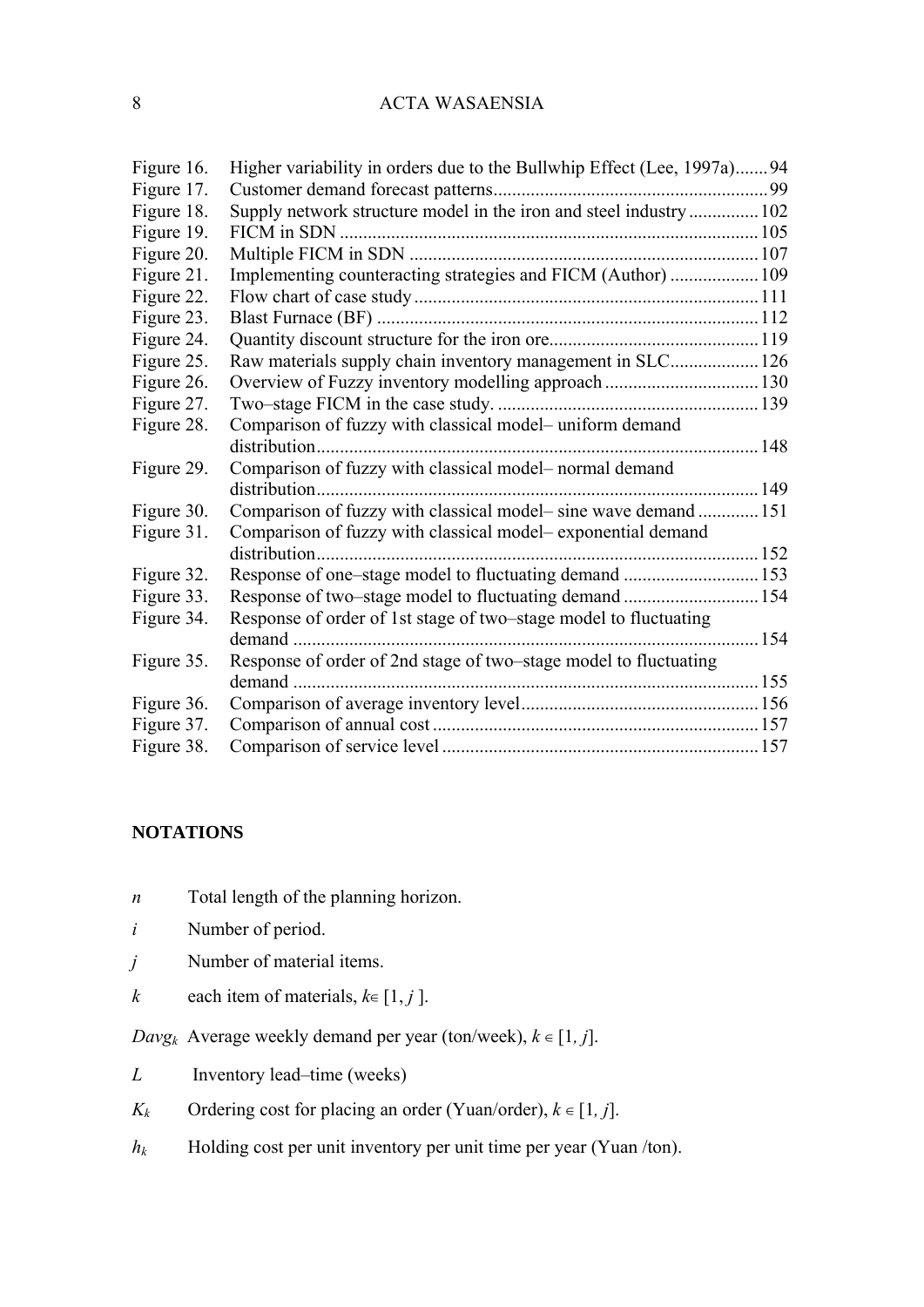- *g k* Shortage or emergency–order cost (Yuan /ton/ shortage).
- $c_k$  Purchasing cost (Yuan/ton).
- *T* Review period (week).
- *OT* Number of times of ordering.
- *OP* Ordering percentage (*OT* / *n*).
- *Qsk* Emergency–order quantity *kth* items.
- *Q k* Purchasing quantity of *kth* items per year (ton/year).
- *STk* Emergency–order times per year.
- *SP<sub>k</sub>* Emergency–order percentage  $(ST_k/n)$ .
- $SS_k$  Safety stock (ton).
- *Mad*  $<sub>k</sub>$  Max. weekly demand of *kth* items per year (ton).</sub>
- $Mid_k$  Min. weekly demand of *kth* items per year (ton).

 $s_k$  Re–order level (ton).

- *Sk* Ending inventory (Order–up–to level) of *kth* items at every period (ton)
- $Finv_k$  Forecast inventory at lead–time from now.
- $Q_k$  Order quantity of *kth* items at period *i* (ton).
- *Dj* Demand of *kth* items at period *i.*
- $CT_k$  Min. inventory cost of each item.
- *CTU* Total annual min. inventory cost (Yuan).
- *Ch* Total annual holding cost (Yuan).
- *Co* Total annual ordering cost (Yuan).
- *Cs* Total annual shortage or emergency–order cost (Yuan).
- *Cp* Total annual purchasing cost (Yuan).

*PDF* Probability Density Function.

- $f$  Mathematical function for different purpose, e.g.  $Q_i = f(S_i, D_i)$ .
- *Std\_D\_Standard deviation of demand distribution.*
- *Std\_Q* Standard deviation of order quantity.

*Std\_S* Damping effect of inventory to demand fluctuations. *Damp*= *Std D*  $Std_S-Std_D$  $\overline{a}$  $S - Std$ 

*ω* Demand–magnification effect *ω*= *in out c*  $c_{\text{out}} =$ *in Demand out Order c c*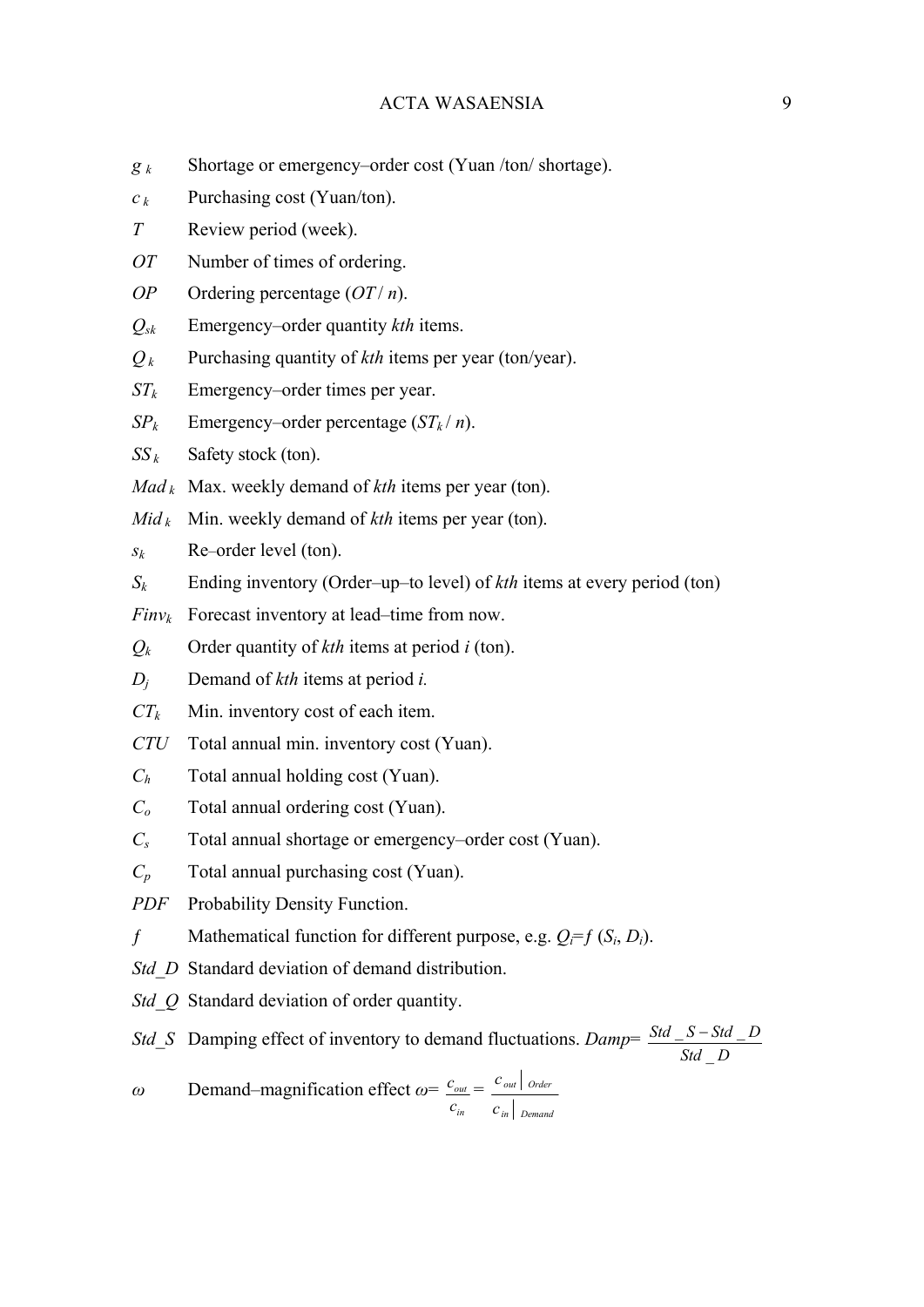<span id="page-9-0"></span>
$$
\omega_I
$$
 1st stage demand–magnification effect  $\omega_I = \frac{c_{out\_1}}{c_{in\_1}} = \frac{c_{out\_1}|_{order1}}{c_{in\_1}|_{pemand1}}$ 

*ω<sup>2</sup>* 2nd stage demand–magnification effect *ω2*=  $_{-2}$  $_{-2}$ *in out c*  $c_{out\_2} =$  $-2$  Demand 2  $2$  order 2 *in Demand out order c*  $\frac{c_{out\_2}}{c_{order2}}$  =  $\sqrt{2}$  order  $2$  order 2 *in order out order c c*

*ω<sup>t</sup>* The final stage (next to supplier, for example second stage) order to end customer (first) demand–magnification effect *ωt*=  $-2$  Demand1  $\lfloor$  2 | order 2 *in Demand out order c c*

## **ABBREVIATIONS**

| BF          | <b>Blast Furnace</b>                   |  |  |
|-------------|----------------------------------------|--|--|
| <b>BOF</b>  | Basic Oxygen Furnace                   |  |  |
| DC          | <b>Distribution Center</b>             |  |  |
| <b>EBQ</b>  | <b>Economic Batch Quantity</b>         |  |  |
| <b>EDI</b>  | Electronic Data Interchange            |  |  |
| EOQ         | <b>Economic Order Quantity</b>         |  |  |
| <b>FICM</b> | <b>Fuzzy Inventory Control Model</b>   |  |  |
| <b>FLC</b>  | <b>Fuzzy Logic Control</b>             |  |  |
| <b>GA</b>   | Genetic Algorithms                     |  |  |
| <b>GT</b>   | Group Technology                       |  |  |
| <b>IISI</b> | International Iron and Steel Institute |  |  |
| <b>JIT</b>  | Just-In-Time                           |  |  |
| LM          | Lean Manufacturing                     |  |  |
| <b>MF</b>   | <b>Membership Functions</b>            |  |  |
| <b>MPC</b>  | Manufacturing Planning and Control     |  |  |
| <b>MPS</b>  | <b>Master Production Schedule</b>      |  |  |
| <b>MRP</b>  | <b>Material Requirement Planning</b>   |  |  |
| <b>OPT</b>  | <b>Optimised Production Technology</b> |  |  |
| <b>PBC</b>  | Period Batch Control                   |  |  |
| <b>PDF</b>  | <b>Probability Density Function</b>    |  |  |
| <b>QRM</b>  | <b>Quick Response Manufacturing</b>    |  |  |
| <b>SDN</b>  | <b>Supply Demand Networks</b>          |  |  |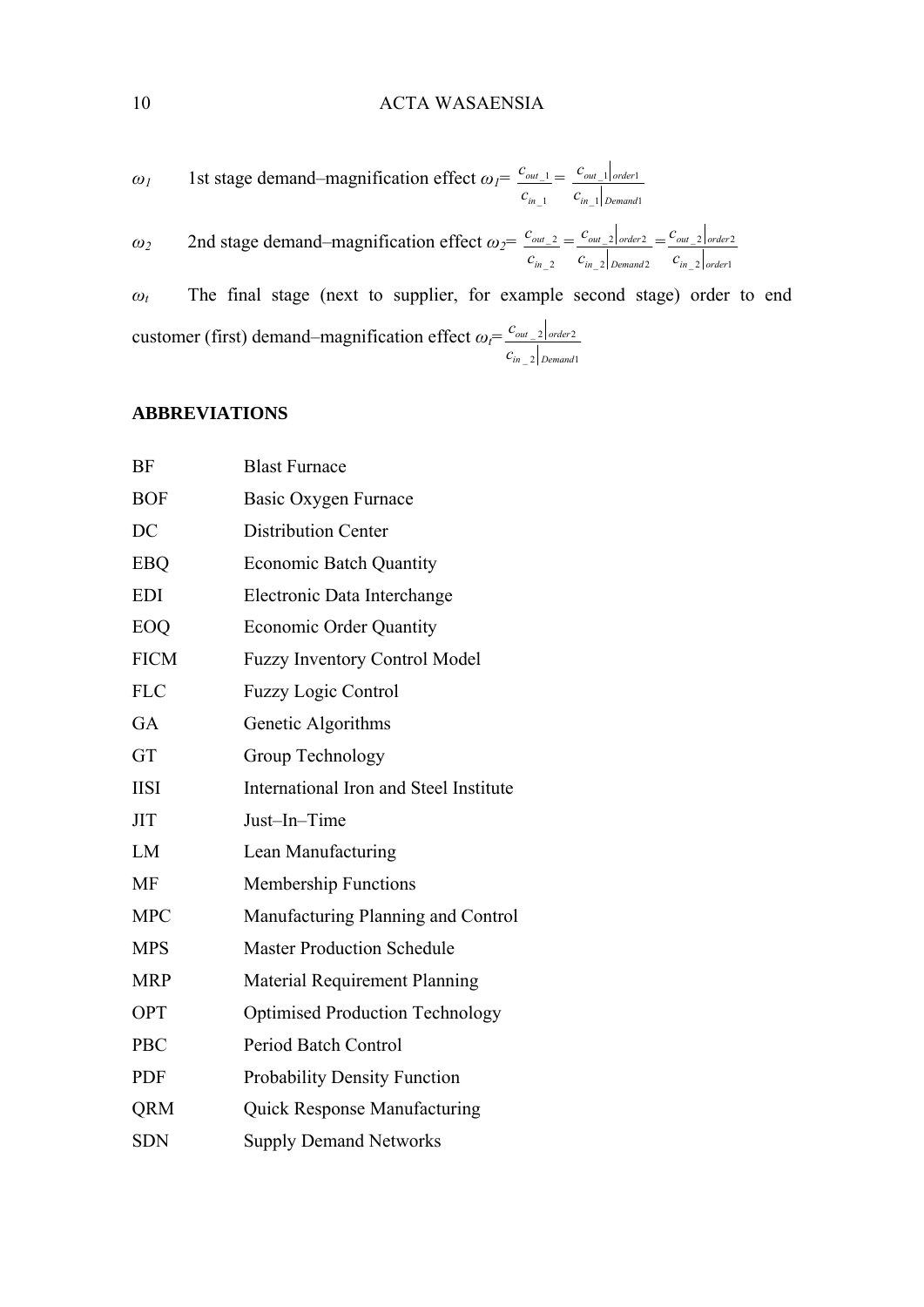| <b>SIMM</b> | <b>Standard Inventory Management Models</b>                         |  |
|-------------|---------------------------------------------------------------------|--|
| <b>SKU</b>  | Stock Kept Unit                                                     |  |
| <b>SLC</b>  | Pseudonym of Chinese iron and steel company in the case study (real |  |
|             | name kept confidential)                                             |  |
| <b>SS</b>   | Safety Stock                                                        |  |
| <b>TOC</b>  | <b>Theory Of Constraints</b>                                        |  |
| <b>TQM</b>  | <b>Total Quality Management</b>                                     |  |
| <b>WIP</b>  | Work In Proces                                                      |  |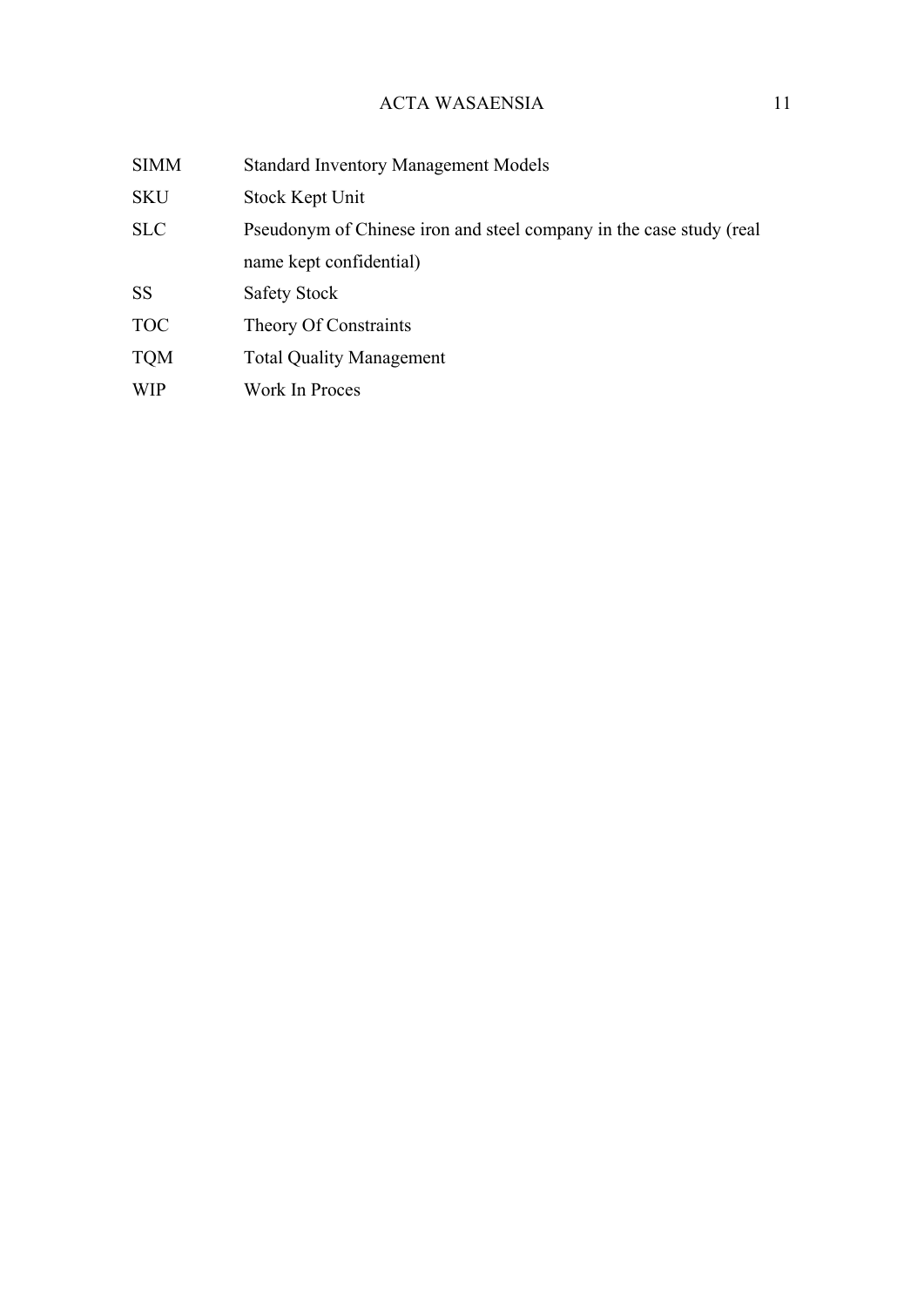# <span id="page-11-0"></span>**ABSTRACT**

Guangyu Xiong (2006). Supply Chain Inventory Control for the Iron and Steel Industry. *Acta Wasaensia* No. 163, 197 p.

This dissertation is written in relation to the iron and steel industry and mainly conducted based on a case study of an iron and steel corporation, one of the typical medium iron and steel–makers in China (2,000,000 tons per year), which, for confidentiality purposes, will be called "SLC". The research focuses on inventory control models. It first investigates the standard inventory management models (SIMM), and tries to apply modern fuzzy logic to the traditional inventory approach for the traditional iron and steel industry. Then a cost–effective supply chain inventory model is presented for the materials inventory of production with the purpose of making improvements: this uses fuzzy logic controller combined with the traditional inventory model. Finally, a simulation is used to test and analyse the model. The overall objectives of the research are to propose a fuzzy inventory control model (FICM) and investigate how the proposed model improves efficiency and reduces the total inventory costs in a real company by the inventory control model; then how the proposed FICM can improve the ability to counteract demand fluctuations when the model is extended to supply–demand networks if changing markets are taken into account in the demand. The proposed inventory model is used to develop propositions from the findings that can be presented by SIMM and modern fuzzy set theory. A qualitative case study is undertaken using the proposed inventory model with the benefits from the traditional inventory model and modern fuzzy logic issues.

Company "SLC" has provided related information on the inventory and production process. An effective supply chain inventory model is established, where the (s, S) policy and fuzzy logic combined with (s, S) policy are both performed. The effectiveness of the inventory control model is studied by simulation.

The modelling efforts with the case study of a real company significantly increase its relevance and therefore its perceived value to real cases. As a conclusion the research provides companies with a useful inventory model of supply chain management, especially applicable to the iron and steel industry, which will lead to higher efficiency in iron and steel making. Moreover, the research provides new insights into applying existing knowledge to a real company, which seems to be a fairly untouched area of application in the iron and steel industry. With the selected research method, the conclusions are valid in the case study setting and related generalizations to a wider context should be further studied.

*Guangyu Xiong, Department of Industrial Management, University of Vaasa, P.O.Box 700, FI–65101 Vaasa, Finland.* 

**Key words**: Inventory control, EOQ, (s, S) policy, fuzzy control, iron and steel industry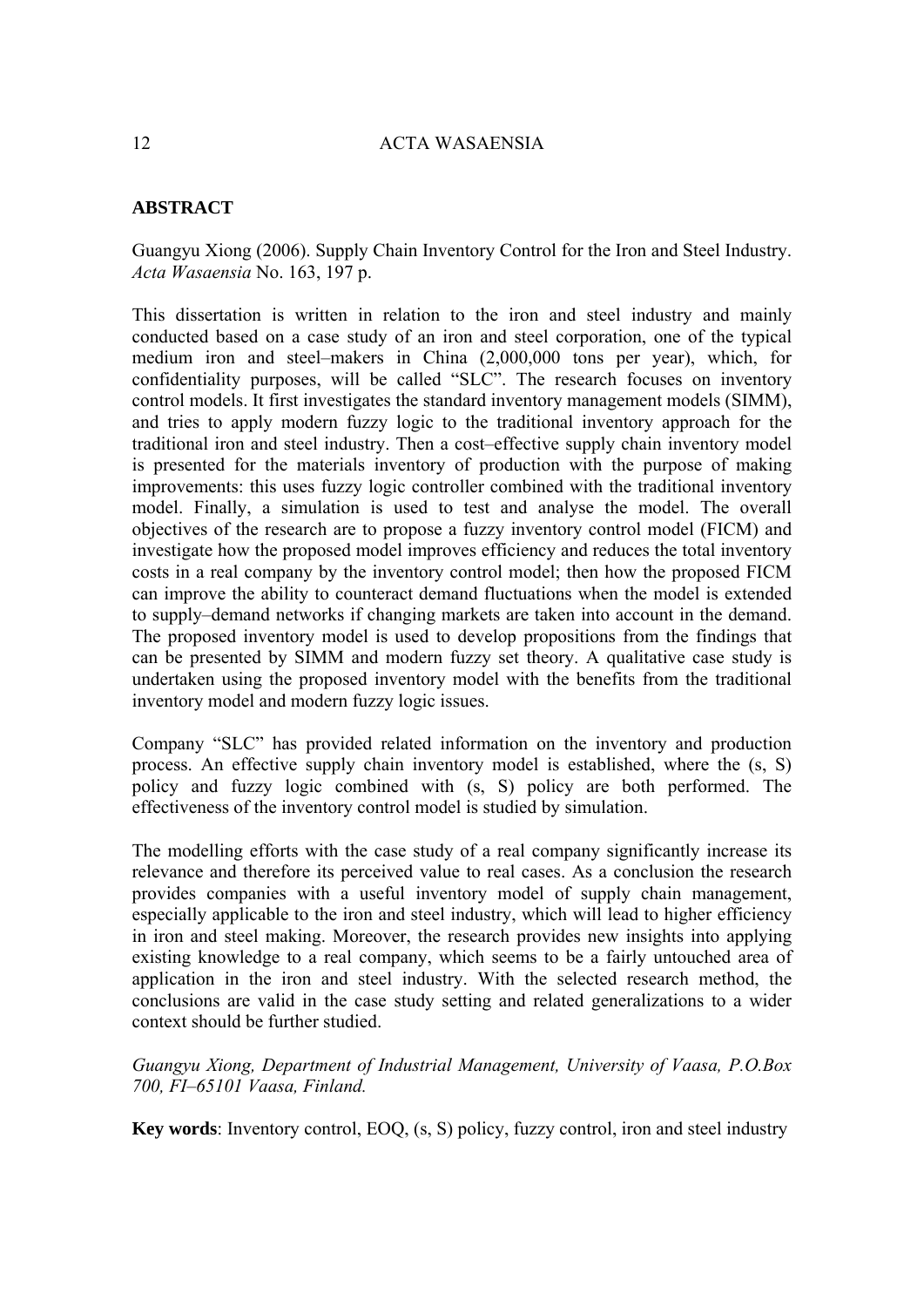#### <span id="page-12-0"></span>**1 INTRODUCTION**

#### **1.1 Dissertation Objective**

This dissertation researches supply chain inventory control for application in the iron and steel industry. It focuses on alternative approaches to the traditional inventory model and simulates supply chain inventory control, and analyses the effect of control strategies based on the simulation. Fuzzy logic is combined with the traditional inventory model to create an improved inventory control model. The dissertation starts with an investigation of the traditional inventory control model and problems in the iron and steel industry, and continues with a proposed fuzzy inventory control model (FICM) based on a fuzzy logic controller combined with the (s, S) policy for supply chain inventory control of raw materials in Company "SLC", which is a typical medium sized iron and steel–maker in China, producing 2,000,000 tons per year. Subject to the demand cases (stochastic demand case and demand with imprecise fluctuation case caused by fluctuating markets) for stable raw materials supply, the proposed fuzzy model applies the fuzzy logic controller to make inventory costs lower and to improve the ability to counteract the demand–magnification effect. In the case study the simulation takes the sample and collection of real historical data from Company SLC, and applies them to the simulation and analysis. Finally, the issues specific to the FICM of Company "SLC" are presented. Based on investigation of standard inventory management models (SIMM) and study of modern fuzzy set theory, the research is combining the (s, S) policy with a fuzzy logic controller, and proposes FICM benefiting from traditional and modern issues for the real case company. The research provides an approach benefiting from traditional and modern issues for the industry.

#### **1.2 Problem Statement**

## 1.2.1 Brief Description of Supply Chain Inventory in the Iron & Steel Industry

Before describing the research itself, this section provides additional background on the problem, including a brief description of supply chain inventory control and its related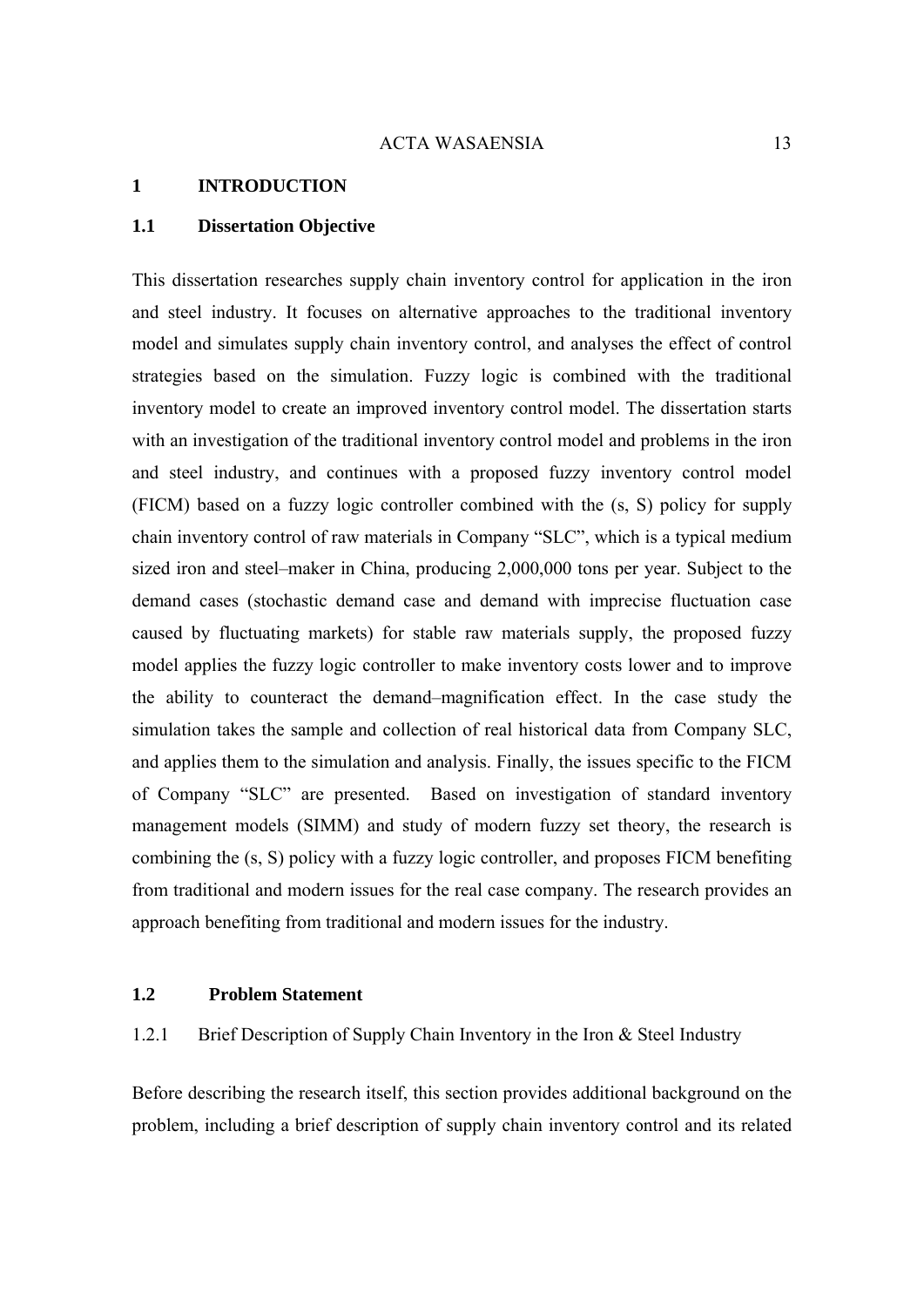techniques that are applied in the traditional iron and steel industry, which is the background of this research.

Over the last decade, the world has changed from a marketplace with several large, almost independent markets, to a highly integrated global market demanding a wide variety of products that comply with high quality, reliability, and environmental standards. Moreover, today's changing industry dynamics have influenced the design, operation, and objectives of supply chain systems by placing emphasis on (1) improved customer service, (2) reduced cycle time, (3) improved products and service quality, (4) reduced costs, (5) integrated information technology and process flow, (6) planned and managed movement, and (7) flexible product customisation to meet customer needs. Effective management of supply chain systems is achieved by identifying customer service requirements, determining inventory placement and levels, and creating effective policies and procedures for the coordination of supply chain activities.

This research is particularly about supply chain inventory management in the iron and steel industry, which has a reputation for being conservative, slow and dirty. The demand in this industry fluctuates a lot because of the changing markets. According to the projections by IISI (The International Iron and Steel Institute, Brussels, 03 October 2005), the prospects are still for continued real growth in the demand for steel worldwide. Apparently, steel demand is forecast to grow to between 1,040 and 1,053 million tonnes in 2006 from a total of 972 million tonnes in 2004. This is a growth of 4– 5% over the two year period. The strongest growth continues to come from China, which should see a 10% increase in steel demand in 2005 and a further 7–10% growth in 2006 [\(http://www.worldsteel.org/news/107](http://www.worldsteel.org/news/107)). Looking further ahead to 2007 (Table 1), if the IISI's forecast of increased steel demand is to be met, then crude steel production would need to rise to 1,130 million tones [\(http://www.issb.co.uk/pdf/](http://www.issb.co.uk/pdf/) 200402\_china.pdf). Therefore, as one of the important world industries, the steel industry should have the same profit and market position. But the iron and steel industry is currently under considerable pressure: profits have not been at the high levels which would correspond with the high consumption of the past several years. Moreover,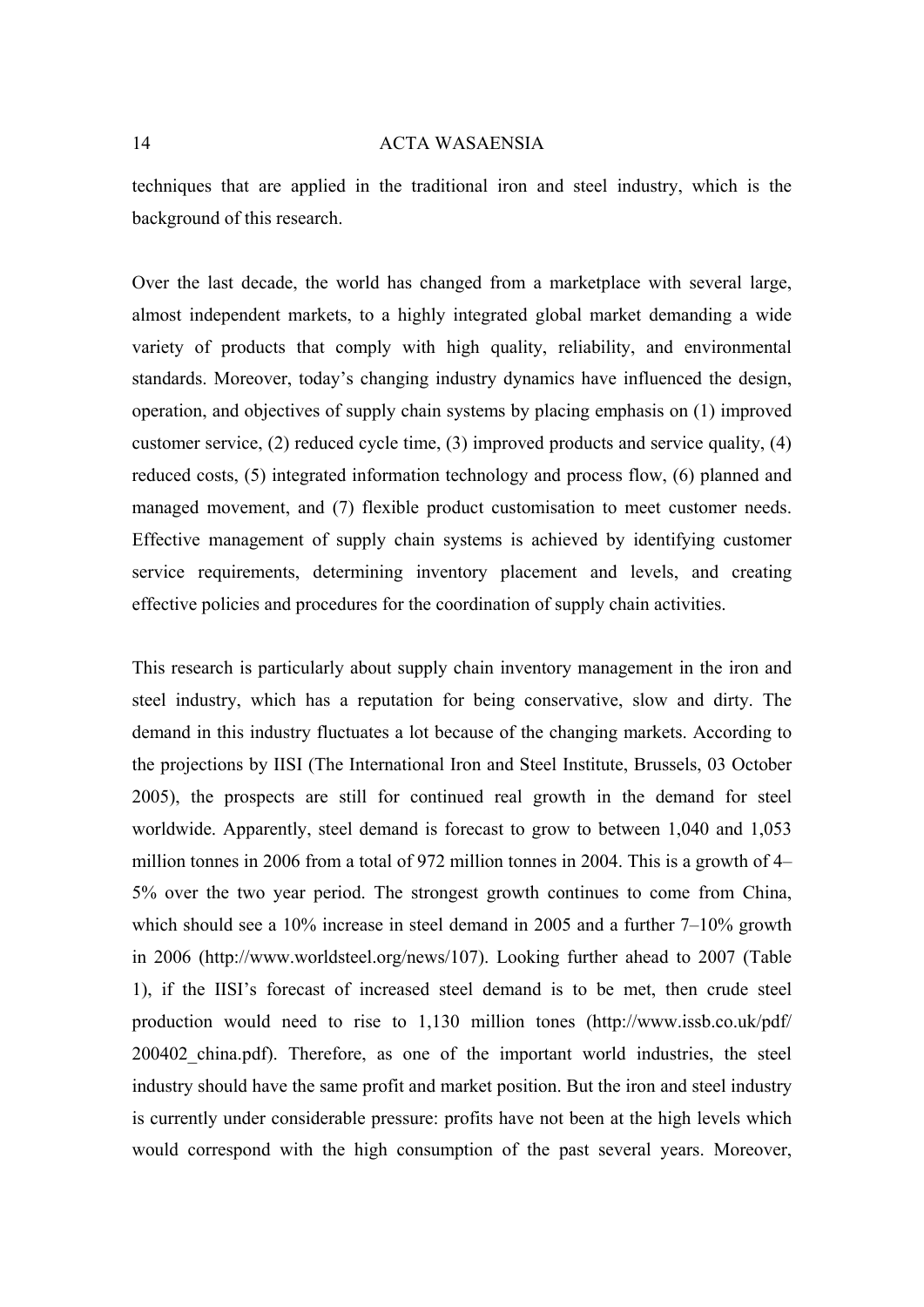<span id="page-14-0"></span>environmental pressures are steadily increasing due to increasing production and consumption. The reasons for this trend are:

- 1. Iron and steel making is expensive, since it requires massive amounts of specific types of raw material feeding (supplying) and specific chemical processes.
- 2. The raw materials must be prepared within tight specifications for the inventory to work efficiently, since iron and steel making is an exact chemical process.
- 3. Iron and steel making is relatively inflexible from the blast furnace (BF) or basic oxygen furnace (BOF), since it requires specific types of raw material feeds to enable efficient operation.
- 4. The iron and steel–making operation continues to be a major source of environmental emissions, since the main raw material preparation (coke ovens, iron ore, etc.) cause pollution.

|                                                      |              |              |              | Muuon tonnes |                |
|------------------------------------------------------|--------------|--------------|--------------|--------------|----------------|
|                                                      | 2001         | 2002         | 2003         | 2004         | 2007           |
| Steel Demand*<br>Crude Steel Production<br>Materials | 780<br>850   | 831<br>902   | 884<br>970   | 936<br>1,016 | 1,041<br>1,130 |
| Iron Ore<br>Coke                                     | 1,050<br>300 | 1,120<br>315 | 1,200<br>340 | 1,260<br>355 | 1,400<br>400   |
| Scrap                                                | 375          | 400          | 425          |              | 500            |

#### **Table 1.** Estimated global requirement for steel–making materials

**\*** IISI forecasts

NB. estimated materials consumed based on current furnace mix.

Iron and Steel Statistics Bureau

*Million tonnes* 

There are a lot of opportunities for iron and steel–makers to make supply chain improvements and although they have made progress in this area, the industry still lags behind others. There have not been a lot of improvements regarding inventory turns compared with industries such as electronics and high–tech in the past years. In the past, some companies, including Company "SLC", have only concentrated on alternatives to Blast Furnace (BF) and Basic Oxygen Furnace (BOF) technology that meets the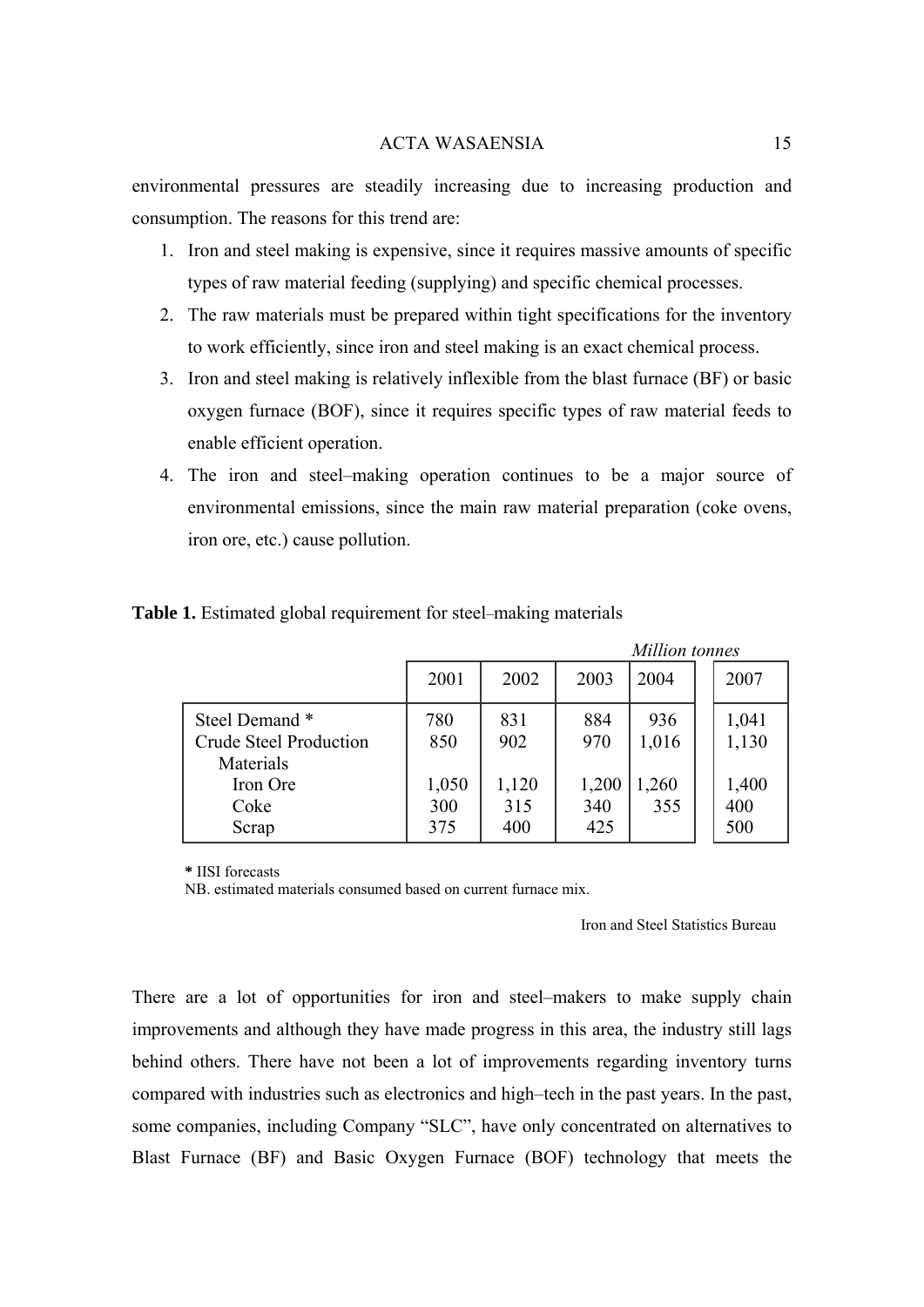challenge of increasing environmental and cost pressures, but they have not considered the fluctuating demand of iron and steel markets and improved supply chain management. For example, some steel companies would rather provide an alternative production route that offers competitive solutions to meet the metallic requirement of the iron and steel industry than provide an effective supply chain management that can adjust production according to iron and steel markets. Today, technology is changing fast and allowing greater matching of the supply chain management. Most iron and steel–makers have recognized that they need to improve their supply chain management as well as the technology of production, and they are starting to improve their supply chain management, raising performance to new heights.

Therefore the modern iron and steel–maker needs a very finely tuned supply chain to maintain the feeding of raw materials into the production process with minimum chemical and physical variations and capital costs. Iron and steel–makers should take a strategic decision to concentrate on innovation and efficiency improvement for their supply chain and cost reduction. Especially, considering the changing markets in the iron and steel industry, effective management of supply chain is achieved by identifying fluctuating demand based on an customer service requirements, determining inventory placement and levels based on improved inventory control model, and creating effective policies and procedures for the coordination of supply chain activities and the fluctuating demand of the iron and steel markets.

In summary, the ideal supply chain to an iron and steel company should include the following attributes:

- 1. High efficiency with respect to materials using supply chain management.
- 2. Reduced capital costs for inventory and time delay.
- 3. Flexibility for the fluctuating demand of iron and steel markets.
- 4. Inventory management flexibility, alarm report while the emergency orders happen so that risk of production can be reduced.

Points 1 and 2 above need the improved materials inventory model to drive the efficiency of the value and supply chains – to reduce costs and to improve the use of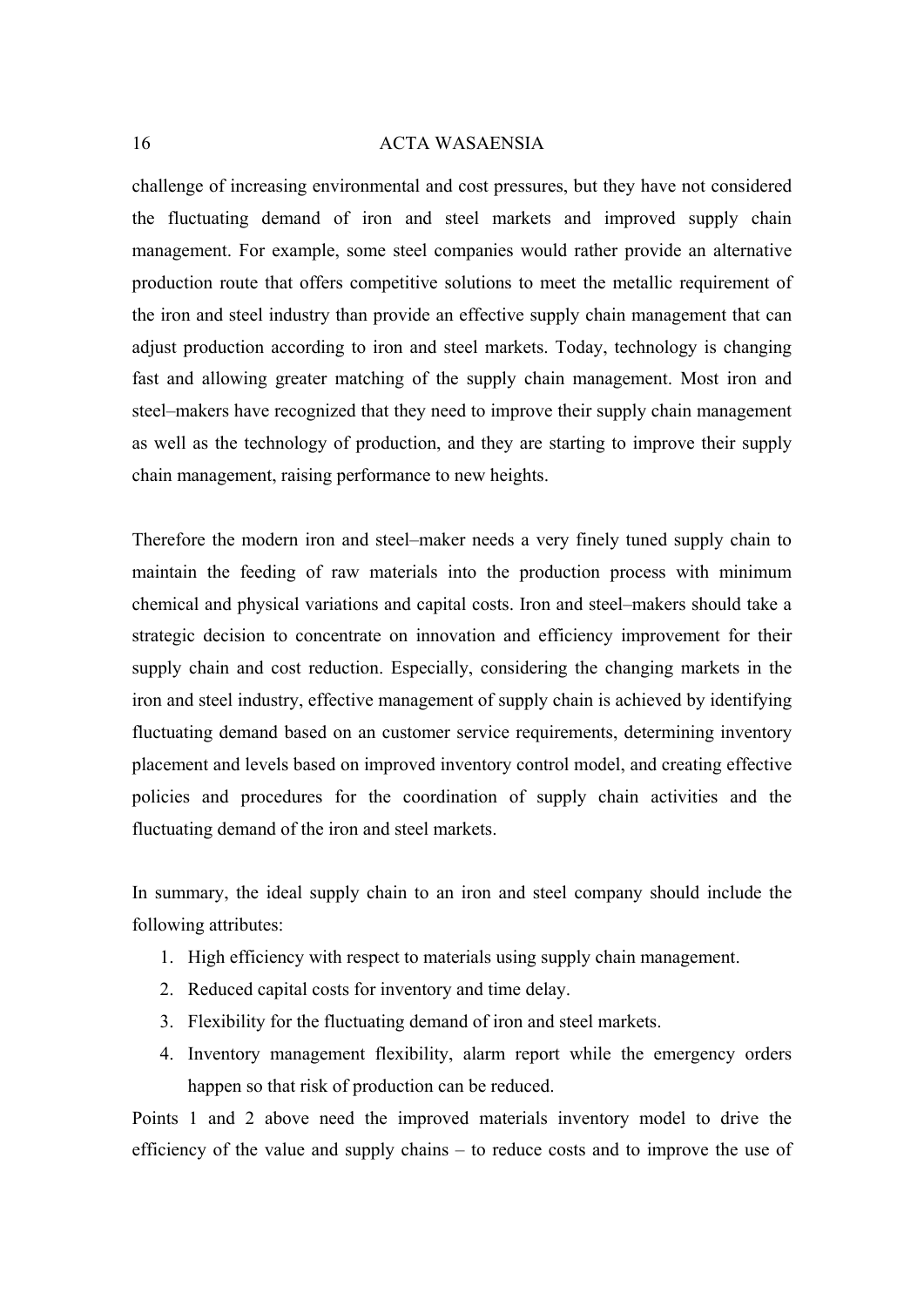<span id="page-16-0"></span>assets along the chain, and make changes that can be significant and offer the potential of increasing returns on assets. Points 3 and 4 need the improved inventory model to take the fluctuating demand of iron and steel markets into account in the production of iron and steel.

## 1.2.2 Problem of Traditional Inventory Model in Company "SLC"

In a traditional supply chain inventory, the raw materials are purchased and stocked as inventories to be used later in the production processes. In a situation where market demand is fluctuating and unpredictable, sometimes the inventory is built up for the following reasons:

- 1. To avoid a shortage of raw materials.
- 2. To take advantage of economies of scale.
- 3. To maintain a smooth workflow in a multistage production facility.
- 4. To take advantage of fluctuating market prices.

But these items kept in the warehouse or idle in the store are parts of the accumulating costs and tie up funds that could be otherwise used or invested to earn more profits. For some industries like the food industry, some items are perishable or have a limited shelf life, which can add up to an unexpected loss of profit margin. On the other hand, if the manufacturing line has not enough inventory level to support the production, shortages or emergency orders will be inevitable and disrupt the production processes. Therefore, it is the routine job of a production manager to trade off between the inventory level and lower production cost, which is based on different inventory models (Taha, Operations Research, an introduction, 6th Edition, Chen et al 2001, Cohen et al 1980, Esogbue et al 1997, Fleischmann 1998, Johansen et al 2000, Karmarkar 1993, Rosling 2002).

SIMM are based on the minimization of expected costs, both direct and indirect, and the traditional methods of inventory control use Economic Order Quantity (EOQ) models. The basic EOQ model (Harris, 1913) was based on the assumption that demand is constant, no shortage is considered and the lead–time is zero or constant. These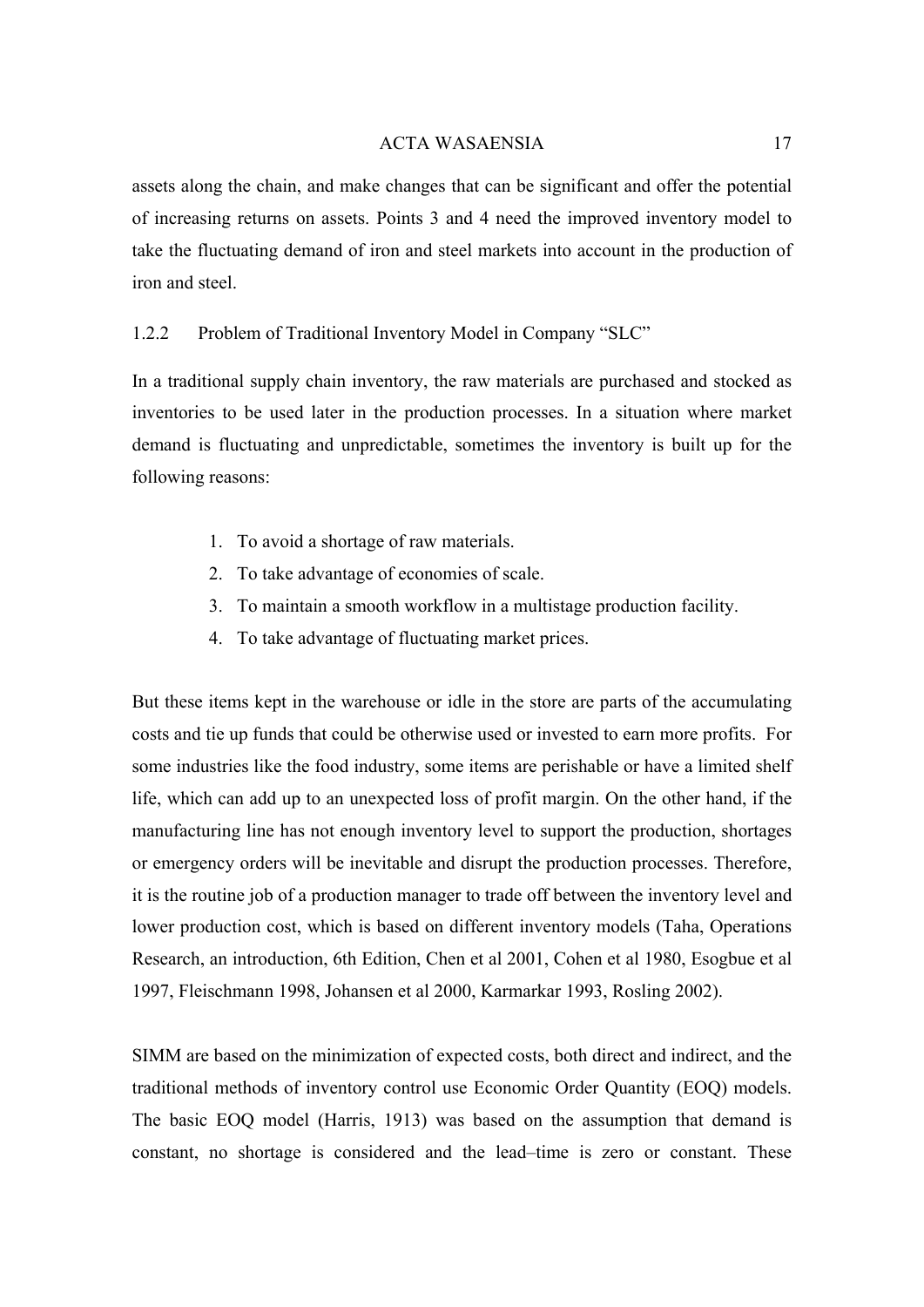assumptions do not apply in real life applications. The EOQ model does not take into consideration the demand pattern of the end product before determining the inventory levels and materials. Such unrealistic assumptions make basic EOQ not very attractive in current industrial settings. Besides the basic model, there are many extensions to the EOQ models, which relax some assumptions when the EOQ is applied in industry. For example,

- 1. Lead–time: allowing a lead–time between placing an order and receiving it introduces the problem of when to order (typically, at some stock level called the re–order point).
- 2. Shortages or emergency–orders.
- 3. Buffer (safety) stock: some stock is kept back to be used only when necessary to prevent shortages (emergency–orders).
- 4. Probabilistic demand: instead of a constant depletion (demand) for stock, probability distributions are allowed. These have two similar classifications: the stationary case, in which the demand probability density function remains unchanged over time; and the non–stationary case, where the demand probability density function varies with time (Taha, *Operations Research, an Introduction*, Macmillan Publishing Company, 5th Edition. p. 483).

The above relaxed assumptions exist in the iron and steel industry. A lead–time exists between the raw materials supplier and receiving the raw materials in the iron and steel industry for feeding the production. Shortages or emergency–orders should be considered when the changing markets are taken into account. Buffer (safety) stock is necessary for the iron and steel company. Probabilistic demand can be used when the steel supply chain is shifting to an incomplete push system.

In the iron and steel making supply chain, iron ore, coke, limestone and coal powder are the chief raw materials for the BF process, and the supply and storage of these raw materials is regarded as an important item. In China, even though rapid economic growth and an improving standard of living are spurring higher and higher levels of high quality steel consumption, there are many iron and steel makers still using the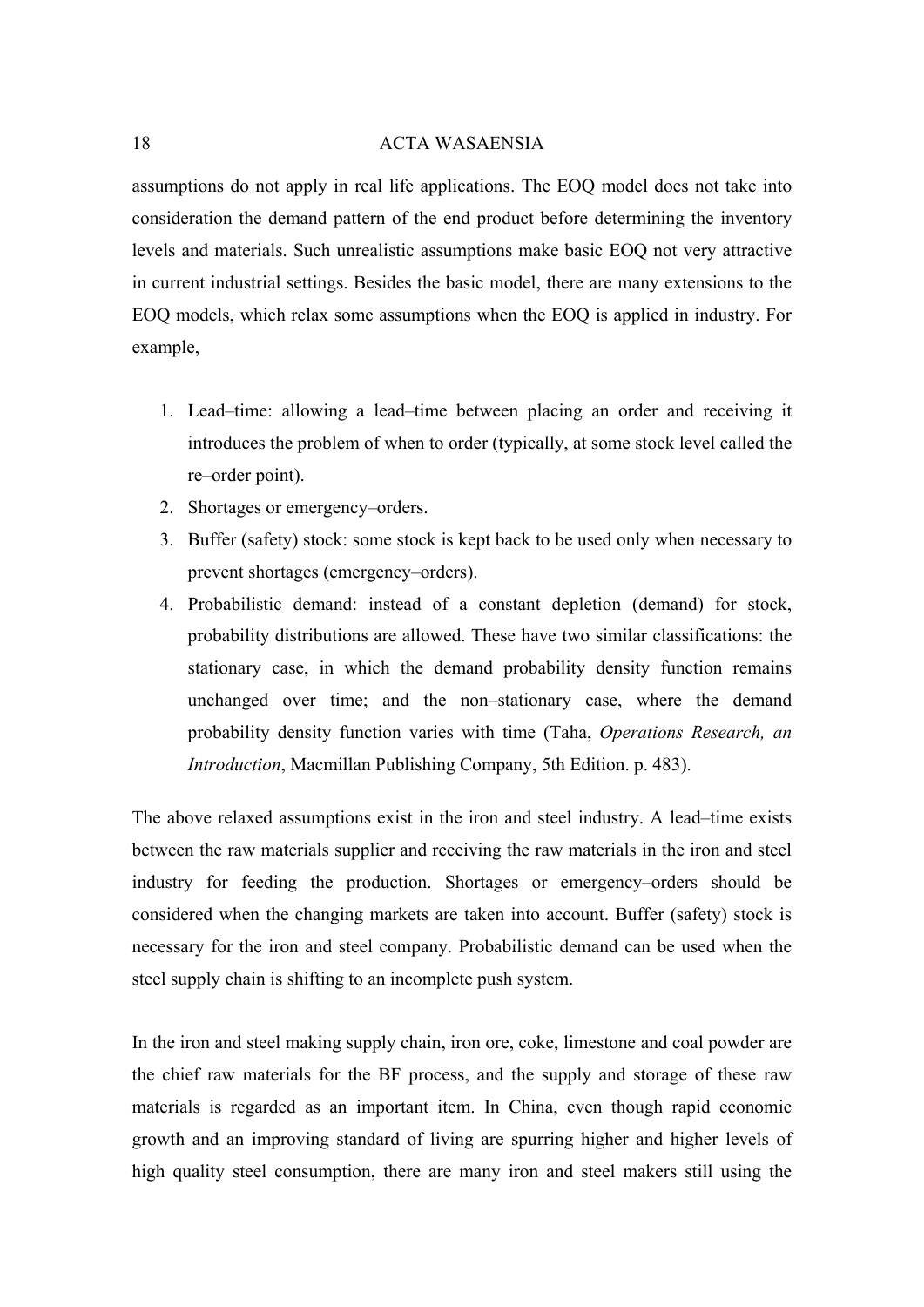traditional management model of feeding raw materials to the production, which does not satisfy the attributes proposed in the previous section. Also environmental pressures, capital costs and changing market forces are making steel producers look for new ways to help them meet modern demands. Some Chinese iron and steel–makers have begun developing advanced raw materials inventories alongside expansion of their production. They aim at meeting the demand for a stable supply and changing markets to make raw material inventory costs more competitive with appropriate supply chain inventory control. SLC is one of them.

SLC was founded in 1969. Originally, it started as a local and small iron maker, now it has become the largest steel complex in Western China. The company now aims at an annual output of 3,000,000 tons of steel and steel products. SLC has developed fast in recent years. The annual output has been raised to 2,000,000 tons of steel in 2004 from 300,000 tons of steel per year previously.

By 2003, SLC had accumulated total assets of 1.73 billion Chinese Yuan, an increase of 94 percent. In 2003 the growth of previous years continued and the estimate of total sales income exceeded 1 billion Chinese Yuan, an increase of 149 per cent, and total net profits exceeded 0.12 billion Chinese Yuan, an increase of 303 per compared with the previous year. It ranks highly with major steel producers around Western China.

However, facing economic globalisation and a changing market in the international iron and steel industry, the company is currently under considerable pressure. Prices have been at low levels for many years and environmental pressures are steadily increasing. As a result, to regain competitive advantage, SLC has mapped out a development blueprint in a bid to build itself into a powerful and competitive steel enterprise. One of the points is that SLC plans to further improve supply chain management, and will further lower its inventory costs. In reducing the per ton steel cost in improving the supply chain management, the raw materials inventory is an important part of the supply chain, and in fact, the company has realized that there are some costs that are too high in its supply chain inventory.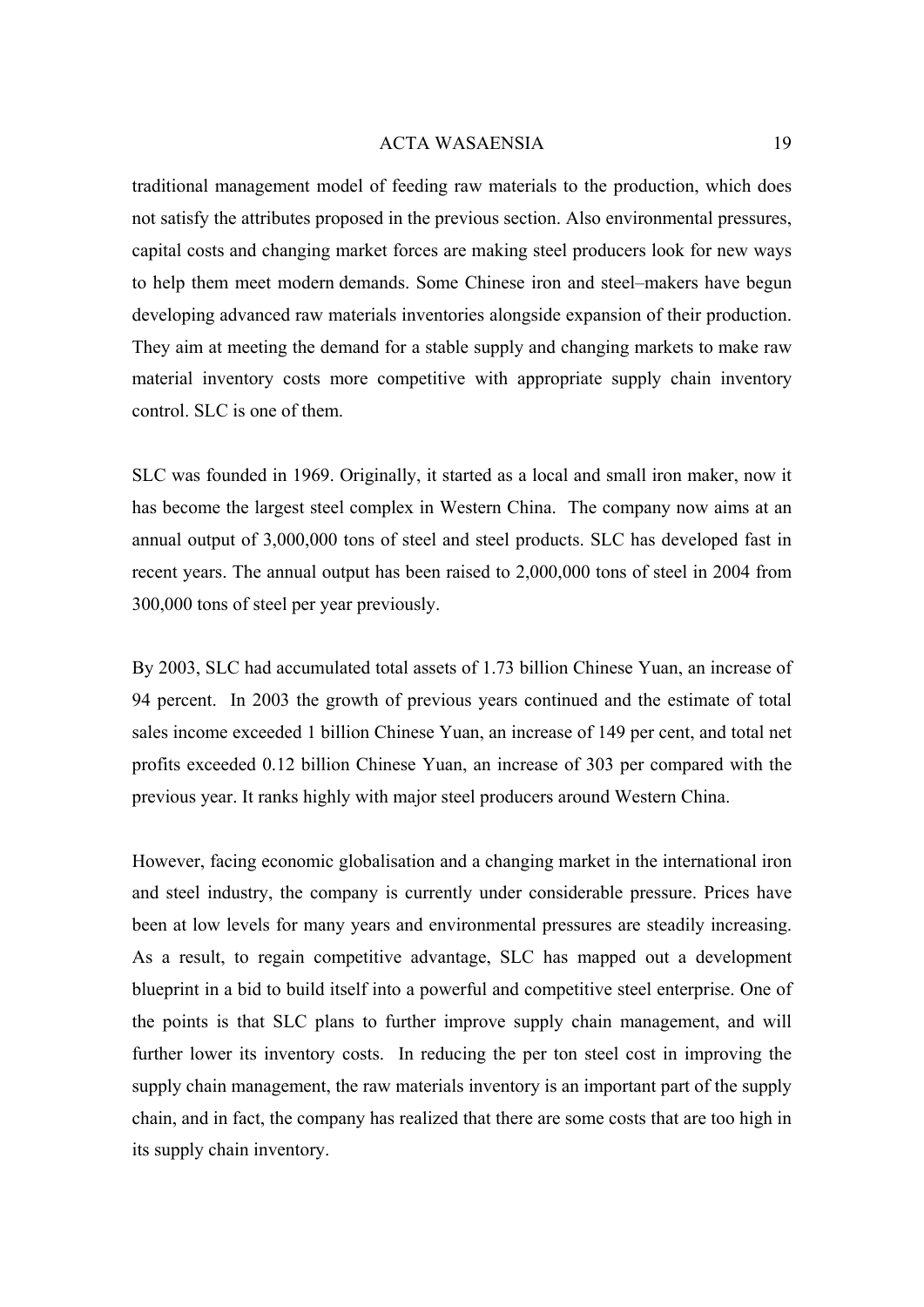<span id="page-19-0"></span>In the past, SLC was using the old inventory system (Figure 1) and is still employing it for managing inventory and ordering raw materials (feeding) to the supply chain. The detailed order policy is presented in Chapter 5.



**Figure 1.** Current inventory control model in SLC

According to its producing scheduling, the annual steel product is evaluated in advance, and the inventory manager would order all materials at one time for one year and check the inventory with safety stock based on previous experience and production demand. Since there is not enough storage for all annual materials, the company only keeps enough materials for feeding production demand for a certain period. The orders will determine if the inventory level becomes too low. In delivery from the supplier (upstream participant) to the company, the existing railway connects the mine located in the supplier's province to the raw materials plant and provides direct access to the venues. Trains connecting the venues of the supplier and SLC will make one trip per day, and trucks will be available between train stations and the venues or the mining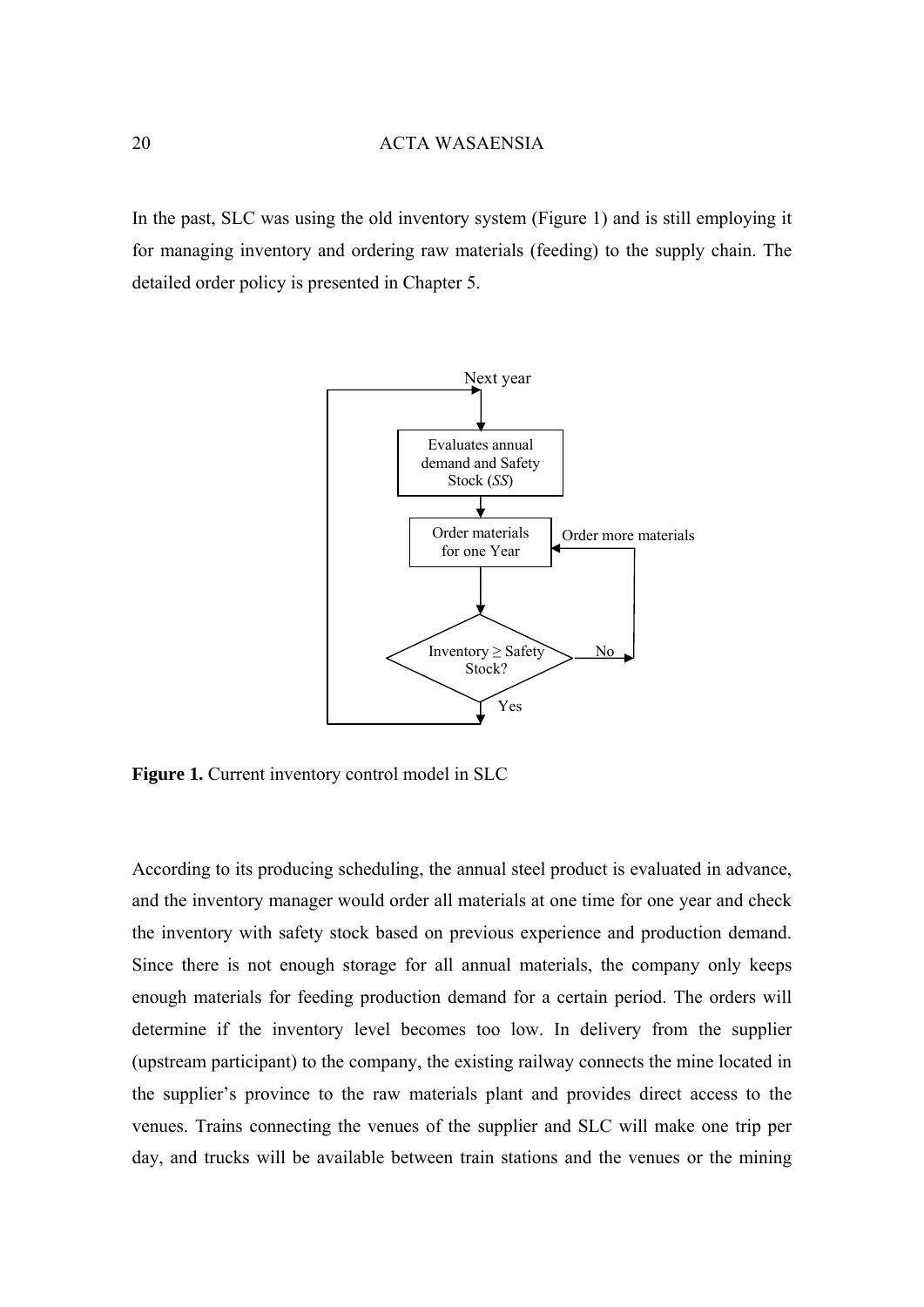supplier and venues, as the case company has its local mining supplier. A lot of trains and trucks will operate in the region each day. Since the nationwide railway system is integrated and managed by the government, there will be no shortage of available trains usually. This provides the fixed lead–time between the raw materials plant placing an order and receiving it. Normally, the company would rather order a full container than a less–than–full container, since the transportation cost will not then need to include a penalty cost per item for not using a full container. In consequence, the delivery from the supplier will be only considered with full containers.

Obviously, the old inventory policy is completely a push system. Before, this old inventory policy might have been effective when the company only had push production and did not take fluctuating steel and iron markets into account. However, along with the growth of iron and steel–making in recent years, SLC has become a steel cooperative that has a multi–stage iron and steel supply chain, including iron–making, steel–making, and with changing iron and steel markets. The development of the supply chain in SLC is due to there being two types of participants in the demands––the company's own inner steel–making and the customers of the iron and steel markets. The company's supply chain has been shifting to an incomplete push system. Under the current circumstances, the demand from the inner steel–making mill may be stable or uniform, but, unfortunately, the real market (iron and steel) demand is not so constrained or so tidy; the demand fluctuations occur quite often due to the fluctuating steel and iron markets, so it is a stochastic demand case or demand with imprecise fluctuation case. This fluctuating demand in steel and iron markets is related to fluctuations in the construction industry, car industry, even the military industry, and so on. These industries sharply fluctuate according to the situation of the developing economy, military situation and even regional conflicts. Thus, as a modern iron and steel maker, SLC has to be concerned with demand fluctuations in inventory management and in the iron and steel markets. Moreover, it is obvious that it does not make good economic sense to order a whole year's materials, especially when the company's supply chain is shifting to an incomplete push system, the company's old inventory policy is not an appropriate model, and the weak ability of the old policy to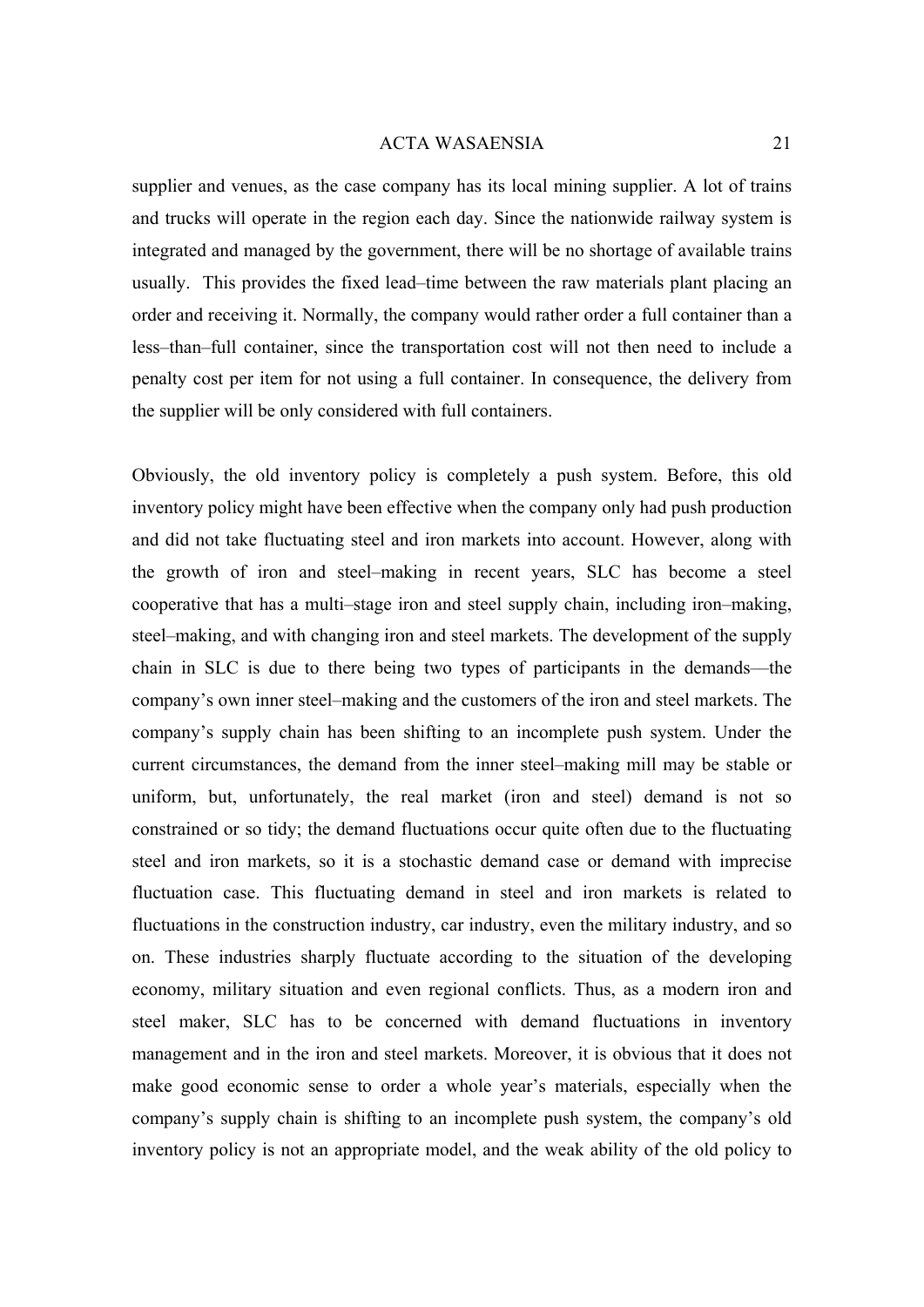<span id="page-21-0"></span>counteract fluctuating demand caused by changing markets is not adapted to the developed supply chain and incomplete push production. There is no doubt that SLC needs to improve its raw materials inventory and ability to counteract fluctuating demand.

Quite understandably, these problems are almost self–evident. In order to provide competitive advantage in the marketplace, SLC should respond to tougher times by seeking reductions in the costs of raw materials inventory and improving the ability to counteract demand fluctuations. The expectation of this research is that the FICM will help to improve the company's supply chain inventory management and achieve cost reduction and improved ability to counteract demand fluctuations when applied in situations of stochastic demand and demand with imprecise fluctuation caused by the fluctuating market. An alternative model of inventory policy is needed to effect these changes.

#### **1.3 The Research Questions and Research Approach**

Firstly, some concepts concerning this research will be clarified, as follows:

**Inventory policy**: according to Taha, an inventory policy answers two questions: 1. How much to order? And 2. When to order? (Taha, *Operations Research, an Introduction*, Macmillan Publishing Company, 6th Edition. p 439).

**Inventory control system**: this is an integrated package of software and hardware used in warehouse operations, and elsewhere, to monitor the quantity, location and status of inventory as well as the related shipping, receiving, picking up and putting away processes. In common usage, the term may also refer to just the software components. (http://en.wikipedia.org/wiki/Inventory\_control\_system)

**(s, S) policy**: this represents one optimal inventory policy based on the basic EOQ model. In the continuous or period review, when the inventory level (S) is less than  $(\leq)$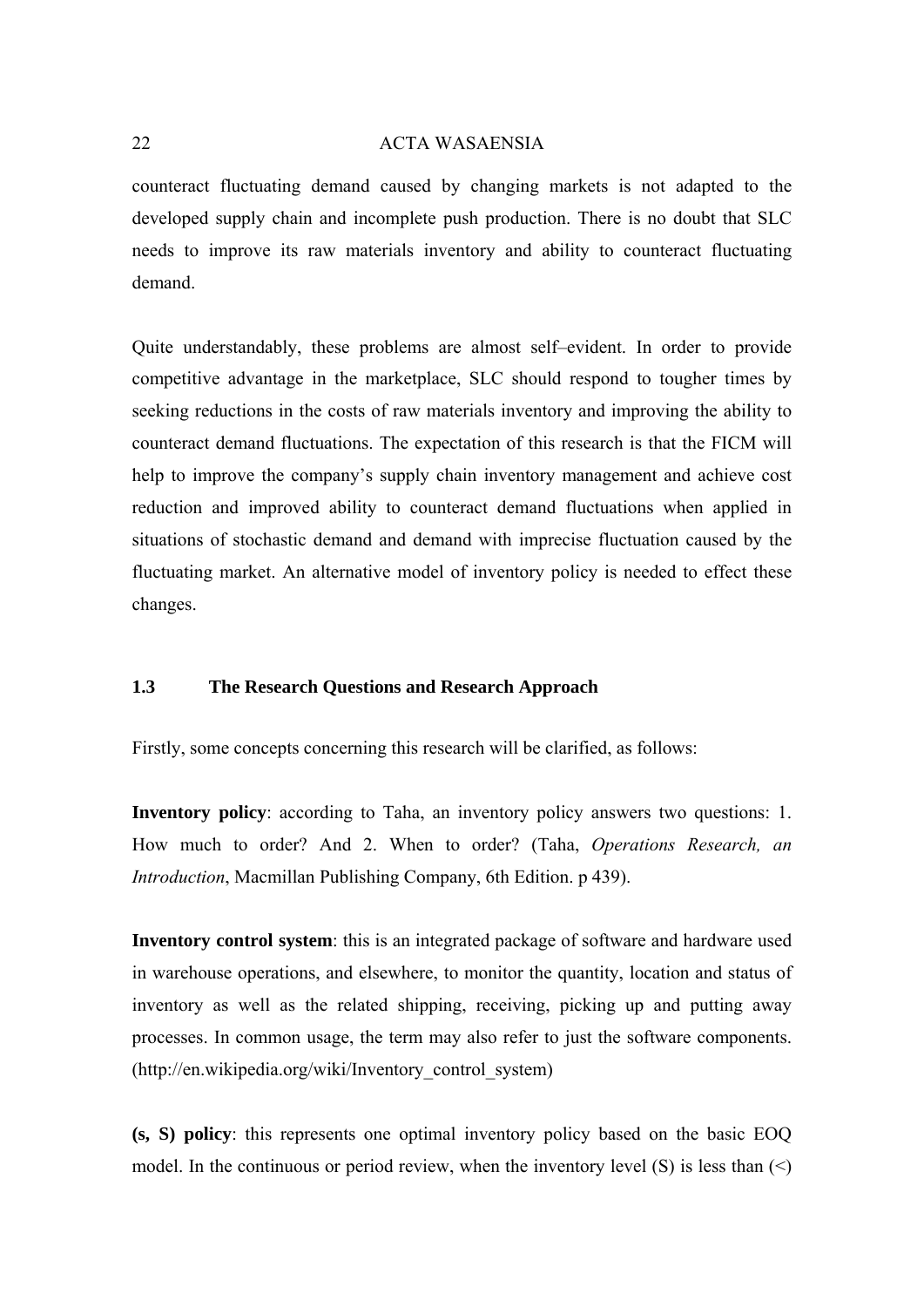the re–order point (s), an order is placed, otherwise  $(\ge)$  applies, i.e., do not order. As Taha states, "The optimality of the (s, S) policy is guaranteed because the associated cost function is convex. If the convexity property does not hold, the (s, S) policy is not optimal." (Taha, *Operations Research, an Introduction*, Macmillan Publishing Company, 6th Edition. p 599.)

**Fuzzy logic**: fuzzy logic is derived from [fuzzy set theory](http://en.wikipedia.org/w/index.php?title=Fuzzy_set_theory&action=edit) dealing with reasoning that is approximate rather than precisely deduced from classical predicate logic. It can be thought of as the application side of Fuzzy Set Theory, dealing with well thought–out real world expert values for a complex problem (Klir 1997).

**Fuzzy controller**: it uses rules to model process knowledge in an explicit way. Instead of designing algorithms that explicitly define the control action as a function of the controller input variables, the designer of a fuzzy controller writes rules that link the in– out variables with the control variables by terms of linguistic variables (Zimmermann, *Fuzzy set theory and its applications*, 1985).

**Bullwhip effect**: is defined as an increase in variability as fluctuations travel up the [supply chain](http://en.wikipedia.org/wiki/Supply_chain). Typically, [suppliers](http://en.wikipedia.org/w/index.php?title=Supplier&action=edit) and [retailers](http://en.wikipedia.org/wiki/Retailer) observe that, while [customer demand](http://en.wikipedia.org/w/index.php?title=Customer_demand&action=edit) for specific products does not vary much, inventory and back–order levels fluctuate considerably across their supply chain [\(http://en.wikipedia.org/wiki/Bullwhip\\_effect](http://en.wikipedia.org/wiki/Bullwhip_effect)). The demand–magnification effect in this research is similar to bullwhip effect.

**Supply Chain Management (SCM):** Supply chain management (SCM) is the process of planning, implementing, and controlling the operations of the [supply chain](http://en.wikipedia.org/wiki/Supply_chain) with the purpose of satisfying customer requirements as efficiently as possible. Supply chain management spans all movement and storage of raw materials, work–in–process inventory, and finished goods from point–of–origin to point–of–consumption [\(http://en.wikipedia.org/wiki/Supply\\_Chain\\_Management\)](http://en.wikipedia.org/wiki/Supply_Chain_Management).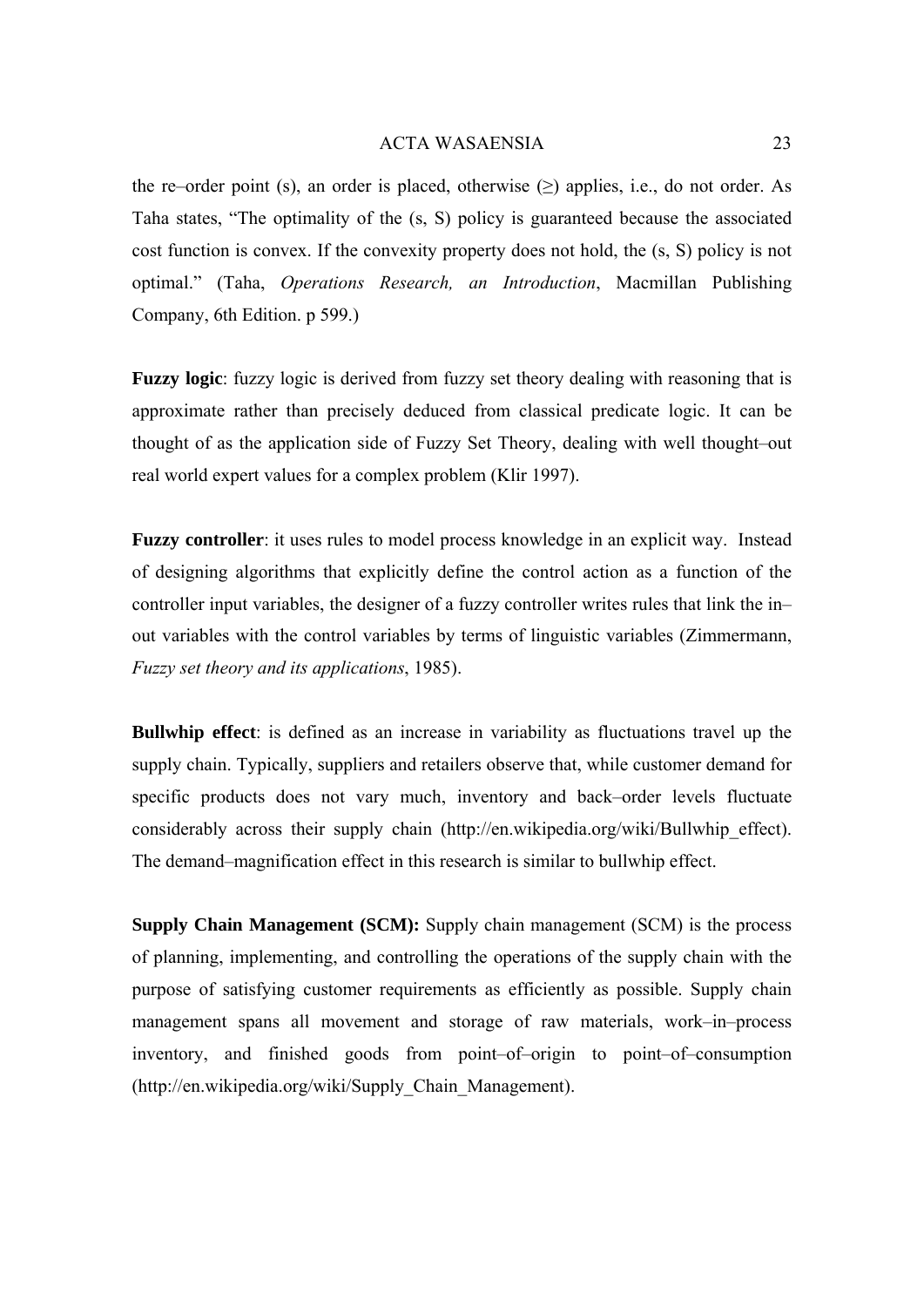**Supply Network:** Supply network is a pattern of [temporal](http://en.wikipedia.org/wiki/Temporal) and [spatial](http://en.wikipedia.org/wiki/Spatial) processes carried out at [facility](http://en.wikipedia.org/wiki/Facility) nodes and over distribution links, which adds value for [customers](http://en.wikipedia.org/wiki/Customers) through the manufacture and delivery of [products](http://en.wikipedia.org/wiki/Products). It comprises the general state of business affairs in which all kinds of material (work–in–process material as well as finished [products](http://en.wikipedia.org/wiki/Good_%28accounting%29)) are transformed and moved between various [value–add](http://en.wikipedia.org/wiki/Value-add) points to maximize the [value added](http://en.wikipedia.org/wiki/Value_added) for customers. A [supply chain](http://en.wikipedia.org/wiki/Supply_chain) is a special instance of a supply network in which [raw materials](http://en.wikipedia.org/wiki/Raw_materials), [intermediate](http://en.wikipedia.org/wiki/Intermediate) materials and finished goods are procured exclusively as products through a chain of processes that supply one another [\(http://en.wikipedia.org/wiki/Supply\\_network\)](http://en.wikipedia.org/wiki/Supply_network).

**Demand Driven Supply Network: A demand driven supply network focuses on** technologies and business process improvements that can elevate performance of all aspects of the supply chain. This includes how information flows through the extended manufacturing enterprise - across internal functional areas and into external partners, including buyers and sellers. The supply demand network (SDN) in this research is similar to demand driven supply network [\(http://www.managingautomation.com/](http://www.managingautomation.com/ maonline/channel/DemandDrivenSupplyNetworks/)  [maonline/channel/DemandDrivenSupplyNetworks/\)](http://www.managingautomation.com/ maonline/channel/DemandDrivenSupplyNetworks/).

Figure 2 illustrates the research framework of this research. This research effort seeks to develop and apply an effective inventory control model for the raw material plant, which belongs to Company "SLC". In the thesis a FICM with a fuzzy logic controller will be introduced and compared with SIMM. The associated research questions are the following:

Question 1: Can the FICM be combined with the (s, S) policy to reduce the total inventory cost relative to SIMM?

Question 2: Can FICM reduce the ordering and shortage costs (and the total inventory cost) in case of (1) stochastic demand and (2) imprecisely fluctuating demand relative to SIMM?

Question 3: Can the FICM reduce the demand–magnification effect caused by the SIMM in a multi–stage supply–demand network?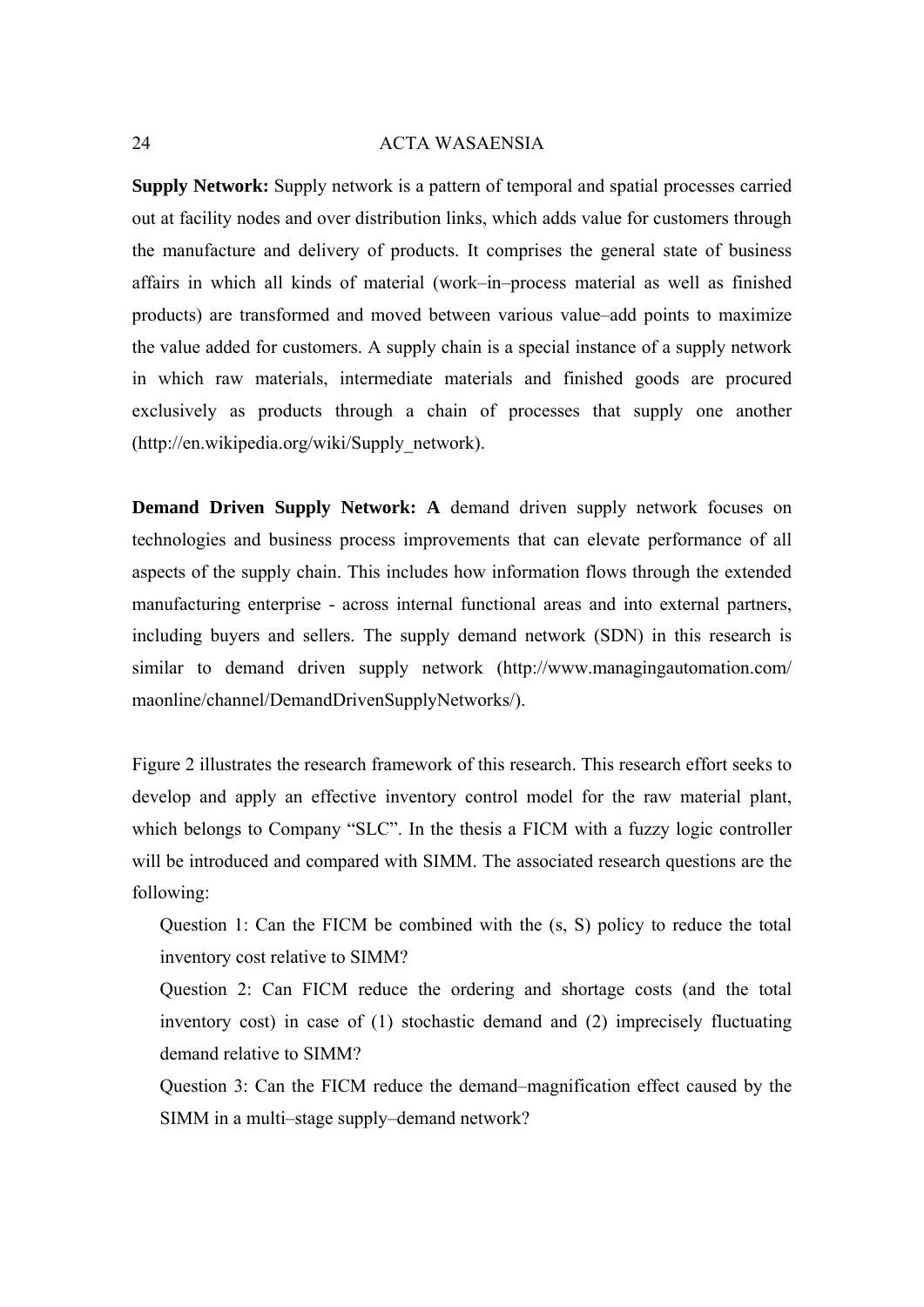<span id="page-24-0"></span>Question 4: Can the FICM show superior performance to the (s, S) policy in a multi–stage supply–demand network?



**Figure 2.** Research framework

Answering the above questions involves finding the answers to a number of subordinate questions. First, the traditional inventory models are based on the minimization of expected costs, both direct and indirect, and the traditional methods of inventory control use EOQ models, while the extension (s, S) policy based on the basic EOQ model relaxes some assumptions of other EOQ models, and is one of the more advanced. This model is similar to the existing inventory policy in SLC, thus this research needs to first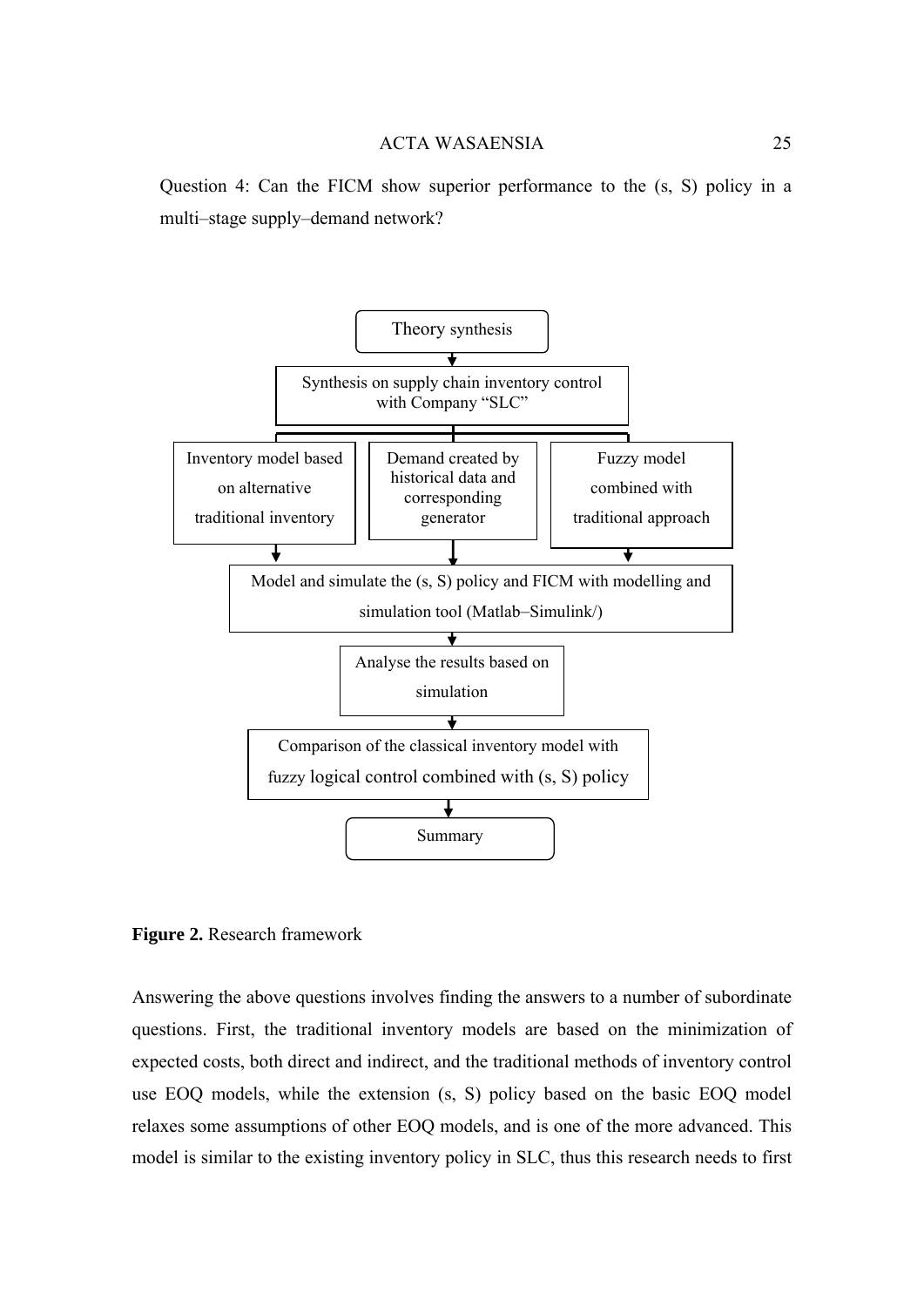<span id="page-25-0"></span>study the performance of the (s, S) policy. Secondly, can the extension (s, S) policy be combined with the fuzzy logic controller and a FICM be proposed? Third, how well does the FICM perform in the different demand cases (stochastic demand case and demand with imprecise fluctuation case)? Under some conditions and the data provided by the case company, can the proposed fuzzy control model be shown to offer a better inventory management model than the crisp inventory classical model?

Preparation for answering these questions addressed three key issues. The first issue was to establish an objective inventory model based on inventory theory for Company "SLC"– to specify how the model realizes the optimisation of the inventory level and cost, and how the model improves the ability to counteract the demand fluctuations when the model is used in multiple supply demand networks. Secondly, the research established an inventory model based on a fuzzy logic controller combined with a traditional inventory model for the SLC. Third, the fuzzy and classical inventory control models were run by simulation, finding answers to the questions posed above, and showing how the system achieved its performance while it was operating.

## **1.4 Contribution of the Research**

The research provides four main contributions to supply chain management in the iron and steel industry. Firstly, it provides a cost–effective inventory model to the supply chain based on a synthesis of a traditional inventory model and a fuzzy logic controller, with the proposed FICM benefiting from traditional and modern issues for the real iron and steel industry. Since this research is based on an actual iron and steel company, and the proposed FICM is not much more complicated than the one currently in use in the company, it will be easily used in the iron and steel industry. Secondly, beside the uniform demand case that the case company has been using, the proposed FICM can be applied in cases of stochastic demand and demand with imprecise fluctuation caused by changing markets when the steel supply chain is concerned with fluctuating demand that the company has never taken into account in its old inventory policy. Thirdly, the FICM demonstrates the new attempt in the iron and steel industry. Its application to the supply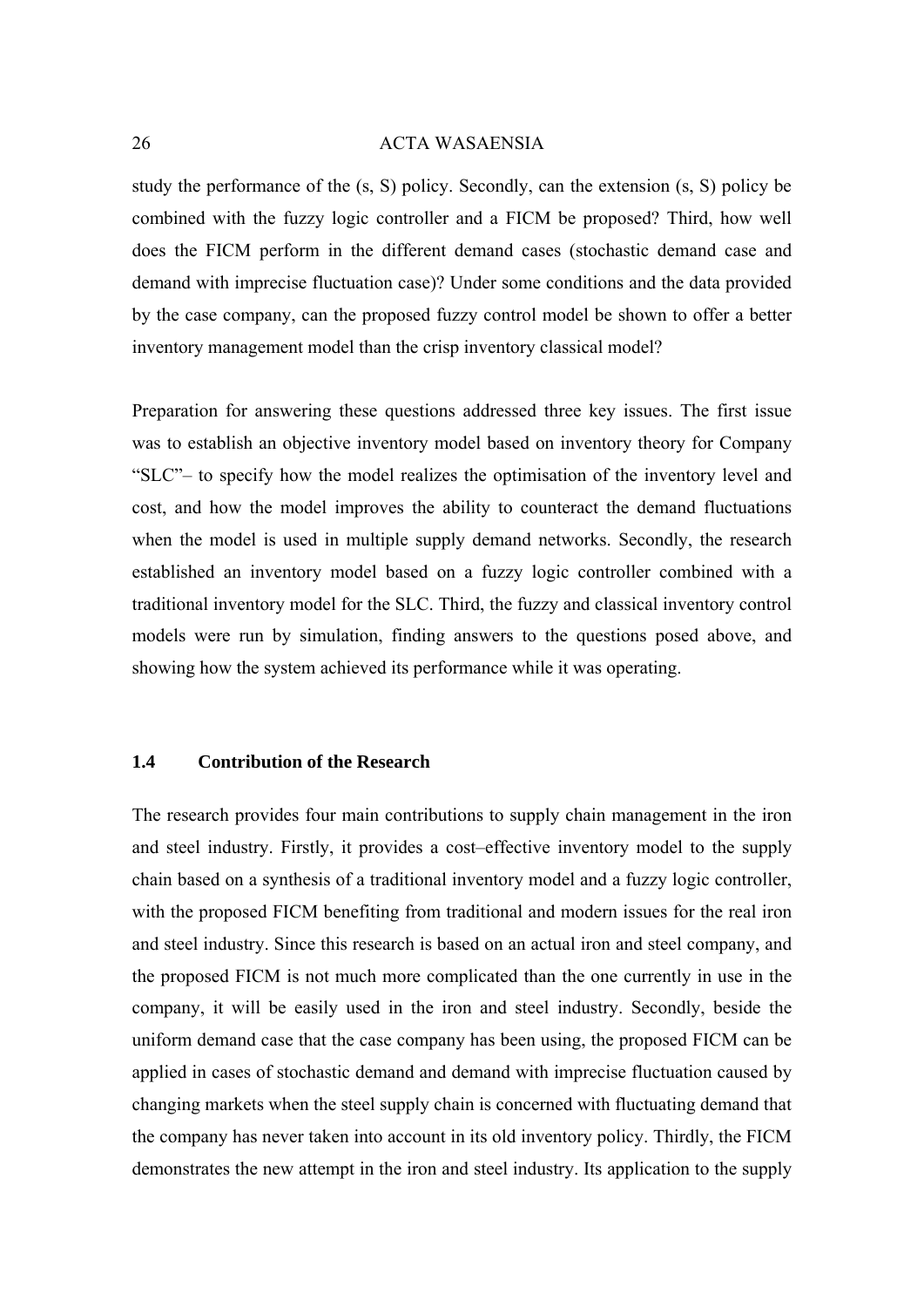chain in the iron and steel industry provides a new prospect in combining traditional with modern issues. Fourthly, the synthesis of the modelling effort in the case study of a real company significantly increases its relevance and therefore perceived value to supply chains in real industry. The proposed inventory control model will provide a basis for the supply chain inventory management of iron and steel–makers, and when iron and steel companies and other industries can have complete data and apply them in the fuzzy model; it will also be possible to extend to other industries.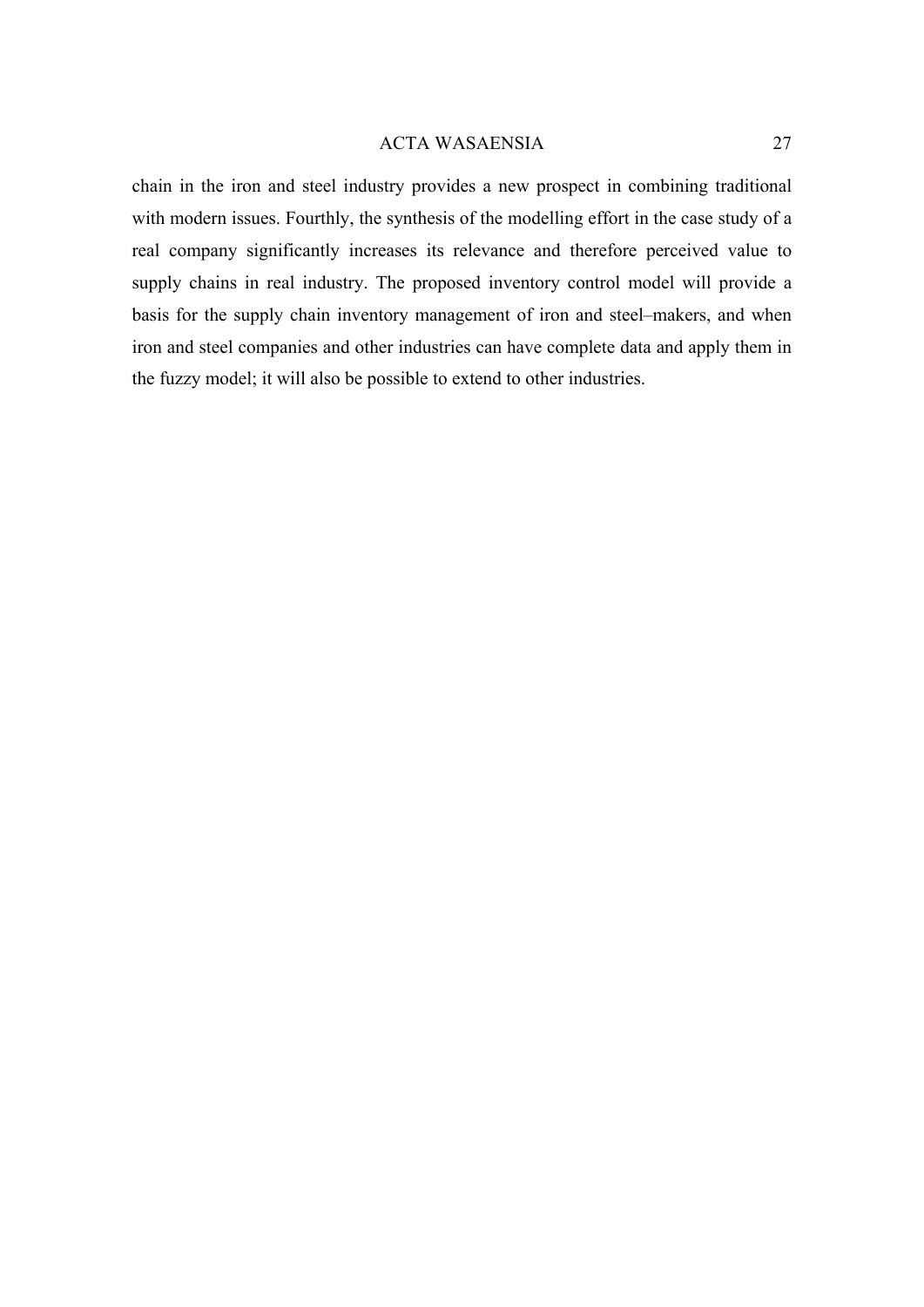# <span id="page-27-0"></span>**2 LITERATURE REVIEW AND DEVELOPMENT OF THE TRADITIONAL INVENTORY MODEL**

#### **2.1 Overview**

This chapter presents a review of the literature relevant to issues raised in the problem description and in the methodology sections, and lays out the general approach used to address those problems. The discussion first starts with the classical inventory control models in the supply chain and their development, using optimisation techniques in solving inventory problems. Next, due to the limitation of classical inventory control models in industry, it moves on to the development of inventory control systems in supply chain management using fuzzy control techniques. Among the relevant literature reviewed, some research studies apply fuzzy set theory in managing inventory strategies to counteract demand fluctuations: these are presented and discussed. Finally, an inventory control model is suggested in accordance with issues arising from the review of the development of traditional inventory model and the fuzzy logic applied in inventory management control, and these issues are developed to propose an FICM for the company.

## **2.2 Inventory Control Model and its Development**

Inventories deal with holding sufficient stocks of goods (e.g. parts and raw materials), which will ensure the smooth operation of a production system or a business activity. Historically, inventory has been viewed by business and industry as both an asset and a liability. Firstly, too much inventory consumes physical space, creates a financial burden, and increases the possibility of damage, spoilage and loss. Also, too much inventory frequently compensates for sloppy and inefficient management, poor forecasting, haphazard scheduling, and inadequate attention to process and procedures. Furthermore, it causes more environmental problems in the iron and steel industry. Secondly, too little inventory disrupts manufacturing operations, causes chaos on the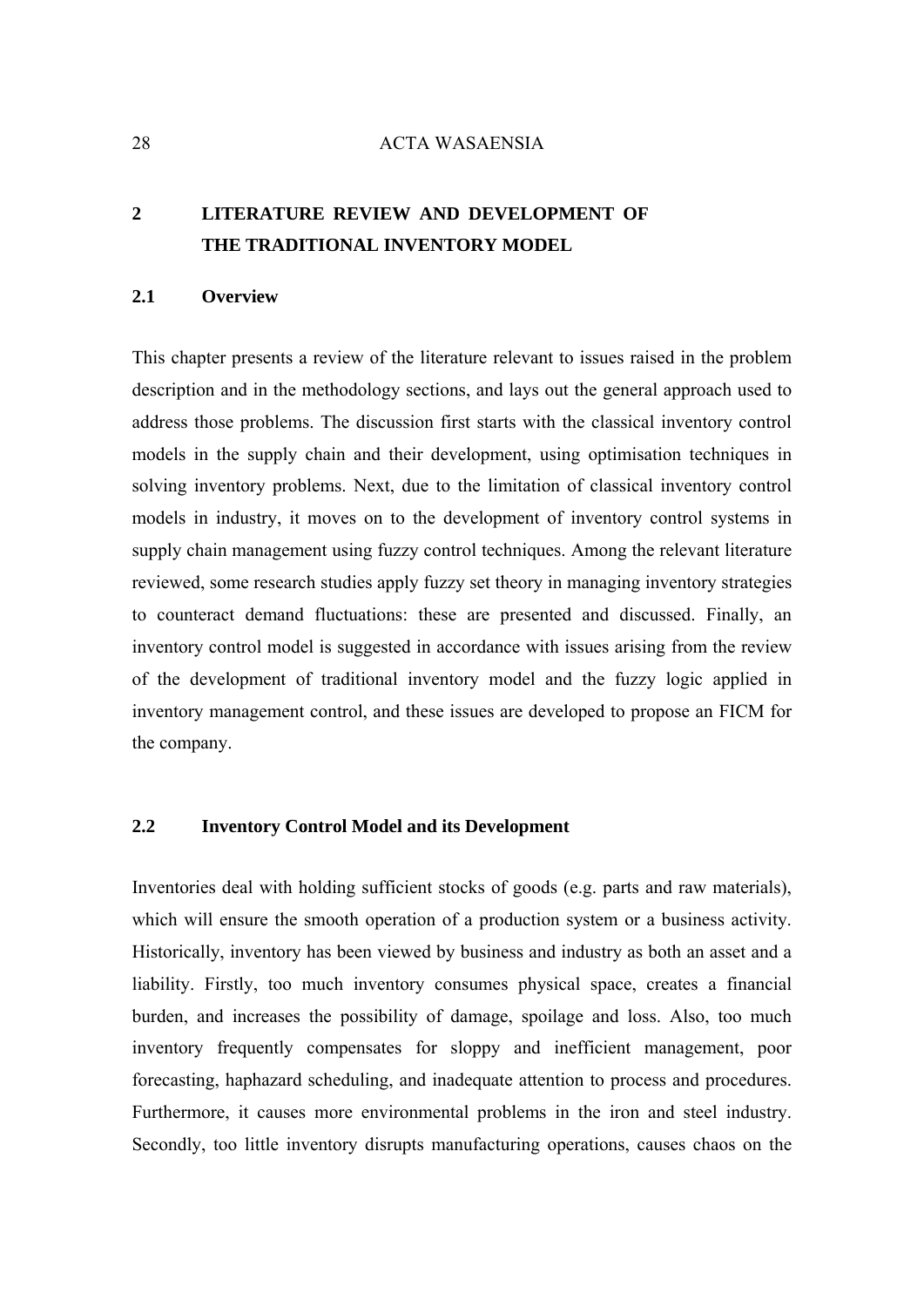shop floor, and increases the likelihood of poor customer service. In many cases good customers may become irate and take their business elsewhere if the desired product is not immediately available. From that standpoint the only effective way of coping with supply chain inventory is to minimize its adverse impact by striking a "happy medium" between the two extreme cases (Taha 1962).

Since this research is specifically about raw materials inventory in the steel industry, the proposed model employed will use the extension (s, S) policy that is based on the traditional EOQ–type model, and the review will start with EOQ model and its development.

The traditional methods of inventory control use EOQ models. However, the basic EOQ presented in 1913 with the Harris model was based on the assumption that demand is constant, no shortage was considered and the lead–time was zero or constant. These assumptions are not realistic in real life applications. The EOQ model does not take into consideration the demand pattern of the end product before determining the inventory levels of parts and materials. Therefore, besides the basic model, many authors added extensions to the basic EOQ model, for example:

- Lead–time: allowing a lead–time between placing an order and receiving it introduces the problem of when to re–order (typically at some stock level called the re–order level).
- Stock–outs: allowing stock–outs (often called shortages) means that no stock is currently available to meet orders. Often replenishment of ordering is not received all at once.
- Buffer (safety) stock: some stock is kept back to be used only when necessary to prevent stock–outs.
- Probabilistic demand: instead of a constant depletion (demand) for stock, allow probability distributions (Janssen 1998).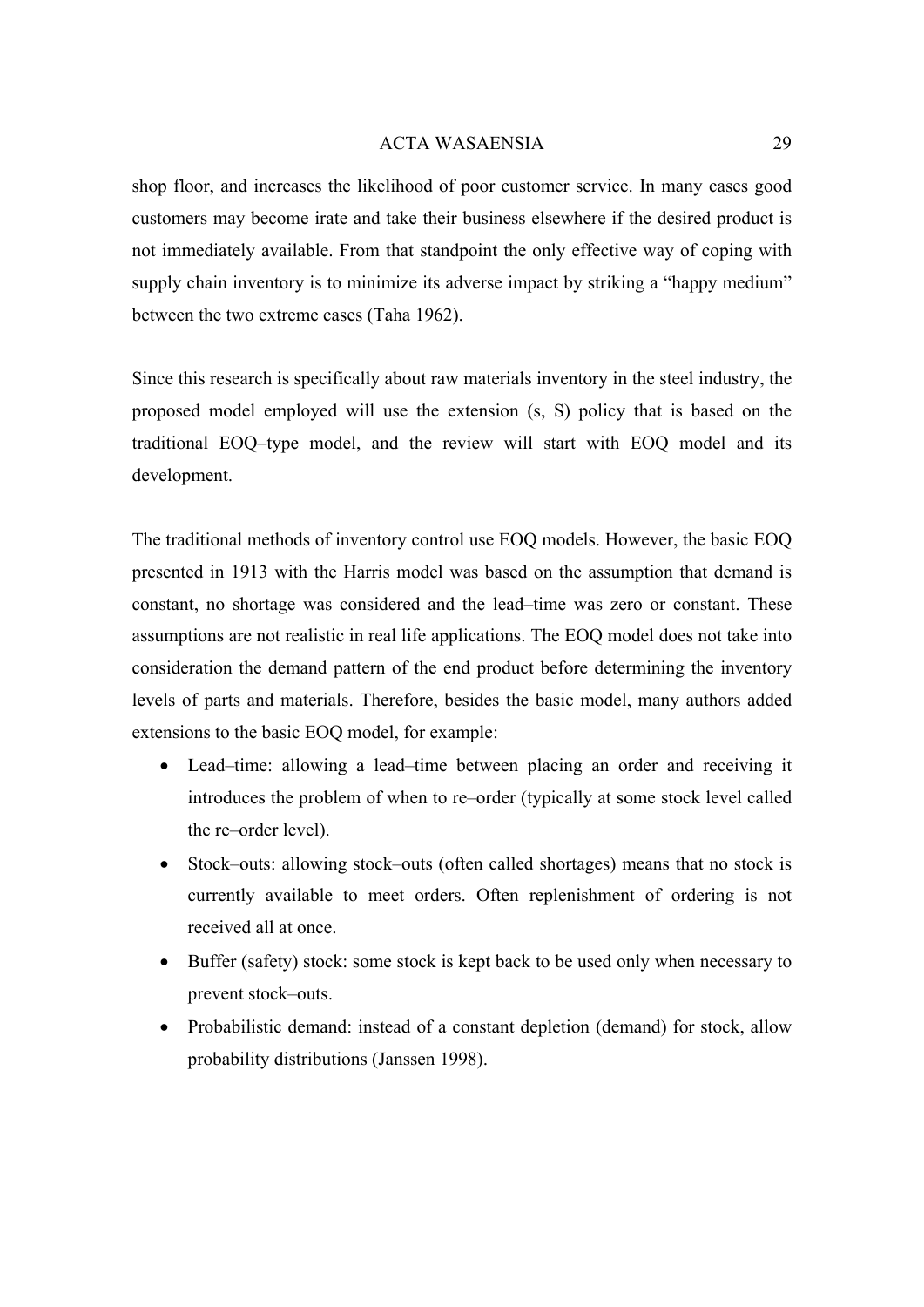Here we summarize the main findings presented in the literature, which develop the basic EOQ model when it is applied in inventory control. The selected references highlight significant contributions, but are not meant to be all–inclusive.

The current literature consists of both classes, which are deterministic and stochastic inventory control models. Deterministic models can be further sub–divided into stationary versus dynamic models. The stationary models correspond to the classical economic order quantity (EOQ), which was mentioned earlier. As early as 1967, Schrady developed an extension to this model that includes item returns. His analysis seeks optimal lot sizes for the recovery channel and 'virgin' procurement, both of which involve fixed costs. More recently, variants to this model have been discussed, e.g. by Richter (1996) and Teunter (2001). For the dynamic models, Wagner and Whitin (1958) first proposed an optimal algorithm to solve the single item, single–level, uncapacitated economic lot size problem. In their model, demand figures for future periods were assumed to be deterministic. The algorithm is based upon three theorems that give some important clues about the structure of optimal solutions:

- 1. Initial inventory can always be assigned to zero.
- 2. At optimality, a production volume is either zero or a sum of demands for several periods.
- 3. A setup results in a production quantity that satisfies all demand until the next production setup

Some researchers have suggested several extensions to the classical Wagner–Whitin model. The Silver–Meal heuristic model (1973), in particular, tries to identify the production setup points by including demand figures one by one in the order. The effectiveness of their model is to make the simplicity to Wagner–Whitin model. Beltran & Krass (2002) show that return flows increase the combinatorial complexity of this model. In particular, the fundamental zero–inventory–property is lost.

With the class of stochastic inventory model, two streams of contributions can provide the basis for investigation in this research. Within this stream one may distinguish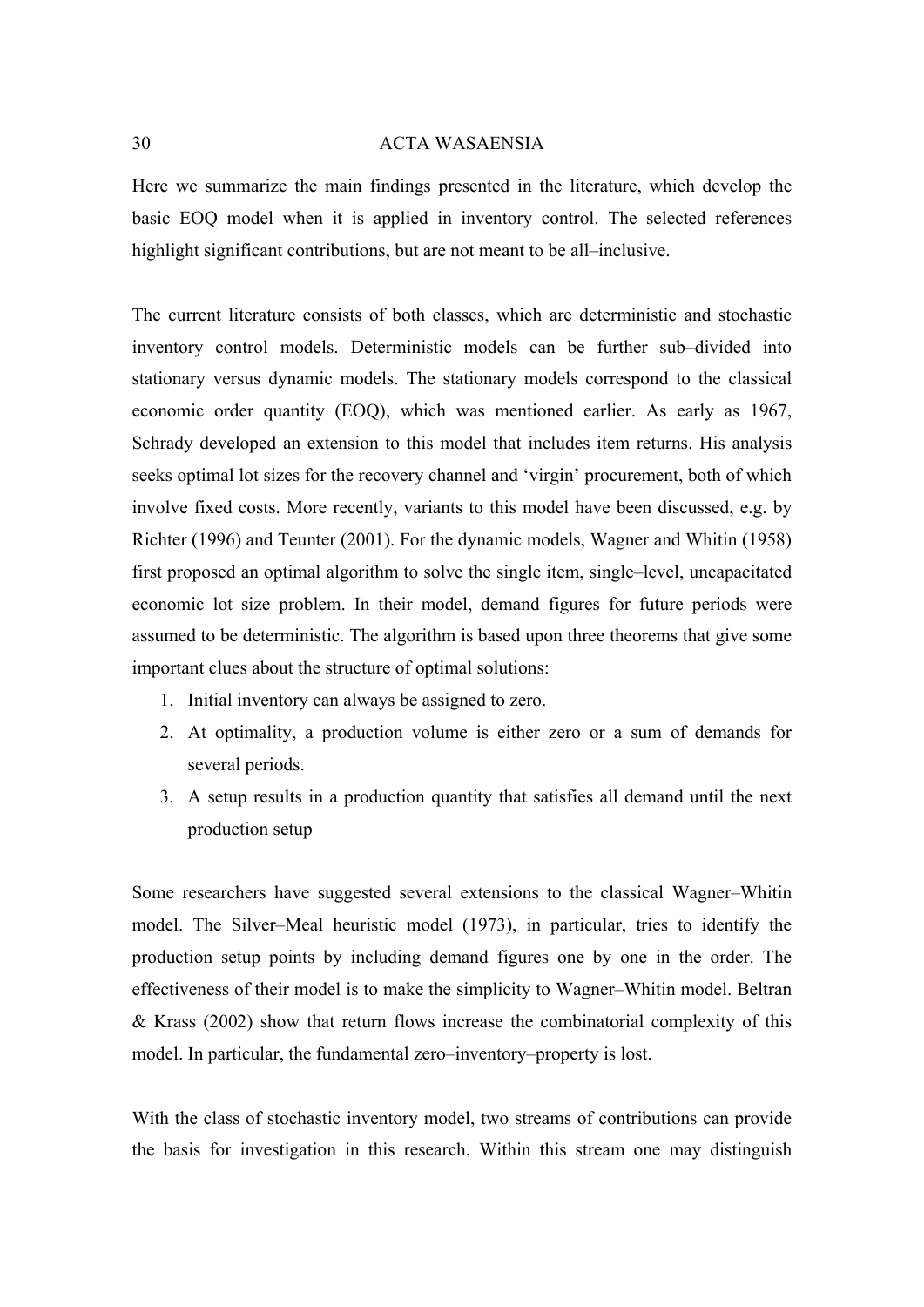between periodic review and continuous review approaches (Mahadevan 2003; Taha 1962; Wells 2001). Another important differentiation concerns single versus two–stage (echelon) models. In the single stage case, the analysis is limited to end–items stock, while the two–stage case involves a more detailed picture of the recovery channel, distinguishing end–item and recoverable stock. This research refers to the stream between periodic review and continuous review approaches.

For the periodic review approaches, Whisler (1967) analysed the control of a single stock point facing stochastic demand and returns. He showed the optimality of a two– parameter policy that keeps the inventory level within a fixed bandwidth in each period by means of disposal and new supply. Both actions are immediate and the costs are purely linear. Simpson (1978) extended this model to a two–stage situation. The optimal policy then relies on three critical numbers that control the disposal, remanufacturing, and new supply decision, respectively. Further, Fleischmann & Kuik (1998) provided another optimality result for a single stock point. They show that a traditional (s, S) policy is optimal if demand and returns are independent, recovery has the shortest lead– time of both channels, and there is no disposal option. Related models have also been analysed by Kelle & Silver (1989), Cohen et al (1980), and Mahadevan et al (2003). Johansen and Hill (2000) developed a solution procedure using asymptotic renewal theory and policy improvement for a continuous demand distribution and only a single replenishment order may be outstanding at any time and the lead–time is fixed. Later, Johansen (2001) explored optimal and near optimal base stock policies for lost sales models with negligible set–up costs and constant lead times for a discrete demand and when more than one order may be outstanding at any time. Chen et al (2001; 2003) developed the optimal pricing and inventory control policy in periodic–review systems with fixed ordering cost. This research considers a periodic–review pricing and inventory control problem for a single item retailer. Under a mild assumption on an additive demand function, at the beginning of each period, (s, S) policy is optimal for replenishment, and the optimal price will depend on the inventory level after the replenishment decision has been made. Based on their research, they suggest that the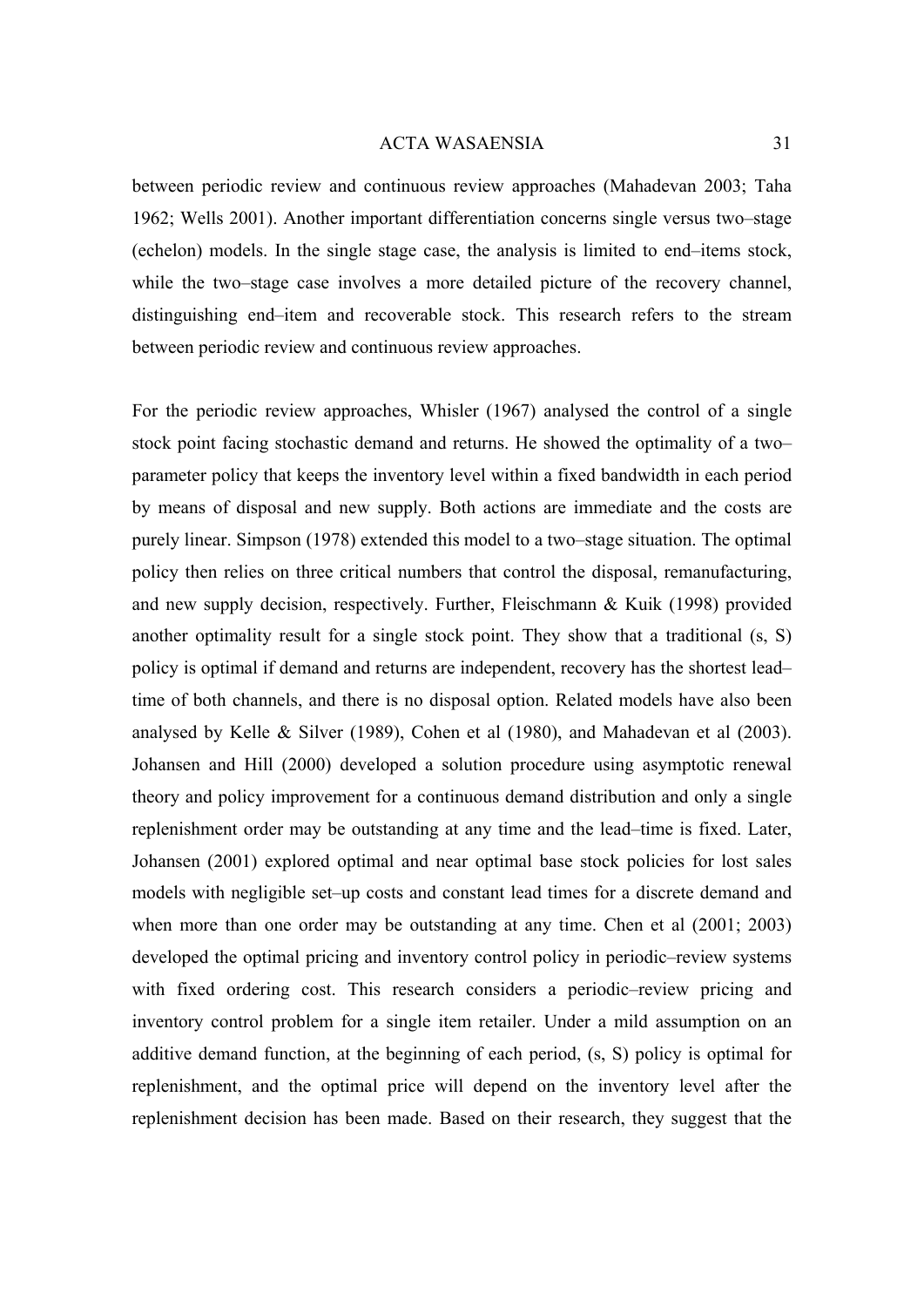fixed ordering cost has a significant effect on the optimal policy variable values. Specifically, as ordering cost increases, s decreases, while S increases.

For continuous review approaches, Moinzadeh and Nahmias (1988) consider a continuous review inventory model with two supply modes differing in lead times and costs, and they propose a heuristic reorder point–order quantity policy for both supply modes. Mohebbi and Posner (1999), and Johansen and Thorstenson (1998) propose variations of this policy. Ramasesh et al. (1991) offer an analysis of a reorder point– order quantity policy in a model with deterministic demand, in which each order is split equally across two vendors differing in stochastic lead times. Rosling (1997) also provides a solution methodology for the (r, Q) model with normal demand and a fixed lead–time when the complications of negative demands are ignored. Muckstadt & Isaac (1981) consider a single stage model, where the recovery process is modelled as a multi–server queue. Van der Laan, Dekker, & Salomon (1996) developed an alternative approximation for this model and extend it with a disposal option. Finally, Van der Laan et al. (1999) provide a detailed analysis of the corresponding two–stage model. Namit & Chen (1999) present two algorithms to solve the (r, Q) inventory model for gamma lead–time demand without using tabulated values. Tyworth & Ganeshan (2000) demonstrate the relevant simplicity of solutions and discuss further considerations when those models are applied in practice. Their research presents a practical method of estimating the parameters of the gamma distribution and describes a convenient alternative formulation of the current model. Other related models about continuous review have also been analysed by Rosling (2001; 2002).

In summary, most of the work on development with EOQ models, both in periodic review and continuous review approaches, focuses on the structure of optimal policies for specific cases. This highlights the fact that practical implementation calls for more efficient evaluation of policy alternatives, and therefore for approximations to the optimal policy. It is evident from the above discussion that there are some limitations to the research on EOQ inventory models. First, most studies assume that the company (vendor) faces a constant, deterministic demand. Second, the treatment of the inventory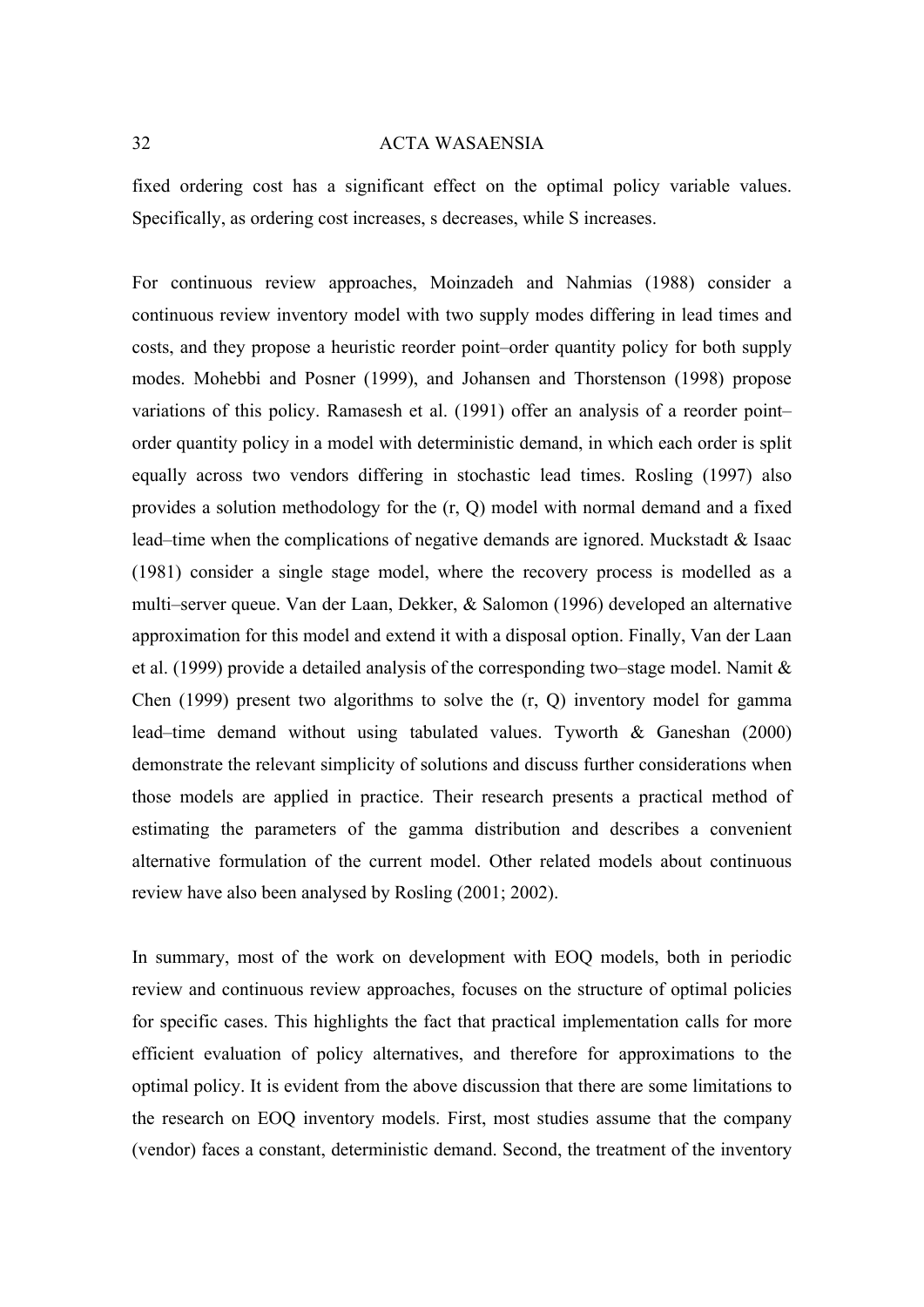<span id="page-32-0"></span>management of the vendor is a gross simplification of the actual situation, and of incapacitated situations. Third, with the emphasis on strict assumptions in the EOQ model, order policy would be difficult to justify as a matter of policy. However, it must be noted that EOQ can be successful only when demand is stable over time. In situations where demand is dynamic (which is very often the case in real life) the research direction outlined by advanced theory is likely to be useful.

Therefore, among EOQ–type models the extension (s, S) policy based on traditional inventory model will be one of the choices in this research, as this model can be used with mild assumptions and demand represented with a PDF (Probability Density Function). It will provide a basis for the proposed inventory model for the company. Further, modern fuzzy set theory that is suggested to combine with this basic inventory policy can be of benefit in improving the supply chain inventory control in a company, since fuzzy logic control based on fuzzy set theory has the features to cope with imprecise information, faster and simple programs, and is fairly robust, and has been applied to problems in engineering, business, medical and related health sciences, and natural sciences, and there have been successful applications and implementations of fuzzy set theory in production management. As a result, the combination of the benefits from traditional inventory models and modern fuzzy control issues is taken into the research. Hence, literature on fuzzy set theory in production and supply chain management will be mainly reviewed in the following section.

# **2.3 Fuzzy set theory Applications in Supply Chain Inventory Management**

This section provides a survey of the application of fuzzy set theory in supply chain management. Fuzzy set theory has been studied extensively over the past 40 years. Most of the early interest in fuzzy set theory pertained to representing uncertainty in human cognitive processes (see, for example, Zadeh, 1965). This theory has demonstrated many advantages in real–world applications, e.g. in engineering, business, and many industries.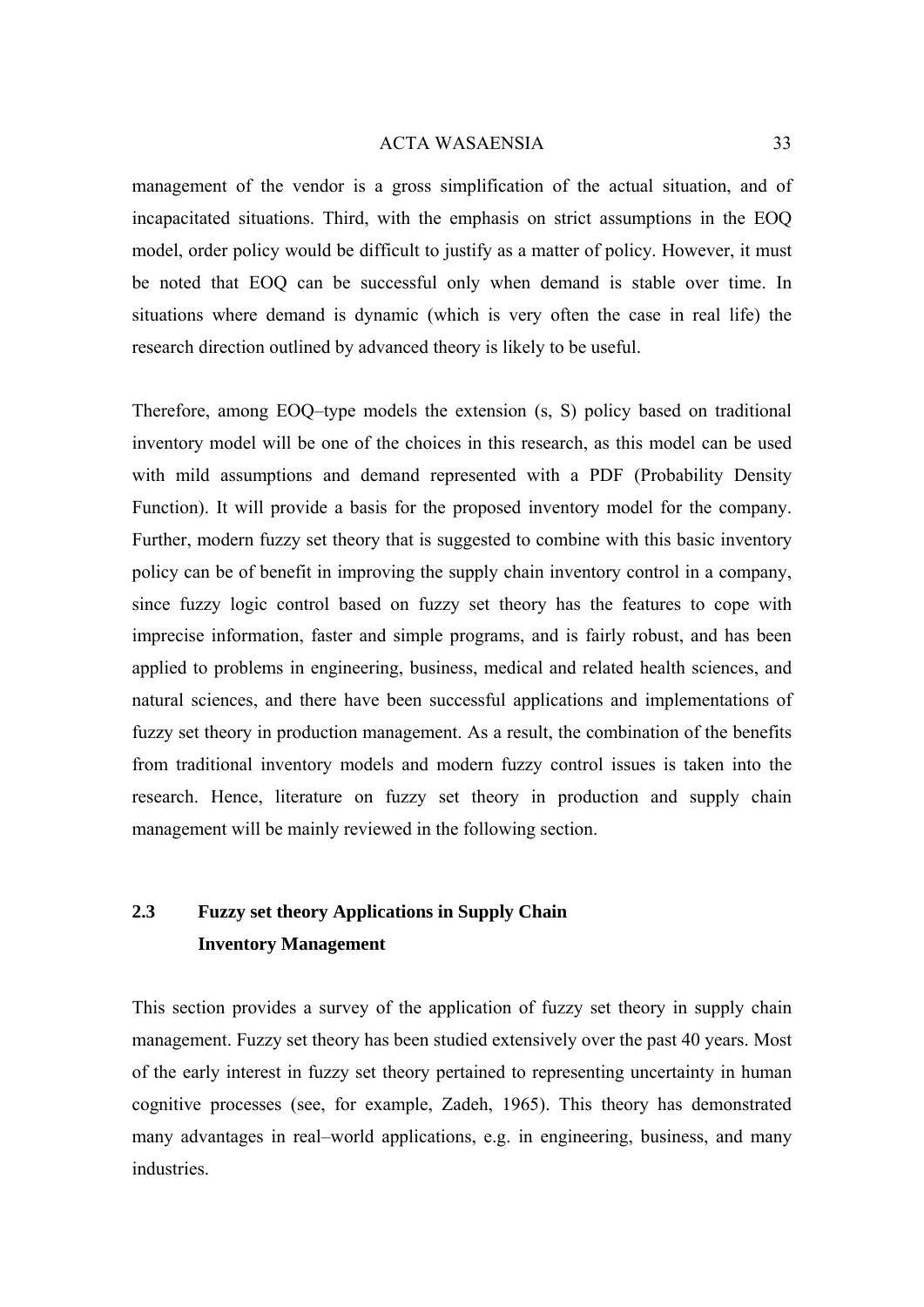The use of fuzzy set theory as a methodology for modelling and analysing decision systems is of particular interest to researchers in production management because of the ability of fuzzy set theory to quantitatively and qualitatively model problems which involve vagueness and imprecision. Karwowski et al. (1986) present and identify the potential applications of fuzzy set theory to areas of production management, including new product development, location and layout of facilities, production scheduling and control, inventory management, quality and cost benefit analysis.

To gain a better understanding of the use of fuzzy set theory in supply chain inventory for the case study and to provide a basis for fuzzy inventory control, the literature of fuzzy set theory in production management is reviewed. There have been many successful applications and implementations of fuzzy set theory in production management. Fuzzy set theory is recognized as an important problem modelling and solution technique. It provides the possibility of using fuzzy set theory in modelling and simulation of supply chain inventory management. Among a number of publications, Guiffrida and Nagi (1997) summarize fuzzy research findings in production and inventory planning according to the application and methods found in a number of journal articles and books. They review the literature of fuzzy set theory in production management, classify the literature based on the application of fuzzy set theory to production management research; and identify future research directions. Inventory management is one class in their review, and their main fuzzy research findings in inventory management are summarized in Table 2.

In Table 2, fuzzy set theory has been applied to problems in inventory management. Since the inventory control model requires demand or demand forecasts as its input parameters for inventory related costs such as carrying, order, shortages and backorders, it causes difficulties in precisely evaluating each of these terms. The studies in Table 2 demonstrate the usefulness of fuzzy set theory in modelling and solving inventory problems when data and objectives are subject to potential ambiguity.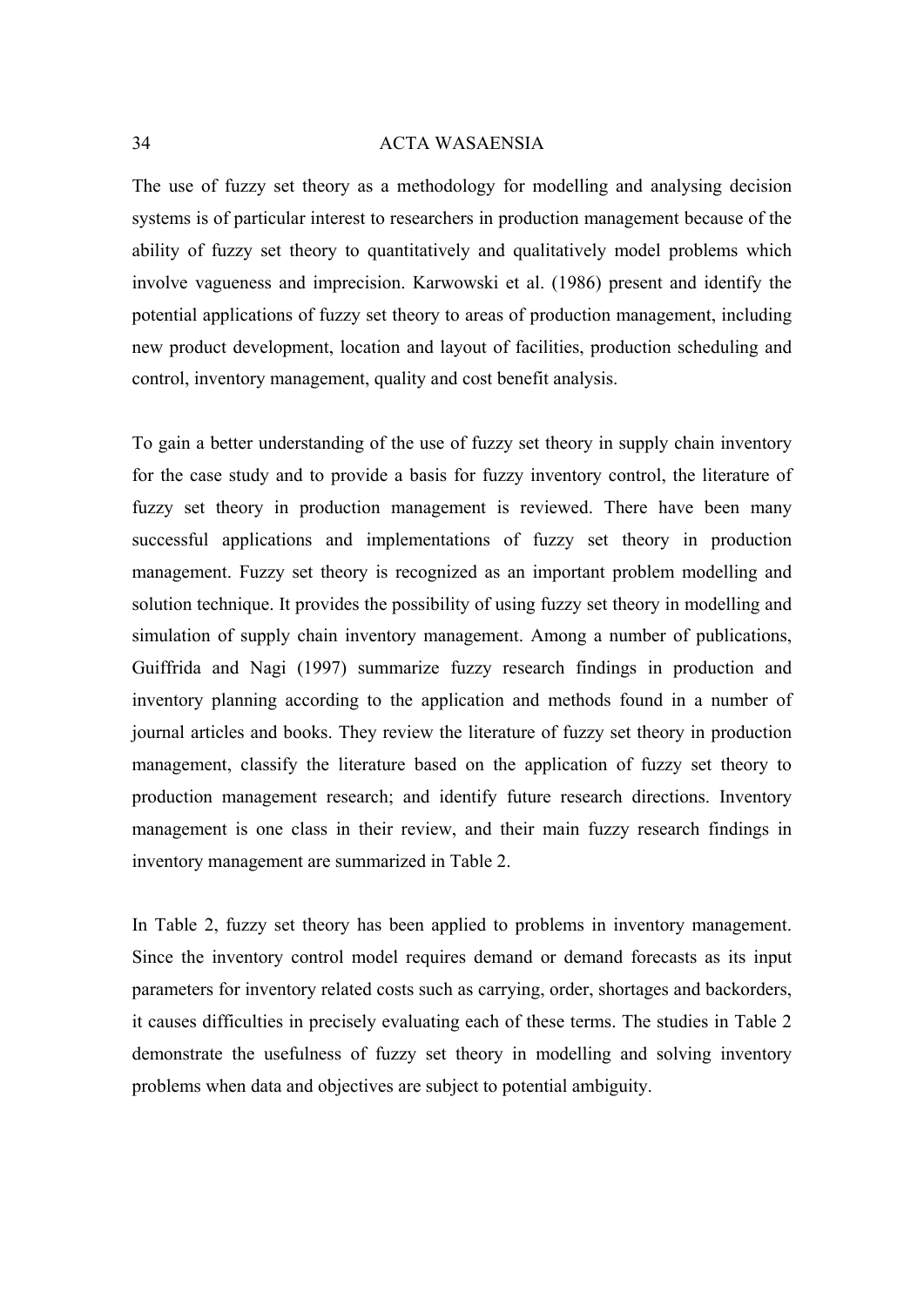| Author(s)         | Application                             | Method                                                                                 |  |  |
|-------------------|-----------------------------------------|----------------------------------------------------------------------------------------|--|--|
| Lee et al. (1991) | MRP lot-sizing                          | Develops fuzzy Silver-Meal,<br>Wagner-Whitin, and part-<br>period balancing algorithms |  |  |
| Lee et al. (1991) | MRP lot-sizing                          | Develops fuzzy part-period<br>balancing algorithm                                      |  |  |
| Park (1987)       | Economic Order<br><b>Quantity Model</b> | Determines EOQ with fuzzy<br>ordering cost and holding cost                            |  |  |
| Sommer (1981)     | Withdrawal from<br>market               | Satisfies fuzzy inventory and<br>production capacity levels<br>during withdrawal       |  |  |

<span id="page-34-0"></span>**Table 2.** Fuzzy research findings in inventory management (Guiffrida and Nagi 1997)

Furthermore, besides the reviewed literature by Guiffrida and Nagi, there are some other researchers who have started to focus on inventory management in recent years, and these will provide evidence that the iron and steel industry may use fuzzy set theory in its supply chain raw materials inventory.

Esogbue and Liu (1997) developed fuzzy criterion dynamic programming to multidimensional case for an open inventory network whose background deals with stochastic multi–location inventory systems and multi–reservoir operations. They prove the existence, uniqueness and stability theorems of solutions to their model and give an illustrative example.

Hung et al. (1996) developed a fuzzy–control–based Quick Response (QR) re–order scheme for seasonal apparel. The fuzzy–control scheme uses Mamdani inference logic. A stochastic computer simulation model of the apparel–retailing process is employed to evaluate the performance of the proposed scheme compared to that of existing approaches.

Ballard et al. (1996) propose a fuzzy control system based on the  $(Q, r)$  frame. They compare the performance and implementation of two inventory control methodologies, which are the classic  $(0, r)$  inventory model and a fuzzy control system. In the same year, the other researchers in the same group, Zhu and Bart (1996) also developed an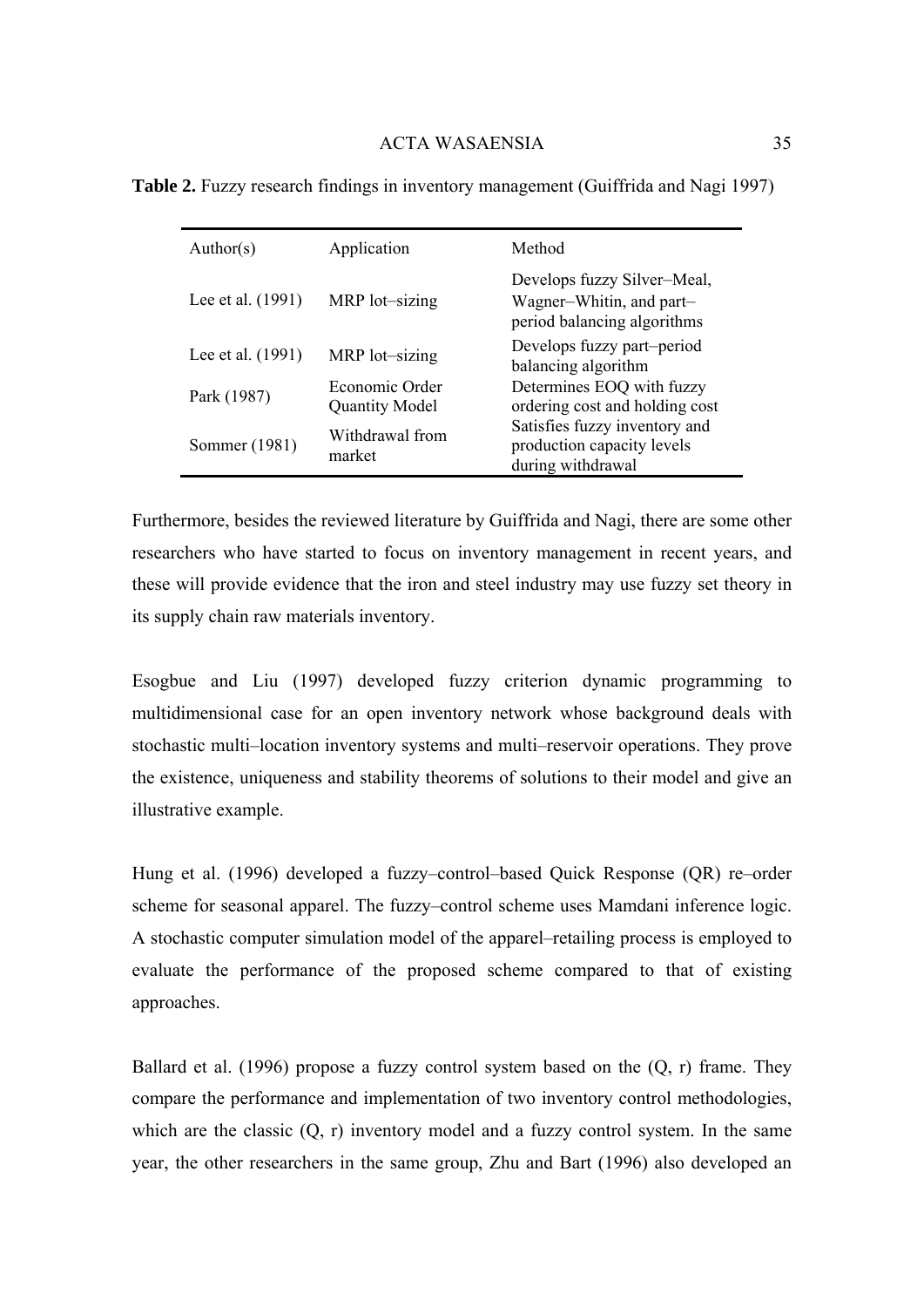inventory controller using fuzzy logic, which is similar to that in the study by Ballard et al. (1996). They just use the  $(s, S)$  policy to replace the  $(Q, r)$  model, the fuzzy part is the same. Both projects use the fixed expression to calculate s and S according to different distributions and do not calculate them according to varying demand and previous inventory level, i.e. their model does not consider the inventory level as a dynamic variable according to dynamic demand, whatever the distribution is. Also their model does not show multi–items and lead–times. In view of these points, inventory level will use the proposed model in this research as a dynamic input, whatever the distribution is. The calculation for s and S will consider more factors. More details will be discussed in subsequent chapters.

Li et al (2002) developed a fuzzy model in a single–period inventory system with two types of uncertainties, one arising from randomness and from fuzziness, which can be characterized by fuzzy numbers. They developed two models, in one the demand is probabilistic, while the cost components are fuzzy, and in the other the costs are deterministic but the demand is fuzzy. In each, the objective is maximization of profits, which is fuzzy, and optimisation is achieved through fuzzy ordering of fuzzy numbers. Mondal & Maiti (2003) used a soft computing approach to solve non–linear programming problems under a fuzzy objective goal, and resources with/without fuzzy parameters in the objective function for multi–item fuzzy models use GA (genetic algorithms).

In the related literature review, the bullwhip effect is a special class in supply chain management. As one of the inputs of inventory management, customer demand plays a key role in achieving effective inventory management. However, demand fluctuations from the bullwhip effect vary significantly between industries. Several scholars (Lee 1997, 2000; Disney& Towill 2003; Forrester 1961; Fisher 1997; Burbidge 1984; Towill 1991, 1994, 1999) have worked with the bullwhip effect and the demand fluctuations that it results in. According to prevailing opinion, Lee et al. (1997a) have identified four basic determinant reasons for the bullwhip effect:

• Quality of the forecast and its update frequency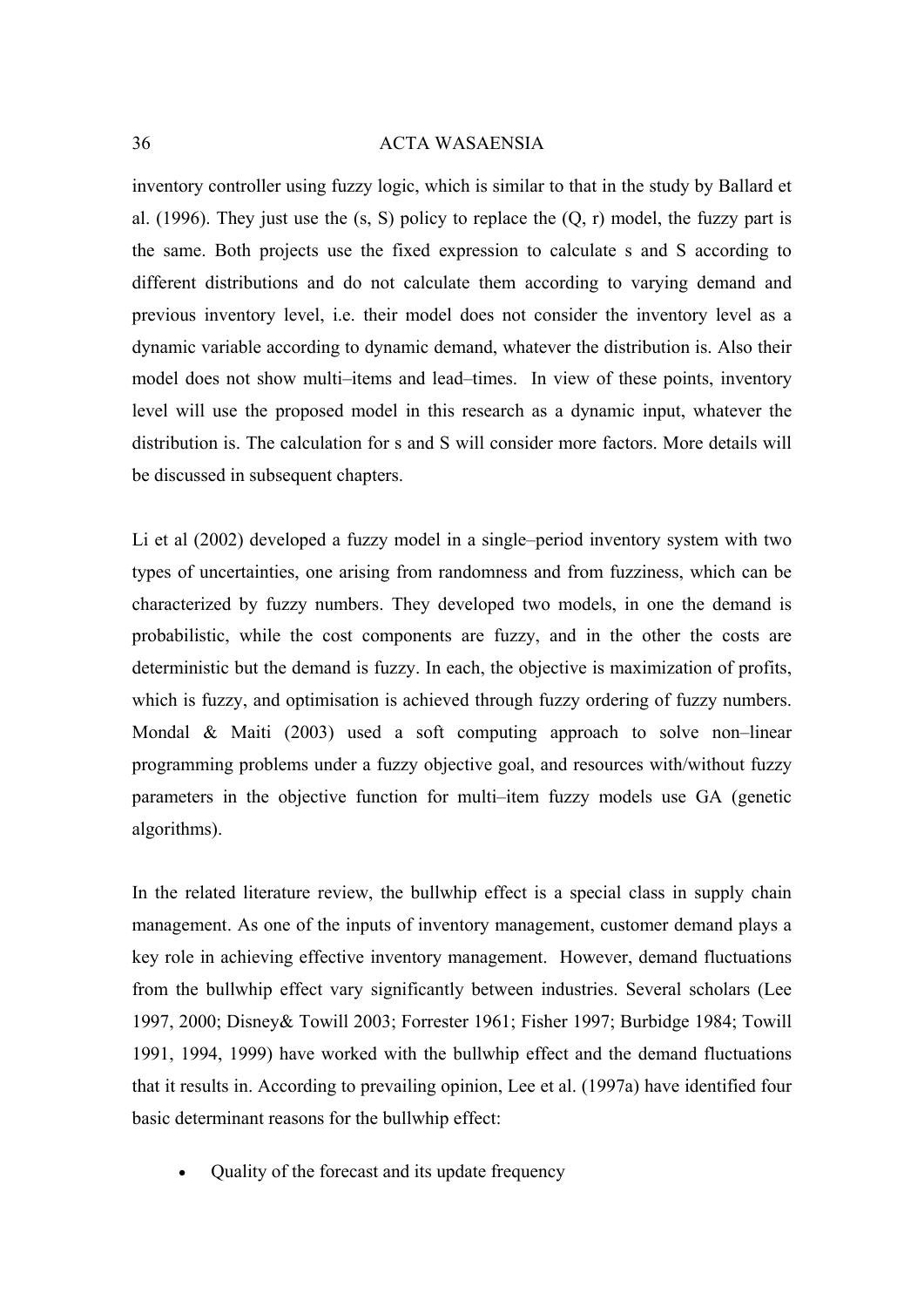- Re–order frequency and re–order batch size (order quantity)
- Special price schemes, leading to speculative buying
- Expectation of shortage, leading to protective buying

The demand fluctuations are hard to monitor and control. Based on studies (Lee 1997, 2000; McCullen & Saw 2001; Donovan 2002; Huang 2003; Li 2004), the following list gives related counteractions for these causes of the bullwhip effect:

- Information sharing: including point of sale data (POS), EDI, computer aided ordering (CAO).
- Channel alignment: including vendor managed inventory (VMI), direct sales, outsourcing, and consolidation.
- Operational efficiency: including lead–time reduction, set–up time reduction and ABC approach.

Most recent research has focused on how to avoid and eliminate demand fluctuations by an information sharing strategy. Huang et al. (2003) researched the impacts of sharing information on the supply chain dynamics, and reviewed recent representative papers since 1996. Their review shows that the benefits of information sharing are significant, especially in counteracting the bullwhip effect. However, this may not be beneficial to some supply chain entities, owing to the high adoption cost of joining an inter– organizational information system, and unreliable and imprecise information. In this case, the company must consider more effective counteractions to demand fluctuations. Warburton (2004) proposed analytical solutions that agree with numerical integrations and previous control theory results. These depend on exact expressions being derived for the retailer's orders to the manufacturer. But these exact expressions are normally difficult, or even impossible, to build within an entire supply chain. The approach is quite general, but limited: applicable to a wide variety of inventory management for several different reasons.

To research the bullwhip effect case, there are some researchers who select two–stage supply chains or use a two–stage supply chain system, elucidating the relevance method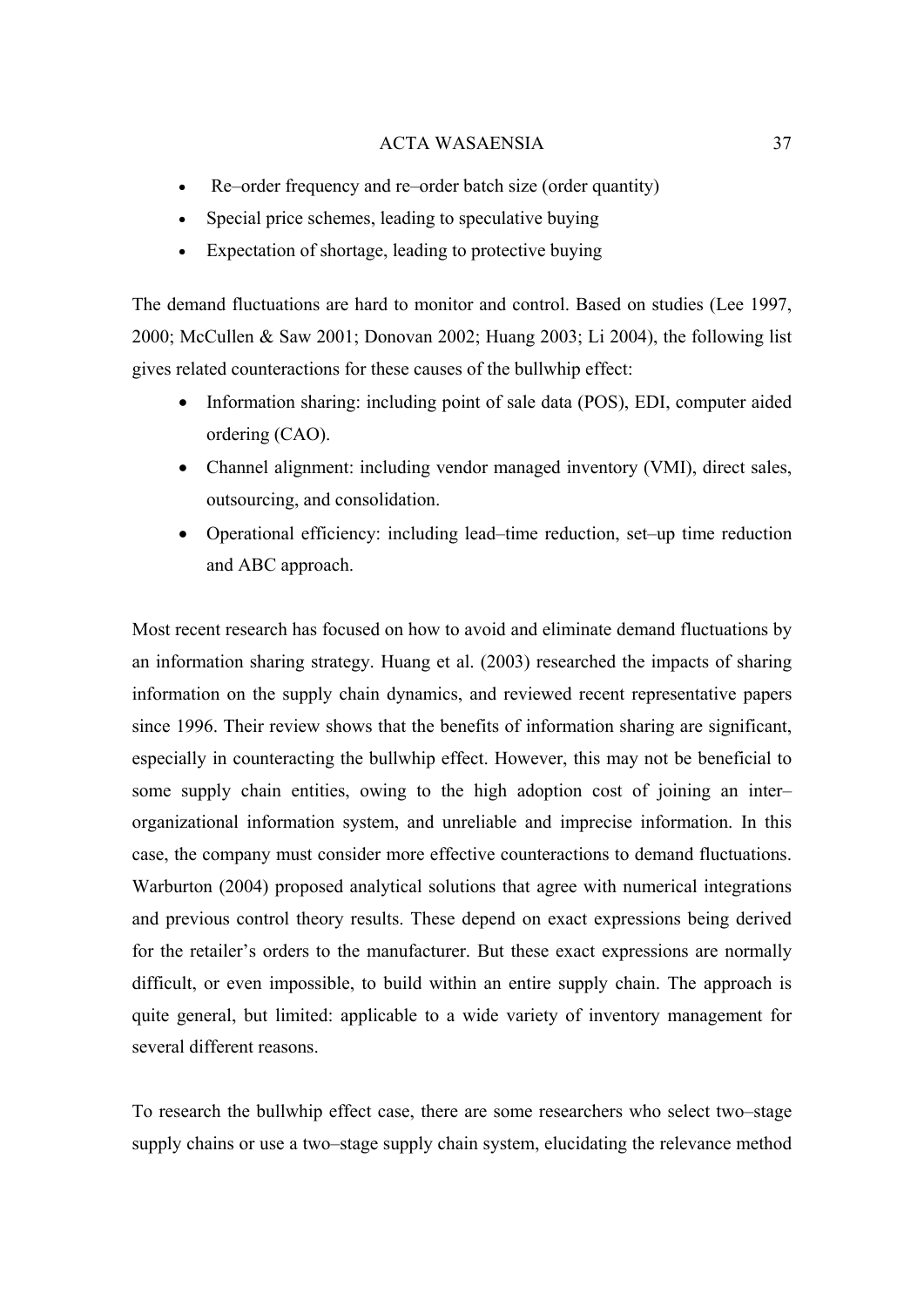of counteracting demand fluctuations or bullwhip effect. For example, Disney and Towill (2003) proposed a vendor–managed inventory and bullwhip reduction in a two– level supply chain. Their research focuses on one supplier, one customer relationship, and particular attention is given to the manufacturer's production scheduling activities. They investigated each of the potential sources of bullwhip identified by Lee et al. (1997a, b), and show that it is possible to completely avoid two causes of bullwhip altogether. It is also possible to reduce the impact of other sources of bullwhip. The research shows that VMI (vendor managed inventory) can be of great benefit to the vendor or supplier in a VMI relationship if they correctly use inventory and sales information in the production and inventory control decision–making process. Narasimha and Rahul (2005) present a supply chain structure analysis and design method. Their research approach uses a wide system dynamic to bring out structural peculiarities and the macro level behaviour of supply chains. They use a two–echelon supply chain system to elucidate the method that they claim can easily be deployed in supply chains and can also be used to justify information technology investment decisions. Moreover, Boute et al. (2005) consider a two echelon supply chain and focus on an inventory replenishment rule that reduces the variation of upstream orders and generates a smooth ordering pattern. The research focuses on an inventory replenishment rule that reduces the variation of upstream orders and generates a smooth ordering pattern. The case company in this research is also using a one and two–stage supply chain system; however, the counteracting demand fluctuations will apply the proposed FICM.

Some research studies (Petrovic et al. 1999, 2001; Carlsson et al. 2000, 2001, 2002; Giannoccaro et al. 2003, 2005; Wang et al. 2005) apply fuzzy set theory in managing inventory strategies. Carlsson and Fuller (2001) propose a fuzzy logic approach to reduce the bullwhip effect, and their fuzzy logic model is based on numerous theorems, processes of demand signal processing, and is used in the paper industry. Petrovic et al. (1999) developed a supply chain fuzzy model to determine the order quantities for each inventory in the supply chain in the presence of uncertainties. According to the obtained order–up–to levels for all sites, a simulation approach was developed to evaluate the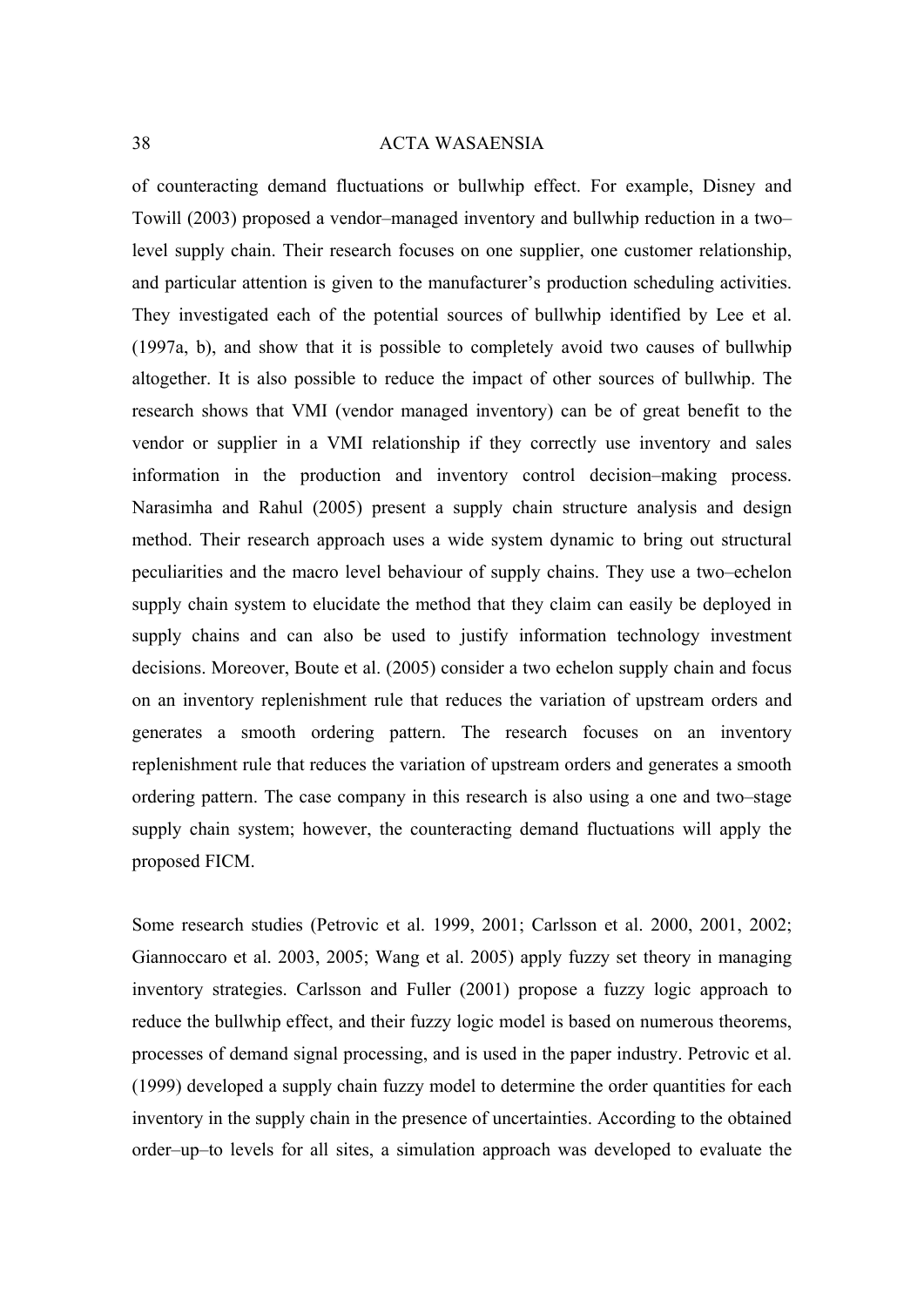performance of the entire SC. Later, Petrovic et al. (2001) considered fuzzy lead–times in the SC simulation model developed in their previous research. However, their fuzzy SC model was still isolated and cannot be used to evaluate the entire SC directly. Giannoccaro et al. (2003) propose a SC inventory policy using a periodical review policy based on the concept of fuzzy echelon stock. However, as Wang (2005) says, Petrovic's model could not estimate the influences of inventory policy (e.g. order–up–to level) determined at an upstream site on downstream sites, although the external supplier's reliability was considered in their model. Thus, Petrovic's fuzzy model could not directly evaluate the performances of an entire supply chain and Giannoccaro's model did not consider material lead–times and the supplier's reliability and could not estimate the effects of supply delay from an upstream site on downstream sites. Similarly, Giannoccaro's fuzzy model could not evaluate the performances of an entire supply chain directly. Aimed at the weakness of the above models, which could not evaluate the performances of an entire supply chain directly, Wang and Shu (2005) have developed a fuzzy decision model to evaluate supply chain performances and select suitable inventory strategies. In their model, a genetic algorithm approach is developed to determine the order–up–to levels of all fill rates of the finished product fulfilling the target at the same time. However, Wang's (2005) fuzzy decision model does not involve the performances of the bullwhip effect and inventory sensitivities caused by demand fluctuations, even though the model evaluates most supply chain performances.

In brief, fuzzy set theory has been applied to problems in inventory management, especially in EOQ models. As per the review above, the methods found in the traditional inventory model and fuzzy set theory inventory literature are important from a theoretical perspective. From the review of the fuzzy part, many researchers are looking for new solutions with fuzzy set theory to compensate for the shortcomings of EOQ. Most of them, however, have considered different fuzzy algorithms to improve inventory control, even though some methods have considered combining EOQ and a fuzzy algorithm, like the fuzzy control system based on the (*Q, r*) frame by Ballard et al. (1996) and the inventory controller using fuzzy logic by Zhu and Bart (1996), but few projects have considered inventory level as a dynamic variable according to dynamic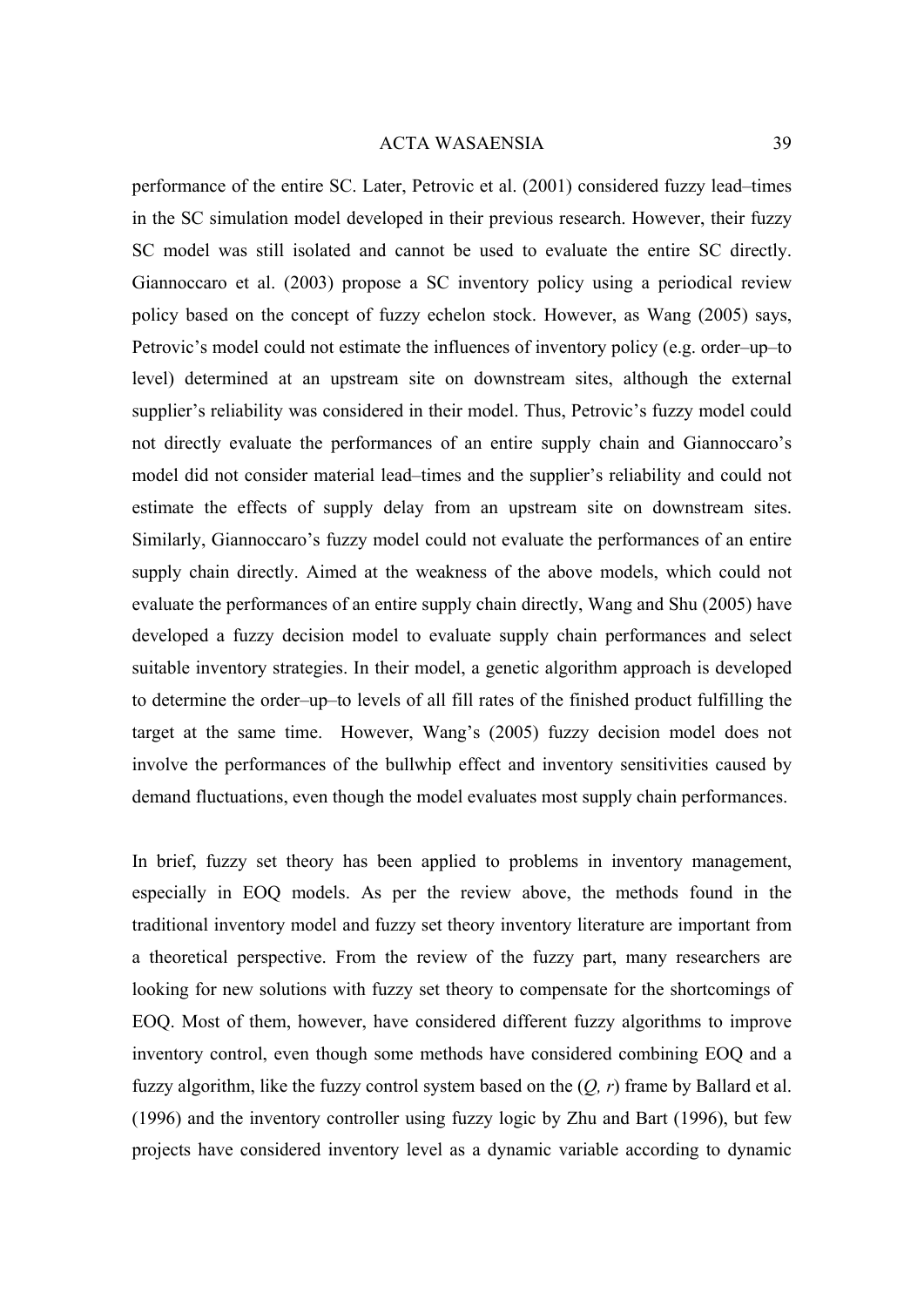demand and other factors. From the review of the bullwhip effect part, most models do not involve the performance of the bullwhip effect and its impact on inventory level caused by demand fluctuations, even though the model has evaluated most supply chain performances. As a result, this research considers that modern fuzzy inventory control based on fuzzy set theory combined with the extension (s, S) policy is not only another choice for the case company in considering dynamic inventory level according to dynamic demand, but also makes it possible to directly evaluate the performance of each stage in an entire supply demand network, including the related performance with costs and inventory. Overall, this research will be about raw materials inventory for the iron and steel industry and will compare extension (s, S) policy with the fuzzy logic control combined with (s, S) policy, which takes into cognizance the previously related review, as well as injections of new issues, and will apply it to the iron and steel industry, and set out to explore the benefits of counteracting demand fluctuations with the proposed inventory model and investigate how the FICM can counteract demand fluctuations, evaluate and improve inventory performance. Finally, the research will provide an effective fuzzy supply chain inventory model for Company SLC.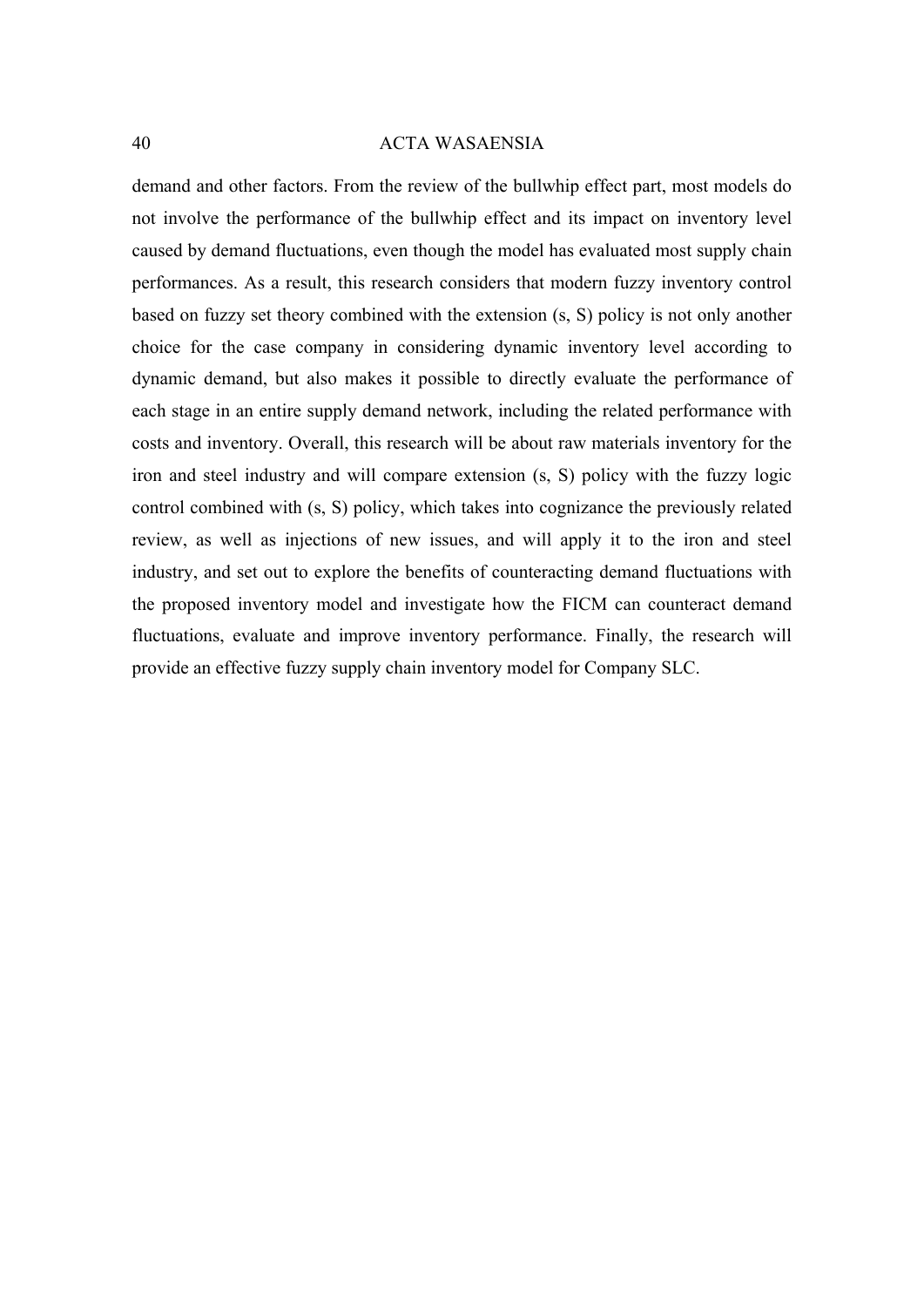# **3 ANALYSIS AND EVALUATION OF TRADITIONAL INVENTORY MODEL**

# **3.1 Overview**

The objective of the chapter is to provide an investigation and comparison of inventory control between the different developed inventory models based on the basic EOQ type models. Since Taha (1968, 1971, 1972, and 1982) et al have made a summary of a series of the inventory models, including the basic EOQ and its developed inventory models, this chapter will provide a unifying framework for investigating all the classical single stage inventory models. From this observation it is possible to provide the mathematical expressions for cost functions with some assumptions commonly used within the field of inventory control. Among the developed models, the extension (s, S) policy will be shown to provide a suitable model for inventory management in comparison with the basic EOQ model and its extension model.

# **3.2 Supply Chain Inventory Management and Inventory Control Policy**

# 3.2.1 Common Problems in Supply Chain Inventory Control

Inventory could be considered an itemized report or record of a product that will be used to satisfy future demand for that product. It requires a policy inventory control. According to Section 1.3, this policy may involve some items such as when to order, how much to order, what products to order, and the best ordering policy for a warehouse to minimize cost, while meeting demand. The supply chain inventory system control will give the answer.

A supply chain inventory system is a set of policies and controls that monitor the amount of inventory level and determines what level should be maintained, when it should be ordered, and how large the orders should be.

The purposes of inventory include the following items: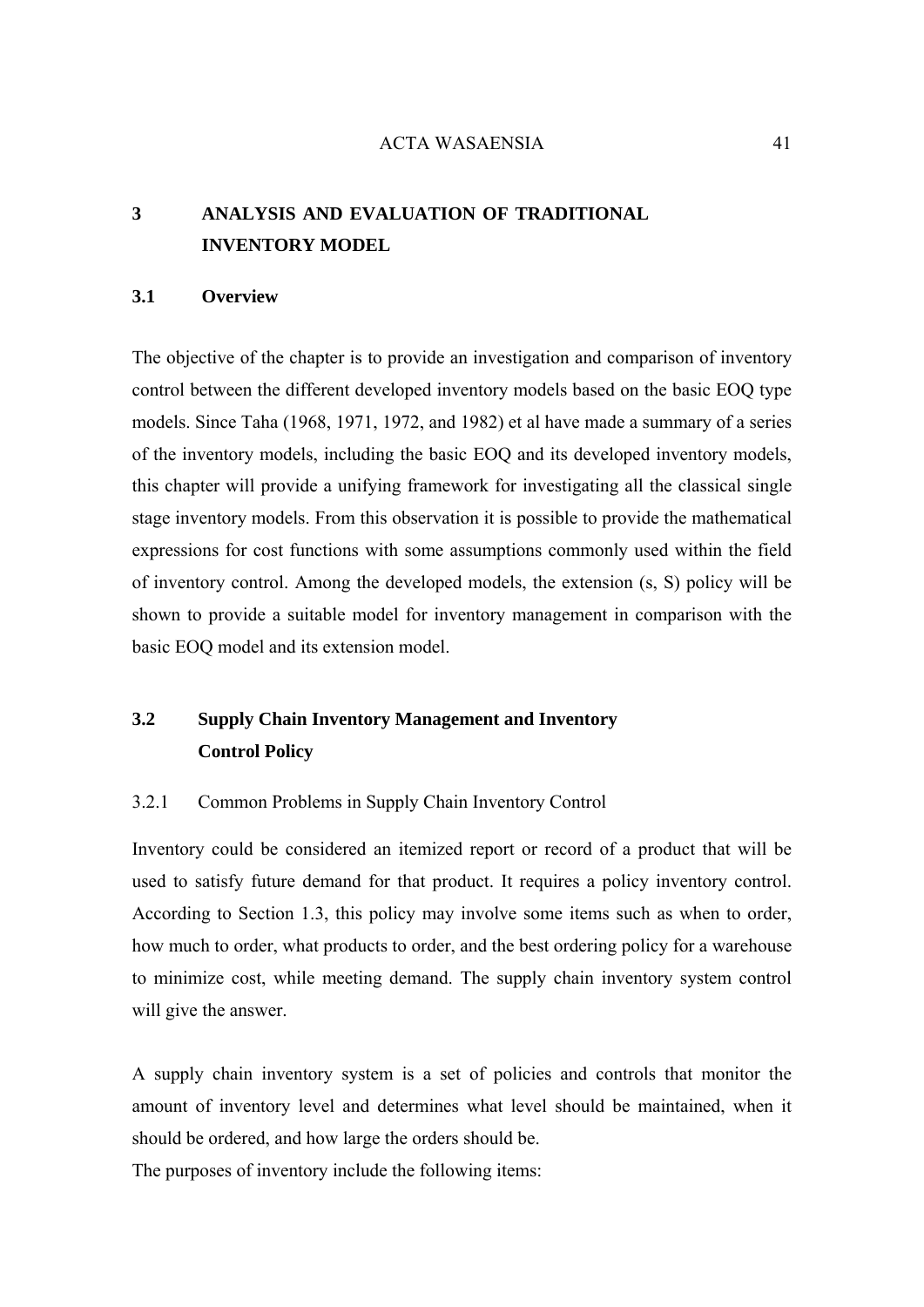- 1. To maintain the independence of operations.
- 2. To meet variation in product demand.
- 3. To allow flexibility in production scheduling.
- 4. To provide a safeguard for variation in raw material delivery time.
- 5. To take advantage of economic purchase–order quantity.

The classical economic order quantity model (EOQ) is an order policy to determine the amount of order level and it is easy to understand. As has been noted, there were always some assumptions that the demand was continuous and constant. Normally, it is a good approximation of the actual demand; however in many situations this is not the case. The demand varies and orders come in clusters. Under such conditions the traditional EOQ can be arbitrarily bad, because its assumptions are not valid. Under such conditions, one must take the demand variations into consideration in determining the order quantity. Thus some inventory policy extensions to the EOQ have been investigated – advanced model in this chapter including the (s, S) policy. Using calculus, the derivative of the total cost function is taken and the derivative (slope) set as equal to zero for these models. Moreover, the (s, S) policy is regarded as one of the appropriate inventory policies in modern large industries such as textiles, iron and steel and car industries.

A basic introduction of inventory control will be given before discussing the inventory models with a probabilistic demand (also called stochastic demand when one explains how the demand is generated) or deterministic demand process. Inventory control takes into account several issues including statistics (data analysis, inference, parameter estimation, etc), informatics (to maintain a record of the inventory in an adequate data base) and operational research (modelling and determination of an optimal or a reasonable order policy). Different types of inventory systems may be considered such as pure inventory systems where only the inventory itself is taken into account. Other systems are production inventory systems where production interactions are included, and distribution inventory system which involves the allocation of the available inventory, etc. In these items, pure inventory and its control will be studied. Each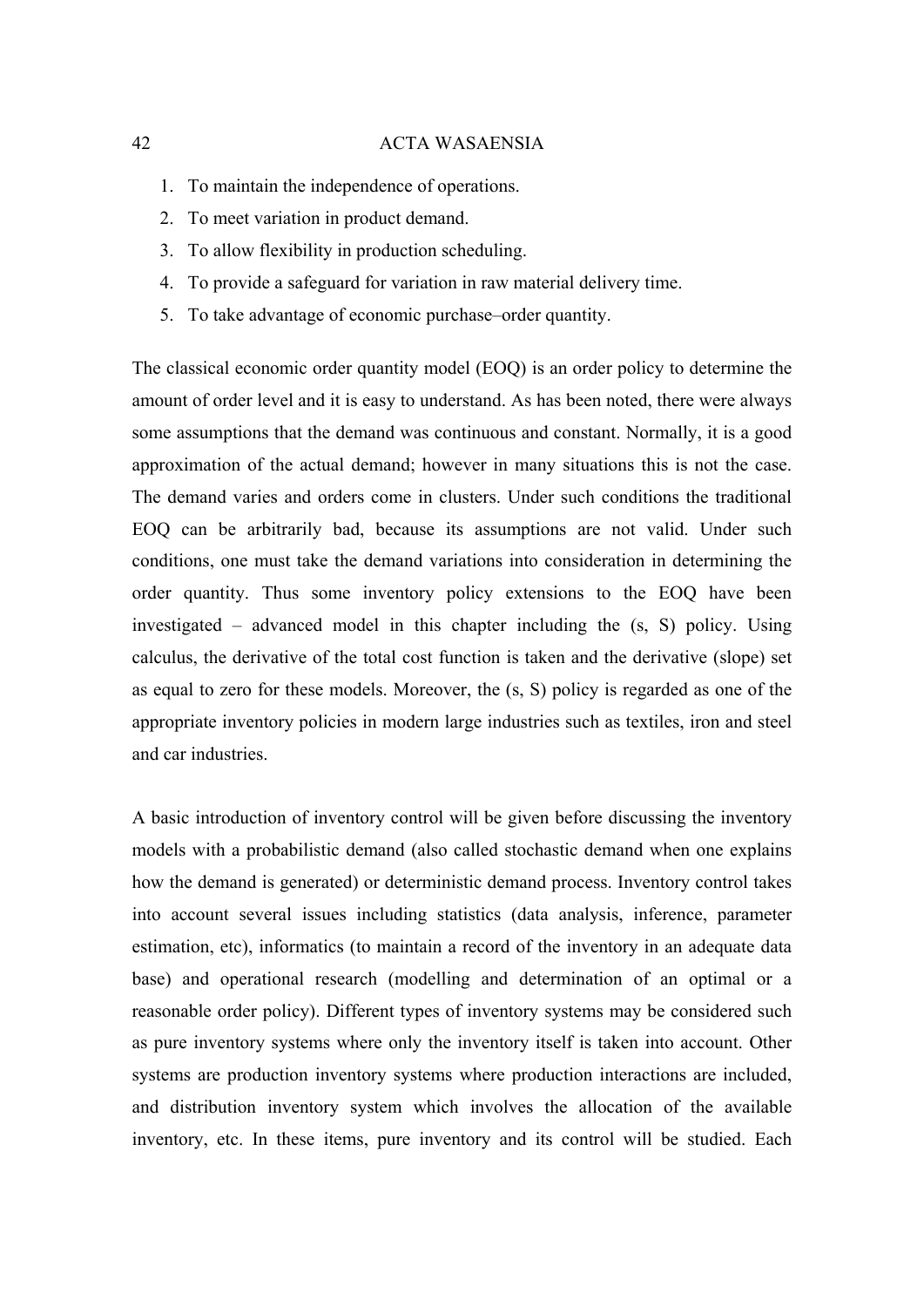particular problem has its own characteristics and the most important ones can be listed as the following:

**Planning horizon:** this is the time over which the inventory level is controlled. This horizon may be finite or infinite, deterministic or stochastic.

**Number of items (products):** an inventory system may involve more than one item (product). The case is of interest mainly if some kind of interaction exists between the different items. For example, the items may compete for limited floor space or limited total capital.

**Products:** the inventory system may include one or many products. The items of these products, which are stored, may be different from each other in many ways and interactions may take place among the different items. There are products that have to be stocked under controlled conditions, some are perishable or subject to obsolescence; others can be stocked and indefinitely exposed to the elements without deterioration. In case of interactions, some items may be substitutes for each other, or may compete for limited capacity.

**Demand process:** the demand process may occur continuously in time or it may only occur at certain fixed points in time. It may consist of discrete sizes (1, 2…) or continuous sizes  $(0, \infty)$ . Moreover, the inventory models can be classified in four general categories with respect to the nature of demand (Table 3).

Table 3 illustrates the different classifications for demand as they are normally assumed in inventory systems. A deterministic demand may be static, in the sense that the consumption rate remains constant with time, or it may be dynamic, where the demand is known with certainty, but varies from one time period to another. The probabilistic demand has two similar classifications: the stationary probabilistic case, in which the demand is a random variable having a probability distribution, and PDF–probability density function, which is the same for each period; and another case is the non–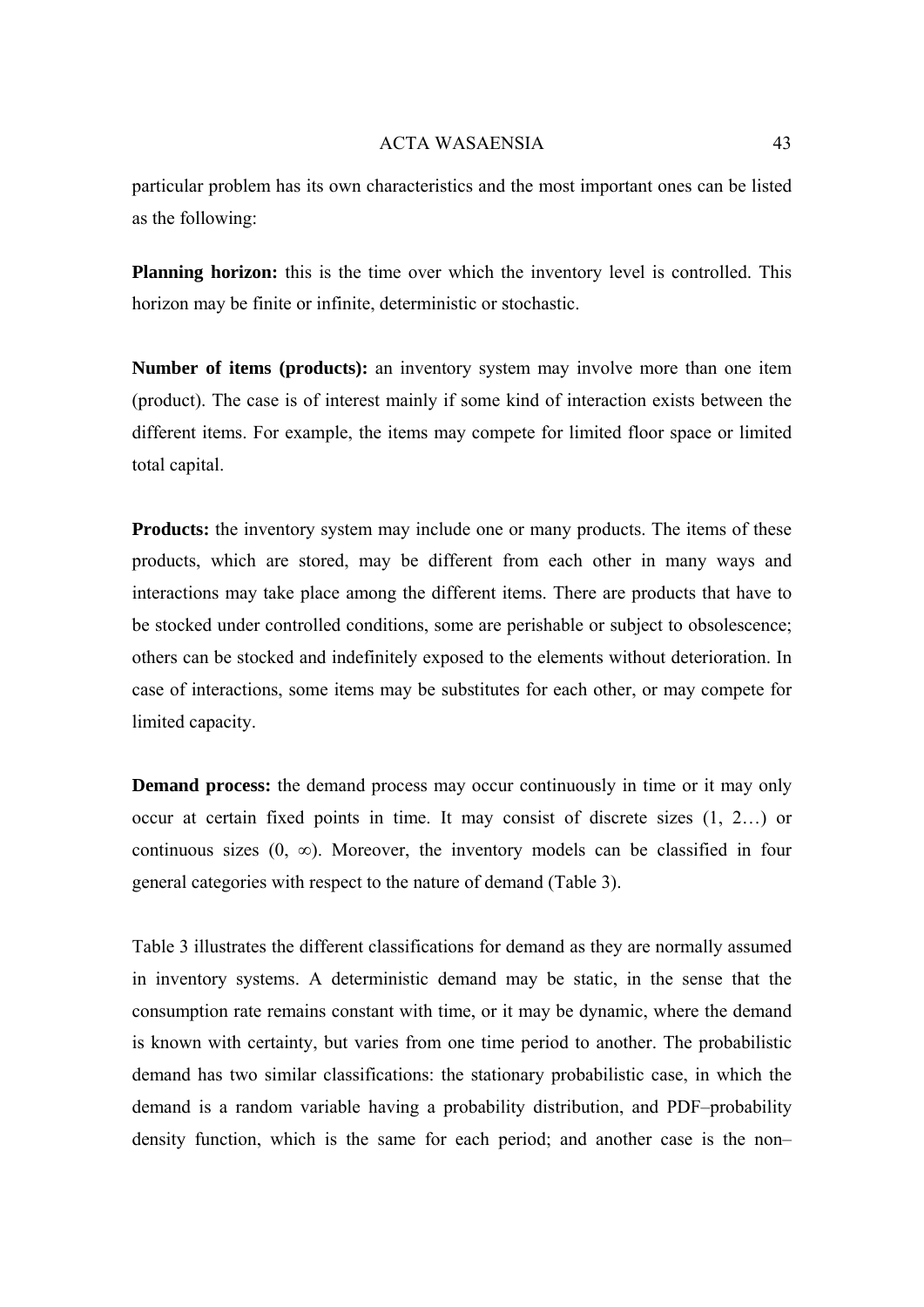stationary probabilistic, where the demand is a random variable having a probability distribution, and probability density function varies with the period.

| <b>DEMAND</b> | <b>CHARACTERISTIC</b>                                    | <b>DEMAND RATE</b>          |                                       |
|---------------|----------------------------------------------------------|-----------------------------|---------------------------------------|
|               |                                                          | Same for<br>Each Period     | Varies with<br>Period                 |
| Deterministic | Known, Constant                                          | Static<br>Deterministic     | Dynamic<br>Deterministic              |
| Probabilistic | Random Variable<br>Probability<br>Having<br>Distribution | Stationary<br>Probabilistic | $Non-$<br>stationary<br>Probabilistic |

**Table 3.** General classifications with respect to characteristics of demand

 "It is rare that a deterministic static demand would occur in real life" (Taha, Operations Research, an Introduction, Macmillan Publishing Company, 5th Edition. p 483). This situation may be regarded as the simplest case. The most demand can perhaps be represented by the probabilistic non–stationary distribution. However, from a mathematical standpoint the resulting inventory system will be complex. Normally, people select the deterministic demand distribution or stationary probabilistic demand distribution with some assumptions.

Although the type of demand is a principal factor in the design of the inventory model, the following factors may also influence the way the model is formulated:

**Lead**–**time (Delivery lag):** when an order is placed, it may be delivered instantaneously, or it may require some time before delivery is effected. The time between the placement of an order and its receipt is called delivery lag or lead–time. Components of lead–time can include delivery time and processing time. Basically, deterministic and stochastic lead–times may be considered. If a deterministic lead–time *L* is assumed, it may be equal to zero (instantaneous replenishment) or positive. If a stochastic lead–time is taken into account, then the analysis becomes extremely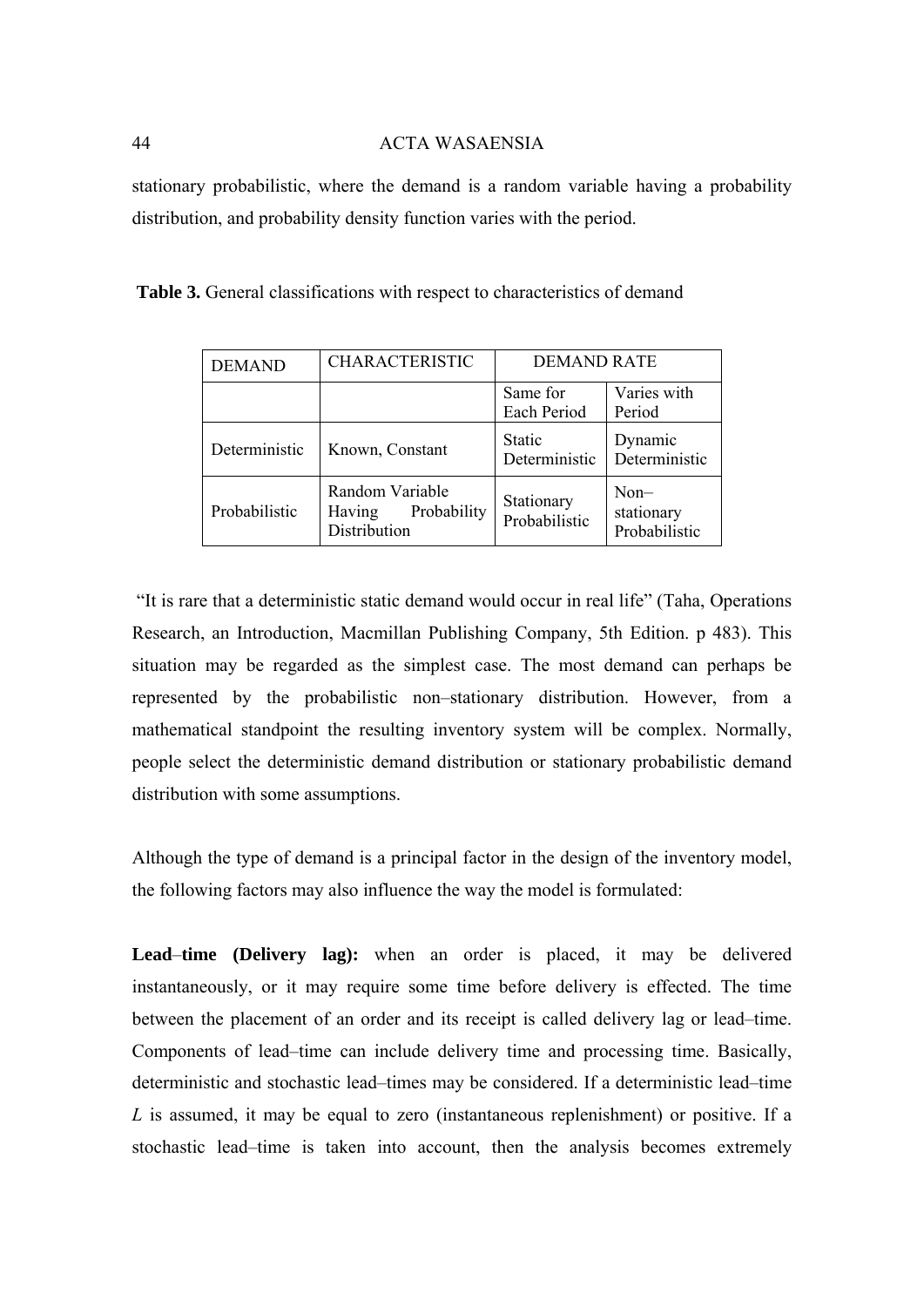complicated. In such a case it might happen that orders placed later will arrive earlier at the facility and so issues about order crossing have to be considered.

**Review process:** the inventory process may be controlled either continuously or periodically. For continuous review (R, Q policy), the level of inventory is known at all moments in time and the re–order decisions can be made at any time. For periodic review (s, S policy), the inventory level is known only at discrete points in time. As an example, at the end of a working week the inventory level can be determined and so the re–order decisions can be made only at these moments. These moments correspond with the beginning of a new period. At the same time, a continuous review system might be had but the re–order decisions can only be taken due to outside restrictions at discrete points in time.

**Stock replenishment:** although an inventory system may operate with lead–time, the actual replenishment of stock may occur instantaneously or uniformly. Instantaneous replenishment can occur when the stock is purchased from outside sources. Uniform replenishment may occur when the product is manufactured locally within the organization. In general, a system may operate with positive delivery lag and also with uniform stock replenishment.

**Shortage:** this situation occurs when inventory is unavailable for a customer or for production. The way that the system reacts to this situation is important for the structure of the process. Basically there are two possibilities:

1. Customer: backorder processing (costs of securing a customer are tremendous (mail order)), lost sales and lost goodwill. Due to the shortage, dissatisfied customers will respond in one of four ways: 1) The customer will wait for delivery until the next replenishment but there is a cost associated with waiting that is proportional to the waiting time. This is called the backorder case. 2) There is a fixed charge that occurs whenever the event of shortage occurs during a cycle. The charge is independent of the number of shortages that occur. 3) The customer will wait for delivery until the next replenishment but there is a cost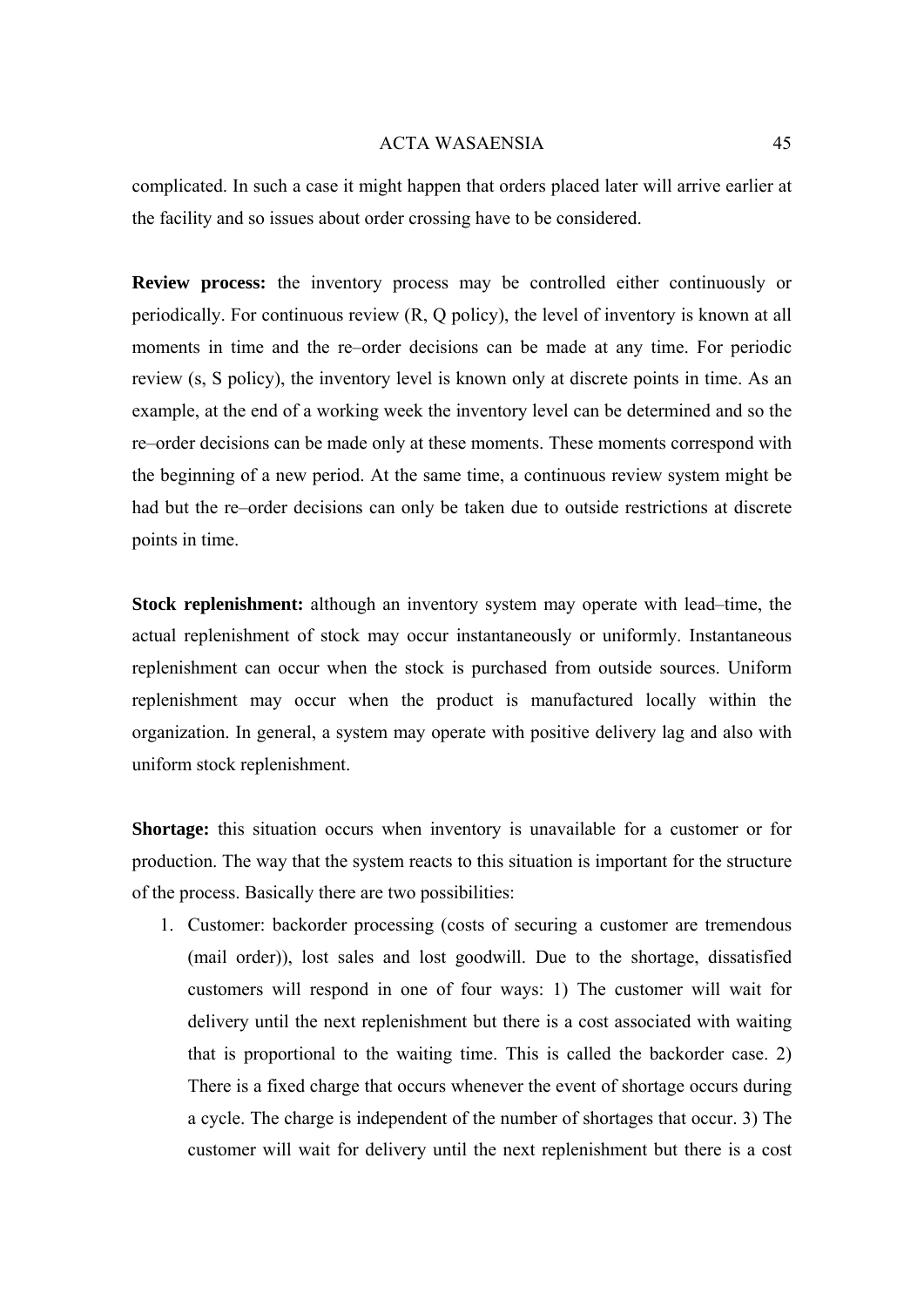associated with dissatisfaction that is a constant, independent of the waiting time. This is called the fixed shortage cost case. 4) The customer will not accept delivery at any future time and the sale is lost. This is called the lost sales case. The first three cases involve backordered processing, and the last case involves lost sales and lost goodwill.

2. Production: rescheduling, downtime and delay, expediting, substituting. Due to shortage, inventory is depleted, and new production must at least equal current consumption, and more likely exceed it, in order to replenish inventory. It will result in production stoppage, downtime and delay. The company has to make a new production schedule to substitute original schedule in order to expedite production.

There are different ways to treat this situation:

- 1. The company fixes portions of the shortage, a portion to be lost and another to be backlogged.
- 2. The customers are willing to wait, but only for a fixed amount of time.

**Costs:** Since usually the goal is to minimize some cost function, its characteristics are very important. The most relevant costs are listed below:

*Ordering costs:* these costs are associated with the outside procurement of material including the cost of writing the order, processing the order throughout the purchasing system, postage, invoice processing, accounts payable processing, receiving and inspection, and transportation, etc. These costs can be divided into two parts: those that are independent of the quantity ordered, and those which are dependent. The first ones are usually called set–up costs, which are fixed costs involved with the placement of an order. The second one is a function of the order quantity and the most common assumption is that these costs are proportional to the order quantity. However, in situations of quantity discounts or price breaks this function can be concave, convex, or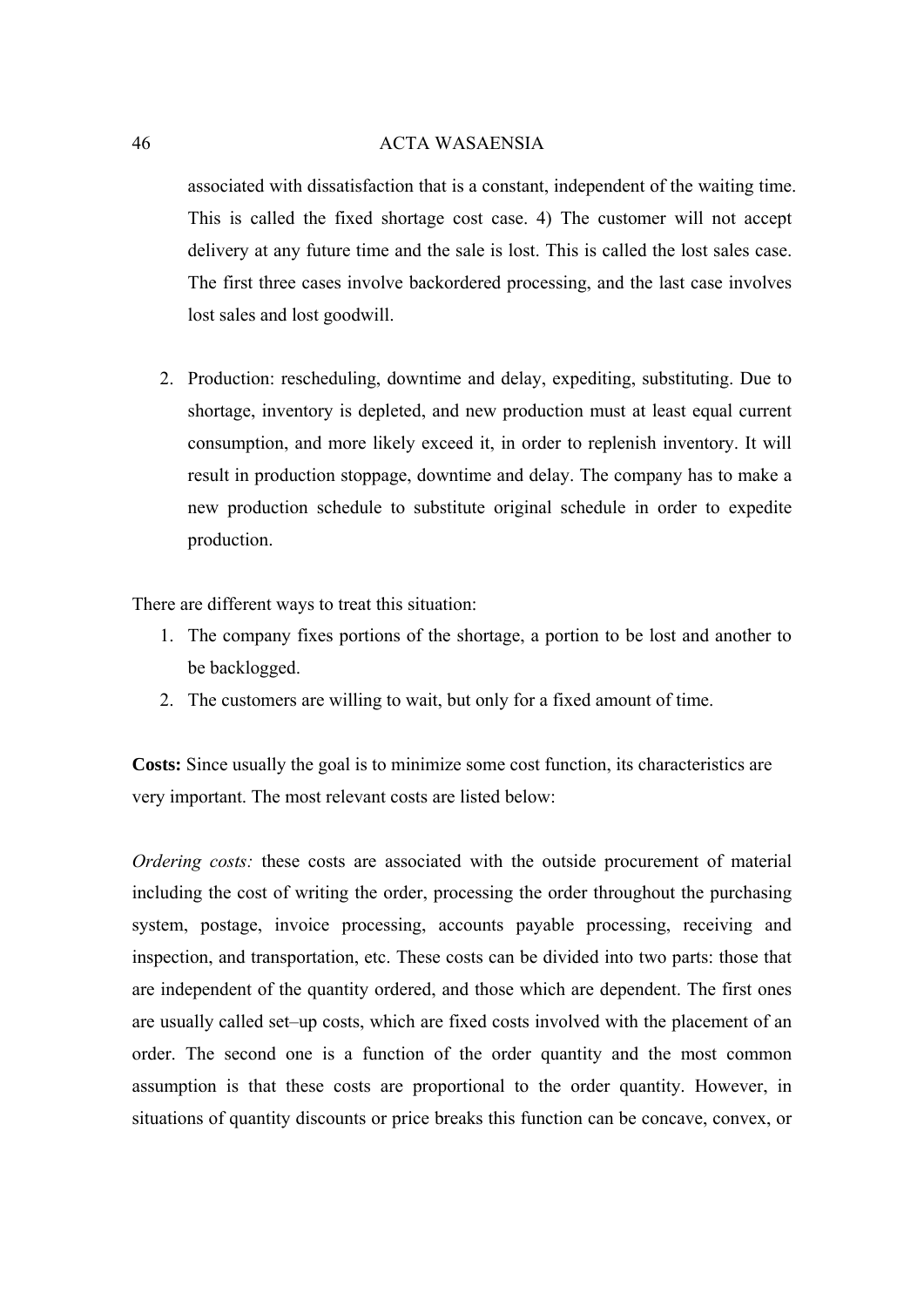even more general. It is important to note that including a set–up cost in a model increases the complexity considerably.

*Holding costs:* these costs are the result of carrying inventory in storage and space (production, storage); storage implements (shelves); rent, utilities, security; insurance (space, materials, equipment); taxes, wages; maintenance, damage, operating costs (light, heating) etc. In fact, it is impossible to represent all these costs with great accuracy in the model and so simplifications are needed. The common assumption is that holding costs are proportional to the level of the inventory; it means the holding costs are linear over time. Clearly, the costs of keeping an inventory continuously in a continuous review system (Q, R policy) may be adapted, and it might happen that the costs of keeping an inventory are charged at a period ending inventory levels in a periodic review system (s, S policy).

*Purchasing cost:* this cost is the cost to purchase the commodity unit price. It becomes an important factor when the commodity unit price becomes dependent on the size of the order. This situation is normally expressed in terms of a quantity discount or a price break, which means the unit price of the item decreases with the increases of ordered quantity. The purchasing cost is neglected in the normal analysis when it is constant. Hence, it is only relevant if quantity discounts apply.

*Shortage cost:* this cost is the cost charged whenever a shortage occurs, and this may be charged in a complete back ordering system or a lost sales system, or a combination of both. It is sometimes called an emergency order.

Figure 3 (Taha, Operations Research, an Introduction, Macmillan Publishing Company, 5th Edition. p. 482) illustrates the variation of the four cost components of the general inventory model as a function of the inventory level. The optimum inventory level corresponds to the minimum of the sum of the four types of costs. Note, however, that an inventory model need not include all four types of costs, either since some of the costs are negligible or will render the total cost function to components for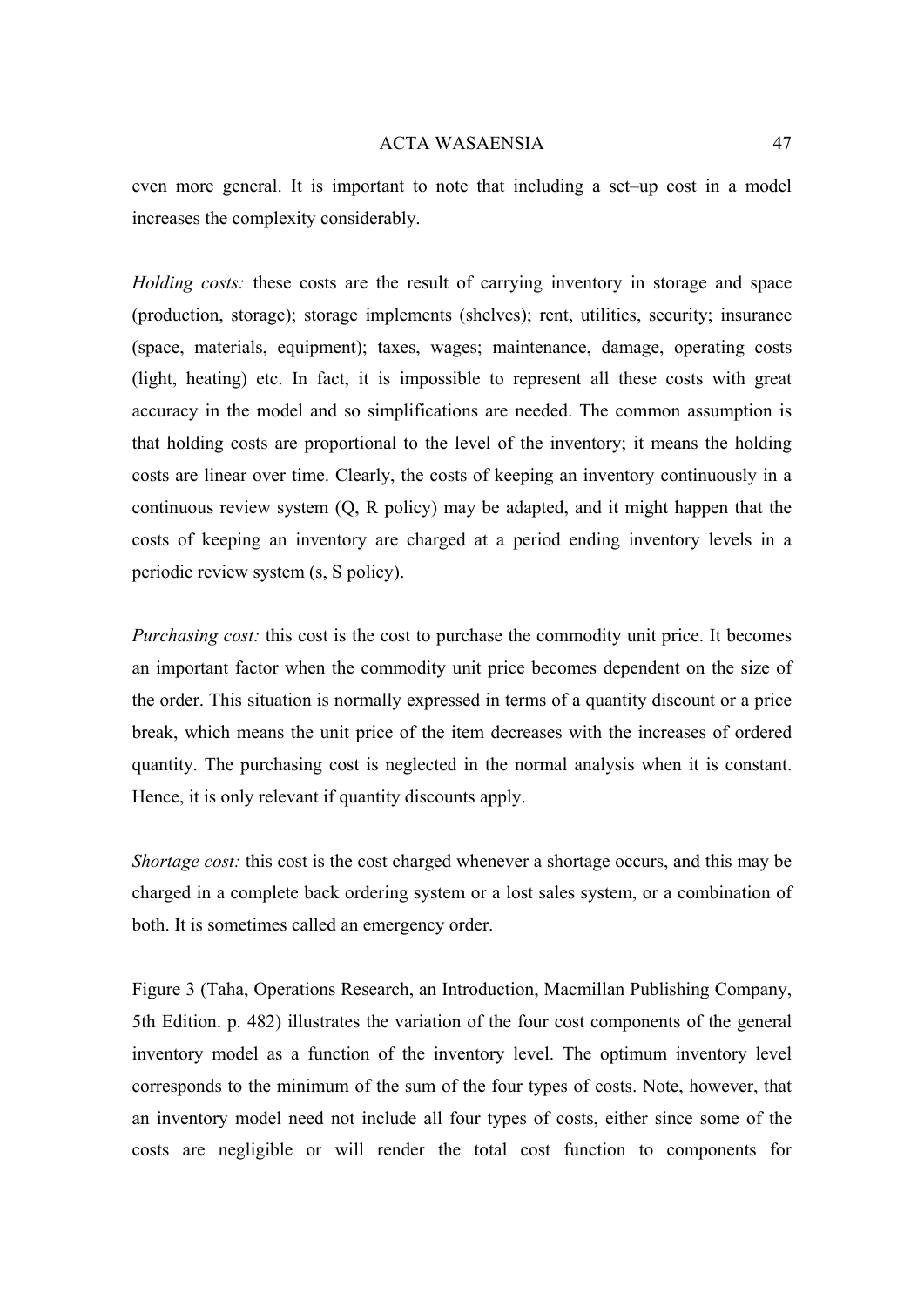mathematical analysis. In application, a cost component can be deleted only if its effect on the total cost model is negligible.



**Figure 3.** Variation of the four cost components

**Service level:** this denotes a performance measure of the inventory system and can be defined in various ways. A replenishment cycle is given by the time evolving between two consecutive replenishments of the inventory system. The most common ones are given below:

*No*–*stock*–*out service measure*: this service measure is the probability of no stock–out during a replenishment cycle. A stock–out is defined as the event when the so–called net stock inventory level drops within the replenishment cycle from a non–negative value to a negative value. This measure only takes the appearance of a stock–out into consideration and not the size or duration of the stock–out. This research will define the service level based on this measure and take the case company into account.

*The fill rate service measure*: this service measure denotes the fraction of demand directly delivered from stock. This measure is very popular in practice. A typical example of this measure is given by the condition that 95% should be delivered directly from stock.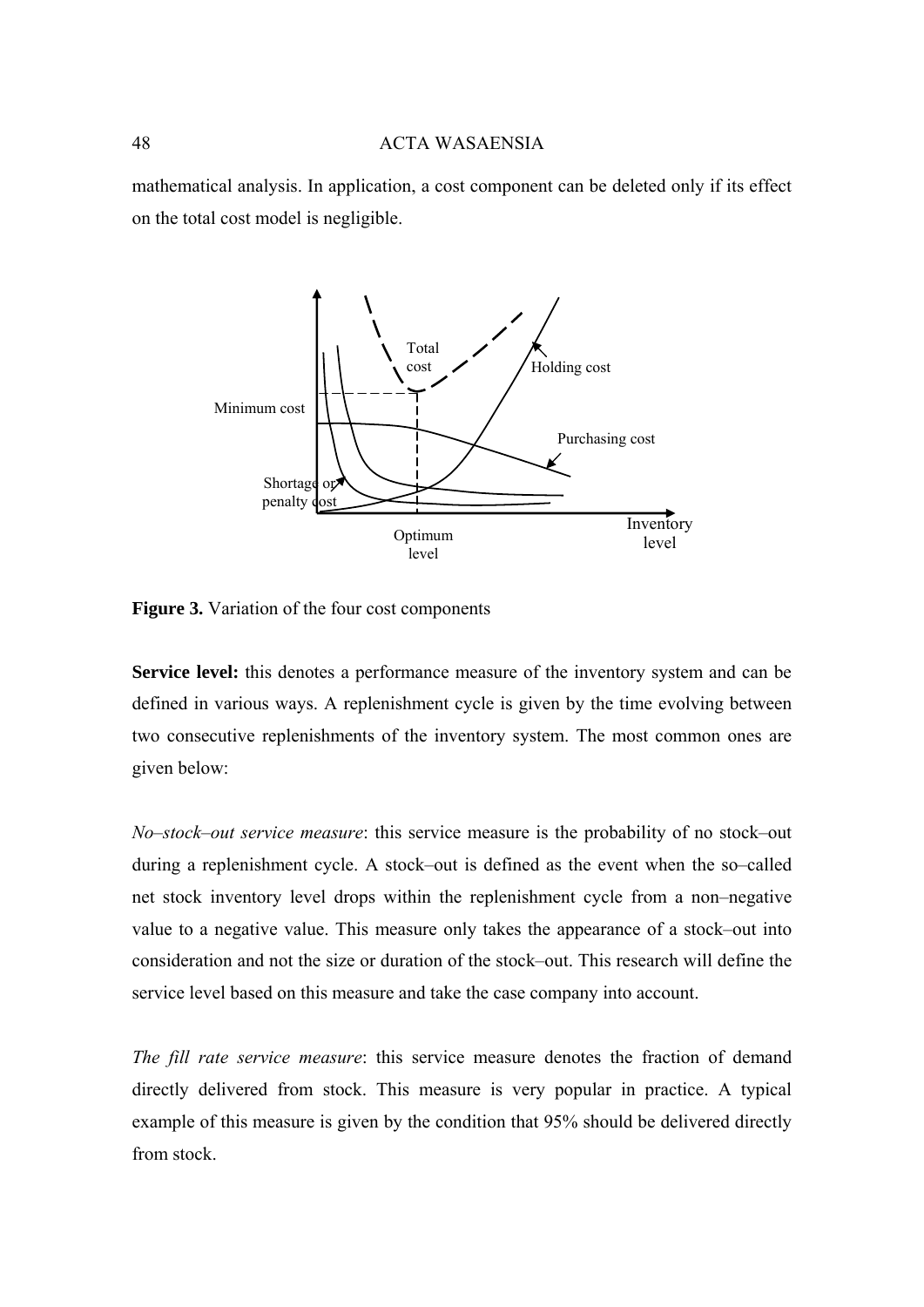*Ready rate measure:* this service measure is the fraction of time that the inventory level is positive. It is often used in the control of inventory systems of equipment used for emergency purposes.

These above characteristics imply the basic elements of inventory problems. The optimal control rule may be determined by minimizing the expected holding and ordering cost subject to some service level restriction. Real systems are in general so complex that they cannot be represented with complete accuracy. Therefore, a model with simplifying assumptions must be made. These notes will start with the simplest possible models and by adding all kind of restrictions will increase the complexity of the models.

# 3.2.2 A Generalized Inventory Model

When dealing with two questions, namely "How much to order" and "When to order", all inventory models should give the answer to these.

Clearly, the first question of how much to order is expressed in terms of what the order quantity is called. It represents the optimum amount that should be ordered every time an order is placed and may vary with time, depending on the situation under consideration.

For the second question, this depends on the type of inventory system. If the system provides periodic review at equal time intervals, e.g. per week or month, the time for acquiring a new order usually coincides with the beginning of each time interval. On the other hand, if the system is the continuous review type, a re–order point is usually specified by the inventory level at which a new order must be placed. Thus, the solution of the general inventory problem may be presented as follows:

1. Periodic review case: receive a new order of the amount specified by the order quantity at equal interval time [1, 2…]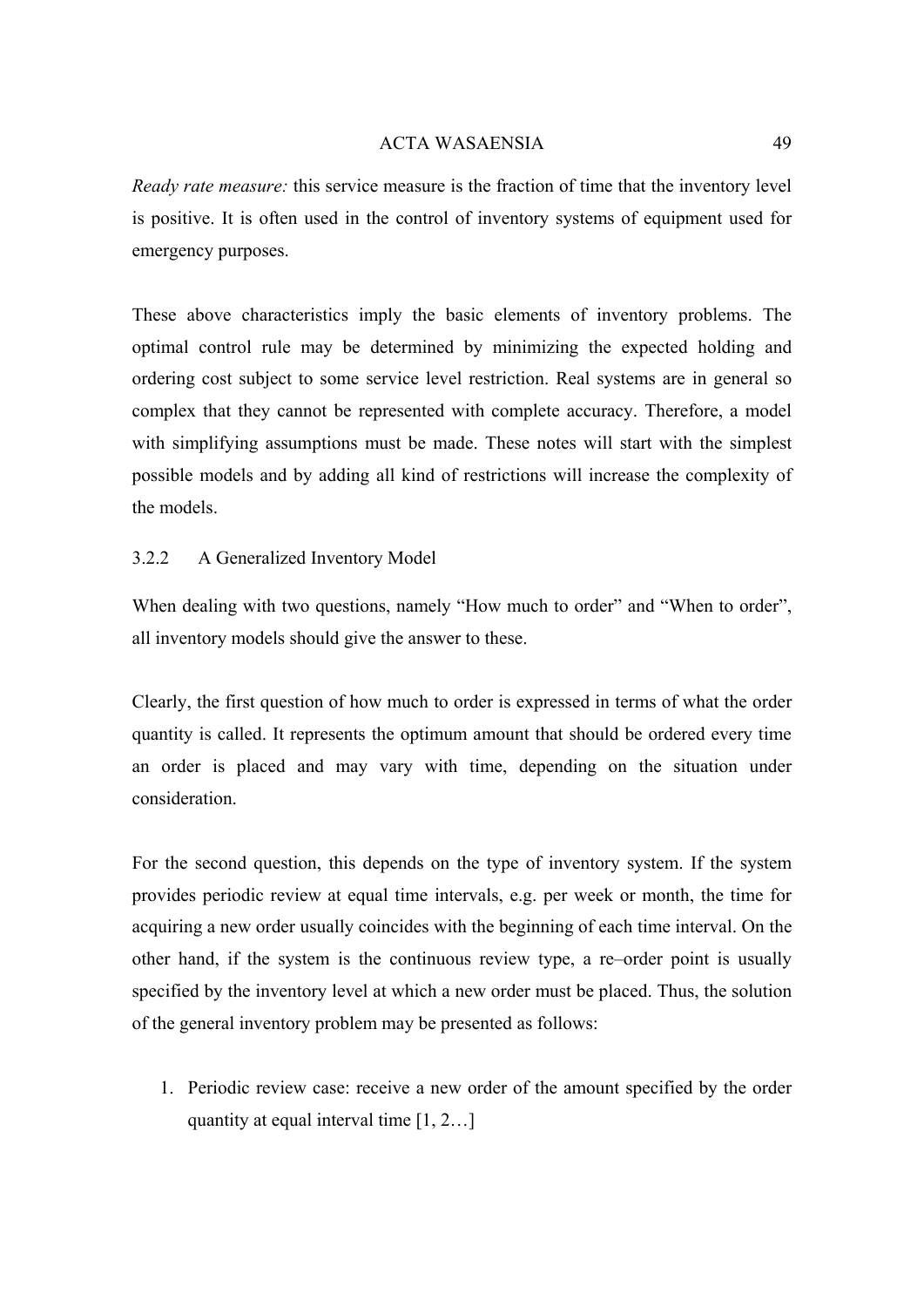2. Continuous review case: the inventory is monitored continuously and a replenishment order is placed at continuous time  $[0, \infty]$ .

In this research, equal time intervals are called periods. When comparing continuous and periodic review from a computational point of view, it is clear that continuous review needs more resources, heavy computation and real–time sampled data than periodic review. Hence, it may only be valuable if good software and good information technology are used in the continuous review case. The periodic review case might be easier to master in industries. Moreover, this case might bring the bullwhip effect problem or demand–magnification effect into a multi–stage inventory system. In this research, good software (E.g. Matlab) and an effective control method (e.g. fuzzy logic control) can be used for this application.

In brief, a periodic review seems easier in computation and practicality than continuous review. In the next section, the single stage inventory policy under different models will be analysed and estimated, including continuous review and periodic review.

Whether continuous review or periodic review, the order quantity and order point are determined by minimizing the total inventory cost that can be expressed as a function of these two variables.

The cost components of inventory models can be classified as stated earlier:

- 1. The ordering or set–up cost  $K$  (Money/order),
- 2. The purchase cost *c* (Money/unit),
- 3. The holding cost *h* (Money/unit–time period),
- 4. The shortage or emergency–order cost  $C_s$  (Money/unit).

In this section, the inventory model with single–item inventory will first be considered. The total cost of a general inventory model can be summarized as a function of the cost components, as follows: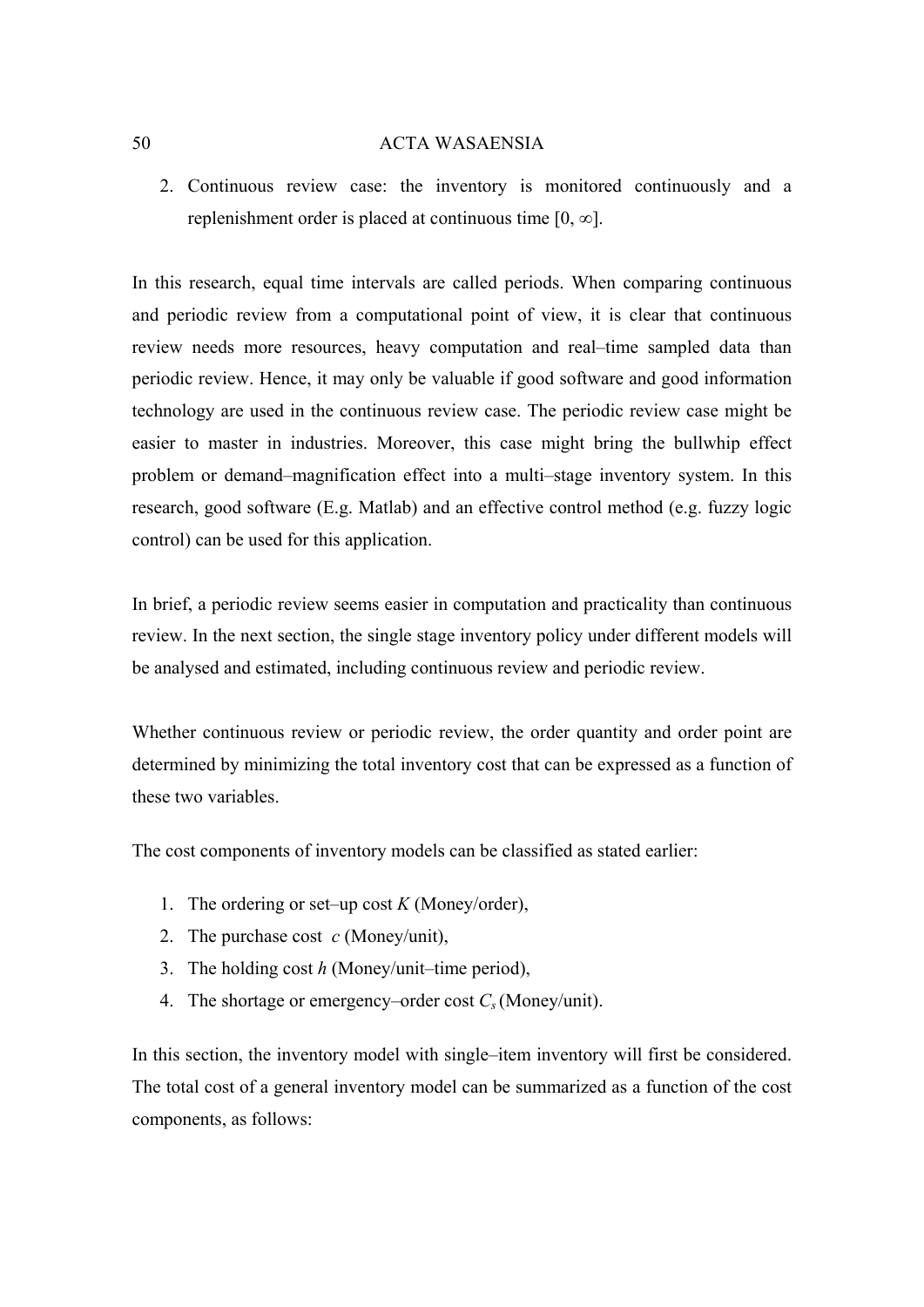(Total inventory  $cost$ ) = (holding cost) + (ordering cost) + (shortage cost) + (purchasing cost)

(Taha, Operations Research, an Introduction, Macmillan Publishing Company, 5th Edition. p. 483)

Therefore, the total inventory costs for the single item can be calculated using the following cost equation:

$$
CT=C_h+C_o+C_s+C_p \tag{3-1}
$$

Where:

*CT* = Total inventory cost  $C_h$  = Total holding cost  $C<sub>o</sub>$  = Total ordering cost  $C_s$  = Total shortage cost  $C_p$  = Total purchasing cost

Some parameters are defined as follows:

 $I_1$  = Average inventory quantity

*I2 =* Number of times of ordering

*I3 =* Shortage or emergency–order quantity

*I4 =* Average purchasing quantity

| $K =$ Set–up (or ordering) cost for placing an order | Money/order       |
|------------------------------------------------------|-------------------|
| $h =$ Holding cost per unit inventory per unit time  | Money/unit/period |
| $g =$ Shortage or emergency-order cost               | Money / unit      |
| $c =$ Purchasing cost per unit                       | Money/unit        |

Then,  $C_h$ ,  $C_o$ ,  $C_s$ , and  $C_p$  can be substituted by  $I_l$ ,  $I_l$ ,  $I_3$ ,  $I_4$  and  $h$ ,  $K$ ,  $g$ ,  $c$ . When  $C_h$  is computed as per unit of time, thus the cost function is replaced by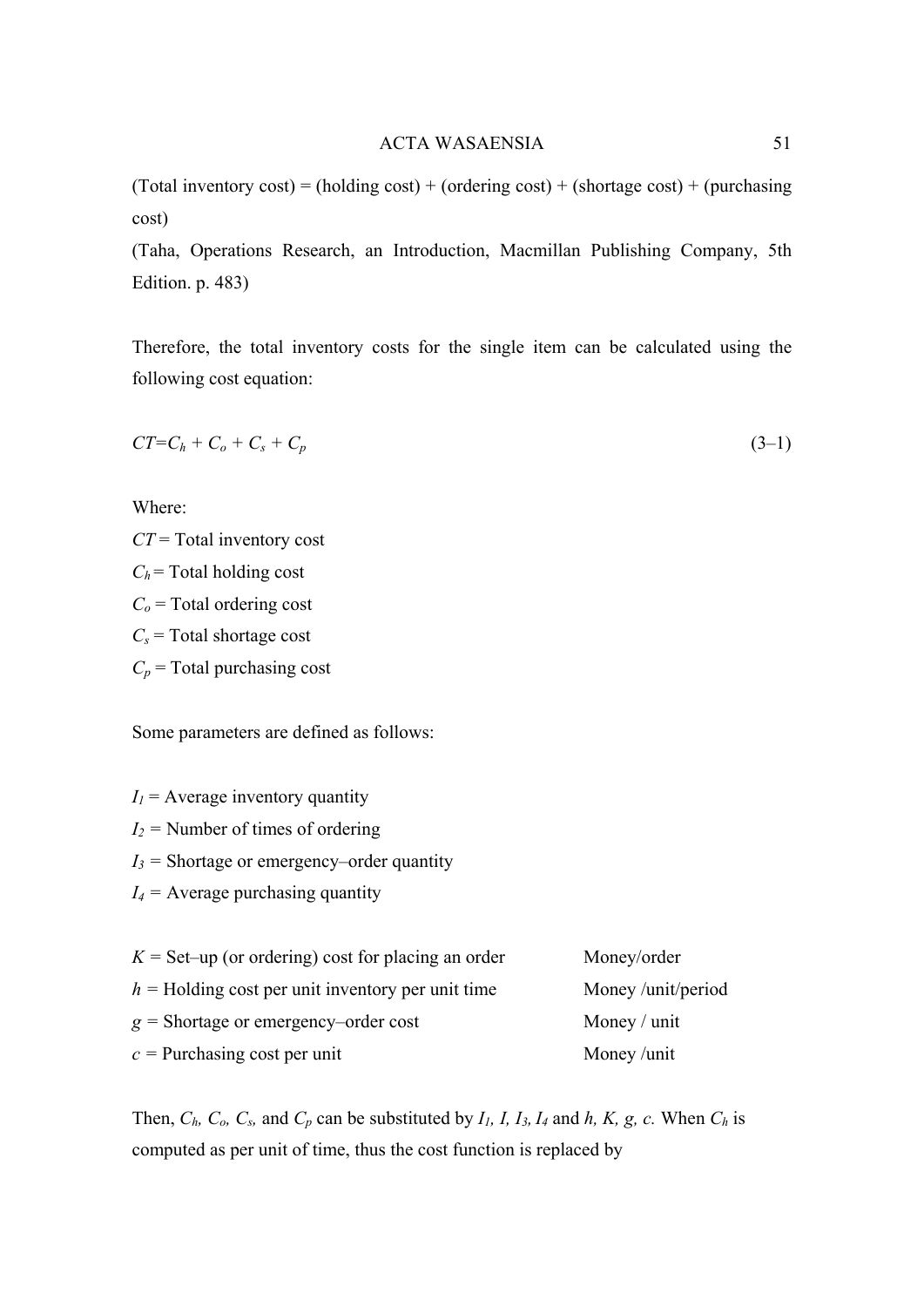$$
CT = C_h + C_o + C_s + C_p = h \times I_1 + K \times I_2 + g \times I_3 + c \times I_4
$$
\n(3-2)

Note: the purchasing cost is neglected in normal analysis, since it is constant and hence should not affect the inventory level. In this case, the cost equation is given by

$$
CT = Ch + Co + Cs = h \times I1 + K \times I2 + g \times I3
$$
\n(3-3)

But the purchasing cost becomes an important factor when the commodity unit price becomes dependent on the size of the order. This situation is normally expressed in terms of a quantity discount or a price break, where the unit price of the item decreases with the increase of ordered quantity. The company in terms of price–break will be discussed in detail in further chapters.

# 3.2.3 EOQ Type Models

#### *Deterministic Models with Deterministic Demand*

It is extremely difficult to develop a general inventory that accounts for all variations in real systems; even if a sufficiently general model can be formulated, it may not be analytically solvable. The models presented in this section are thus meant to be illustrative of some inventory systems. It is unlikely these models will fit a real situation exactly, but the objective of the presentation is to provide different ideas that can be adapted to specific inventory systems. As discussed earlier, there are some simplifying assumptions used in development of the model. The parameters used during the development of the model can be relaxed or modified.

In the following, the demand process and an inventory control policy will be described in more detail so that a clear picture of development from the simple EOQ to extension (s, S) policy can be obtained, and at the same time an analysis of the model will be presented. Additional assumptions will also be introduced as needed.

Since the demand process is deterministic, some assumptions may be made, as follows:  $r =$  demand rate (demand variation over time)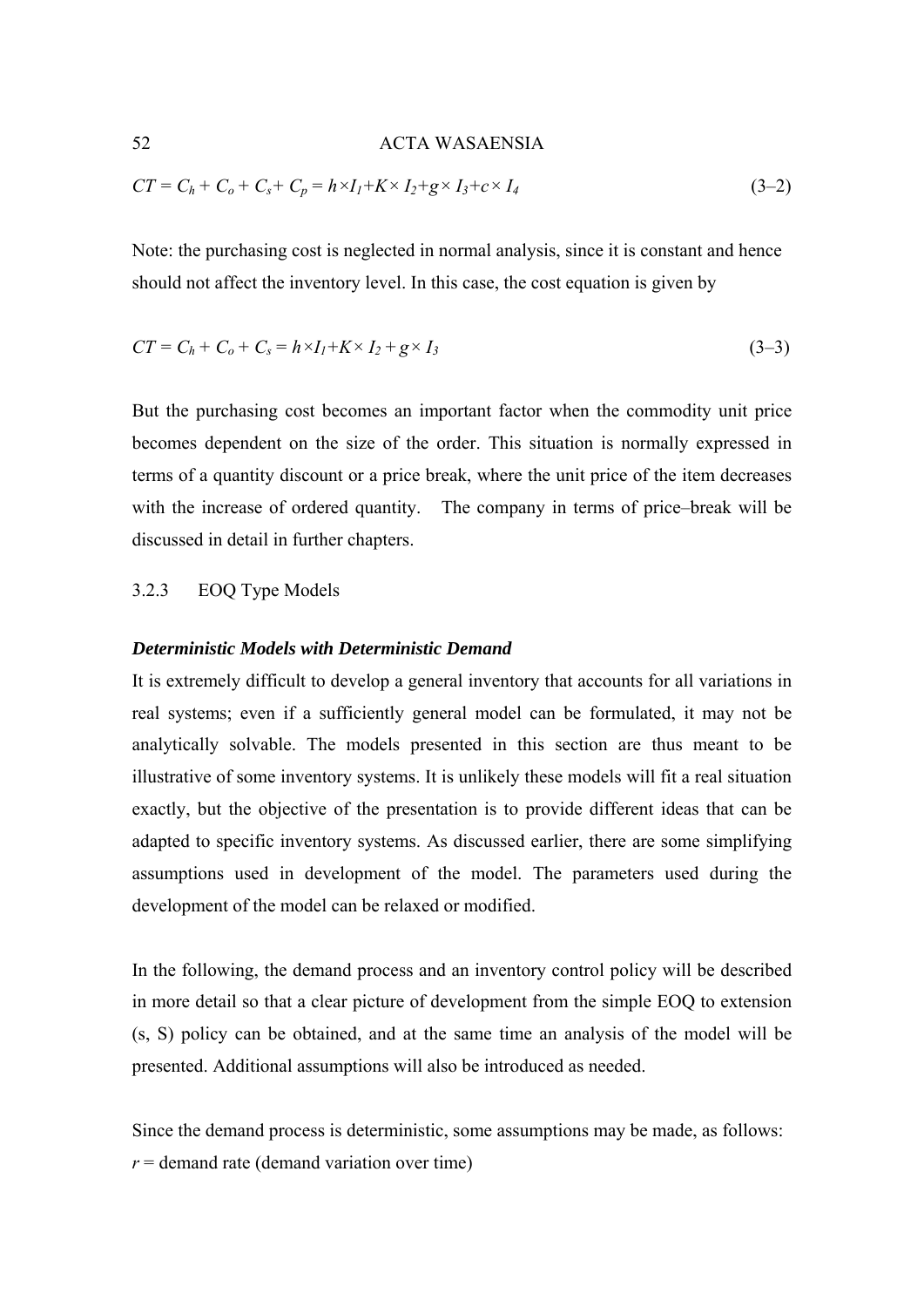$p =$  order rate (order variation over time)

The relationship between *r* and *p* is based on different cases.

In the model with deterministic demand, it additionally assumes that Lead–time  $= 0$ , and  $p \ge r$ . The analysis and evaluation may be started with the simple system cases for the single item case without the price breaks, finally the extension (s, S) policy is taken into consideration.

Lot Size System: (Basic EOQ model) (Taha, Operations Research, an Introduction, Macmillan Publishing Company,  $5<sup>th</sup>$  Edition)



**Figure 4.** Lot size system  $(p=\infty)$ 

It first starts with the simplest case, in which additional assumptions are

- 1. *r* is Constant (uniform).
- 2. Re–order point  $s = 0$

The investigation can be based on two conditions:  $p = \infty$  and  $p < \infty$ 

Case 1:  $p=\infty$  (Figure 4)

Clearly, this case needs only input variables: *r, h* (holding cost: \$/unit/period). The variable should be determined, which is the order quantity *(Q).* It is easy to prove the optimum order quantity as: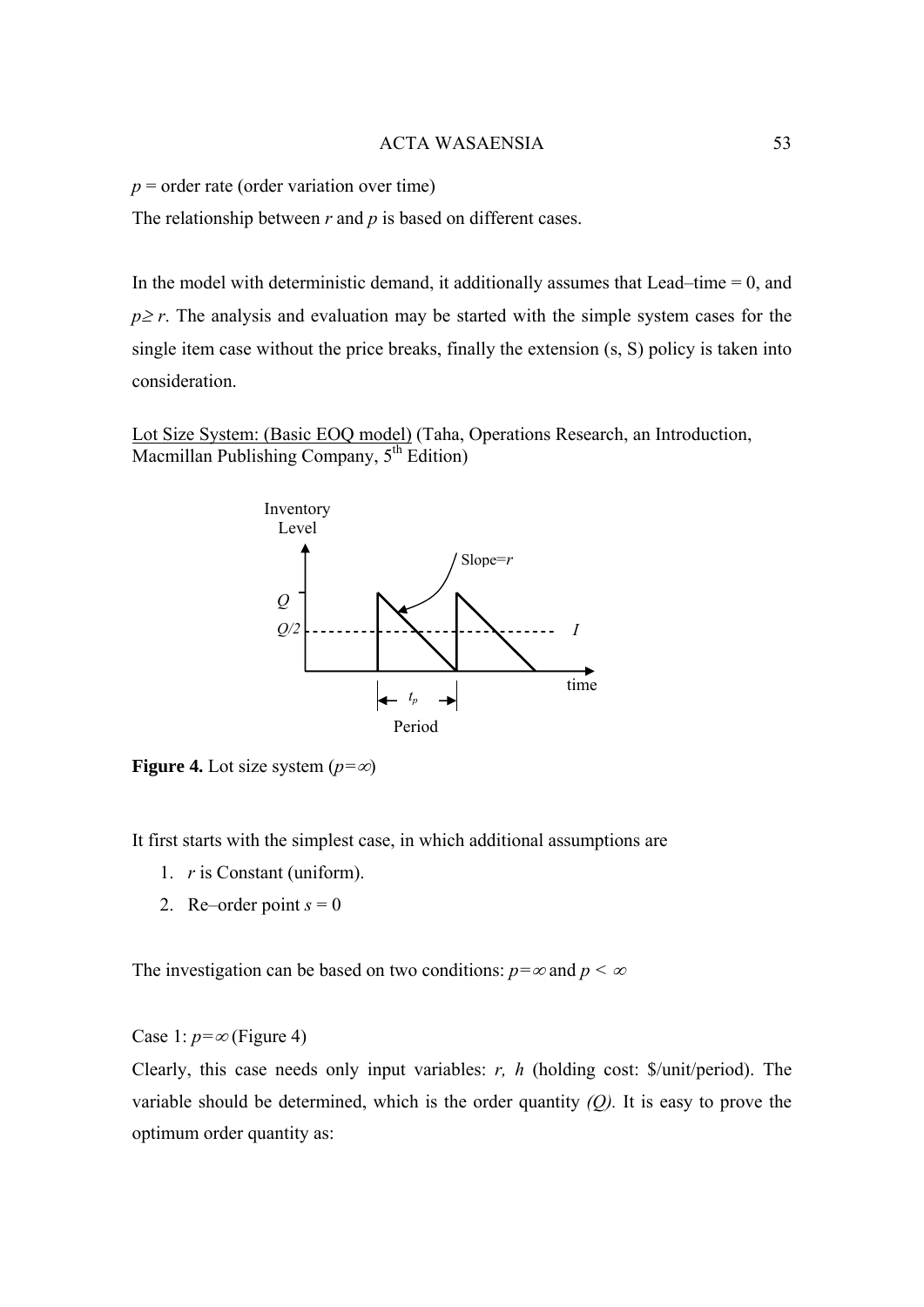$Q_o = \pm \sqrt{\frac{2Kr}{h}}$ (See Appendix 1)

Therefore, the answers for the two questions "how much to order" and "when to order" should be:

How much: 
$$
Q_o = \pm \sqrt{\frac{2Kr}{h}}
$$
  
When:  $t_p = \frac{Q_o}{r}$ 

Where:

| $K$ = setup (or ordering) cost for placing an order | Money/order       |
|-----------------------------------------------------|-------------------|
| $h =$ holding cost per unit inventory per unit time | Money/unit/period |
| $r =$ demand rate                                   |                   |

In this case, the order quantity is usually referred to as Wilson's economic lot size or simply the economic order quantity (EOQ), which is actually a classical EOQ model.

As said in Chapter 2, EOQ is well known and easy to understand and find insights for an inventory policy since it was introduced in 1913 by Ford W. Harris. There are many papers for this model. The objective of the EOQ model is simple, to find that particular quantity to order which minimizes the total variable costs of inventory. As seen, the total costs are usually computed on an annual basis and include two components, the costs of ordering and holding inventory. Annual ordering cost is the number of orders placed times the marginal or incremental cost incurred per order.



**Figure 5.** Cost curve in lot size system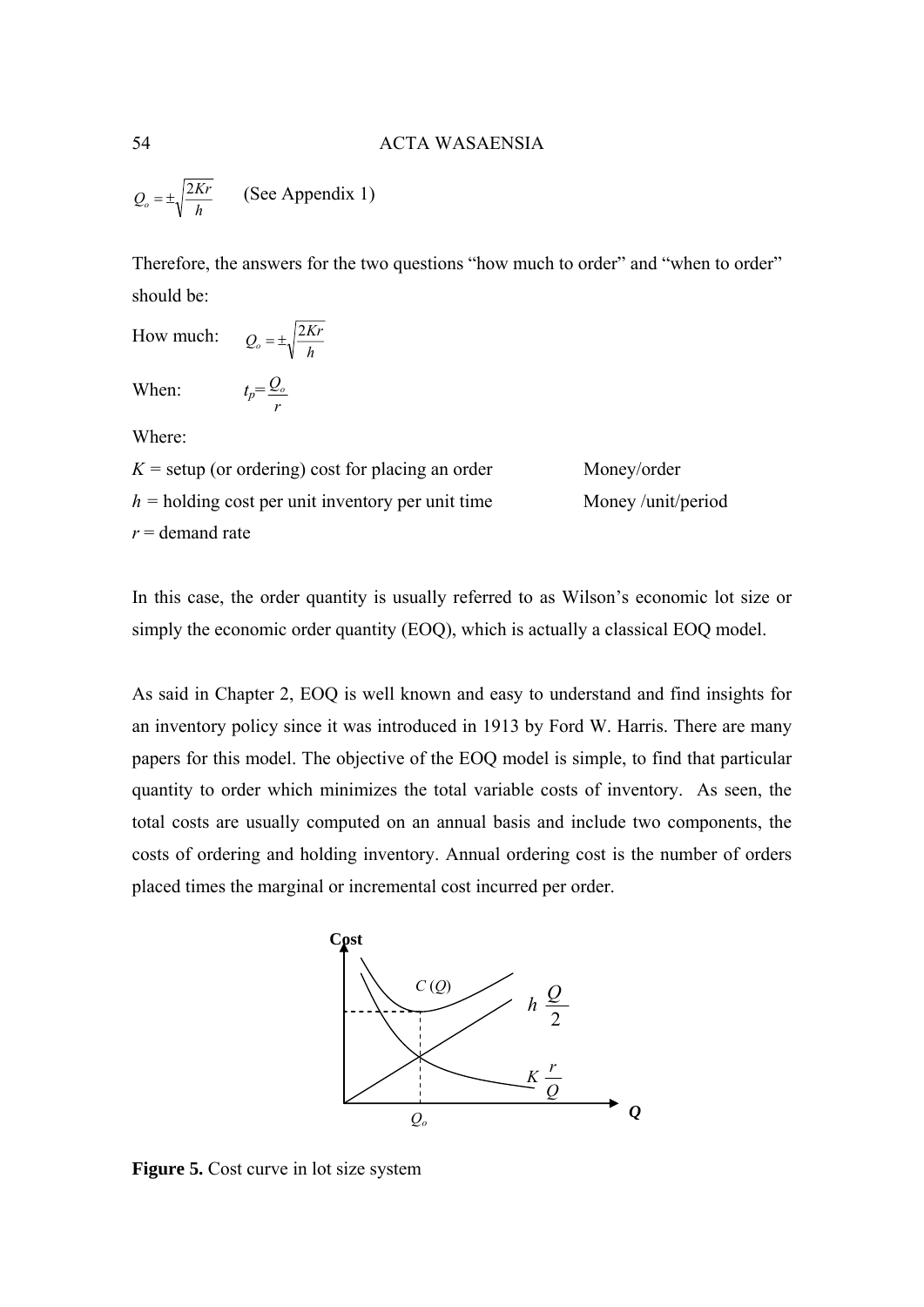(Taha, Operations Research, an Introduction, Macmillan Publishing Company, 5th)

By adding the item, holding and ordering costs together, the total cost curve is determined (Figure 5), which in turn is used to find the optimal inventory order point that minimizes total costs. Figure 5 illustrates how these two components (annual holding cost and annual order cost) change as *Q*, the quantity ordered, changes. As *Q* increases the holding cost increases but the order cost decreases. Hence the total annual cost curve is as shown below – somewhere on that curve lies a value of *Qo* that corresponds to the minimum total cost. Thus, the optimal solution is easy to obtain. This basic EOQ model is based on the following assumptions that must hold before the model can be used, including:

- 1. Demand is constant.
- 2. Only relevant costs are holding and ordering/set–up.
- 3. Set–up costs are constant.
- 4. All demands for the product will be satisfied.
- 5. No quantity discounts.
- 6. No uncertainty in lead–time or supply.

Under these assumptions, it is true that EOQ is not especially sensitive to errors in inputs. But the realities include:

- 1. Uncertain demand
- 2. Variable order quantity
- 3. Lead–time  $> 0$ , varies
- 4. Initial inventory  $> 0$

For convenience, the researchers developed EOQ models in the case of the deterministic demand and relaxed some of the above assumptions when the basic EOQ model is used for the application. Among these developed models, to better model reality, relaxing the assumptions and using (s, S) policy as the next section will develop this basic EOQ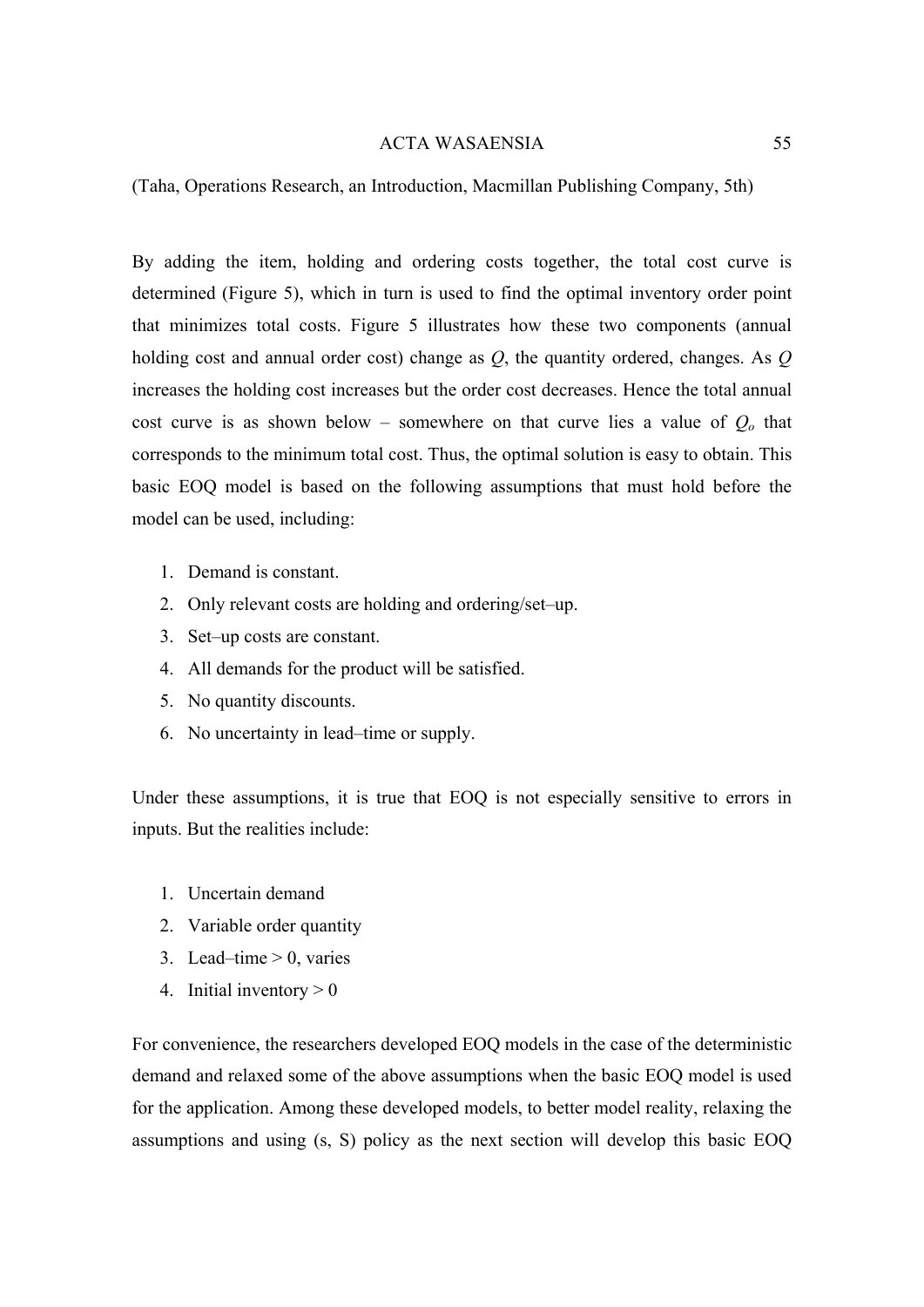model. Taha has summarized these developed models (Taha, Operations Research, an Introduction, Macmillan Publishing Company,  $5^{th}$  &  $6^{th}$  Edition).

*Single Stage Inventory Policy with Probabilistic Demand– Random Variable Demand*  The single–stage inventory policy was analyzed and estimated with deterministic demand. However, it is rare that a deterministic static demand would occur in real life. Thus, this situation may be regarded as the simplest case. The most accurate representation of demand can perhaps be made by probabilistic non–stationary distribution. However, as we mentioned earlier, from the mathematical standpoint the resulting inventory system will be made complex by probabilistic non–stationary distribution. Normally, the deterministic demand distribution or stationary probabilistic demand distribution with some assumptions are selected.

In this section different single–stage inventory models with stationary probabilistic demand are presented. The first model extends the deterministic continuous review model (S system in the previous section) by directly including probabilistic demand in the formulation. The basic decision criterion used with the probabilistic inventory model in this section is the minimization of the expected cost as before. However, the objective is to concentrate on the development of the inventory problem, and consider the possibilities in the iron and steel–making field.

In this section a stochastic demand process will be considered, *D*, during the period. *f (D)* is defined as the probability density function (PDF) of demand *D* for the continuous case, while *p (D)* as the probability density function (PDF) of demand *D* for the discrete case. They can be expressed as:

 $D \sim p(D)$  when  $D = 0$ , 1u, 2u, 3u ... discrete.  $D \sim f(D)$  when  $0 \le D \le \infty$  ... continuous.

Further, the expected cost for the period will be analysed and estimated.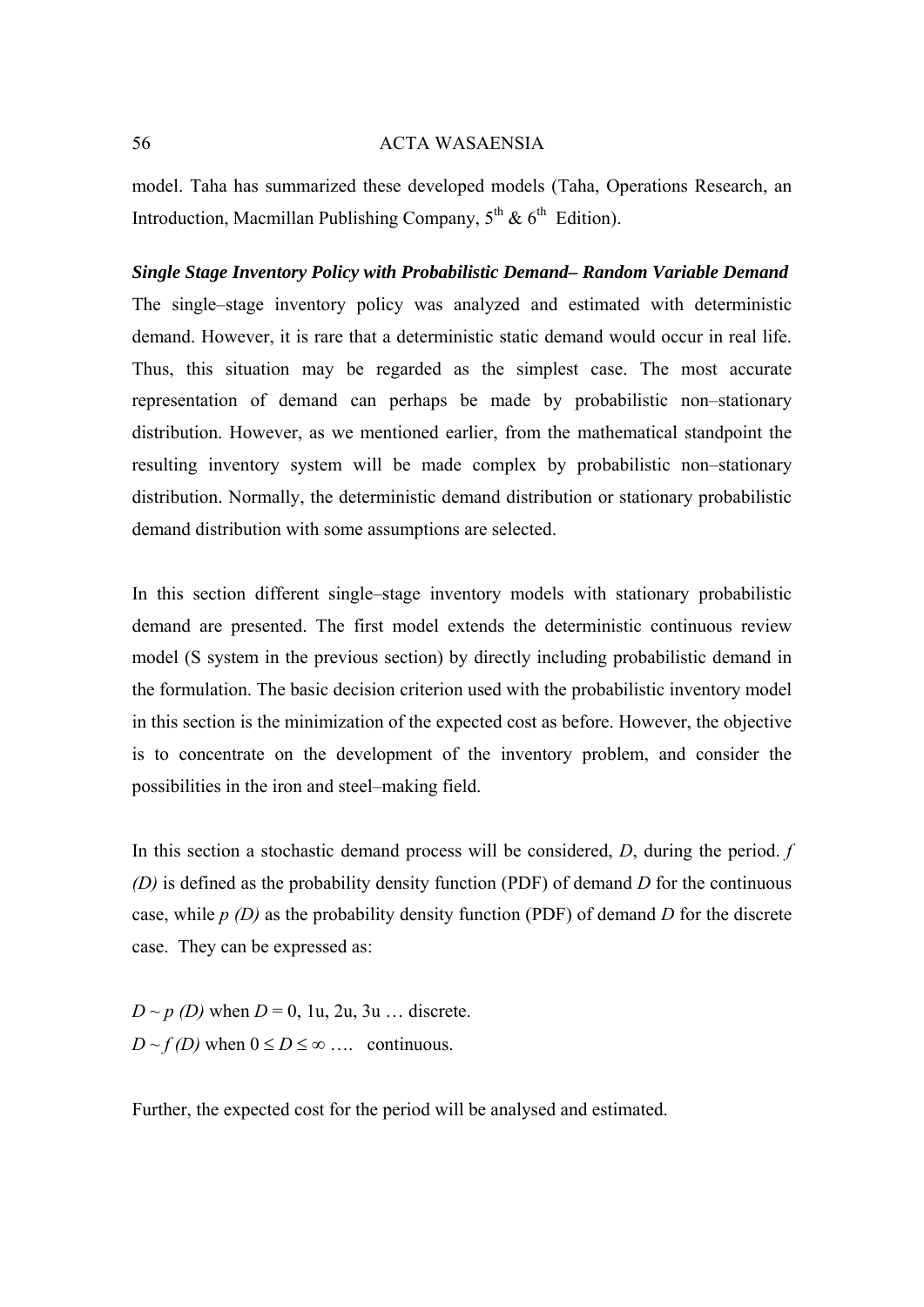For a continuous model, it assumes that the period is specified as  $t_p$ , let order rate  $p$  be  $\infty$ (without ordering cost), the expected cost *C(S)* (cost/unit time) for the period is then given by

$$
C(S) = hI_I(S) + gI_2(S)
$$

Where:

*h*= holding cost per unit inventory per unit time Money /unit/period *g=* shortage or emergency–order cost Money / unit



**Figure 6.** Probability density function (PDF) of demand for the continuous case (Taha, Operations Research, an Introduction, Macmillan Publishing Company, 5th Edition. p. 523)

From Figures 6 (a) and (b), given *D*, the holding inventory quantity and the shortage inventory quantity are given by two cases, as follows (Taha, Operations Research, an Introduction, Macmillan Publishing Company, 5th Edition. p. 523):

Case 1.  $D \leq S$ 

$$
I_1(S, D) = S - \frac{D}{2}
$$

$$
I_3(S, D) = 0
$$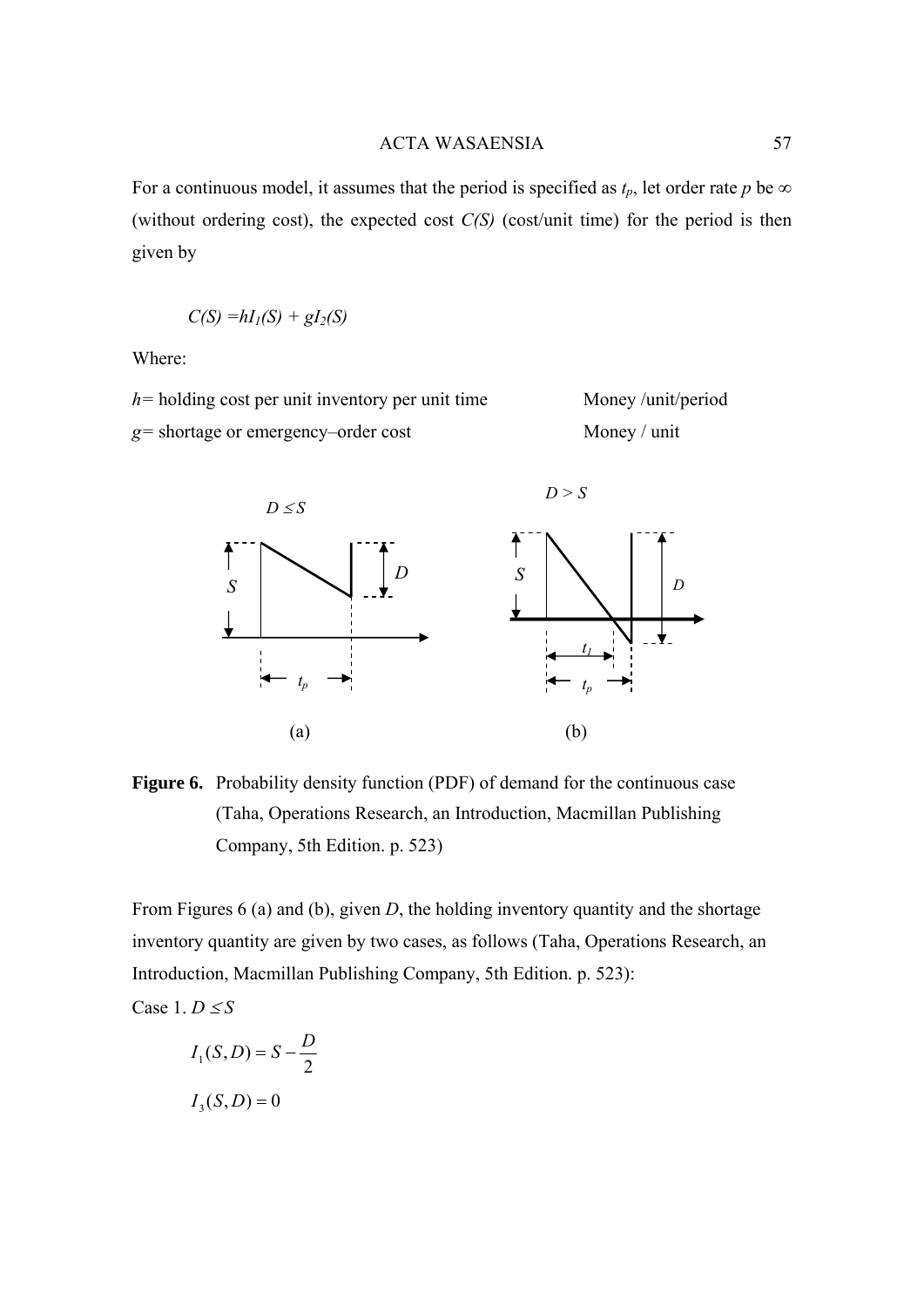Case 2. *D >S*

$$
I_1(S, D) = \frac{S}{2} \frac{t_1}{t_p} = \frac{S}{2} \frac{S}{D} = \frac{S^2}{2D}
$$
  

$$
I_3(S, D) = \frac{(D - S)t_2}{2t_p} = \frac{D - S}{2} \frac{D - S}{D} = \frac{(D - S)^2}{2D}
$$

Thus, the holding inventory quantity and the shortage inventory quantity should be:

$$
I_1 = \int_0^s \left( S - \frac{D}{2} \right) f(D) dD + \int_s^{\infty} \frac{S^2}{2D} f(D) dD
$$

$$
I_3 = \int_s^{\infty} \frac{(D - S)^2}{2D} f(D) dD
$$

For a discrete model, the previous results can be expanded into the discrete case, thus the holding inventory quantity and the shortage inventory quantity should be:

$$
I_1 = \sum_{D=0}^{S} \left( S - \frac{D}{2} \right) P(D) + \sum_{D=S+1}^{\infty} \frac{S^2}{2D} P(D)
$$
  

$$
I_3 = \sum_{D=S+1}^{\infty} \frac{(D-S)^2}{2D} P(D)
$$

The Leibnitz Rule can be used to formulate the following equation (See Appendix 2)  $(h + g)$  $f(D)dD = \frac{g}{\sqrt{2}}$ *D*  $\int_a^g f(D) dD + \int_a^{\infty} \frac{S}{2}$ *o S S o*  $\int_{0}^{R} f(D) dD + \int_{S}^{S} \frac{\partial}{\partial D} f(D) dD = \frac{8}{(h + R)}$ ∞ 0  $(D)$ dD +  $\frac{5}{2}$ f(D)

*So* can be calculated from the above equations.

Because of the discrete case, let *D, S* = 0, 1u, 2u... the expected cost *C(S)* (cost/unit time) for the period is then given by:

$$
C(S) = h \left[ \sum_{D=0}^{S} \left( S - \frac{D}{2} \right) P(D) + \sum_{D=S+u}^{\infty} \frac{S^2}{2D} P(D) \right] + g \left[ \sum_{D=S+u}^{\infty} \frac{(D-S)^2}{2D} P(D) \right]
$$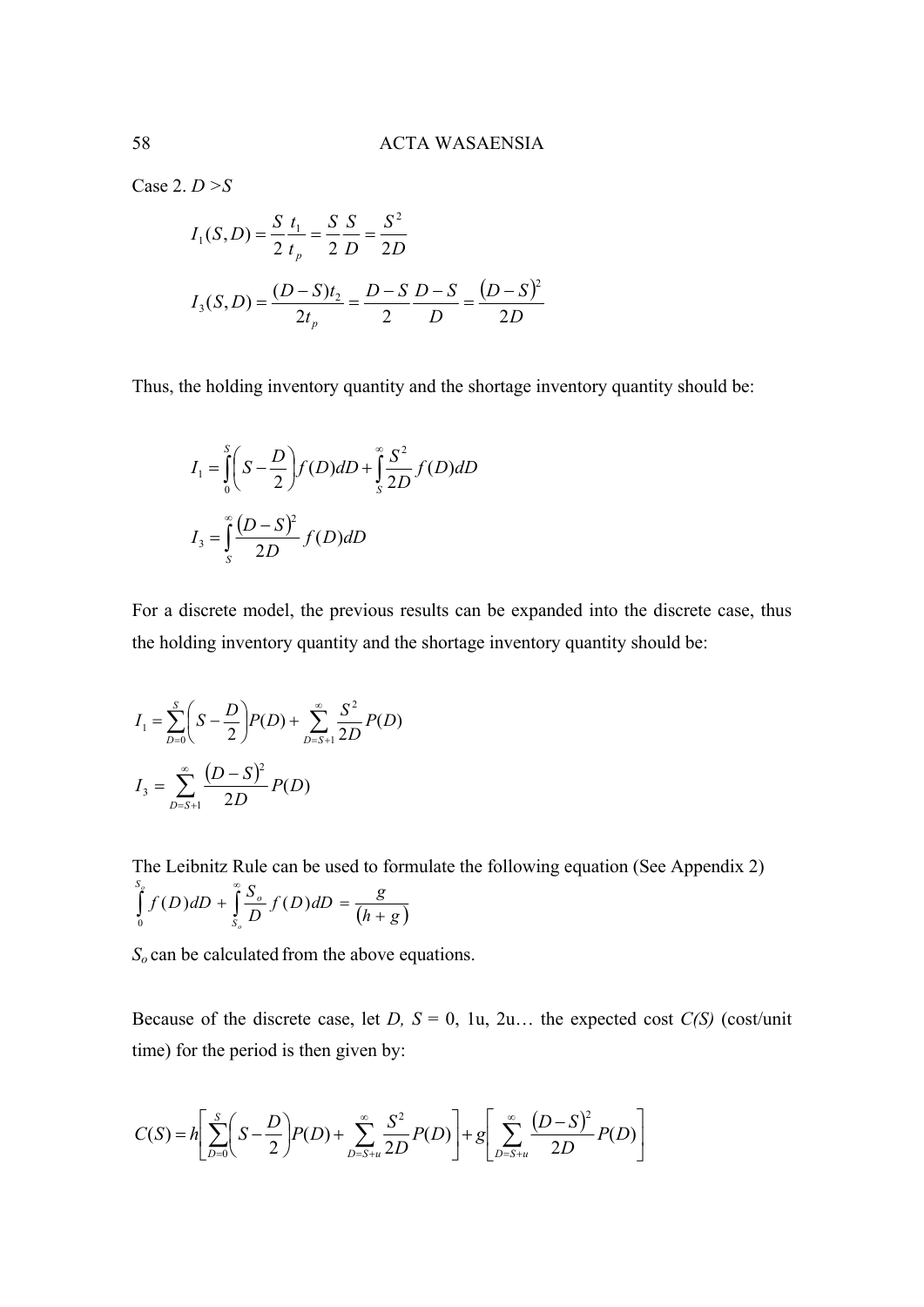$$
C(S_o) \le C(S_o + u)
$$
  

$$
C(S_o) \le C(S_o - u)
$$

Thus, 
$$
M(S_o - u) \le \frac{g}{h + g} \le M(S_o)
$$

Where:

$$
M(S) = \sum_{D=0}^{S} P(D) + (S + \frac{u}{2}) \sum_{D=S+u}^{\infty} \frac{P(D)}{D}
$$

*h*= holding cost per unit inventory per unit time Money /unit/period *g=* shortage or emergency–order cost Money / unit

# *Analysis and Estimation of a Single–Stage Model–– (s. S) Policy*

The single–stage inventory models occur when an item is ordered once only to satisfy the demand of a specific period. In this section single–stage models will be investigated under different conditions, including instantaneous demand with and without ordering cost. It is assumed that stock ordering occurs instantaneously. The optimal inventory level will be derived based on the minimization of the expected inventory cost, which includes ordering, holding, and shortage.

# At Instantaneous Demand without Ordering Cost

For a continuous model (Figure 7), in the model with instantaneous demand, it is assumed that the total demand is filled at the beginning of the period. Thus, depending on the amount demanded, *D*, the inventory position right after demand may be either positive (surplus) or negative (shortage).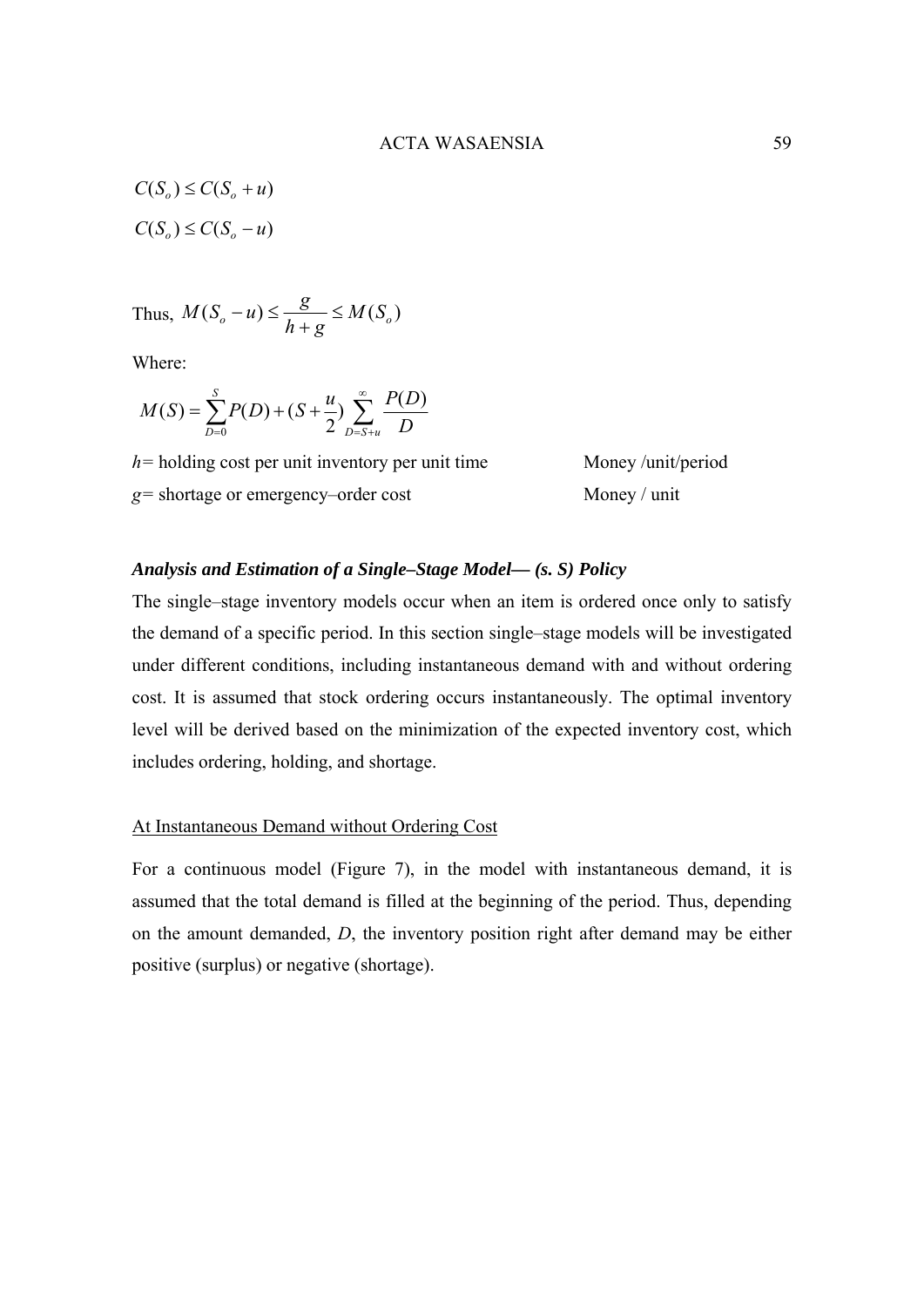



The two cases are shown in Figure 7. From Figure 7, the amount on hand after an order is received, the hold inventory  $I_1$  and the shortage inventory  $I_2$  are generally in two cases, which are *D*≤*S* and *D*>*S*. Let *D* be the demand during  $t_p$ ,

*f (D)* is defined as the probability density function (PDF) of demand *D*. Further, let *c* be the purchasing cost per unit. If it assumes that *S* is continuous and no setup cost is incurred, the expected cost for the period is then given by:

$$
C(S) = h \int_{D=0}^{\infty} I_1 f(D) dD + g \int_{D=0}^{\infty} I_3 f(D) dD
$$

Thus the hold inventory  $I_1$  and the shortage inventory  $I_2$  are given by:

Case 1. 
$$
D \le S
$$
  
\n $I_1(S) = S - D$   
\n $I_3(S) = 0$   
\nCase 2.  $D > S$   
\n $I_1(S) = 0$   
\n $I_3(S) = D - S$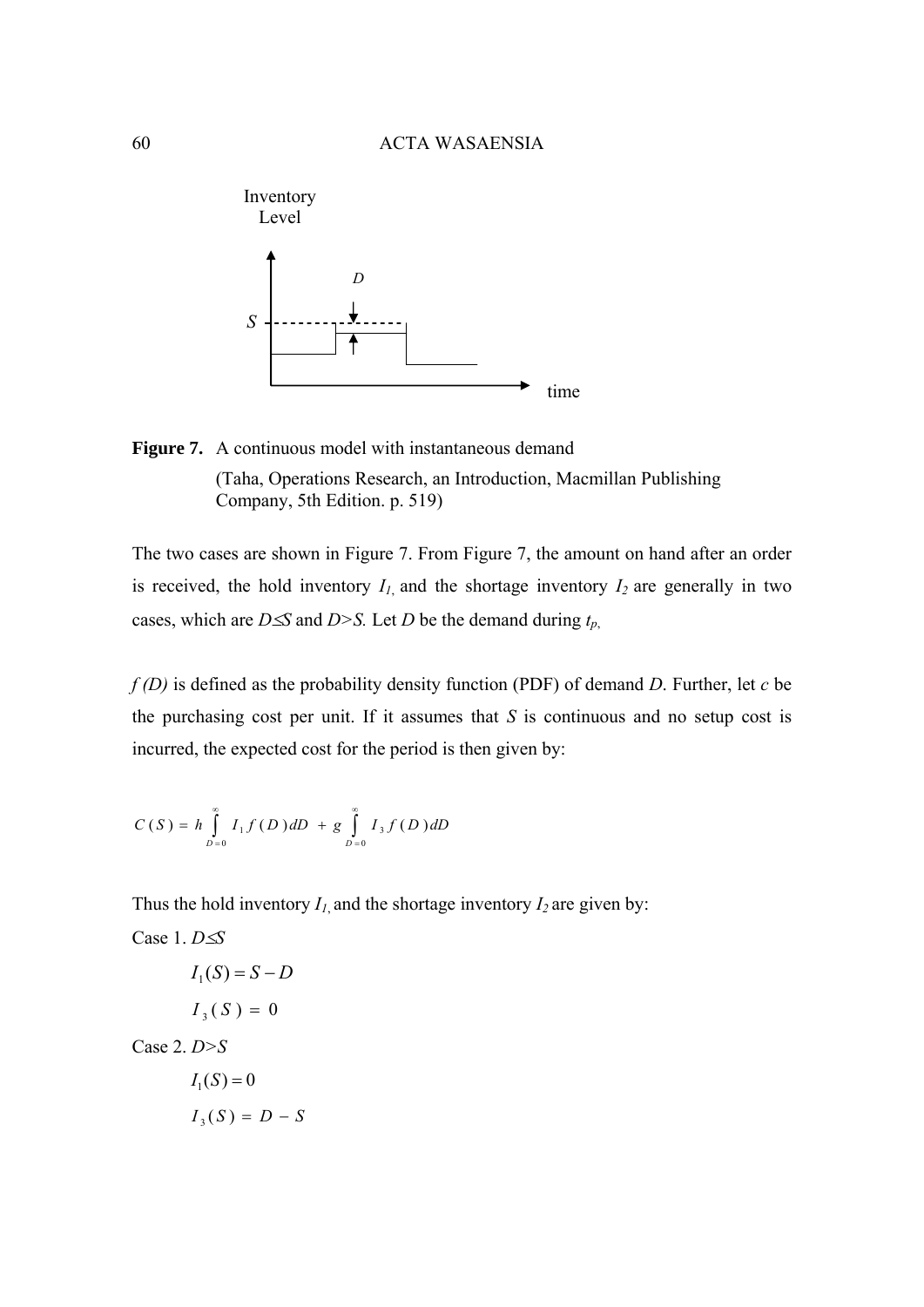(Taha, Operations Research, an Introduction, Macmillan Publishing Company, 5th Edition. p. 519)

For the cost function should be:

 $C(S) = hI_1(S) + gI_3(S)$ 

If both cases are considered together, the cost function is given by:

$$
C(S) = h \int_{D=0}^{S} (S-D) f(D) dD + g \int_{D=S}^{\infty} (D-S) f(D) dD
$$
 (3-4)

The optimal value of  $S_o$  is obtained by equating the first derivative of  $C(S)$ 

$$
\int_{D=0}^{S_g} f(D) dD = \frac{g}{h+g}
$$
 (See Appendix 3)

(Taha, Operations Research, an Introduction, Macmillan Publishing Company, 5th Edition. p. 524. Note: the purchasing cost in this research is not taken into account in the above model)

Where:

| $h$ = holding cost per unit inventory per unit time | Money/unit/period |
|-----------------------------------------------------|-------------------|
| $g$ = shortage or emergency–order cost              | Money / unit      |

For a discrete model, if demand is now supposed to occur in a discrete rather than in a continuous case, then

$$
C(S) = h \sum_{D=0}^{S} (S-D)p(D) + g \sum_{D=S+u}^{\infty} (D-S)p(D)
$$
 (3-5)

In a discrete case, the necessary conditions for a minimum are give by:

$$
C(So) \le C(So + u) \to C(So + 1) - C(So) \ge 0
$$
\n
$$
\text{And} \tag{3-6}
$$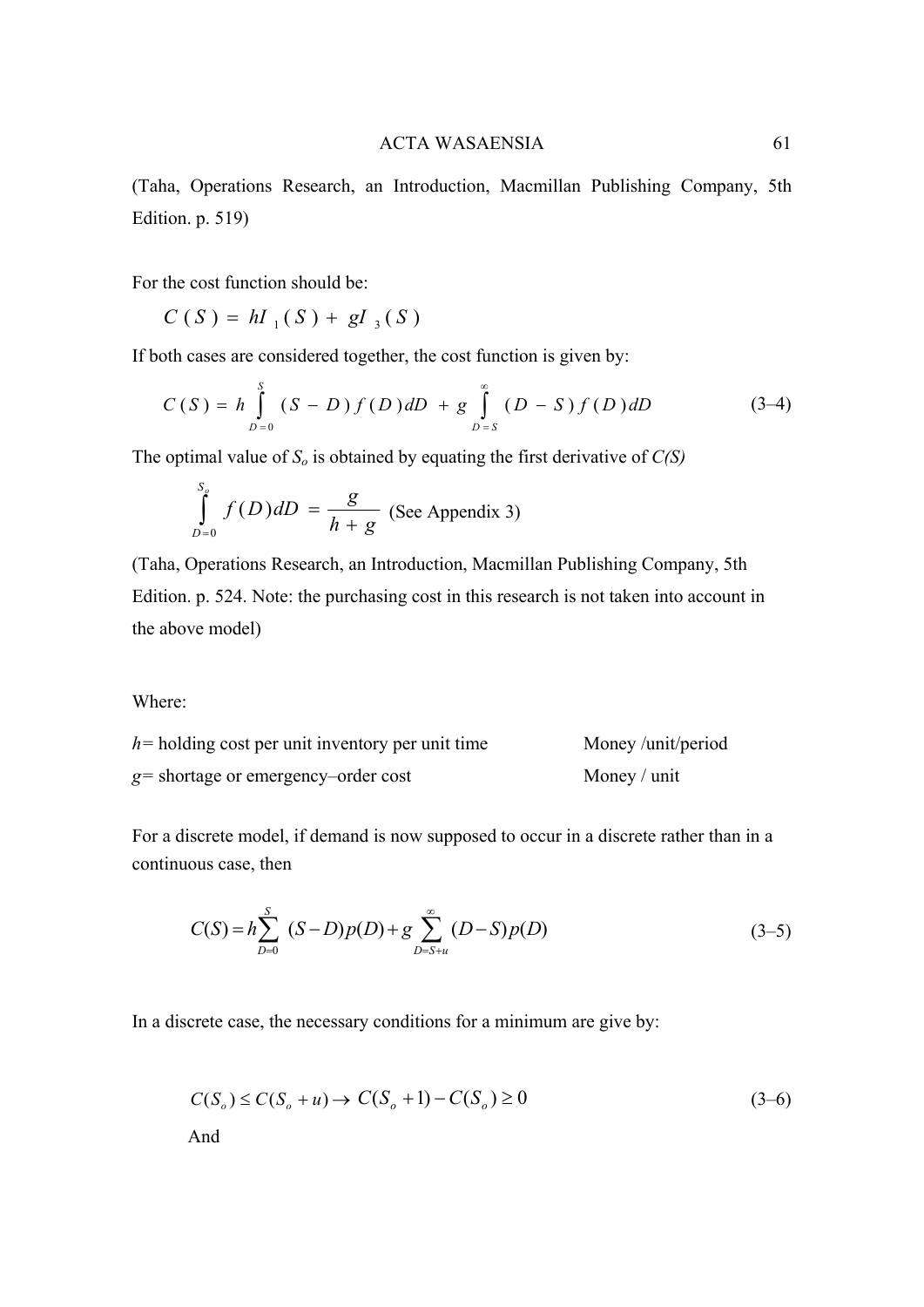$$
C(S_o) \le C(S_o - u) \to C(S_o - 1) - C(S_o) \ge 0
$$
\n(3-7)

Taha gives the results in the discrete as follows (Taha, Operations Research, an Introduction, Macmillan Publishing Company, 5th Edition. p. 522):

For (3–6), 
$$
\sum_{D=0}^{S_o} p(D) \ge \frac{g}{h+g}
$$
  
For (3–7), 
$$
\sum_{D=0}^{S_o-u} p(D) \le \frac{g}{h+g}
$$

Thus, *So* must satisfy:

$$
\sum_{D=0}^{S_o-u} p(D) \le \frac{g}{h+g} \le \sum_{D=0}^{S_o} p(D)
$$

Where:

| $h$ = holding cost per unit inventory per unit time | Money/unit/period |
|-----------------------------------------------------|-------------------|
| $g$ = shortage or emergency–order cost              | Money / unit      |

#### At Instantaneous Demand with Ordering Cost

Based on the previous analysis, the (s, S) policy is now analysed and estimated, first considering the model in the last section with the exception that ordering cost  $C_0 = K I_3$ will be taken into account. Let  $C_T(S)$  be the total expected cost of the system inclusive of the set–up cost. Thus:

$$
C_T(S) = hI_1(S) + gI_2(S) + KI_3
$$

The minimum value of  $C_T(S)$  is shown in last section to occur at  $S_o$ , satisfying

$$
\int_{D=0}^{S_g} f(D) dD = \frac{g}{h+g}
$$

Since  $C_0$  is constant, the minimum value of  $C_T(S)$  must also occur at  $S_0$ , The curves  $C(S)$  and  $C_T(S)$  are shown Figure 8 following (Taha, Operations Research, an Introduction, Macmillan Publishing Company, 5th Edition. p. 524). The new symbols s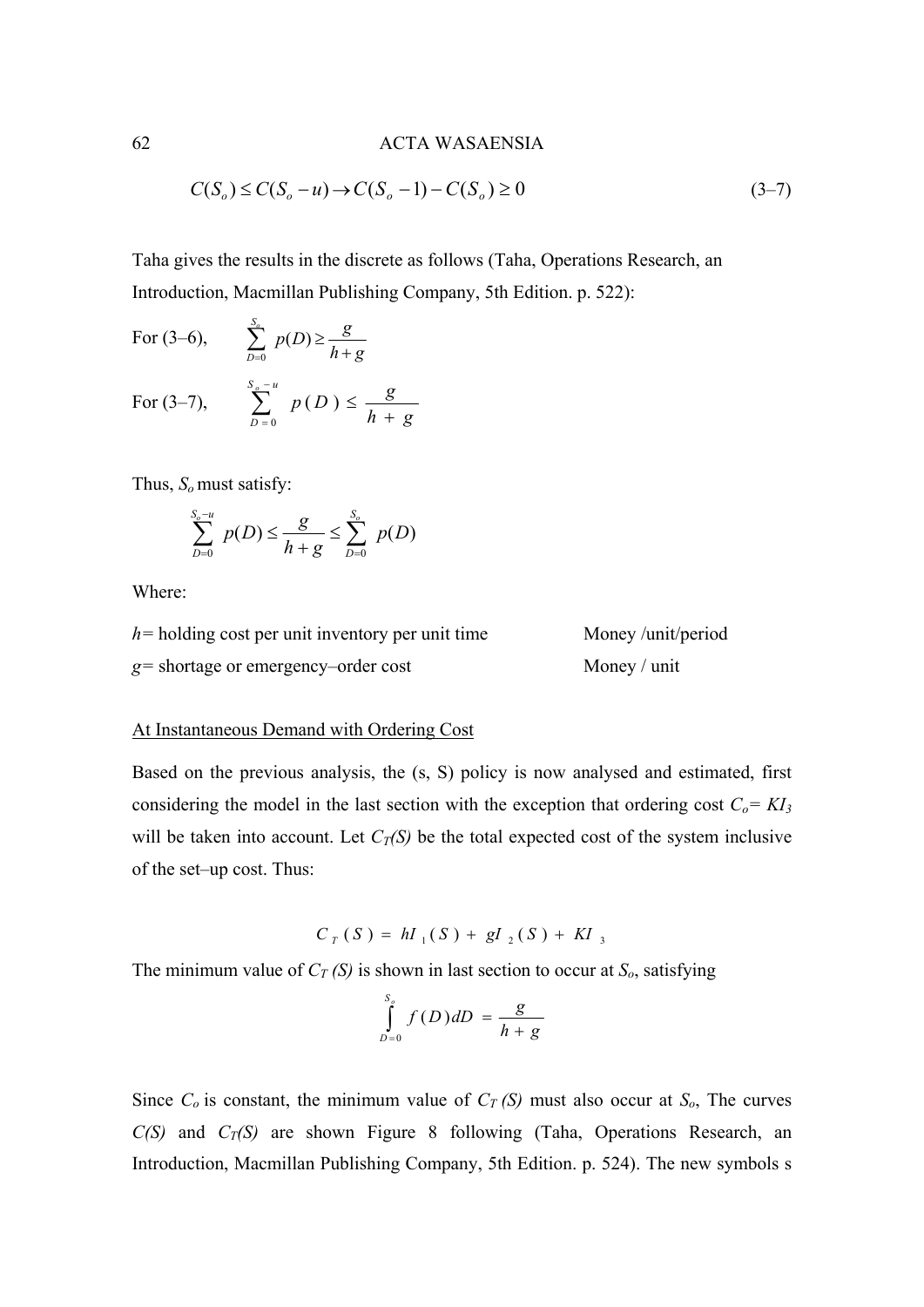and S are defined in the figure for use later in the analysis. The value of S is equal to *So*, and the value of s is determined by:

$$
C(s) = C_T(S) = C_o + C(S) \qquad for \quad s < S
$$
  
Or  

$$
C(s) = C_T(S) = KI_3 + C(S) \qquad for \quad s < S
$$

Thus, the question now is, for given *D*, the amount on hand before the order is placed, how much should be ordered. This question in investigated in three conditions:

- 1.  $D < s$
- 2. s  $\leq D \leq S$
- 3.  $D > S$



**Figure 8.** Curves  $C(S)$  and  $C_T(S)$  in discrete case

Case 1: *D* < s

In this case, its equivalent cost is given by  $C_T(S)$  since x is already on hand. If any additional amount *S*–*D* (*S*>*D*) is ordered, the corresponding cost given is  $C_T(S)$ , which includes the ordering  $K$ . It follows from Figure. 8, for all  $D \leq s$ ,

$$
\min_{S>D} C_T(S) = C_T(S) < C(D)
$$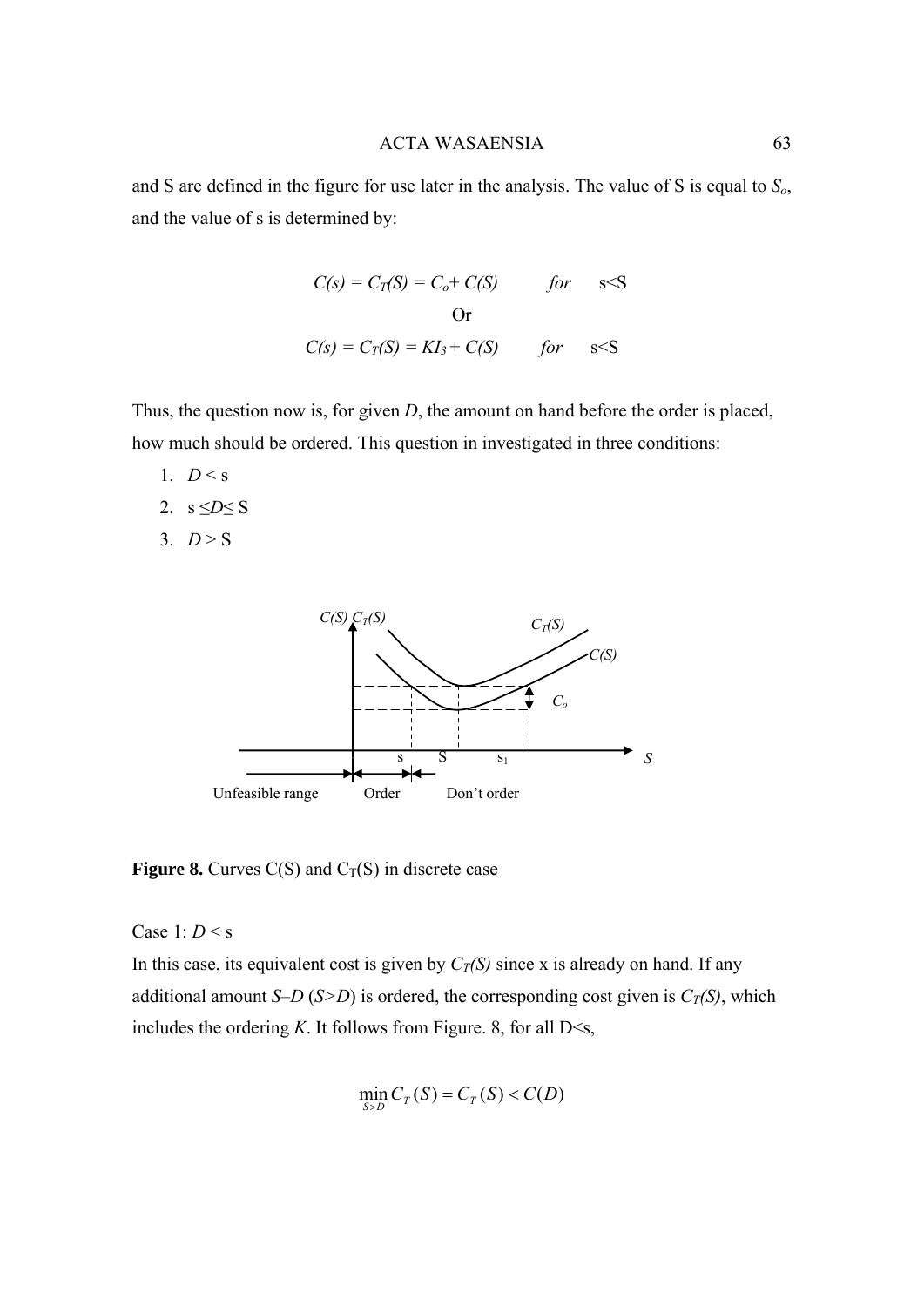(Note: here *S* is different from S; *S* is the amount ordered per cycle, while S is the order–up–to level)

Thus the optimal inventory level must reach  $S_0 = S$  and the amount ordered must be S– *D*.

Case 2: s ≤*D*≤ S In this case, from Figure 8

$$
C(D) \le \min_{S > D} C_T(S) = C_T(S)
$$

Thus it is no more costly not to order in this case. Hence  $S_0 = D$ 

Case 3: *D* > S In this case, from Figure.8, for  $S > D$ 

 $C(D) < C_{T}(S)$ 

This again indicates that it is less costly not to order. Hence  $S_0 = D$ .

This policy is called the (s, S) policy and it is summarized as follows:

If  $D < s$ , order  $S - D$ If  $D \geq s$ , do not order

The optimality of the (s, S) policy follows from that the cost function is convex. In general, when this property is not satisfied, the (s, S) policy will cease to be optimal.

Up to now, the above models have been considered in this chapter, which deal with different single stage inventory situations, including different assumptions regarding the cost parameters, deterministic versus the probabilistic demand, and lead–times. The simplest model is associated with deterministic demands, while the more complex model is associated with probabilistic inventory situations.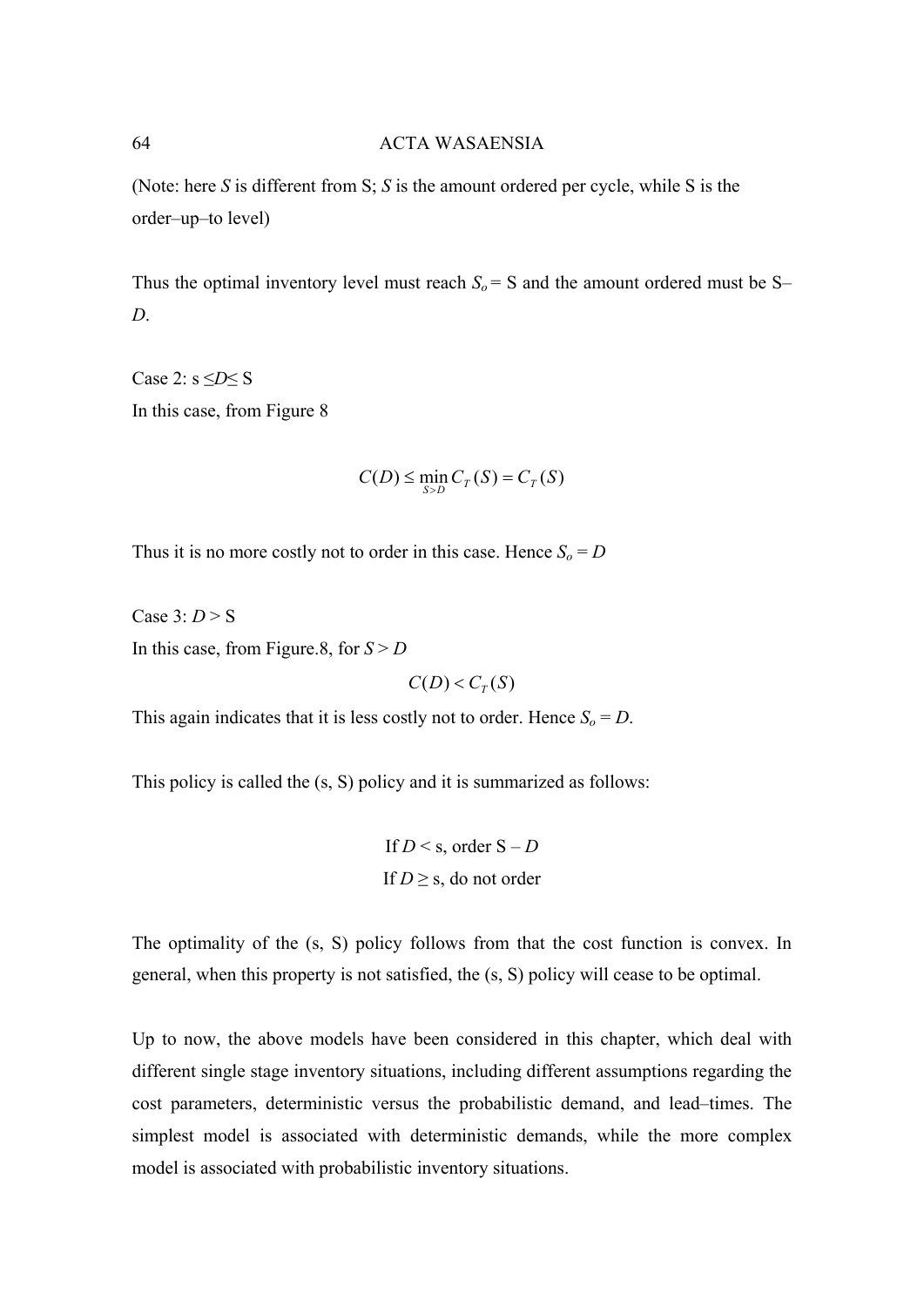In general, the  $(s, S)$  type policy is widely implemented in single–stage inventory systems. An (s, S) policy instructs that whenever the inventory position drops to or below s, the re–order level, an order is placed to raise it back up to S, the order–up–to level. When the demand process is given as a random variable, the stochastic model is referred to as the (s, S) model. Compared with the basic EOQ model, the (s, S) policy has considered, for example:

- 1. Lead–time: allow a lead–time between placing an order and receiving it this introduces the problem of when to re–order (typically at some stock level called the re–order level). The (s, S) policy will input a re–order and lead–time.
- 2. Shortages or emergency–order: allow shortages, i.e. no stock currently available to meet orders. The (s, S) policy will put it in shortage costs.
- 3. Buffer (safety) stock (*SS*) some stock is kept back to be used only when necessary to prevent shortages.

In evaluating any inventory models, including (s, S) policy and its developing models, generally two cost components are considered: ordering cost and holding–shortage cost. Optimization of an (s, S) system is to get a pair of s and S parameters so as to minimize the long–run average cost (per period) or discounted total cost.

Some assumptions are also needed for the (s, S) policy (system) as follows:

- 1. Demand for the product is stationary probabilistic throughout the period.
- 2. Lead–time (time from ordering to receipt) is constant (for the extended policy).
- 3. Price per unit of the product is constant.
- 4. Inventory holding cost is based on average inventory.
- 5. Ordering costs are constant.
- 6. All demands for the product will be satisfied.

Normally, the (s, S) policy is a good choice if both review and ordering costs are high. Thus, the (s, S) policy is widely implemented in single–stage inventory systems after the investigating and alternatives. In this case, the possible application of the (s, S) policy for iron and steel making is considered. However, some extension to its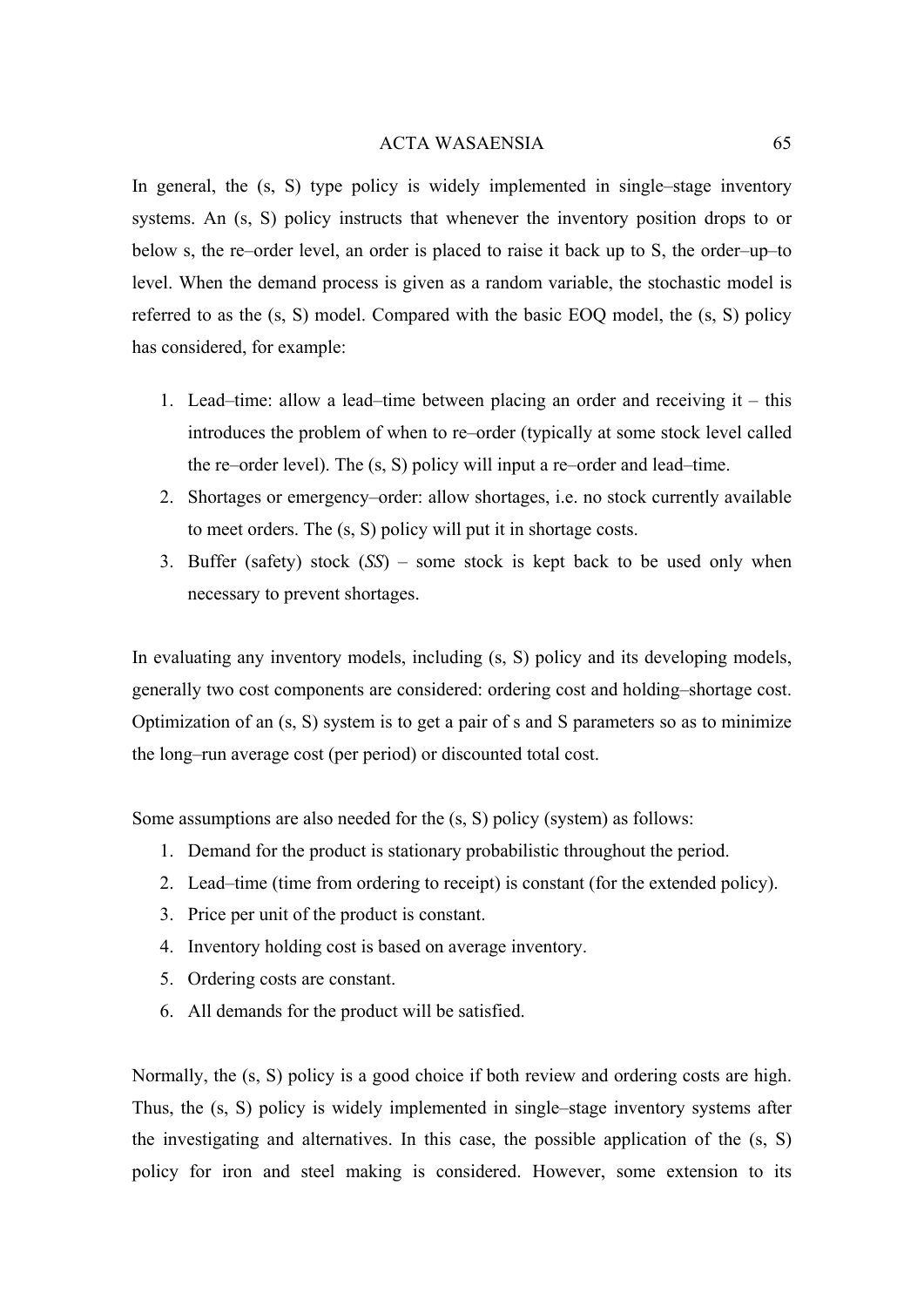assumptions should be made before it applies to real industry and it meets its service level.

#### *Extension (s, S) Policy: with Lead–time, Buffer Stock and Service Operations*

In this section with the (s, S) policy, more assumptions are relaxed. There are some extensions to the (s, S) policy considered – for example:

- 1. Lead–time: allowing a lead–time between placing an order and receiving it introduces the problem of when to re–order (typically at some stock level called the *re*–*order point, s*). The extension (s, S) policy will input a re–order lead– time.
- 2. Buffer (safety) stock: in most cases we would set the level of safety stock, namely the initial inventory level, so as to assure some specified service level. Some stock is kept back to be used only when necessary to prevent shortages.
- 3. Service level: probability that demand will not exceed supply during lead–time.

By adding the above items, it is hoped that a high level of customer service can be achieved. The definition  $r\%$  is given as the service level, and  $\sigma$  is the standard deviation of the lead–time demand, while *SS* is the safety stock. As stated, *SS* is added and ordered earlier because of *L* to reach the desired customers. A parameter *r%* is needed to express the service level, *r%* is called the service level or fill rate according to subsection 3.2.1, which is the desired probability of not running out of stock in any one cycle. The strategically important *r%* is set by top management and is a strategic performance measure. In general, *r%=*99.8%, in the iron and steel industry, *r%* should be 100% for iron–making according to this definition, because the BF process needs uninterrupted feeding. This research will take the definition for *r%* in the next chapter so as to consider service level in the case study.

As discussed in the last section, the (s, S) policy determines when to order. When the inventory level on hand drops to a predetermined amount (s), it is time to re–order. In extension (s, S) policy, this amount should include expected demand during lead–time and usually some safety stock to reduce the probability of a shortage. Without buffer stock,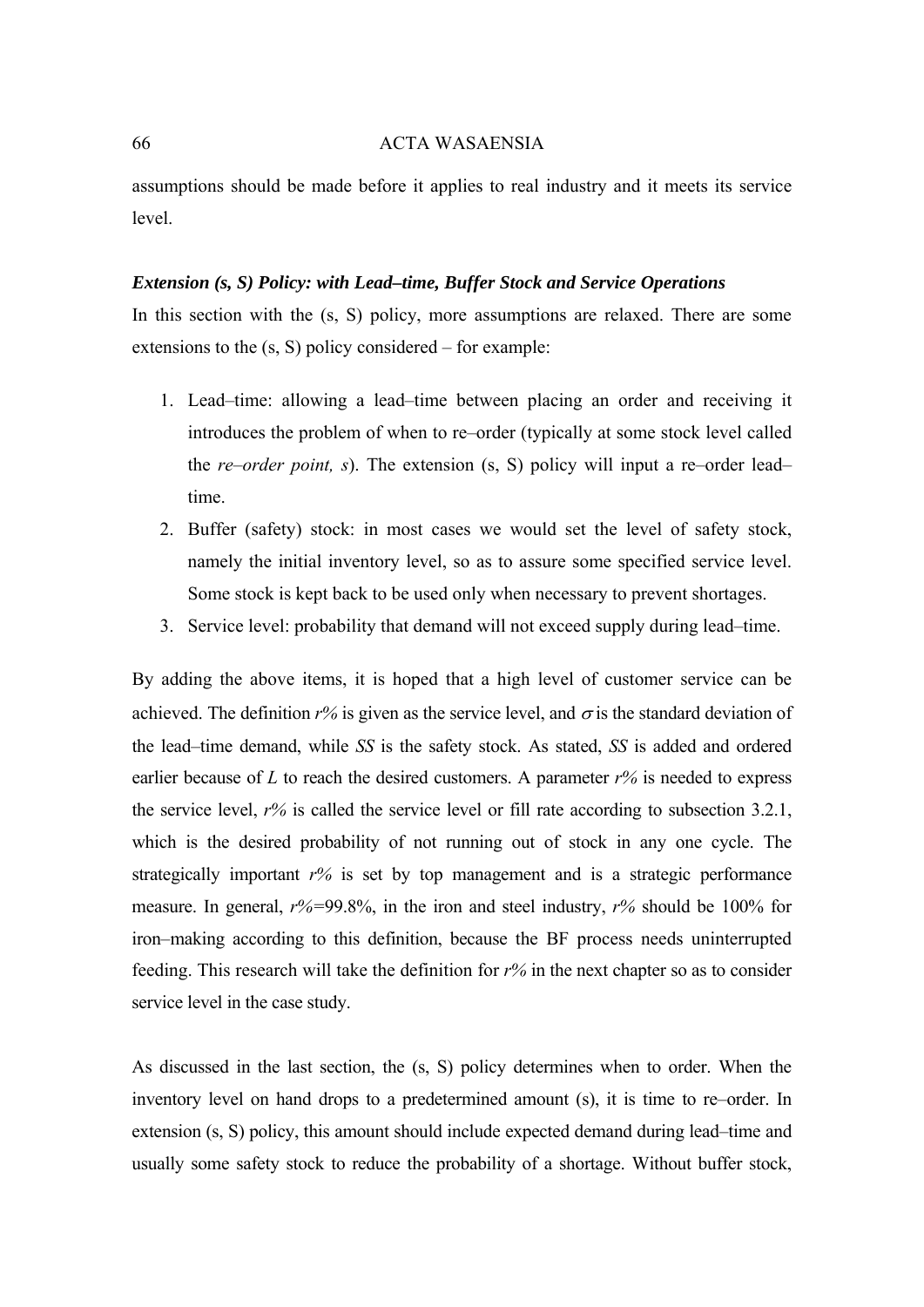stock may run out of because of a re–supply delay or higher than anticipated demand. If demand can be predicted then normal EOQ orders are merely placed on time. But a shortage with unpredictable demand (demand fluctuations) is risked, so introducing a safety stock (*SS*) or buffer stock reduces the risks of variable demand/lead–time.

Here, lead–time and *SS* under (s, S) policy are discussed. Order quantity is fixed for a period of time  $t_p$  in order to maintain an inventory level  $(S)$ , also called order–up–to level. The base inventory level S is determined by calculating the quantity needed between the time the order is placed and time that the next period's order is received and adding a quantity of safety stock to allow for variation in the demand.

The time between the placing of the order and the receiving of the next period's order is the sum of review period  $t_p$  and the replenishment lead–time *L*. The demand per unit of time,  $\mu_d$ , is multiplied by the time between order placement and the next period's order  $(t_p + L)$  to determine the expected quantity to be sold. *SS* depends upon the variability in the demand and the desired order fill rate (customer service level).

Suppose *Davg* is the average weekly demand in units and *L* is the lead–time (e.g. weeks). This basically means if an order is placed now, the order will arrive after *L* (weeks). Hence, the order must be *L* weeks in advance. Since the weekly demand is *Davg*, the demand or consumption during these *L* weeks will be given by

$$
DL = Day \times L \tag{3-8}
$$

Thus, an order should be placed *L* weeks in advance or as soon as the inventory level drops to s, which is the re–order point. Therefore,

$$
s = DL = Day \times L \tag{3-9}
$$

*s* units are needed in the inventory to meet the demand during the lead–time of *L* weeks. Thus, *DL* can be called the lead–time demand. Enough inventories are at least needed to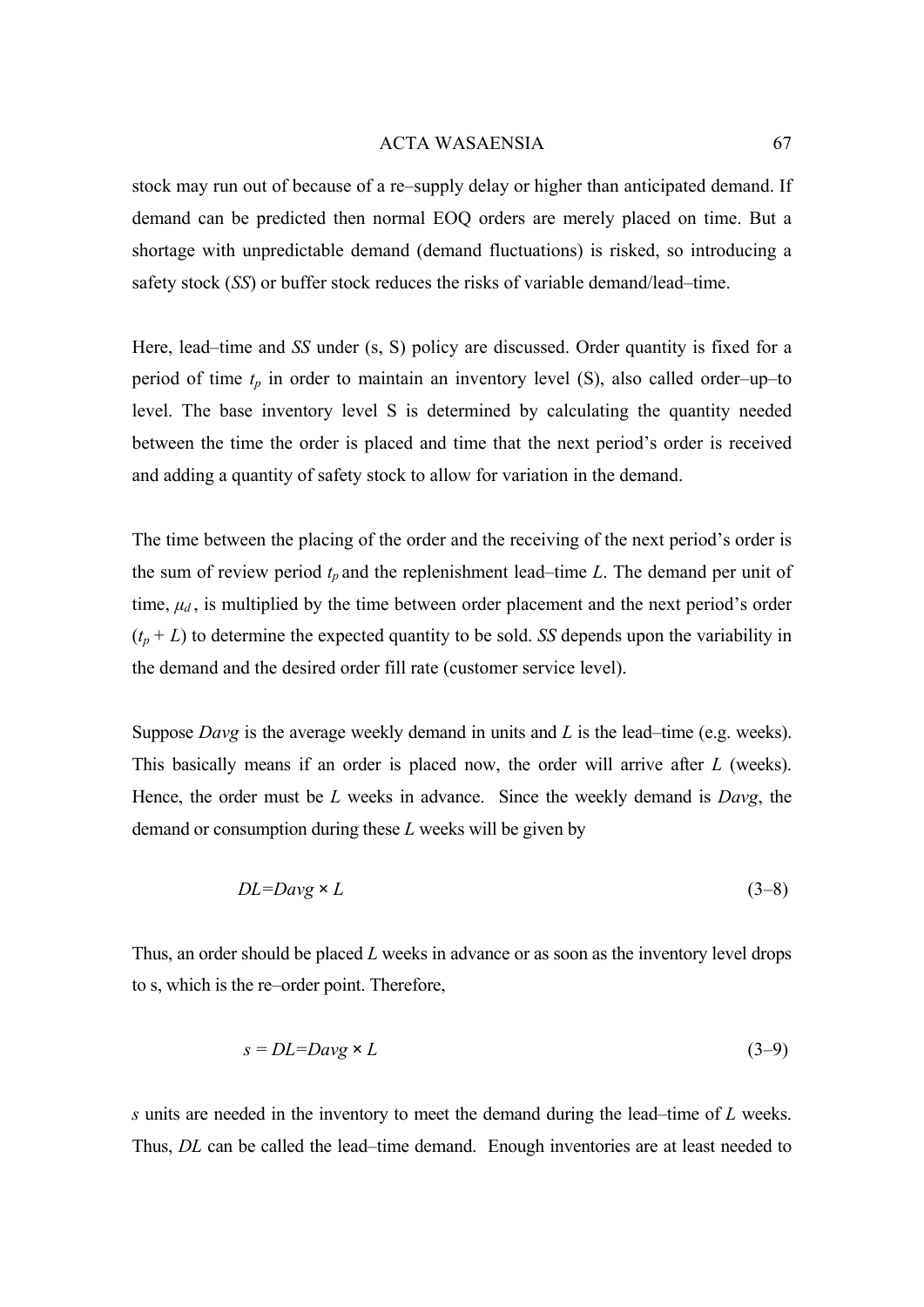cover the lead–time demand. Since the lead–time demand may vary, it is advisable to carry some extra inventories, *SS* (Safety Stock) on top of the lead–time demand so as to achieve high customer service; *s* is thus given by:

$$
s = Day \times L + SS \tag{3-10}
$$

For simplification in some cases, the general safety stock calculation is given by:

 $SS = (Max. weekly demand - Average weekly demand) \times L$  (3–11)



# **Figure 9.** Extension (s, S) policy

 [\(http://www.business.auburn.edu/~gibsobj/2006%20-%20AMLG%205770/](http://www.business.auburn.edu/~gibsobj/2006 - AMLG 5770/ AMLG)  [AMLG%20](http://www.business.auburn.edu/~gibsobj/2006 - AMLG 5770/ AMLG) 5770%20-%20Chapter%2003.ppt)

For the case study in the steel industry in this research, *SS* must take into account around 2–3 weeks of material feeding to the BF process, that is *SS* = Average weekly demand **×**2.5 weeks.

Thus, the re–order point is a function of:

- 1. Lead–time
- 2. Average demand
- 3. Demand variability
- 4. Service level

Figure 9 shows a view of the extension (s, S) policy.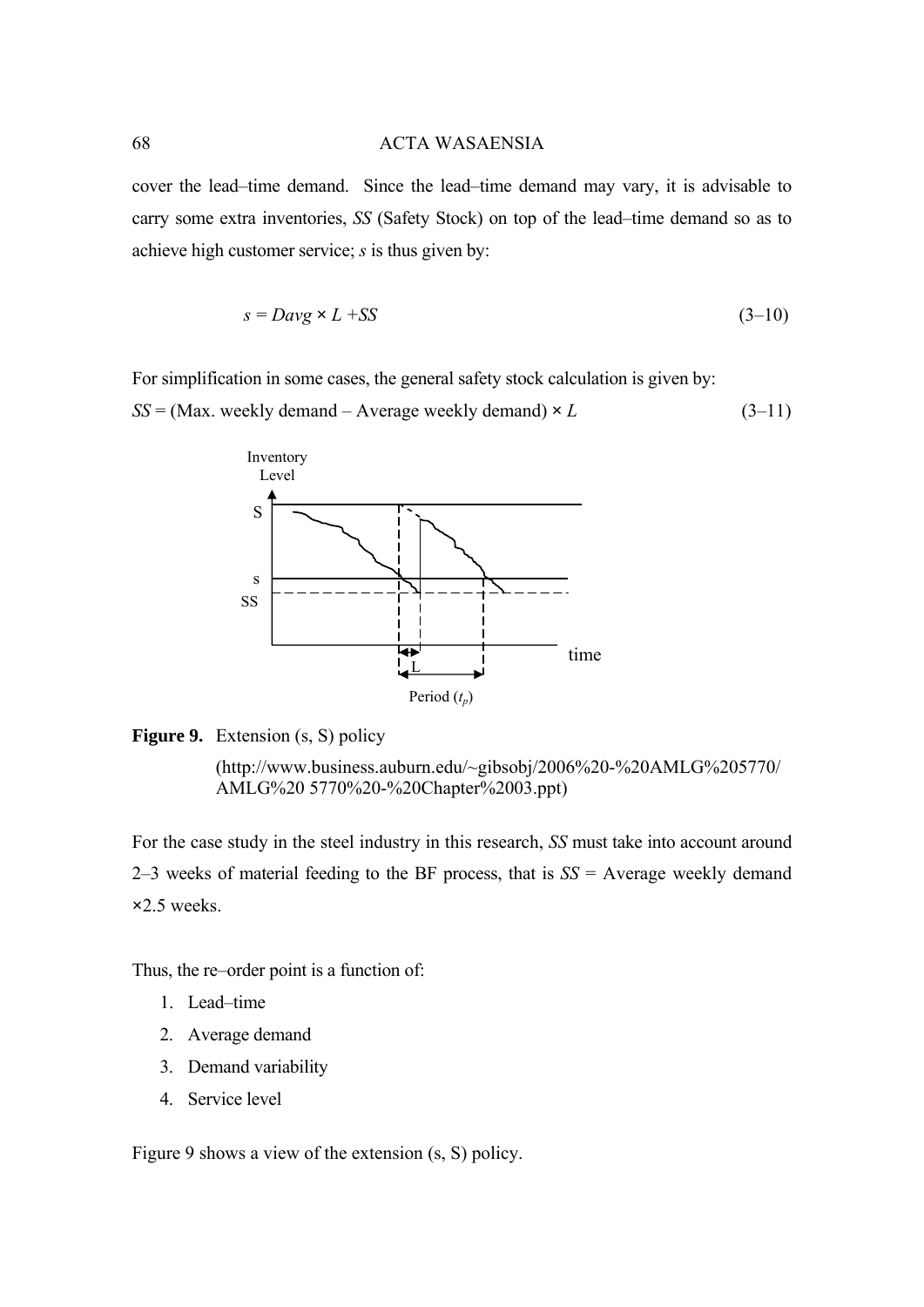# 3.2.4 Shortening Lead–time by Inventory model

The different inventory models based on EOQ type models have been analysed in the previous section and it has also been shown that the extension (s, S) policy can provide one of the most suitable models for inventory management comparison with the basic EOQ model and its extension model. One of the features of extension (s, S) policy is the lead–time allowed that corresponds to the real world. On the other hand, re–order point s and safety stock *SS* will increase, and service level decrease due to the lead–time. Considering lead–time, the entire production process becomes asynchronous, with high lead–time variability and its consequences of rising safety stock needs. Therefore, improvements can be made in lead–time, which should shorten by employing several strategies in the company. Some issues about short lead–time will be discussed in this section.

The work by Zipkin (1986) and Karmarkar (1993) offers much insight on lead–time estimation using basic elements of congestion in the production environment. The setup cost in classical EOQ models is typically excluded from the lead–time model since it is not part of the basic trade–off. Karmarkar (1989) noted that WIP and lead–time related costs are significant parts of total manufacturing costs, even when capacity utilization is less than 100 percent. He suggested that lot–sizes are associated with lead–times and are quite different from those of conventional EOQ models (Karmarkar 1987).

| Lead–time   | <b>Greater Costs From</b>                                                                                           |
|-------------|---------------------------------------------------------------------------------------------------------------------|
| Set Up Time | Increased overhead<br>Decreased machine utilization<br>Decreased labor productivity<br>Forcing increased queue time |
| Queue Time  | Lost opportunity cost of capital<br>Greater quality problems<br>Obsolescence<br>Greater space requirements<br>Taxes |
| Move Time   | Increased material handling                                                                                         |

**Table 4.** Lead–time segment (Murgiano 1994)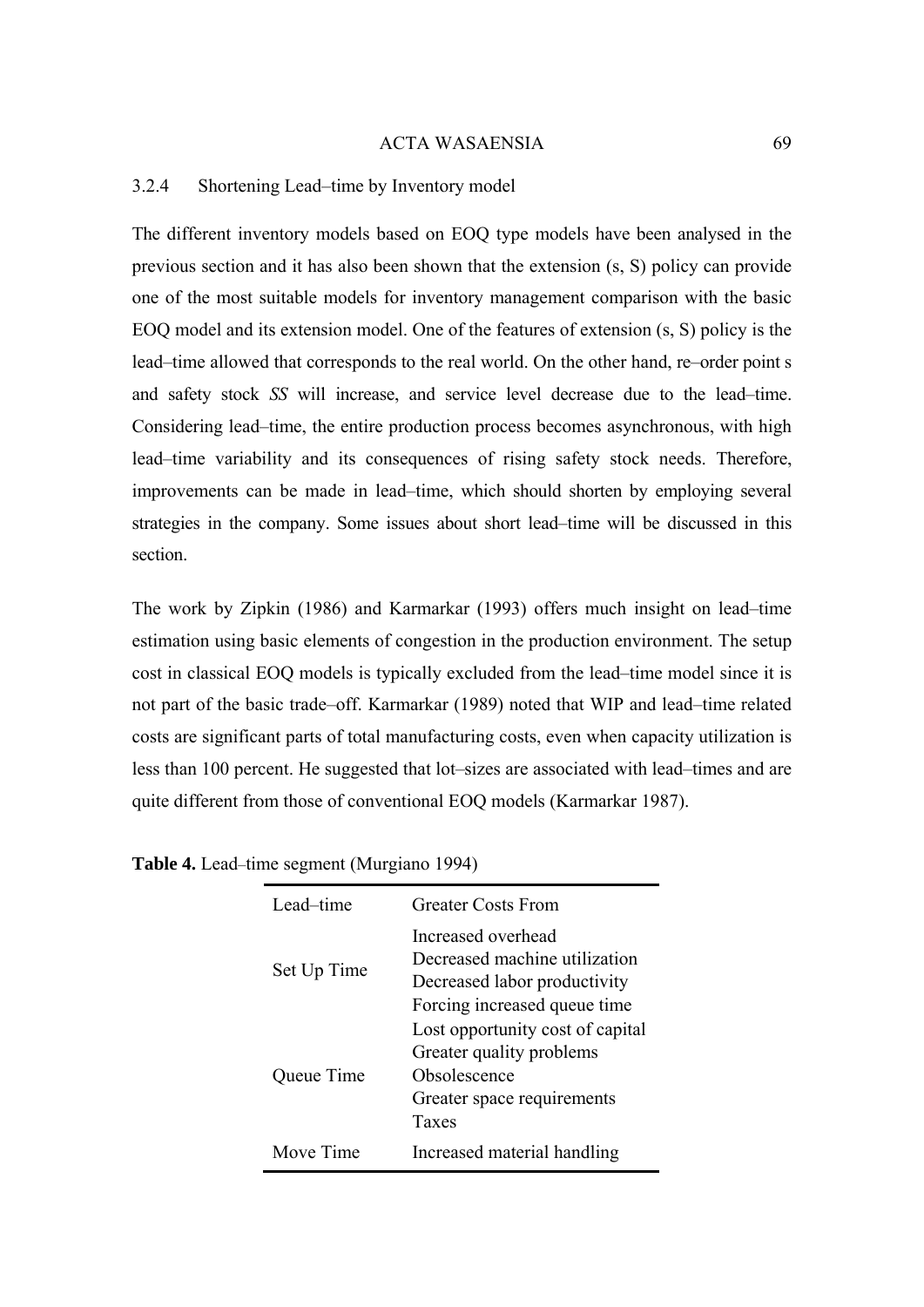Suri (1998) developed Quick Response Manufacturing (QRM) strategy to shorten the lead–time, which is discussed in detail in the next sub–section. Murgiano (Waterloo Manufacturing Software, USA. http://www.waterloo–software.com/leadtime.html) has proposed that the best way to understand the relationship between short lead–times and low costs is to break lead–time up into its segments: set up time, process time, queue time, and move time (Table 4). During the process time segment of lead–time, a company is transforming components or raw material and bringing them closer to their final shippable state. Only during the process time segment is a company adding value. According to Murgiano's concept, if a manufacturer has inventory in–house and is not adding value to it, it is incurring cost.

From these views of different aspects in lead–time, it can be assumed that lead–time is a function of the following:

- 1. Manufacturing speed
- 2. Service level
- 3. Amount of inventory on hand

The previous sections have discussed that the traditional EOQ models do not care about responsiveness for their models and have fixed assumptions. Quick response manufacturing (QRM) developed by Suri (1998), a new model of manufacturing cycle– time reduction, is becoming a company–wide strategy to shorten lead–times in all phases of a manufacturing enterprise. It facilitates bringing products to market more quickly and secures business prospects by helping companies compete in a rapidly changing economic arena. QRM will not only make a firm more attractive to potential customers, it will also increase profitability by reducing non–value added time, cutting inventory level in inventory management and increasing return on investment. According to Suri (1998), QRM focuses all efforts towards a single goal – lead–time reduction. From the inventory management point of view, the relationship between lead– time and inventory level will be analysed.

According to Suri and his LT equation (See Appendix 4), the illustration is shown in Figure10. Figure10 (a) shows the behaviour that increasing variability in either arrival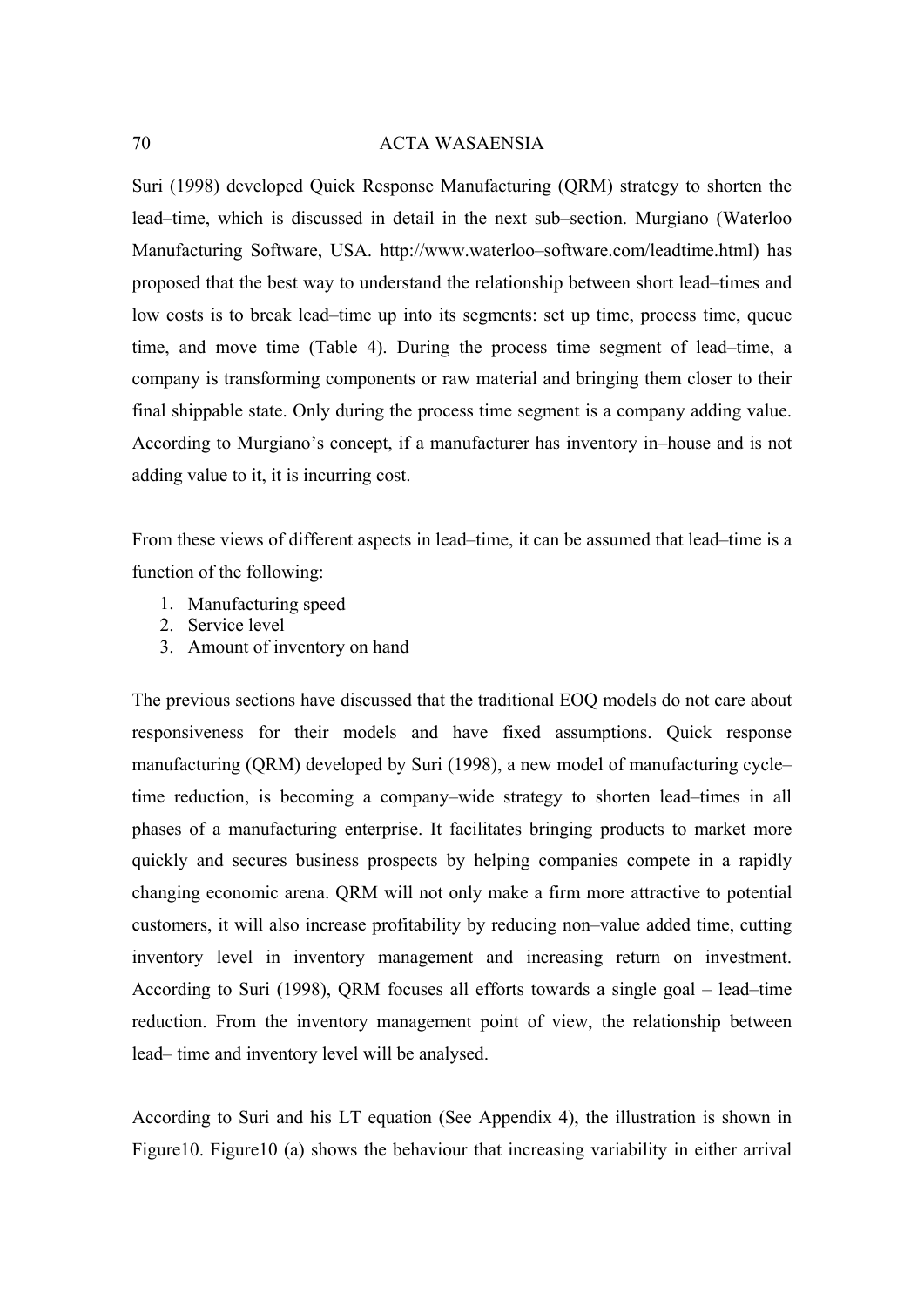times or job times will cause the lead–time to increase. For this case, at 70% utilization and low total variability, the lead–time might be low variability. Suri (1998) hence summarizes the issue with the QRM principle, planning to operate at 80% or even 70% capacity on critical resources. Figure 10 (b) shows the behaviour of lead–time as a function of lot size decision.  $Q_{MIN}$  is the lot size when U equals 1 (100%), while  $Q^*$  is the lot size when the lead–time is minimal. Obviously, if responsiveness (agileness) is the goal of the company, then order (lot size) policy should be to operate at a  $Q^*$  level on average.



**Figure 10.** U and lot size with lead–time (Suri)

It is clear that QRM strategy takes different lead–times to satisfy customer demand by responsiveness. Compared with traditional EOQ models, as analysed in the previous sections, QRM strategy is widely considering more time formulae. EOQ models estimate the order quantity by optimising the cost function without estimating the dynamics and interactions of production. In the view of QRM, the EOQ model fails to consider several effects and costs when it operates its order policy. Suri summarized these, as follows:

- 1. Costs of long lead–times.
- 2. Market values of responsiveness.
- 3. Costs of a growing response time spiral.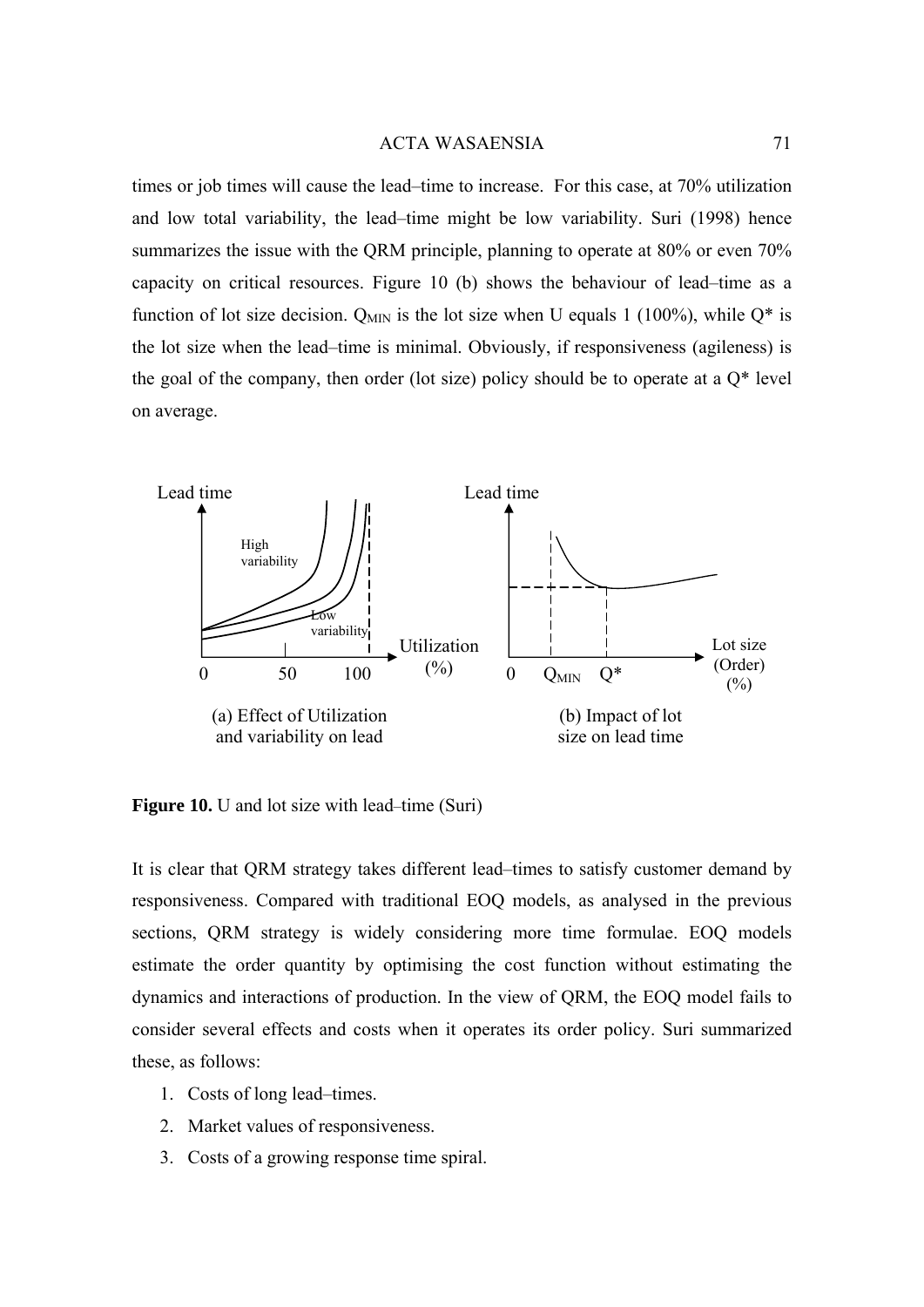- 4. Costs of poor quality.
- 5. Costs of obsolescence or engineering changes.

Concerning these effects, the pure EOQ models are inadequate today in practice, even if still widely used. An effective inventory management can not only run with smaller order quantity and lower inventories, but also with more rapid lead–times for improved customer response, like QRM.

Whatever actions and issues the company uses to shorten its lead–time, as Karmarkar states (in: Handbooks in Operations Research and Management Science, Logistics of Production and Inventory 4:6. 1993), the lead–time model provides a different way of thinking about bottlenecks. The traditional definition of a bottleneck is the resource with the highest utilization, since total throughput will be limited by that resource. This is a useful definition in situations where production efficiency, capacity utilization and throughput maximization are the key criteria. However, the recognition of lead–time as a measure of production performance suggests that a bottleneck might be alternatively defined as any resource that has a long delay associated with it. This same result has been also proved by QRM. Contrary to lead–time models, EOQ models do not shorten lead–time and few models consider lead–time, and just regard lead–time as a constant.

# **3.3 EOQ Models and Periodic Policy in the Development of Modern Industry**

3.3.1 EOQ Models Falling into Disfavour in Modern Industry

The previous subsections have analysed and evaluated EOQ type models, whose simplest possible models have been added to with all kinds of restrictions. Even though its developed models have increased in complexity according to the real world, the EOQ model still has a number of limitations due to the assumptions that it is based upon, namely:

- 1. Constant demand.
- 2. Instantaneous delivery.
- 3. Single product.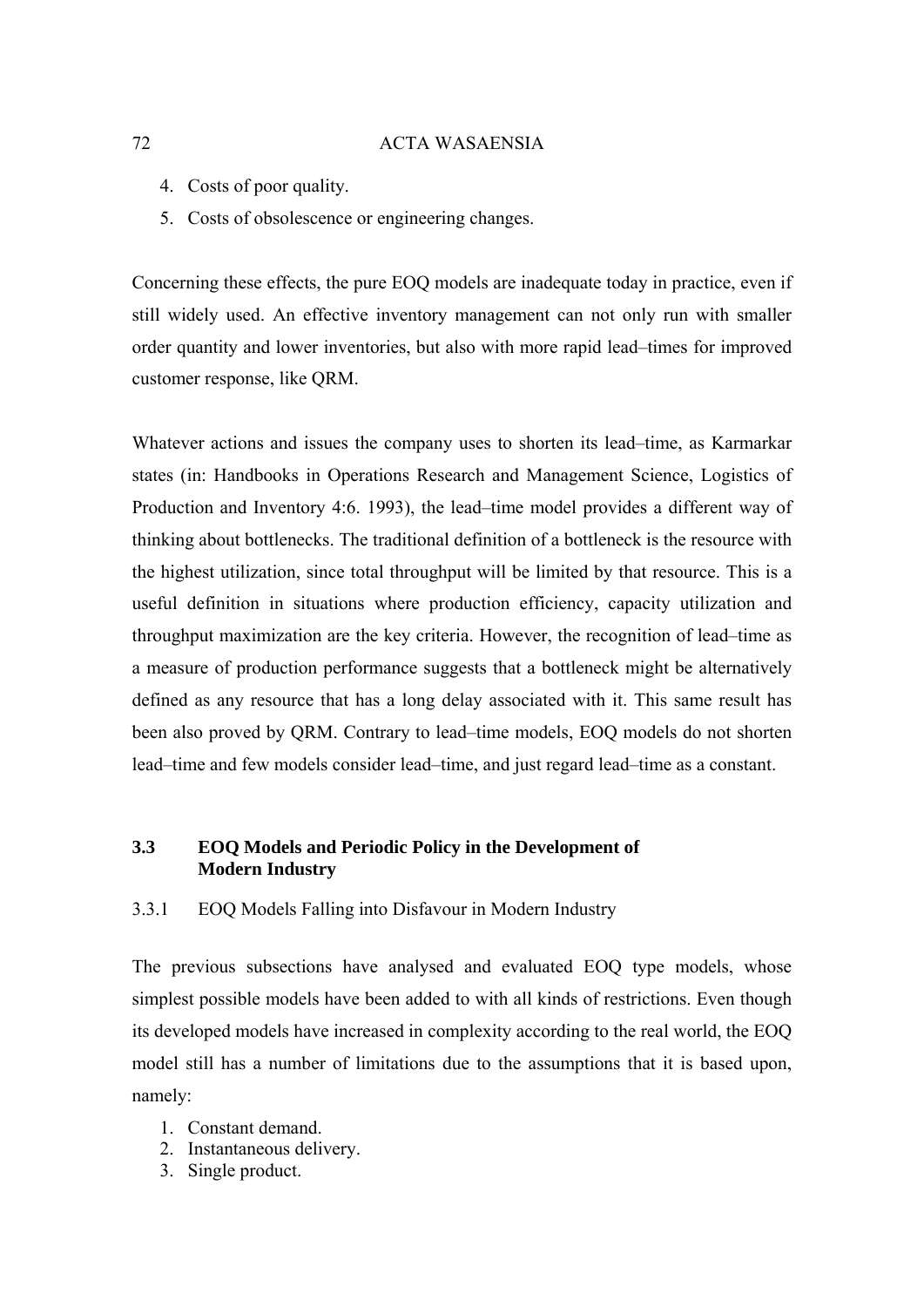- 4. Fixed set–up costs.
- 5. Ignoring quantity discounts.

Being aimed at the limitations of the EOQ model, a number of methods such as JIT, Total Quality Management (TQM), Theory of Constraints (TOC), Optimised Production Technology (OPT), Period Batch Control (PBC) and Material Requirements Planning (MRP) are being used by companies in managing their production and inventory. Among these, PBC, originally developed by Burbidge (1978, 1985, 1996) shows strong benefits for multiple stage production and inventory management.

For multi–stage production, PBC is a production planning system that has strongly been propagated as a simple and effective instrument in obtaining the benefits of Group Technology (GT), such as short throughput times and low work in progress. In order to obtain these benefits, PBC decomposes the manufacturing system in N stages and gives each stage the same amount of time P to complete the required operations. At the end of a period of length, P, the work is transferred to the next stage, and new work arrives from the preceding stage. Here, we do not focus on how to design PBC and how it works., but just list some benefits of PBC relative to EOQ shortcomings (Table 5).

|                              | EOO                                                          | $GT + PBC$                                                                       |
|------------------------------|--------------------------------------------------------------|----------------------------------------------------------------------------------|
| Load of work on<br>groups    | Difficult to treat                                           | Flexible to permit the addition<br>of parts, requirements, stock<br>orders, etc. |
| Setting-up time              | Not a concern                                                | Minimum setting-up time                                                          |
| Operation<br>scheduling      | Simple                                                       | Simpler                                                                          |
| Ordering                     | Simple                                                       | Simpler                                                                          |
| Throughput time              | Not a concern                                                | Short throughput time                                                            |
| Reaction to<br>market demand | Stable demand,<br>even stationary<br>Probabilistic<br>demand | Rapidly follows changes in<br>market demand with minimum<br>of stock and WIP     |
| Accountability               | Worse<br>accountability in<br>SDN                            | Better accountability<br>(delegation)                                            |

**Table 5.** Comparison between EOQ and PBC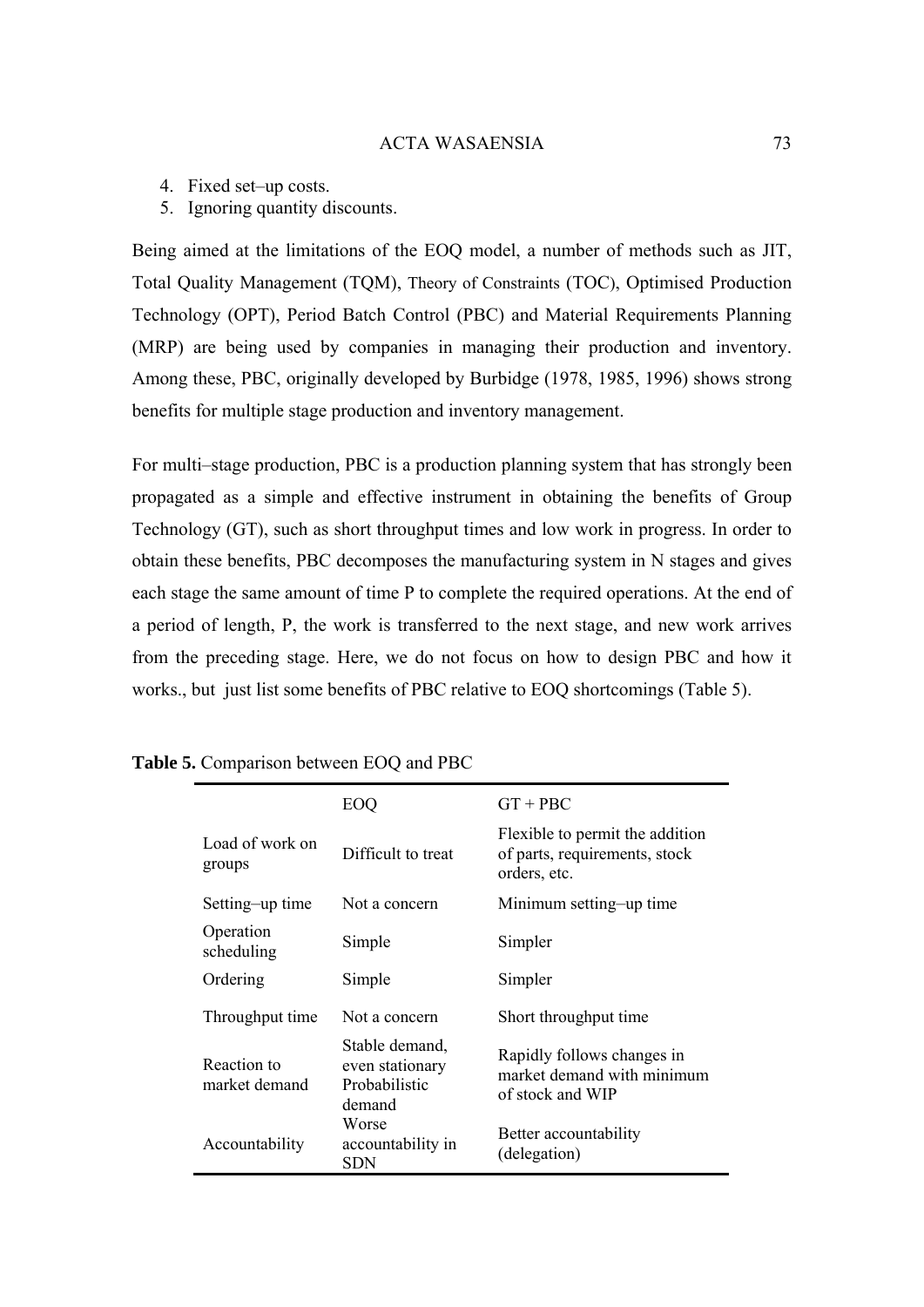Obviously, due to the number and diversity of factors that have to be considered, the historical EOQ in the modern supply network is losing its benefits and becoming a daunting task with complex demands from the customer. Periodic models in inventory systems are gaining increasing popularity as a way to quickly improve productivity and competitiveness, and hence there is much research devoted to the development of various issues. As the traditional inventory model developed has many drawbacks in terms of flexibility, many new techniques of inventory control have emerged to cope with the fluctuating market demand. The fuzzy model – knowledge based on fuzzy set theory applied to inventory management will be applied in this research, which will be discussed in more detail in further chapters.

3.3.2 Main Reasons for the EOQ Model Limitations in Modern Industry

Burbidge (1978) examined three reasons why the EOQ model is faulty, namely:

- 1. It uses an uneconomic method of batching.
- 2. It accepts set up cost as a fixed cost.
- 3. EOQ theory provides an improvident method for fixing the investment on stocks.

In detail, in multi–stage production, four factors are relevant to the EOQ problem, namely the order quantity, run quantity, set up quantity and transfer quantity. These four batch quantities should be independent parameters; however EOQ assumes and gives all four of them the same value. This results in uneconomic batching. The EOQ model treats set–up costs (ordering costs) as a fixed cost; in fact, it is not difficult to reduce this cost if effort is made. Moreover, as fixing the value of the run quantity has a major effect on the size of the investment, this results in EOQ theory providing an improvident method for regulating the investment on stock.

Overall, in view of shortening lead–time and flexibility to SDN (Supply Demand Network), EOQ is neither a lead–time model that can shorten lead–time, nor is it a PBC model that can be flexible with stock order and set–up time according to market demand in SDN. In short, according to Burbidge (*Production Flow Analysis for Planning Group Technology*. 1989. p.166) "EOQ is pseudo–scientific nonsense".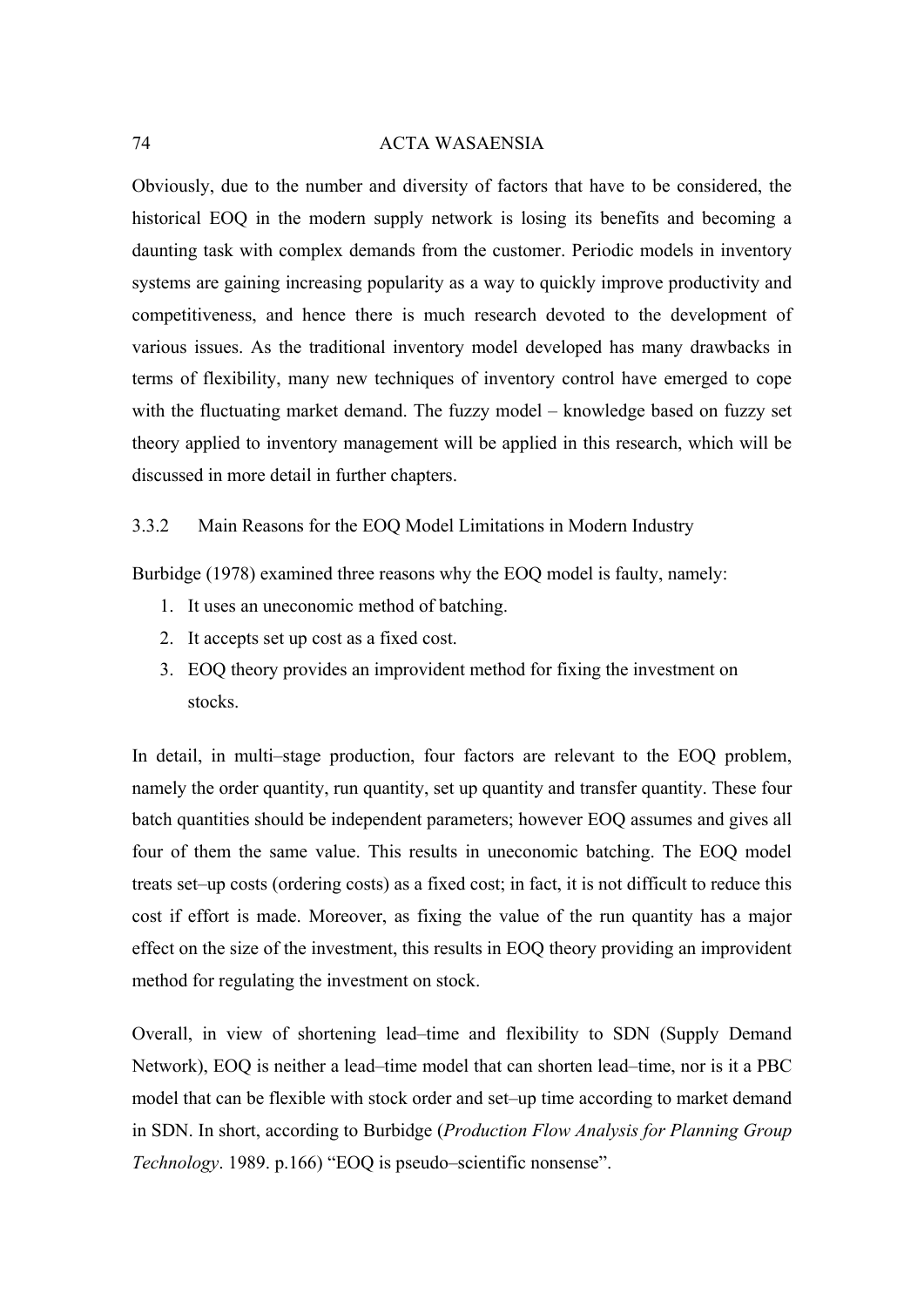## **4 COMBINING FUZZY LOGIC CONTROL AND (s, S) POLICY IN INVENTORY MANAGEMENT**

## **4.1 Overview**

From the last chapter, we see that one of the purposes of this research has been to explore the approach associated with the extension (s, S) policy based on the traditional inventory model and optimising controls for the case iron and steel case company. The context of the present work is to explore the approach associated with the FICM based on fuzzy set theory. This work took place in two phases: foundations of fuzzy set theory and a fuzzy model in an inventory control system based on fuzzy set theory combined with the  $(s, S)$  policy.

## **4.2 Foundations of Fuzzy Set Theory**

Traditional control systems are based on mathematical models. They are the products of decades of development and theoretical analysis, and are highly effective.

However, in many cases, a mathematical model of the control process may not exist, or may be imprecise, including the traditional inventory model because of too much simplifying, or be too "expensive" in terms of computer processing power and memory, and a system based on empirical rules may be more effective. If the traditional control systems are so well–developed, why bother with fuzzy control? It has some advantages, such systems can be easily upgraded by adding new rules to improve performance or add new features, and so on.

Fuzzy set theory has been studied extensively over the past 40 years. Most of the early interest in fuzzy set theory pertained to representing uncertainty in human cognitive processes. The use of fuzzy set theory as a methodology for modelling and analyzing decision systems is of particular interest to researchers in real world management due to the ability of fuzzy set theory to quantitatively and qualitatively model problems which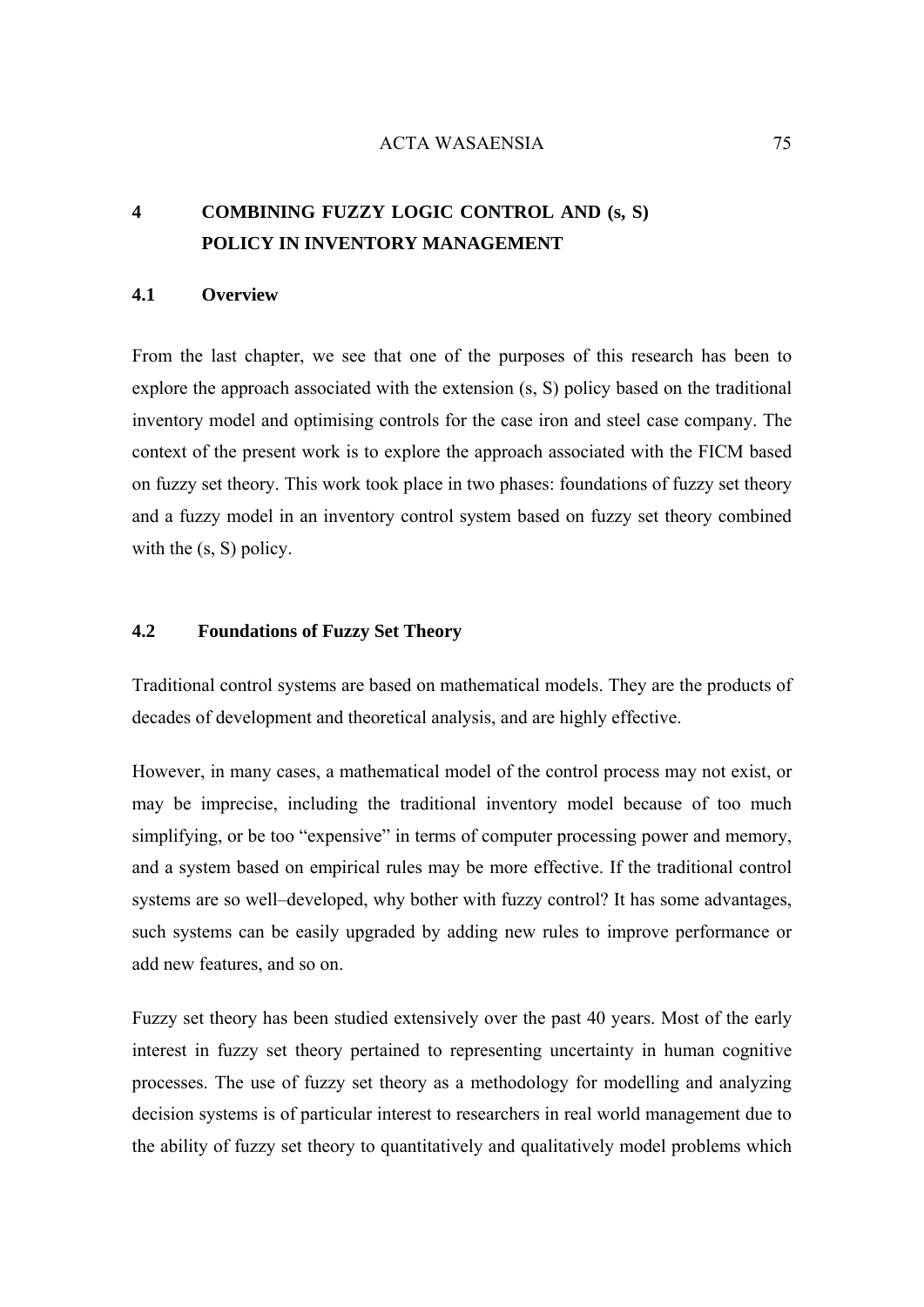involve vagueness and imprecision. Fuzzy set theory has been applied to problems in inventory management and production plan selection in some topical fields. Hence, fuzzy set theory can be one choice of raw materials inventory in the iron and steel case company.

In order to gain a better understanding of the use of fuzzy set theory in the case study and to provide a basis for this research, the foundations of fuzzy set theory are discussed in this section. These basic concepts and techniques will underlie fuzzy logic and its applications in both supply chain inventory control and management.

The concept of Fuzzy Logic (FL) was conceived by Zadeh, a professor at the University of California at Berkley, and presented not as a control methodology, but as a way of processing data by allowing partial set membership rather than crisp set membership or non–membership. This approach to set theory was not applied to control systems until the 70's due to insufficient small–computer capability prior to that time. Professor Zadeh reasoned that people do not require precise, numerical information input, and yet they are capable of highly adaptive control. If feedback controllers could be programmed to accept noisy, imprecise input, they would be much more effective and perhaps easier to implement. As Zadeh states (1965), as complexity rises, precise statements lose meaning and meaningful statements lose precision.

FL is a control system methodology that lends itself to implementation in systems ranging from simple, small, embedded micro–controllers to large, networked, multi– channel PC or workstation–based data acquisition and control systems. It can be implemented in hardware, software, or a combination of both. FL provides a simple way to arrive at a definite conclusion based upon vague, ambiguous, imprecise, noisy, or missing input information. FL's approach to control problems mimics how a person would make decisions, only much faster. After Zadeh presented the fuzzy set theory, a number of publications have been further contributing to this theory and fuzzy logic method. Among them, Zimmermann (1985) summarized and introduced the basic theory of fuzzy sets and its application in some areas.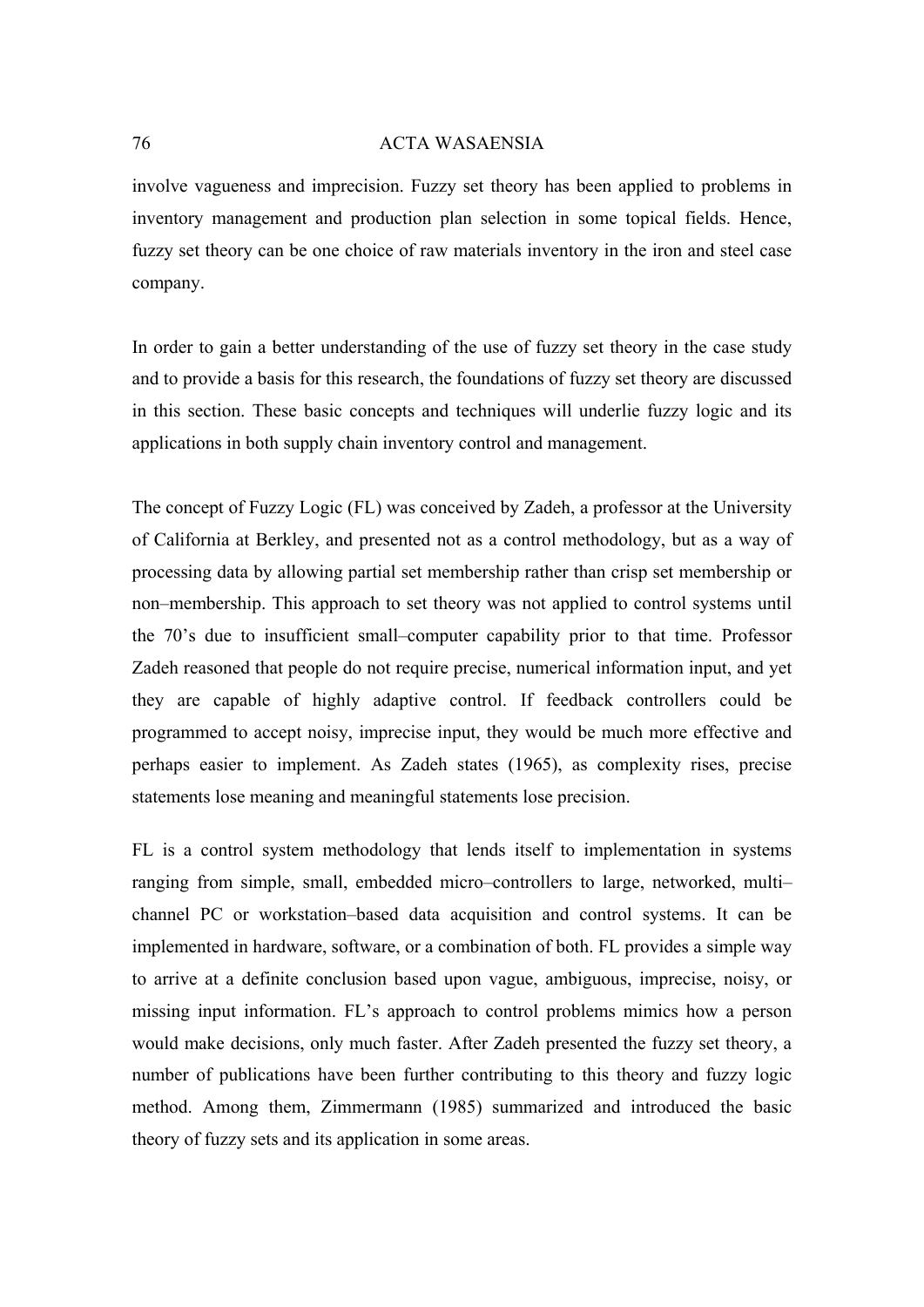The following sections will give an introduction to some of the basic concepts of FL.

## 4.2.1 Fuzzy Sets

Fuzzy logic starts with the concept of a fuzzy set. Fuzzy sets are an extension of classical (crisp) [set theory](http://en.wikipedia.org/wiki/Set_theory) and are used in [fuzzy logic](http://en.wikipedia.org/wiki/Fuzzy_logic). In classical set theory the membership of elements in relation to a set is assessed in binary terms according to a crisp condition – an element either belongs to or does not belong to the set. By contrast, fuzzy set theory permits the gradual assessment of the membership of elements in relation to a set; this is described with the aid of a [membership function.](http://en.wikipedia.org/wiki/Membership_function_%28mathematics%29)

A fuzzy set on a classical set *Χ* is defined as follows:

If *X* is a collection of objects denoted generically by x, then a fuzzy set  $\tilde{A}$  in *X* is a set of ordered pairs:

$$
\widetilde{A} = \{ (x, \mu_A(x)) \, \big| \, x \in X \}
$$

(Zimmermann, Fuzzy Set Theory, and its Application, 1985. p.11–12)



**Figure 11.** Fuzzy set and crisp set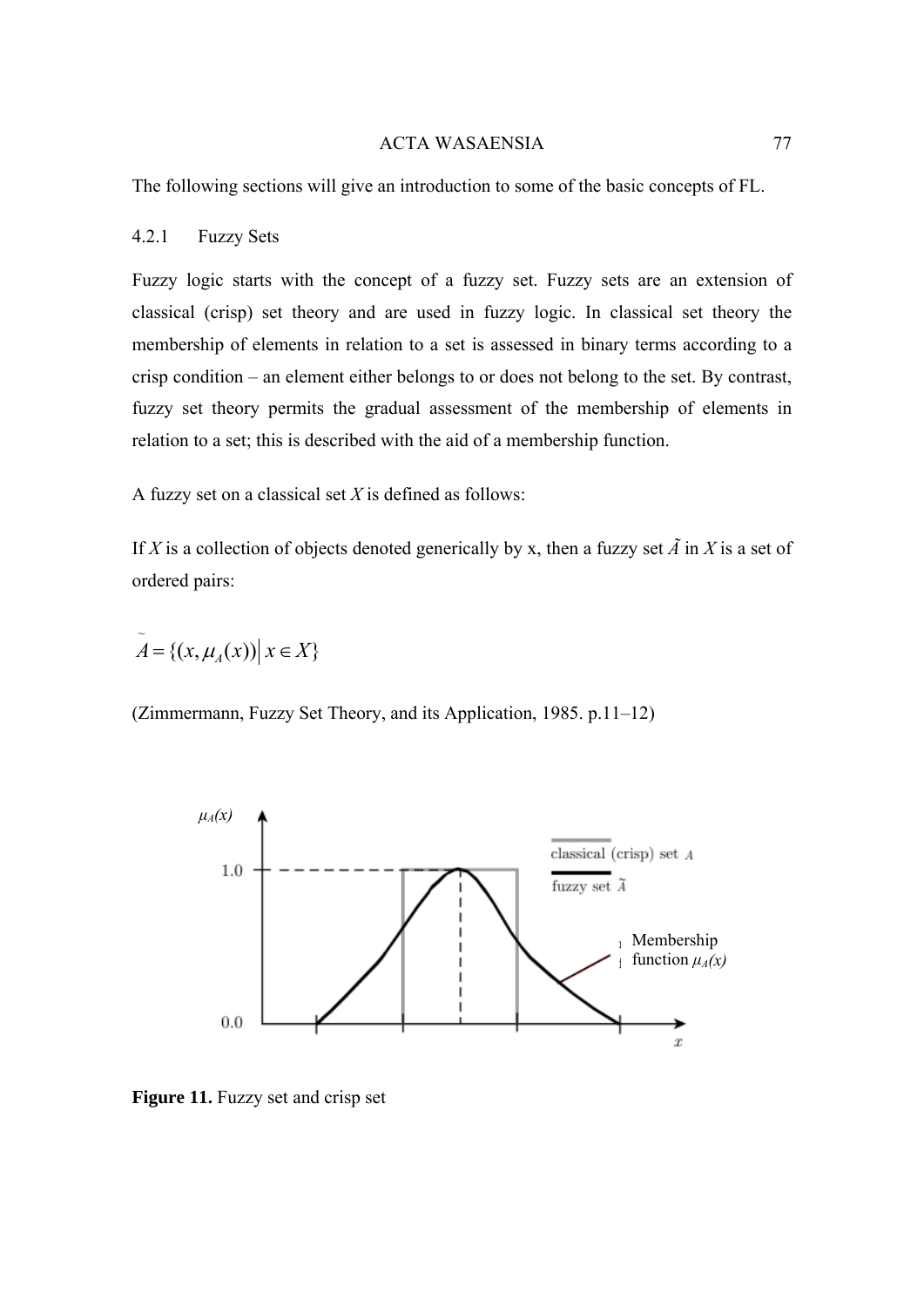$\mu_A(x)$  (Figure 11) is called the membership function that quantifies the degree of membership of the elements *x* to the fundamental set *Χ*. An element mapping to the value 0 means that the member is not included in the given set, 1 describes a fully included member. The range of the membership function is a subset of the nonnegative real numbers. The values strictly between 0 and 1 characterize the fuzzy members.

In fuzzy logic, the truth of any statement becomes a matter of degree. Any statement can be fuzzy. Fuzzy reasoning is the ability to reply to a yes–no question with a not– quite–yes–or–no answer. Reasoning in fuzzy logic is just a matter of generalizing the familiar yes–no (Boolean) logic. If it gives "true" the numerical value of 1 and "false" the numerical value of 0, fuzzy logic also permits in–between values like 0.1 and 0.5.

## 4.2.2 Membership Functions

The membership function is a graphical representation of the magnitude of participation of each input, which needs to be mathematically and numerically well defined with proper and various methods based on their various applied areas and relevance parameters. It associates a weighting with each of the inputs that are processed, defines functional overlap between inputs, and ultimately determines an output response. The rules use the input membership values as weighting factors to determine their influence on the fuzzy output sets of the final output conclusion.

There are different membership functions associated with each input and output response. The simplest membership functions are formed using straight lines. Of these, the triangular (Figure 12) is common, but bell, trapezoidal, haversine and exponential have been used. More complex functions are possible but require greater computing overhead to implement. Some features of the membership function are: magnitude (usually normalized to 1), width (of the base of function), shouldering (locks height at maximum if an outer function. Shouldered functions evaluate as 1.0 past their centre), centre points (centre of the member function shape), overlap (N&Z, Z&P, typically about 50% of width but can be less). For a detailed description, one example shown in Figure12 illustrates the features of the triangular membership function, which is used in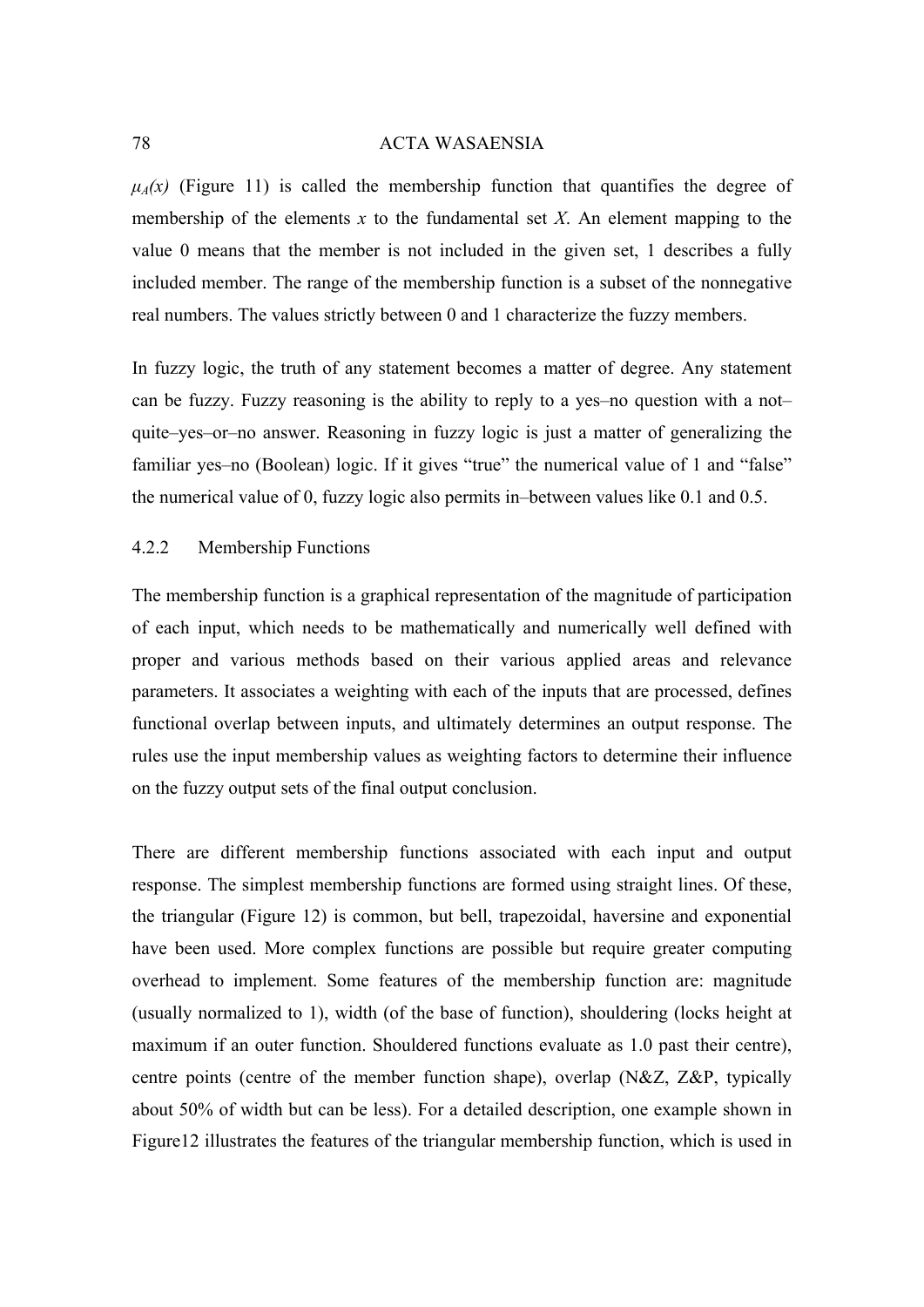the normal case application because of its mathematical simplicity. Other shapes can be used, but the triangular shape lends itself to this illustration. The degree of membership (DOM) is determined by plugging the selected input parameter (error or error–dot) into the horizontal axis and projecting vertically to the upper boundary of the membership function(s).



**Figure 12.** Features of the triangular membership function [\(Kaehler](http://www.seattlerobotics.org/encoder/mar98/fuz/author.html), Fuzzy Logic Tutorial, *Encoder, The Newletter of Seattle Robotics Society*)

In brief, there is a unique membership function associated with each input parameter. The membership functions associate a weighting factor with values of each input and the effective rules. By computing the logical product of the membership weights for each active rule, a set of fuzzy output response magnitudes are produced. In short, a membership function associated with a given fuzzy set maps an input value to its appropriate membership value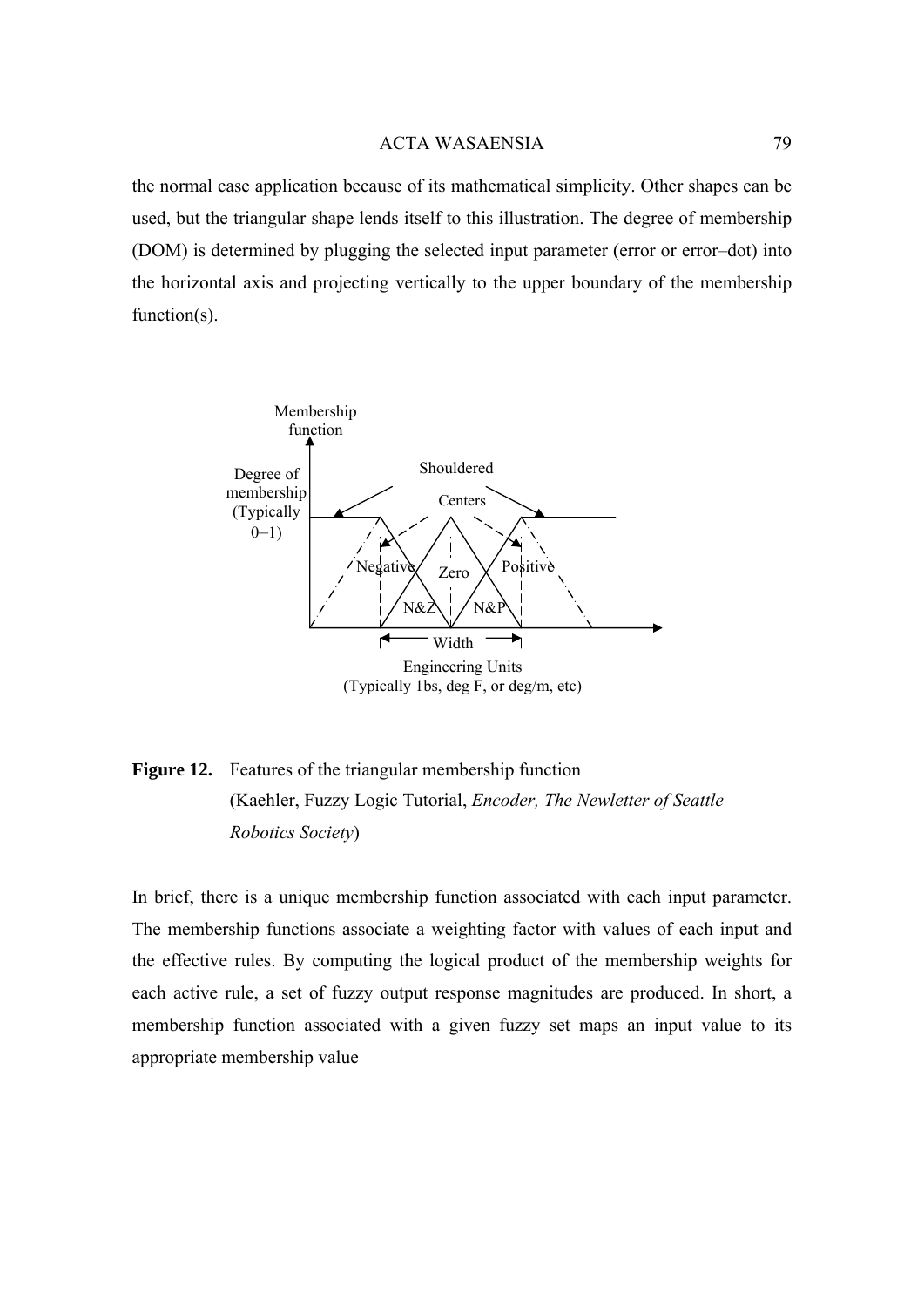## 4.2.3 Fuzzy Logical Operations

 Classical set theory uses Boolean logic that provides the fundamental operator on sets, including the union (or), intersection (and) and not operators. These operators also exist in fuzzy logic, but are defined differently. Zadeh (1965) presented these general terms as follows:

The membership function  $u_C(x)$  of the intersection C=A∩B is given by:

$$
\mu_C(x) = \text{MIN } \{ \mu_A(x), \mu_B(x) \}, \ x \in X
$$

The membership function  $\mu_D(x)$  of the union D=A $\cup$ B is given by:

 $\mu_D(x) = MAX \{ \mu_A(x), \mu_B(x) \}, x \in X$ 

The membership function  $\mu_{\hat{A}}(x)$  of the complement of a normalized fuzzy set  $\hat{A}$ ;  $\mu_{\hat{A}}(x)$  is given by:

$$
\mu_{\hat{A}}(x) = 1 - \mu_A(x), \ x \in X
$$

Besides the above general operators, Zadeh and other authors have extended the terms; Zimmermann (1985) has discussed these extensions. This research will only concern itself with the general terms.

## 4.2.4 Fuzzy Rules

 Fuzzy set theory offers the possibility of application for handling vague or uncertain information. Fuzzy logic is one application of fuzzy set theory; as Zadeh (1973) says, it is an extension of set–theoretic multi–valued logic, in which the truth values are linguistic variables (or terms of the linguistics variable truth). Zadeh (1975) also presented a logic whose distinguishing feature are (i) fuzzy truth–values expressed in linguistic terms, e.g., true, very true more or less true, rather true, not true, false, not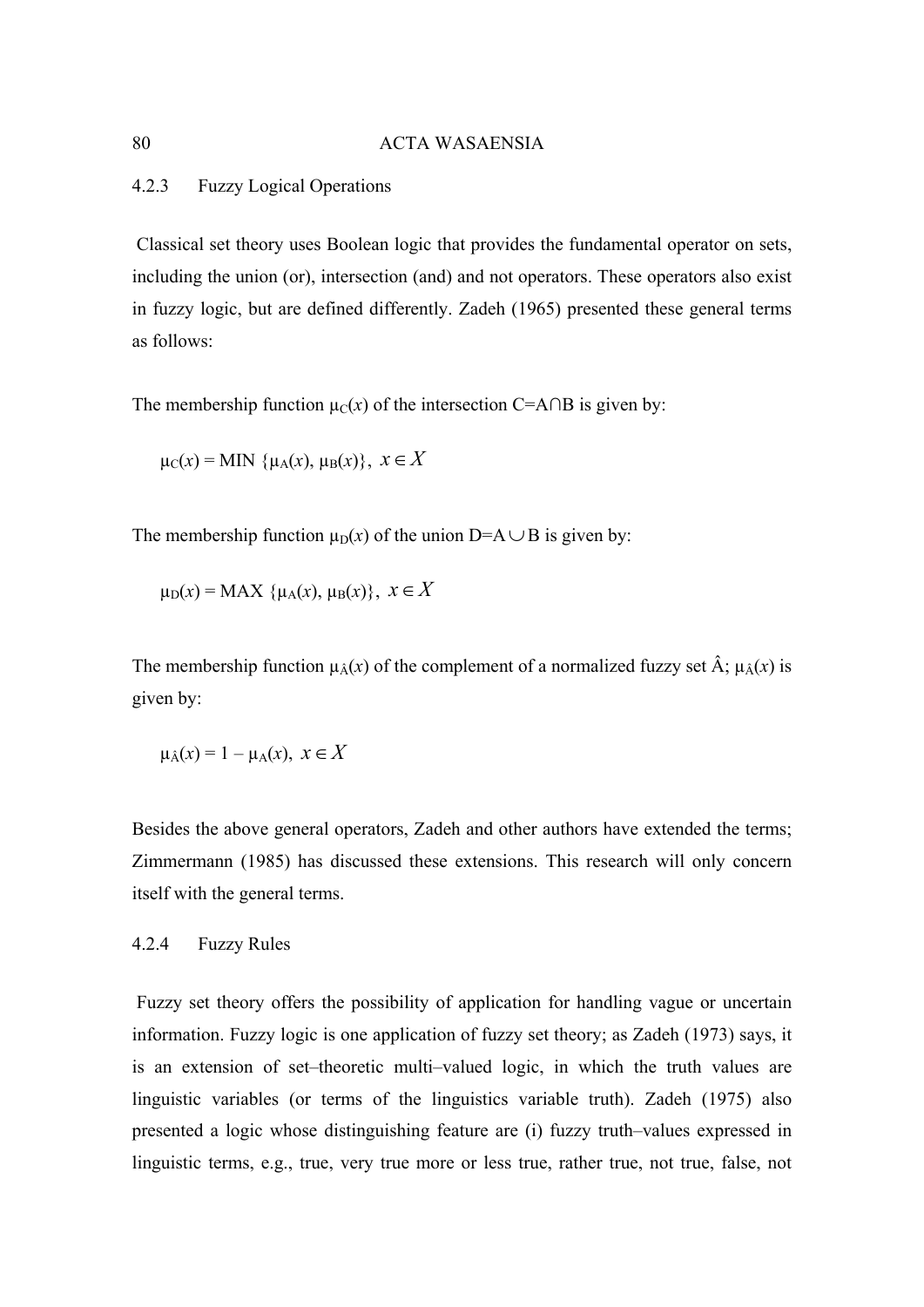very true and not very false, etc. (ii) imprecise truth tables; and (iii) rules of inference, whose validity is approximate rather than exact.

When fuzzy sets and fuzzy operators are applied in fuzzy logic, the fuzzy rules (if–then rule statements) are used to formulate the conditional statements that comprise the fuzzy logic, and it can help to simplify implementation by combining multiple inputs into single if–then statements while still handling non–linearity. A single fuzzy if–then rule assumes the form if x is A then y is B, where A and B are linguistic values defined by fuzzy sets on the ranges (universes of discourse)  $X$  and  $Y$ , respectively. The if-part of the rule "x is A" is called the antecedent or premise, while the then–part of the rule "y is B" is called the consequent or conclusion (MatLAB 6.5, Fuzzy logic toolbox help).

For example, in inventory control, dealing with inventory control in terms such as "if" demand is too high, "and" inventory is getting low, "then" add order to the inventory is used. These terms are imprecise and yet very descriptive of what must actually happen.

It is obvious that FL can handle imprecise inputs, is inherently robust, and can process any reasonable number of inputs, but the system complexity increases rapidly with more inputs and outputs. Simple if–then rules are used to describe the desired system response in terms of linguistic variables rather than mathematical formulae in a non– linear system. The number of rules is dependent on the number of inputs, outputs, and the designer's control response goals.

Interpreting an if–then rule involves distinct parts, as follows (MatLAB 6.5, Fuzzy logic toolbox help)

- 1. Fuzzify inputs: Resolve all fuzzy statements in the antecedent to a degree of membership between 0 and 1. If there is only one part to the antecedent, this is the degree of support for the rule.
- 2. Apply fuzzy operator to multiple part antecedents: if there are multiple parts to the antecedent, apply fuzzy logic operators and resolve the antecedent to a single number between 0 and 1. This is the degree of support for the rule.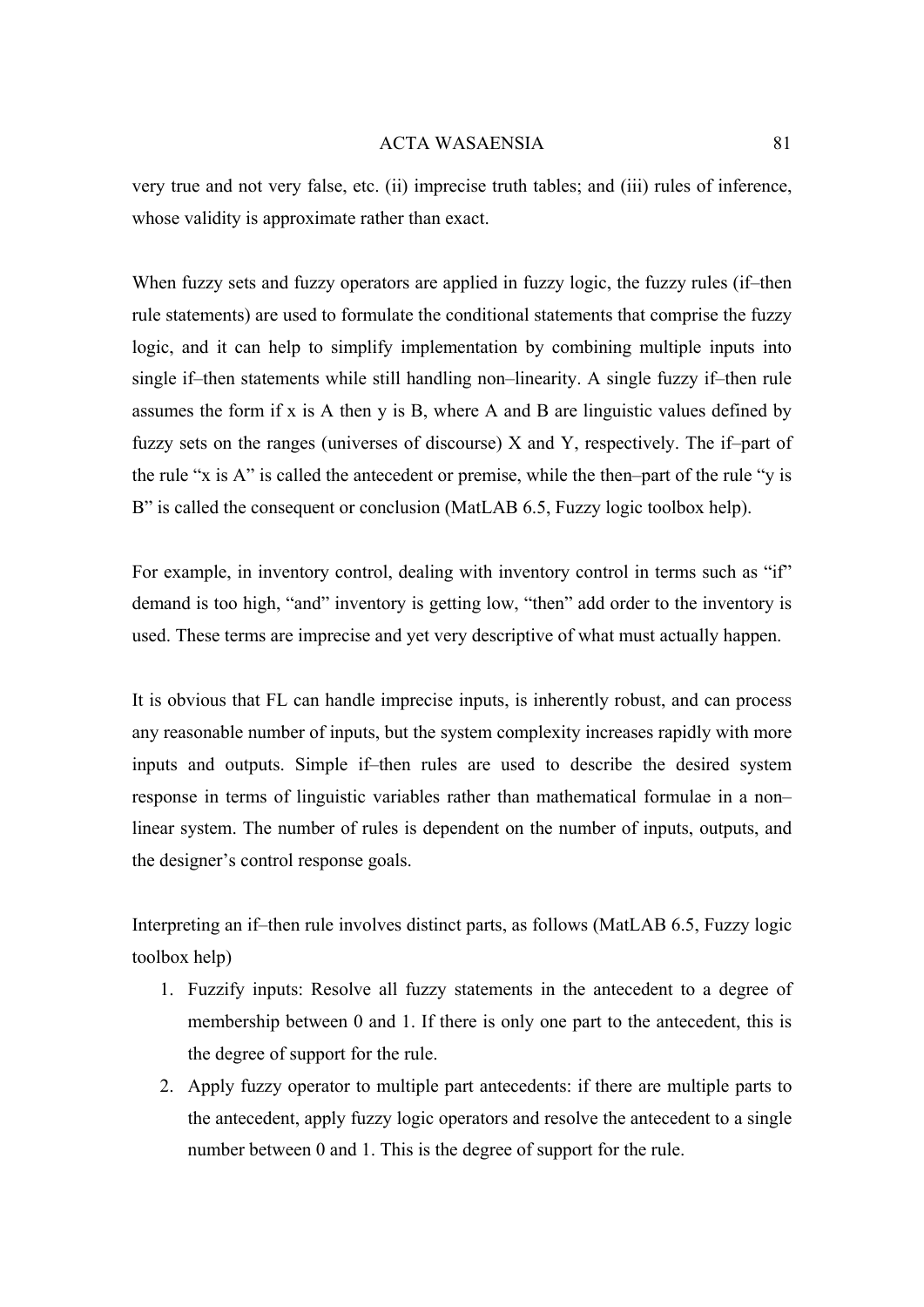3. Apply implication method: use the degree of support for the entire rule to shape the output fuzzy set. The consequent of a fuzzy rule assigns an entire fuzzy set to the output. This fuzzy set is represented by a membership function that is chosen to indicate the qualities of the consequent. If the antecedent is only partially true, (i.e., is assigned a value less than 1), then the output fuzzy set is truncated according to the implication method.

The case study sections will describe clearly that the linguistic variables are used to represent an FL system's operating parameters. In short, the fuzzy rules are a simple graphical tool for mapping the FL control system rules. They accommodate two input variables and express their logical operation as one output response variable. To use, define the system using if–then rules based upon the inputs, decide appropriate output response conclusions, and load these into the fuzzy rules.

## 4.2.5 Defuzzification

Defuzzification is the process of producing a quantifiable result in [fuzzy logic](http://en.wikipedia.org/wiki/Fuzzy_logic). Typically, a fuzzy system will have a number of rules that transform a number of variables into a "fuzzy" result, that is, the result is described in terms of membership in [fuzzy sets.](http://en.wikipedia.org/wiki/Fuzzy_sets) ([http://en.wikipedia.org/wiki/Defuzzification\)](http://en.wikipedia.org/wiki/Defuzzification).

The most popular defuzzification method is centroid calculation, which returns the centre of area under the curve. In Matlab 6.5, there are five built–in methods supported: centroid, bisector, middle of maximum (the average of the maximum value of the output set), largest of maximum, and smallest of maximum (MatLAB 6.5, Fuzzy logic toolbox help).

## 4.2.6 Fuzzy Inference Systems

Fuzzy inference is the process of formulating the mapping from a given input to an output using fuzzy logic. The mapping then provides a basis from which decisions can be made, or patterns discerned (MatLAB 6.5, Fuzzy logic toolbox help). The process of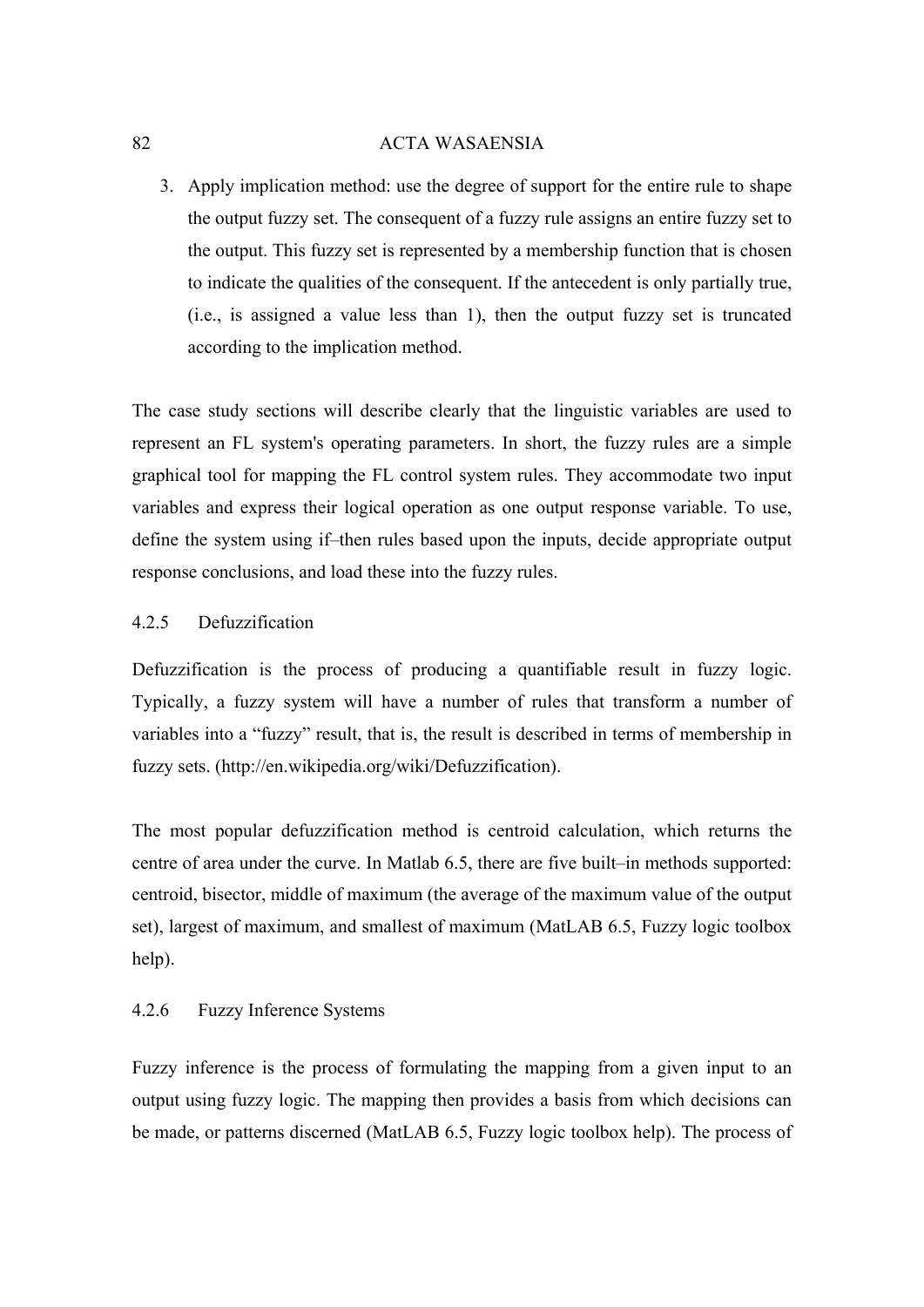fuzzy inference involves all of the pieces that are described in the previous sections: membership functions, fuzzy logic operators, and if–then rules.

There are two types of fuzzy inference system that can be implemented in the Fuzzy Logic Toolbox: Mamdani (1975) type and Sugeno (1985) type. Mamdani's fuzzy inference method is the most commonly seen fuzzy methodology. It was proposed in 1975 by Mamdani as an attempt to control a steam engine and boiler combination by synthesizing a set of linguistic control rules obtained from experienced human operators. Sugeno–type systems extend Mamdani–type systems, the fuzzy part is still in the antecedent of rules, which are used for selection, the consequent of rules is more complex: some function (e.g. polynomial) of input variables. In general, Sugeno–type systems can be used to model any inference system in which the output membership functions are either linear or constant (MatLAB 6.5, Fuzzy logic toolbox help). References to descriptions of these two types of fuzzy inference systems can be found in the bibliography (Zimmermann 1985; Mamdani 1975; Sugeno 1985).

In summary, FL was conceived as a better method for sorting and handling data, but has proven to be an excellent choice for many control system applications, since it mimics human control logic. It can be built into anything, from small, hand–held products to large computerized process control systems. It uses an imprecise, but very descriptive language to deal with input data more like a human operator. It is very robust and forgiving of the operator and data input and often works when first implemented, with little or no tuning. It has been successfully applied in fields such as automatic control, data classification, decision analysis, expert systems, and computer vision. Due to its successful application, FL is possible to be associated with raw materials inventory control in the iron and steel case company, as a FICM.

## **4.3 Proposed FICM**

In Chapter 2, the literature review illustrates how the fuzzy set theory has been applied to problems in inventory management and production plan selection in some fields.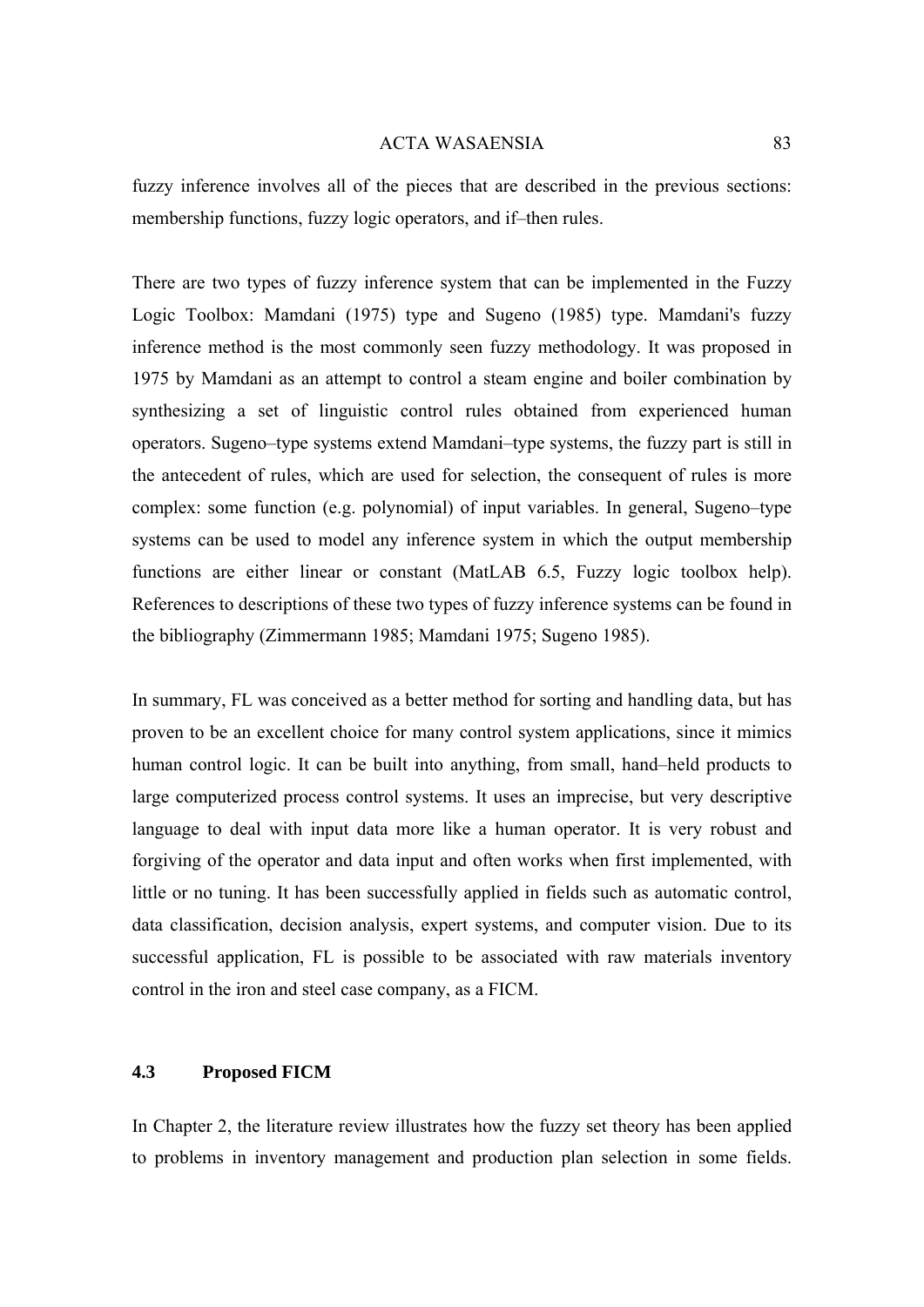Following the Fuzzy Logic (FL) based on the fuzzy set theory, the proposed model is using a fuzzy logic controller into account for the inventory control system based on fuzzy set theory in the iron and steel case company. Hopefully, it will reflect a significant shift in the application of modern fuzzy logic in the traditional iron and steel industry — a shift which will be of benefit to the case company and even to other iron and steel companies who hope to improve both control and management by FL techniques.

The quantitatively and qualitatively inventory control model problems involve the vagueness and imprecision, the classical (crisp) [set theory](http://en.wikipedia.org/wiki/Set_theory) is difficult to provide the appropriate model to the vagueness and imprecision. Since a fuzzy set is different from the classical crisp set, it is a mapping of a set of real numbers onto membership values lie in the range [0, 1] by the membership functions and they are recognized as an important problem modelling and solution technique, this provides the possibility of using the FL based on the fuzzy set theory in modelling and simulation of supply chain inventory management.

The fuzzy control system design is based on empirical methods, basically a methodical approach to trial–and–error. Based on the previous sections about the basic concepts and techniques of FL, and some examples and case studies in some other industrial fields, the application procedures are summarized by Kaehler as follows (http://www.seattlerobotics.org/encoder/mar98/fuz/flindex.html):

(1) Define the control objectives and criteria: What are we trying to control? What do we have to do to control the system? What kind of response do we need?

(2) Determine the input and output relationships and choose a minimum number of variables for input to the FL engine (typically error).

(3) Using the fuzzy rule–based structure of FL, break the control problem down into a series of IF X AND Y THEN Z rules that define the desired system output response for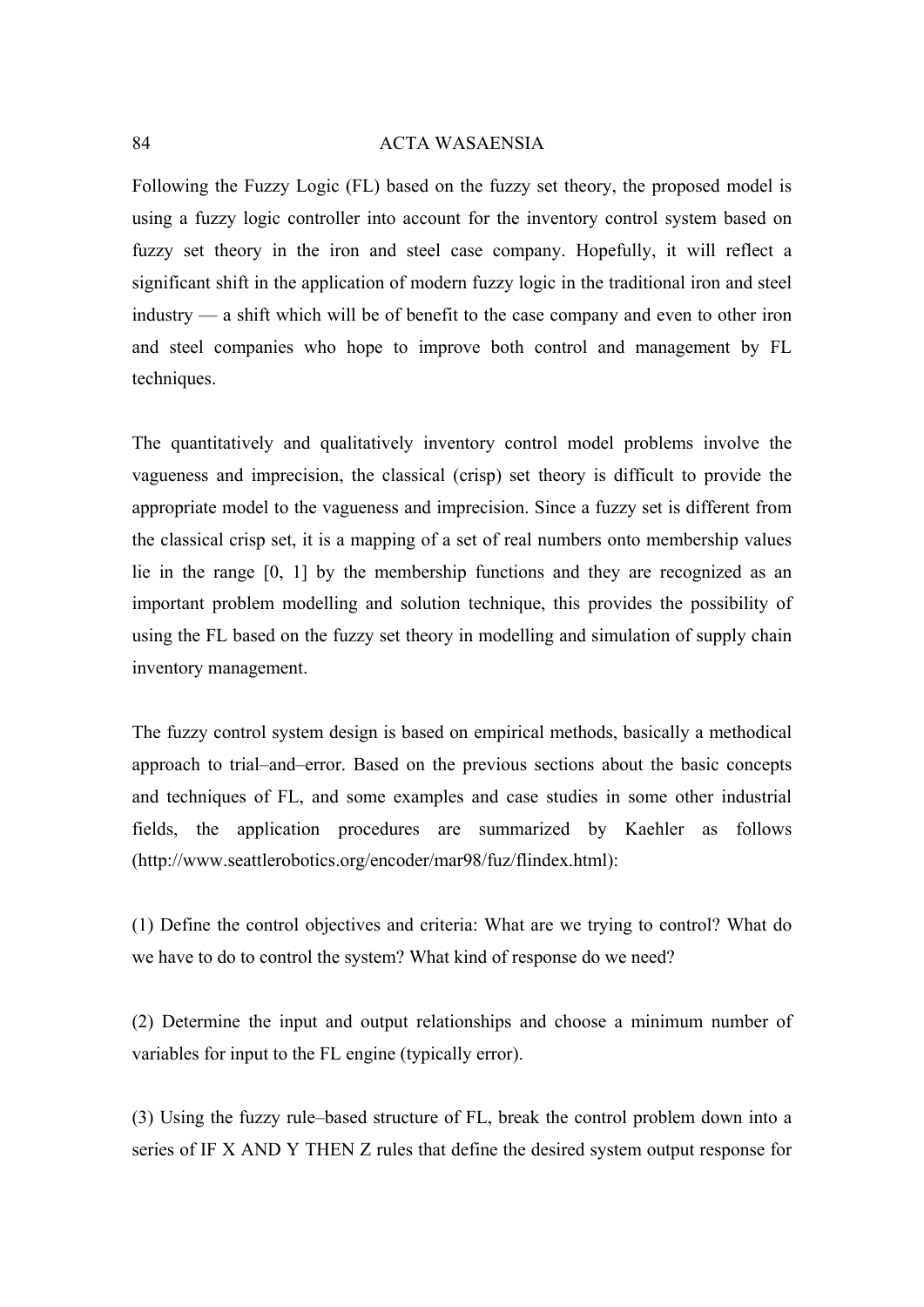given system input conditions. The number and complexity of rules depends on the number of input parameters that are to be processed and the number of fuzzy variables associated with each parameter. If possible, use at least one variable and its time derivative. Although it is possible to use a single, instantaneous error parameter without knowing its rate of change, this cripples the system's ability to minimize overshoot for step inputs.

(4) Create FL membership functions that define the meaning (values) of Input/Output terms used in the rules.

(5) Create the necessary pre– and post–processing FL routines when programming the rules into the FL engine (tool).

(6) Test the system, evaluate the results, tune the rules and membership functions, and retest until satisfactory results are obtained.

With the above train of thought, this research on modelling and simulation of raw material inventory by fuzzy logic techniques refers to the procedures associated with the classical model and the present situation in the case company. As a result, an improvement model of the inventory control model has been developed for the supply chain based on FL, which should be a fuzzy logic control combined with the (s, S) policy for the iron and steel company. With this model, several aspects of the system are handled in the same manner as in the crisp runs. This supply chain inventory model uses the benefits from the (s, S) policy that is applied to probabilistic inventory situations, as well as the benefits from modern fuzzy control theory that is very robust and forgiving of operator and data input, etc**.** Answering the two questions of an inventory policy (How much to order? And when to order?), with the proposed FICM, **the (s, S) policy will decide when an order needs to be placed, and the fuzzy controller will evaluate the order quantity when an order is being placed.**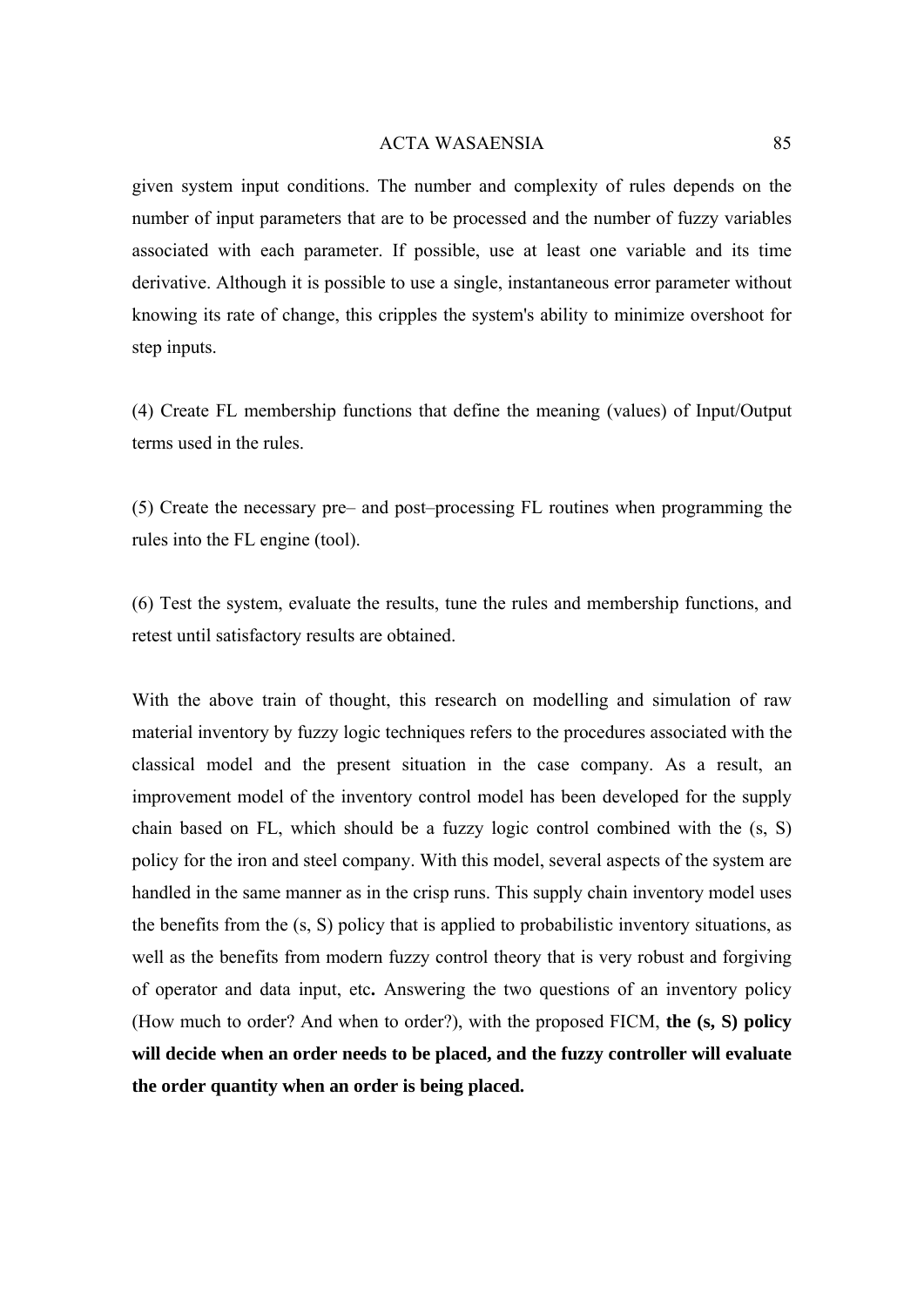In detail:

Firstly, the (s, S) policy will be used for when an order should be placed. The lead–time is taken into account with inventory level, which means that the forecast inventory involves order quantity from lead–time early.

 $\overline{a}$ ⎨  $\left\lceil \right\rceil$  $-i$ *nventory* ≥ *s* (*crisp*), don't order ( $Q_i$  =  $-i$ *nventory* < *s* (*crisp*), order ( $Q_i \neq$ (*crisp*), don't order  $(Q_i = 0)$ (*crisp*), order  $(Q_i \neq 0)$ *i i forecast* – *inventory*  $\geq$  *s* (*crisp*), don't order (Q *forecast – inventory*  $\lt s$  *(crisp)*, order *(Q*)

Then the fuzzy controller is used for how much an order quantity  $(O_i)$  should be. In the application procedures mentioned earlier, the control objectives and criteria are first defined, thus the order quantity could be controlled so that the inventory level is up to S (the order–up–to level). Next, the input and output is determined; it is clear that the inventory level and the current period's demand quantity are the inputs, while the order quantity should be the output of the control system. When the inventory level on hand drops to a predetermined amount (s) –the re–order point that can be calculated by the extension (s, S) policy, an order will be placed, which will arrive after some weeks of delay (lead–time) from now (*i*–th period). The order quantity will be the function of the current inventory and demand, the FICM is given by:

$$
Q_i = f(S_i, D_i)
$$
 found by Matlab/Fuzzy Logic Toolbox (4–1)

Where

*Si*= Current inventory level *Di*= Current demand quantity *Qi*= Order quantity

The current inventory level and the current period's demand are given membership function values. The membership values are based on a logic described later. To maintain flexibility in the model, all the parameters indicated below are in terms of the model's inputs. This allows the model to be adapted to different cases. The core advantages of a fuzzy controller are robustness under uncertainty and expert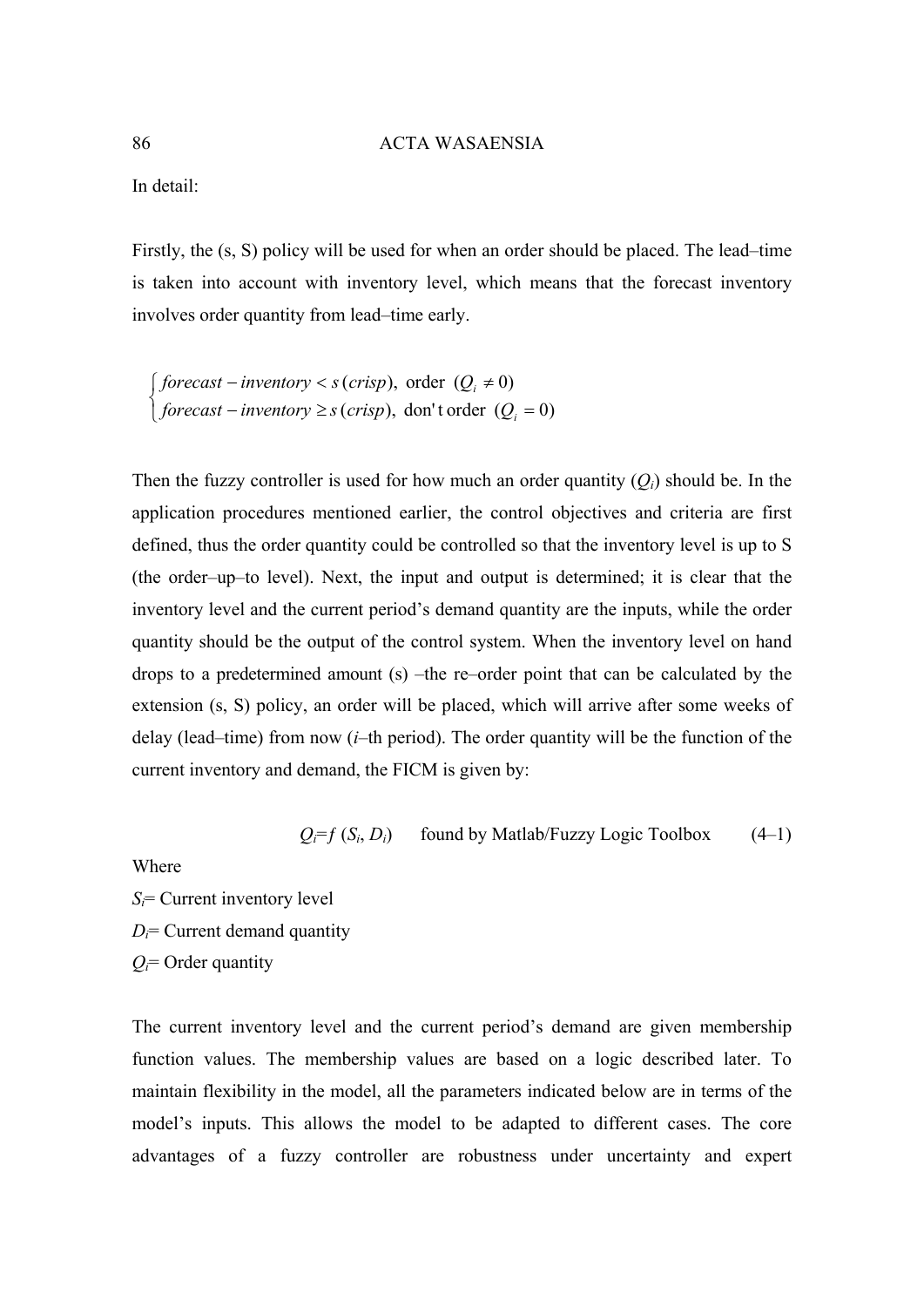experiments, and inaccurate information is considered. Then other procedures are followed.

**Fuzzification:** Input/Output is classified including the demand, inventory level and order into three sorts: low, medium and high. The corresponding membership function is similar to Figure 12 in the previous section. To implement a fuzzy controller, three elements are required: a collection of fuzzy control rules, an inference mechanism, and an output interface (defuzzification).

1. Fuzzy Control Rules: the fuzzy control rules are based on the experiences of inventory ordering policy. The relationship between demand, inventory level, and the order quantity is summarized in some tables, e.g. Tables 6 and 7: if demand is low (e.g. below average) and the inventory is low, then the order quantity is low (or medium); if demand is medium (e.g. average) and the inventory is medium, then the order quantity is high; if demand is high (e.g. above average) and the inventory is high, then the order quantity is high, and so on. The two input linguistic variables, demand and inventory, and one output linguistic variable, order quantity, are defined with the corresponding term sets {below /around average, as around average, above /around average},{low, medium, high}, and {small, medium, large}, respectively.

In the case company of this research, for the demand, inventory level and order, each universe of discourse is assumed within  $U_d$ ,  $U_i$ , and  $U_o$ . They can be expressed by:

$$
U_d \in (0, X_d)
$$
,  $U_i \in (SS, X_i)$ ,  $U_o \in (0, X_o)$ 

For the inputs, the lower boundary of demand is zero, and the lower boundary of inventory level is *SS*, respectively. This makes sense, since it means no nought–demand has occurred, and the minimum inventory level has been the safety stock. Negative values of the demand and inventory are impossible in the case, and *SS* can be calculated by equation (5–9) in Chapter 5. For the output, the lower boundary of inventory equals zero, since there are no orders in the beginning. On the other hand, the upper limits of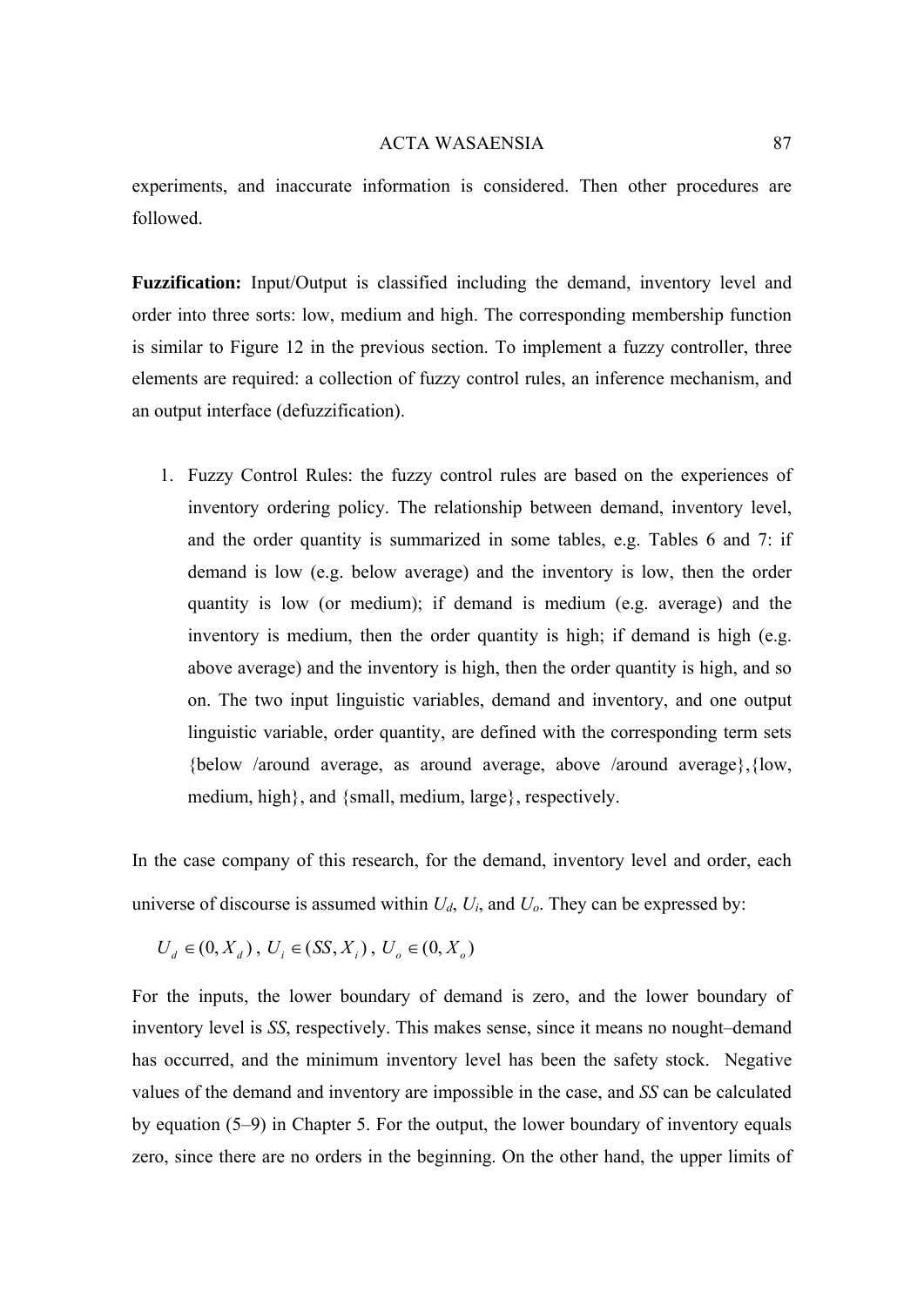the universes are set for the demand, inventory level and order as  $X_d$ ,  $X_i$ , and  $X_o$ , respectively.

Where there is a one–stage fuzzy controller,  $X_d = 2 \times$  Average weekly demand  $X_i$  = Re–order point  $X_0 = 2 \times$  Average ordering (purchasing) quantity

The values on the x–axis represent the different values for different variables. The scalar factor could be changed easily. Varying the value of this scaling unit can tune the membership function to make the performance better.

In the case study in the following chapter, it is possible to choose the shape of the membership function from a pool of commonly used parameterized families including triangular, trapezoidal, Gaussian, sigmoid, and S–shaped. After a shape is selected, the parameters are manipulated to tune the shape. The shape of triangular and trapezoidal was chosen as the shape of the membership function for inputs and output respectively. Some of them are shown as Figure 13. In the case study, with the aid of the Fuzzy Logic Toolbox in Matlab, it is possible to produce the membership of almost any imprecise concept.

*Inventory Demand Low Medium High Zero*  Low Low Medium High Zero Medium Low Medium High Zero

High Low Low Medium Zero

Table 6. Relations1 between demands, inventory level and order quantity

**Table 7.** Relations2 between demands, inventory level and order quantity

| Inventory | Demand      |        |      |      |
|-----------|-------------|--------|------|------|
|           | Low         | Medium | High | Zero |
| Low       | High        | High   | High | Zero |
| Medium    | Medium High |        | High | Zero |
| High      | Low         | Low    | High | Zero |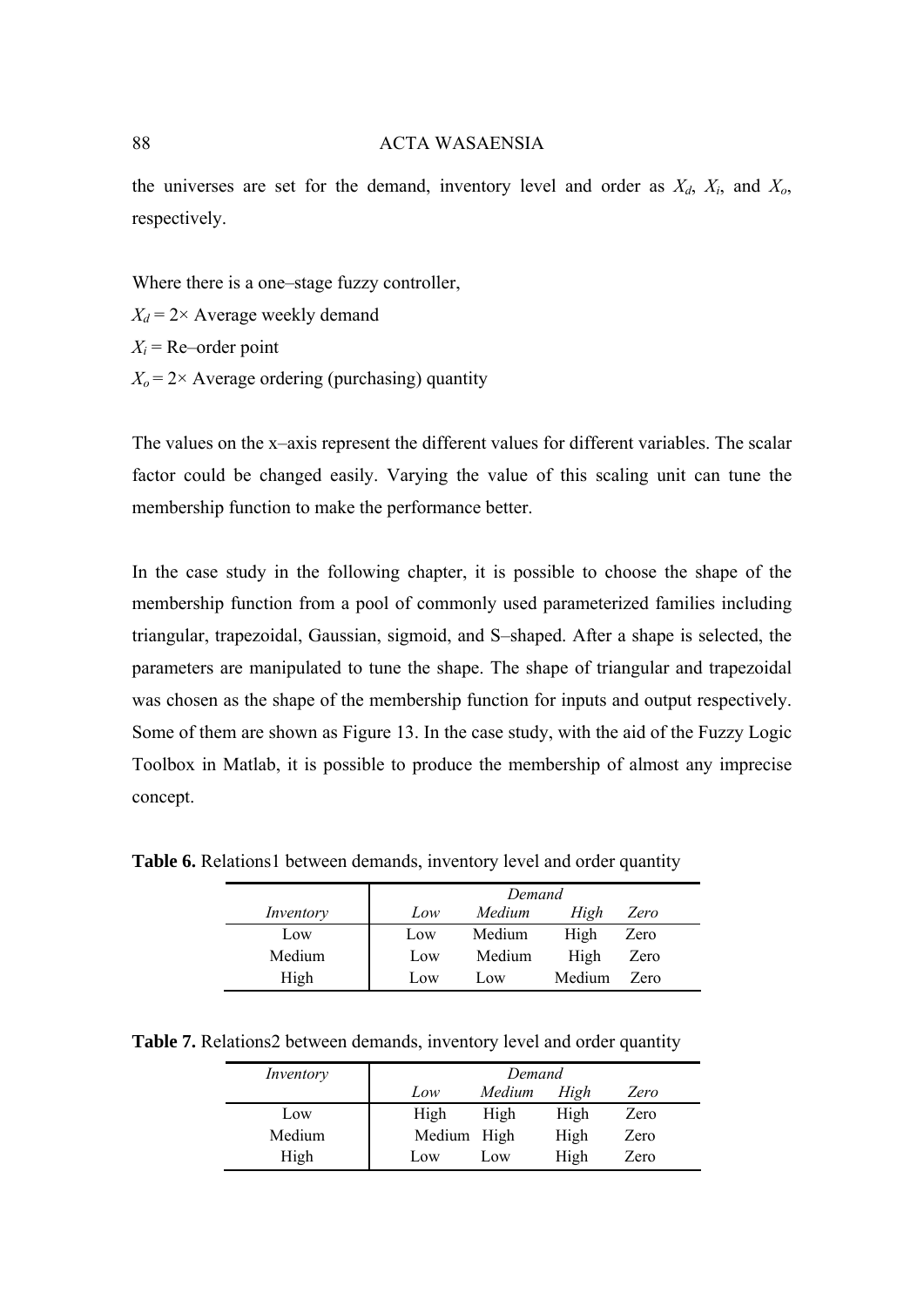**Fuzzy Control Rules:** the fuzzy control rules are based on the experiences of inventory ordering policy. The relationship between demand, inventory level and the amount to be ordered is summarized in Tables 6 and 7, etc. For example, the actual meaning of Table 6 should be that if demand is below around average, and the inventory is low, then the order quantity is low; if demand is average and the inventory is medium, then the order quantity is high; if demand is above average and the inventory is high, then the order quantity is high, and so on. Table 7 is a little more extreme compared with Table 6. It seems that higher order quantities are better in some demand cases, so that different fuzzy rules are used in the tables. It means less frequent ordering, so that it gives a better performance, since the ordering costs for placing an order are high when the holding costs are relatively low. Moreover, if demand is zero, then the order quantity is zero whatever the inventory is, and it will produce more cost–effectiveness for inventory with fuzzy logic control.



**Figure 13.** Fuzzy membership functions for demand, inventory and order

2. Membership Function: the values on the x–axis represent the different values for different variables. The scalar factor could be changed easily. Varying the value of this scaling can be tuning the membership function to make the performance better. For example, the demand as antecedent 1 has three terms, i.e. Low (L),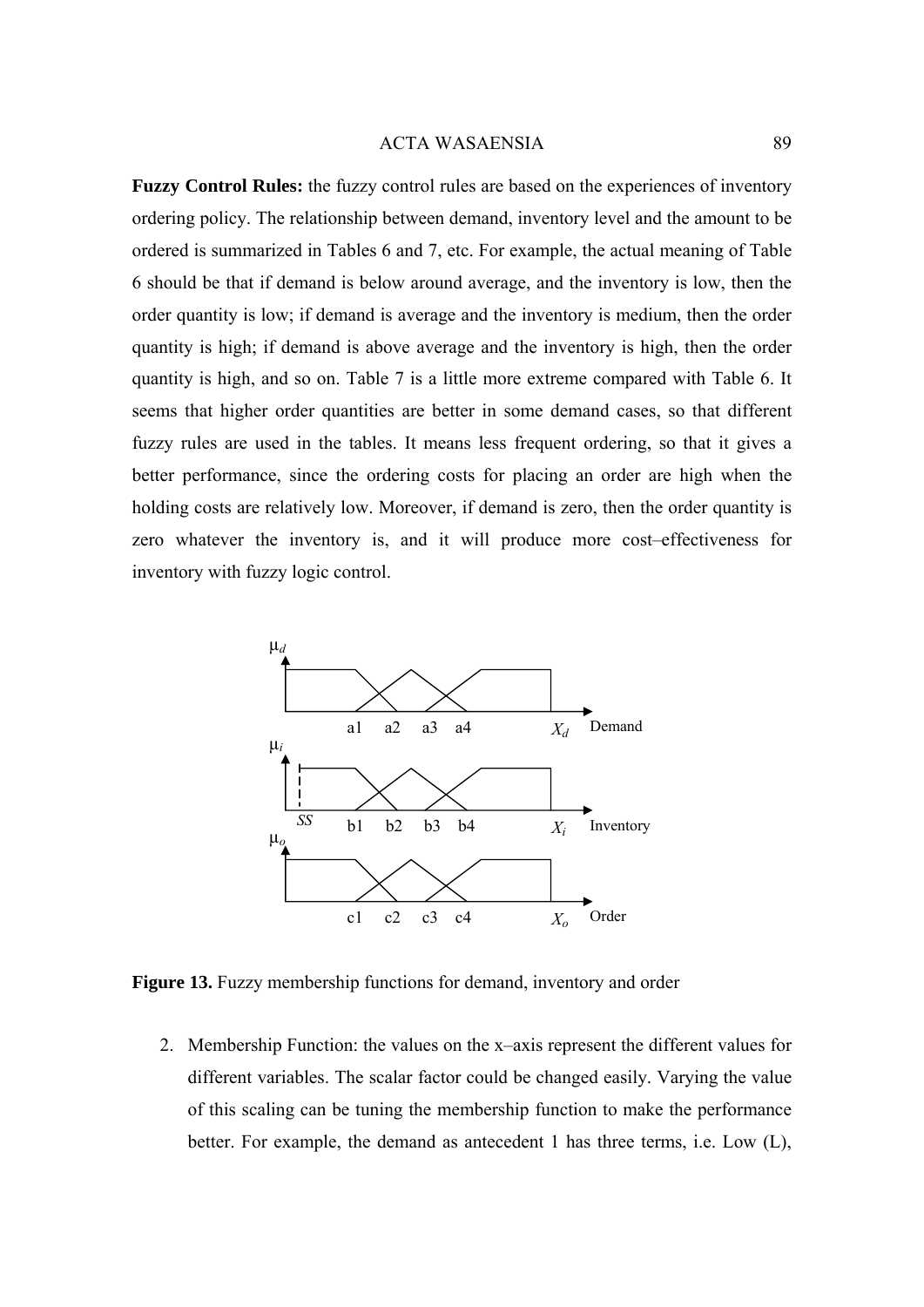Medium (M) and High (H); the inventory level as antecedent 2 also has three terms, which are the same as the demand; and the order as consequent (the output) is also divided into three terms, the same as the inputs. Hence, the corresponding membership functions (MF) are established as a numerical meaning for each term. Several trial runs were used with fine–tune order quantity, and inventory level parameters.

3. Fuzzy Operators: complex operators drastically increase the number of computations necessary to run the system. So the minimum operations were selected as the intersection operators for ordering in the fuzzy model. Simply, the MIN operator performs the logical AND.

**Inference Mechanism:** Mamdani's fuzzy inference is performed in the output model, since this method is the most commonly seen fuzzy methodology. Also it is the default in the Fuzzy Logic Toolbox, which will be used in the case study. Thus, Mamdani's fuzzy inference is better suited for the case study.

**Defuzzification:** The most popular defuzzification method is centroid calculation, which returns the centroid of the area under the curve. There are five built–in methods supported: centroid, bisector, middle of maximum (the average of the maximum value of the output set), largest of maximum, and smallest of maximum. The centroid method is used for the case study.

Finally, this research should test the system, evaluate the results and tune the rules and membership functions, and retest until satisfactory results are obtained. Matlab–Fuzzy Logic Toolbox can help to simulate and analyse the system's performance by comparing the classical inventory model with fuzzy logical control combined with classical (s, S) policy.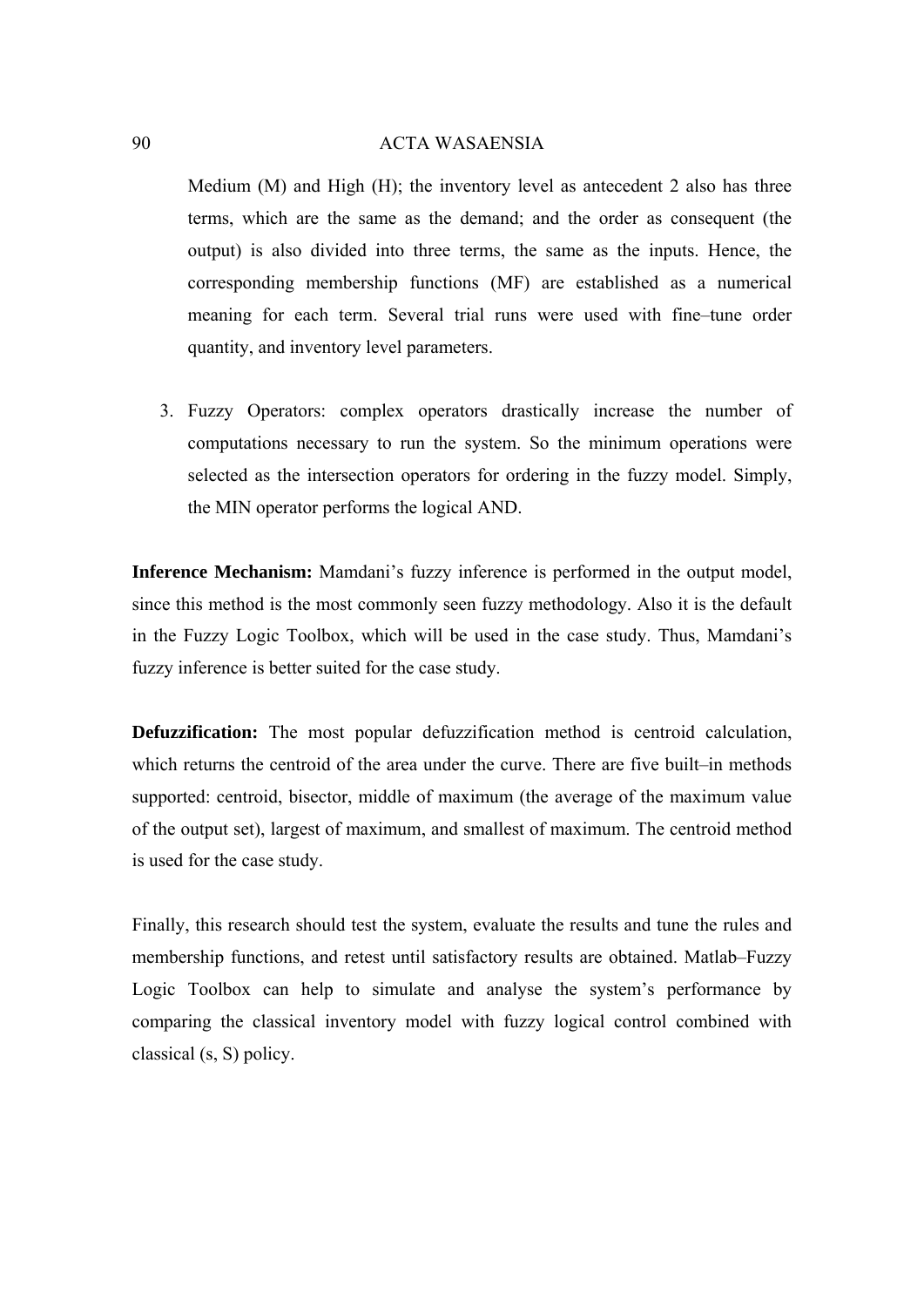# **4.4 Application of FICM to Counteract Demand Fluctuations**

The proposed FICM which has been discussed combines the (s, S) policy and fuzzy logic controller. Whichever inventory model is used in a company, customer demand must act as a key input in inventory management. Especially demand fluctuations due to the bullwhip effect within a supply chain network have been highlighted by a number of researchers with reference to supply chain networks.



**Figure 14.** Supply chain maturity model: the path toward on demand (IBM Institute for Business Value 2003)

A recent trend of most companies is the need to establish effective and proactive real– time responses to evolving market conditions, customer expectations and daily supply and demand shifts. One of the recent important changes affecting the performance and management of supply chains is the increased visibility of downstream demand. This needs greater responsiveness within an own enterprise. The pressures to implement demand–driven supply–demand network practices and the reduction of the related costs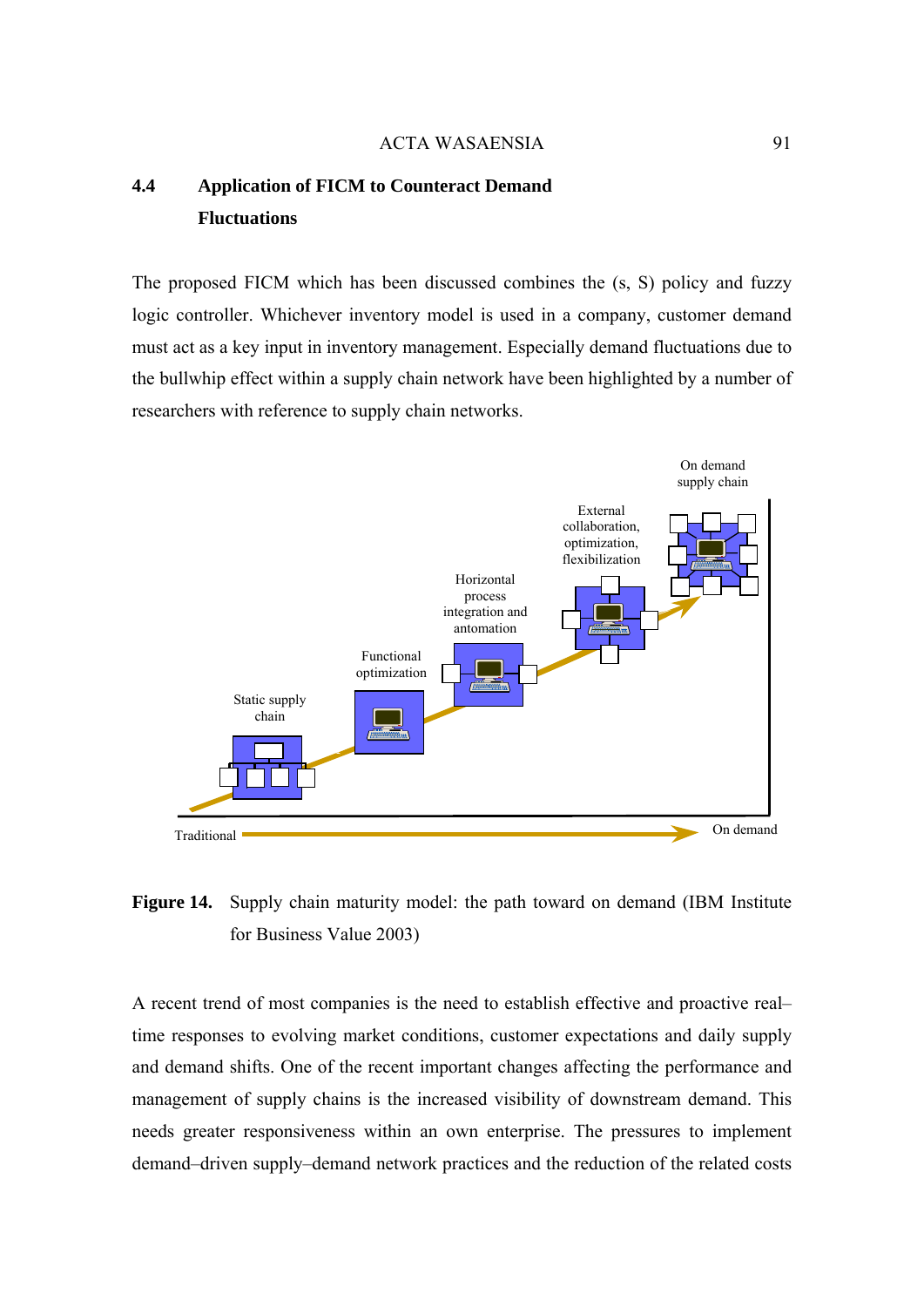allowed by easier and cheaper access to communication and information technology resources make it possible for companies to begin to organize their interfaces, leading to a perspective shift from enterprises to extraprises. Overall, the traditional supply chain has recently shifted to demand–driven supply–demand network (SDN) (Figure 14). Therefore, a number of studies have shown increasing interests in coordination contract (Cachon & Lariviere 2001) with information sharing strategies (Lee et al. 2000) with SDN; integration studies have also gone beyond intra–organization control and internal integration, and more attention is being paid to the complicated external integrations problems across organizations (Frohlich & Westbrook 2001).

Considering the inventory management within SDN, and the demand from customers being the most important input of inventory control system, greater emphasis is being placed on the demand side in the inventory system of the network, on customer operations and fulfilling customer needs. Therefore, from the view of customer demand–driven SDN, it is necessary to investigate the demand and its fluctuations in inventory management through SDN so that the company can solve problems due to uncertain demand and its fluctuations. In terms of the feature of FL, the fuzzy logic controller can be used (1) for very complex processes, when there is no simple mathematical model. (2) for highly nonlinear processes. (3) if the processing of (linguistically formulated) expert knowledge is to be performed. Based on these commendable and applicable features, this research explores how the FICM works when the fluctuations happens to the demand. As the major previous objective of this model was to be cost–effective, the model's benefits in terms of order quantity and inventory cost have been discussed, so this section will only set out to explore the benefits of counteracting demand fluctuations with the proposed FICM, and the objectives are to investigate how the FICM counteracts demand fluctuations. The supply chain in the case company has been developed in recent years, and there are two types of participants in the demands – the company's own inner steel–making and the customers of the iron and steel markets. The demand from the inner steel–making mill may be stable or uniform, but the real market (iron and steel) demand is not stable due to the fluctuating steel and iron markets, which is a stochastic demand case or demand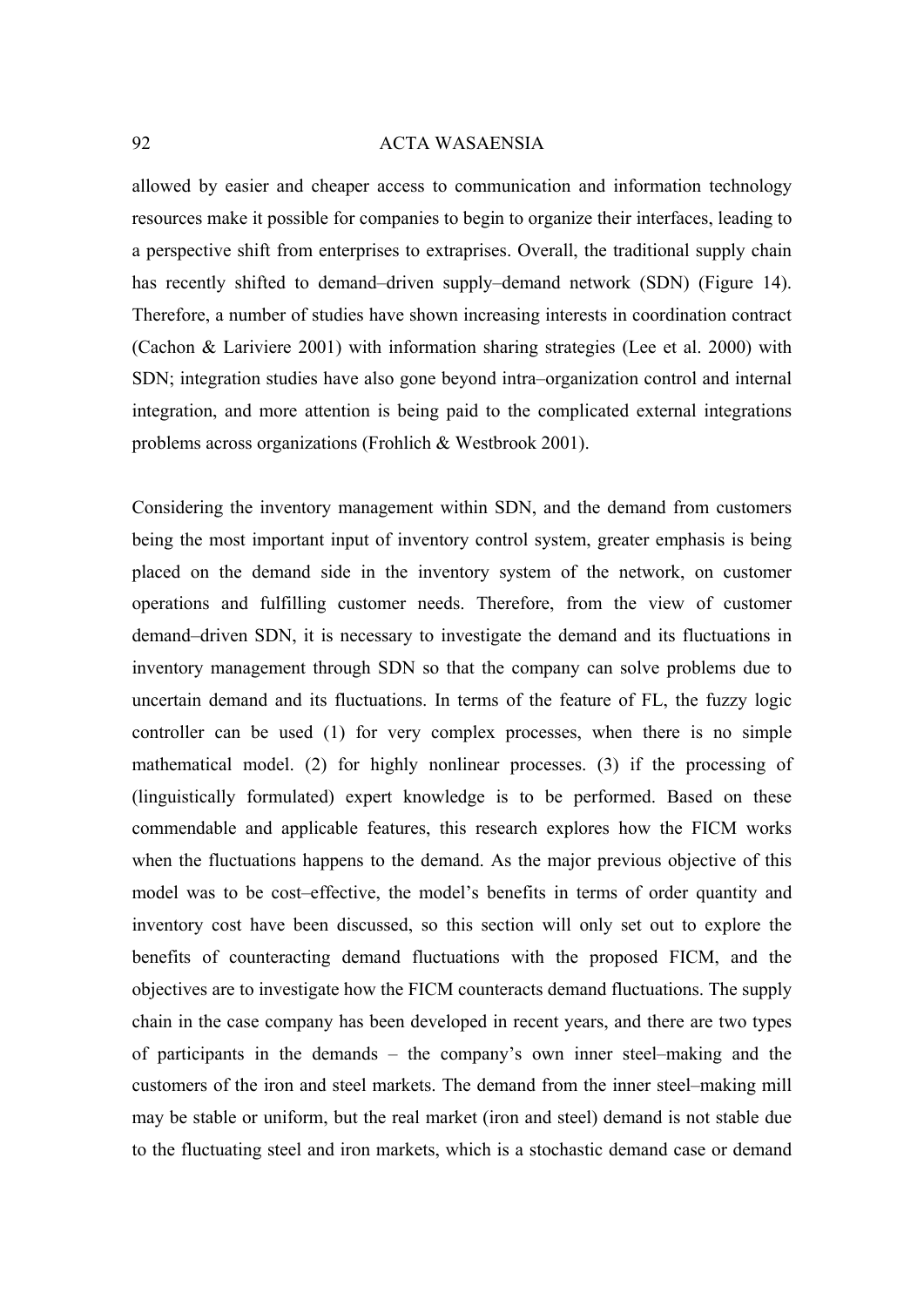with imprecise fluctuation case. The case study in this research aims at how the proposed FICM counteracts demand fluctuations under the current data given by SLC.

## 4.4.1 Demand Fluctuations and Causes

As one of the inputs of inventory management in SDN, customer demand plays a key role in achieving all the goals of effective inventory that have been presented in Section 1.2.2 and Chapter 3. As said earlier, most companies used to "measure their muscle" by their inventory level. The inventory level holding must provide the demand required by the inventory management system or the suggested storages to the best of the inventory's ability. Figure 15 shows a clear picture description of the bullwhip effect, where slight discrepancies between channel demand and real demand can cause ever– larger ripples as they travel back through the supply chain – a powerful case for creating a more flexible and accurate supply chain, e.g. economic information sharing.



**Figure 15.** The bullwhip effect (Accenture)

With traditional inventory management, when a peak demand fluctuations occur the company has to keep a high inventory level to satisfy demand, even though this peak does not map true demand. Lee et al. (1997a) also gave an example of such fluctuations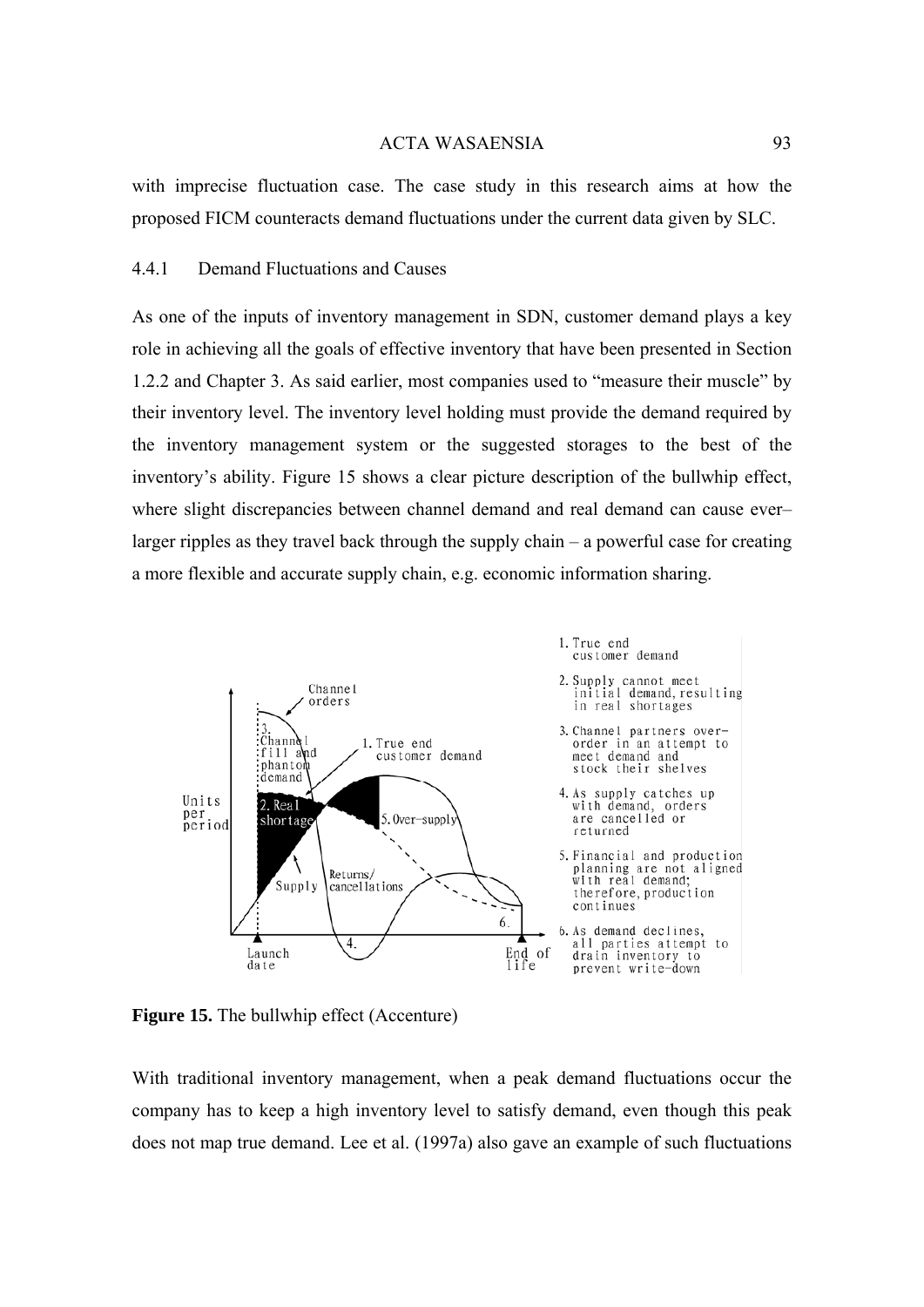in demand by the bullwhip effect, as shown in Figure 16. This maps the typical demand fluctuations by the bullwhip effect in SDN. In SDN, this kind of fluctuation occurs much more than in the traditional supply chain. On the other hand, because the most important goal of effective inventory management is reducing inventory and its cost, in view of the demand fluctuations in SDN companies should not only focus on minimum inventory level and cost by traditional inventory management systems, but also should care about demand fluctuations by the bullwhip effect so that they can extend inventory visibility across SDN to optimise the use of inventory and increase flexibility in response to short–term, or even long–term demand fluctuations.



**Figure 16.** Higher variability in orders due to the Bullwhip Effect (Lee 1997a)

It is obvious that the bullwhip effect will bring significant negative impacts on inventory management and production within supply networks. Carlsson and Fuller (2000, 2001) summarized these negative impacts as follows:

1. Excessive inventory investments throughout the supply chain as retailers, distributors, logistics operators and producers need to safeguard themselves against the variations.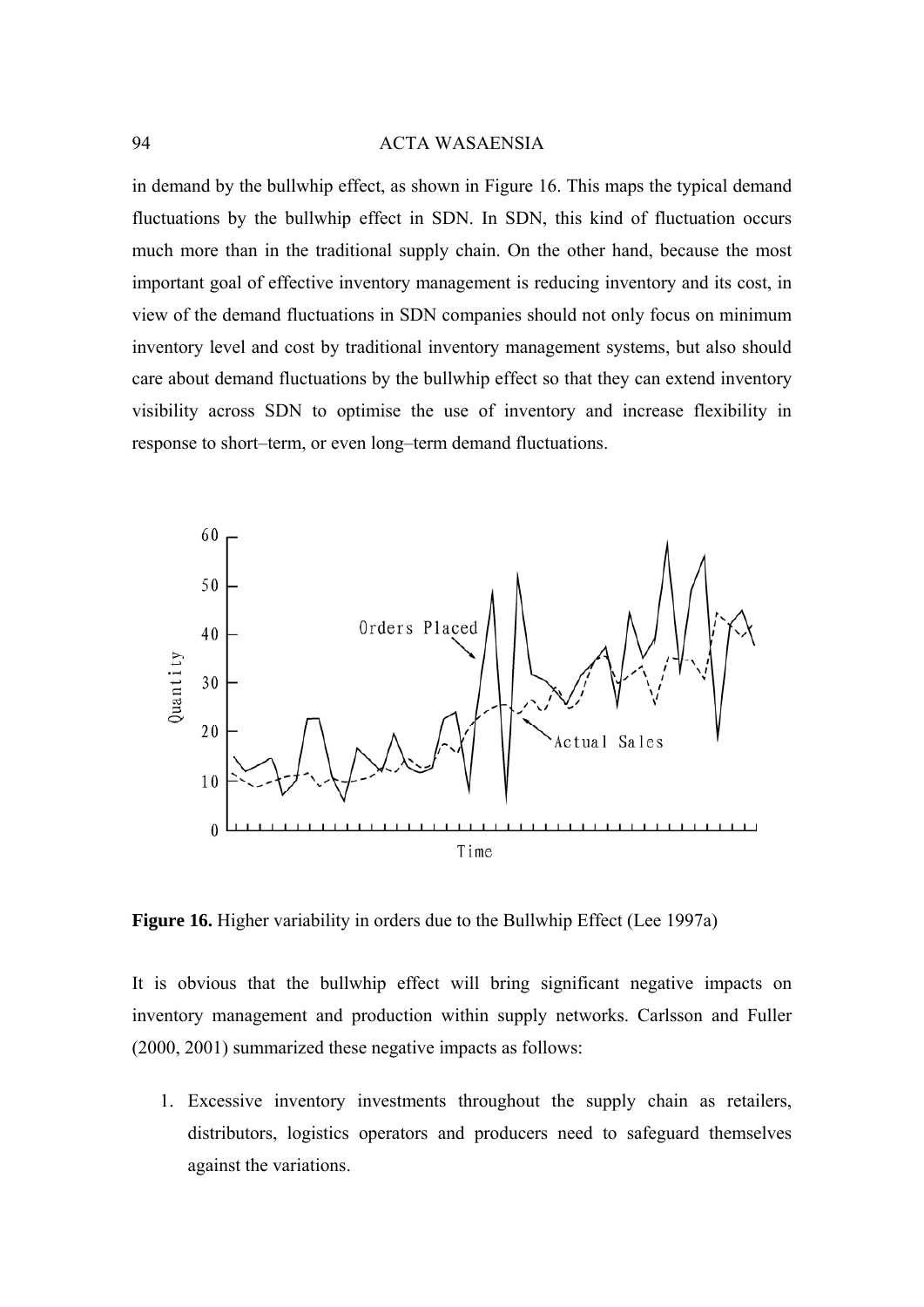- 2. Poor customer service, as some part of the supply chain runs out of products due to the variability and insufficient means for coping with the variations.
- 3. Lost revenues due to shortages, which have been caused by the variations.
- 4. The productivity of invested capital in operations becomes sub–standard as revenues are lost.
- 5. Decision–makers react to the fluctuations in demand and make investment decisions or change capacity plans to meet peak demands. These decisions are probably misguided, as peak demands may be eliminated by reorganisations of the supply chain.
- 6. Demand variations cause variations in the logistics chain, which again cause fluctuations in the planned use of transportation capacity. This will again produce sub–optimal transportation schemes and increase transportation costs.
- 7. Demand fluctuations caused by the bullwhip effect may cause missed production schedules, which actually are completely unnecessary, as there are no real changes in the demand, only inefficiencies in the supply chain.

Lee et al. (1997a) also have identified four basic determinant reasons for the bullwhip effect:

- 1. The quality of the forecast and its update frequency.
- 2. The re–order frequency and the re–order batch size (order quantity).
- 3. Special price schemes, leading to speculative buying.
- 4. Expectation of shortage, leading to protective buying.

Based on preceding academic studies, Disney & Towill (2003) collected the causes of the bullwhip effect (Table 8). Disney  $&$  Towill divided these causes into four groups: the Forrester effect, which is caused by demand signal processing and lead–times; the Burbidge effect (order batching); the Houlihan effect, which deals with rationing and gaming against uncertainty, and the promotion effect, caused by price changes, discovered by Lee et al. (1997) and Fisher et al. (1997).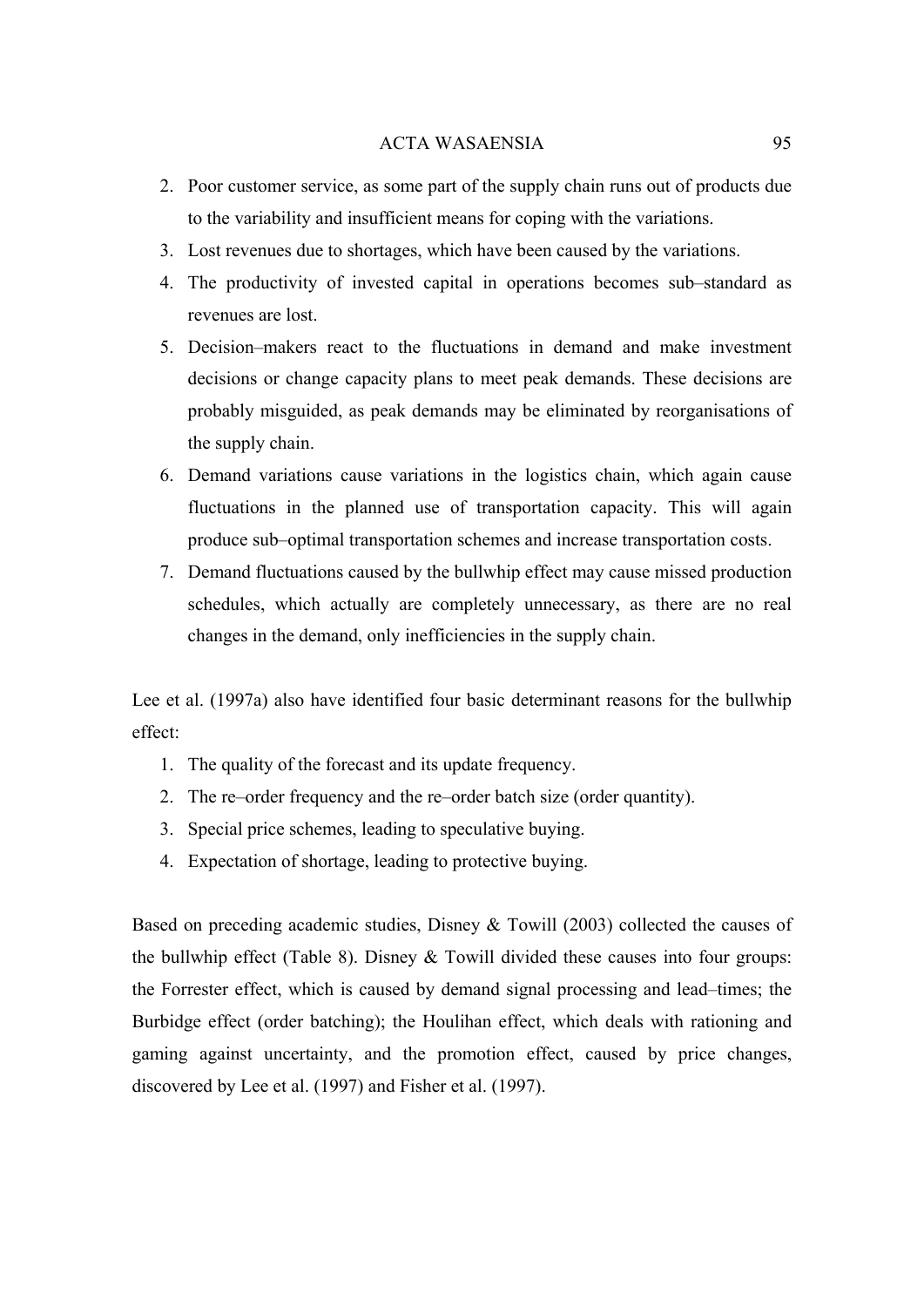|                                                         | Focus                                                                                                         | <i>Sources</i>                                                                                                                                                  | Offered solutions                                                                             |
|---------------------------------------------------------|---------------------------------------------------------------------------------------------------------------|-----------------------------------------------------------------------------------------------------------------------------------------------------------------|-----------------------------------------------------------------------------------------------|
| Forrester effect,<br>(Forrester 1961)                   | Time-varying<br>behaviour<br>of industrial<br>$organisations -$<br>Industrial dynamics                        | Feedback logic,<br>feedforward logic,<br>uncertainties, time delays<br>and lead-times                                                                           | Faster order<br>handling, eliminating<br>distribution level,<br>changing inventory<br>policy  |
| Burbidge effect,<br>(Burbidge 1984)                     | Production<br>management                                                                                      | Problems in shop-floor<br>control systems,<br>uncertainties, time delays,<br>multiple-cycle ordering,<br>multiple-phased ordering,<br>economic batch quantities | Avoid suing EBQ and<br>MRP. Using systems<br>theory principles to<br>production<br>management |
| Houlihan effect,<br>(Houlihan, 1988)                    | Balancing inventories,<br>production capacity<br>and<br>customer service in<br>international supply<br>chains | Local protection against<br>shortages caused by<br>upswing in demand,<br>over-ordering causing<br>unreliable delivery and<br>increased safety stocks            | Balancing<br>inventories,<br>production capacity<br>and customer service                      |
| Promotion effect,<br>(Lee et al (1997);<br>Fisher 1997) | Effects of price<br>changes                                                                                   | Price variation                                                                                                                                                 | Stable pricing<br><b>Strategies</b>                                                           |

**Table 8.** Development of the bullwhip effect (Disney and Towill 2003)

Considering that uncertainty is a major cause of bullwhip, Houlihan (1987) presented how the actions caused by uncertainties in the chain may result in amplified orders. If a shortage of a product occurs, this might cause over–ordering, since customers want to protect themselves against future shortages. This may cause demand amplification in two ways: first, the forecasts made by the parties upstream are based on larger demand, and, second, the over–ordering might cause more shortages, which in turn cause over– orders and increased safety stocking.

 Since the development of the supply chain in the case company SLC, it has become a steel cooperative that has a multi–stage iron and steel supply chain, with two types of participants in the demands - the inner steel-making mill and the customers of the iron and steel markets. The market (iron and steel) demand is not constant; demand fluctuations occur quite often due to the fluctuating steel and iron markets.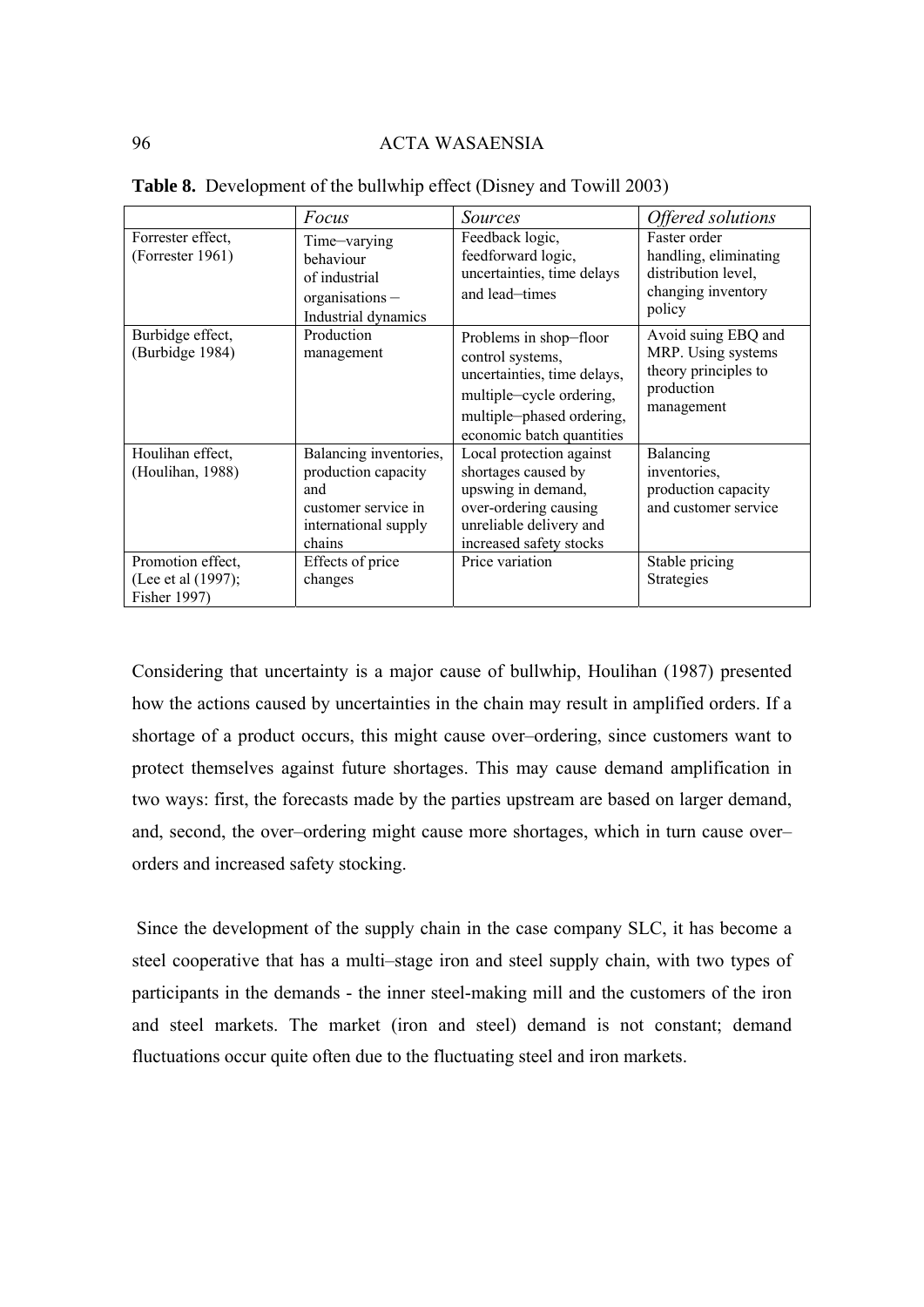# 4.4.2 Counteracting and Coping with Demand Fluctuations in Inventory Management

It is a fact that the demand fluctuations caused by the bullwhip effect might be hard to monitor and control in industry (in the case of this research, iron and steel products). According to the causes of demand fluctuations, there are related strategies to be aimed at counteracting the demand fluctuations. In inventory management systems, essential to counteracting the bullwhip effect is to first specifically understand what drives customer demand and inventory consumption, as they are the triggers for placement order quantities within SDN. The most effective process for counteracting the demand fluctuations by bullwhip effect is to understand what drives demand and supply patterns and then work collaboratively to improve information quality and compress cycle times throughout the entire process. Based on academic studies (Lee et al., 1997, 2000), Table 9 gives the related remedies for these causes of the bullwhip effect.

| Causes / Remedies                | Information<br><b>Sharing</b>                                        | Channel Alignment                                 | Operational<br>Efficiency |
|----------------------------------|----------------------------------------------------------------------|---------------------------------------------------|---------------------------|
| Demand Forecast<br>update        | Point of sale data<br>(POS); EDI<br>Computer Aided<br>Ordering (CAO) | Vendor managed<br>Inventory (VMI)<br>Direct sales | Lead-time<br>reduction    |
| Order Batching                   | <b>EDI</b>                                                           | Outsourcing<br>Consolidation                      | Set-up time<br>reduction  |
| Price Fluctuations               |                                                                      | EDLP (every day low<br>prices)                    | ABC approach              |
| Rationing and<br>shortage gaming | EDI                                                                  | VMI                                               |                           |

**Table 9.** Remedies for the bullwhip effect

Similar strategies by McCullen and Saw (2001) point out four principles on how to avoid the Forrester effect (bullwhip effect):

- 1. Control system
- 2. Time compression
- 3. Information transparency
- 4. Echelon elimination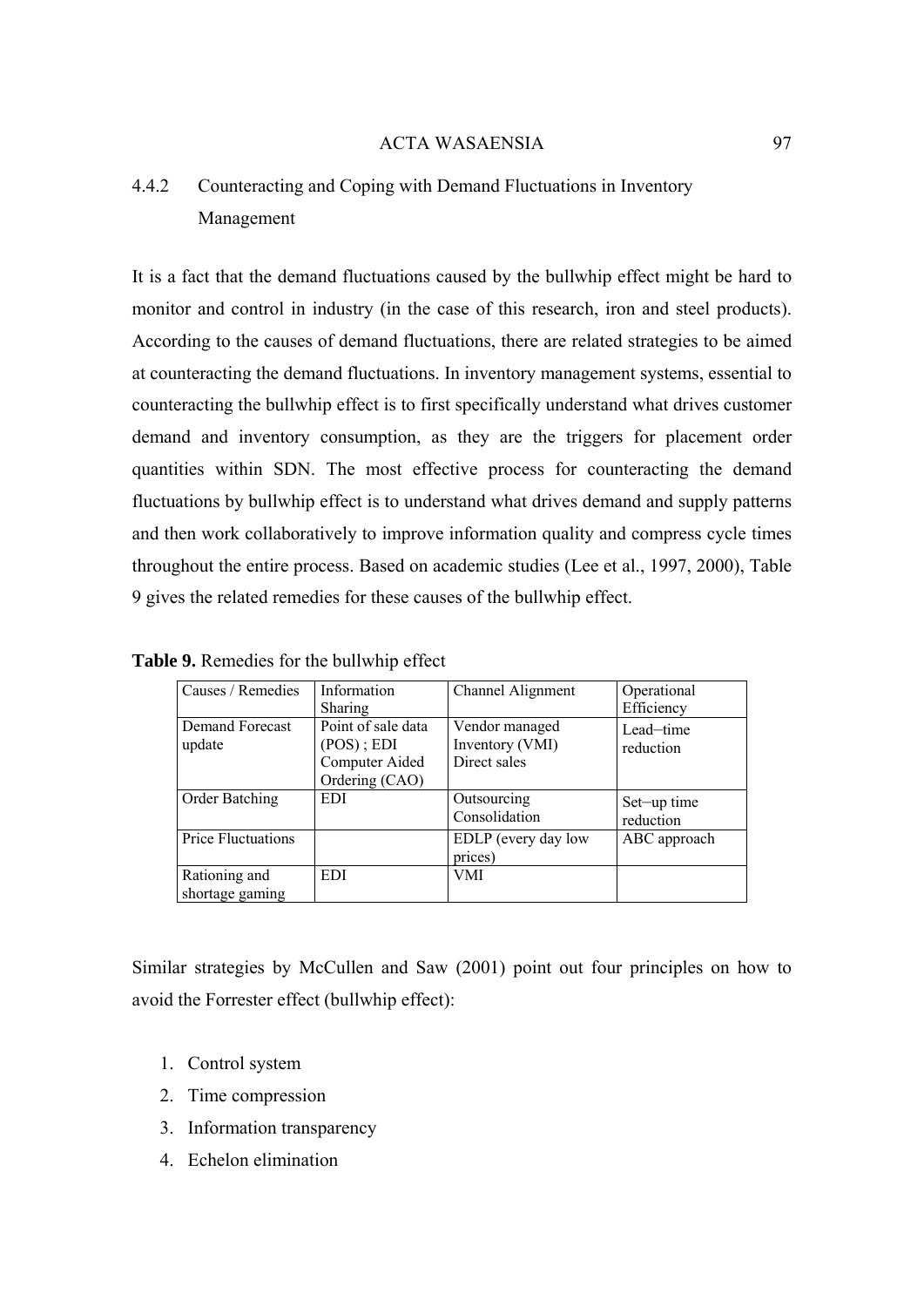In more detail, Donovan (2002) lists the actions to counteract the bullwhip effect, as follows:

- 1. Minimize the cycle time in receiving projected and actual demand information.
- 2. Establish the monitoring of actual demand for a product to as near a real time basis as possible.
- 3. Understand product demand patterns at each stage of the supply chain.
- 4. Increase the frequency and quality of collaboration through shared demand information.
- 5. Minimize or eliminate information queues that create information flow delays.
- 6. Eliminate inventory replenishment methods that launch demand lumps into the supply chain.
- 7. Eliminate incentives for customers that directly cause demand accumulation and order staging prior to a replenishment request, such as volume transportation discounts.
- 8. Minimize incentivized promotions that will cause customers to delay orders and thereby interrupt smoother ordering patterns.
- 9. Offer the products at consistently good prices to minimize buying surges brought on by temporary promotional discounts.
- 10. Identify, and preferably eliminate, the cause of customer order reductions or cancellations.
- 11. Provide vendor–managed inventory (VMI) services by collaboratively planning inventory needs with the customer to projected end–user demand, then monitor actual demand to fine tune the actual VMI levels. (Note: VMI can increase sales and profits especially in industries where buyers can go to alternative sources if stock–out.)

The above actions can give the ability to the manager of an inventory system to find opportunities for improvement and increase business performance by coping with demand fluctuations from the bullwhip effect. The company can apply these actions as much as it can. In the steel industry, some actions can possibly be used, e.g. action 3, 4,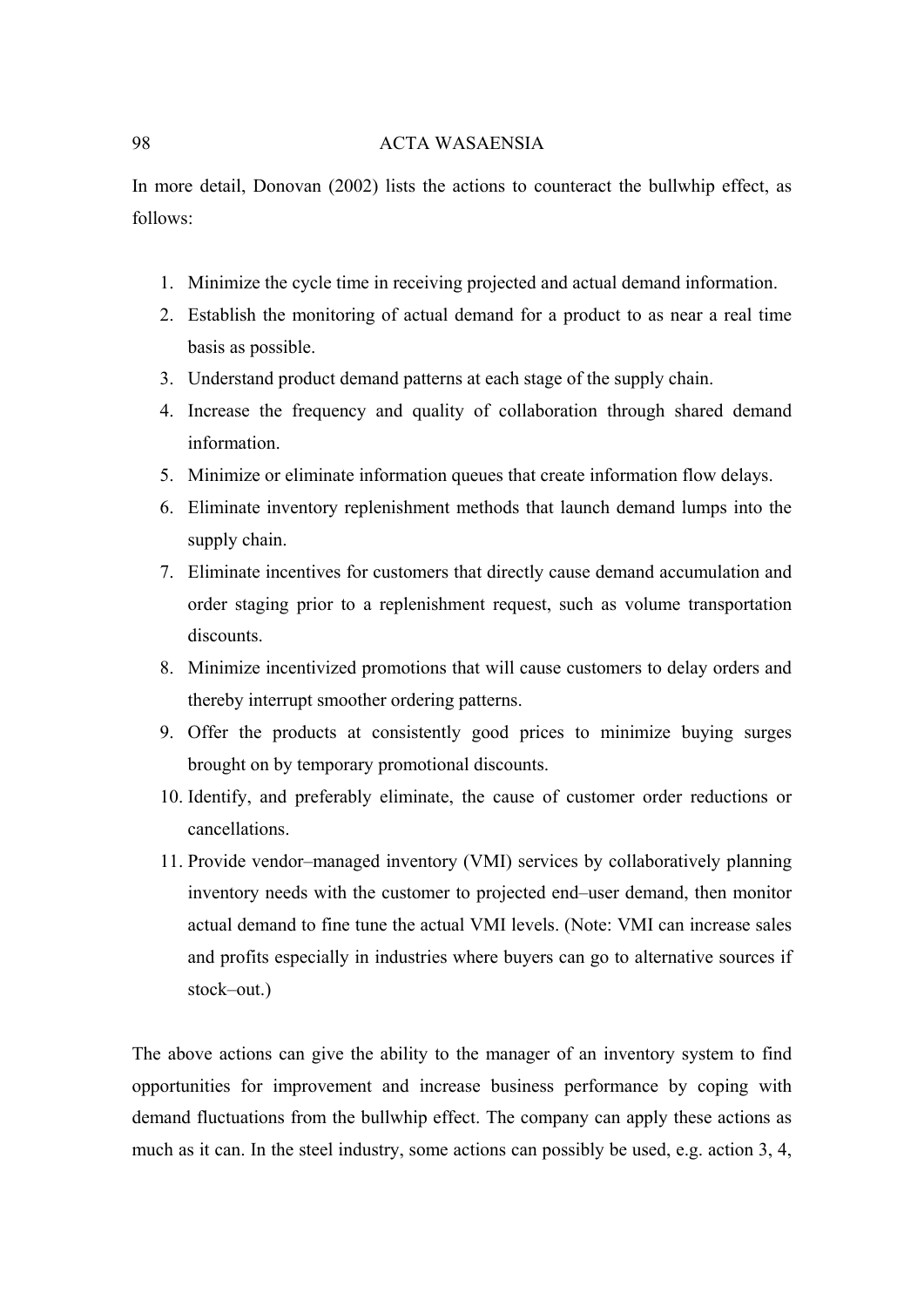8 and 11: however, some actions could be dependent on the situation in the company, e.g. with action 10 it might not be easy to identify and eliminate the cause of customer order reductions or cancellations.

Among these actions and strategies, information sharing in real–time and using Information and Communication Technology (ICT) has long been a major strategy to avoid problems in supply chain management such as the bullwhip effect. The case study in this thesis is also using the information sharing case.

## 4.4.3 General Counteraction to Demand Fluctuations in Traditional Industry

Even though much research has been devoted to demand fluctuations, however even the most modern of inventory management and supply chain management systems cannot completely stop demand fluctuations by the bullwhip effect when inventory management from the supply chain is shifting to SDN. What is the reason for this? According to the inventory model, the customer demand forecast  $(D_i)$  can be constructed from historical demand term and other aspects (Figure 17).



**Figure 17.** Customer demand forecast patterns

Customer demand forecast = Historical demand + Effect of information+ Demand fluctuations+ Error ε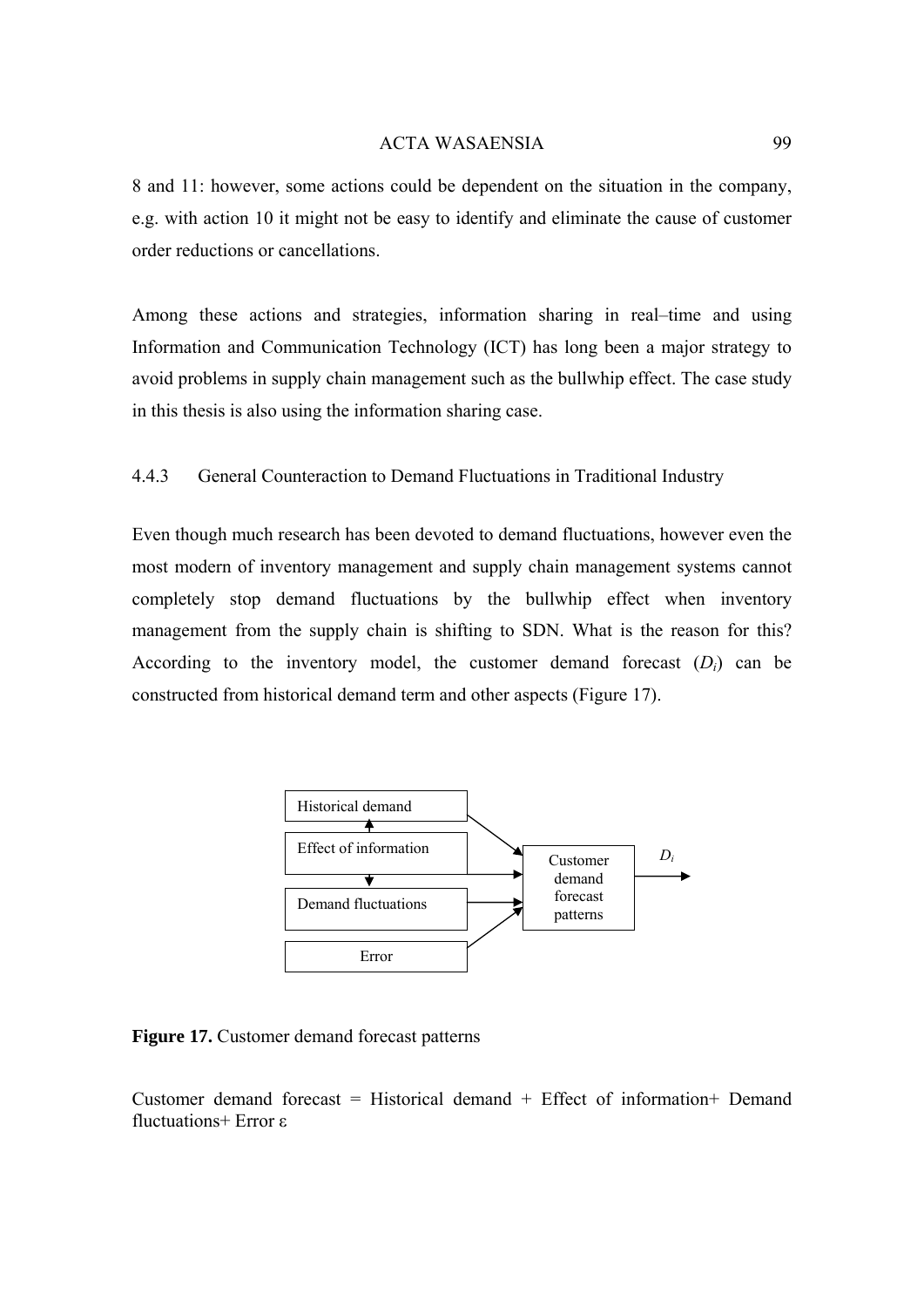The first term– historical demand is used for any inventory model, since it is the crucial part and the demand information can be collected earlier. Thus**,** the historical demand analysis is a more important task, this capability analyses historical demand data for each product and identifies the appropriate demand classes such as seasonal, non– seasonal, erratic, lumpy. These problems will partly concern the second term– effect of information. In using demand data by information technology, a company's forecasting capability remains a crucial asset, since unreliable information results in inefficiencies in SDN. Moreover, the supply chain partners have mutual commitments. One form of such commitment is early order commitment. An early order commitment is a company purchase order, fixed in both quantity and delivery time, made by a retailer to the supplier earlier than a planned lead–time for manufacturing and delivery. Therefore, in using demand information in demand patterns by information technology, two things are important: (1) using the right information and (2) using the right forecasting model and software. The bullwhip effect has a negative effect on the first aspect. In recent years, various industries have embarked on industry–wide initiatives that promote information sharing and integration across the partners in the supply chain, which is a counteraction to the bullwhip effect that has been discussed. For the effect of information on demand forecast, there is a lot of software offering solutions for the right information and model, like Oracle Demand Planning (ODP) (2002), which is an Internet–based planning solution that can rapidly improve supply chain performance by improving the predictability of customer demand and enabling collaboration and consensus. Oracle Demand Planning is part of the Oracle E–Business Suite, an integrated set of applications that are engineered to work together. Even so, in demand patterns, the third term– daily/weekly demand fluctuations are still a problem for companies, and then fluctuations are also related to the effect of information technology, i.e. the second term could impact on the third–demand fluctuations that have been discussed in the previous section. The fourth term is random error, which is difficult to avoid.

Returning to inventory models, most EOQ models just consider the first term– historical demand, which assumes that demand is stable or its varying is constant, e.g. Q system,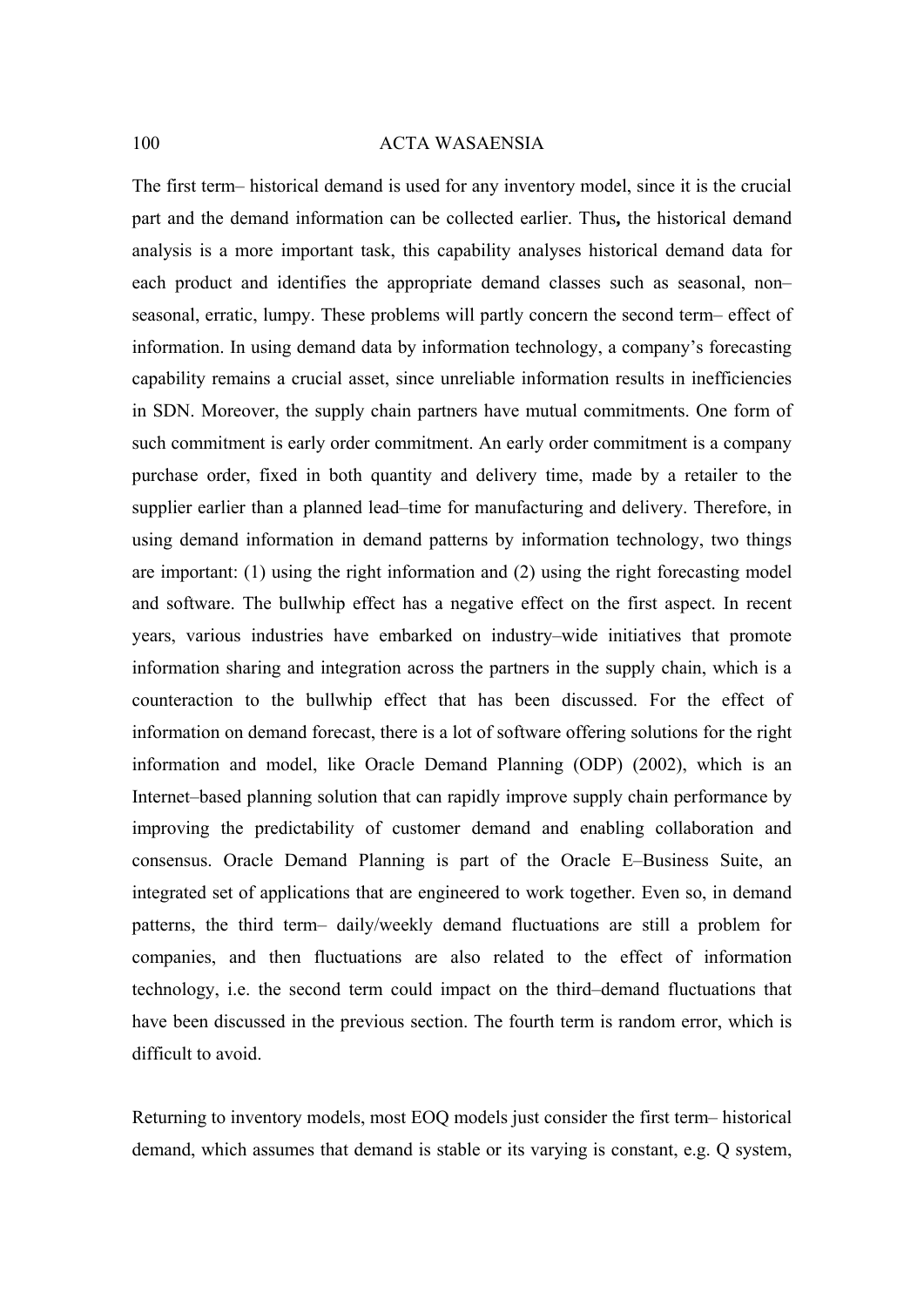S system and (Q, S) system, even though some models consider Probability Density Function (PDF) of demand, which partly considers the effect of information. However, they have not considered demand fluctuations by the bullwhip effect in inventory models in SDN. Other inventory management models have been trying to update the customer demand to reflect actual demand–variation in SDN, not only in historical terms, but also in information distortion terms; e.g. Lee et al (1997c) model some special cases by real examples. Thus, an effective inventory model could forecast demand that reflects demand fluctuations; however, this is not enough. Inventory management could also counteract these demand fluctuations. Since the proposed FICM in this chapter aims to reduce inventory level and costs, this research will not focus on how information works with inventory models and how demand fluctuations impact on supply chain network inventory management, but will investigate how the proposed FICM copes with demand fluctuations.

## 4.4.4 Application of Proposed FICM to Counteract Demand Fluctuations

There are a number of researchers in recent years, who have been interested in using fuzzy logic control to counteract demand fluctuations that have been discussed in the previous section and in Chapter 2. By the proposed FICM, with related counteracting strategies, this research aims to apply the FICM counteracting demand fluctuations.

As an illustration for multiple stage inventory management control structure decisions and a simplification, we model an SDN (Figure 18) with a supplier–materials supplier (in the case of this research, raw materials plant), which supplies two downstream plants under exogenous stochastic customer demand. An additional raw material supplier and the end customer are included for completeness. Using this model, the performance of counteraction to demand fluctuations under stable and dynamic demand conditions are discussed under related industry conditions. Additional fuzzy theory analyses are used to test the effectiveness of the FICM in SDN.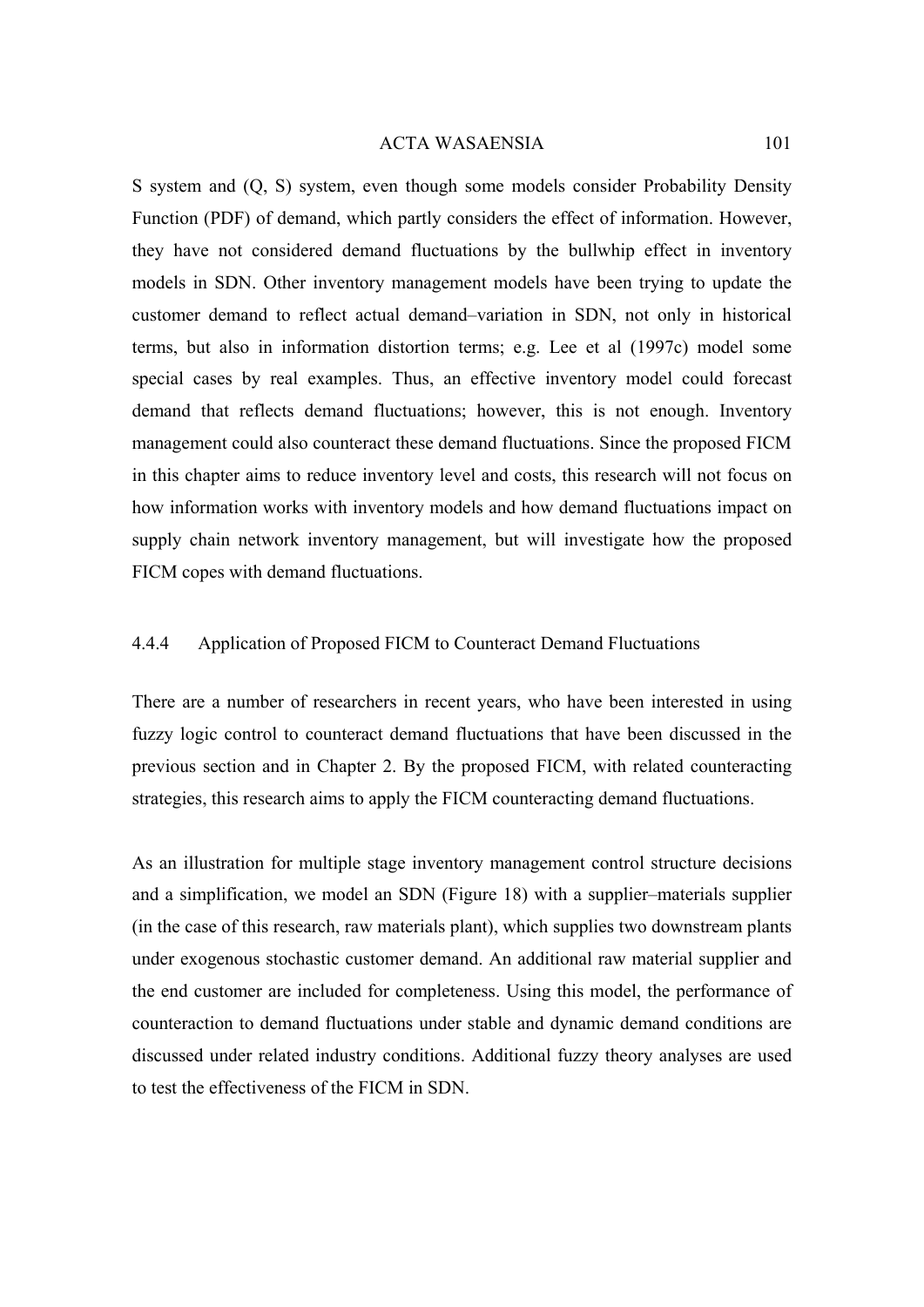From a stage perspective, there are two levels in the supply network hierarchy: material supplier (material plant in the case of this research) and factory (in the case of this research: BF, BOF). From a channel perspective, there are two supply chain channels, A and B. For example, the raw material plant sends materials to (BF1), which is in the supplier–tier stage and in supply chain A. BF1 also sends its product (iron) to company 3 (BOF1, factory stage, chain A), which makes the production process (BOF) and sends it to the final customer (including downstream factory/customers). The customer also has the choice of using supply chain B, which is composed of Company 2 (supplier stage, supply chain B) and Company 4 (factory stage, supply chain B). Using this model, we can discuss ways of counteracting demand fluctuations and inventory management using counteracting issues.



**Figure 18.** Supply network structure model in the iron and steel industry

As said earlier, information sharing will be used in the proposed model for counteracting demand fluctuations. According to this action, "Avoid Multiple Demand Forecast Updates" can be used and will make demand data at a downstream site available to the upstream site; this results in the upstream site (materials supplier) using demand data from the end customer, which crosses chain A and B, integrates forecasting data from the same demand data, and both sites can then update their forecasts with the same raw data from the end downstream site.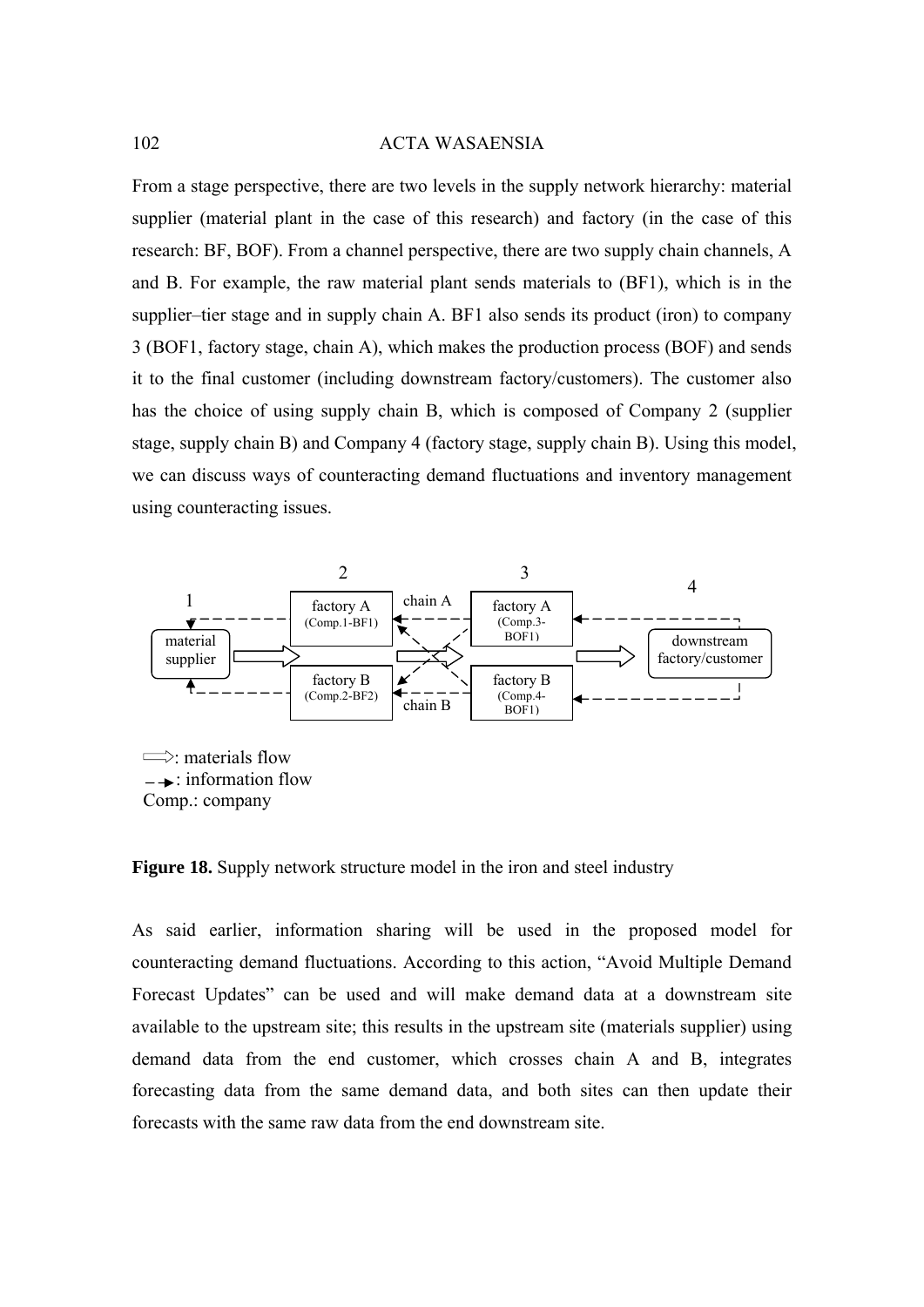"Break Order Batches" (Lee et al. 1997a) are not available in the case of this research – the iron and steel industry, even though it is helpful in the general electric and computer industries. In heavy industry, the normal order quantity is enough for the full truckload constraint of the same product, or even more so in the iron and steel industry.

"Eliminate Gaming in Shortage" (Lee et al. 1997a) is available in the iron and steel industry. Due to higher economic growth, shortages of steel products might occur. The international Iron and Steel Institute (IISI) is anticipating a much stronger growth of demand. China is currently projected to account for 61% (58mmt) of the forecasted two–year global increase of 94 mmt in 2004 and 2005 (IISI, Short Range Outlook for 2004–2005). According to Lee's statement, 'Gaming' occurs during shortages and peaks, when customers have little information on the manufacturers' supply situation. The sharing of capacity and inventory information helps to alleviate customer anxiety and, consequently, lessen their need to engage in gaming. But sharing capacity information is insufficient when there is a genuine shortage. Some manufacturers work with customers to place orders well in advance of the sales season. Thus, they can adjust production capacity or scheduling with better knowledge of product demand. In view of this action, the producers and customers could follow related reports so that they could capture related trends, e.g. from IISI. However, the different tiers have different main points for their downstream partners, for example: the materials supplier can only cross the chain to get end demands, since it acts a major supplier to the chain (A and B). However, the other downstream tiers should investigate different kinds of product, which its downstream tiers lack or are in excess of. Comp.1–BF1 and Comp.2–BF2 should know how iron products are going in the market, including pig iron, cast iron, bloomery iron, and Comp.3–BOF1 and Comp.4–BOF2 should know how steel products are going in the market, including stainless steel, strip steel, and so on. However, the intermediate partners and downstream partners demanding information do not impact on the first tier partner–the materials supplier, which is a total supplier to the other partners.

"Stabilize Prices" is available but it is a difficult task for iron and steel–makers to do alone. In the steel industry, the price is influenced by many factors, but a major factor is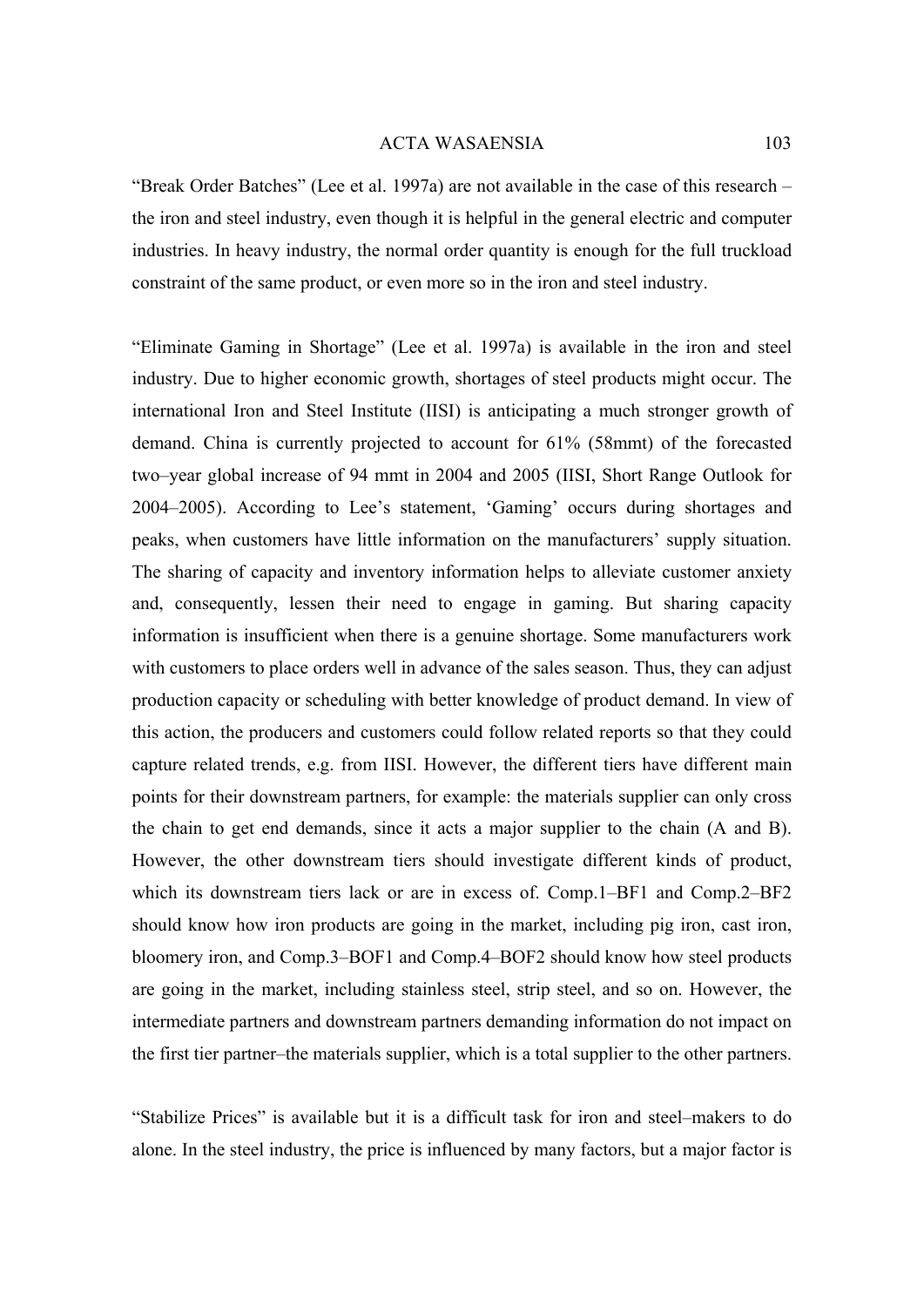the material price and the demand of economic development. Iron and steel–makers cannot easily make an attractive price offer without customer demand and global economic growth. In this industry, the price fluctuation is mainly dependent on economic development. It is also influenced by the actions of central government, like cooling actions in terms of its overheated steel industry, or a medium–term capacity adjustment. In view of this, the partners in inventory management could pay attention to economic trends and related government reports.

Besides information sharing and avoiding multiple demand forecast updates, the FICM could be used in raw materials management, which has been discussed in detail in the previous chapters. Theoretically, information sharing through coordination and collaboration is available when the partners have common benefits from supply chain networks, e.g. cooperative network. Since the cooperative partnership model focuses on developing long term relationships with suppliers who are often given implicit guarantees on future business, with this cooperative relationship companies build trust with suppliers, and collaborate with partners in production and inventory planning. In return, suppliers make relationship–specific investments, which, in turn, enhance the productivities of the entire supply chain/network. It is well known that successful cases such as Dell and HP use information technology to successfully operate massive collaborated supply networks in which each specialized business partner focuses on only a few key strategic activities. In contrast, there are a number of companies using the traditional arm's–length model–competitive relationship. This advocates minimizing dependence on suppliers and maximizing bargaining power (Porter, 1998). Competition among the suppliers is encouraged, with the benefit of cost reduction and economic efficiency resulting to the purchasing firm. In the case of competitive supply chain networks, information sharing by coordination and collaboration is difficult. Unfortunately, a number of supply chain networks are still the traditional arm's–length model, i.e. competitive relationship. In the iron and steel industry, it is possible to build a cooperative partnership within supply chain networks so that the inventory management can easily facilitate information sharing for each partner. However, in the case of the competitive model, inventory management should look for effective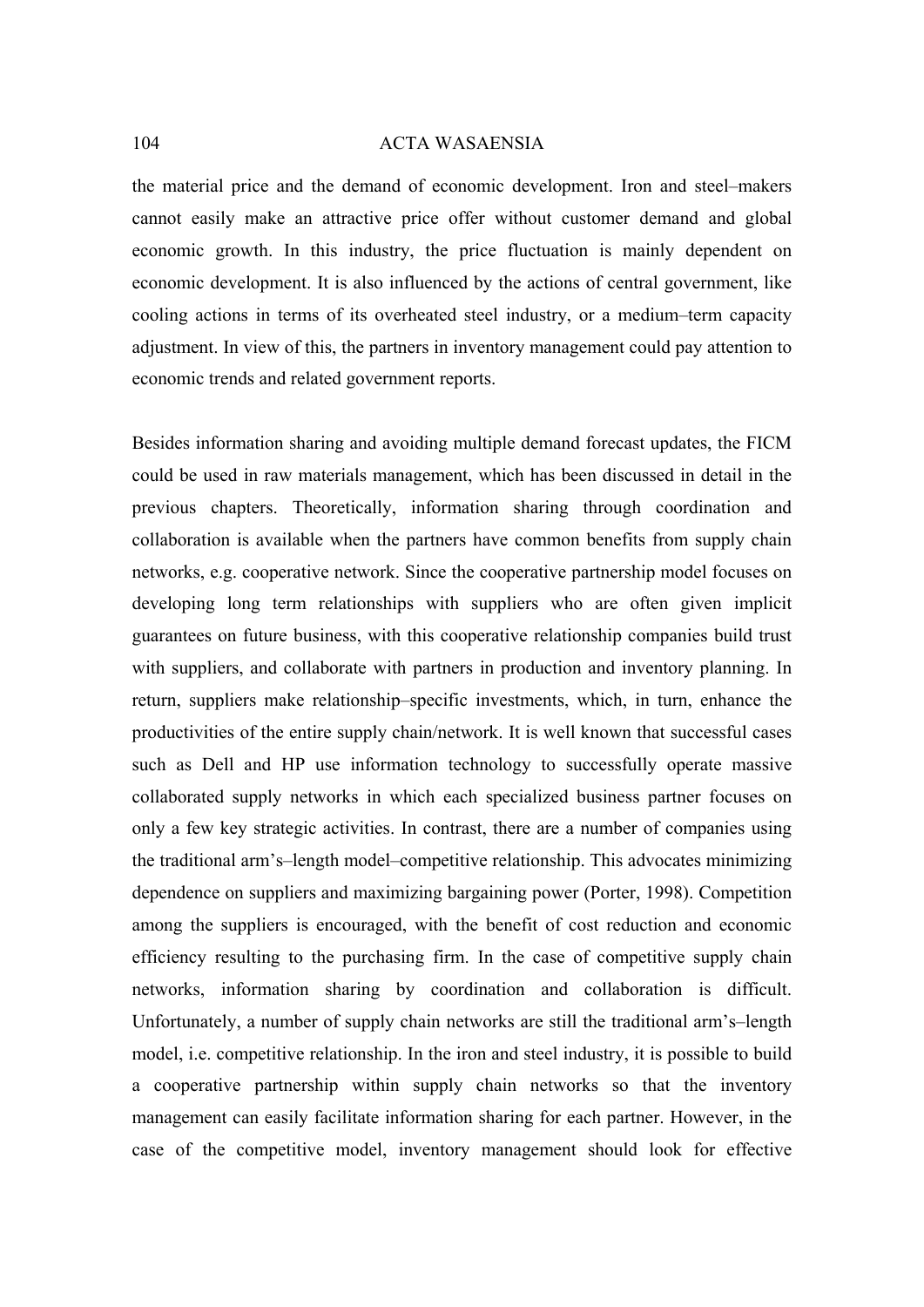strategies and policies to cope with demand fluctuations besides information sharing. The proposed FICM is an alternative to cope with demand fluctuations besides reduction of inventory level and costs, both in cooperative or competitive networks. For cooperative networks, this permits integrated information sharing for the inventory manager to demand input to the FICM. For competitive networks, where information sharing is not easy, it is possible to use the FICM for the inventory management of each stage. In the network model (Figure 18), a fuzzy controller can be built for inventory management in each connection, between  $1-2$ ,  $2-3$  and  $3-4$ . According to this case – the iron and steel industry, feeding product between BF and BOF processes does not need inventory, as the hot iron is sent to BOF process directly. Hence, the model has just 2 connections: 1–2 and 3–4 (Figure 19.).



 $\implies$ : Materials flow : Information flow F. inv: Fuzzy inventory

## **Figure 19.** FICM in SDN

According to the case study in the following chapter, this research attempts to illustrate the capabilities of the fuzzy model in terms of demand fluctuations. More specifically, the four exercises conducted here include:

- 1. Effective ways of counteraction from related literature
- 2. The impact of fuzzy control on inventory management
- 3. Damping effect of the FICM on demand fluctuations
- 4. Demand–magnification effect of the FICM.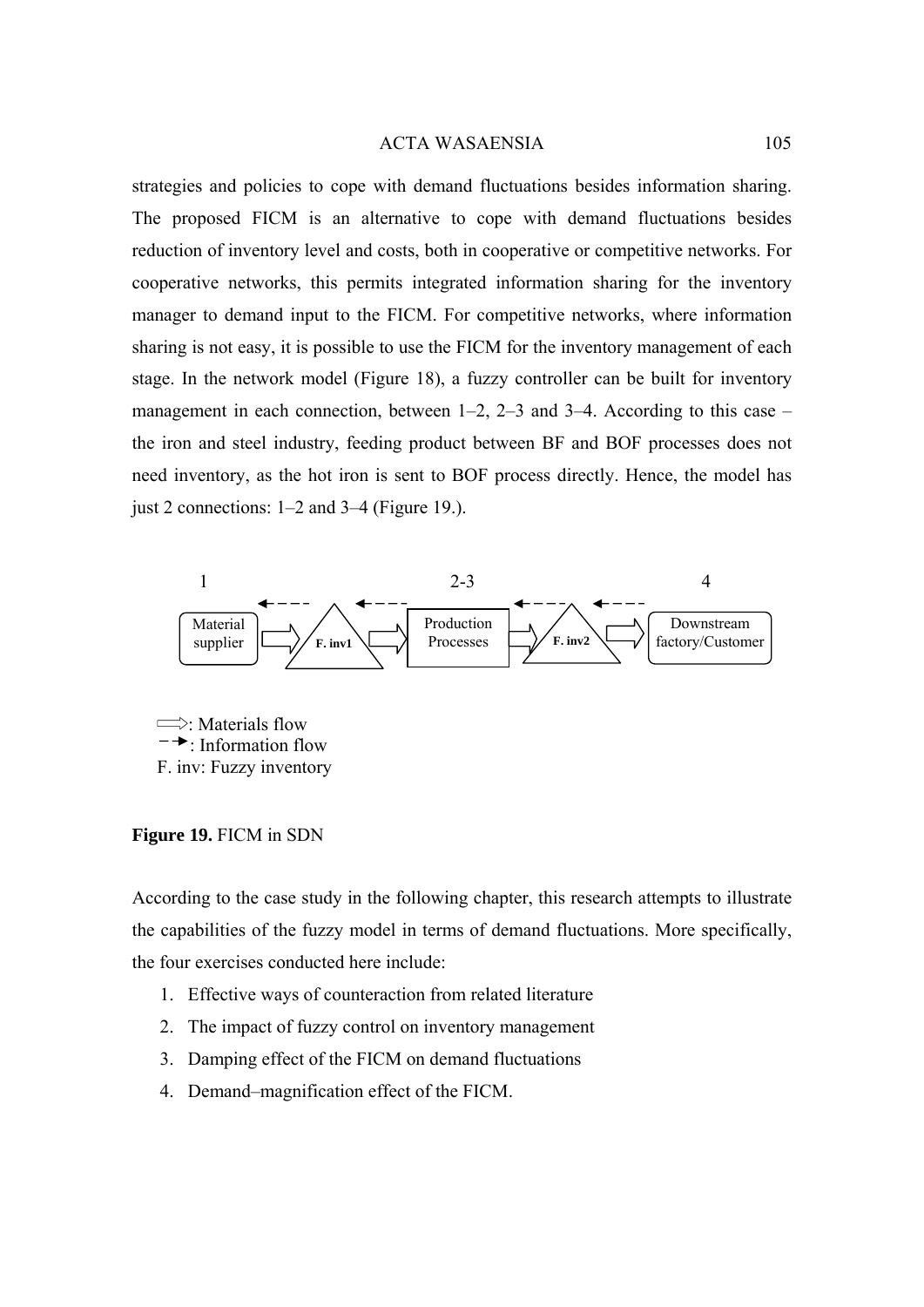First, information sharing can be applied as far as possible as the company can. In detail, for the case company in the iron and steel industry, the BF–iron–maker and BOF–steel–maker can share the same consumption data for their production planning and inventory management. This is reasonable when the case company has developed its owner inner steel–making. With the case study, this research gives a comparison of the classical inventory model with the proposed FICM by fuzzy controller with and without an information sharing case.

The application procedures for the fuzzy controller in each stage are similar to the previous section. The part for the fuzzy controller of each stage should consider fuzzy rules, fuzzy operator's MF (membership functions), and defuzzifications. Here, this study extends FICM in SDN from the single– stage fuzzy model.

To extend FICM in SDN, for the demand, inventory level and order in each stage, each universe of discourse should be assumed to be different, as  $U_{d-nb}$  (universe of discourse of demand), *Ui-nb* (universe of discourse of inventory), and *Uo-nb*(universe of discourse of order). They can be restricted by:

$$
U_{d-nb} \in (0, X_{d-nb}), U_{i-nb} \in (SS_{nb}, X_{i-nb}), U_{o-nb} \in (0, X_{o-nb})
$$

Where

 $nb =$  the number of each fuzzy model in each stage  $X_{d-nb} = 2 \times$  Average weekly demand in *nb* stage

 $X_{i-nb}$  = Re–order point in *nb* stage

 $X_{o-nb} = 2 \times$  Average ordering (purchasing) quantity in *nb* stage

*SSnb:* Safety stock in *nb* stage for inventory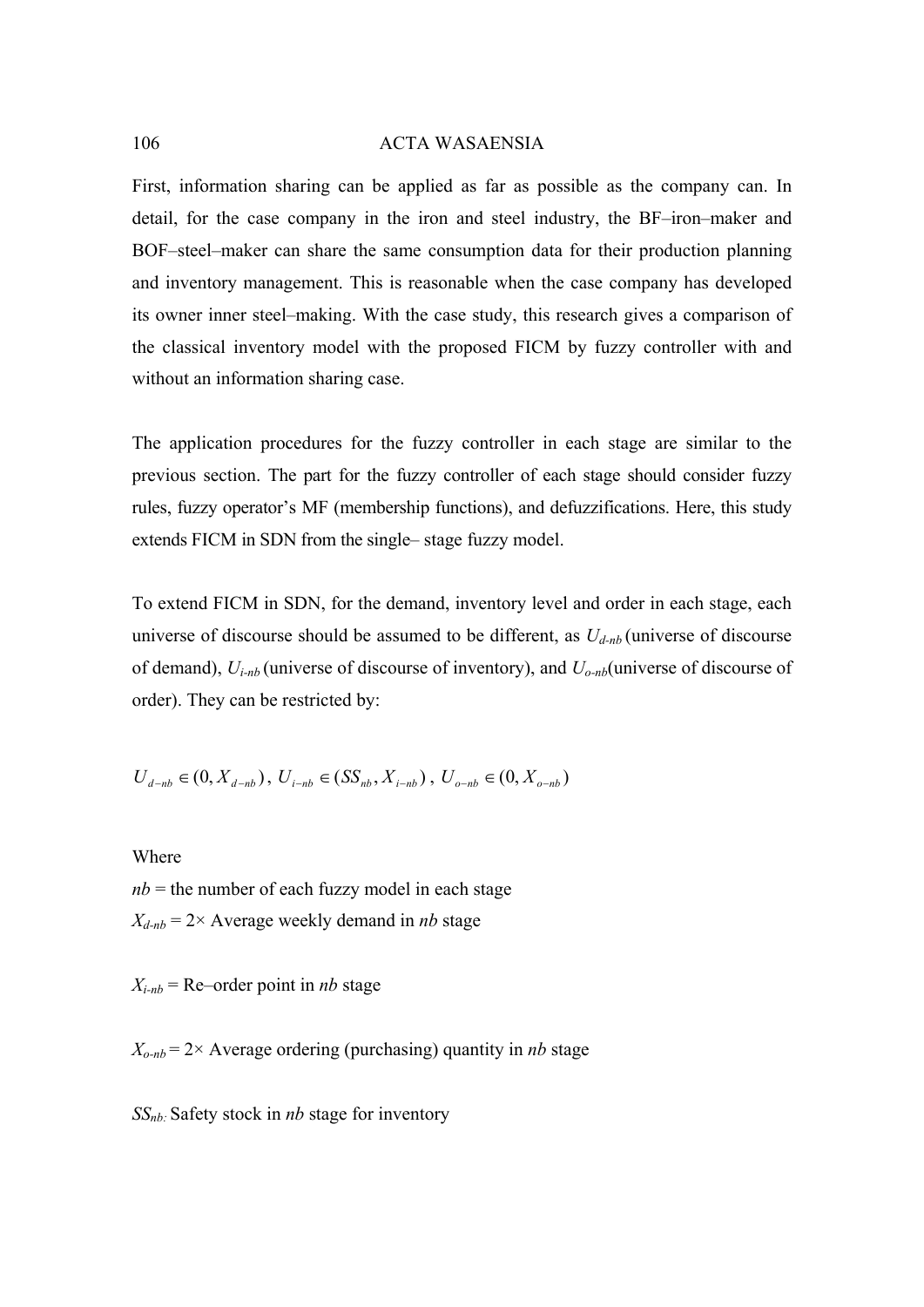Theoretically, for multiple stage inventory management in supply chain networks, the fluctuations will be less and less from the end partner to the beginning partner with multiple fuzzy inventory controllers for each stage. Basically, companies should consider avoiding multiple demand forecast updates first, and then build multiple fuzzy inventory models in each stage, which cannot avoid multiple demand forecast updates. Therefore, the multiple FICM (Figure 20) are given by:

MEF = Multi–echelon fuzzy model (F. *inv-1*, F. *inv-2*… F. *inv-nb*…) =  $f$  {[F (Rule<sub>-1</sub>, MF<sub>-1</sub>, Inference–1, Def*-1*)], [F (Rule*-2*, MF*-2*, Inference*-2*, Def*-2*)]… [F (Rule*-nb*, MF*-nb*, Inference*-nb*, Def*-nb*)] …}

## Where

MEF = multi–echelon fuzzy model

 $f = MEF$  is the function of the each fuzzy controller in each echelon inventory

F.  $_{inv-n}b$  = fuzzy model in *nb*th echelon= F (Rule<sub>-nb</sub>, MF<sub>-nb</sub>, Inference<sub>-nb</sub>, Def<sub>-nb</sub>)

Rule*-nb*: fuzzy rule in *nb*th stage inventory

MF*-nb*: membership function in *nb*th stage inventory

Inference*-nb*: fuzzy inference in *nb*th stage inventory

Def*-nb*: defuzzification in *nb*th stage inventory



**Figure 20.** Multiple FICM in SDN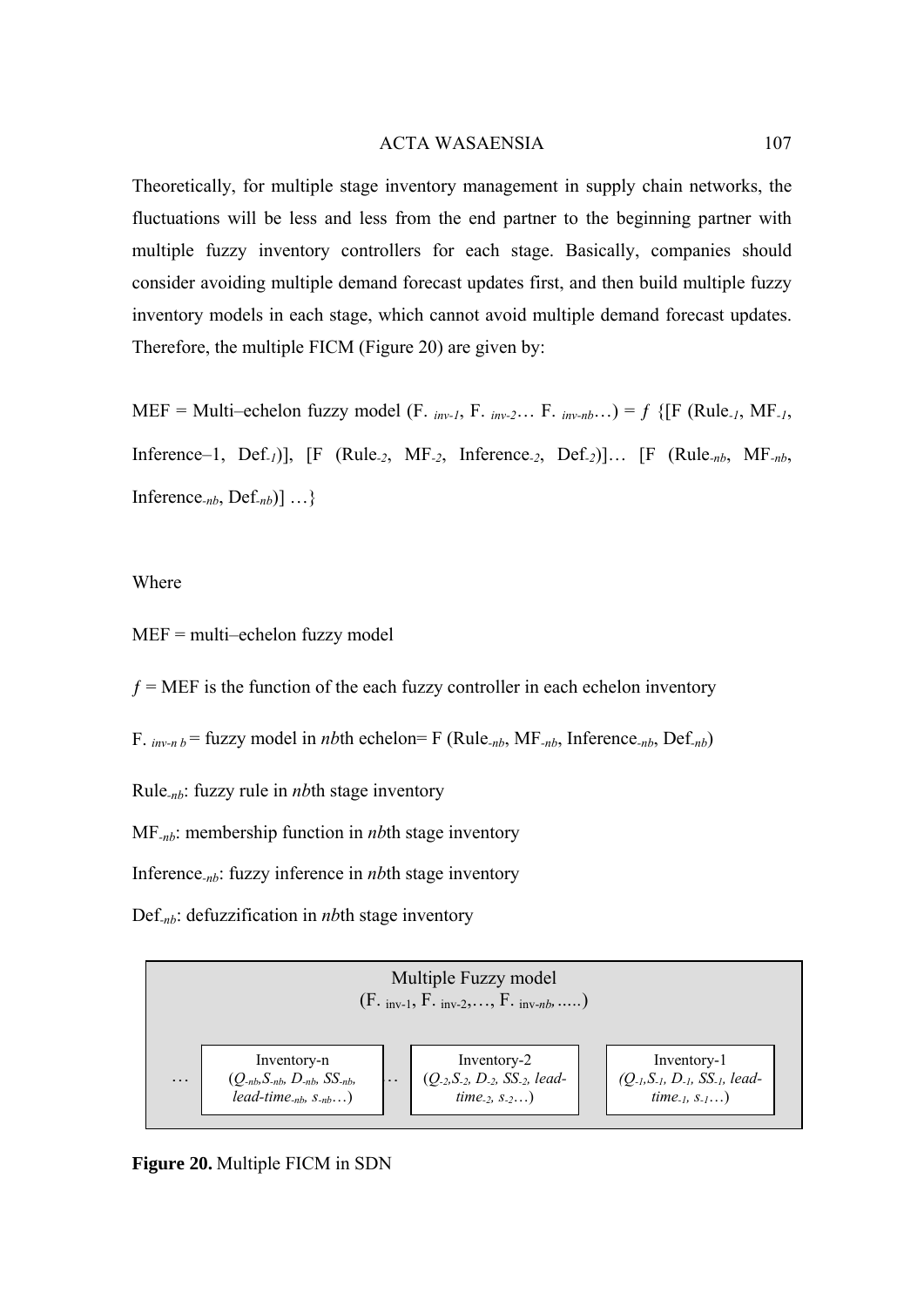How can companies create a truly fuzzy inventory management system in SDN and successfully pursue the integrated counteracting strategies and fuzzy logic issue to demand fluctuations by the bullwhip effect or demand–magnification effect? They may follow a systematic procedure comprising the following steps (see Figure 21):

1. Perform an SDN audit. With this step, the company needs to understand all partners in networks, including suppliers, upstream factories, downstream factories, customers, customer requirements, each partner relationship (cooperative or competitive), and the points of connection and disconnection between each partners.

2. Set inventory nodes and goals. The company should attempt to set intermediate inventory nodes as little as possible so as to avoid multiple demand forecast updates. Moreover, the company must also attempt to build cooperative relationships with partners.

3. Make a bullwhip effect analysis and figure out different demand fluctuations. With this step, the company should perform a thorough analysis of the bullwhip effect in SDN and its impact in inventory management system, as revealed by the supply chain audits. The identified normal and controllable fluctuations that are not caused by the bullwhip effect should be highlighted with the nature of the task in formulating strategy, for example, seasonal fluctuations in the food and clothing industry, uncertain rebuild (e.g. after earthquake, natural disaster) in the steel industry. The company should identify its strong points and weak areas.

4. Formulate counteracting strategies to demand fluctuations from the bullwhip effect. With this step, the company should decide how it should apply related counteracting strategies in the inventory management system within its supply chain. The focus should be on developing a counteracting approach to demand fluctuations by counteracting strategies and new solutions. Therefore, this is a critical step, since it decides the company's ways to integrate itself in the industry and supply chain network and sets up the implementation.

5. Design an inventory management model. According to the inventory management goals, the company can set up an important implementation that is cost–effective and reduces the inventory level. Meanwhile, the company should design its inventory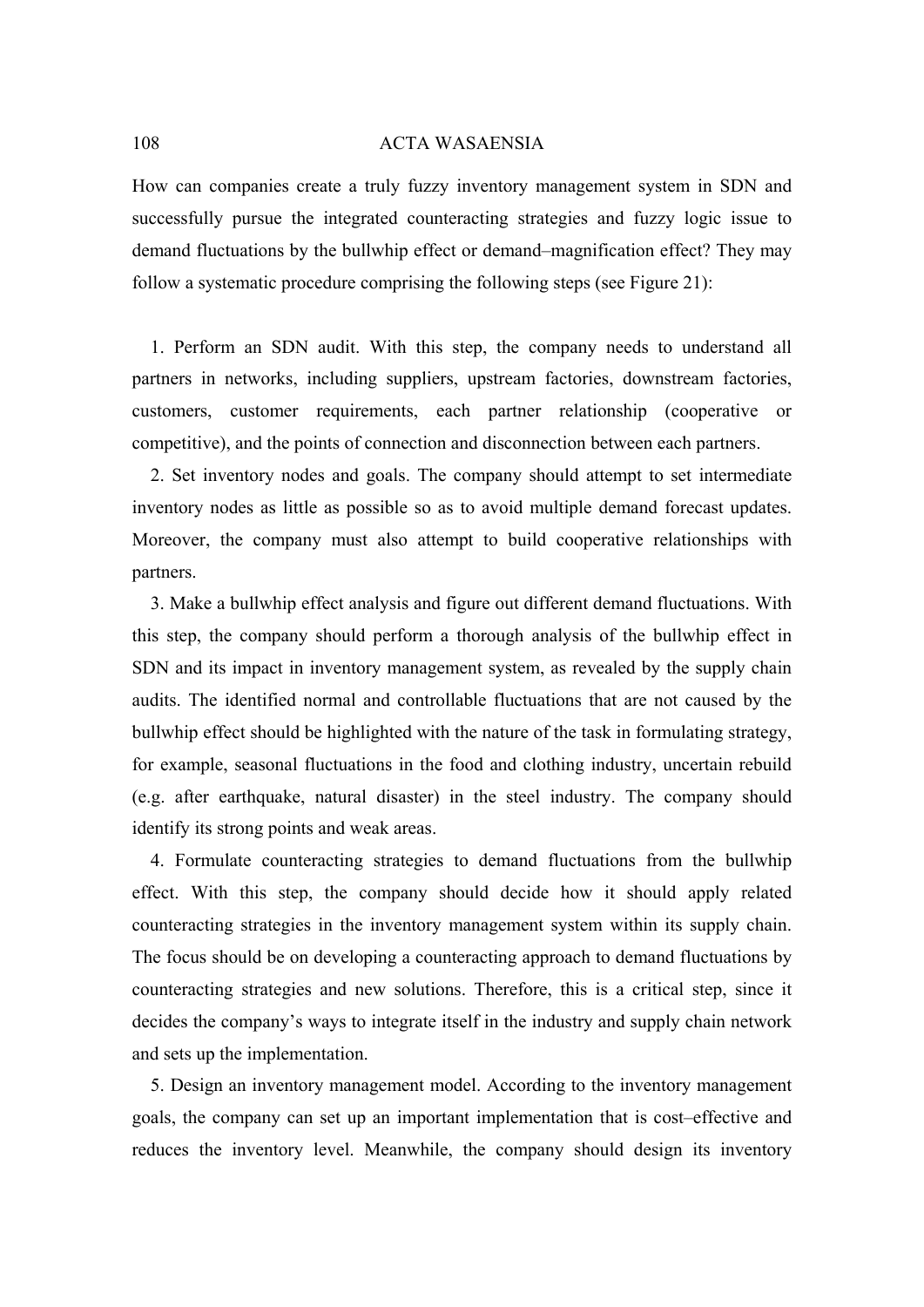management system to have counteracting strategies to demand fluctuations. In the case of this research, the FICM is the key to successful implementation of these goals.

6. Set up an implementation of multiple FICM. The company should offer related data to the fuzzy controller in different stages. Some data could be shared in some node when a cooperative relationship could be used.

7. Develop the fuzzy controller in the FICM. This is a critical step for implementing. The related procedures and fuzzy issues are a continuous design process and should be better tuned with the different parameters in different nodes.

8. Monitor results and revise goals. The company's performances in the measurement will have to be monitored. These performances could be based on either the company's inventory management goals, for example, some criteria as listed in Chapter 5 of the case study. Based on the monitored results, the company can redesign the inventory management system to pursue a successful strategy.



**Figure 21.** Implementing counteracting strategies and FICM (Author)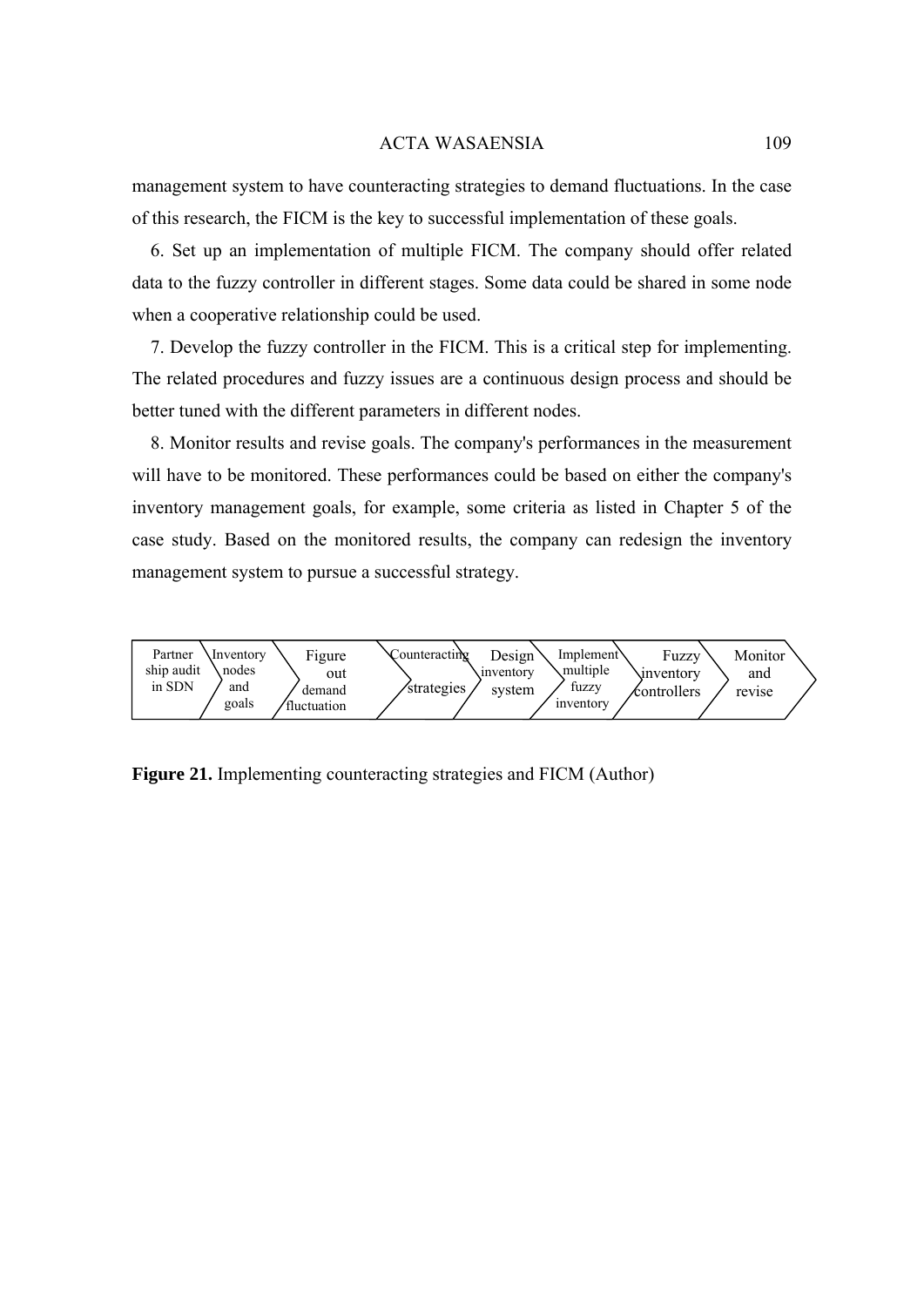### **5 CASE STUDY**

## **5.1 Overview**

An iron and steel company can benefit from the savings and efficiencies of supply chain management. This case study particularly investigates the raw materials supply chain inventory for the iron and steel production process in SLC. As stated in Chapter 1, this research effort seeks to apply effective inventory control model for the raw material plant, which belongs to Company "SLC". The FICM has been proposed in the previous chapters; the case study in this chapter will give the experimental verification to answer the research questions, with the data obtained from Company "SLC". Modeling and the simulation will examine the following questions:

- Can the proposed fuzzy control model based on a fuzzy logic controller combined with the (s, S) policy provide improved performance in cost and inventory level?
- Can the proposed model improve the inventory control in a stochastic demand case and demand with imprecise fluctuation case caused by changed markets, when the steel supply chain is faced with fluctuating demand? And
- When the single supply chain shifts to a multiple–stages supply–demand network, can the proposed model be extended to a multiple stages supply–demand network and improve the ability to counteract the demand–magnification effect when demand fluctuations are considered?

Before the experimental modelling and simulation could take place, there were a number of preliminary actions that had to be taken. First, some related data had to be obtained from Company SLC (Figure 22, 1.). Next, the value of related data and parameters were developed by preliminary statistics  $\&$  computing (Figure 22, 2.). Then, the raw materials inventory model of the plant had to be produced, and different demand distributions were created (Figure 22, 3.). Then, all these elements had to be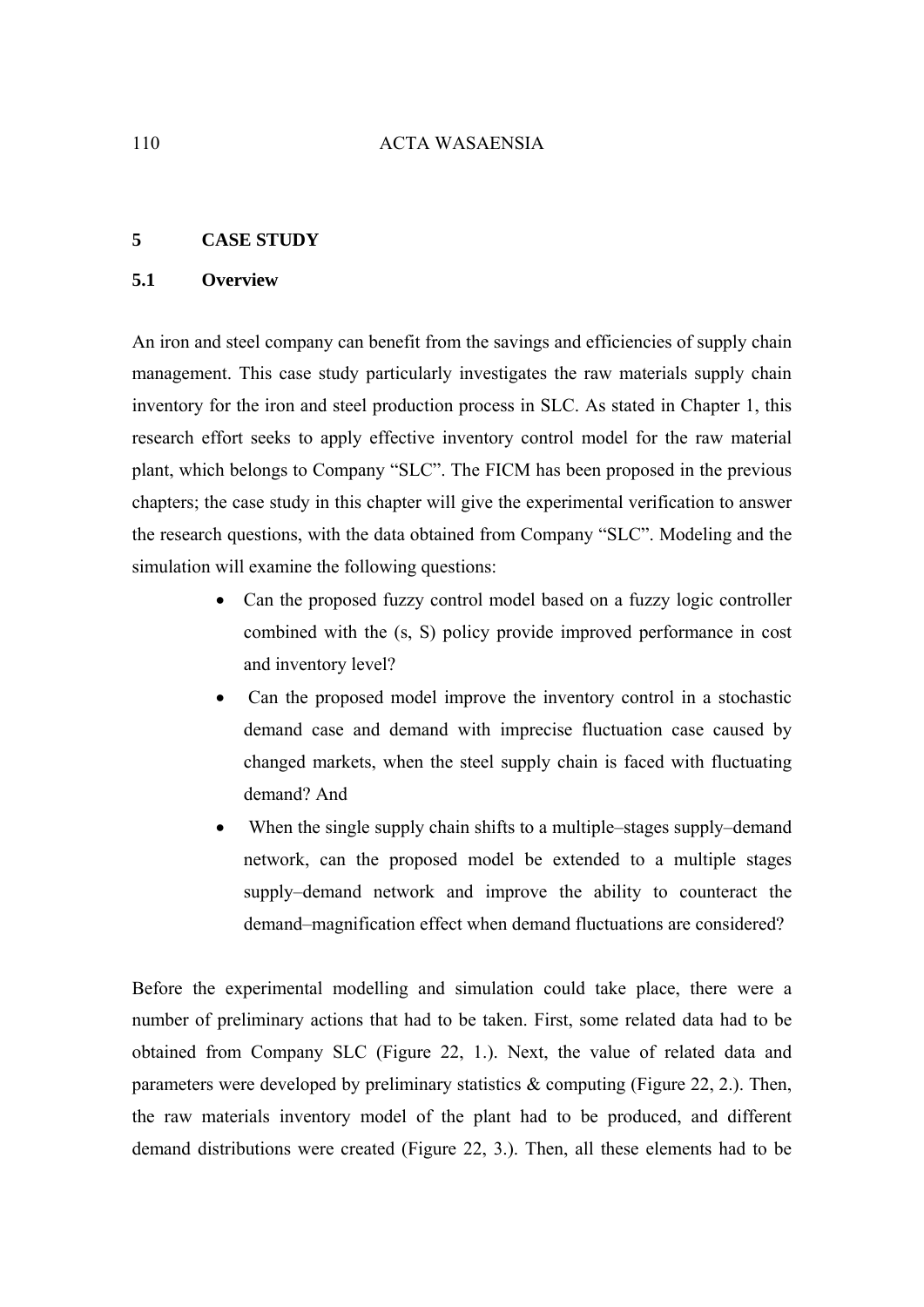tied with two inventory models, which are the extension (s, S) policy and the proposed fuzzy model that uses the fuzzy logic controller combined with the (s, S) policy (Figure 22, 4.), and the experiments started. This chapter discusses the above actions and finally provides details on modelling and simulation of inventory control associated with the related control technique.



Figure 22. Flow chart of case study

### **5.2 Preliminary Outline**

A current statement on problems dealing with SLC was made in Chapter 1. In this section, special emphasis will be given to some key problems, which should be addressed before the experimental simulation.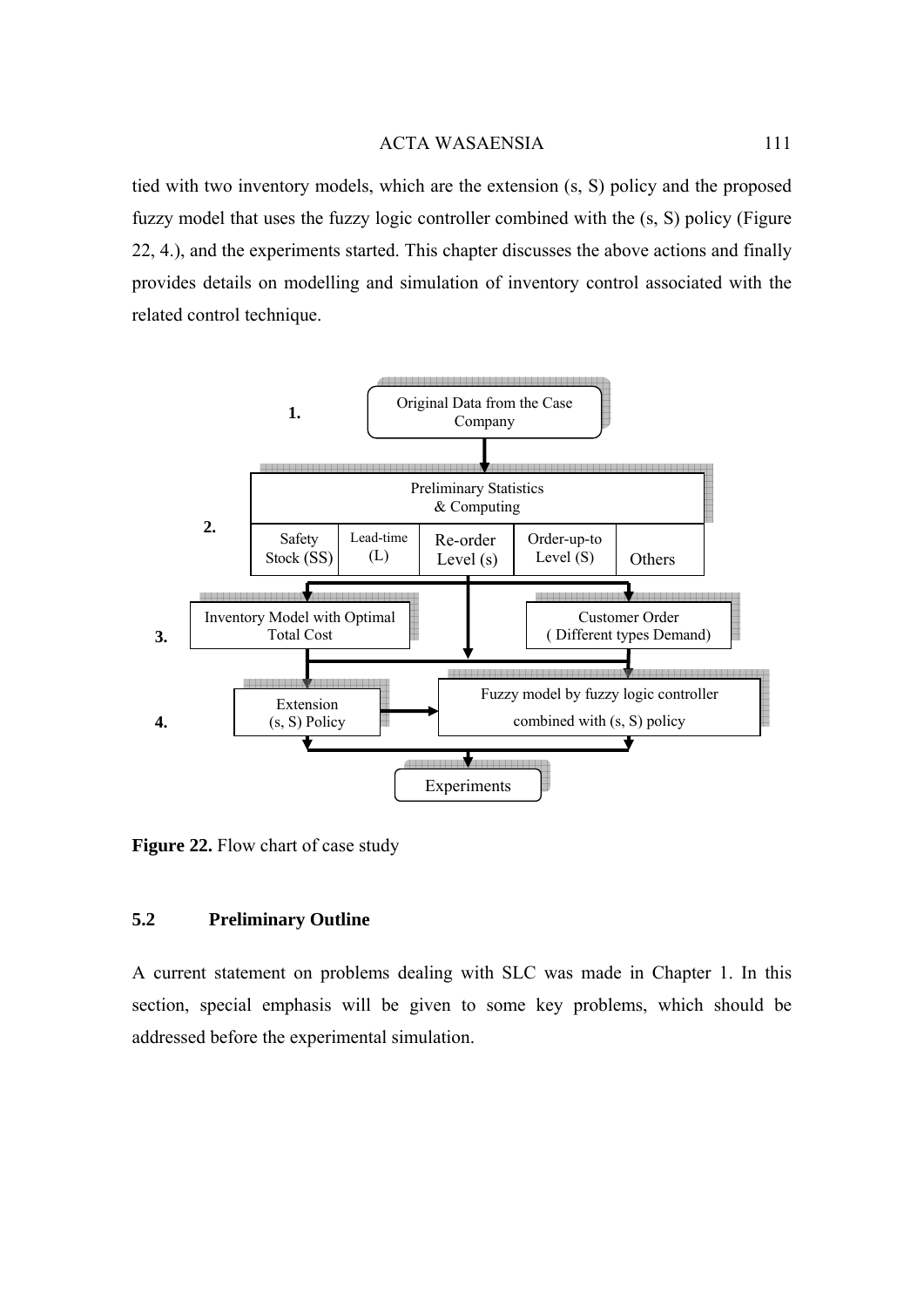# 5.2.1 Technological Challenges Facing Raw Materials Inventory in SLC

This case study deals with raw material inventory in SLC, which is a typical iron and steel company in the west of China. The company orders the items from a supplier, and then keeps an inventory of items in the materials plant, which is responsible for feeding out the items to the production process.

Figure 23 shows that the iron and steel is made by using the blast furnace (BF). The BF process first makes iron by smelting the raw materials in a blast furnace and then using the iron to make steel in a basic oxygen furnace (BOF), or selling in the market. The case study will concentrate on the inventory control model that feeds materials into the production process.







SLC has established an inventory model (Figure 1 in Chapter 1) for the raw material ordering and feeding to the production process. According to its producing scheduling and inventory model, the annual steel product is evaluated in advance; consequently, the specification of the inventory control model entails the calculation of the base inventory level and safety stock *SS* that not only fulfils the BF process requirements uninterruptedly, but also maintains the production for some time. Currently, the calculation is based on the guarantee of sufficient stock so as to satisfy the feeding of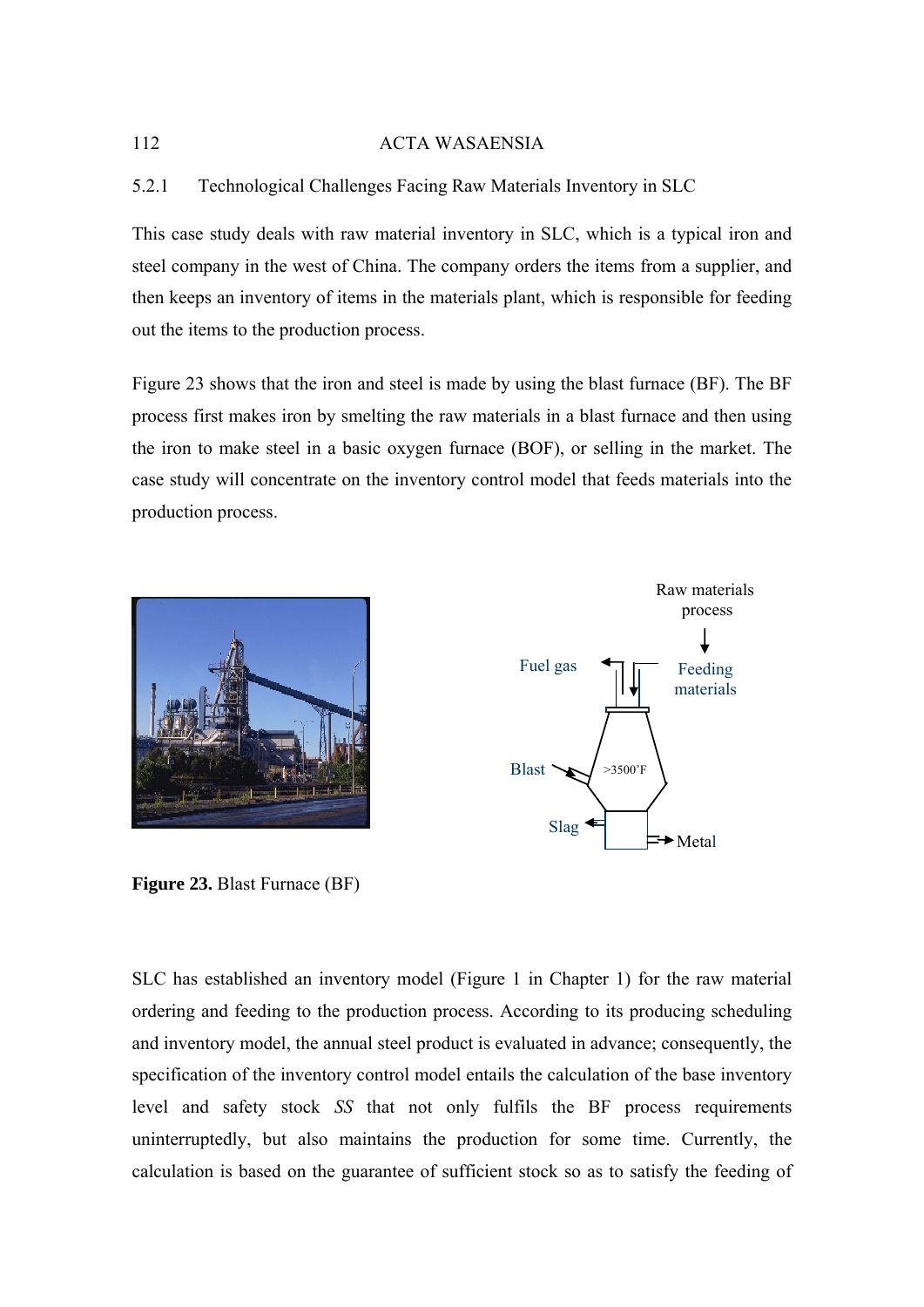the BF process uninterruptedly. The company evaluates *S* (inventory level) and *SS*  (Safety Stock) as the feeding that satisfies demand during the replenishment lead–time and will not exceed the lowest inventory level or safety stock *SS*. By this inventory model, the inventory manager would evaluate the order of all materials only at one time for one year. The model evaluates the forecast demand of materials and annual cost at the end of the previous year, and the order will be placed in a different period in this year. During the year, it checks the inventory with safety stock bi–weekly based on previous experience and demand, but it does not take into account the changing market of steel and iron demand. The company would then pull the data in from the control system and combine it with the needs involved in creating its production schedule. In the case study, the re–order point (*s*) equals safety stock (*SS*). The company will require supplying as soon as the company reaches a too low inventory level (around *SS*), i.e. the inventory level becomes lower than *s=SS*, and the available inventory just after the previous period has been retrieved from inventory and a replenishment order has been issued.

#### *Example*

The annual production is 200 0000 tons (200 million tons) in the company, 60 percent of the materials is iron ore, and its output–rate is 95 percent. Hence, it is calculated that the annual average demand for iron ore  $= 200\,0000/0.6/0.95 = 35100\,0000$  ton /annum, the store operates = 52 weeks/year, so the average weekly demand is given by:  $Davg_1 =$  $351000\ 000\ 752 = 6750000$  tons/week. Meanwhile, the other calculations are made according to the company's opinion. *SS* must take into account around 2–3 weeks materials feeding to the BF process, that is  $SS =$  Average weekly demand  $\times 2.5$  weeks. For iron ore:  $SS_I = Dayg_I \times 2.5$  weeks = 6750000 tons/week  $\times$  2.5 weeks = 16875000 tons, providing a service level of 100%, i.e. it fulfils the BF process requirements uninterruptedly, but also maintains the production for around 2.5 weeks at least.

The above example shows the current order policy is certainly easy to apply; the problem with the current model, as described above, is that too high a stock level incurs too high costs in terms of materials to the production process. This is not always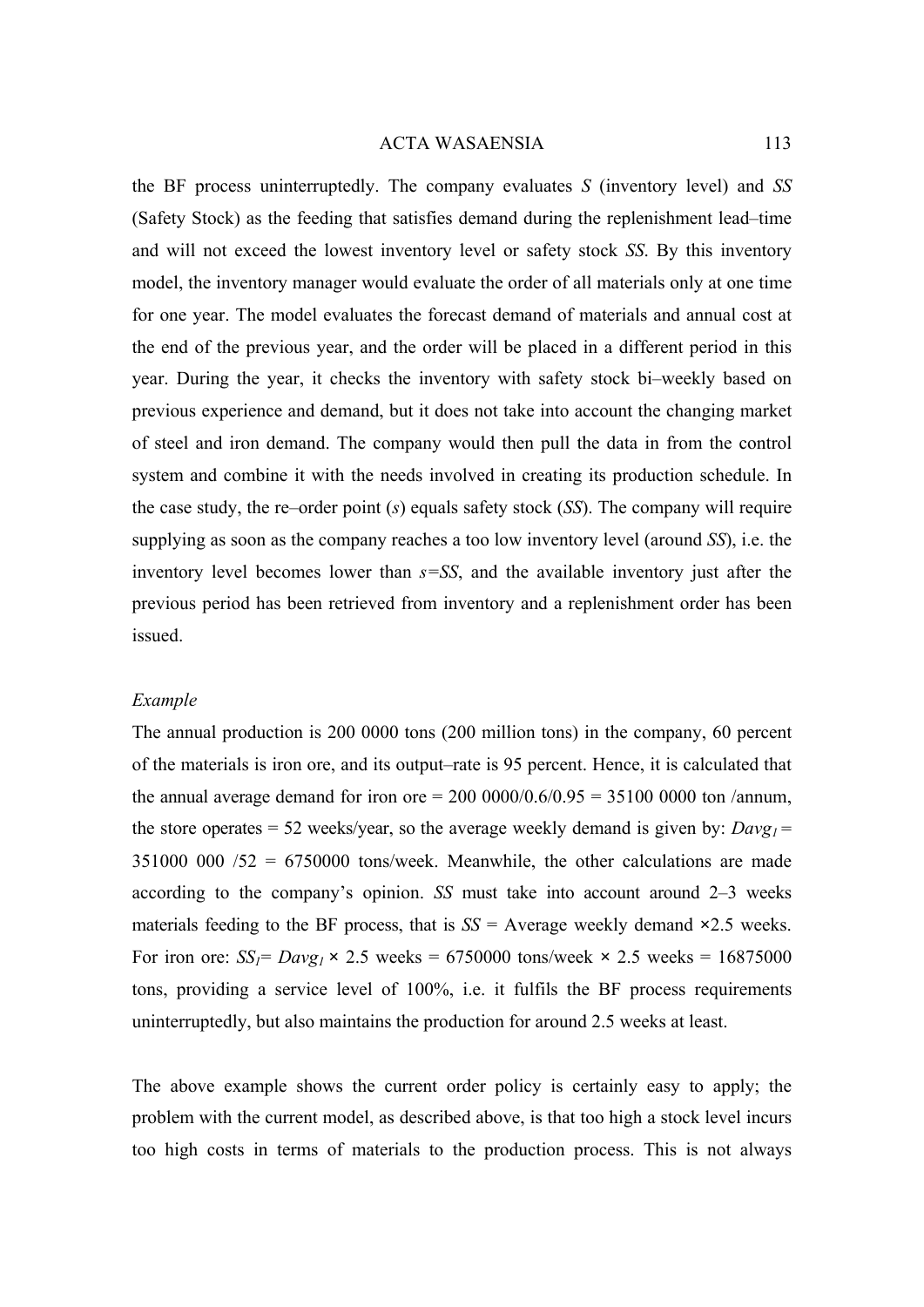justifiable, since it retains too much active money for a long time and lacks flexibility, because it does not consider the changing demands of the market. In terms of the entire steel supply chain, as stated in Chapter 1, there are now two types participants in terms of the demands – the company's own inner steel–making and the customers of the iron markets. The demand from the inner steel–making mill may be stable or known, but the real market (iron) demand is neither so constrained nor so tidy, the demand fluctuations occur quite often because of the stochastic steel and iron markets, and this brings the case company's production to an incomplete push system when its supply chain considers these fluctuations. Under these circumstances, the old inventory policy is not an appropriate model; it causes major problems for SLC in not only excessive stock with respect to incomplete push production, but also shortages or emergency orders which occur occasionally when sharp demand fluctuation happens. This means, in fact, that the old inventory policy was weak in terms of the fluctuating demand caused by changing markets when used in the developed supply chain and incomplete push production. As stated in Chapter 1, an excessive inventory must bring a number of problems, e.g. it consumes physical space, creates a financial burden, and increases the possibility of damage, spoilage and loss. Another problem encountered by the excess inventory level is environmental pollution. Moreover, a weak ability to counteract the fluctuating demand caused by changing markets must result in inefficient management, poor forecasting, haphazard scheduling, and inadequate attention to process and procedures. In short, this inventory model is inefficient and inflexible. It is realized now that a better inventory model could be used for the raw materials inventory in SLC. This proposed model is not only able to satisfy the feeding of production uninterruptedly, but also consider both the company's own inner stable or known steel–making and the stochastic steel and iron markets. In this case the technological challenges facing the raw materials inventory in SLC give a choice of an effective inventory control model for the company to reduce the inventory cost and the demand fluctuation in its inventory management.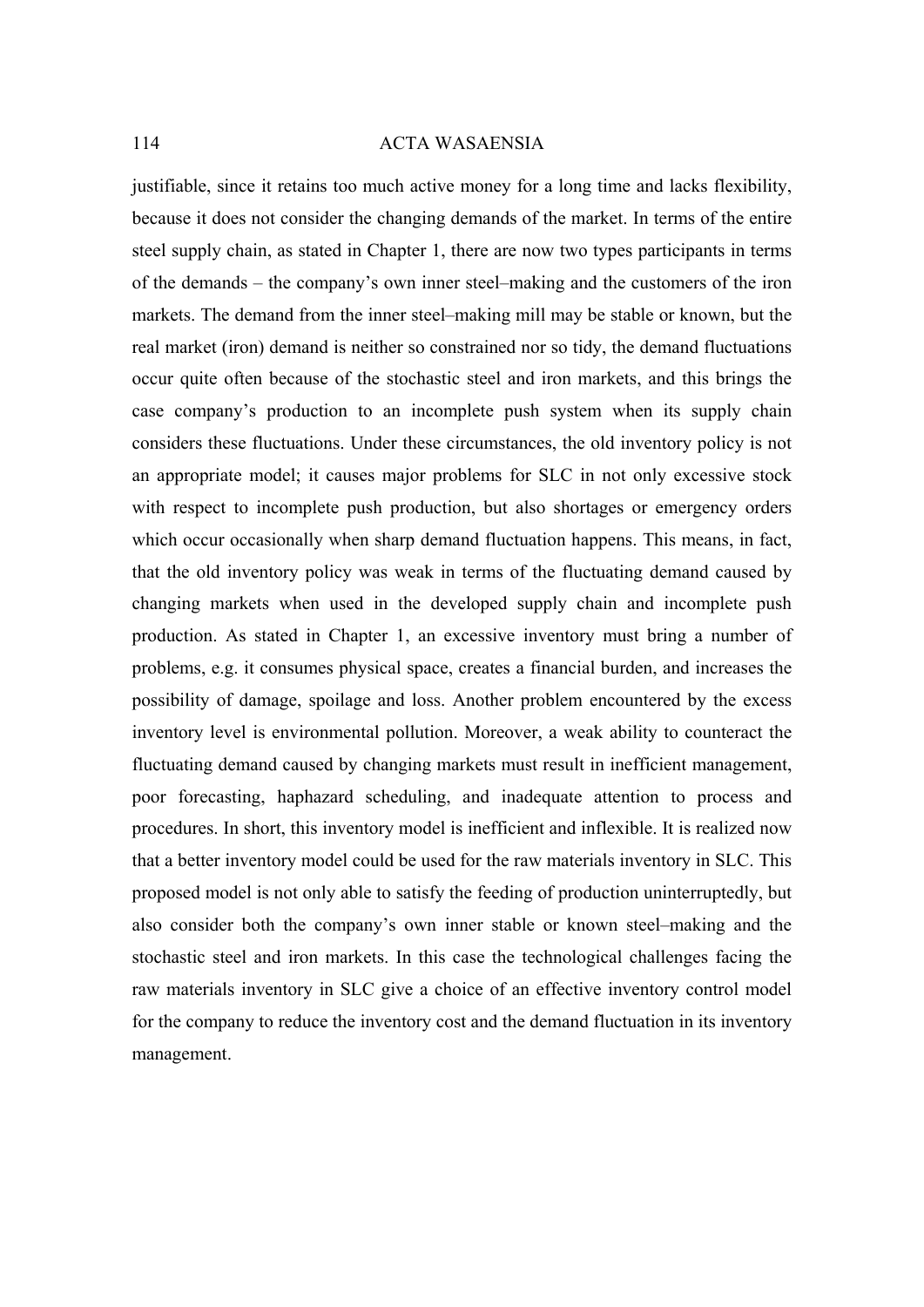## 5.2.2 Numerical Illustrations

In Chapter 3, some items about inventory control were discussed, which should now be used in the preliminary modelling work. The detailed descriptions are as follows:

**Planning horizon:** As an iron and steel company, SLC should guarantee uninterrupted production of iron and steel–making everyday (365 days, or 52 weeks). An inventory model will be created based on annual cost, meaning the planning horizon is one year. For the iron and steel industry, this means 52 weeks.

**Number of items:** For the downstream of the raw materials plant, the BF process needs feeding with the main different raw materials. Among these, iron ore, coke, limestone, and coal powder are regarded as the main items. Hence the inventory model should be a multiple–item model, and the number of items is 4.

**The products:** Feeding the BF the process are mainly iron ore, coke, limestone and coal powder. In the inventory model, it seems that a multi–item inventory model should be used, since there is more than one item. The model, however, can calculate the amount of ordering of other items by their mathematical relationship with the amount of iron ore, since iron ore is the most dominant item among the raw materials. In this case, the amount of coke, limestone and coal powder are in proportion to the iron ore (5–1). Hence it is possible to treat the inventory control as single–item. In detail, it could first focus on the ordering amount of iron ore, then obtain the amount of other items by their mathematical relationship with the amount of iron ore.

Iron Ore: Coke: Limestone: Coal Powder =  $1/0.6$ : 0.40: 0.14: 0.1 (5–1)

**Demand process**: Considering the demand generated in the material inventory as real demand, the weekly demand for iron ore and other items is uncertain, but it can be described by several different distributions that are typical distributions along with market demand in practice. Although the company could not really expect that demand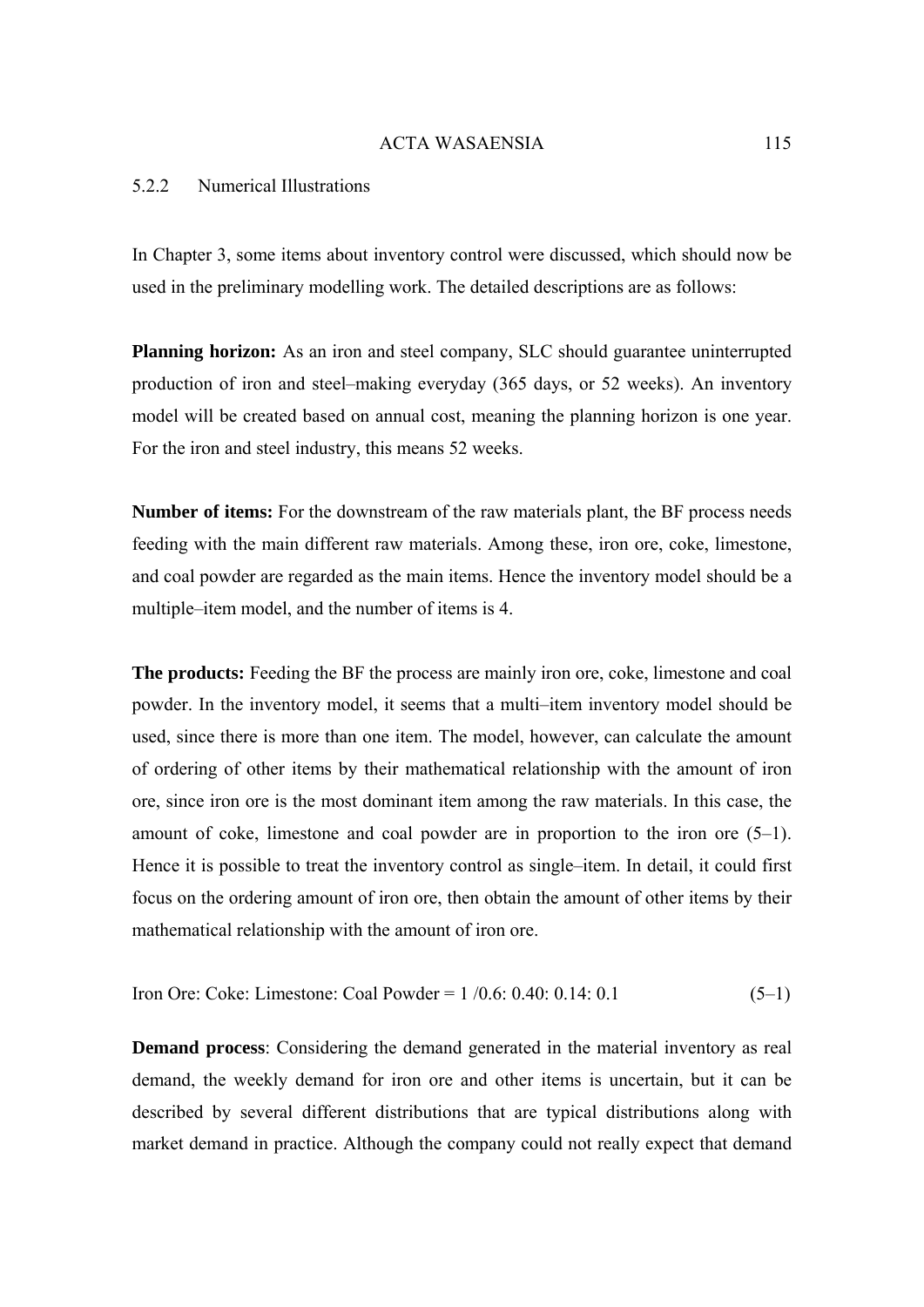would be static, we did not have data to model that explicitly. This research attempted to several different demand distributions were generated by random number and the relative demand information from the historical data given by SLC.

The company's policy is to satisfy all demand for feeding the production process. When the fluctuating demand from the stochastic steel and iron markets is considered, if demand cannot be satisfied completely from the on–hand inventory, an emergency– order will be placed at the end of the period for the shortage. This order will arrive virtually instantaneously, but at a steep cost, which is higher than normal. In the case study, the shortage or emergency–order will appear when one order needs to be placed, and the inventory level will be low and close to safety stock  $(SS)$ , e.g.  $SS \times (1+5\%)$ .

At the beginning, the current inventory of the iron ore, etc., including any that might have just arrived, is  $SS \times (1+5\%)$ . There are no other orders on the way. The raw materials plant has to send the items uninterruptedly to the BF process, since the iron and steel production system is a continuous production process, which needs uninterrupted feeding with the raw material inputs. It also needs to operate 52 weeks per year.

**Service level:** Service level is defined as the percentage of demand in linear feet met from stock (Nahmias 1989). According to different industries, higher service requires just slightly more frequent runs and different higher safety stock. In the case of the SLC – BF process, service levels must be 100%, requiring significant safety stock under normal operating conditions according to the above definition. However, for service level taken into account in the inventory management, here service level in this case study is defined as the percentage of inventory level holding in linear feet met from safety stock (*SS*), which is different from the above definition. For example, if the inventory level for each period is higher  $SS \times (1+5\%)$ , then service level is 100%. It is easy to test the service level in the case study with this definition.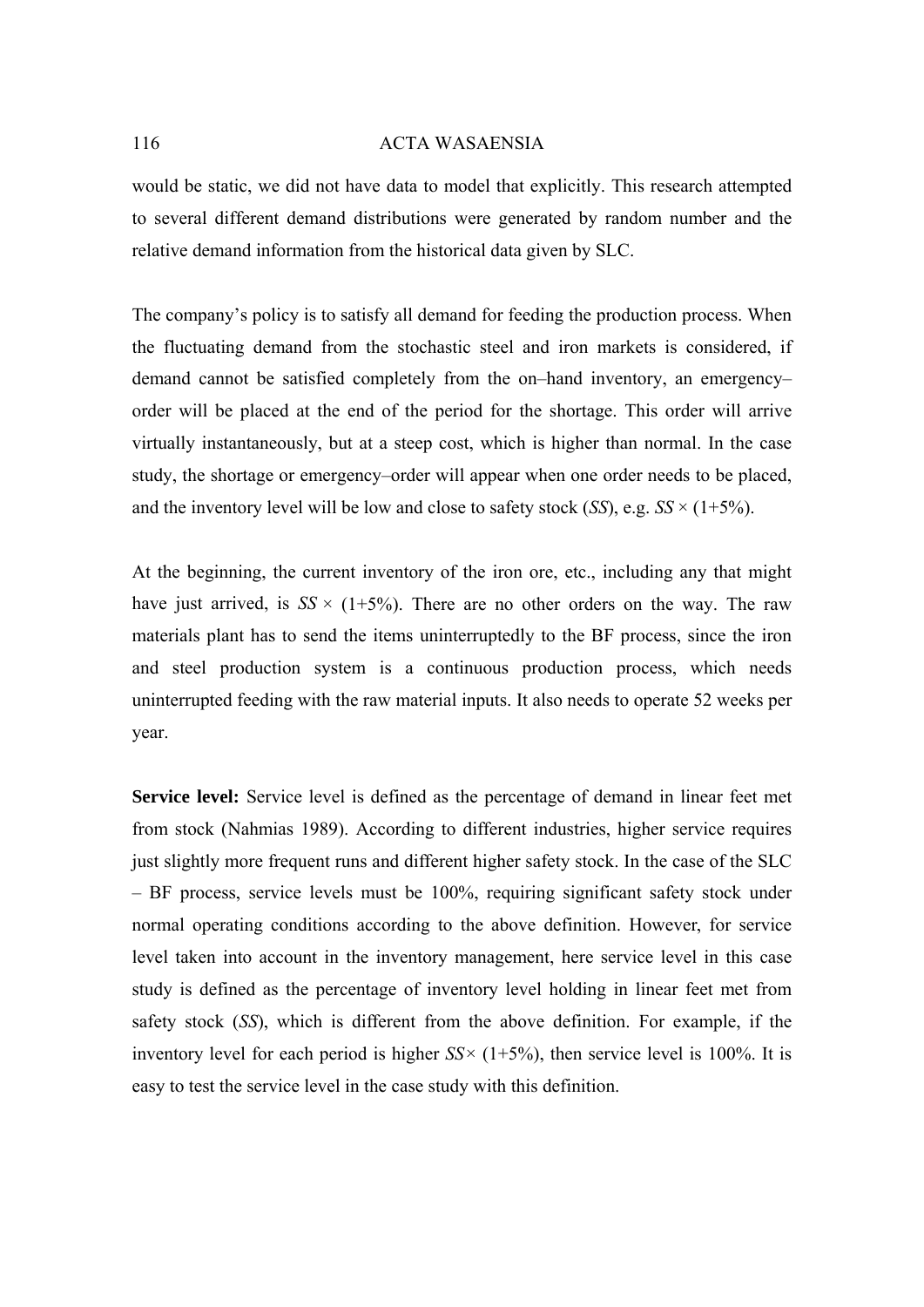**Lead**–**times:** Shipping the items by train would reduce the lead–time considerably, and it is also cheaper. Thus, railways are selected as an option. The supplier takes about 2–3 days to get the materials ready, then the transportation time from the supplier in another province to the local province or other counties is 1–2 days, and the time to the raw materials plant in SLC adds another 2 days. Finally, an average of 5 to 7 days is needed to take the items from the supplier to the SLC. Thus, an average total lead–time is had for the iron ore of 7 days (all days considered are calendar days), which is constant. Therefore, if an order is placed now, it will arrive after 1 week.

**Review process:** Periodic review will be used in the case study, and the period (equal time intervals) will be selected as every week (1 week) for the iron and steel industry.

**Costs structure:** By first focusing on the ordering amount of iron ore, the inventory cost associated with each item should be essentially the same as in the case of an equivalent single–item model [See (3–2)]. The problem thus becomes:

$$
\min COST \; Annual = CTU = CT_1 + CT_2 + CT_3 + CT_4 = \sum_{k=1}^{j} CT_k \tag{5-2}
$$

Where  $CT_1$ ,  $CT_2$ ,  $CT_3$  and  $CT_4$  are the minimal total inventory costs of the items: iron ore, coke, limestone, and coal powder, and *CTU* is the annual total inventory cost of all items.

Based on (3–2),  $I_1$ ,  $I_2$ ,  $I_3$ ,  $I_4$  can be substituted by  $S_k$ ,  $OT_k$ ,  $Q_{sk}$ , and  $Q_k$  for each item in the case study, and the cost is given by:

$$
\min \text{COST} \ (S_k Q_{sk} Q_k O T_k) = C T_k = \sum_{i=1}^n \left[ \sum_{k=1}^j \ (h_k S_k)_i + (g_k Q_{sk})_i + (c_k Q_k)_i \right] + K_k O T_k \tag{5-3}
$$

Each parameter of the cost structure is now stated and their values provided by the company in detail, as follows: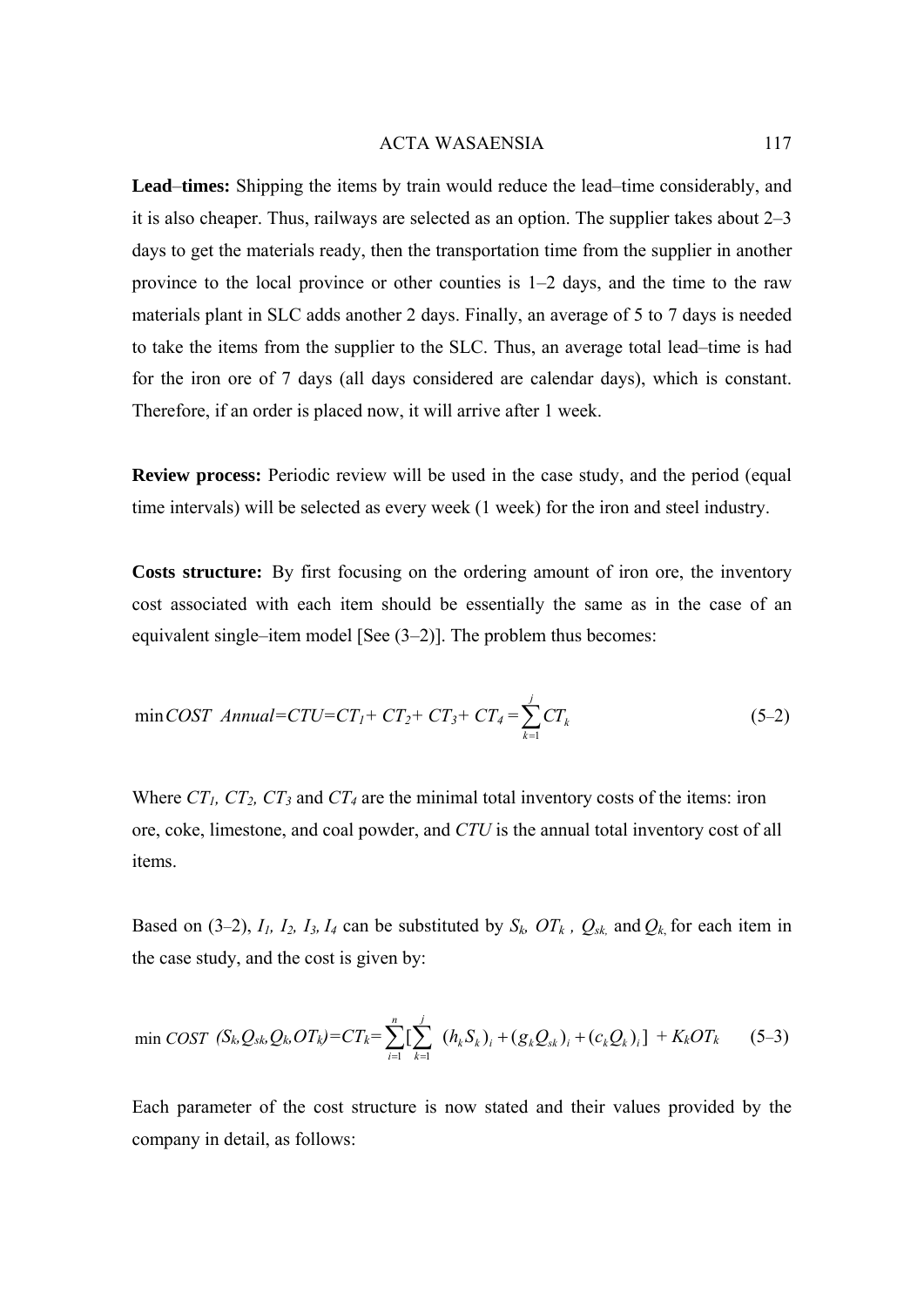*Ordering costs*  $K_k$  *(Yuan/order):* two main components can be identified in the ordering cost for the items: the first component is the transportation cost from the suppliers to the port of local province and until the raw materials arrive at the raw materials plant in SLC; and the second component is the cost associated with the handling of documents, insurance for shipment, and unloading.

Thus, the first component represents the railway transportation cost and is included in the cost of the items. As stated in Chapter 1, a lot of trains and shuttle buses are operated in the region each day. Since the nationwide railway system is integrated and managed by the government, there will be no shortage of available trains.

Chapter 1 has stated that the transportation cost will be only considered with full containers. In general, a replenishment order is more than one container, always full, and the total cost will be the sum of the costs associated with the container sizes involved in the transportation according to the cost per container previously presented. For the sake of simplicity, the case study does not take separate transportation costs for full containers or less–than–full containers per order into account. The company provides annual average transportation costs per order as the ordering costs. The second component associated with the handling cost is also provided as annual average cost per order by the company.

In total, the company has considered both the above components and provided the ordering costs in 10 percent of the purchasing costs as:

$$
K_k = [5.5; 8.4; 1.4; 4]
$$
 (Yuan/ton/order)  $k \in [1, j], j=4$ 

*Holding costs hk (Money/unit*–*time period)*: according to the rule in Chapter 3, the total holding costs are proportional to the level of inventory and vary directly with the storage duration, meaning the holding costs are linear. The company provided the holding costs as: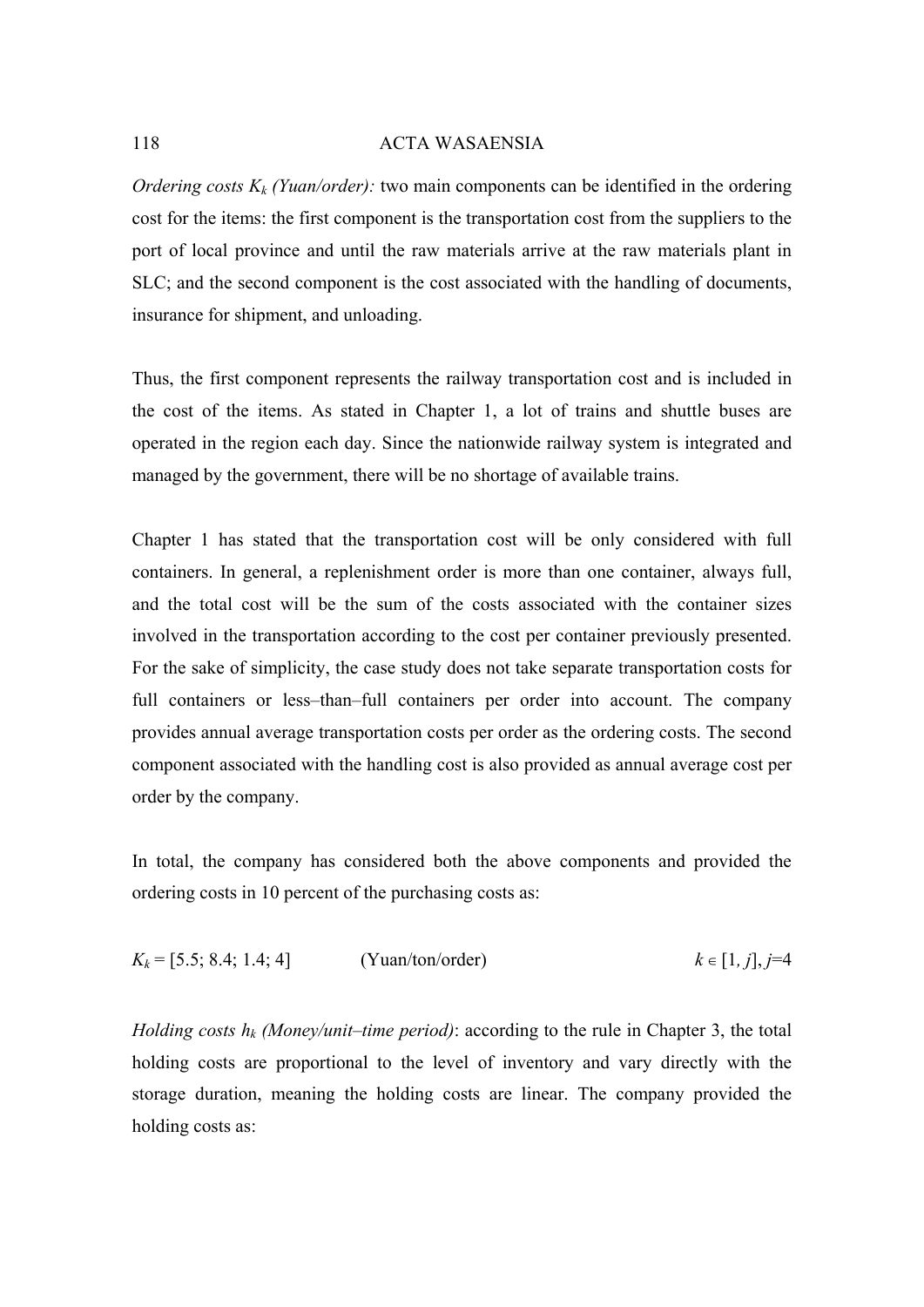$$
h_k = [14; 21; 7; 10.5] \qquad \text{(Yuan/week)} \qquad k \in [1, j], j=4
$$

Clearly, the company may adapt the holding costs of keeping inventory continuously in the materials inventory system when the raw materials are kept in the materials plant.

*Purchasing cost*  $c_i$  (Yuan/t): The costs provided by the company are normal prices without discount in the following:

$$
c_k = [550; 840; 140; 400] \qquad \text{(Yuan/ton)} \qquad k \in [1, j], j = 4
$$

But the supplier offers the following quantity discount structure for iron ore, which will be effected by the order quantity (Figure 24), the discount steps are as follows:

If 
$$
1 < Q < q_1
$$
, then purchase cost/ton = 550 Y/t normal price  
\nIf  $q_1 < Q < q_2$ , then purchase cost/ton = 550×95%=545 Y/t less 5%  
\nIf  $Q > q_2$ , then purchase cost/ton = 550×90%=495 Y/t less 10%  
\nNote: Y/t: Yuan/ton



**Figure 24.** Quantity discount structure for the iron ore

Here, as mentioned in Chapter 3, it is taken into account that purchase costs can vary with order quantity; the cost of a unit is now no longer fixed but a variable  $(c = f(Q))$  of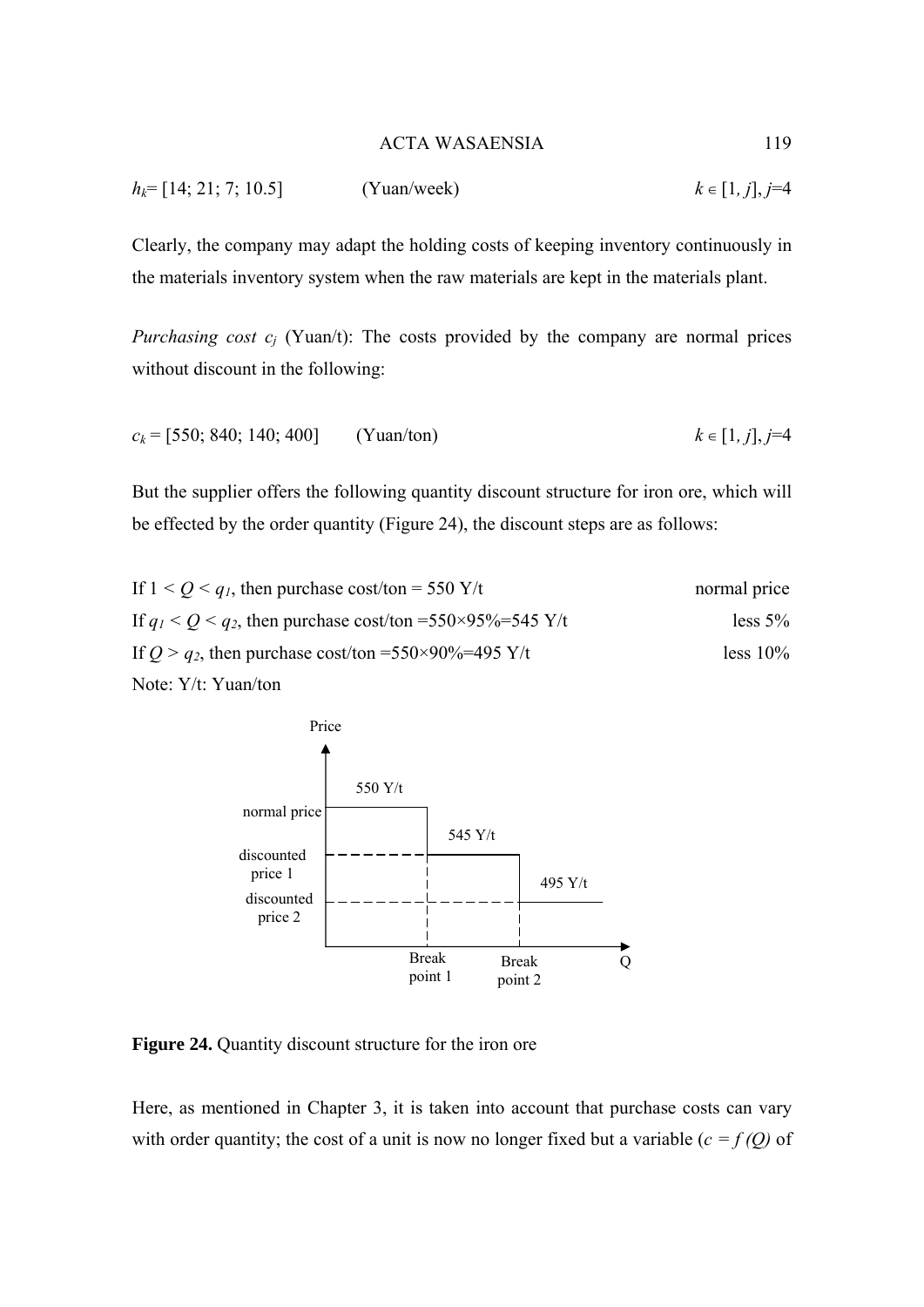the order quantity *Q*). In this case, the company pays the same price for all units ordered, and the price drops when the order size reaches the *break point*.

Note that the price break only happens with iron ore, since a large amount is needed in the BF process, and the company does not receive the price breaks for other items, since they are not large amounts compared with the iron ore.

*Shortage (Emergency–order) Cost*  $g_k$ *:* theoretically, no real shortage occurs when feeding the items uninterruptedly to the BF process, since the iron and steel production system is a continuous production process needing uninterrupted feeding. But it is possible that the inventory level goes too low sometimes. An emergency–order was set in this case. Whenever an emergency–order occurs in advance during review, the company must be charged in a complete back ordering system, which is higher than the normal purchasing cost as an emergency purchase cost. It is important to note here the difference between the definition of shortage in this research and one often used in inventory systems. People frequently use this word shortage to express that on–hand stock can not satisfy demand, which should be zero on–hand stock. The definition in the case industry – iron and steel, more commonly expresses on–hand stock as near to safety stock (*SS*).

As the lead–time is taken into account, the current forecast inventory level should consider the order quantity at lead–time early. Therefore, forecast inventory at lead– time (*L*) from now is given by:

$$
fin_{i=1...n} (i-1) = S(i) + (L \times Day) + \sum_{k=i}^{i+(L-1)} Q_k
$$

We set an order to appear when the forecast inventory level (considering lead–time) is much lower than the re–order point and close to the safety stock *SS.* The logical judgements are given by the inequality, as follows:

| <i>finv</i> (Forecast inventory level $\geq s$   | ordering is placed      |
|--------------------------------------------------|-------------------------|
| $SS \le$ inventory level $\leq SS(1+5\%) \leq s$ | emergency order appears |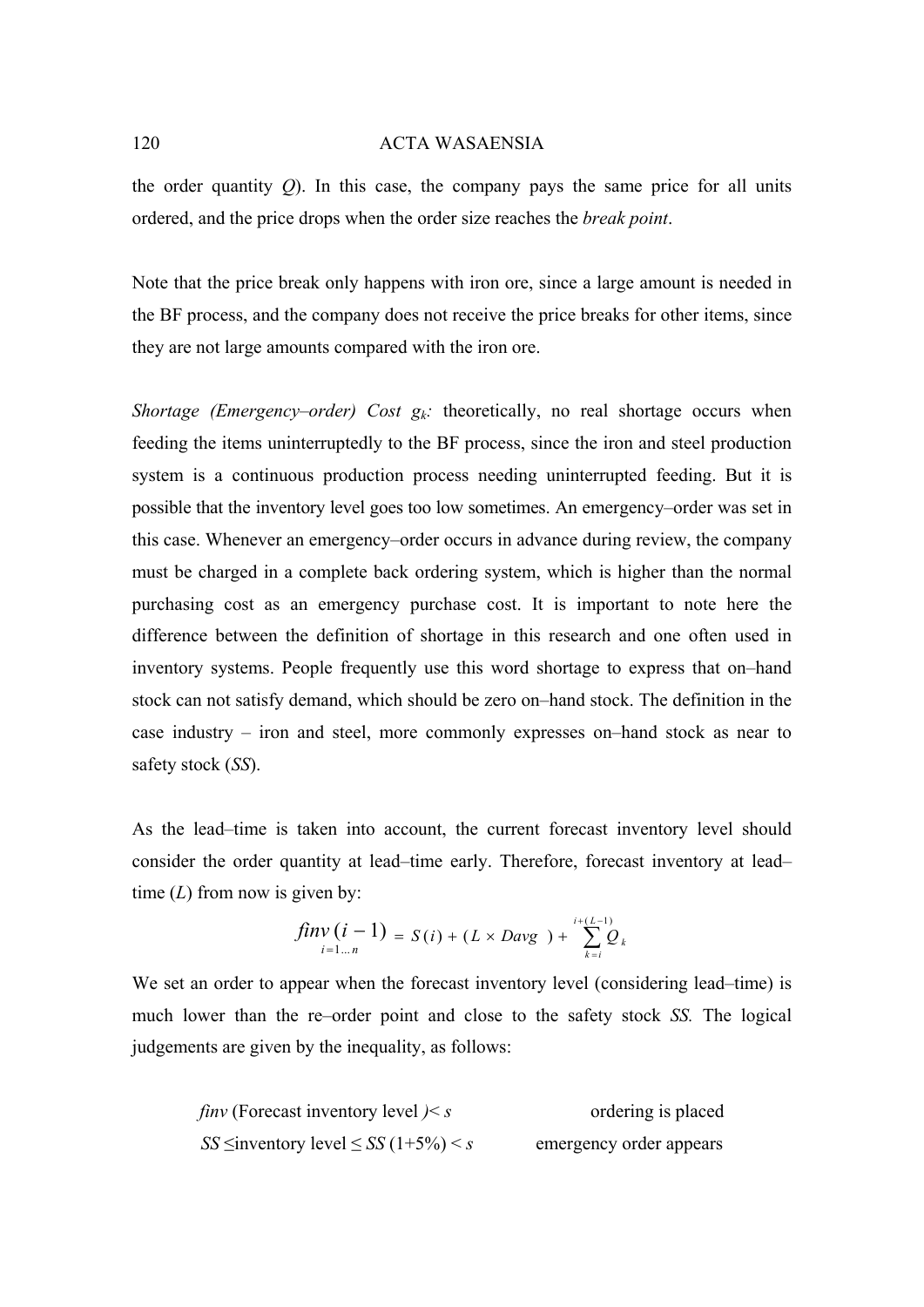The costs for each item given by company are the following:

$$
g_k = [610; 870; 150; 420]
$$
 (Y/t)  $k \in [1, j], j=4$ 

Since the demand–magnification effect in this case study is a similar phenomenon to the bullwhip effect, the measuring of the bullwhip effect is provided first. A commonly used methodology exists for measuring the extent of the bullwhip effect in a supply chain. The variation of demand at a certain stage in the chain is described as the standard deviation of the demand divided by the average demand during a certain interval of time. This is calculated for both incoming and outgoing demand at the stage – and the demand at any two points in the chain. The extent of the bullwhip effect is the quotient of the coefficient of variation of demand generated by this (set of) stage(s) and the coefficient of variation of demand received by this stage:

Bullwhip 
$$
(\omega) = \frac{c_{\omega}}{c_{\omega}}
$$

Where

$$
c_{in} = \frac{Std\_D_{in}(t, t+T)}{Mean\_D_{in}(t, t+T)}
$$

$$
c_{out} = \frac{Std\_D_{out}(t, t+T)}{Mean\_D_{out}(t, t+T)}
$$

 $D_{in}$  and  $D_{out}$  are the incoming and outgoing demands during the time interval  $(t, t+T)$ ; *Std\_* and *Mean\_* are the standard deviation and mean of the demand, respectively. In the proposed fuzzy inventory supply chain with 2 stages (Figure 27) in the case study, each stage consists of inventory, order and demand; we distinguish between demand coming from the next downstream stage (Din\_1) and demand going out to the next upstream stage (Dout\_1). Demand of upstream (Din\_2) is usually affected by placing orders from the downstream (Dout<sub>1</sub>).  $c_{out}$  *<sub>Order</sub>* is used to express  $c_{out}$  that is the function of order; and  $c_{in}$   $c_{in}$  *Demand* is the function of demand. Since the demand–magnification effect in the case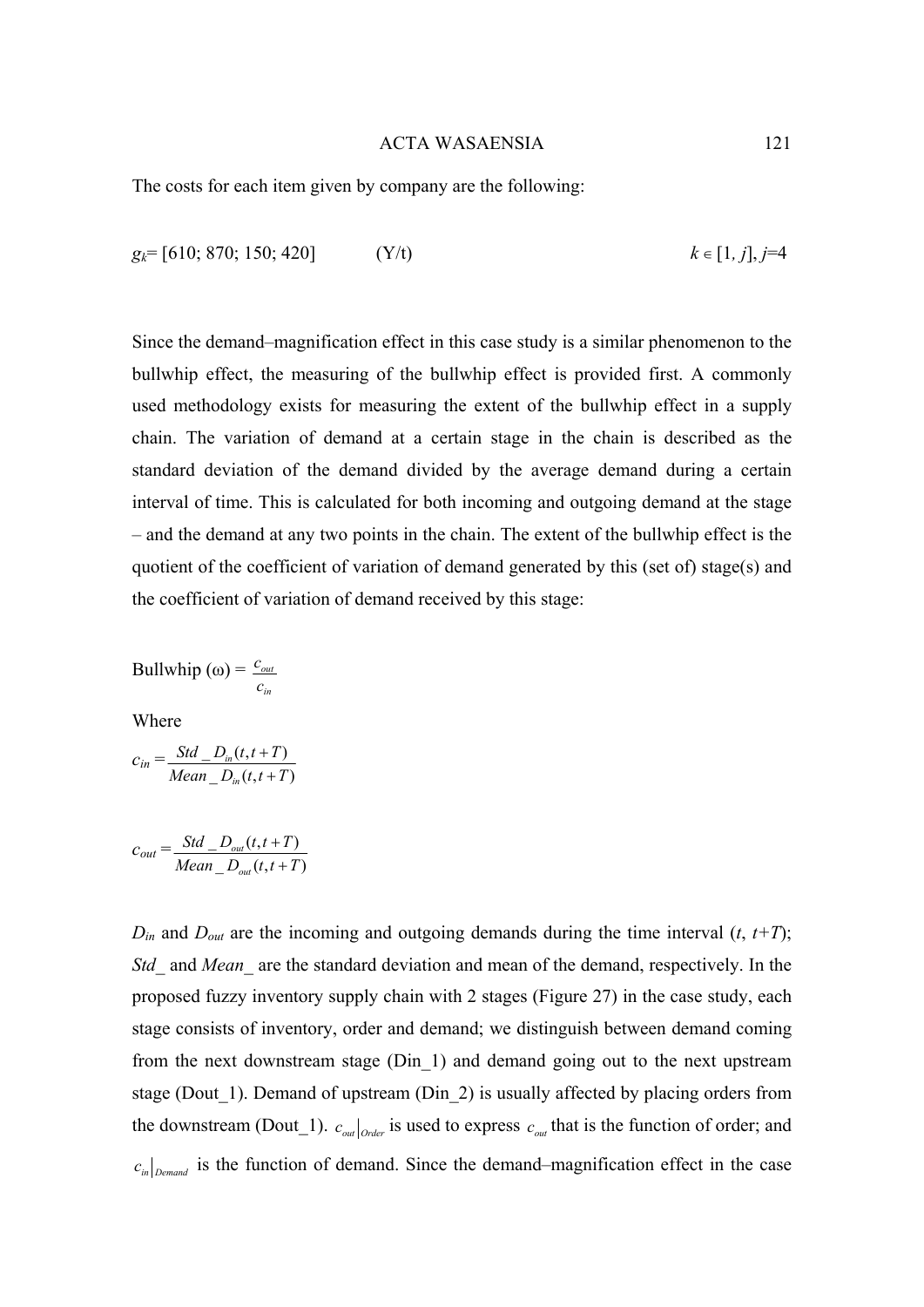study is similar to the bullwhip effect, the measurement of demand–magnification effect in the case study follows the same as the above measurement of bullwhip effect. All demand–magnification effects will be calculated in each stage for the one and two–stage inventory system by both classical and fuzzy model in the case study.

## **Damping effect of inventory to demand fluctuations:**

As with the demand–magnification effect calculation, the damping effect of inventory to demand fluctuations is also calculated to investigate the counteraction to demand fluctuations. It is defined as  $Damp = \frac{Std\_S - Std\_D}{Std\_D}$  $\overline{\phantom{0}}$  $\frac{-S - Std - D}{-}$ . *Std D* and *Std Q* are the standard deviation of demand distribution and order quantity, respectively.

## **Others:**

There are other factors that influence the cost model besides the above parameters. The details are as follows:

*Average weekly demand Davg (unit/week):* in the iron and steel industry, the collected data is weekly, so that the data used in this case study is also weekly. The annual production is 200 0000 tons in the company, 60 percent of materials is iron ore, and its output–rate is 95 percent. Hence, iron ore's annual average demand  $(Davg<sub>1</sub>) = 200$  $0000/0.6/0.95 = 35100 0000$  t /annual, annual store operates = 52 weeks/year, then the average weekly demand is given by:

 $Davg_1 = 35100\ 0000/52 = 6750000$  t / week

(Note: footnote 1 expressing the first item: iron ore, will not be repeated subsequently)

*Max. weekly demand Mad<sub>1</sub> (ton):* 351000000/ 52  $\times$  (1 + 12%) = 7560000 t/ week *Min. weekly demand Mid<sub>1</sub> (ton):*  $351000000/52 \times (1 - 15\%) = 5737500$  t / week

*Safety Stock SS (ton): SS* must taken into account around 2–3 weeks (we set to 2.5 weeks) material feeding to the BF process, that is *SS* = Average weekly demand **×**2.5 weeks. For iron ore: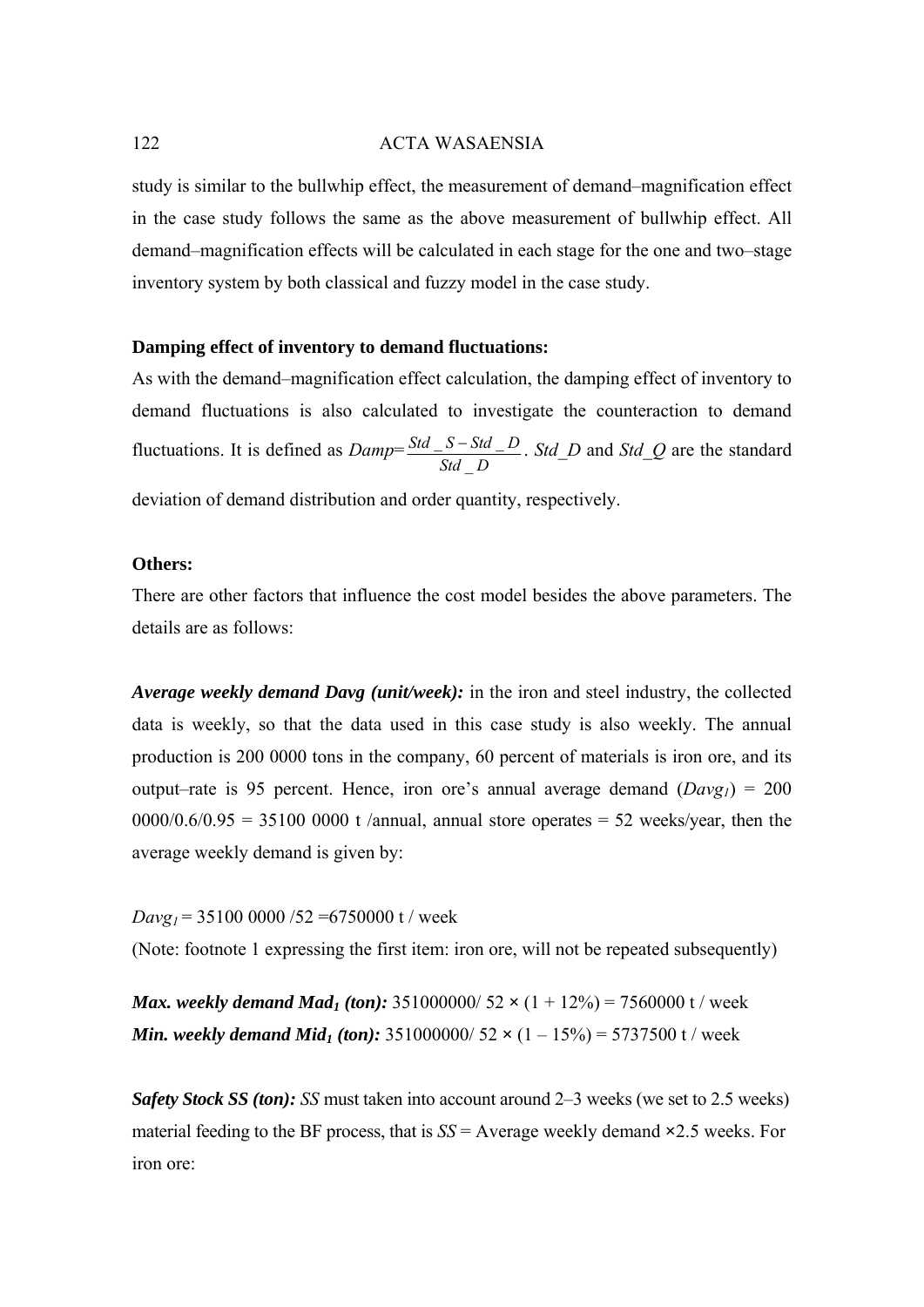*SS<sub>1</sub>*= *Davg<sub>1</sub>*  $\times$  2.5 weeks= 6750000 t / week  $\times$  2.5 weeks = 16875000 ton

*s (ton):* the re–order point of iron ore is given by equation (3–10) in Chapter 3

$$
s_1 = Dayg_1 \times L + SS_1
$$
  
= 6750000 × 1 + 16875000  
= 23625000 ton

The above calculations can be made by Matlab programming, and amounts of other material can be calculated from the ratio (5–1).

As mentioned earlier, there should be a multi–item inventory model, since there is not just one item. However, we could only focus on the iron ore first. Hence, inventory control is treated as special single–item, and other items can easily be controlled based on their mathematical ratio with the iron ore.

# *Stock control*

In the inventory stores with the iron ore, coke, limestone and coal powder items, the amount of items are displayed. During the week, the manager checks the inventory of items at the stores. It is easy to calculate the amount of ordering coke, limestone and coal powder based on the amount of iron ore ordered, since they are related to the iron ore when the iron ore is checked and ordered.

When the company takes into account fluctuating demand in the changing markets, the company's inventory policy is to satisfy all demand at the time it occurs. If it cannot satisfy demand completely, e.g. the inventory level is almost approaching *SS,* then an emergency order will be placed at the end of the previous period for the shortage. This order will arrive virtually instantaneously, but at a steep cost for the emergency–order. In the case of low stocks it places an order with available inventory from the supplier. Since the company must guarantee uninterrupted production in the BF process everyday or every week, shortages may occur, and whenever a shortage occurs in advance during review, an emergency order will be placed at the end of the period for the shortage, which selects per unit–time as the shortages cost, but at a steep cost higher than the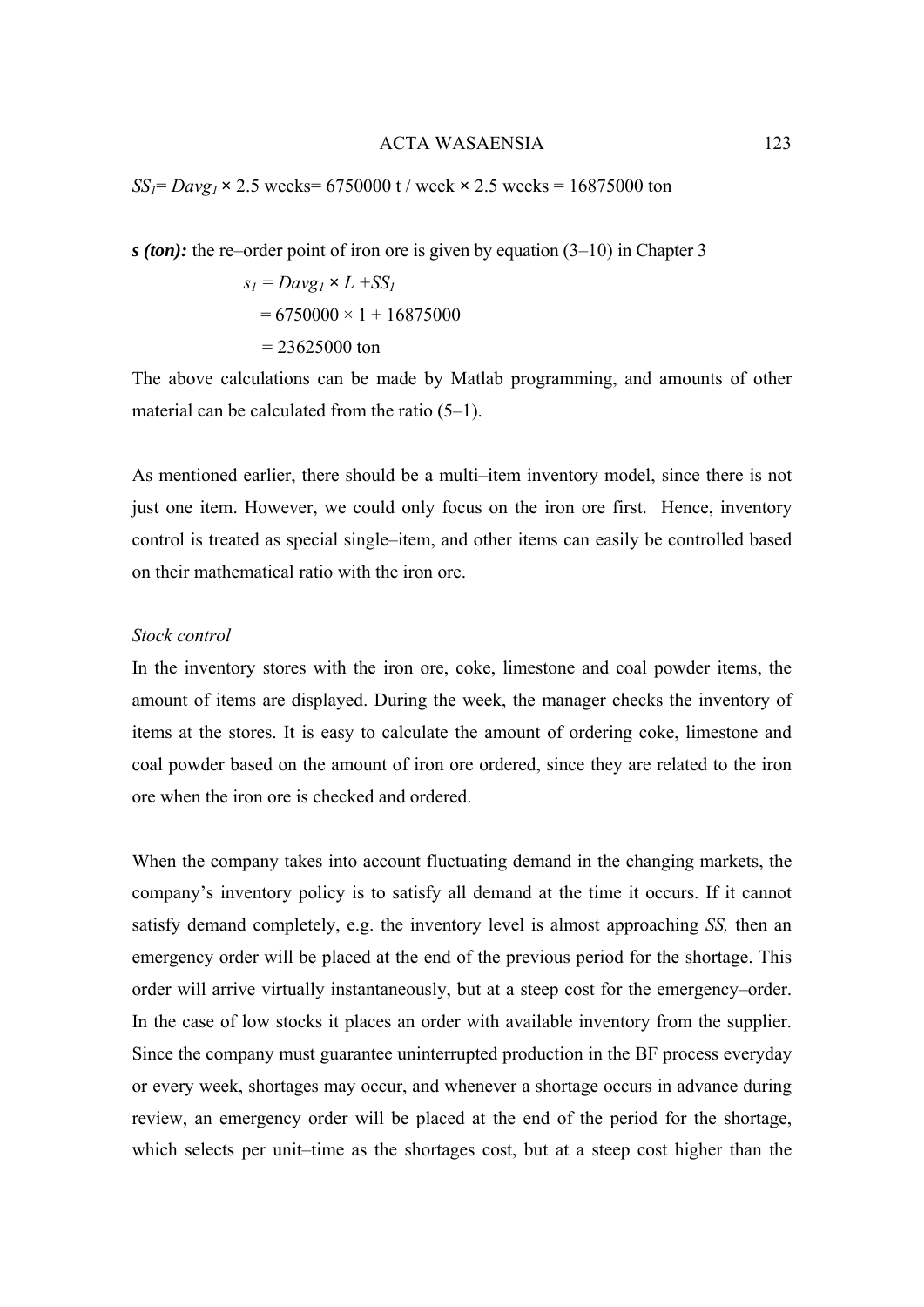normal purchasing cost. Therefore, we consider shortage cost involved in the inventory system.

## *A brief problem definition*

According to Section 1.3, in brief, the main problem is to coordinate the replenishment of orders for raw materials of items in the case company while optimising the inventory level and total cost, and achieving a certain customer service level in inventory management. The main constraints are specified minimum annual total costs for the raw materials of items in the raw materials in SLC and improved ability to counteract the demand fluctuations when the changing markets are considered in the multiple stage steel supply chain. With the experiments, an effective inventory control model will be provided for the raw materials inventory in SLC based on a comparison of the classical inventory model with modern fuzzy logical control combined with the classical (s, S) policy, a comprehensive synthesis for the modelling efforts with the case study, and a final proposed inventory control model of the case.

# **5.3 Model Formulation and Statement**

Based on the inventory cost model and numerical illustration from the previous section, Table 10 presents some values of the parameters of the item (raw materials) obtained.

For the raw materials plant in SLC, the supply chain is as in Figure 25 (a). According to the FICM in Chapter 4, section 4.4.4, and in Figure 18, the fuzzy model is applied for a one stage fuzzy controller (Figure 25(b)), which can use one stage data provided by the case company. With this model, it not only obtains a cost effective inventory, but also tests the fuzzy model to counteract demand fluctuations. The model is executed with input data and output. Several kinds of participants are defined for the purpose of explanation: the BF production, raw materials plant, and supplier. The BF plant is the direct consumer, which places orders for feeding, then uses feeding for the production. The BOF processes, other downstream mills and consumers in the markets are the downstream participants of the supply chain, since this one stage model does not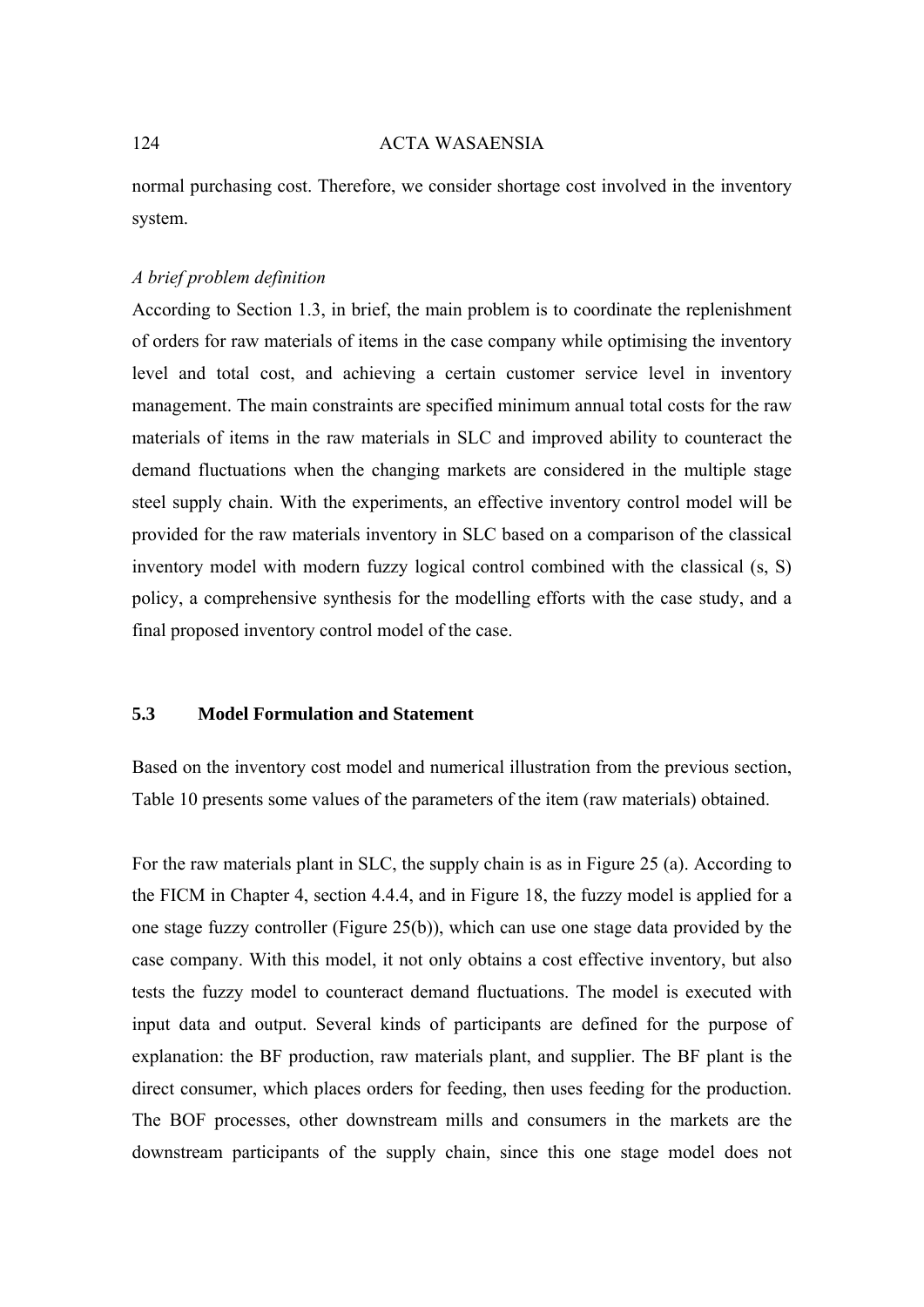consider these downstream stages; the data used in the experiment of one stage model just involves the direct consumer– the BF production. The supplier is the most upstream participant of the supply chain. The supplier supplies iron ore, etc. to the raw materials plant, but the supplier does not have its upstream participant. The raw materials plant is the intermediate participant in the supply chain. The raw material plant both places orders from the supplier and delivers orders to feed the BF process.

| Products                                     | Iron ore       | coke    | limestone | coal powder |         |
|----------------------------------------------|----------------|---------|-----------|-------------|---------|
| Planning horizon (w)                         | 52             |         |           |             |         |
| Review process (w)                           | 1              |         |           |             |         |
| Lead-time for iron ore $(w)$                 | 1              |         |           |             |         |
| Number of items                              | 4              |         |           |             |         |
| Ordering $cost(M/t)$                         | 5.5            | 8.4     | 1.4       | 4.0         |         |
| Holding $cost(M/w)$                          | 14             | 21      | 7         | 10.5        |         |
| Purchasing cost $(M/t)$                      | $550$ (normal) | 840     | 140       | 400         |         |
| Shortage (emergency) cost $(M/t)$            | 610            | 870     | 150       | 420         |         |
| Safety Stock (t)                             | 16875000       | 4050000 |           | 1417500     | 1012500 |
| Re–order point t)                            | 23625000       | 5670000 |           | 1984500     | 1417500 |
| Average quantity of iron ore $(t/a)$         | 351000 000     |         |           |             |         |
| Max iron ore $(t/w)$                         | 7560000        |         |           |             |         |
| Min iron ore $(t/w)$                         | 5737500        |         |           |             |         |
| Average weekly demand of iron<br>ore $(t/w)$ | 6750000        |         |           |             |         |

**Table 10.** Value of some parameters

Note: M/t: Money/ton; t/w: ton/week; ton/a: ton/annual.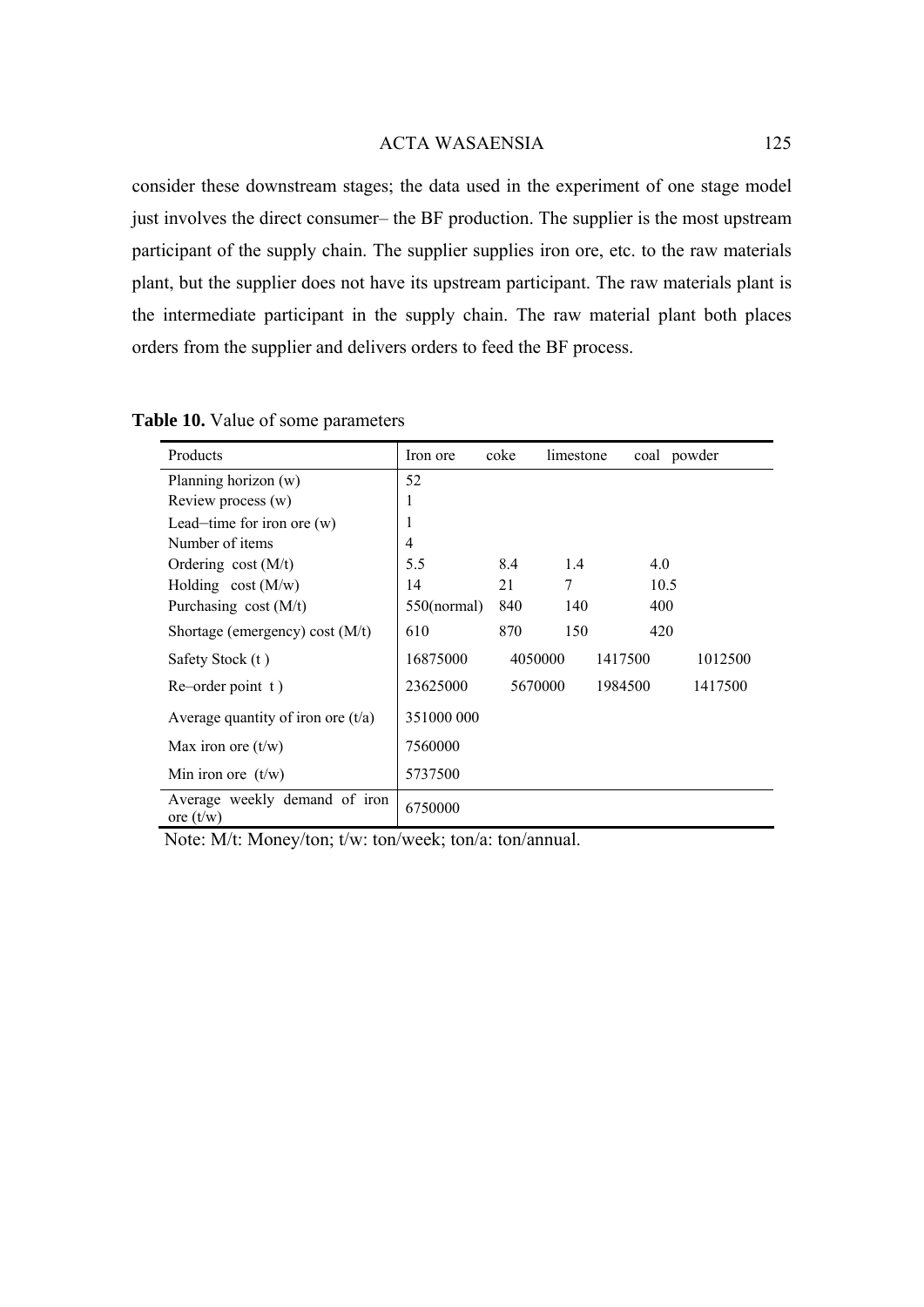

(b)

**Figure 25.** Raw materials supply chain inventory management in SLC

When considering the two–stage model, there are two types of participants in the demands: the company's own inner steel–making, and the customers of the iron and steel markets. Because of the limitations of current data about the changing markets from the case company, which just provided rough data for both types of participants, this research had to use this data for the demands of end node. Thus, the case study makes the relevance shared data of demand for the second stage fuzzy controller; its fuzzy model is similar to Figure 19.

The inventory will be controlled using an inventory model considering the production guarantee from the raw materials plant in SLC. Two inventory models are considered,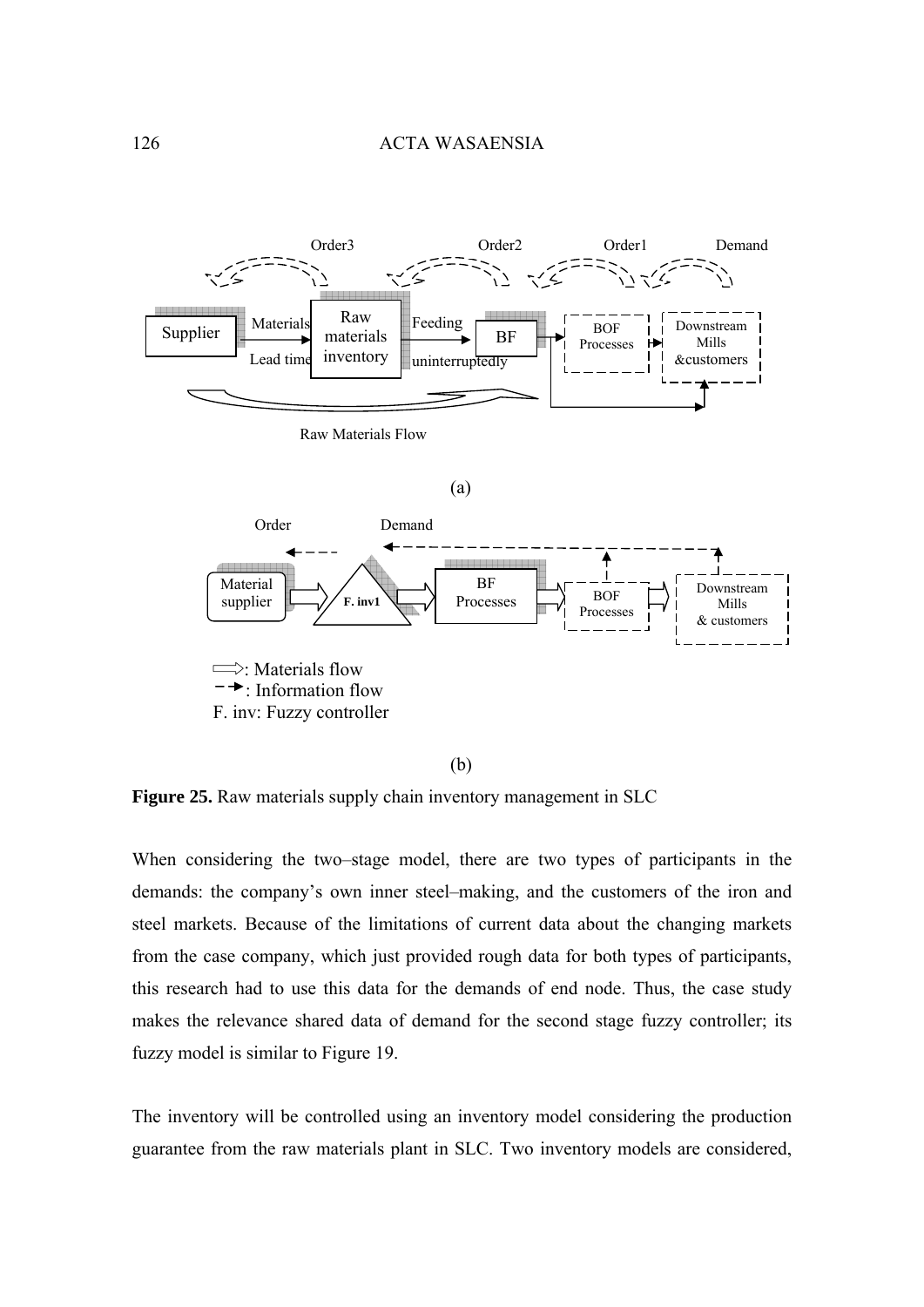which have been discussed in earlier chapters. With the simulation, the performance of the system is compared using the extension (s, S) inventory policy with a FICM, which have been analysed earlier. Each model statement is as in the following sections.

## 5.3.1 The Extension (s, S) Policy for Raw Materials Inventory in SLC

This case has been discussed in Chapter 3 and Chapter 4, and now this extension (s, S) policy is applied for the raw material inventory in SLC.

With the discussion in Chapter 3 and the preliminary modelling work in the previous section, an implementation of the extension (s, S) policy was attempted in the model of raw materials inventory in Company SLC, which provided the data for the model from their real environment.

Finally, for the purposes of the experimental design, the study defines  $i \in [1, 2, 3, \dots, n]$ and  $n = 52$ . An inventory model based on annual cost also needs to be created; the periodic review case allows the selecting of the period (equal time intervals) such as every week (1 week), it makes easily to simulate model the periodic review case.

With the discussion in Chapter 3, section 5.2.2, and the block diagram model of control system in Figure 26, a cost function model based on extension (s, S) policy was developed, as shown as equation (5–3) in section 5.2.1. Some related constraints will determine if the inventory needs to be placed at period *i,* the first period to the nth period. From the previous analysis, it is possible to estimate the cost of iron ore inventory first. Then it is easy to obtain other items from their linear relationship, which is shown in (5–1). Therefore, the estimation of iron ore is as follows:

The inventory level for the next period is given by

$$
S_{i+1} = f(S_i, D_i, Q_i, L) \tag{5-4}
$$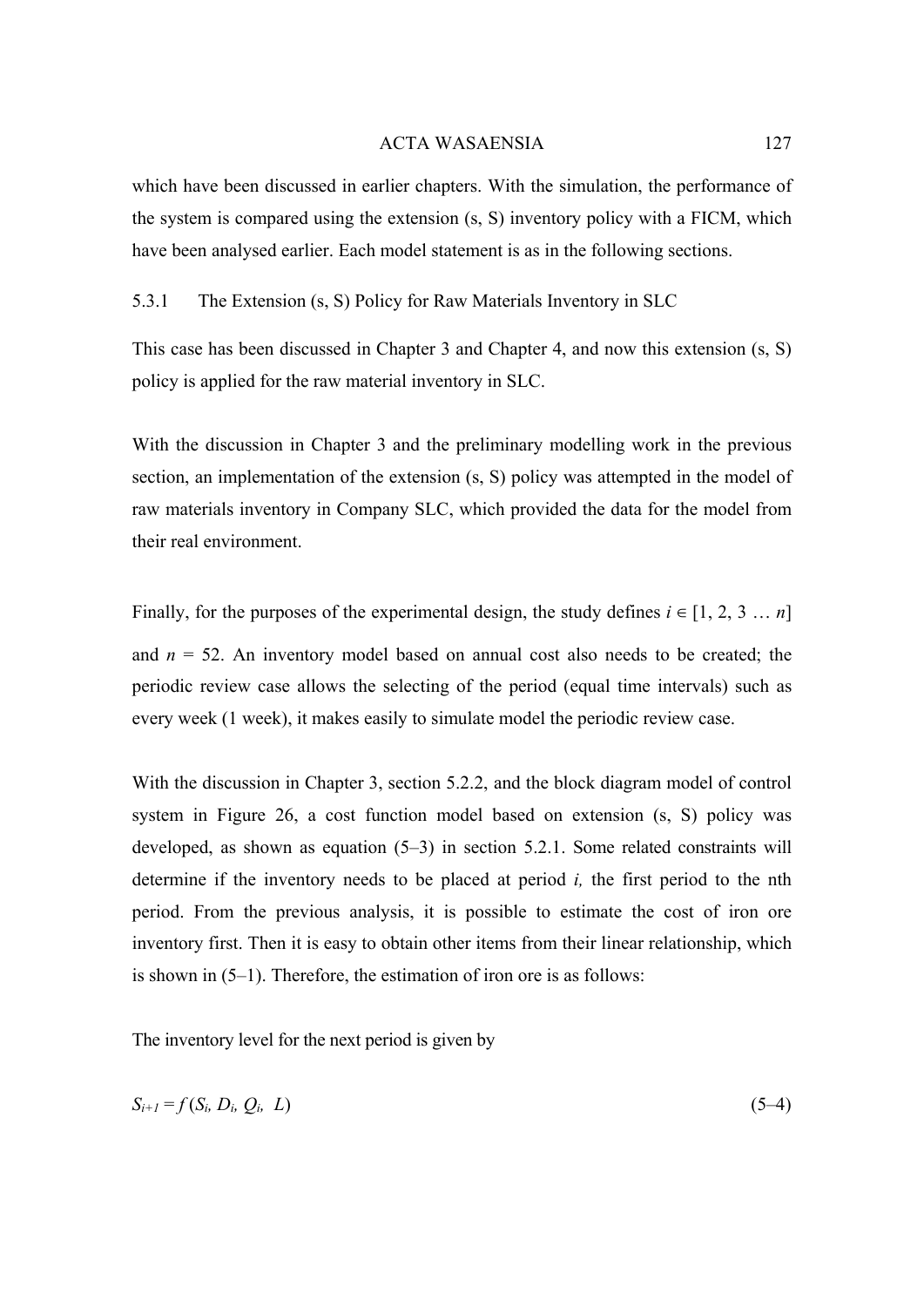Where

 $S_i$  = ending inventory (Order–up–to level) at period i

 $D_i$  demand at period I, it is random seeds or the distributions, including the uniform distribution with the uniform case, the normal, sine wave and exponential distributions with the stochastic model, and imprecise information that consider the fluctuating market.

 $Q_i$  = order quantity of at period i  $L =$  lead–time

The lead–time for the inventory level is considered; hence, the inventory level is given by: *Inventoryi+1=Inventoryi* –*Demandi+1+Orderquantityi-leadtime* (5–5)

The model should always check if the forecast inventory will be below s, the rule of (s, S) policy is as follows:

$$
\begin{cases}\n\text{fin}v < s, \quad \text{order}(Q_i \neq 0) \\
\text{fin}v \ge s, \quad \text{don'}\text{torder}(Q_i = 0)\n\end{cases}
$$
\n
$$
\begin{cases}\n\text{fin}v_{i-1} = S_i - (L \times \text{Dayg}) + \sum_{k=i}^{i+(L-1)} Q_k\n\end{cases}
$$
\n
$$
(5-6)
$$

Where

Where

*s* = re–order point *finv=* forecast inventory

 $s = Dayg \times L + SS$ 

*Davg =* average demand (day/week/month) *SS* = safety stock.

By (5–5), when an order needs to be placed considering the lead–time, the inventory balance equation is then given by: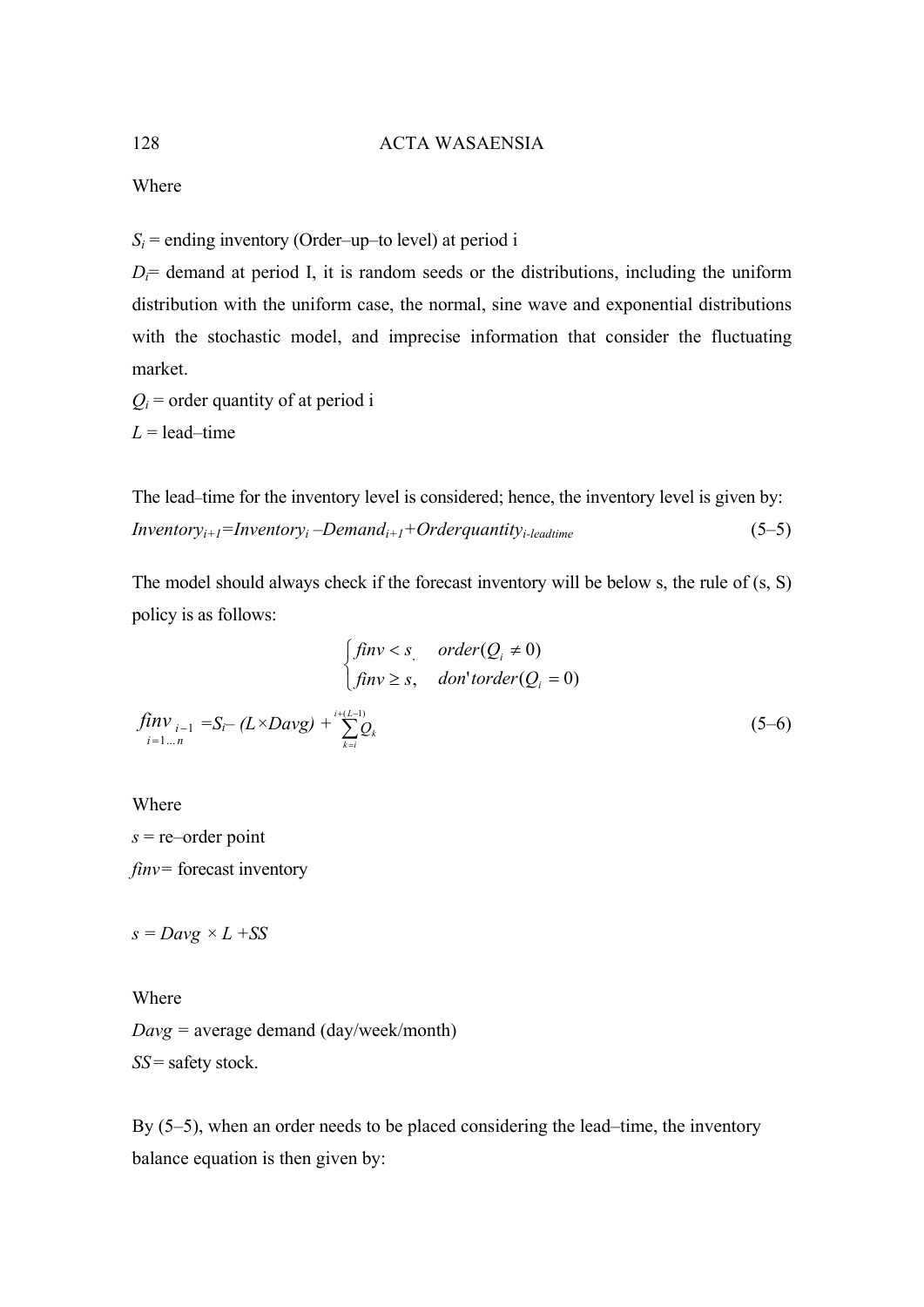$$
S_{i+1} = S_i - D_{i+1} + Q_{i-L}
$$
  
\n
$$
Q_i = (s - S_i) + D_i
$$
  
\n
$$
0 < SS < s
$$
  
\n
$$
L, S_i \ge 0;
$$
  
\n
$$
i \in [1, n];
$$
  
\n(5-8)

Assume that an initial inventory level  $Q_0$  can be set, it is noted that  $Q_0$  takes into account the safety stock (*SS*) and shortages for this inventory system.

Where *SS* must take into account 2–3 weeks materials feeding to the BF process, then

$$
SS = Average weekly demand \times 2.5 weeks.
$$
 (5–9)

The above analysis is for iron ore, other items (coke, limestone, and coal powder) can be obtained from this mathematical relationship as  $(5-1)$ :

The above model, in spite of its visual simplicity, is a computationally difficult problem. It has a set of constraints and variables in it and involves a random variable demand. The model can be simulated by Matlab. The result from the simulation will be used to compare the result of the FICM in the case.

# 5.3.2 The FICM for Raw Material Inventory

This proposed model is using a fuzzy logic controller combined with the (s, S) policy. The fundamentals of the fuzzy model in inventory control have been discussed in Chapter 4. The case study now proposes the fuzzy model to find an inventory policy in supply chain management. The result from the simulation will be used to assist in the building of an inventory model in the raw materials plant of SLC.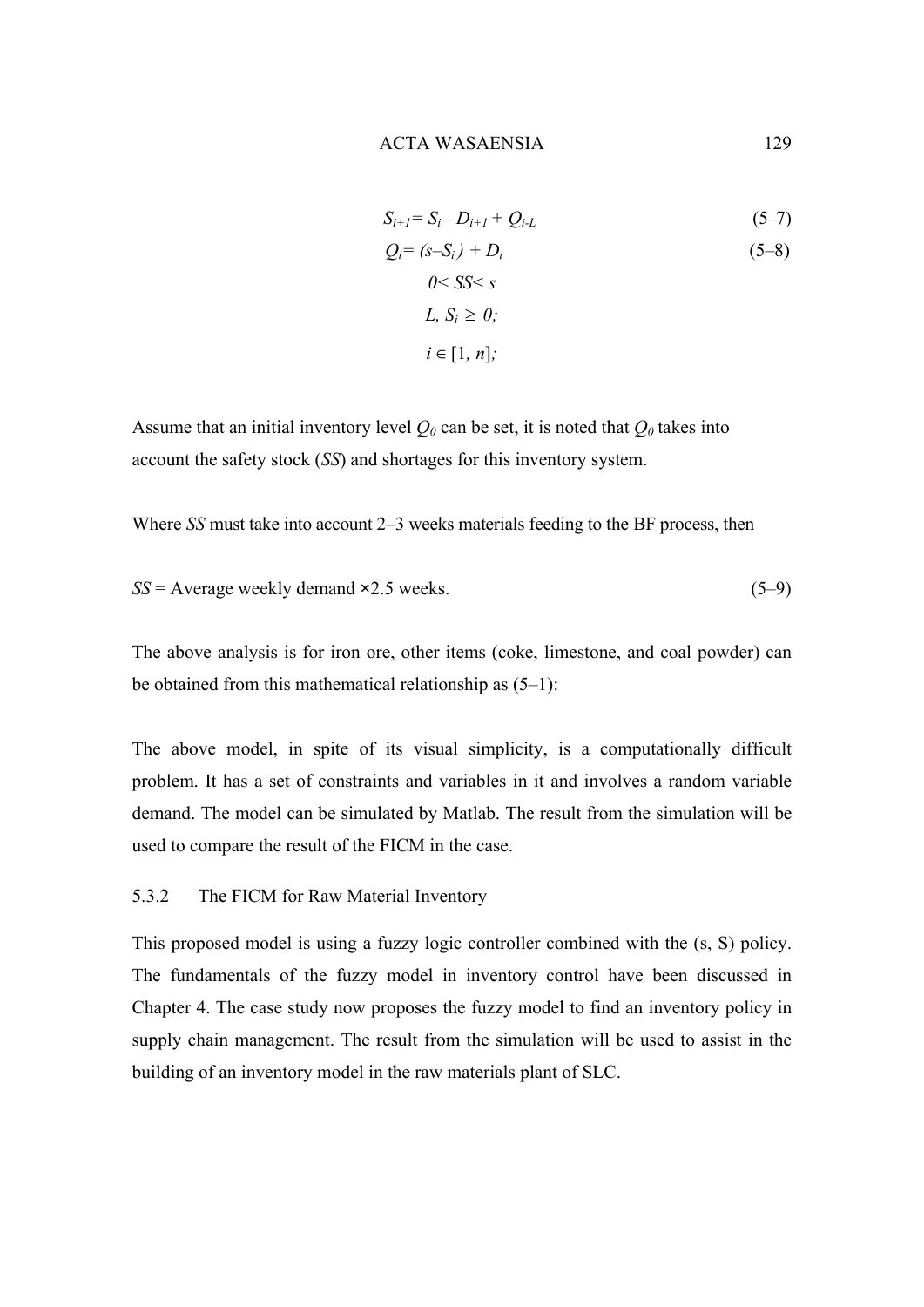The block diagram model of the inventory control is shown in Figure 26, which shows that the (s, S) policy will decide when an order needs to be placed, and the fuzzy control method will evaluate the order quantity.



**Figure 26.** Overview of Fuzzy inventory modelling approach

The FICM will take into consideration the fuzzy logic controller together with the (s, S) policy. With this model, several aspects of the system were handled in the same way as in the crisp runs, which used the extension (s, S) policy as in the previous section. With this model, the (s, S) policy will decide when an order needs to be placed, and the fuzzy control will evaluate the order quantity. The order quantity, emergency order, forecast inventory, initialisation, etc. were all calculated in the same way as the crisp runs. The fuzzy controller will count the order quantity when an order was placed.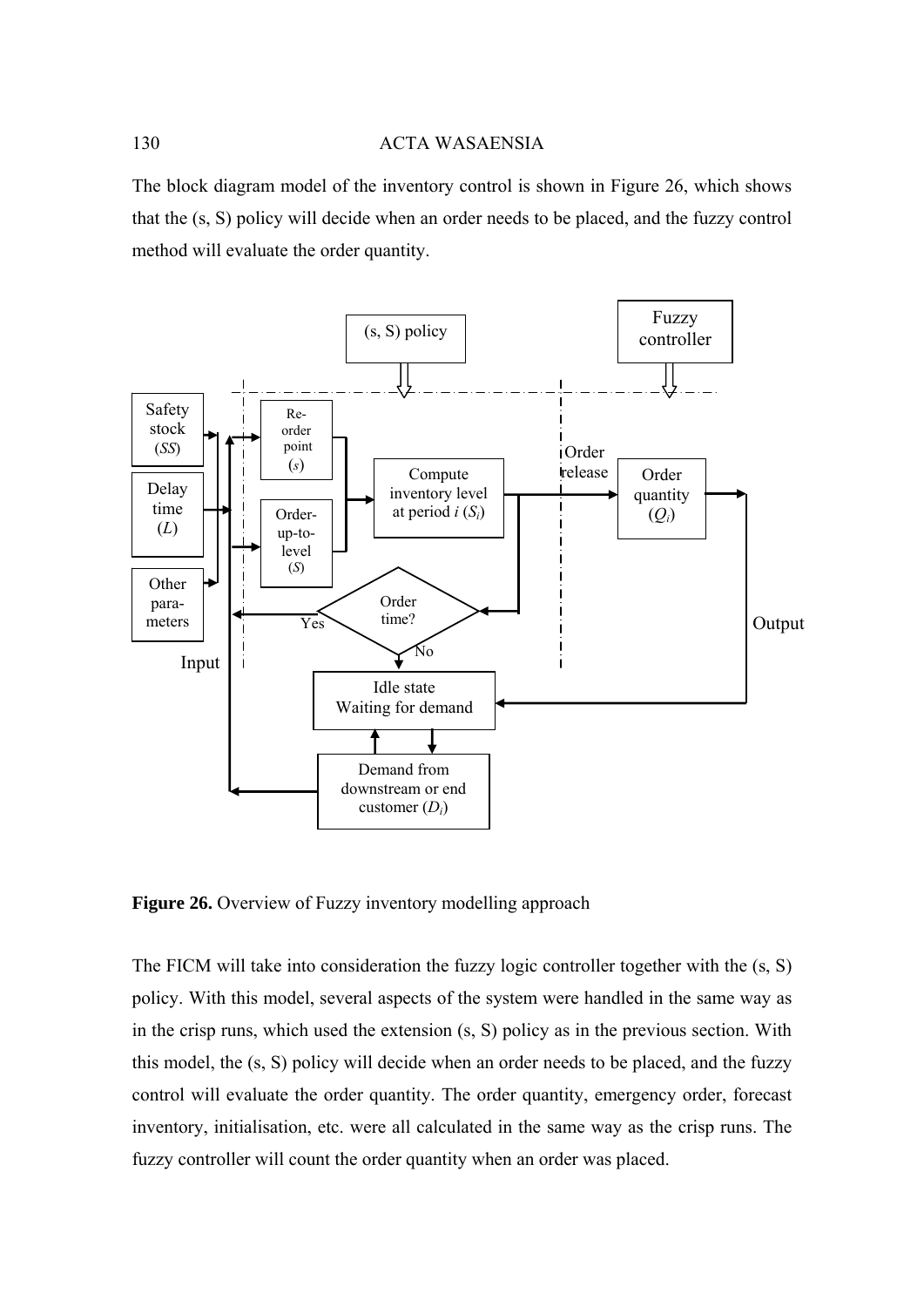According to the application procedures in Chapter 4, several procedures are taken into account for fuzzy model design according to the detailed sections 4.3 and 4.4, including fuzzification, fuzzy control rules, fuzzy operators and defuzzification.

In summary, a simulator–based model has been presented. To test it in this preliminary work, an inventory system with SLC was considered and simulated. The adaptation idea was adapted in two models, which are the extension (s, S) policy and a proposed fuzzy model. The optimal policies were determined using the extension (s, S) policy for determining the ordering time and were combined with fuzzy logic for evaluating the order quantity. Both were subsequently tested on the Matlab, and then for running and results, giving a comparison and alternative approach. With the Matlab, the experiment work in the following chapter will show (1) the proposed FICM based on a fuzzy logic controller combined with the (s, S) policy provides improved performance in cost and inventory level. (2) The FICM improve the inventory control in a stochastic demand case and demand with imprecise fluctuation case. And (3) The FICM improves the ability to counteract the demand–magnification effect when demand fluctuations are considered in a multiple stages supply–demand network?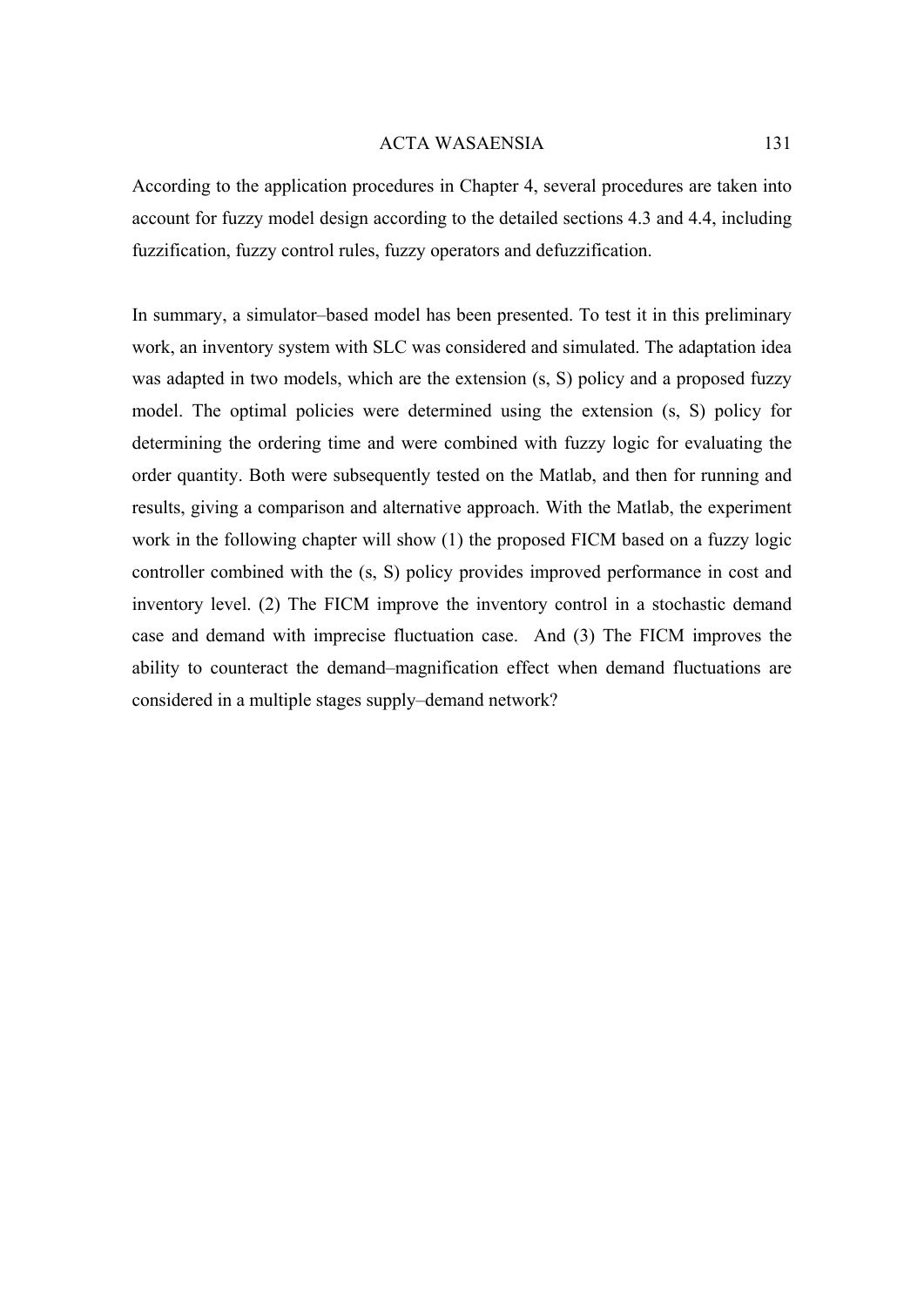#### **6 NUMERICAL EXPERIMENTS AND DISCUSSION**

## **6.1 Overview**

The alternative inventory control model was produced by comparing the performance of the proposed fuzzy model with classical inventory policy for SLC, applying two inventory control models to the case study, namely the single stage and two–stage supply chain cases. By doing these experiments the role of inventories in supply chain and raw materials inventories could be better understood in stochastic demand cases. Some assumptions were also made for the cases so that the problem can be solved using the model discussed earlier. Several runs were tried for the test cases with different demand distributions and it was noted that almost the same solution was obtained. This suggests stable solutions for SLC, with, however, no guarantee that they are optimal for each demand distribution.

### **6.2 Experiment Details**

The simulation design, which is based on discussion and information about the iron and steel industry as in the previous chapters provided more a realistic cost structure and demand characteristics involved in a multiple–item, single–stage or two–stage supply chain consisting of one or two intermediate participants, suppliers with price breaks of 3 levels and downstream consumer (BF process, BOF or iron and steel market).

The company had a capacitated facility, feeding multiple–items for the production process. No explicit lead–times are considered here, since a constant lead–time would not change the conclusion in any way. However, the actual lead–time, as a result of insufficient capacity, would be implicitly determined in the raw materials re–order point and demand forecast. The customer demands for the raw materials plant are created by the demand with historical data from the company SLC. Because of the limitations of the data from the case company, the several types of demand inputs used in the case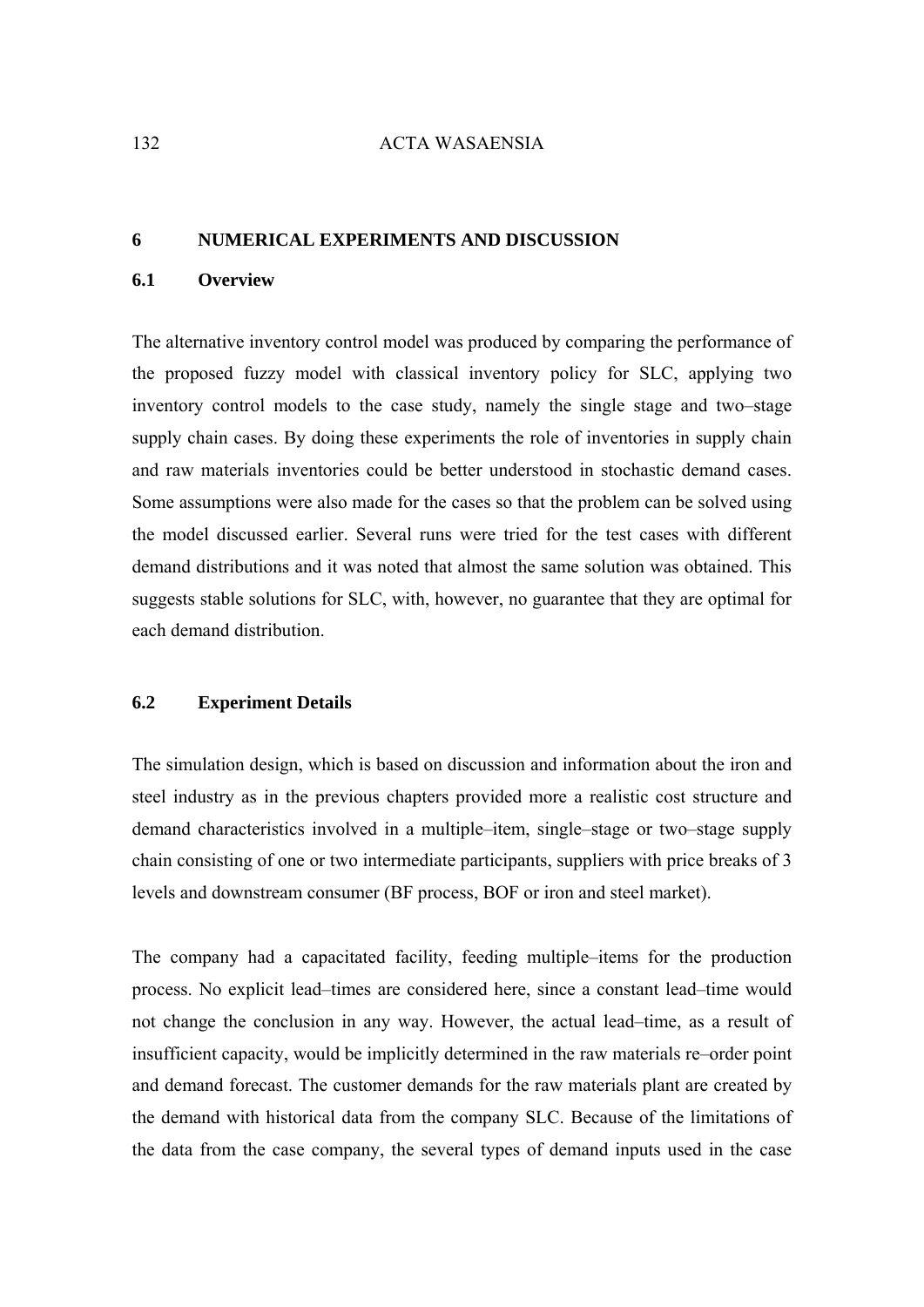study will be generated by a series of almost uniform demands over time provided by the company. To test the single FICM, these demands will contain uniform, normal, sine wave and exponential demand distribution. To test the multiple stage FICM, the random seeds based on the data from the case company will be as demand input in the two–stage FICM in SDN, as the company just provided the data for two stages. The production process replenished items from the raw materials inventory by placing orders directly to the raw materials inventory. As a result, the raw materials plant needed to feed items to the production (BF process and BOF process) continuously. The lead–time and price breaks have to be taken into account when the company places an order, which was discussed in the previous chapter.

The simulation procedure consisted of three phases, to be discussed below.

# 6.2.1 Assumptions

Before running the simulation model, the first phase of the procedure is developing some assumptions in the method to simplify the problems, as follows:

- 1. Demand is  $D_i$ . In the single stage model, it was set to several types of demand, including the uniform distribution with the uniform case, the normal, sine wave and exponential distributions with the stochastic model, and imprecise information that consider the fluctuating iron and steel market. In the two–stage model, it was set to the random seeds based on the data from the case company and fluctuating iron and steel market. All these are applied with historical data from SLC and corresponding demand generator given in Matlab.
- 2. The iron ore will be the single item for the cost function of extension (s, S) policy in equation (5–3); the other items considered are own holding cost, ordering cost, emergency order cost and purchasing cost.
- 3. The values of the related parameters are directly obtained or calculated by actual data from SLC.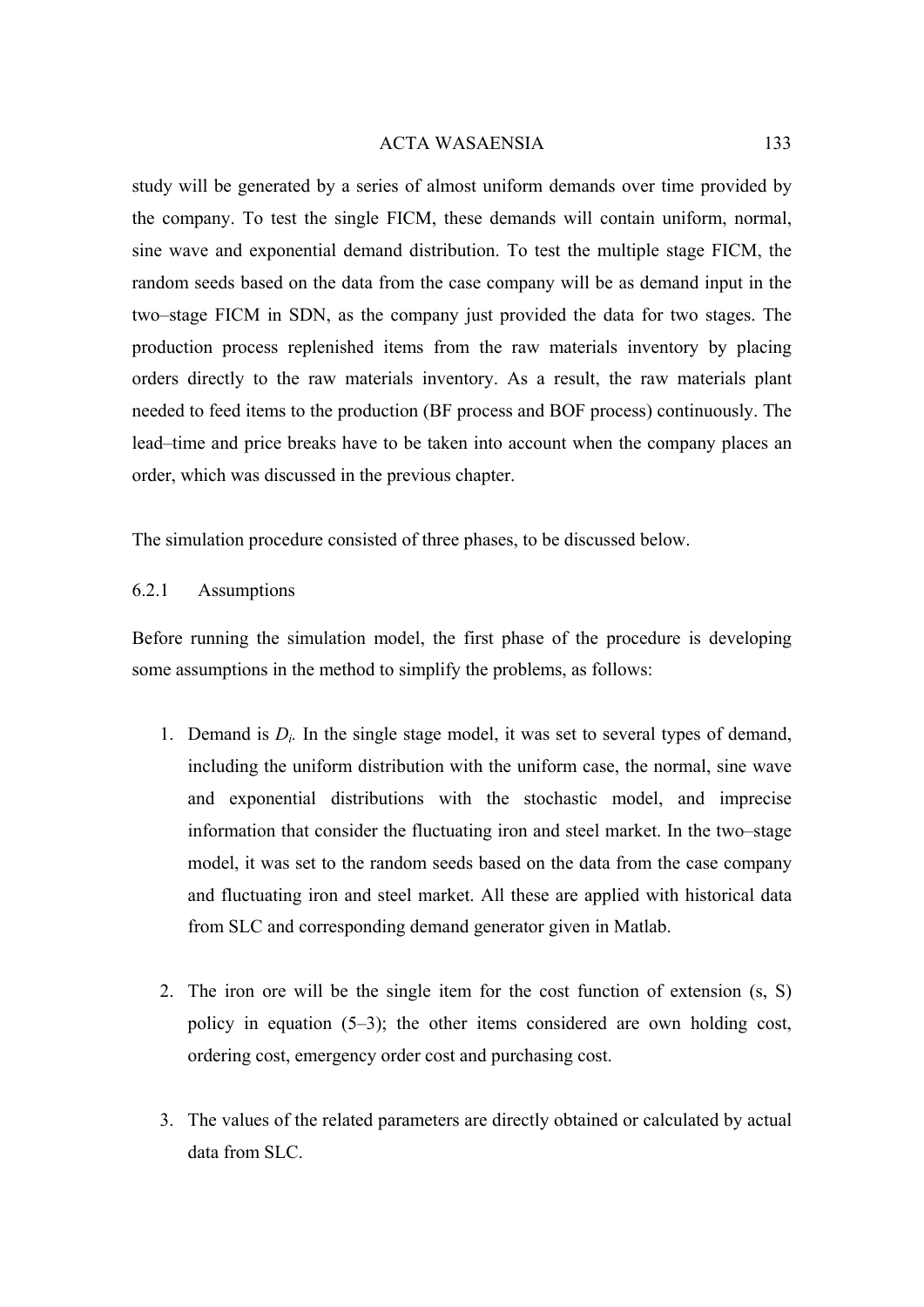- 4. The suppliers are reliable suppliers with price breaks on 3 levels for iron ore.
- 5. About lead–time: for this case study, lead–time is the time between the raw materials plant placing an order and receiving (*L* weeks). However, no explicit lead–times are considered from the raw materials plant to its downstream customer (production process).
- 6. Initialise inventory: to cover the first delay weeks and safe purpose, initialise inventory is set to  $SS \times (1+5\%)$ , which can maintain the BF running and avoid the risk of emergency–order, and *SS* = Average weekly demand **×** 2.5 weeks so as to cover production for more than 2–3 weeks (2.5 weeks). But for sine wave demand distribution, we set Initialise inventory  $=$  Average weekly demand  $\times$  4 weeks since the beginning ratio is sharp and it needs the higher initialise inventory.
- 7. The order quantity up to lead–time is set at zero during the first lead–time week.
- 8. The batch of demand size is considered unlimited.

## 6.2.2 Generating the Demand Distributions

The second phase of the simulation is generating demands for the raw materials inventory management of the company. As stated earlier, the company has been using only uniform demand in its inventory policy, which is quite common in the iron and steel industry. However, concerning fluctuating demand when the company is developing as an iron and steel co–operator, the demand for the raw materials inventory is not only a uniform model. In the case study, with the several distributions, this research applies stochastic demand and imprecise information with the demand fluctuations in the changing markets. Since a powerful feature of the Matlab Statistical Toolbox is that one can easily calculate and plot the density and distribution functions for many distributions and also simulate random samples from these distributions, the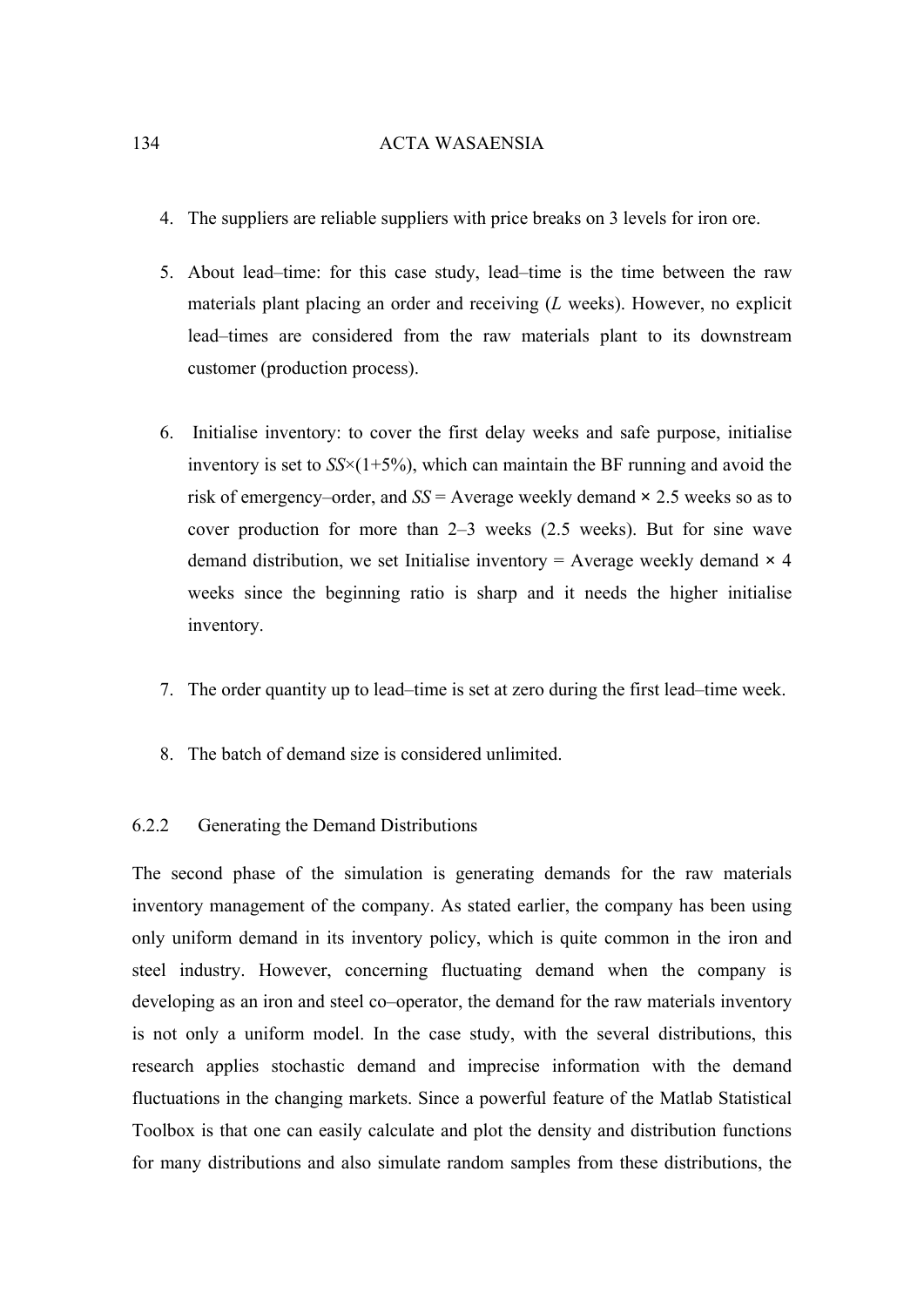demand distributions can be generated by a corresponding demand generator given in Matlab and historical data from SLC to imitate demands, which include the uniform, normal, exponential and sine distributions. The alternative inventory control model can be adequate for the different demand distributions for the stochastic case and imprecise information case caused by changing markets. Since the demand data obtained from SLC was incomplete for all types of demand distributions, and since the generated demands should be subject to the data that has been obtained from SLC, therefore, when the demands were generated, these generated demands should have the same interaction area with practical annual demand (approximate uniform demand) provided by the case company. For distribution generating, the Statistical Toolbox disintegrates the total annual amount by the company for demand into different distributions that the case study needs, then it adds white noise to each one to represent the fluctuations in each demand. The Statistics Toolbox function "PDF" is used to return the different probability density function at the values in x (52 weeks). Since the scope for the actual iron and steel market changing over time is soft, and  $\mu$  and  $\sigma$  were selected for normal distribution, mean–scale parameter γ was selected for exponential to be soft values (e.g.  $\mu$ =26,  $\sigma$ =12 in normal distribution, and  $\gamma$ =15 in exponential). Moreover, when the demand considers seasonal distribution to occur, the sine distribution is also generated by Matlab. All these probability density functions (PDF) should cover the same interaction area for the actual annual amount given by the company. These demand distributions are generated in detail as follows.

U**niform distribution:** is used to describe random occurrences with several possible outcomes, each of which is equally likely. The programming shows that the uniform distribution has the random number generator

$$
a + (b-a) \times rand()
$$

Where:  $a < b$ , and a and b represent the minimum and maximum bounds of the distribution, respectively, which we can collect from the historical data from SLC.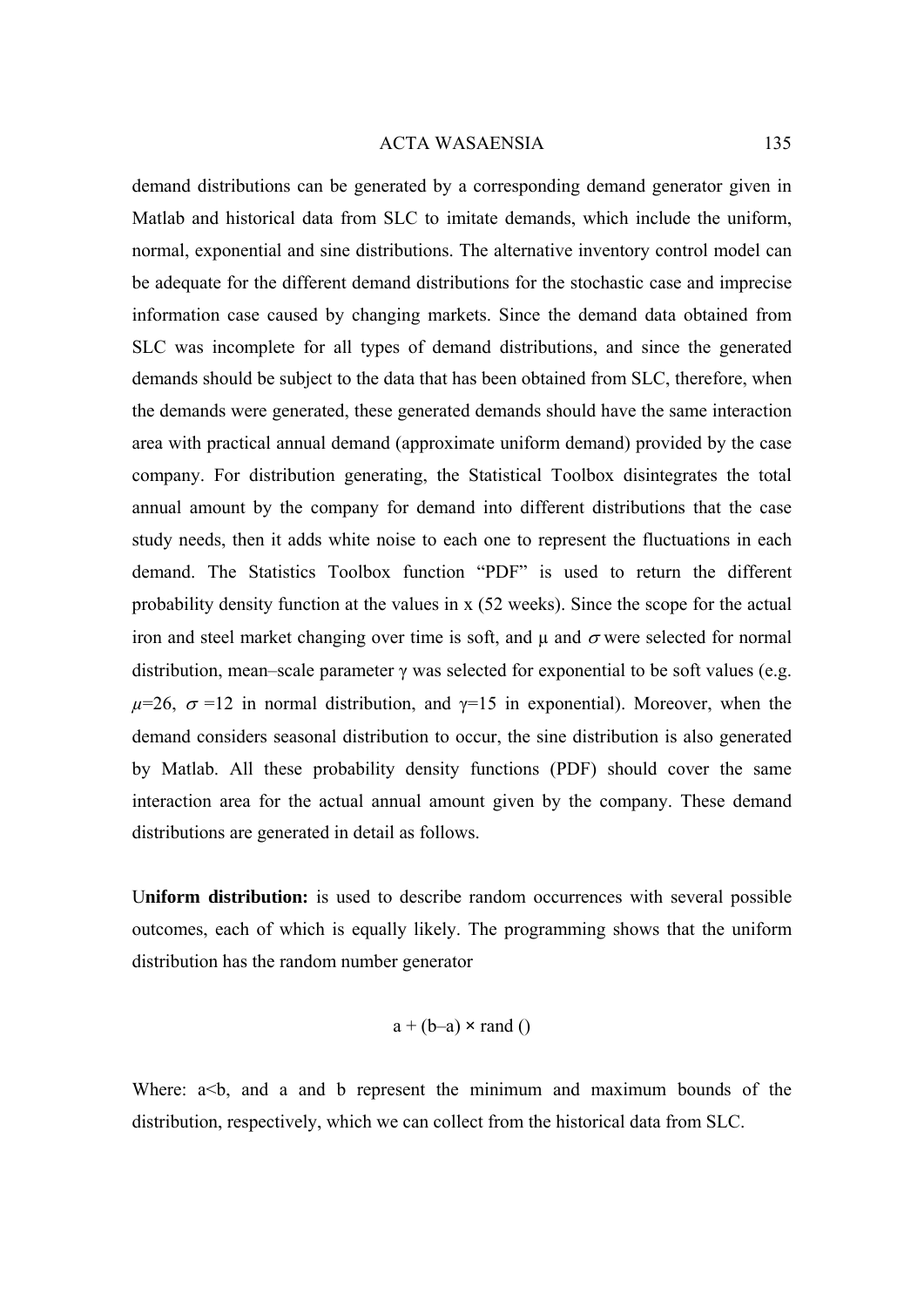In the case in this industry, the running of the simulation is for 52 weeks, which means the set of time is 52, and interval time is one week since we use the weekly demand. Hence it could create random numbers for 52 from the random number generator, with their parameters associated with the different distributions. Matlab random number generator puts 52 equally spaced points in the range 1 to 52 into x for those distributions,  $x = 1:1:52$  and evaluates the probability density function (PDF) at the points in the data set x, respectively. Finally, it puts the results in each data set, which covers the same interaction–area for the actual annual amount given by the company.

**Normal distribution:** applications include quantities that are the sum of a large number of other quantities (by virtue of the central limit theorem) and errors of various types.

$$
f(x) = \left\{ \frac{1}{\sqrt{2\pi\sigma^2}} e^{(-x-\mu)/(2\sigma^2)} \quad \text{for all real numbers x} \right\}
$$

Note :  $N(\mu, \sigma^2) = N(0, 1)$  is the standard normal distribution Where :  $\sigma > 0$ , Mean =  $\mu$  Variance :  $\sigma^2$ 

**Sine wave distribution:** is used for the seasonal events that occur in an interval of time when the events are occurring at some season. Also used for the number of items demanded from an inventory.

 $f(x) = sin(x)$ 

**Exponential distribution:** is often used to model inter–arrival times of "customers" to a system that occurs at a constant rate.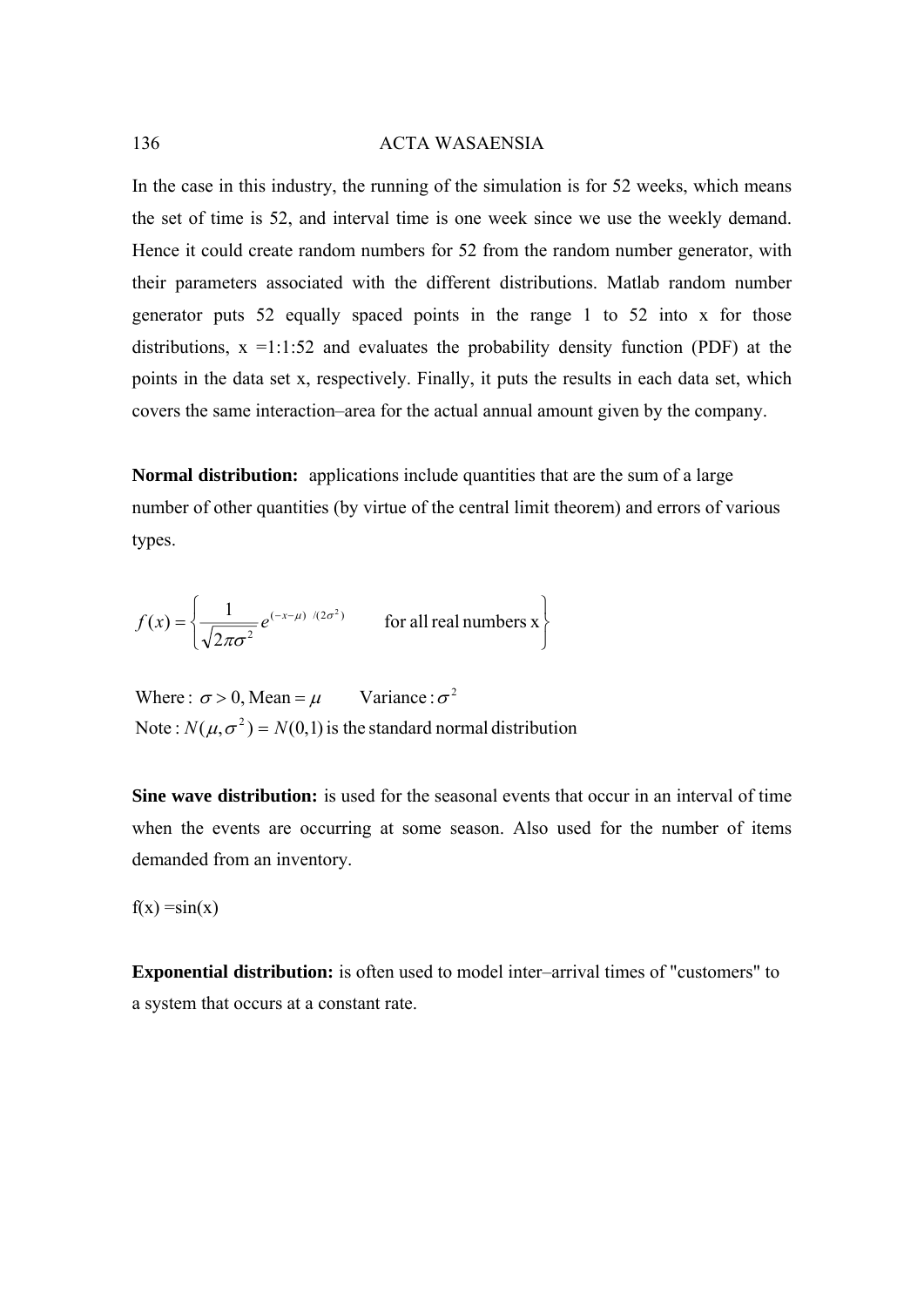$$
f(x) = \begin{cases} \frac{1}{\gamma} e^{-x/\gamma} & \text{if } x \ge 0 \\ 0 & \text{otherwise} \end{cases}
$$

where : mean - scale parameter 
$$
\gamma > 0
$$
  
Mean =  $\mu$  (rate = 1/ $\gamma$ ) Variance =  $\gamma^2$ 

The above four probability density functions (*PDF*) represent a set of different demand distributions related to the changing market, including the typical demand sort. When the simulation was running, and the demand generator by Matlab was set to start, the different demand distributions were used for the case study to generate their demand so that we can select any one of them in the case study.

In the two–stage model, since this research focus is on the proposed fuzzy model to cope with the demand fluctuations, the demand is just using the random seeds based on the data from the case company, plus the noise as its demand input in the two–stage FICM.

In brief, the above demand distributions were used in the case study, which include the uniform, normal, exponential and sine distributions with historical data given by the company and created by Matlab / Statistical Toolbox, and then adding the fluctuation.

# 6.2.3 Decisions on Ordering Raw Materials

The planning horizon of the inventory model for the company is 52 weeks, and the period was set to one week. Based on the demand forecasts, the company decided when and how many units to order from the supplier during the planning horizon by using the extension (s, S) policy and the fuzzy control combined with (s, S) policy.

Since the period interval is one week, one week later it needs to calculate the forecast inventory for maintaining uninterrupted BF running. Orders for raw materials could be updated based on the extension (s, S) policy, which was discussed earlier. For example, if *L* is the lead–time, when the company must place an order, it must place the order *L*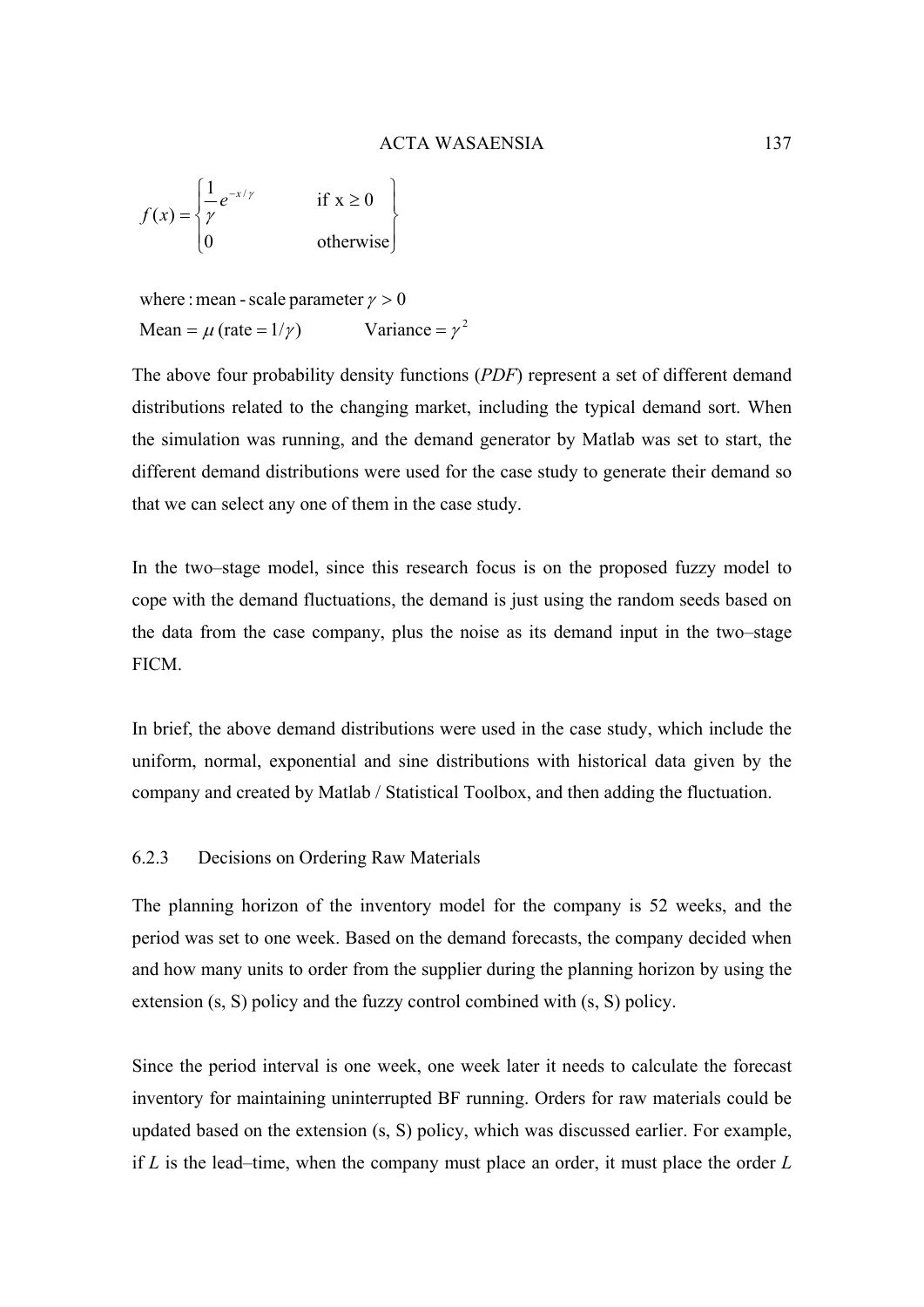weeks in advance based on forecasts, whereas the supplier must deliver the raw materials *L* weeks later, and this delivery would arrive at the raw materials plant of company *L* weeks later due to the transportation lead–time. This procedure can take into account the forecast inventory level, that is why we considered the forecast inventory level involving the order quantity lead–time (*L*) before. Then, at the end of the week, the actual customer (production factory) demand was realized. The raw materials plant filled the customer's order by on–hand inventory and any shortages or emergency–order forecast would become backorders.

This process was repeated until ordering, production and delivery decisions were developed for all 52 weeks. After the entire simulation run was completed, all cost items were calculated for the raw material plant. The total cost would be used to measure the performance of the supply chain. As indicated earlier, all performance measures were calculated only with the data from weeks 1 to 52.

# 6.2.4 Testing with Simulation

**Model parameters:** A major advantage of using computer simulation models is to allow many parameters to vary in different simulation settings. There were three major groups of model parameters in this simulation experiment. The first group was "environmental factors" or "operating conditions" of the systems, which included demand distributions (uniform, normal, sine wave and exponential) and price breaks (3 levels). The second group was the decision parameters, which can calculate the inventory forecasting and, if needed, order and order quantity, including average weekly demand per year (tons/week), inventory lead–time (weeks), safety stock (tons), maximum weekly demand per year (tons), minimum weekly demand per year (tons), and so on. The third group was the cost structural parameters, which can calculate the maximum annual cost of the items, including ordering cost for placing an order (Yuan/order), holding cost per unit inventory per unit time per year (Yuan/ton/week), shortage or emergency–order cost (Yuan/unit), purchasing cost (Yuan/ ton), review period (week), average inventory quantity, number of times of ordering, emergency– order times per year, the total length of the planning horizon, and so on.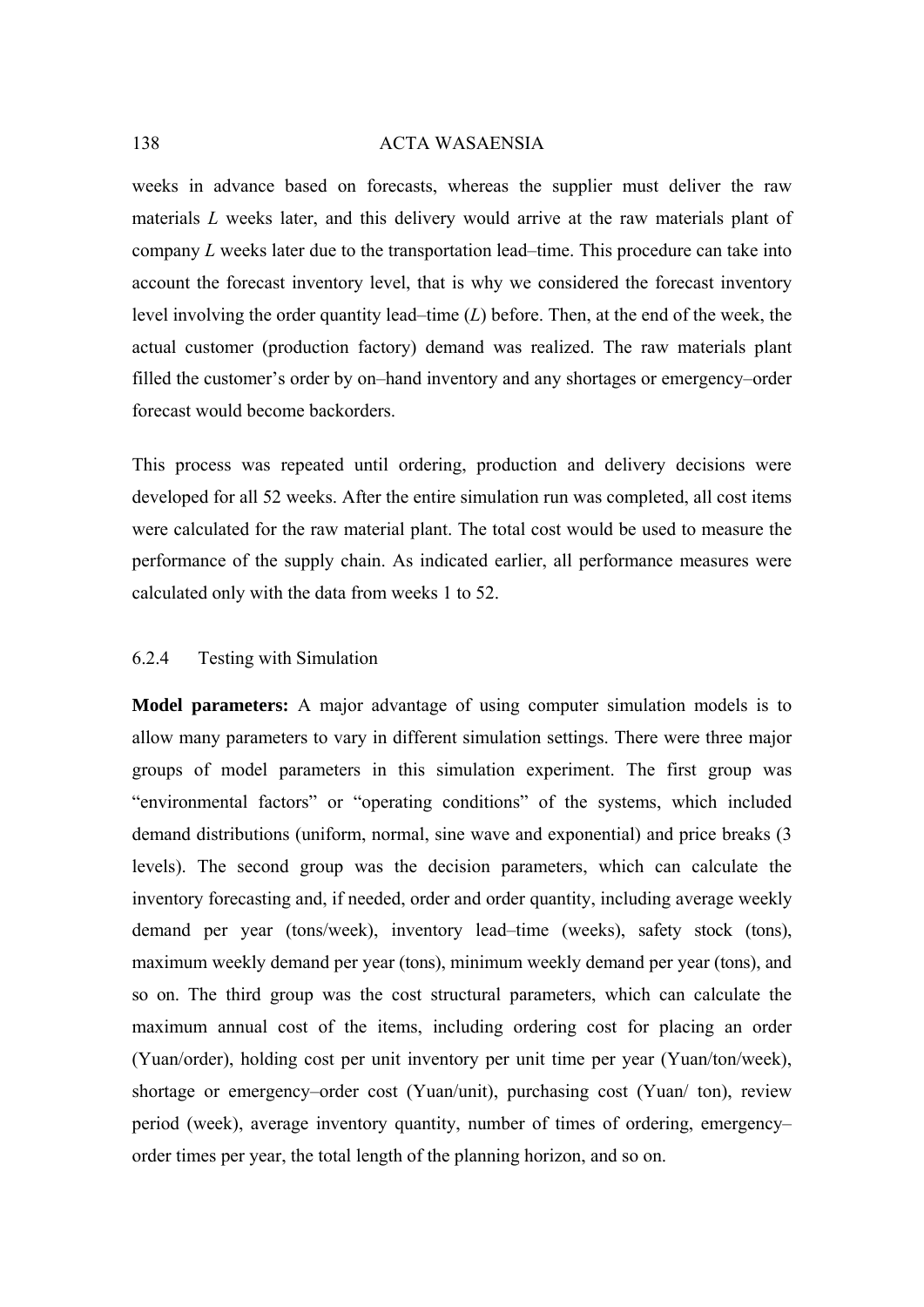As indicated earlier, all demand distributions (the uniform, normal, sine wave and exponential distributions) representing the different commonly demand sorts were used in this research. The price breaks of iron ore referred to how much the different purchase price was relative to the order quantity, and was considered in the different available selections by the total optimum cost. Three levels of price level, i.e. "normal", "medium" and "high" were given by the company. They corresponded to the discount percents of 0%, 5% and 10%, respectively. The cost structural parameters were also given by the company. As those related formulae have been indicated in the previous chapter, we omit them.

To investigate multiple FICM to counteract demand fluctuations in the case study when the fluctuating demand is considered, an inventory model has also been built with a two–stage fuzzy controller in the case study when the two–inventory node could not have information sharing. With this model, the first level controller between is next to the end customer (in the case study: BOF or changing markets), and the second level controller BF and raw materials inventory is near to the supplier (in the case study: raw materials plant). The demand of the first inventory controller is from the end customer, and the demand of the second inventory controller is from the order of the first inventory controller (Figure 27).



**Figure 27.** Two–stage FICM in the case study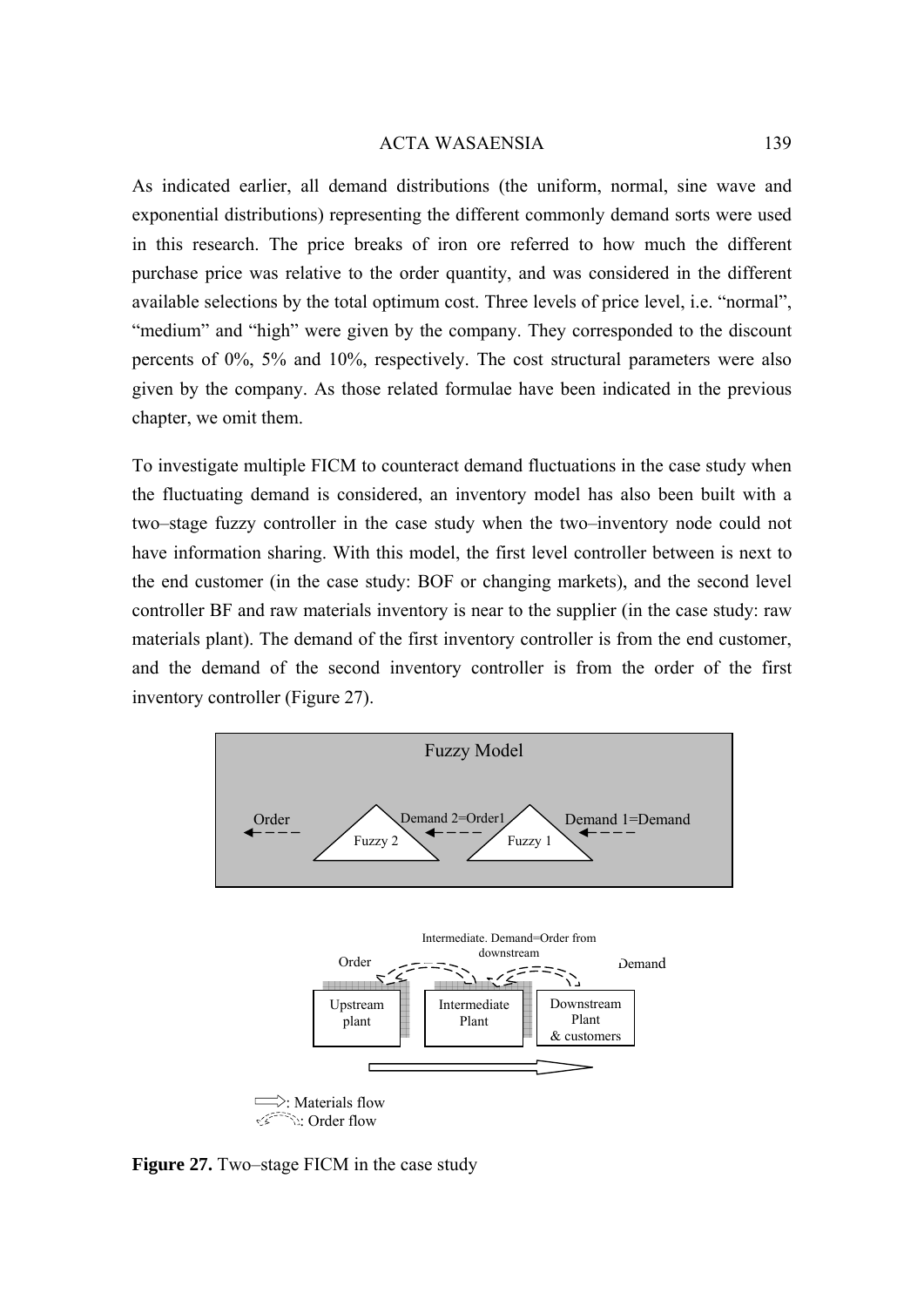## 6.2.5 Performance Measures

The following criteria were used as the dependent variables of the experimental design to measure the supply chain performance.

- 1. Total annual inventory cost for (*CTU*): sum of the iron ore, coke, and limestone and coal powder.
- 2. Minimal annual inventory costs of each item  $(CT_k, k\in I, j)$ : sum of the ordering cost, holding cost (for backorder deliveries, if any), purchasing cost, and shortage cost (forecast), if any. They include the iron ore, coke, limestone, and coal powder.
- 3. Order times  $(OT_k)$ : total number of order times for the total length of the planning horizon of each raw material.
- 4. *OP n*  $\epsilon = \frac{OT_k}{T} \times 100\%$ : annual order percentage for the total length of the planning horizon of raw material. *N =52.*
- 5. *ST*: total number of shortage or emergency–order times for the total length of the planning horizon of raw material.
- 6. *SP n*  $\epsilon = \frac{ST_k}{ST} \times 100\%$ : annual emergency–order percentage for the total length of the planning horizon of each raw material.
- 7. Fuzzy effect for cost (*FP*): percentage of decrease for *CTU* using the fuzzy model from extension (s, S) policy. *FP*= *Fuzzy*  $(s, S)$   $\cup$   $\cup$   $\cup$   $_{Fuzzy}$ *CTU*  $\frac{CTU_{(s,s)} - CTU_{Fuzzy}}{T}$ . Sometimes it might

be negative if the fuzzy model becomes worse than the classical policy.

- 8. Annual average inventory (*AAIk*): annual average inventory of the items, which are the mean of the inventory levels.
- 9. Fuzzy effect for inventory level (*AAIP*): percentage of decrease for *AAIk* using the fuzzy model from extension (s, S) policy. *AAIP*= *Fuzzy*  $(s, S)$  *TIME*  $Fuzzy$ *AAI*  $AAI_{(s,S)} - AAI_{Fuzzy}$ .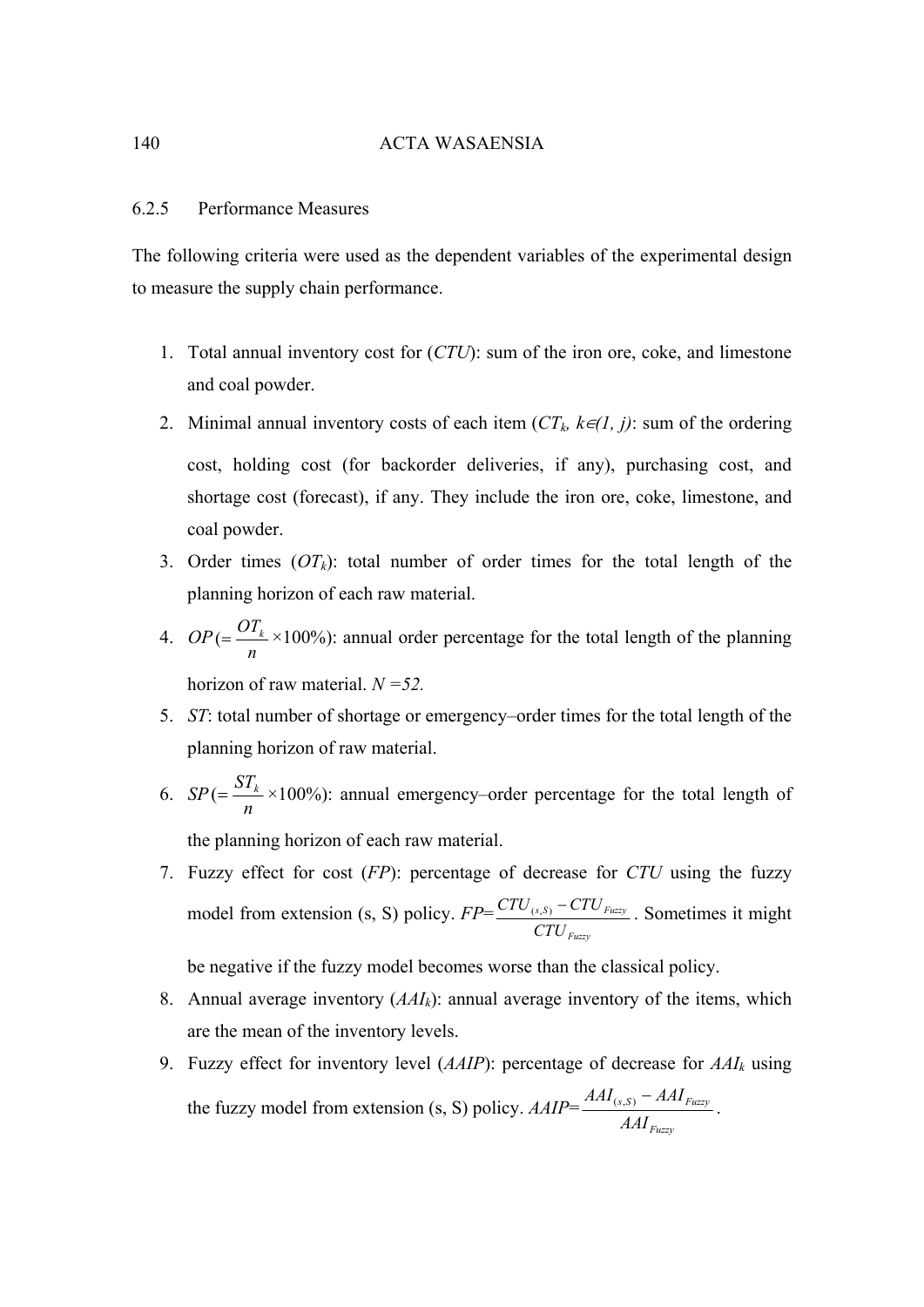- 10. Service level (*r %*): percentage of inventory level holding in linear feet met from safety stock (*SS*). *r%=1*– *SP (%).*
- 11. Standard deviation of demand distribution (*Std\_D*).
- 12. Standard deviation of order quantity (*Std\_Q*).
- 13. Standard deviation of inventory level (*Std\_S*).
- 14. Damping effect to demand fluctuations (*Damp*): *Damp*= *Std D Std S Std D*  $\overline{\phantom{0}}$  $S - Std$

*in*

15. Demand–magnification effect  $=$   $\frac{c_{\textit{out}}}{c_{\textit{out}}}$ *c*  $c_{\textit{\tiny{out}}}$ 

$$
(\text{cin} = \frac{Std\_D_{in}(t, t+T)}{Mean\_D_{in}(t, t+T)}, c_{out} = \frac{Std\_D_{out}(t, t+T)}{Mean\_D_{out}(t, t+T)})
$$

The tables of results used the above criteria. Moreover, the related diagrams and graphs are shown in the next section. For example, the comparison curve of inventory level between the fuzzy model and the extension (s, S) policy in different demand distributions, the histogram of average inventory using the two models, and so on. The simulation program was tested for the calculation of total cost of each item as well as comparing the total cost with two different inventory models.

# **6.3 Results from the Simulation**

According to the discussion in the previous chapters, and the modelling and simulation of the case study in the last section, this section presents tables and graphical representations of the results and discusses the insights gained from each of the experiments. First, the results from the simulation are summarized. Then the results will be discussed in detail. In the discussions, the merit is the total cost, inventory level and demand–magnification effect, and that result is in the comparison between the classical model and proposed fuzzy model. For each combination of the performance criteria (*CTU, AAI, OT, ST, FP, r%, AAIP, ω, Damp,* etc.) simulation runs were conducted to compare the effects of the two inventory models. Since the planning horizon was 52 weeks, a total of 52 simulation runs were conducted. The output from the simulation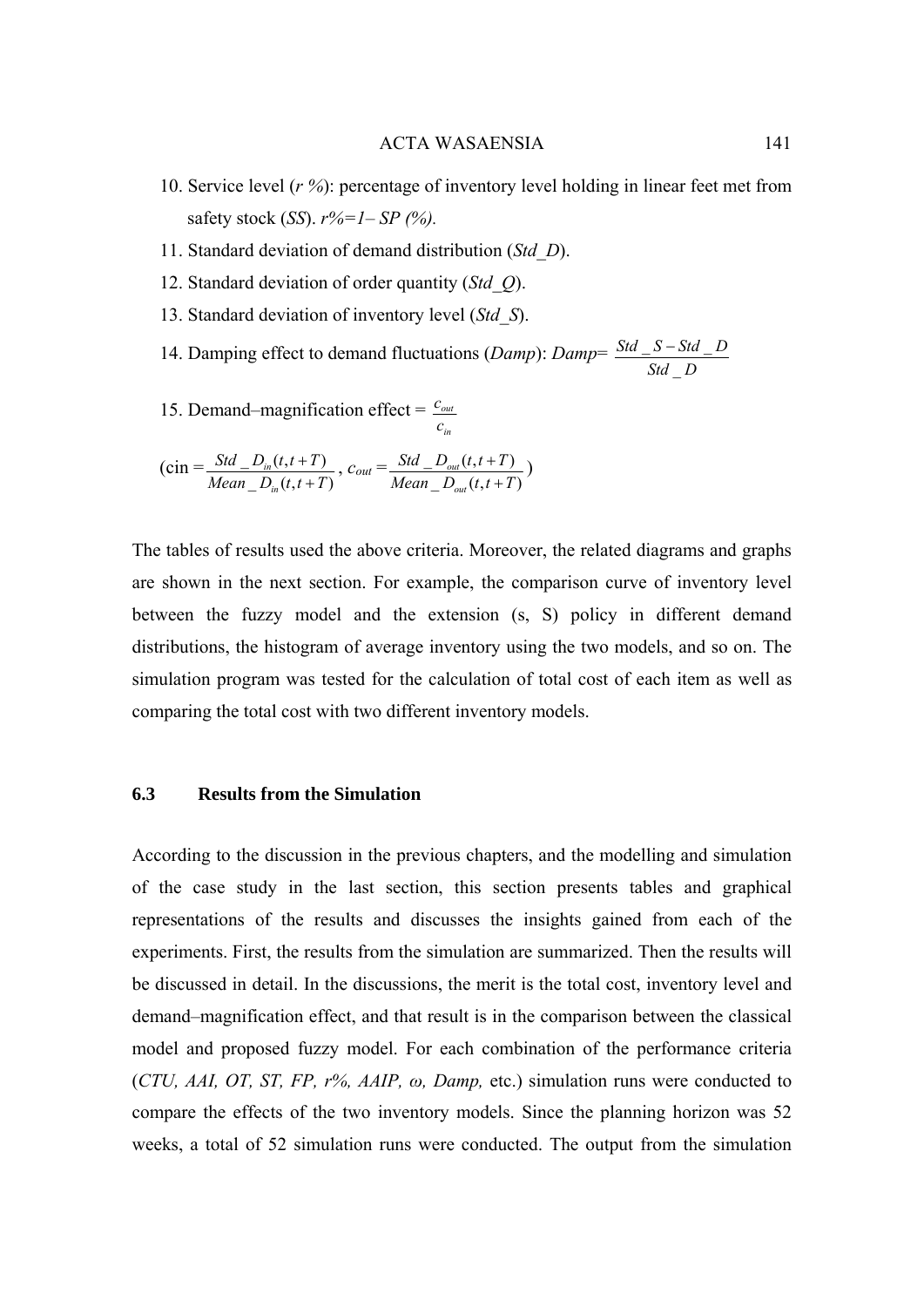experiments was analyzed based on the performances. By doing these experiments we are better able to understand the improvement of fuzzy control combined with (s, S) policy and raw materials inventories in different demand distributions.

To meet the assumptions of different demand distributions, lead–time and initialisation inventory, etc., the alternative effective inventory control model is produced by comparing the performance of the fuzzy with classical inventory model, and the experiment was suggested by comparison of tables and diagrams based on the results of the simulation. The first case is generated as uniform demand distribution, the second case as normal demand distribution, the third case is exponential and fourth case sine (or seasonal). Also, the case of random seeds based on the data from the case company is for the two–stage model. All cases are generated by distribution function, and 10% white noise added as actual demand. For counteraction to demand fluctuations, the damping effect of inventory to heavily fluctuating demand has also been shown in a related graph, which will demonstrate that the proposed FICM has much damped oscillatory response to demand fluctuations.

Several simulations were listed for the experiment design and the simulation results in Tables 11–18 show the significance of the FICM in terms of the total inventory cost (*CTU*), average inventory level (*AAI)*, order times (*OT*) or its percentage (*OP*), emergency–order times (*ST*) or its percentage (*SP*), and service level (*r%).* Fuzzy effect *FP* and *AAIP* have significant effects on all performance measures with the different demand distributions; the score of demand–magnification effect (*ω*) and damping of inventory (*damp*) to fluctuating demand with random seeds by FICM are shown in Tables 19–21. Moreover, Figures 28–35 show the same significant effects as well. Thus, this deserves more detailed analysis of the variables involved.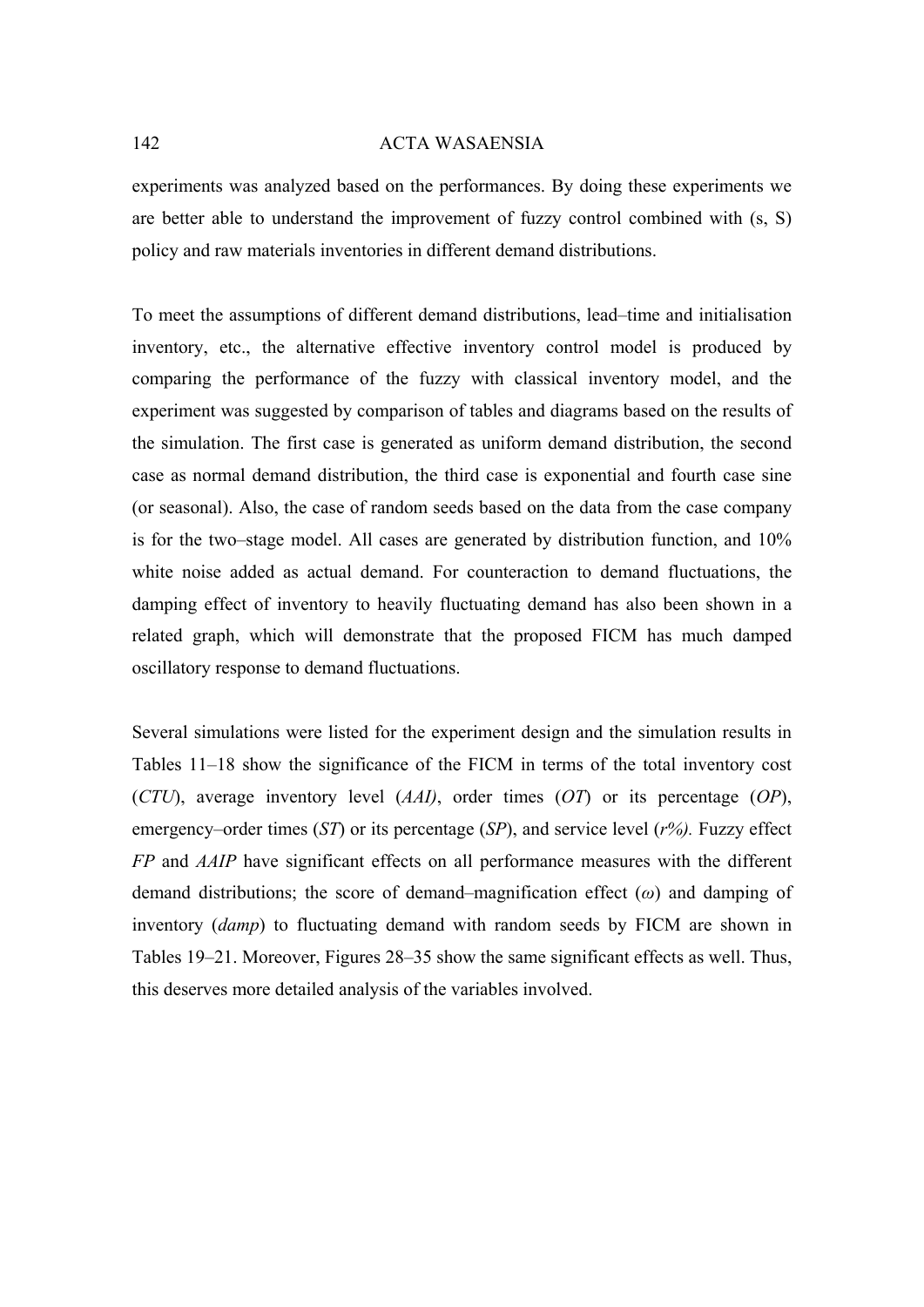| Series         |        | CTU $(\times 10^{11})$ | FP(%) | OT or Ave. OP $(\% )$ |        |           | ST or SP $(\% )$ | $r\%$ |        |
|----------------|--------|------------------------|-------|-----------------------|--------|-----------|------------------|-------|--------|
|                | Fuzzy  | (s, S)                 | Comp. | Fuzzy                 | (s, S) | Fuzzy     | (s, S)           | Fuzzy | (s, S) |
| 1              | 1.9033 | 2.8668                 | 50.62 | 16                    | 25     | 1/1.9%    | 7/13.5%          | 98.1  | 86.5   |
| 2              | 1.8949 | 2.8508                 | 50.44 | 16                    | 24     | 1/1.9%    | $8/15.4\%$       | 98.1  | 84.6   |
| 3              | 1.9598 | 2.8595                 | 45.91 | 16                    | 24     | 1/1.9%    | $8/15.4\%$       | 98.1  | 84.6   |
| $\overline{4}$ | 1.9192 | 2.8740                 | 49.75 | 16                    | 24     | 1/1.9%    | $8/15.4\%$       | 98.1  | 84.6   |
| 5              | 1.9094 | 2.8520                 | 47.37 | 16                    | 25     | 1/1.9%    | $7/13.5\%$       | 98.1  | 86.5   |
| 6              | 1.9263 | 2.8712                 | 49.55 | 16                    | 24     | $1/1.9\%$ | $7/15.4\%$       | 98.1  | 84.6   |
| Ave.           | 1.9175 | 2.8628                 | 49.21 | 30.77%                | 46.15% | $1.9\%$   | 15.38%           | 98.1  | 84.6   |
|                |        |                        |       |                       |        |           |                  |       |        |

**Table 11.** Annual cost, order times, service level and comparison – uniform PDF

*Note:* Ave.: Average; Comp.: Comparison

**Table 12.** Annual cost, order times, service level and comparison – normal PDF

| Series         |        | CTU $(x10^{11})$ | FP(%) | OT or OP $(\% )$ |      |           | ST or SP $(\% )$ | $r\%$ |      |
|----------------|--------|------------------|-------|------------------|------|-----------|------------------|-------|------|
|                | Fuzzy  | (s, S)           | Comp. | Fuzzy            | s, S | Fuzzy     | s, S             | Fuzzy | s, S |
| 1              | 2.2115 | 2.8293           | 27.94 | 10               | 13   | $3/5.8\%$ | $8/15.4\%$       | 94.2  | 84.6 |
| 2              | 2.2132 | 2.7939           | 26.24 | 10               | 13   | $3/5.8\%$ | 8/15.4%          | 94.2  | 84.6 |
| 3              | 2.1903 | 2.7225           | 24.23 | 11               | 13   | 4/7.7%    | 8/15.4%          | 92.3  | 84.6 |
| $\overline{4}$ | 2.0811 | 2.8049           | 34.78 | 10               | 13   | $4/77\%$  | $8/15.4\%$       | 94.2  | 84.6 |
| 5              | 20177  | 2.7812           | 37.84 | 9                | 13   | $3/5.8\%$ | $8/17.3\%$       | 94.2  | 84.6 |
| 6              | 2.0701 | 2.7806           | 34.32 | 10               | 13   | $4/77\%$  | $8/15.4\%$       | 94.2  | 84.6 |
| Ave.           | 2.0506 | 2.7747           | 35.32 | 19.32%           | 25%  | $6.3\%$   | 15.8%            | 93.7  | 84.6 |

**Table 13.** Annual cost, order times, service level and comparison – sine distribution

| Series         |        | CTU $(x10^{11})$ | FP(%) | OT or OP $(\% )$ |        |           | ST or SP $(\% )$ | $r\%$ |        |
|----------------|--------|------------------|-------|------------------|--------|-----------|------------------|-------|--------|
|                | Fuzzy  | (s, S)           | Comp. | Fuzzy            | (s, S) | Fuzzy     | (s, S)           | Fuzzy | (s, S) |
| 1              | 1.9889 | 3.0664           | 54.18 | 16               | 25     | $1/1.9\%$ | 6/11.5%          | 98.1  | 88.5   |
| 2              | 1.9225 | 3.0000           | 56.04 | 15               | 26     | $1/1.9\%$ | 6/11.4%          | 98.1  | 88.6   |
| 3              | 1.9533 | 3.0082           | 54.00 | 16               | 25     | $1/1.9\%$ | 6/11.4%          | 98.1  | 84.6   |
| $\overline{4}$ | 1.9859 | 3.0696           | 54.57 | 16               | 25     | $1/1.9\%$ | $7/13.4\%$       | 98.1  | 86.5   |
| 5              | 1.9130 | 3.0063           | 57.15 | 16               | 25     | 1/1.9%    | 6/11.4%          | 98.1  | 84.6   |
| 6              | 1.9821 | 3.0700           | 54.89 | 16               | 25     | $1/1.9\%$ | 6/11.4%          | 98.1  | 84.6   |
| Ave.           | 1.9488 | 3.0433           | 55.24 | 29.33%           | 48.56% | 1.9%      | 11.7%            | 98.1  | 84.3   |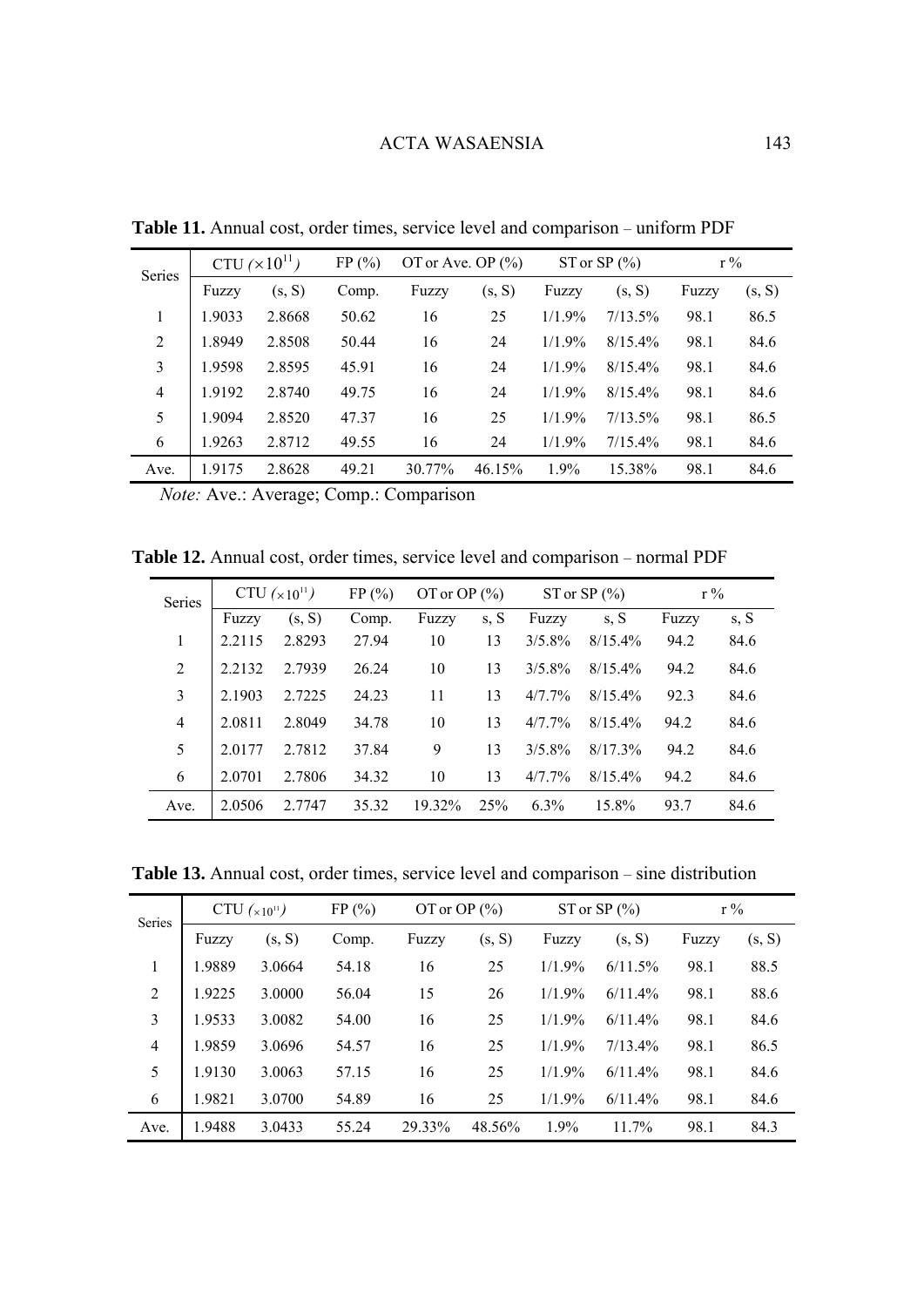| <b>Series</b>  |        | CTU $(x_{10^{11}})$ | FP(%) |        | OT or OP $(\% )$ |         | ST or SP $(\% )$ | $r\%$ |      |
|----------------|--------|---------------------|-------|--------|------------------|---------|------------------|-------|------|
|                | Fuzzy  | (s, S)              | Comp. | Fuzzy  | s, S             | Fuzzy   | s, S             | Fuzzy | s, S |
| 1              | 2.0252 | 2.5326              | 29.99 | 11     | 24               | 5/9.6%  | 6/11.5%          | 90.4  | 88.5 |
| 2              | 2.0329 | 2.6283              | 29.29 | 11     | 24               | 5/9.6%  | 6/11.5%          | 90.4  | 88.5 |
| 3              | 2.0400 | 2.6314              | 28.99 | 11     | 24               | 5/9.6%  | 6/11.5%          | 90.4  | 88.5 |
| $\overline{4}$ | 2.0877 | 2.7207              | 30.32 | 12     | 24               | 3/5.8%  | 6/11.5%          | 94.2  | 88.5 |
| 5              | 2.0280 | 2.5858              | 27.51 | 11     | 23               | 5/9.6%  | 6/11.5%          | 90.4  | 88.5 |
| 6              | 2.0814 | 2.7183              | 30.60 | 11     | 24               | 4/7.7%  | 6/11.5%          | 92.3  | 88.5 |
| Ave.           | 2.0315 | 2.5945              | 28.94 | 21.15% | 46.15%           | $9.5\%$ | 11.5%            | 91.5  | 88.5 |

**Table 14.** Annual cost, order times, service level and comparison–exponential PDF

**Table 15.** Average inventory cost and its improvement– uniform PDF

| Series |        | AAI $(\times 10^5)$ | AAIP $(\% )$ |
|--------|--------|---------------------|--------------|
|        | Fuzzy  | (s, S)              |              |
| 1      | 3.6695 | 4.0698              | 10.91        |
| 2      | 3.6407 | 4.1718              | 14.49        |
| 3      | 3.7760 | 4 1 1 1 1           | 8.88         |
| 4      | 3.7461 | 4.1085              | 9.35         |
| 5      | 3.6433 | 4.0598              | 11.67        |
| 6      | 3.5713 | 4.0578              | 13.62        |
| Ave.   | 3.6745 | 4.0965              | 11.48        |

**Table 16.** Average inventory and its improvement –normal PDF ( $\sigma$ = 12,  $\mu$ =26)

| <b>Series</b>  | AAI $(x10^5)$ | AAIP $(\% )$ |       |
|----------------|---------------|--------------|-------|
|                | Fuzzy         | (s, S)       |       |
| 1              | 4.4327        | 4.9843       | 12.44 |
| 2              | 44366         | 4.8962       | 10.36 |
| 3              | 4.3811        | 4.7348       | 8.07  |
| $\overline{4}$ | 4.0173        | 4.8887       | 21.69 |
| 5              | 3 14 14       | 3 7 5 4 9    | 19.54 |
| 6              | 3.0762        | 3.8281       | 24.44 |
| Ave.           | 3.9142        | 4.5145       | 15.34 |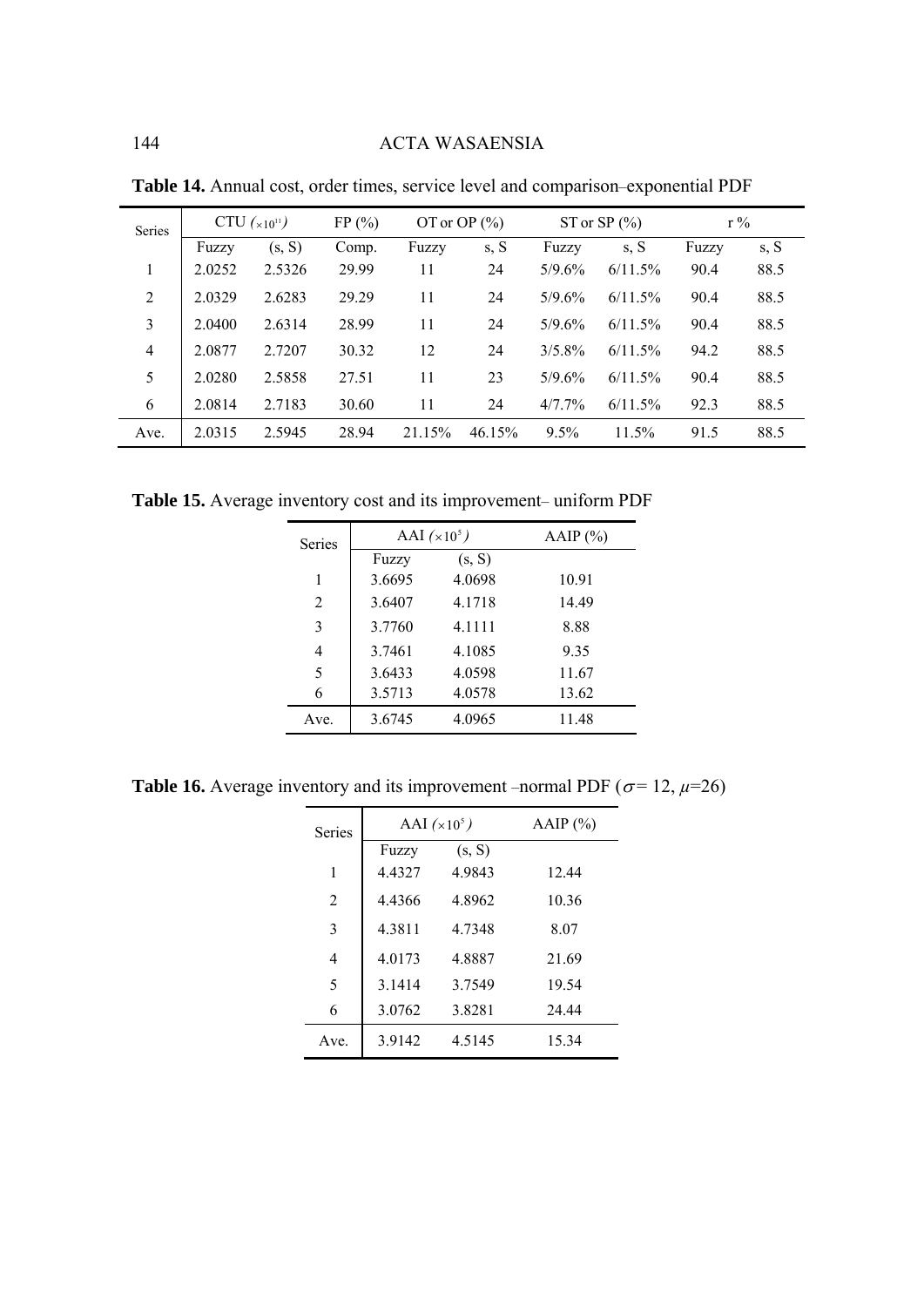| <b>Series</b>  |        | AAI $(\times 10^5)$ | AAIP $(\%)$ |  |  |
|----------------|--------|---------------------|-------------|--|--|
|                | Fuzzy  | (s, S)              |             |  |  |
| 1              | 3.0380 | 3.6382              | 19.76       |  |  |
| $\overline{2}$ | 3.1322 | 3.6977              | 18.06       |  |  |
| 3              | 3.2978 | 3.6409              | 10.04       |  |  |
| $\overline{4}$ | 3.1253 | 3.6436              | 16.59       |  |  |
| 5              | 3.1917 | 3.6296              | 13.72       |  |  |
| 6              | 3.1637 | 3.7037              | 17.07       |  |  |
| Ave.           | 3.1581 | 3.6590              | 15.87       |  |  |

**Table 17.** Average inventory and its improvement –sine distribution

**Table 18.** Average inventory and its improvement –exponential PDF ( $\gamma$ =15)

| <b>Series</b>  |        | AAI $(\times 10^5)$ | AAIP $(\%)$ |  |  |
|----------------|--------|---------------------|-------------|--|--|
|                | Fuzzy  | (s, S)              |             |  |  |
| 1              | 4.0503 | 4.1931              | 3.52        |  |  |
| $\mathfrak{D}$ | 4 0685 | 4 1 9 7 6           | 3.17        |  |  |
| 3              | 4.0829 | 4.1984              | 2.83        |  |  |
| $\overline{4}$ | 4.0551 | 4.1969              | 3.50        |  |  |
| 5              | 3.6922 | 3.8048              | 3.05        |  |  |
| 6              | 3.7060 | 3.8097              | 2.80        |  |  |
| Ave.           | 4.0642 | 4.1965              | 3.25        |  |  |

**Table 19.** Performance measures of one stage FICM

| Fluc.<br>(%) | AAIP<br>$(\%)$ | FP<br>$(\%)$ | Std D<br>$(\times 10^4)$ | Std S<br>$(x10^4)$ |        | Std Q<br>$(x10^4)$ |        | Damp    |         | $Bullwhip(\omega)$ |        |
|--------------|----------------|--------------|--------------------------|--------------------|--------|--------------------|--------|---------|---------|--------------------|--------|
|              |                |              |                          | s. S               | Fuzzy  | s. S               | Fuzzy  | s. S    | Fuzzy   | s. S               | Fuzzy  |
| 30           | 6.49           | 10.72        | 0.62152                  | 7.4445             | 7.3009 | 5.7904             | 2.6706 | 10.9780 | 10.7469 | 9.1023             | 4.1394 |
| 50           | 7.72           | 14.50        | 0.86444                  | 7.2667             | 7.1636 | 5.2814             | 1.4169 | 7.4062  | 7.2870  | 5.9526             | 1.6291 |
| 60           | 10.06          | 4.51         | 1.0449                   | 8.2672             | 7.3893 | 6.1658             | 1.6878 | 6.9118  | 6.0716  | 5.8704             | 1.5646 |
| 70           | 7.7            | 5.84         | 1.1406                   | 8.3783             | 7.2170 | 6.3193             | 1.3781 | 6.3455  | 5.3273  | 5.6802             | 1.2465 |
| Comp.        | positive       | positive     |                          | higher             | lower  | lower              | higher | higher  | lower   | higher             | lower  |

*Note:* Fluc.: Fluctuation, Comp.: Comparison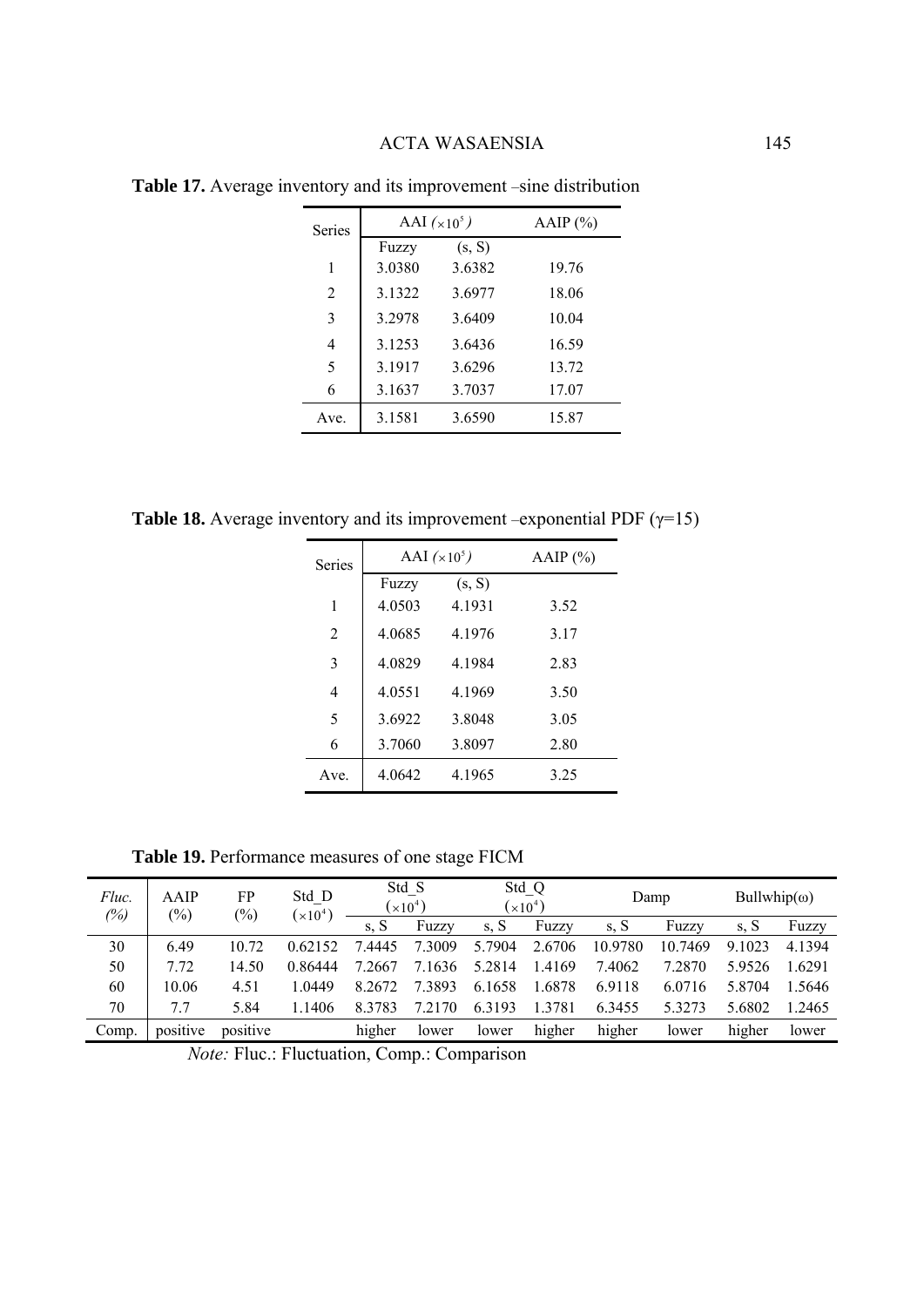| Fluc. | Std D     |                 | Std S                      |        | Std Q           |        | Damp   |        |
|-------|-----------|-----------------|----------------------------|--------|-----------------|--------|--------|--------|
| (%)   | $(x10^4)$ |                 | $\left[\times 10^4\right)$ |        | $(\times 10^4)$ |        |        |        |
|       | 1st       | 2 <sub>nd</sub> | l st                       | 2nd    | l st            | 2nd    | Fuzzy1 | Fuzzy2 |
| 30    | 0.63253   | 2.3589          | 4.9297                     | 3.5516 | 8.1029          | 4.6440 | 6.7936 | 0.5056 |
| 50    | 1.0943    | 2.4438          | 3.3663                     | 5.0167 | 8.2178          | 4.1501 | 3.5843 | 0.3775 |
| 60    | 1.2441    | 2.1665          | 5.2181                     | 3.6408 | 8.2351          | 4.3465 | 3.1942 | 0.6805 |
| 70    | 1.4015    | 2.4621          | 5.2140                     | 3.4482 | 8.3216          | 4.5733 | 2.7203 | 0.4005 |
| Comp. |           |                 |                            |        | higher          | lower  | higher | lower  |

**Table 20.** Performance measures of two–stage FICM

**Table 21.** Demand–magnification effect measures of two–stage inventory model

| Fluc. $(%)$ |            | Each stage demand-magnification effect | Total demand-<br>magnification effect( $\omega_t$ ) |              |           |        |
|-------------|------------|----------------------------------------|-----------------------------------------------------|--------------|-----------|--------|
|             | 1 st       | $\omega_1$                             | 2 <sup>nd</sup>                                     | $(\omega_2)$ | Classical | Fuzzy  |
|             | Classical1 | Fuzzy1                                 | Classical <sub>2</sub>                              | Fuzzy2       |           |        |
| 30          | 9.4192     | 3.8868                                 | 1.3832                                              | 0.5434       | 17 3701   | 7.5462 |
| 50          | 5.5207     | 2.2970                                 | 1.2883                                              | 0.6962       | 9.0670    | 5.4464 |
| 60          | 5.3336     | 1.8430                                 | 1 2 8 2 4                                           | 0.4030       | 8 7 7 1 9 | 2.9673 |
| 70          | 4.7126     | 1.6509                                 | 1.3077                                              | 0.3895       | 7.3410    | 2.3620 |
| Comp.       | higher     | lower                                  | higher                                              | lower        | Higher    | lower  |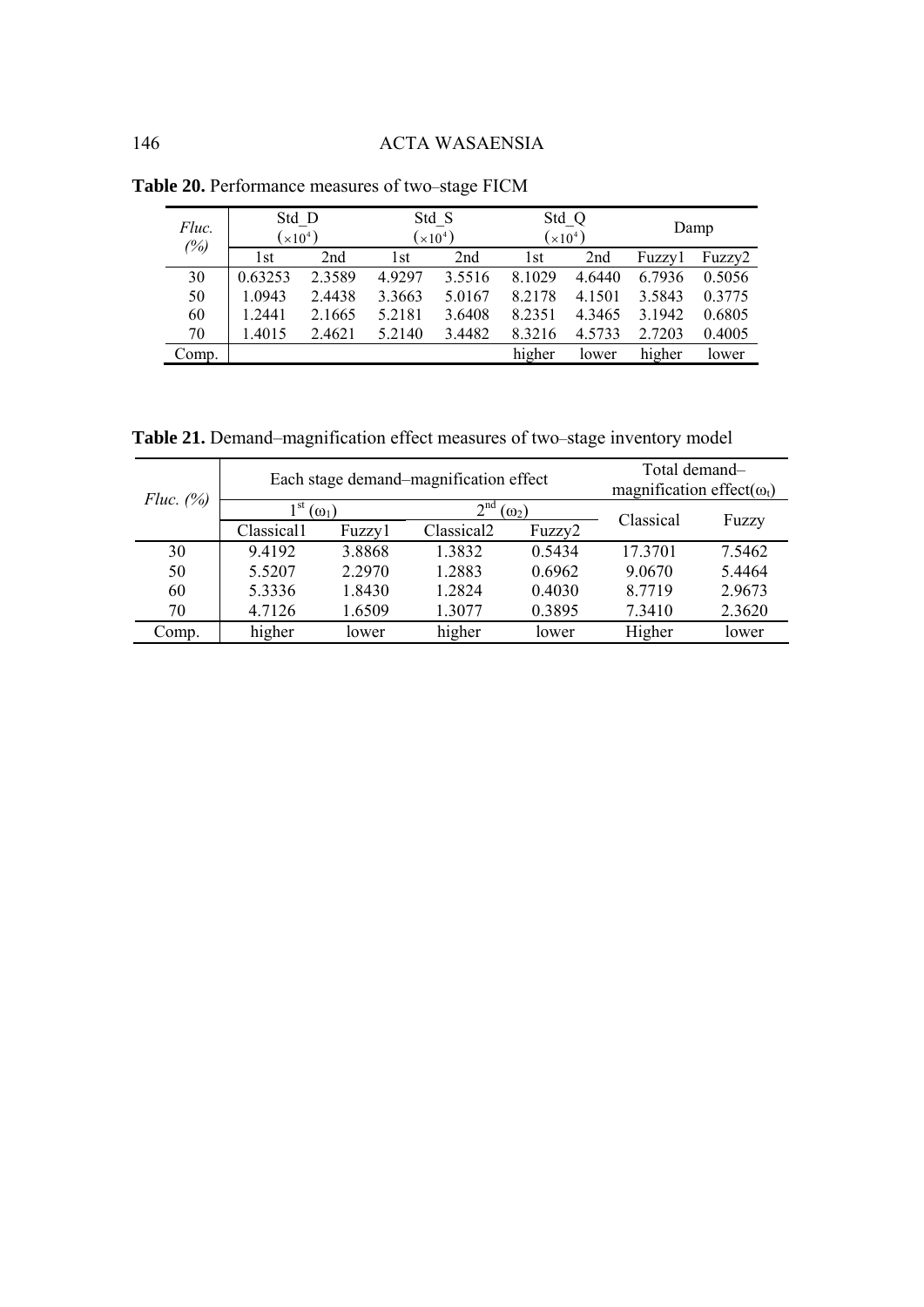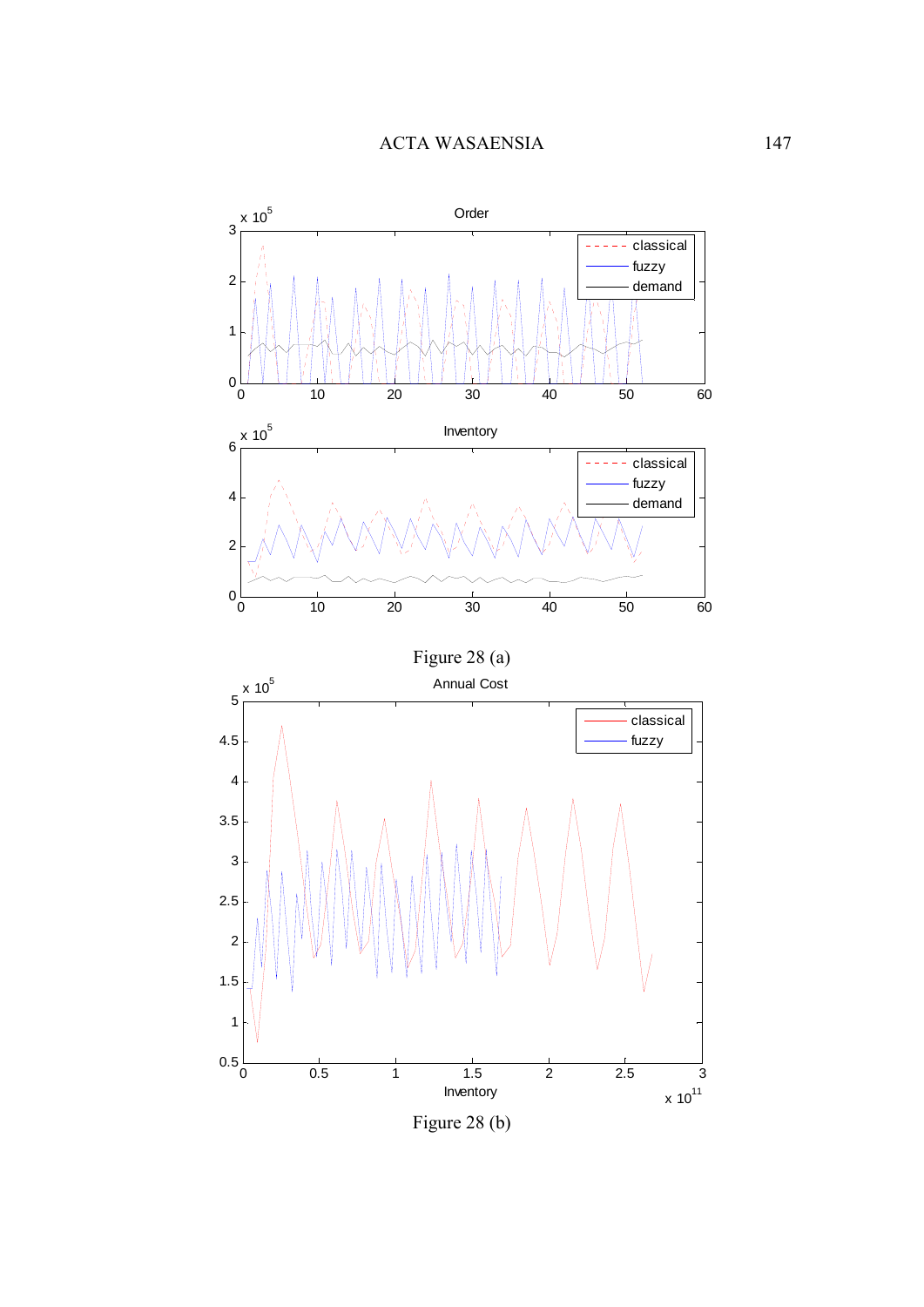

**Figure 28.** Comparison of fuzzy with classical model– uniform demand distribution



Figure 29 (a)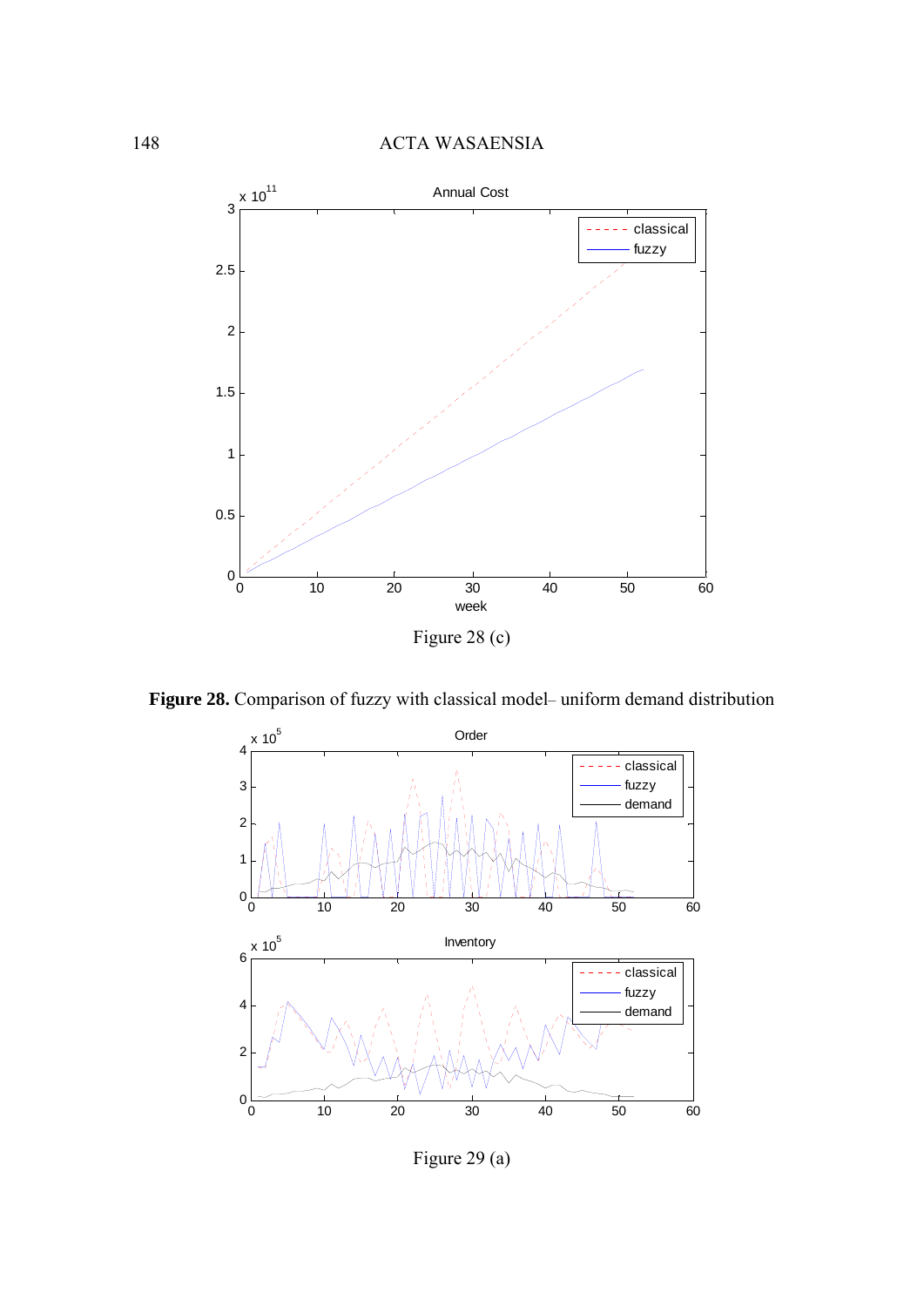

Figure 29 (c)

Figure 29. Comparison of fuzzy with classical model- normal demand distribution

 $(\sigma = 12, \mu = 26)$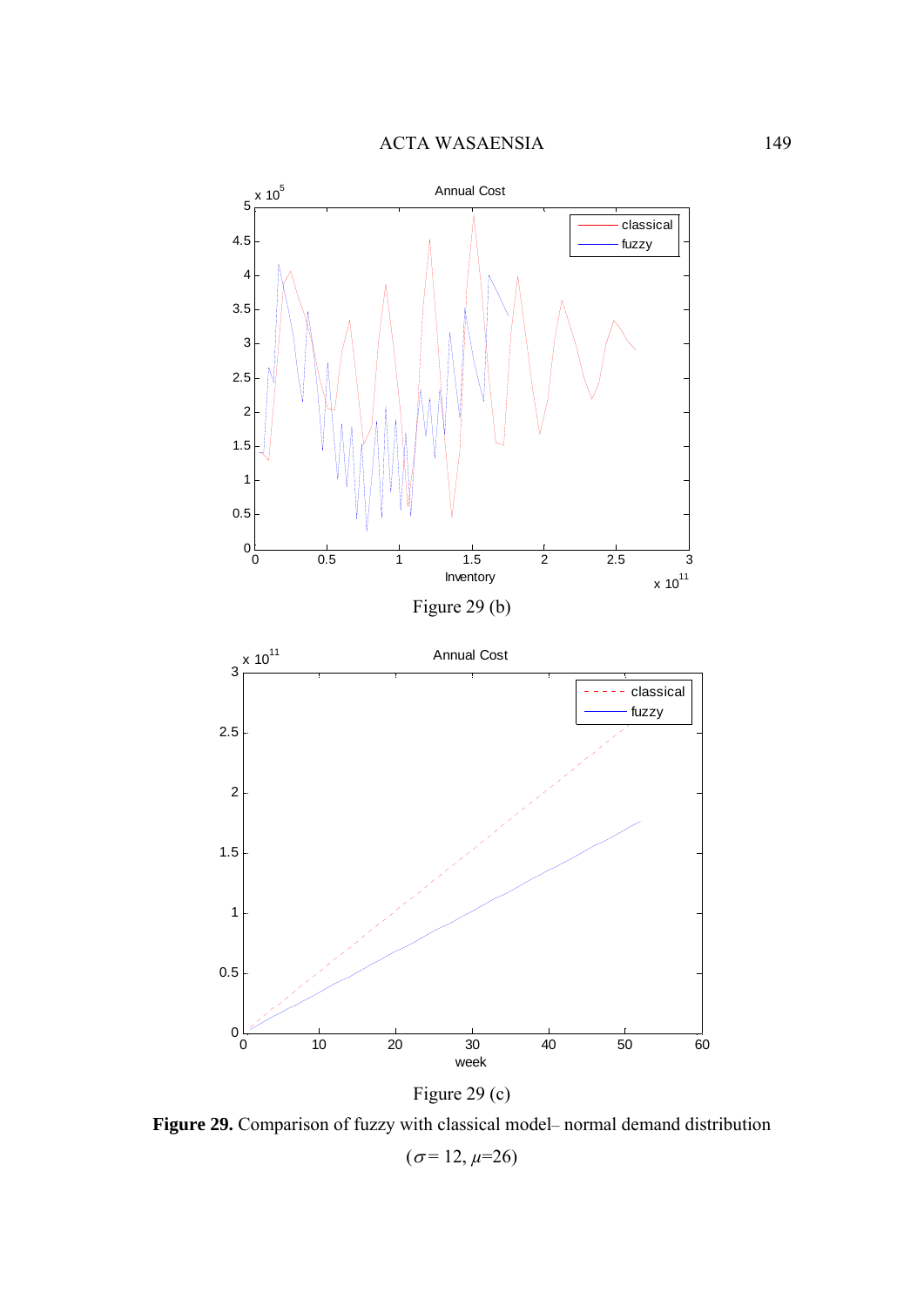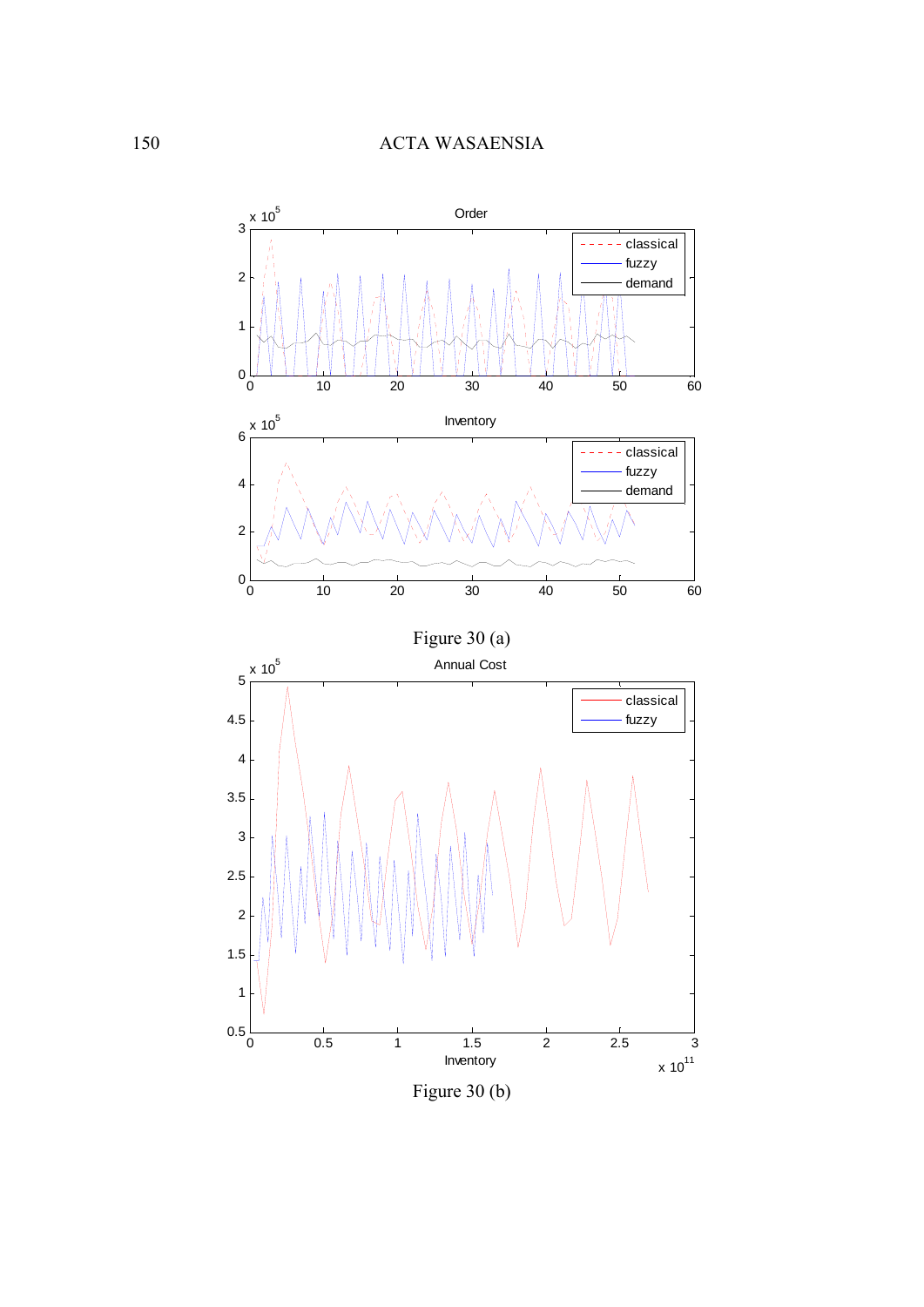

**Figure 30.** Comparison of fuzzy with classical model– sine wave demand



Figure 31 (a)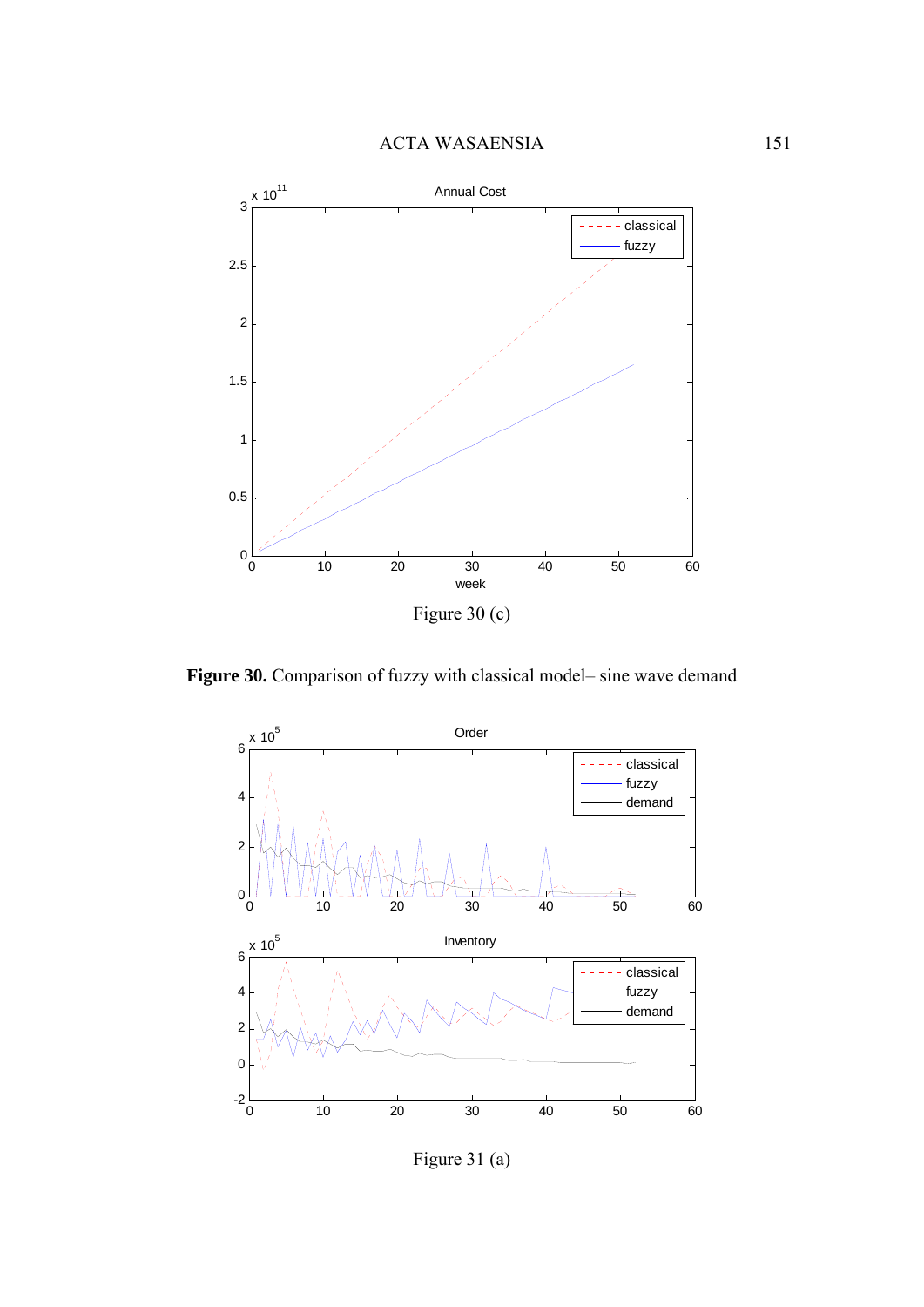

Figure 31. Comparison of fuzzy with classical model– exponential demand distribution (*γ*=15)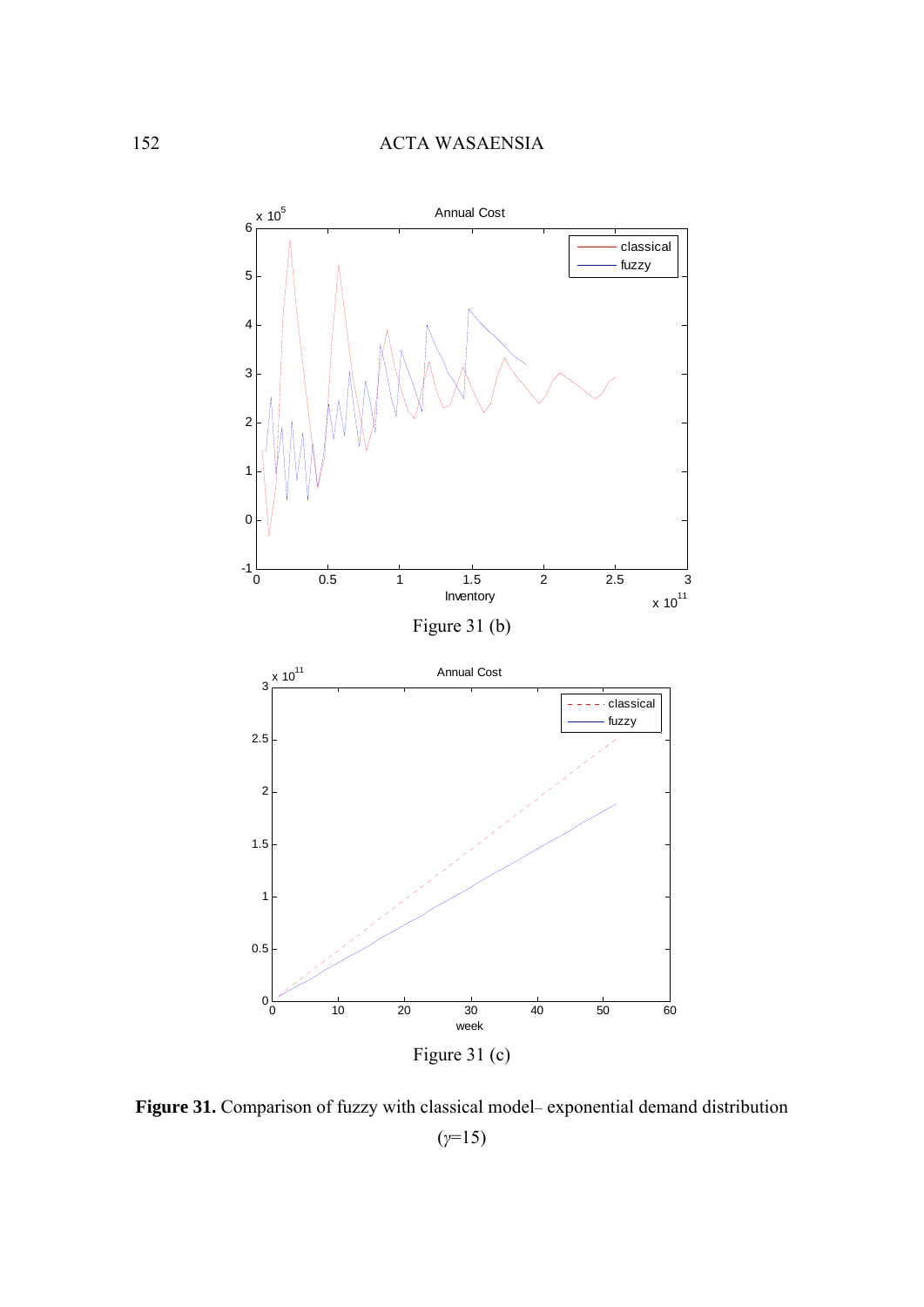

Figure 32 (a): Response of inventory (50% demand fluctuations).



Figure 32 (b): Response of order (50% demand fluctuations).

**Figure 32.** Response of one–stage model to fluctuating demand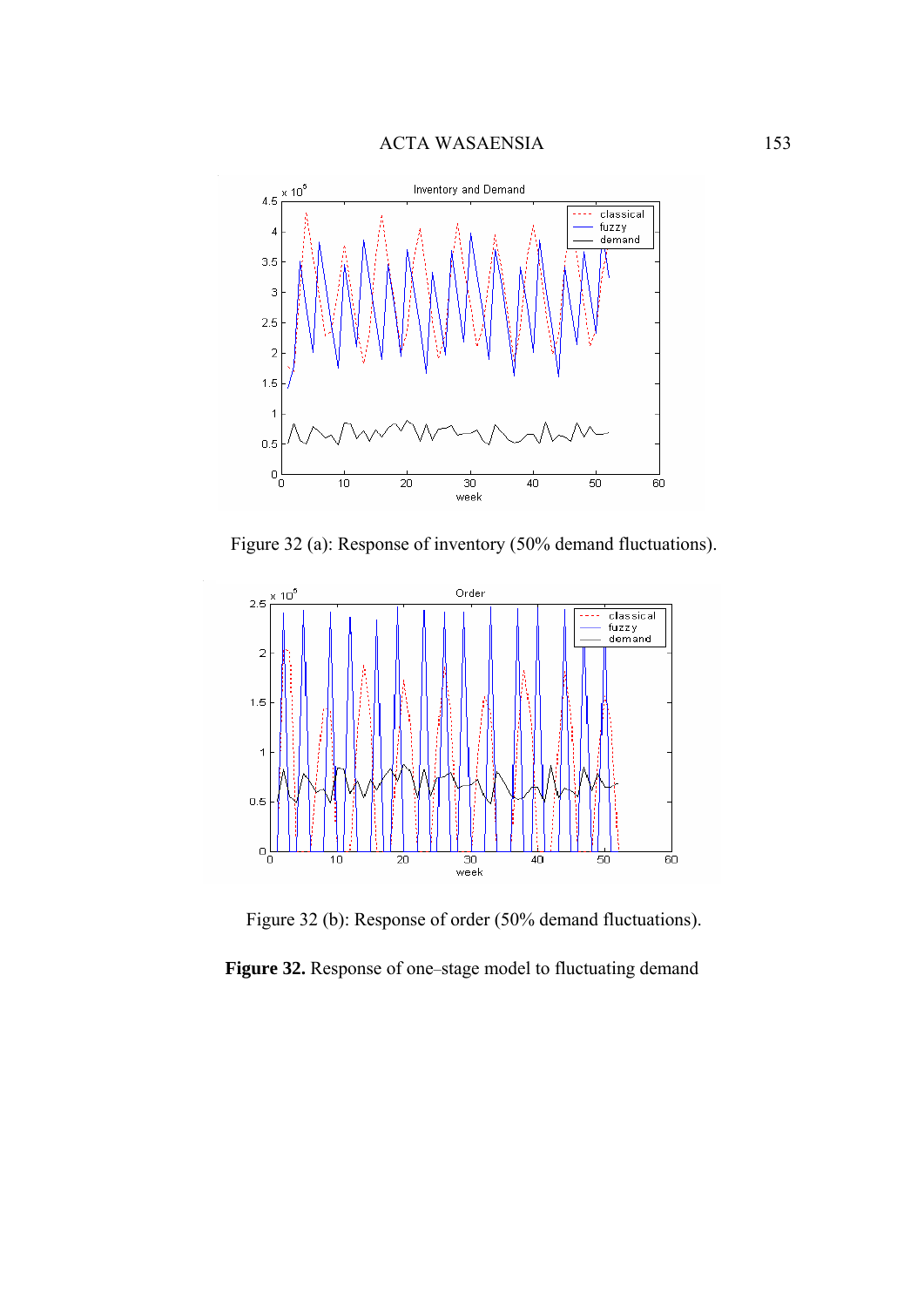

**Figure 33.** Response of two–stage model to fluctuating demand





**Figure 34.** Response of order of 1st stage of two–stage model to fluctuating demand (50% fluctuation; Corder1: 1st stage order by classical order policy; Cdemand1: 1st stage demand from end customer by classical order policy; Forder1:1st stage order by fuzzy controller)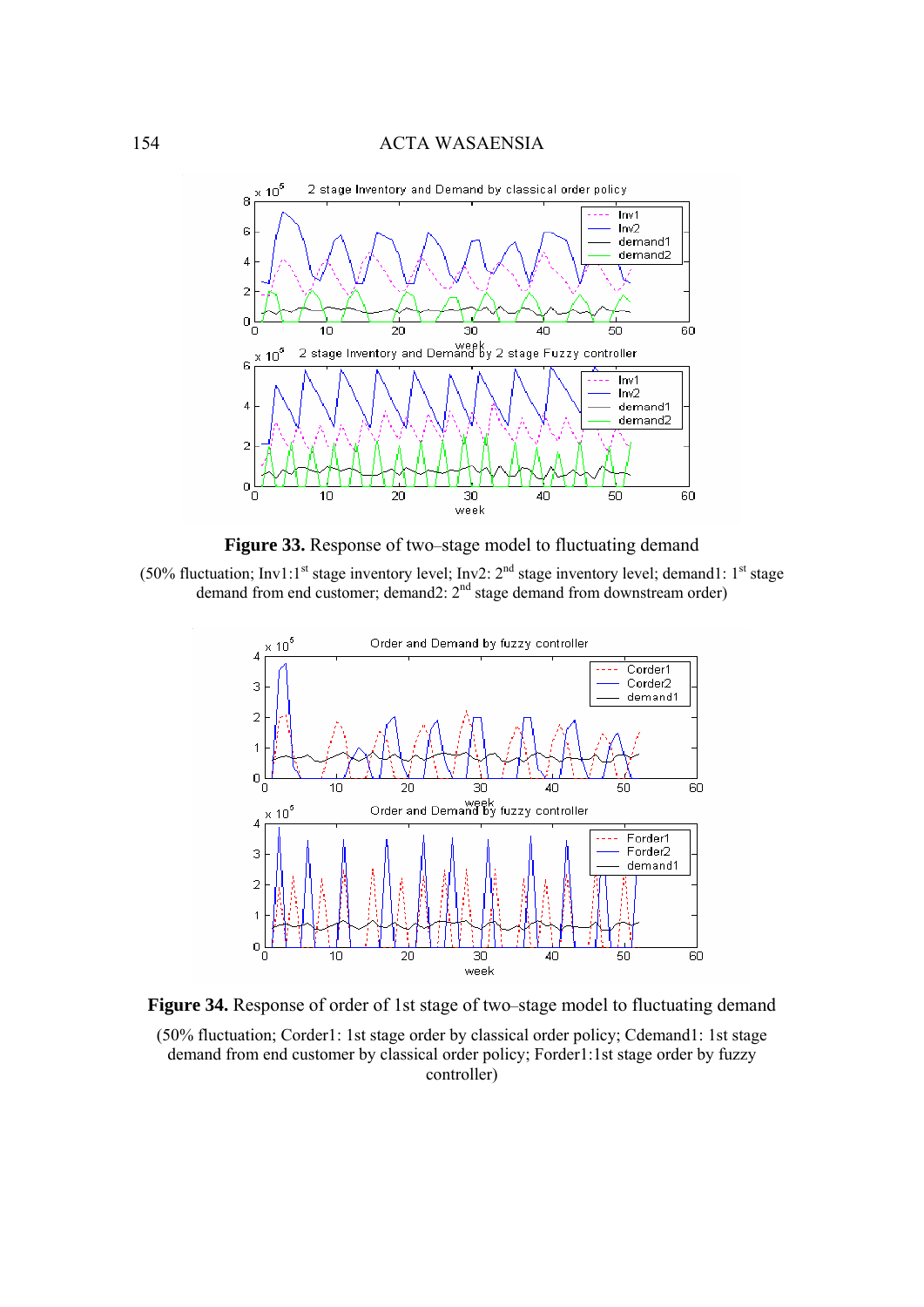

**Figure 35.** Response of order of 2nd stage of two–stage model to fluctuating demand (50% fluctuation; Corder2:2nd stage order by classical order policy; Cdemand2:  $2<sup>nd</sup>$  stage demand from 1<sup>st</sup> stage order by classical order policy; Forder2:2nd stage order by classical fuzzy controller; Fdemand2:  $2<sup>nd</sup>$  stage demand from  $1<sup>st</sup>$  stage order by fuzzy controller)

Now the results are addressed from the above tables and figures, and the relevance reasoning behind the conclusions.

#### **6.4 More Comparison**

In terms of the results of average inventory level, annual cost and definition of the service level in the case study. Figure 36–38 give their comparison between the FICM and the (s, S) policy in the different demand distributions.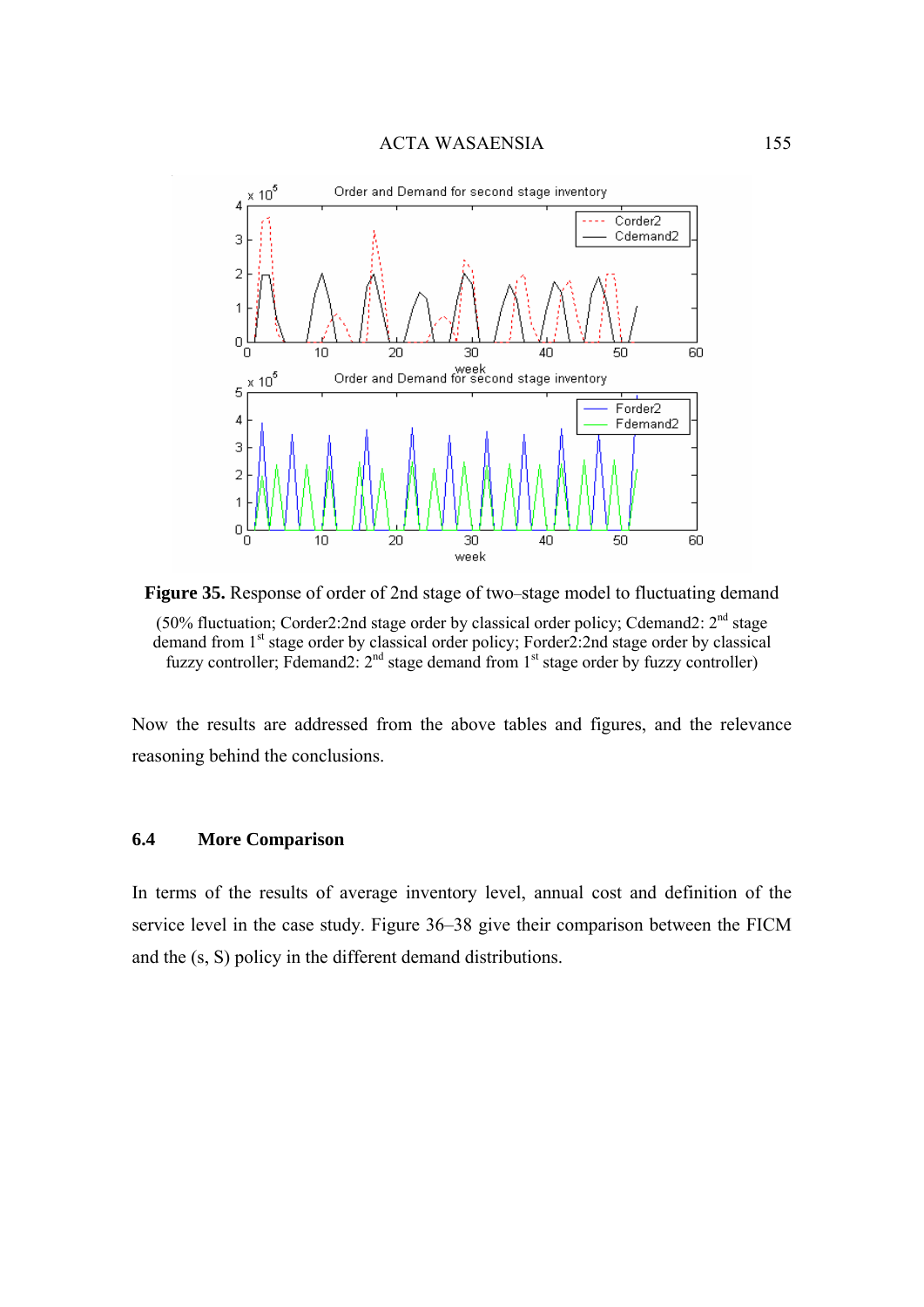

**Figure 36.** Comparison of average inventory level

Figure 36 shows the comparison for average inventory level of the extension (s, S) policy with the fuzzy model using the uniform, normal, sine wave and exponential demand distribution test that contains the stochastic demand case and demand with imprecise fluctuation case. The performance of the fuzzy model produces improved scores compared with the classical policy based on SIMM.

In terms of different demand distributions, the lowest average inventory level is found in uniform and sine distributions with fluctuation that is similar to uniform fluctuation with the demand of seasonal changing over one year. It means that the uniform demand case has better inventory level compared with other demand distributions under current testing assumptions.

Figure 37 shows how low the FICM has the annual cost in the uniform, normal, sine wave and exponential demand distribution tests compared with the extension  $(s, S)$ policy. The performance of the fuzzy model produces good scores compared with the extension (s, S) policy based on EOQ models, whose cost is higher than the fuzzy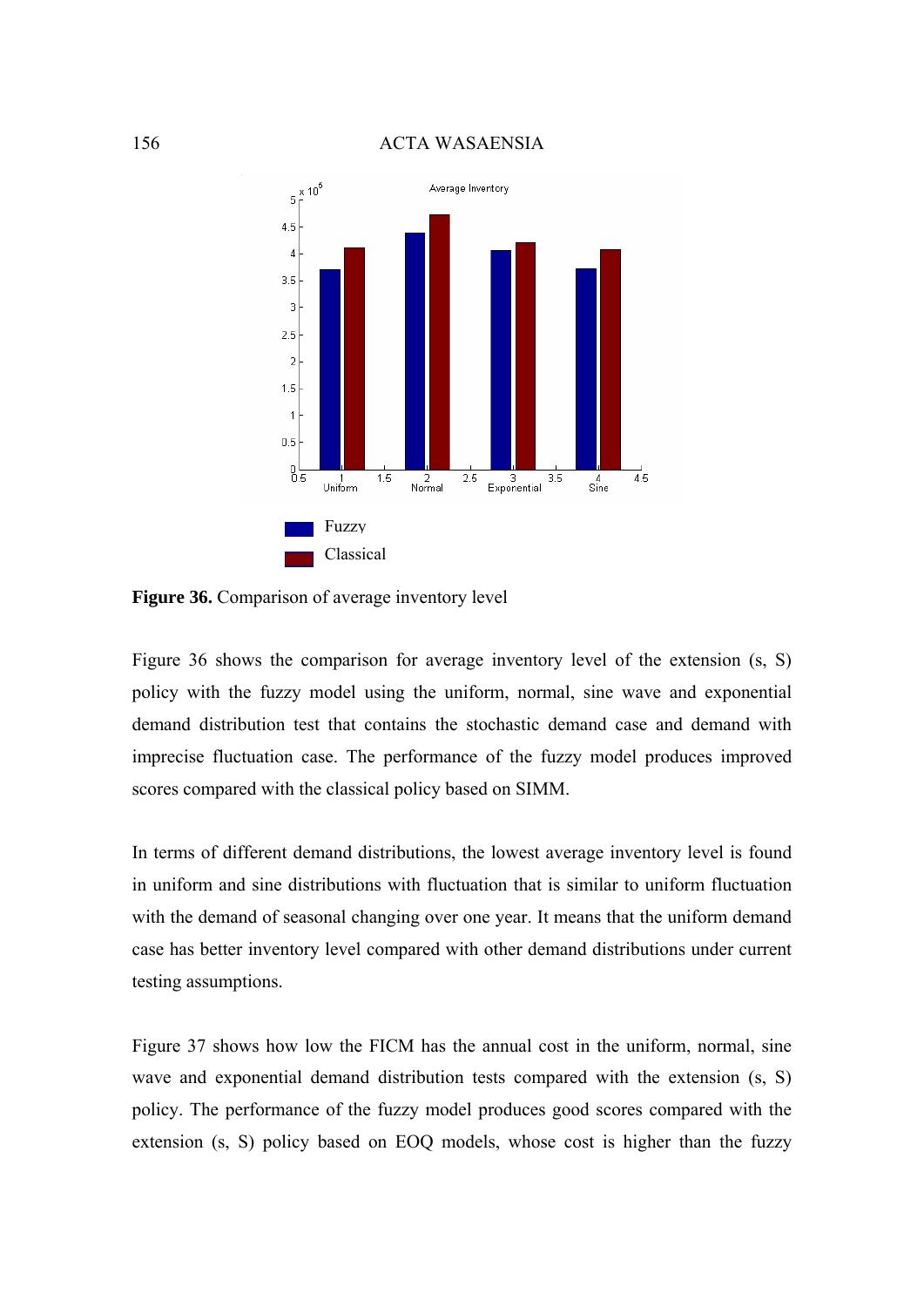model. Obviously, the case study could successfully apply a FICM with savings up to 15.49% – 58.45% in total annual costs in different demand cases. Moreover, the lowest annual cost is also found in the uniform or sine distribution, with fluctuations.



**Figure 37.** Comparison of annual cost



**Figure 38.** Comparison of service level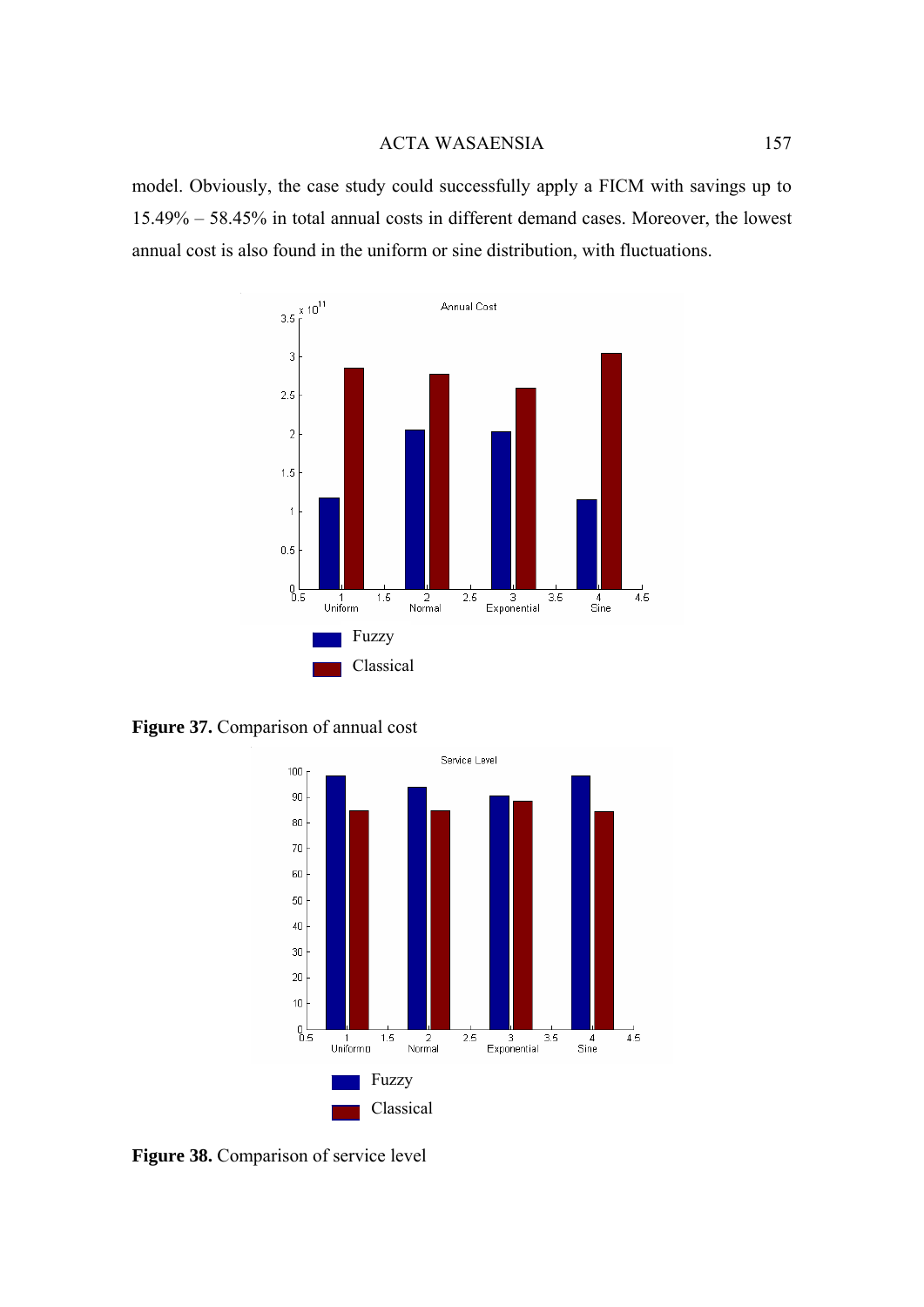Figure 38 gives the comparison for average service level of (s, S) policy with the fuzzy model using the uniform, normal, exponential and sine demand distribution test. The performance of the fuzzy model produces improved scores compared with (s, S) policy, even though the cost of the latter is higher than the fuzzy model. Obviously, the case study can successfully apply a FICM with improvement in the customer service in different demand distributions. That means the FICM is able not only to lower inventory cost and level, but also produce a higher service level. It is shown that the highest service level is found in the uniform or sine demand distribution cases, with fluctuations.

In summary, whether with a comparison of annual cost, inventory level or service level, the simulation results have shown that the FICM provides a significant improved performance in the same situation compared with (s, S) policy based on EOQ models. Two possible reasons present themselves. First, the fuzzy model is created by modern fuzzy logic and the (s, S) policy based–traditional EOQ models. Fuzzy sets theory might be robust enough to handle fluctuating demand (marketing) and demand–magnification effect. It not only reduces the changing of inventory level and order times, but also improves the service level and ability to counteract demand fluctuations. Second, this cost–effective inventory model involves (s, S) policy based–EOQ models that easily react and decide when an order needs to be placed when it perceive changes in demand. Therefore, it might be that the costs and inventory levels outperform the (s, S) policy.

The simulation model and its results were based on ideal conditions in the iron and steel industry and the limited data provided by the case company. During experimental work, it shows different degrees of improvement with different parameters in distributions. The improvement is based on a reasonable selection of parameters of distribution according to the actual iron and steel industry. There could be different selections for different industries according to their demand. In order to make the system more realistic, unexpected events could be considered within the model, such as cases of supplier or vehicle breakdowns, flexible lead–time, human intervention (in handling material), and with more fluctuation in the materials market. These cases would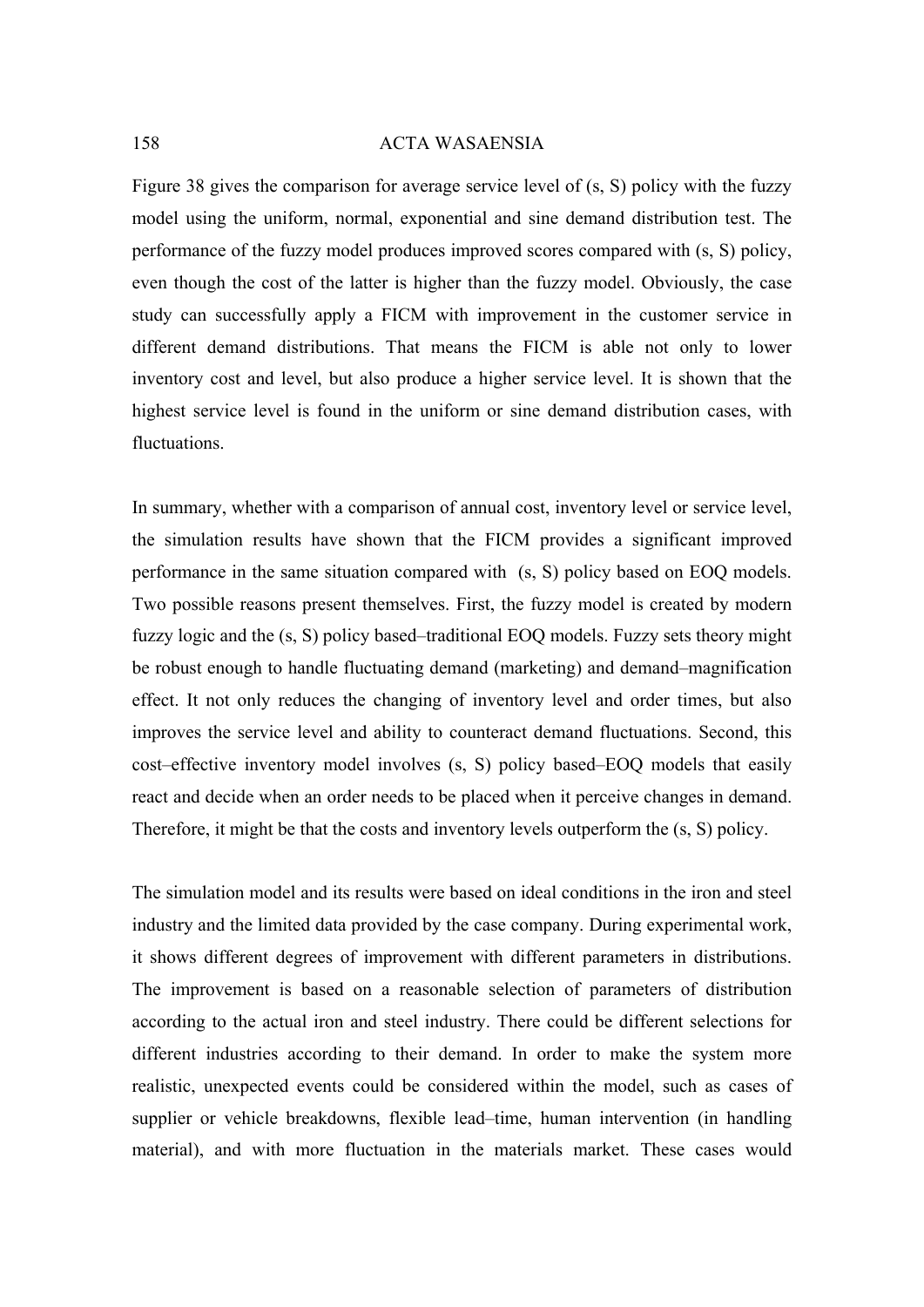interrupt the schedule for the delivery of materials to the feeding of the production with flexible lead–time and flexible suppliers. In order to include these factors within the simulation study, more intensive research on transportation and marketing demands would have to be carried out. This type of work also requires a higher level of programming and more data from the applied industry. Other areas, such as an option for selecting more efficient transport types and their associated costs could also be incorporated.

Among all demand cases with different distributions, the uniform demand case in fuzzy model is obviously the best result in most situations as its less variation and better precision. It means the fuzzy–tuning might have more potential in the other demand cases, for instance a normal demand, etc., which might be the subject of another research topic.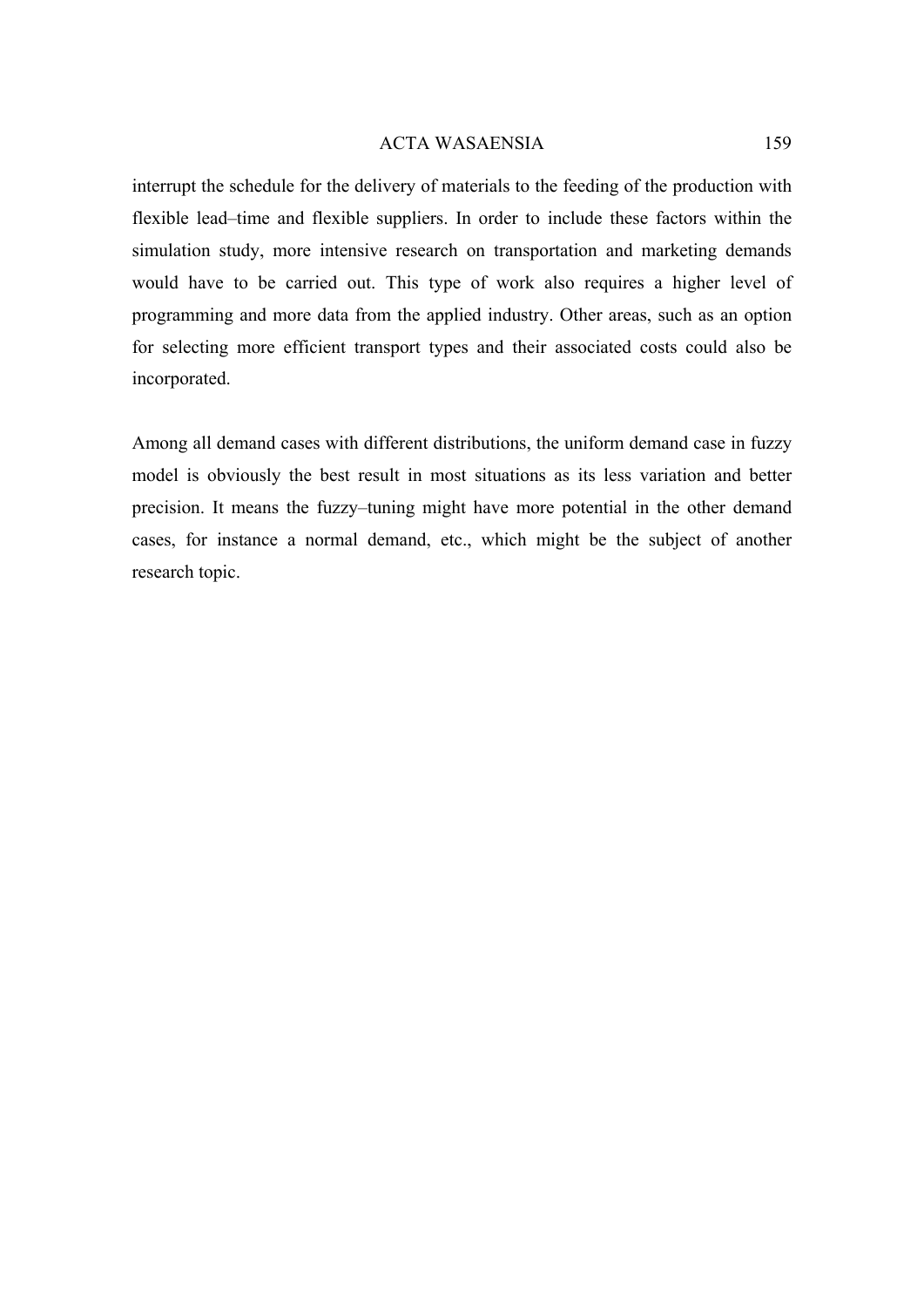## **7 SUMMARY AND SUGGESTIONS FOR FUTURE RESEARCH**

## **7.1 Overview**

This chapter presents a summary of the results, draws some conclusions from them, and presents suggestions for future research suggested by these conclusions.

## **7.2 Summary**

In this thesis, a cost–effective FICM has been presented for an iron and steel company based on modern fuzzy logic control and a traditional inventory model subject to the stable demand case when the supply chain in a company is a push system, and the stochastic demand case and demand with imprecise fluctuation case when the company takes the changing markets into account and its steel production system becomes an incomplete push system or the steel supply chain shifts to multiple supply demand networks. Based on the simulation studies and the case study, it shows that the proposed FICM yields benefits from the features in the fuzzy logic controller and (s, S) policy. Hence, this research approach is fairly reliable and robust. This is a significant attribute of the research as it increases the usefulness of its application to real iron and steel industry problems. Moreover, the simplicity of the proposed model makes it easy to apply in other industries.

Based the research approach and the simulation results in case study, the research questions in Chapter 1 can be answered:

## **Question 1: Can the FICM be combined with the (s, S) policy to reduce the total inventory cost relative to SIMM?**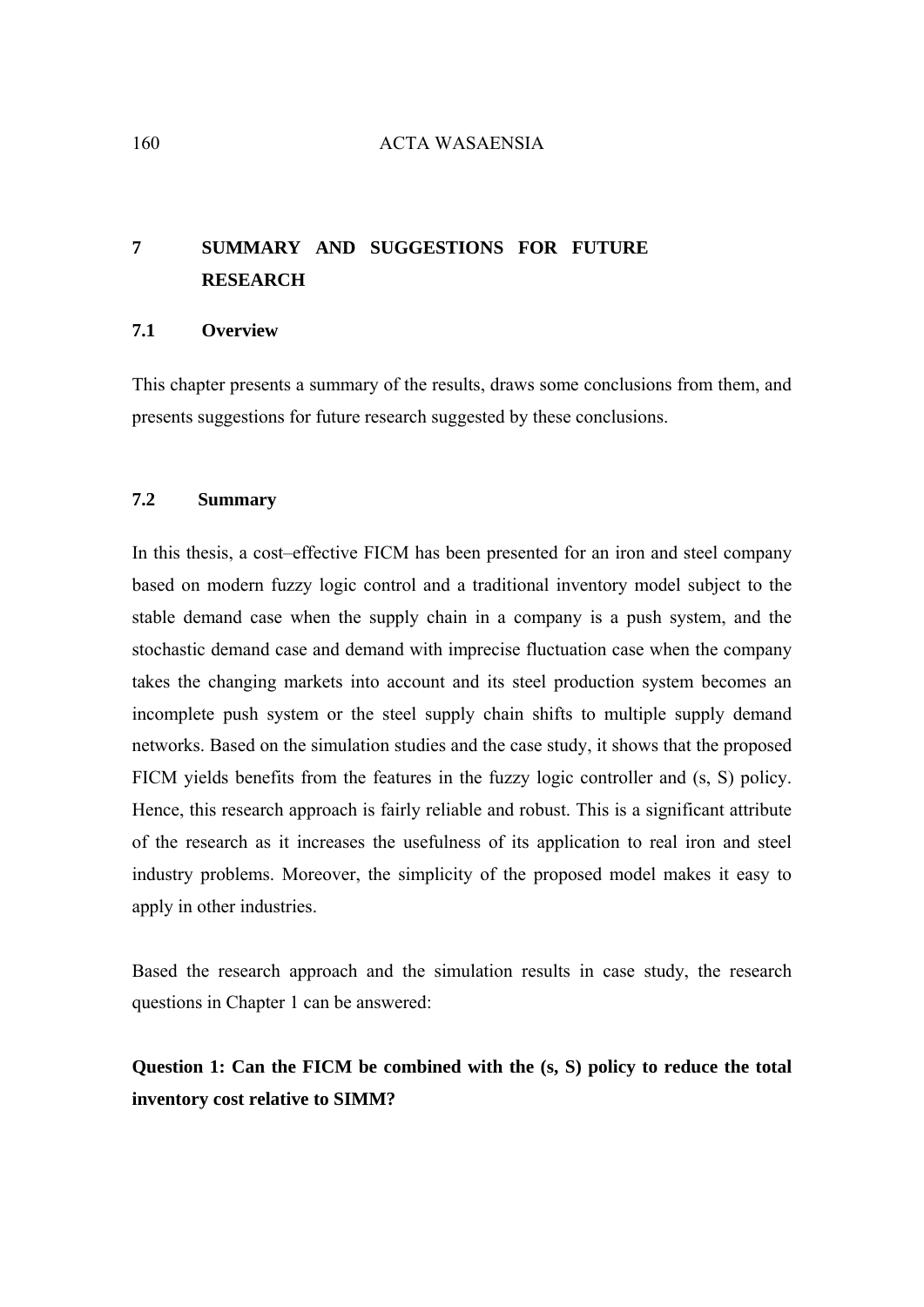The answer to this question is yes. As shown by the results based on the cases by the uniform, normal, sine wave and exponential demand distribution. For uniform distribution, the total annual cost of the FICM is much lower, even lower than 49.21% (*FP*). One reason for this is that the number of times of order (*OT*, see Table 11) is much less than when using (s, S) policy inventory system, the second reason is the inventory level (*AAI*) is lower, so that the total holding cost becomes lower, and the third reason is the order quantity is also lower because of the fuzzy issues. For normal and exponential distribution (See Table 12 and 14), the same reason applies, with the result that its total annual cost is still much lower, even lower than 35.32 % for normal and 28.94% for exponential demand distribution, and even though it is not higher like the uniform distribution, it is still positive. For the sine distribution (See table 13), the FICM is even better, its total annual cost is even lower than 55.24% (*FP*), and it is because the seasonal change over a year in the iron and steel industry by sine distribution is relatively slower. The same reason results in other performances of this seasonal distribution being close to the performance by uniform demand distribution.

# **Question 2: Can FICM reduce the ordering and shortage costs (and the total inventory cost) in case of (1) stochastic demand and (2) imprecisely fluctuating demand relative to SIMM?**

In terms of the current data obtained from the case company, the answer to this question is positive. Figures 28–31 referring to the stochastic demand case and Figures 32–35 referring to the imprecisely fluctuating demand the FICM reduce the ordering and the total inventory cost, and emergency–order times (*ST*) in Table 11 – 15, the less emergency–order times cause the lower shortage costs. Moreover, Figures 28–35 show that the inventory level with the FICM are not only lower, but also much more stable than using the (s, S) policy inventory system with each demand distribution, since the FICM does not restrict itself to placing a fixed order quantity *Q,* but places a flexible order quantity based on forecast demand and inventory. The tables also show that the FICM reduces order times in both cases, the average ordering percentage *OP* is 30.77%/46.15%, 19.32%/25%, 21.15%/46.15% and 29.33%/48.56% (Fuzzy / (s, S))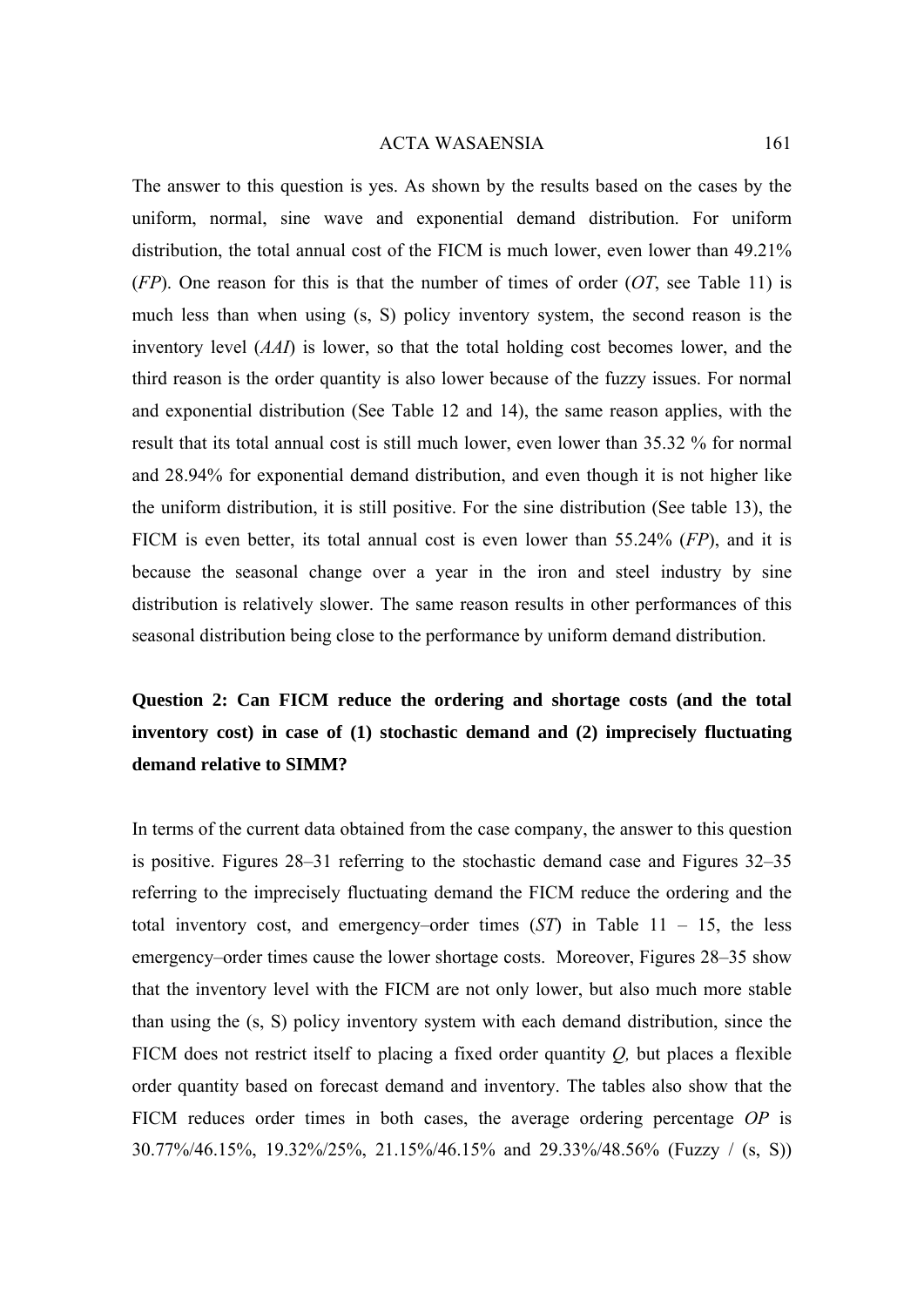with the related parameters in distributions as  $\mu$ ,  $\sigma$  and  $\gamma$ , etc., respectively. Note that Figures 32 (b), 34 and 35 show that some amplitudes of the order by the fuzzy model are higher than the classical model; the reason is its lower number of orders compared with the classical model for the same planning period (52 weeks); it also causes the oscillatory amplitude to be higher than the classical model – that means the single order quantity is higher than the classical model sometimes, but the mean of each order quantity is much lower than the classical model, which brings the mean order quantity of the FICM to be lower, thus the total annual cost and inventory level is much lower with the fuzzy model, as both *AAIP* (%) and *FP* (%) show positively.

## **Question 3: Can the FICM reduce the demand–magnification effect caused by the SIMM in a multi–stage supply–demand network?**

With respect to counteraction to demand fluctuations, the FICM has a much more stable inventory level, and this makes for a less damping effect, proving that the fuzzy model also has stronger counteraction to demand fluctuations (See Figures 33 to 35 and Tables 19 to 21). That is of great significance when the inventory management is extended to multiple stage supply chain networks (two – stage model in the case study). The different percentage noise is added as demand fluctuations to demand input in the inventory model, from 30% to 70%, as shown in Tables 19–21 in the one – stage and two – stage inventory models with the random seeds plus fluctuations when the fluctuating iron and steel markets are considered. Table 19 shows the one – stage fuzzy controller in the inventory model has a higher counteracting ability to demand fluctuations (lower demand–magnification effect) and much better (lower) damping effect of inventory to the demand fluctuations than the classical model, and these results are also shown in Figure 32 (a), which demonstrates that the inventory level with the fuzzy model is lower compared to the classical model.

It is obvious that in the two – stage SDN, the FICM with the fuzzy controller not only has the ability of higher counteraction to demand fluctuations, but also the ability to lower inventory cost and inventory. In brief, the FICM that has been presented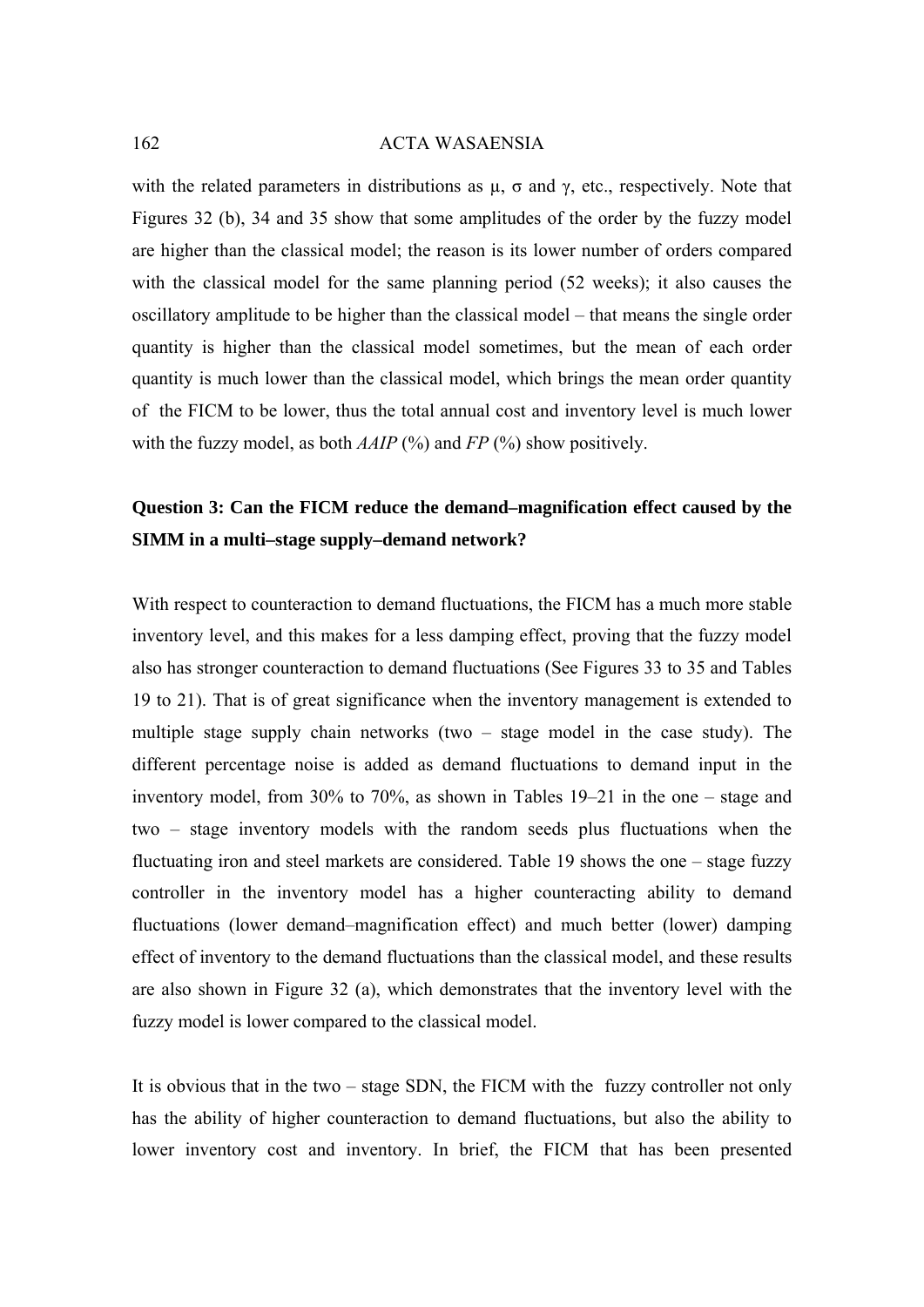demonstrates the lower damping effect of inventory to demand fluctuations and better ability to counteract the demand–magnification effect, mostly in areas that contain the annual cost, inventory level, order times, emergency–order times and service level, the benefits of which, with the fuzzy model, have been investigated in the previous tables.

For the two – stage FICM, Tables 18 and 19 give the performance measures of damping effect to inventory level and demand–magnification effect for each stage, and Figures 33, 34 and 35 demonstrate the response of the inventory levels and order quantities for each stage. Since the one – stage inventory model has shown superiority in damping effect of inventory with the fuzzy model as above, Table 20 only shows the damping effect of the two – stage fuzzy model so that the damping effect of each of the two stages can be compared. In Table 20, the first fuzzy controller in the inventory model has a much higher damping effect in different grade fluctuation to the demand fluctuations than the second fuzzy controller (Fuzzy2). This means that the demand fluctuations impacting on inventory level are becoming weaker through the two – stage fuzzy inventory controller in SDN. Figure 33 has the same good score, as the inventory of the second fuzzy inventory controller shows (Fuzzy2) less fluctuation than the first (Fuzzy1), which is next to the end customer. Table 21 shows the measures of the demand–magnification effect in each stage for the two – stage inventory model. It is obvious that the demand–magnification effect of each stage and the total demand– magnification effect of the upstream supplier to downstream–end customer are lower with the FICM. These results correspond with the discussion in the previous section that the demand–magnification effect will be much less when networks are crossed with two – stage fuzzy inventory controllers (Fuzzy1 and Fuzzy2). Therefore, in terms of the two – stage fuzzy model and the data from SLC in the case study, the FICM by fuzzy controller produces results that significantly out–perform the SIMM in the stochastic demand case and demand with imprecise fluctuation case caused by changing markets.

## **Question 4: Can the FICM show superior performance to the (s, S) policy in a supply – demand network?**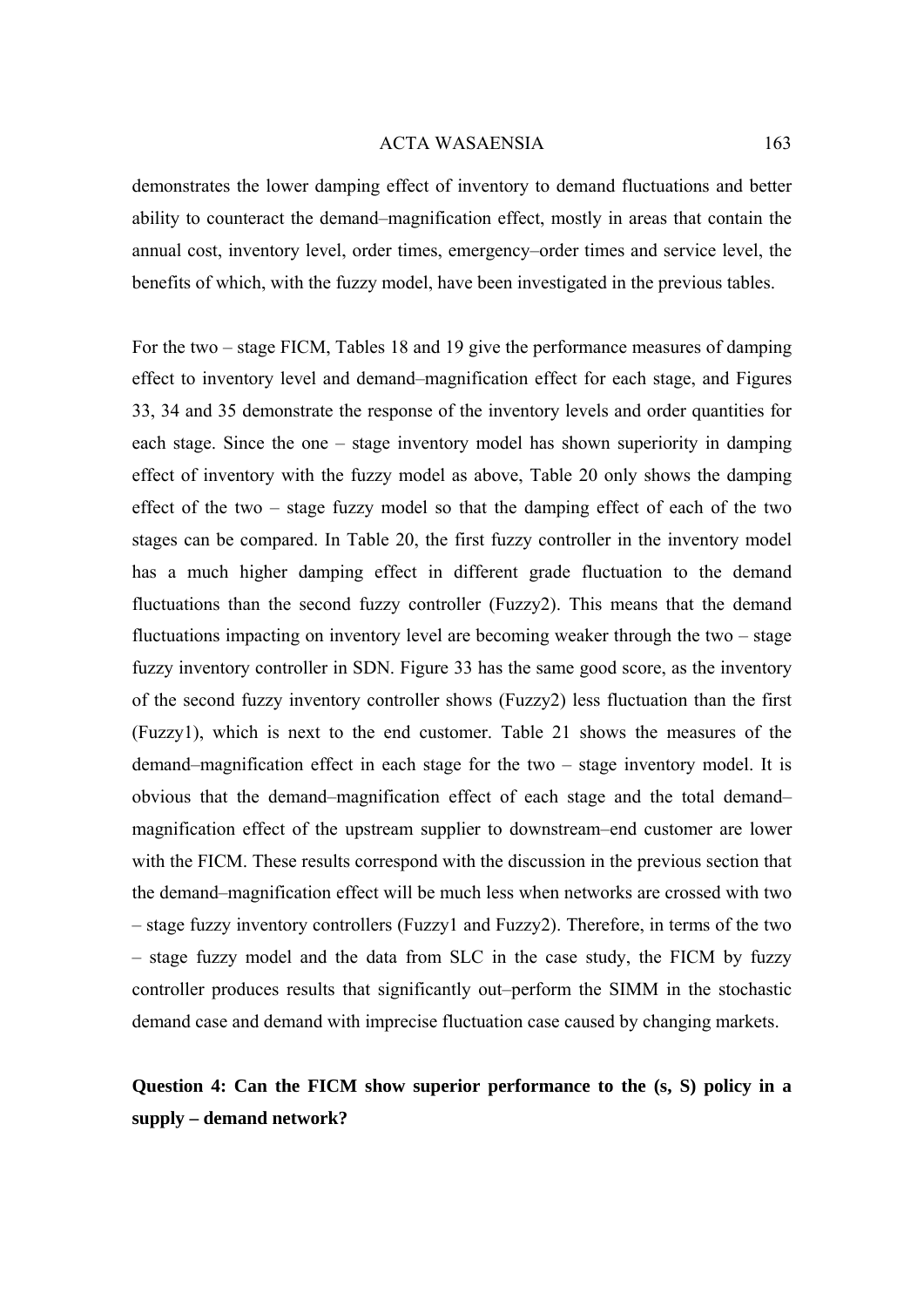The answer to this research question is again affirmative according to the case study and current data provided by the case company. In fact, most performances of the FICM outperformed the (s, S) policy with the demand distributions that were used, the data are summarised in Figures 28–35 and in Tables 11–21. As analysed above, in most areas that contain the annual cost, inventory level, order times, emergency–order times, counteraction to demand–magnification effect, etc., the fuzzy model based on fuzzy logic controller combined with (s, S) policy produced results that significantly out– performed the (s, S) policy based on EOQ models. With the performance–service level in all demand distributions (See Tables 11–14) under the current data provided by the SLC, the service level *r%* becomes higher using the FICM shown in the tables as the emergency–order (shortage) percentage becomes lower than  $(s, S)$  policy inventory system, the lower emergency–order also bring the lower shortage costs in FICM . The same results can also be shown in Figure 36, which also means the lower cost and inventory level of the FICM does not lower the service level. Besides, the simulation results in Figures 28–35 and in Tables 11–21, Figures 36–38 give the comparison between the FICM and the (s, S) policy in the different demand distributions, all these show FICM can be superior performance to the (s, S) policy in the case study and the current data provided by the case company.

As a result of this work, at least 4 novel contributions have emerged:

1. This research provides a cost–effective inventory model to the supply chain based on a synthesis of a traditional inventory model and a fuzzy logic controller, with the proposed FICM benefiting from traditional and modern issues for the real iron and steel industry. This is an extension application for fuzzy set theory and supply chain inventory management in practice. Although fuzzy set theory has been studied extensively over the past 40 years and applied in production management in some cases, this research first applied this theory to supply chain inventory control in the iron and steel industry. Modern fuzzy set theory is combined with classical inventory policy, and is applied to the traditional iron and steel industry, The aim was to make the raw materials inventory cost of the iron and steel industry more competitive, and compared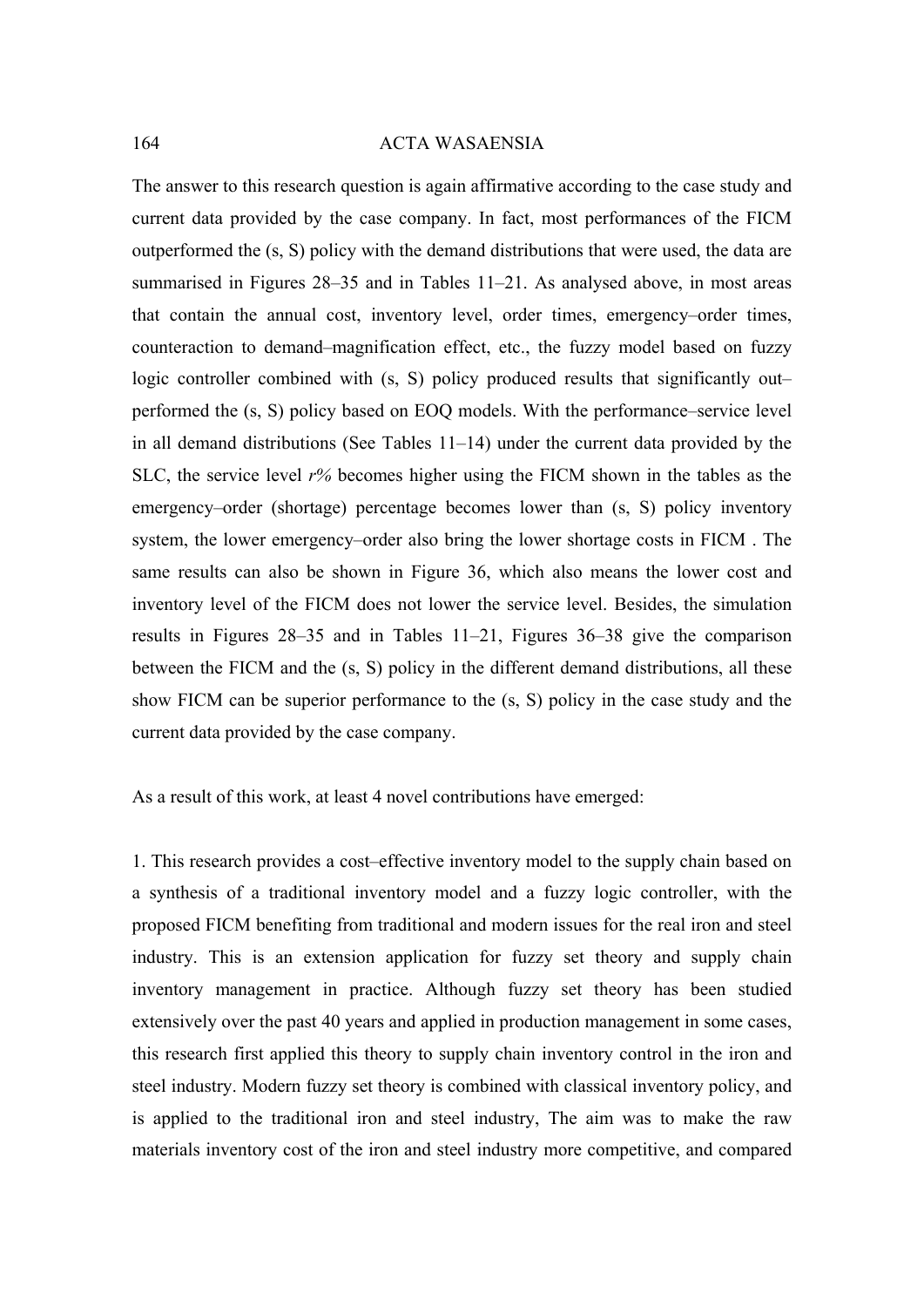with its current inventory policy, which lacks efficiency and flexibility when the company's supply chain takes the changing markets into account, the proposed FICM is not much more complicated than the one currently in use in the company, and it will provide more benefits, as discussed earlier in Section 1.2.1.

2. Besides the uniform demand case that the case company has been using, the proposed FICM can be applied in cases of stochastic demand and demand with imprecise fluctuation caused by changing markets when the steel supply chain is concerned with fluctuating demand that the company has never taken into account in its old inventory policy.

As stated in Chapter 1, the iron and steel industry has become used to managing its production according to uniform distribution, which is only one kind of demand in this research, which provides some typical stochastic demand distributions and added fluctuations applied in the single inventory model and demand with imprecise fluctuation case (random seeds added fluctuations) when the changing market is considered. If this can be embedded into production management in the iron and steel industry, it has the potential for large cost savings in inventory control and raw materials feeding.

3. The FICM demonstrates the new attempt in the iron and steel industry. Its application to the supply chain in the iron and steel industry provides a new prospect in combining traditional with modern issues.

The proposed model not only can be used in a uniform demand case, but also in some other stochastic demand cases, and in the case of demand with imprecise fluctuation caused by changing markets when the iron and steel supply chain is concerned with the fluctuating steel market. In terms of the current data provided by the case company, this research provides a improved performance in counteracting the demand–magnification effect in the supply chain/supply demand networks for the iron and steel industry.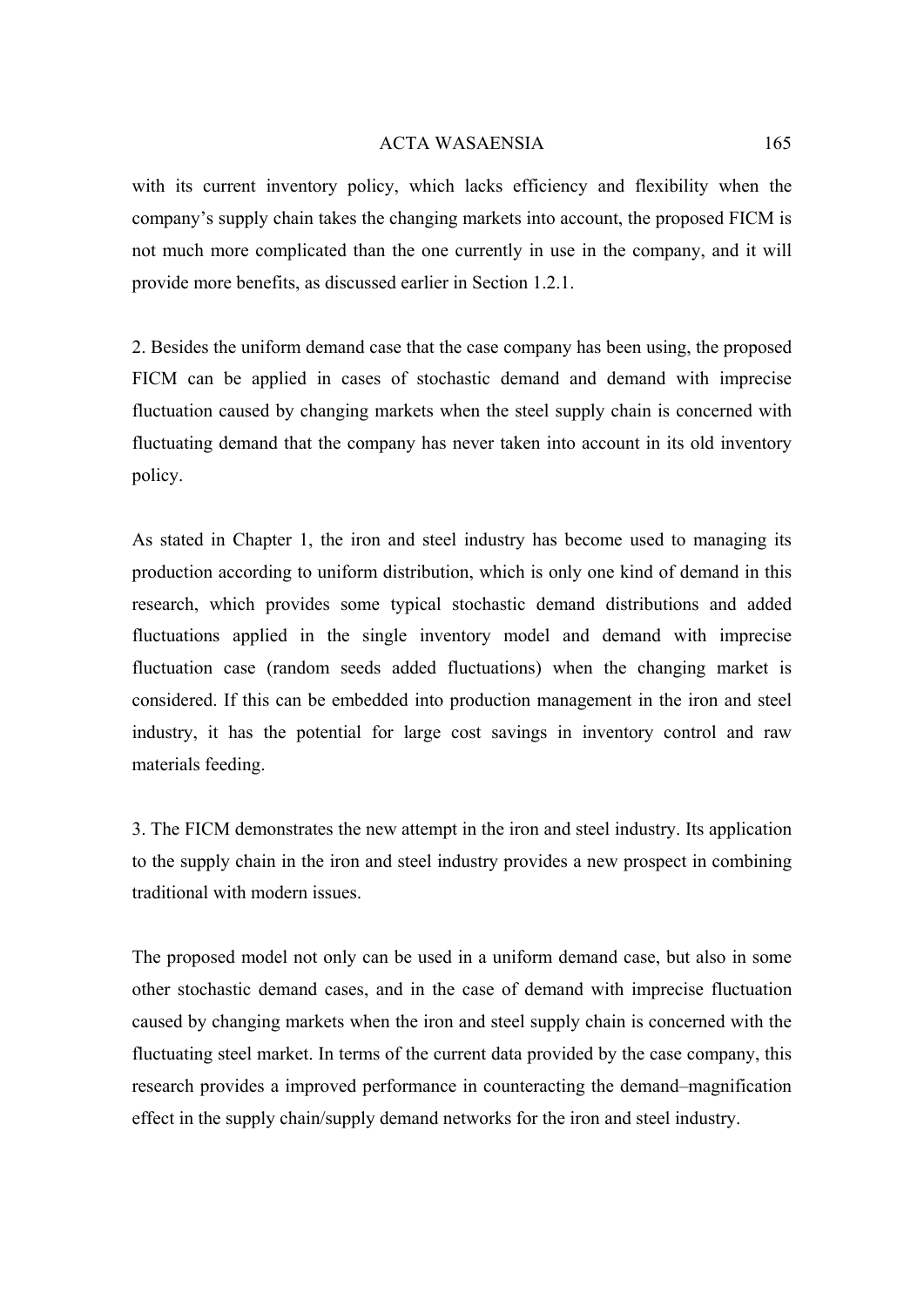4. The synthesis of the modelling effort in the case study of a real company significantly increases its relevance and therefore perceived value to supply chains in real industries. The technology demonstration was successful for the final results. The proposed model will provide a basis for the supply chain inventory management of iron and steelmakers, and when iron and steel companies and other industries can have complete data and apply them in the fuzzy model; it will also be possible to extend to other industries. This will lead to higher efficiency in the supply chain in the iron and steel industry and be possible to extend to more industries when the complete data is offered.

## **7.3 Suggestions for Future Research**

Based on this research, the model yields benefits for different levels of variability in supply chain inventory control, and fuzzy logic combined with the traditional model is a powerful tool for inventory control. However, since the data and relevance information was incomplete or limited, the model used was highly simplified. Most of the efforts of this research are based on current data and information from the case company. The system needs to be tested with more data and in more complex environments, and the following recommendations address areas to which additional research can be expected to be focused.

Firstly, alternate procedures may be used to create feasible solutions for the re–order point. In this case study, this was calculated by average lead–time demand (*Davg × L*) by incorporating safety stocks (*SS*) like the normal (s, S) policy. Future research may be to carefully study the optimal re–order point problem, which may be the function of inventory level and demand rates.

From some observations in running the simulation model, the equation does not change the value of the expected s given by  $(3-10)$  for almost all parameter values, but it ensures cost–effectiveness for all 4 demand distribution inputs. Based on the work by Ta–Wei Hung (1996, 1997) this value can be still modified and satisfy the demand and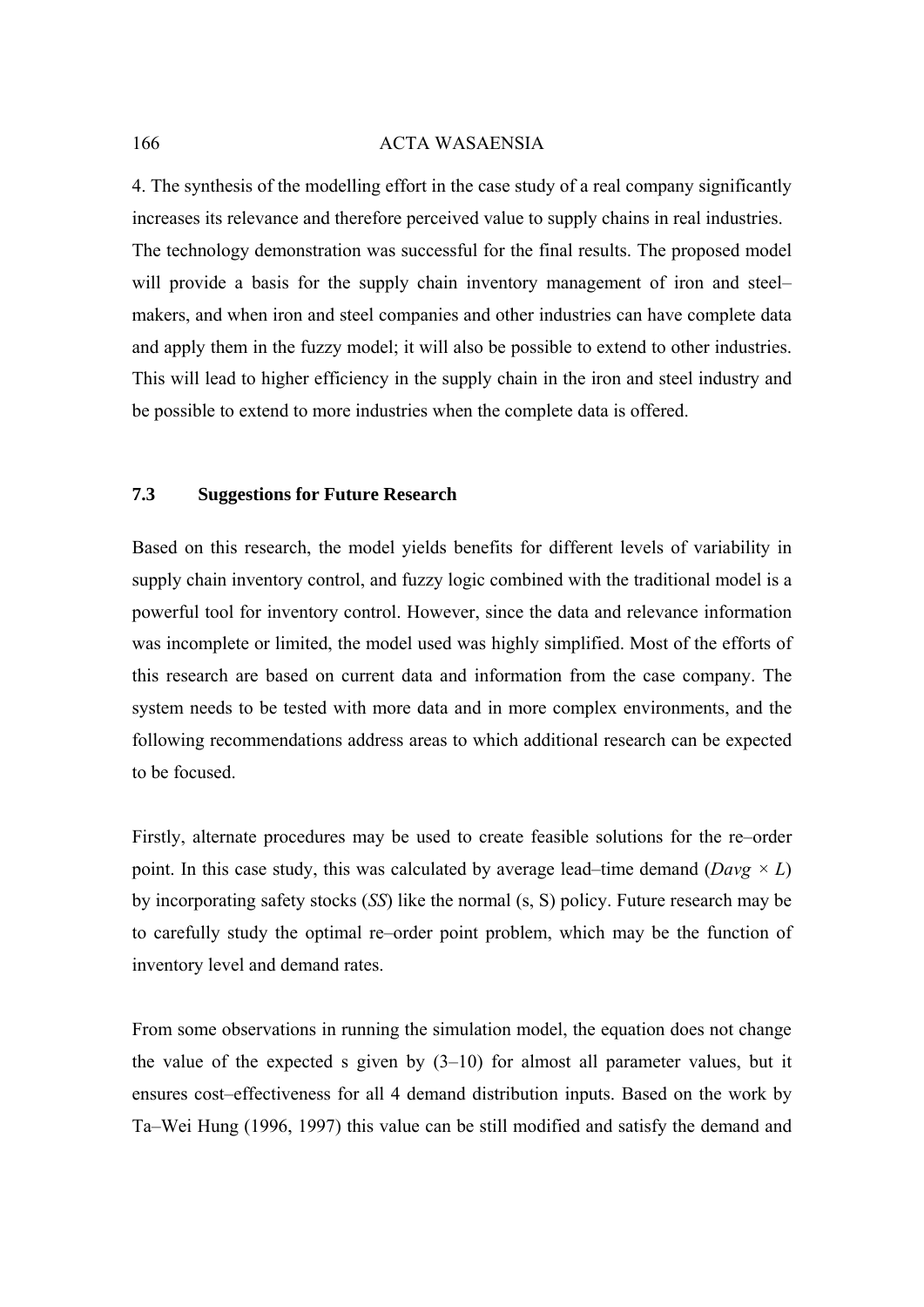inventory. This research does not pursue this issue further at this point but leaves it as an open issue to address in subsequent work based on these ideas.

Secondly, future research may consider more demand uncertainties in the model and take more account of the impact of demand fluctuations so as to make the model cope better with managing volatile demand across the entire the iron and steel supply chain. This could involve price fluctuations, changing energy markets, the delay of shipment from the supplier due to unforeseen events, disaster, and so on.

Thirdly, the complexity of the simulation may be increased by taking into account the various cost components. This could involve additional procedures to account for order creation costs, detailed costs of transport, warehouse maintenance costs, and a number of other complicating modifications.

Fourthly, the stochastic lead–time could be addressed using this model, if the possibility of order crossing is ignored. Based on the situation of the case company, I could simply approximate the lead–time constant, and ignore stochastic variation due to this particular iron and steel industry. If there could be variation of lead–time, but this is simply ignored, then the proposed model would be even more approximate. The efficiency of using the method of ignoring lead–time variation (when it exists sometimes) could be determined. According to Quick Response Manufacturing (QRM) developed by Suri, which was discussed in Chapter 3, lead–time might consider more time formulae.

Fifthly, since the uniform demand case or similar to uniform distribution in the case study–sine demand case in the fuzzy model shows best results in most situations, and this research is specific to the iron and steel industry, further research might be carried out on the fuzzy–tuning corresponding to each demand distribution in the stochastic demand case and demand with imprecise fluctuation case, when the changing situation is considered in the iron and steel markets. Moreover, it is also possible to expand the research to other industry with the stochastic demand case and demand with imprecise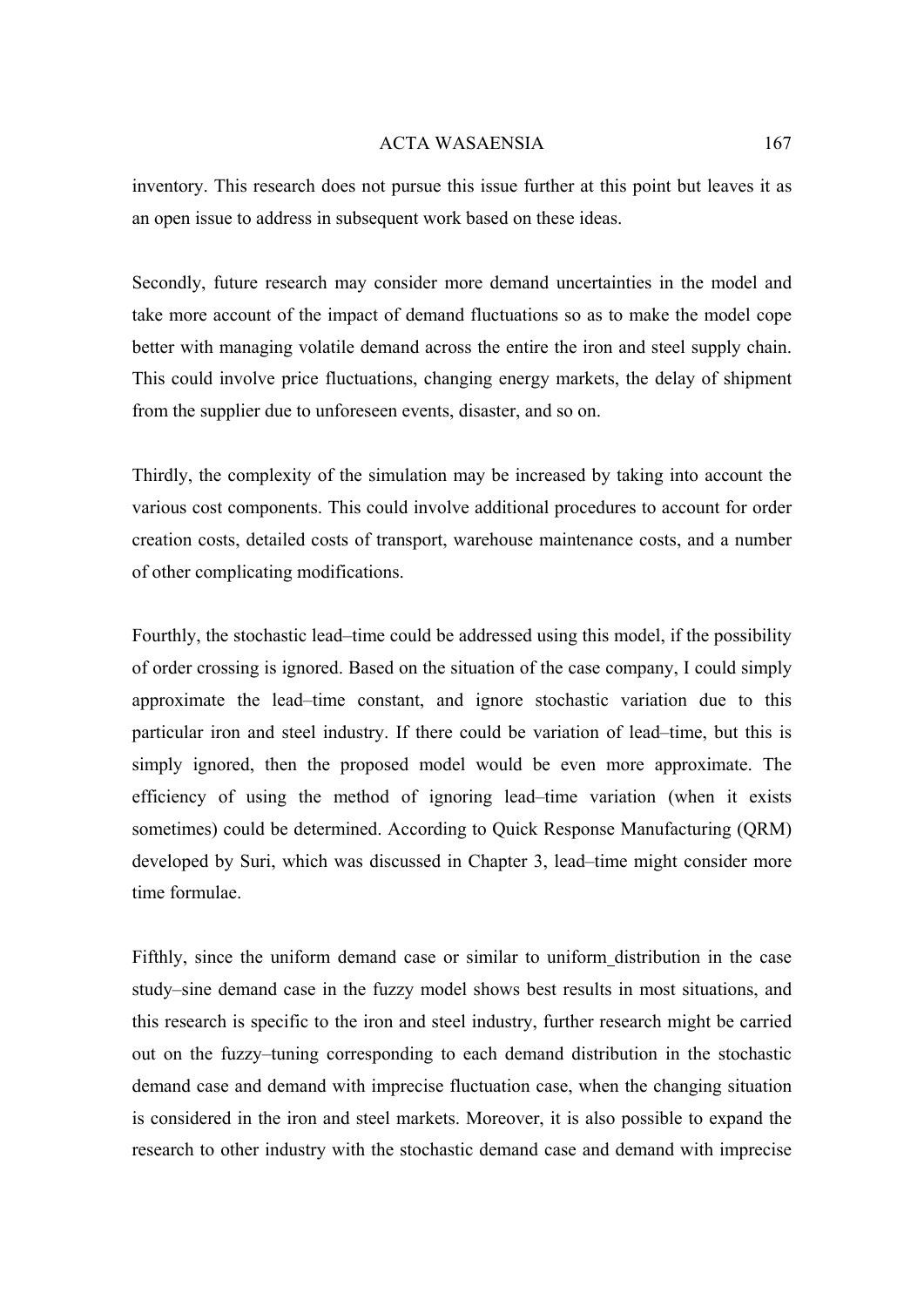fluctuation case, which is suitable to corresponding demand distribution and fuzzy– tuning.

Finally, the relative application of the multiple stage inventory case could be expanded in the more complicated downstream sites with stochastic steel and iron markets. The steps should take the rest of the steel–making process and more downstream partners into account; this process is from iron–making (BF) to steel–making in a basic oxygen furnace (BOF), then casting mill, rolling mill steps in the steel industry and the architecture industry, car–makers, even the military industry, and so on. Chapter 1 has stated that these industries fluctuate sharply according to the situation of the developing economy, war and even regional conflicts. Additionally, the ability of the control system to deal with multiple stage supply should be addressed. An option may be to solve such problems level by level for different production stages and industries, but this idea demands a considerable amount of further work.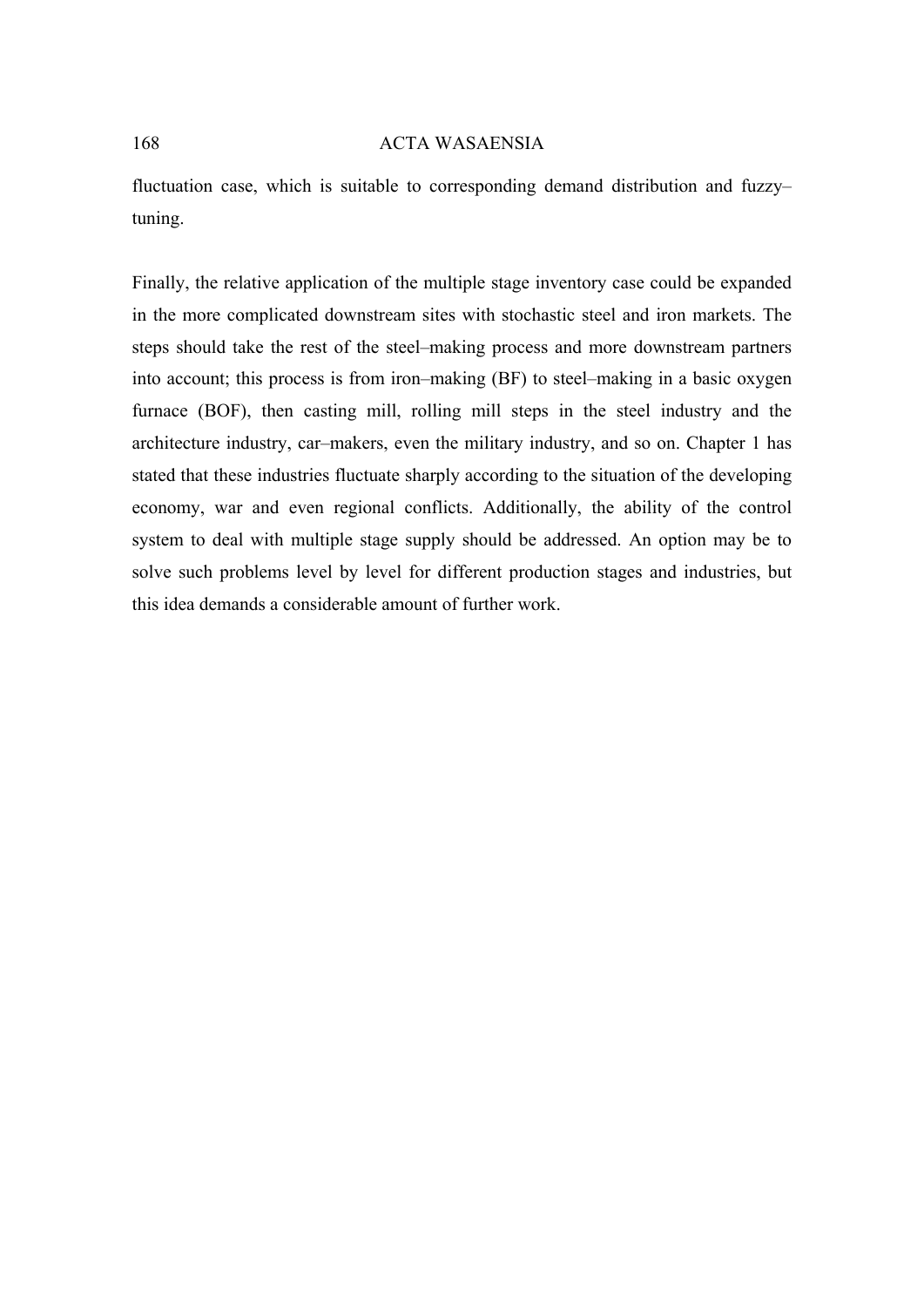#### **REFERENCES**

- Adam, Ritt. (2001). The bottom line: Inventory. *[Iron Age New Steel](http://proquest.umi.com/pqdweb?RQT=318&pmid=10480&TS=1130238139&clientId=23382&VType=PQD&VName=PQD&VInst=PROD)* 17:3 (March), 16– 20. New York.
- Anderson, D.L. & H.L. Lee (2001). New supply chain business models The opportunities and challenges. *The ASCET Project* 3 (May). Stanford University.
- Ballard, B. & Andrew Zozom Jr. (1996). A comparison of inventory systems: (Q, r) vs. fuzzy control. *OR591: Fuzzy Optimization and Decision Making* 7 (May).
- Beamon, B.M. (1999). Measuring supply chain performance. *International Journal of Operations and Production Management* 19:3, 275–292.
- Beamon, B.M. & V.C.P. Chen (2001). Performance analysis of conjoined supply chains. *International Journal of Production Research* 39: 14, 3195–3218.
- Beltran, J.L. & D. Krass (2002). Dynamic lot sizing with returning items and disposals. *IIE Transactions* 34, 437–448.
- Boute, Robert N. et al. (2005). *Bullwhip Reduction and Win–win Strategies.* (http:// euterpe.cmi.ua.ac.be/pats/publications/2005/EUROMA.pdf)
- Buckley, J. J., T. Feuring & Y. Hayashi (2002). Solving fuzzy problems in operations research: inventory control. *International Journal of Soft Computing* 7:2, 121– 129.
- Burbidge, John L. (1978). *The Principles of Production Control*. Plymouth: Macdonald and Evans,
- Burbidge, John L. (1984). Automated production control with a simulation capability, *Proceedings of IFIP Conference WG5–7*, Copenhagen.
- Burbidge, John L. (1985). Production Planning and Control: A Personal Philosophy. *Computers in Industry* 6:6, 477–577.
- Burbidge, John L. (1989). *Production Flow Analysis for Planning Group Technology*. Oxford: Claredon Press.
- Cachon, G. & M. Lariviere (2001). Contracting to assure supply: how to share demand forecasts in a supply chain. *Management Science* 47:5, 629–646.
- Carlsson, C. & R. Fullér (2000). A fuzzy approach to the bullwhip effect. *Cybernetics and Systems 2000*, Austrian Society for Cybernetic Studies, Vienna 2000, 228*–* 233.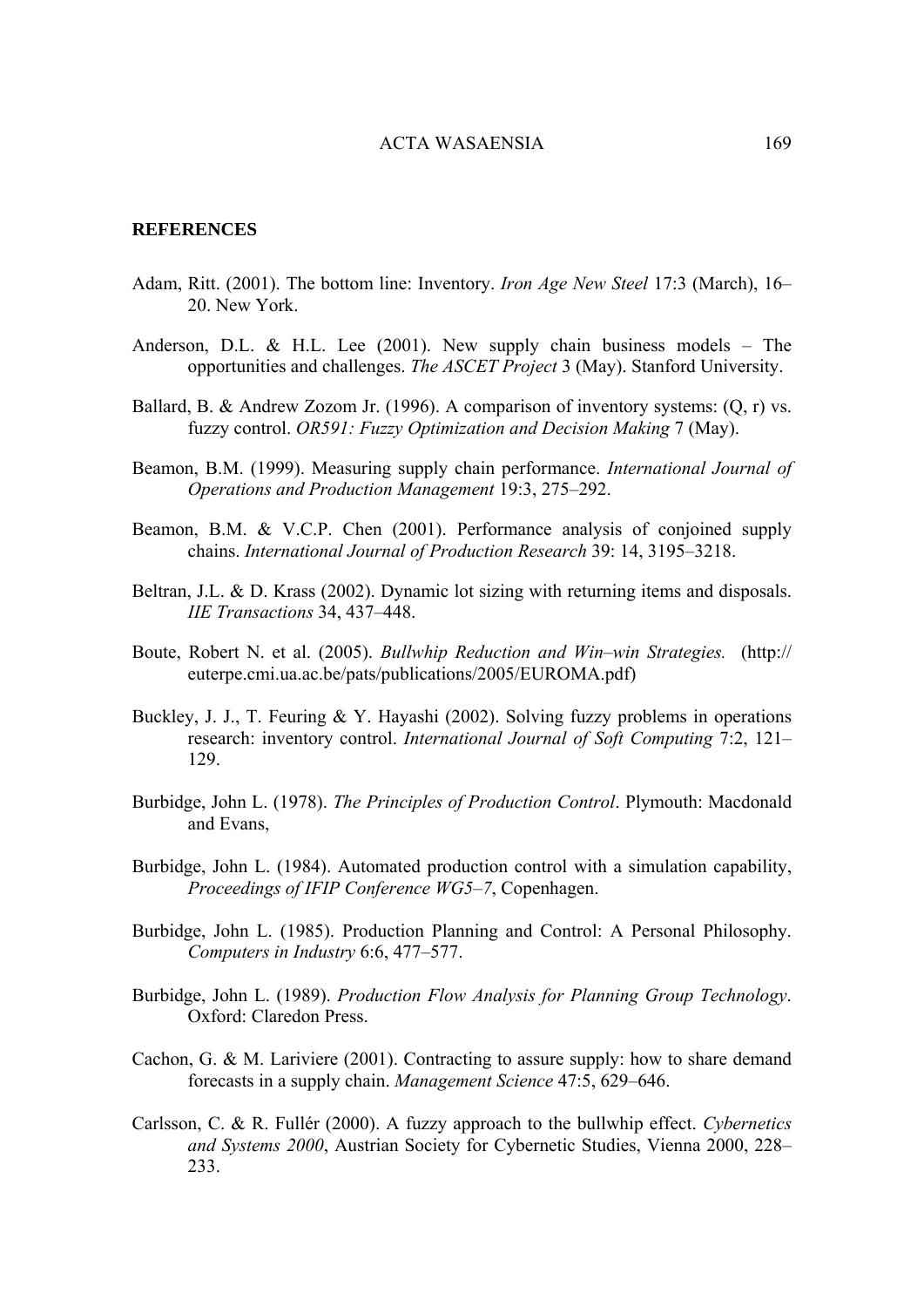- Carlsson, C. & R. Fullér (2000). Soft computing and the bullwhip effect. *Economic and Complexity* 2:3 (Winter), 1–26.
- Carlsson, C. & R. Fullér (2001). Reducing the bullwhip effect by means of intelligent, soft computing methods. *Proceedings of the 34th Hawaii International Conference on System Sciences*.
- Chen, Frank, Y. & Y. Feng (2001). Optimization of (s; S) inventory models with non– quasiconvex costs and applications. *The Chinese University of Hong Kong Shatin.* http://www.se.cuhk.edu.hk/~yhchen/ssalgo3.pdf*.*
- Chen, L. & G.–R. Chen (2000). Fuzzy Modelling, prediction, and control of uncertain chaotic systems based on time series. *IEEE Transactions on Circuits and Systems*—I: *Fundamental theory and applications* 47:10 (October), 1527–1531.
- Chen, Y.–W. & G.–H Tzeng (2000). Fuzzy multi–objective approach to the supply chain model. *International Journal of Fuzzy Systems* 2:3 (September).
- [Chubbs,](mailto:chubbs@iisi.be) S. (2002). Iron and steel report. *International Iron and Steel Institute*. http://www.unep.fr/outreach/wssd/contributions/sector\_reports/sectors/iron– steel/iron–steel\_sum.htm.
- Cohen, M.A., S. Nahmias & W.P. Pierskalla (1980). A dynamic inventory system with recycling. *Naval Research Logistics* 27:2, 289–296.
- Derrick, R.D. (2003). Challenging the bullwhip effect with advanced information sharing. *Accenture*, Outlook point of view (March).
- Disney, .S.M. & D.R. Towill (2003). Vendor–managed inventory and bullwhip reduction in a two–level supply chain. *International Journal of Operations & Production Management* 23:6, 625–651.
- Donovan, R.M. (2002). Supply chain management: cracking the "bullwhip effect", Part III. Performance improvement. *Information Technology Toolbox* (Feb).
- Esogbue, A.O. & B.–D. Liu (1997). Fuzzy criterion dynamic programming and optimal control of multi–dimensional open inventory networks. *Proceedings of the Sixth IEEE International Conference on (Fuzzy Systems'1997),* Volume: 2, 1–5 July. vol.2, 755 –760.
- Fisher, M. L., J. Hammond, W.R. Obermeyer & A. Raman (1997). Configuring a supply chain to reduce the cost of demand uncertainty". *Production and Operations Management* 6:3, 211–25.
- Fisher, M.L. (1974). Optimal solution of scheduling problems using Lagrangian multipliers, Part. *Operations Research* 21, 1114–1127.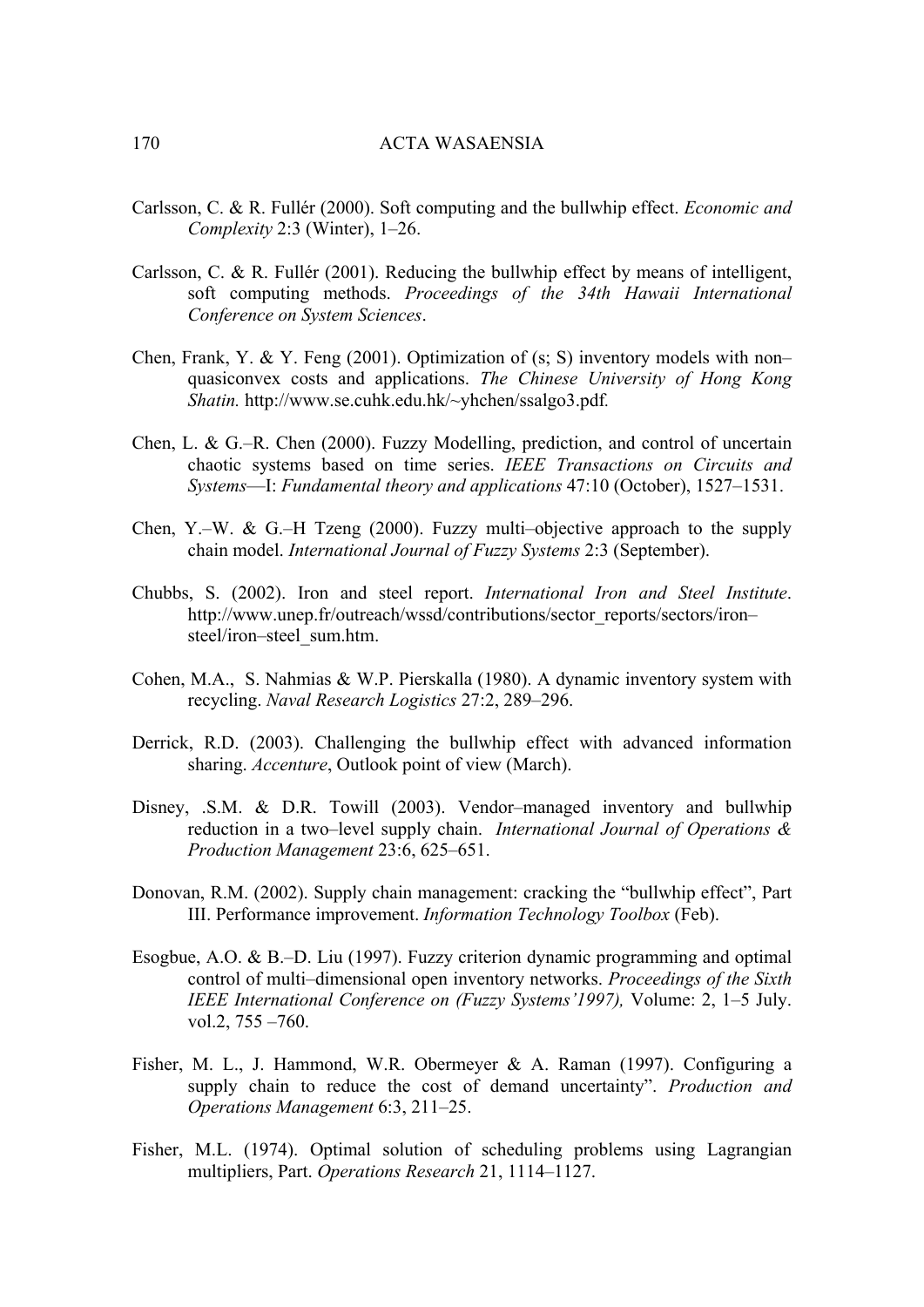- Fisher, M.L., B.J. Lageweg, J.K. Lenstra & A.H.G Kan Rinnooy (1983). Surrogate duality relaxation for job shop scheduling. *Discrete Applied Mathematics* 5, 65– 75.
- Fleischmann, M. & R. Kuik (1998). On optimal inventory control with stochastic item returns. *Management Report Series* 2. Netherlands: Erasmus University Rotterdam.
- Forrester, Jay W. (1958). Industrial dynamics a major breakthrough for decision makers. *Harvard Business Review* 36:4, 37–66.
- Forrester, Jay W. (1961). *Industrial Dynamics*. Cambridge: Massachusetts Institute of Technology.
- Forrester, Jay W. (1968). Market growth as influenced by capital investment. *Industrial Management Review* 9:2, 83–105.
- Fransoo, Jan C. & J.F. Marc Wouters (2000). Measuring the bullwhip effect in the supply chain. *International Journal of Supply Chain Management* 5:2, 78–89.
- Frohlich, M. & R. Westbrook (2001). Arcs of integration: an International study of supply chain strategies. *Journal of Operations Management* 19, 185–200.
- Grange, F. (1998). Challenges in modelling demand for inventory optimization of slow– moving items. *Proceedings of the 30th conference on winter simulation. December,*1211–1217.
- Guiffrida, A.L. & R. Nagi (1997). *Fuzzy set theory applications in production management research: a literature survey*. [http://www.acsu.buffalo.edu/~nagi/](http://www.acsu.buffalo.edu/~nagi/ pubs/fuzzy.pdf)  [pubs/fuzzy.pdf.](http://www.acsu.buffalo.edu/~nagi/ pubs/fuzzy.pdf)
- Hill, Roger M. & S.G. Johansen (2006). Optimal and near-optimal policies for lost sales inventory models with at most one replenishment order outstanding. *European Journal of Operational Research* 169, 111–132.
- Houlihan J.B. (1987). International supply chain management. *International Journal of Physical Distribution and Materials Management* 17:2, 51–66.
- [http://www.business.auburn.edu/~gibsobj/2006%20%20AMLG%205770/AMLG%205](http://www.business.auburn.edu/~gibsobj/2006  AMLG 5770/AMLG 5770  Chapter 03.ppt) [770%20-%20Chapter%2003.ppt](http://www.business.auburn.edu/~gibsobj/2006  AMLG 5770/AMLG 5770 - Chapter 03.ppt).

[http://www.cen.uiuc.edu/courses/ie261/ie262/notes/invm/h1/IE373–Inventory–1.html](http://www.cen.uiuc.edu/courses/ie261/ie262/notes/invm/h1/IE373-Inventory-1.html).

[http://www.issb.co.uk/pdf/200402\\_china.pdf](http://www.issb.co.uk/pdf/200402_china.pdf).

http://www.managingautomation.com/maonline/channel/DemandDrivenSupplyNetwork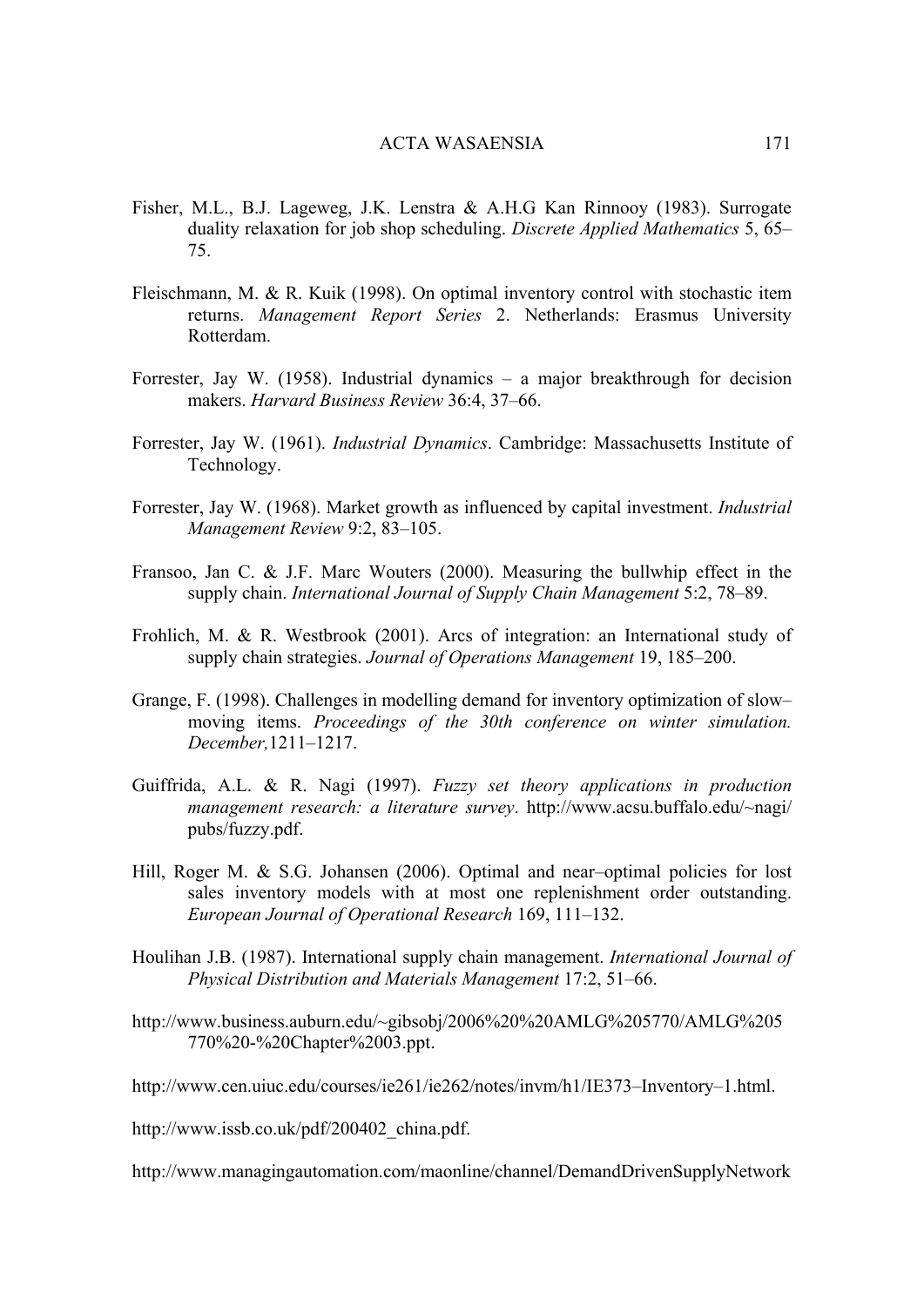s/.

<http://www.seattlerobotics.org/encoder/mar98/fuz/flindex.html>.

[http://www.uh.edu/~djwells/guidelines/guidelines.html.](http://www.uh.edu/~djwells/guidelines/guidelines.html)

- Hung, Ta–Wei., S.–C. Fang, H.L.W. Nuttle & R.E. King (1997). A fuzzy–control– based quick response re–order scheme for retailing of seasonal apparel. *Proceedings of the International Conference of Information Sciences* 2, 300– 303.
- Jang, J.–S.R., C.–T. Sun & E. Mizutani (1997). *Neuro*–*Fuzzy Soft Computing*. Prentice Hall, Inc.
- Johansen, S.G. (2001). Pure and modified base stock policies for the lost sales inventory system with negligible set–up costs and constant lead times. *International Journal of Production Economics* 71, 391–399.
- Johansen, S.G., and Thorstenson, A. (1998). An inventory model with Poisson demands and emergency orders. *International Journal of Production Economics* 56, 275– 289.
- Johansen, S.G. & R.M. Hill (2000). The (r, Q) control of a periodic review inventory system with continuous demand and lost sales. *International Journal of Production Economics* 68, 279–286.
- Karmarkar, U.S. (1987). Lot sizes, lead–time and in process inventories. *Management Science*, 33:3, 409–418.
- Karmarkar, U.S. (1989). Capacity loading and release planning with Work–in–Progress (WIP) and lead–time. *Journal of Manufacturing and Operations Management*, 2:2, 105–123.
- Karmarkar, U.S. (1993). Manufacturing lead–times, order release and capacity loading. In: *Handbooks in Operations Research and Management Science*, *Logistics of Production and Inventory* 4:6. Eds A.R. Kan Graves & P. Zipkin, Amsterdam: North–Holland.
- Karwowski, W. & G. W. Evans, (1986) Fuzzy concepts in production management research: a review. *International Journal of Production Research* 24:1, 129–147.
- Kazan, O., R. Nagi & Christopher M. Rump (2000). New lot–sizing formulations for less nervous production schedules. *Computers & Operations Research* 27, 1325–1345.
- Kelle, P. & E.A. Silver (1989). Purchasing policy of new containers considering the [random returns of previously issued containers.](http://www.managingautomation.com/maonline/channel/DemandDrivenSupplyNetworks/) *IIE Transactions* 21, 349–354.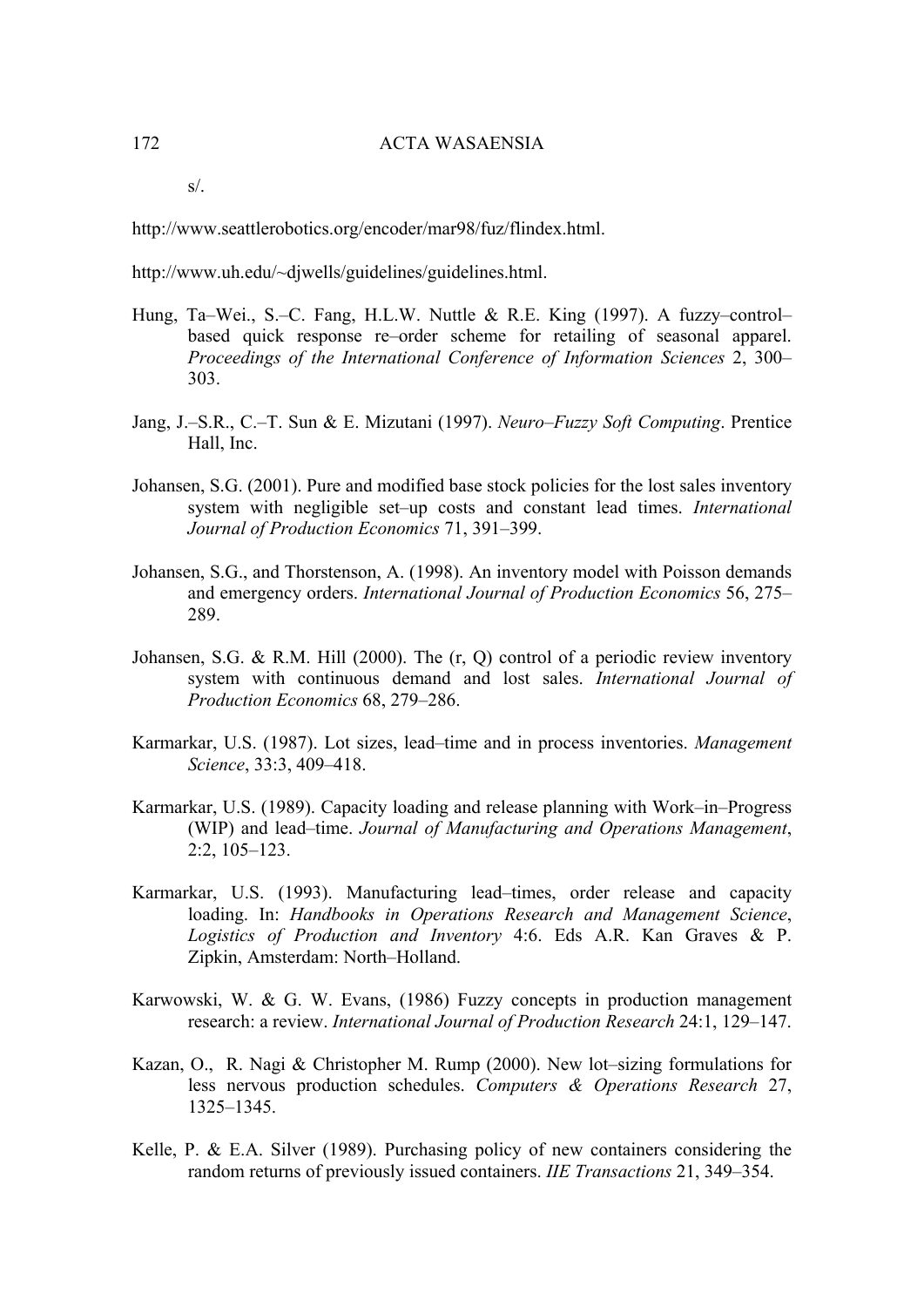- Klir, G.J., B. Yuan & U.H. Saint Clair (1997). *Fuzzy Set Theory: Foundations and Applications*. Prentice Hall.
- Kok, A.G de (1990). Basics of inventory management: Part 2 the (r, s) model. *Technical report, Department of Economics*. Tilburg University.
- Lee, C.–C. (1990). Fuzzy logic in control systems, *IEEE International Conference on. Systems, Man, and Cybernetics (SMC)* 20:2, 404–35.
- Lee, H. L., C. S. Kut & C.–S. Tang (2000). The Value of information sharing in two– level Supply Chain, *Management Science* 46:5, 626–643.
- Lee, H.L. & S. Nahmias (1993). Single–product, single–location models. In *Handbooks in Operations Research and Management Science* 4, Logistics of Production and Inventory. Eds S. C. Graves, A. H.G. Rinnooy Kan & P. H. Zipkin. NY: North– Holland.
- Lee, H.L. & C.–S. Tang (1997c). Modelling the costs and benefits of delayed product differentiation. *Management Science* 43:1, 40–53.
- Lee, H.L., V. Padmanabhan & S. Whang (1997b). Information distortion in a supply chain, the bullwhip effect. *Management Science* 43:4, 546–558.
- Lee, H.L., V. Padmanabhan & S. Whang (1997a). The bullwhip effect in Supply Chains. *Sloan Management Review* 38: 3 (Spring), 93–102. Cambridge.
- Lee, Y.–Y., B. A. Kramer & C. L. Hwang (1990). Part–period balancing with uncertainty: a fuzzy sets theory approach. *International Journal of Production Research* 28:10, 1771–1778.
- Lee, Y.–Y., B. A. Kramer & C. L. Hwang (1991). A comparative study of three lot– sizing methods for the case of fuzzy demand. *International Journal of Operations and Production Management* 11:7, 72–80.
- Li Y. & G.–W.Tan (2004). Information sharing in a supply chain with dynamic consumer demand pattern. *Proceedings of the 37th Hawaii International Conference on System Sciences*.
- Li, J., M.J. Shaw & G.–W. Tan (2000). Evaluating information sharing strategies in supply chains. *Proceedings of 8th ECIS*, Vol. 1, Vienna, Austria, 3–5 July. 437– 444.
- Li, L–S., S. N. Kabadi & K. P. K. Nair (2002). [Fuzzy models for single–period](http://portal.acm.org/citation.cfm?id=637306.637307&coll=GUIDE&dl=GUIDE&CFID=37841575&CFTOKEN=69335819)  inventory problem. *[Fuzzy Sets and Systems](http://portal.acm.org/citation.cfm?id=637306.637307&coll=GUIDE&dl=GUIDE&CFID=37841575&CFTOKEN=69335819)* 132:3, 273–289.
- Li, Sh.–Y. (1998). *Fuzzy Control, Neurocontrol and Intelligent Cybernetics*, 2nd Edition.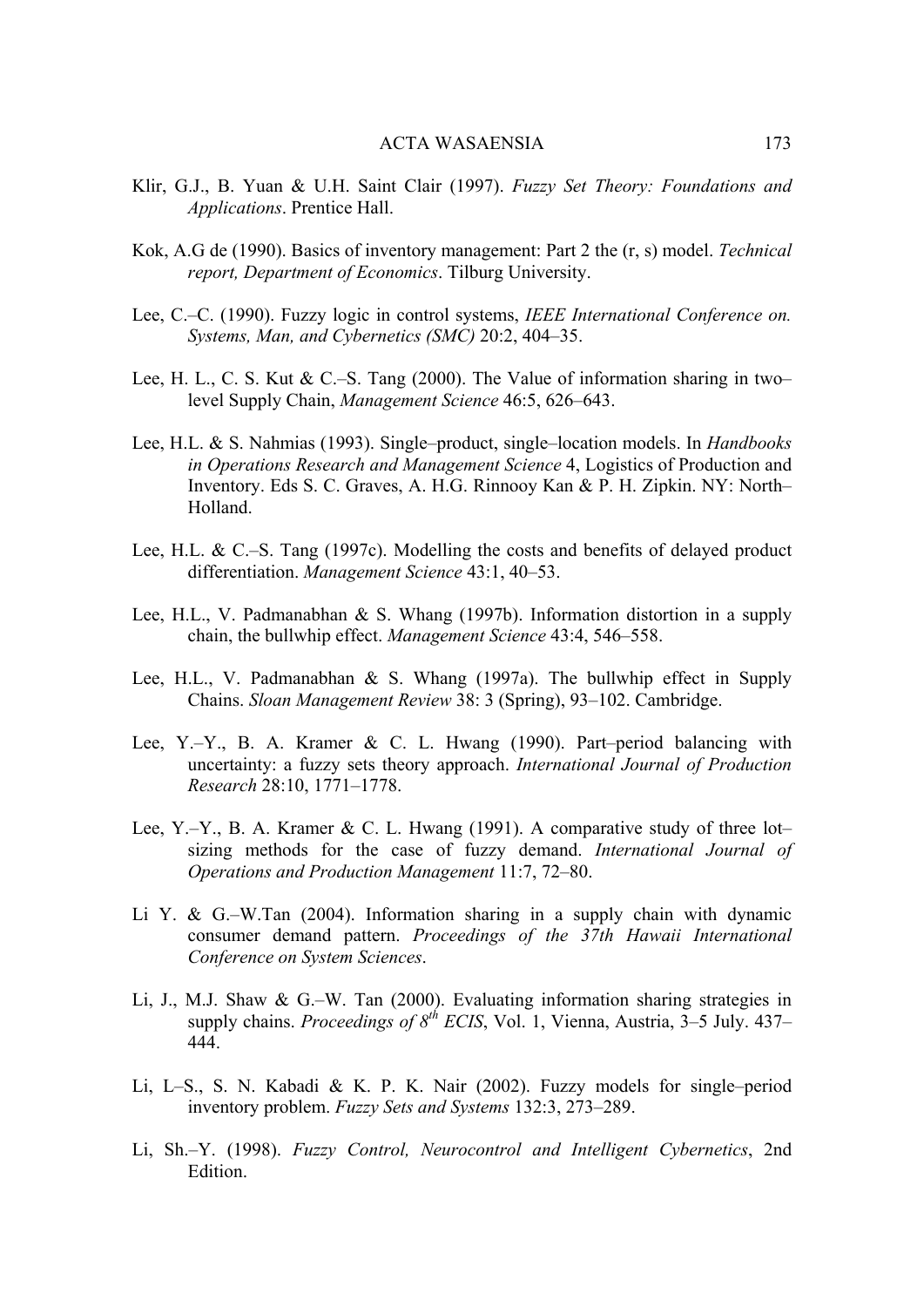- Mahadevan, B. et al. (2003). Periodic review, push inventory policies for remanufacturing. *European Journal of Operational Research* 151, 536–551.
- Mamdani, E. H. & S. Assilian (1975). An experiment in linguistic synthesis with a fuzzy logic controller. *Int. J. Man*–*Mach. Stud.* 7, 1–13.
- Mandani, E.H. (1997). Application of fuzzy logic to approximate reasoning using linguistic synthesis. *IEEE Transactions on Computers* 26:12, 1182–1191.
- MatLAB 6.5*, Fuzzy Logic Toolbox, Help.*
- McCullen, P. & R. Saw (2001). Designing the agile supply chain. *Proceeding. of International Symposium on Logistics*, Salzburg Austria, 129 – 136.
- Mohebbi, E., & M.J.M. Posner (1999). A lost–sales continuous–review inventory system with emergency ordering. *International Journal of Production Economics* 58, 93–112.
- Moinzadeh, K. & S. Nahmias (1988). A continuous review model for an inventory system with two supply modes. *Management Science* 34:6, 761–773.
- Mondal, S. & M. Maiti (2003). Multi–item fuzzy EOQ models using genetic algorithm. *Computers and Industrial Engineering* 44:1, 105–117.
- Muckstadt, J.A. & M.H. Isaac (1981). An analysis of single item inventory systems with returns. *Naval Research Logistics* 28:2, 237–254.
- Murgiano, C. J. (1994). Short lead–times = Tall profits. *Waterloo Manufacturing Software.* USA.
- Murgiano, C. J. Competitive advantage through cost effective on time delivery. *Waterloo Manufacturing Software*, USA. http://www.waterloo–software.com /pdf/consult1.pdf.
- mySAP™ SCM AT HYLSA (2002). SAP case study, mySAP supply chain management. *SAP AG.*
- Nahmias, S. (1989). *Production and Operations Analysis.* Homewood, IL: Richard D. Irwin, Inc.
- Namit, K. & J. Chen (1999). Solutions of the  $\langle Q, r \rangle$  inventory model for gamma lead– time demand. *International Journal of Physical Distribution & Logistics Management* 29:2, 138–51.
- Narasimha, B. Kamath & R. Rahul (2005). Supply chain structure design for a short lifecycle product: a loop dominance based analysis. *Proceedings of the 38th Hawaii International Conference on System Sciences – 2005*.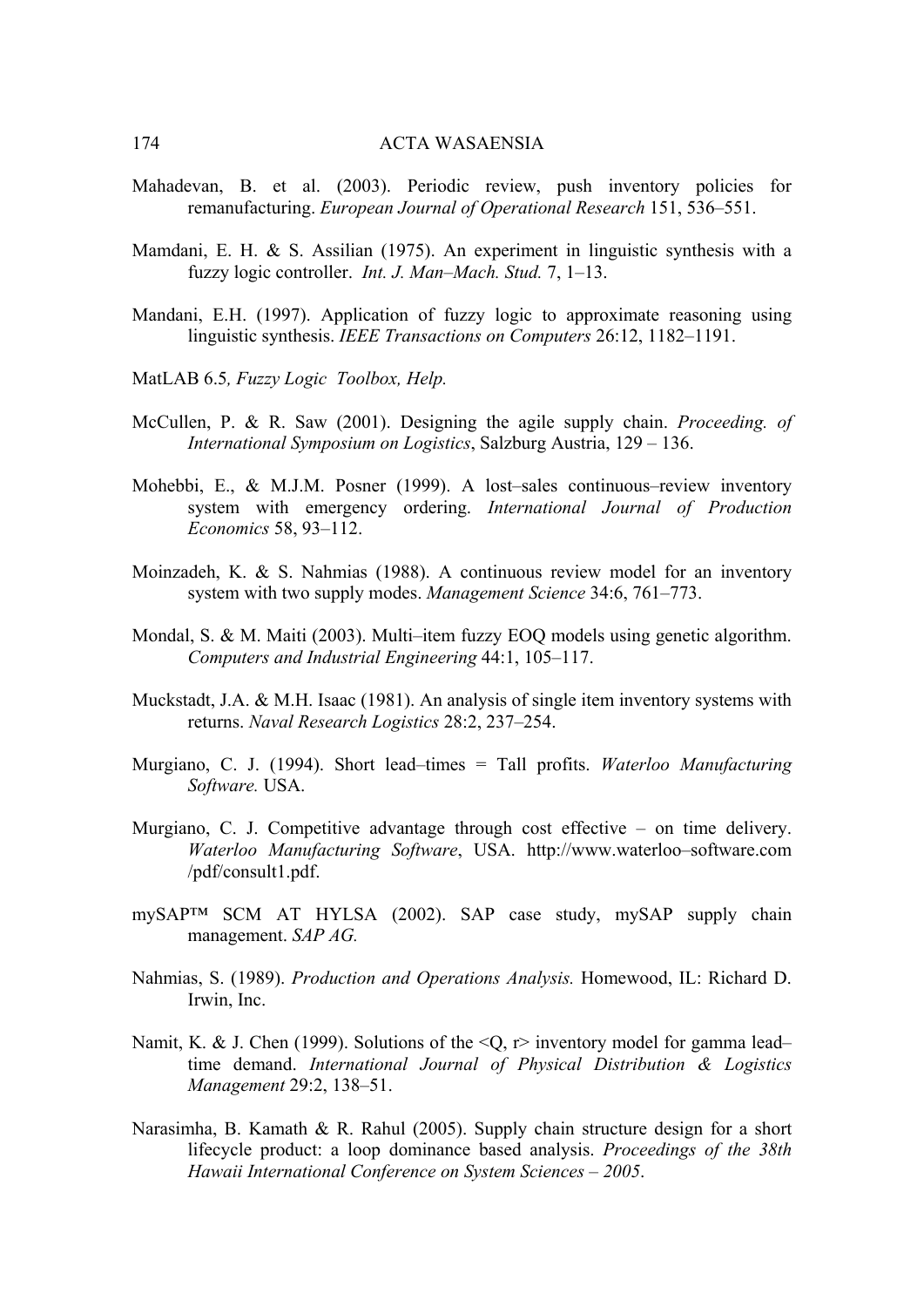Oracle Corporation. (2002). *Data sheet. ORACLE DEMAND, PLANNING 11i.* 

- Oracle Corporation. (2004). *Jinan Steel Forges Market Leadership with Integrated ERP Solution*
- Park, K. S. (1987). Fuzzy–set theoretic interpretation of economic order quantity. *IEEE Transactions on Systems, Man and Cybernetics* 17:6, 1082–1084.
- Petrovic R. & D. Petrovic (2001). Multicriteria ranking of inventory replenishment policies in the presence of uncertainty in customer demand. *International Journal of Production Economics* 71:1–3, 439–446.
- Porter, M. (1998) *Competitive Strategy: Techniques for Analyzing Industries and Competitors*. Free Press.
- Pyke, D.F. (1987). Push and pull in integrated production–distribution systems under stochastic demand. Unpublished PH.D. Dissertation. Wharton School of Management, University of Pennsylvania.
- Ramasesh, R.V., J.K. Ord, J.C. Hayya & A. Pan (1991). Sole versus dual sourcing in stochastic lead–time (s,Q) inventory models. *Management Science* 37:4, 428– 443.
- Richter, K. (1996). The EOQ repair and waste disposal model with variable setup numbers. *European Journal of Operational Research* 95:2, 313–324.
- Rosling, K. (1997). The (r, Q) inventory model with lost sales, Research report. Department of Industrial Engineering. Sweden: Lund University.
- Rosling, K. (2002). Inventory cost rate functions with nonlinear shortage costs. *International Journal of Operations Research* 50:6 (November–December), 1007 –1017.
- Rosling, K. (2002). The (r, Q) inventory model with lost sales. *SE*–*391 95 Växjö* (December). Sweden.
- Schrady. D. (1967). A deterministic inventory model for repairable items. *Naval Research Logistics* 14, 391–398.
- Silver, EA. and Meal, HC. (1973). A heuristic for selecting lot size quantities for the case of a deterministic time–varying demand rate and discrete opportunities for replenishment. *Production and Inventory Management* 14, 64–74.
- Simpson, D. (2005). Metals, the metals advantage. *APPLIANCE Magazine*. August.
- Simpson, V.P. (1978). Optimum solution structure for a repairable inventory problem. *Operations Research* 26:2, 270–281.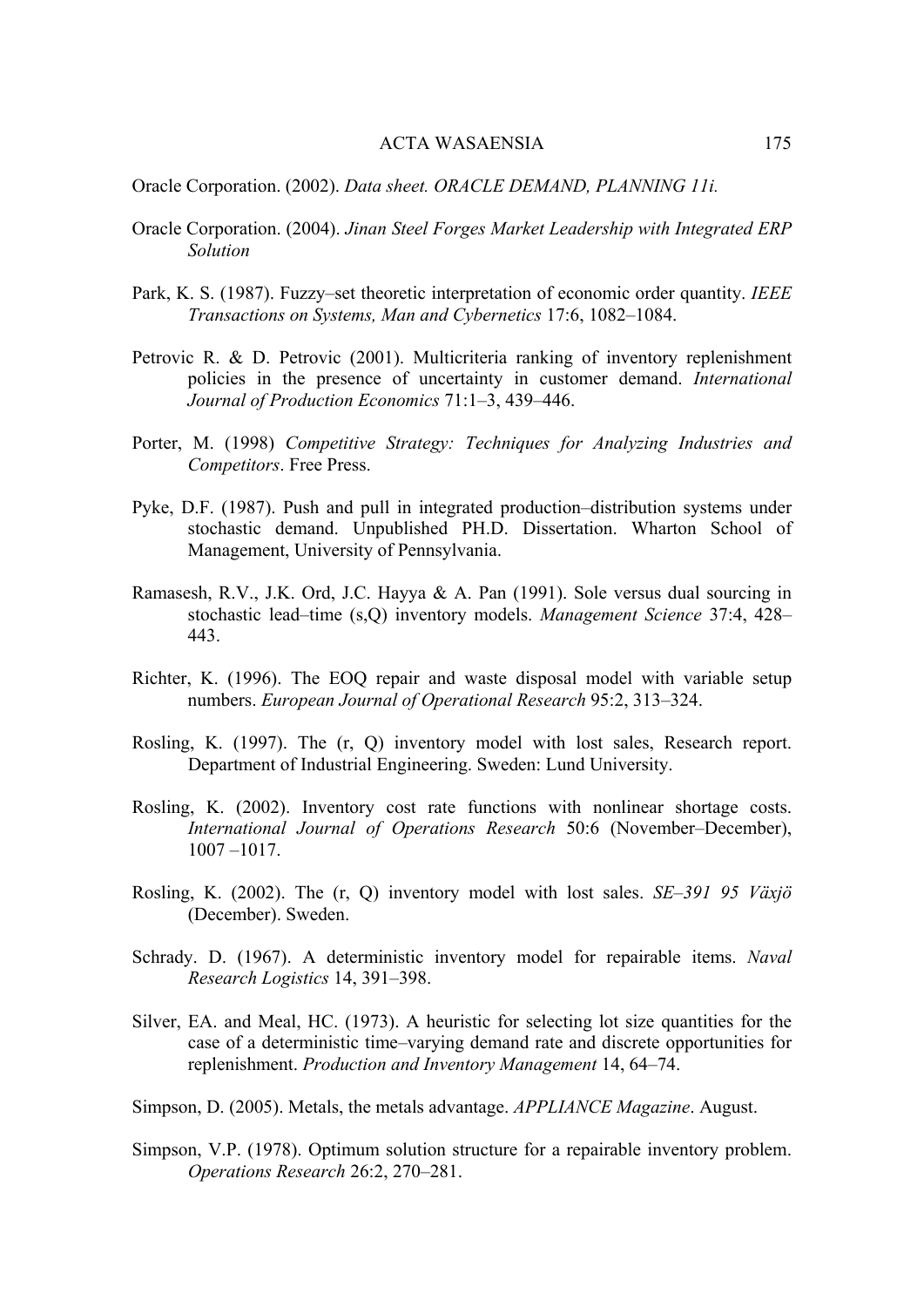- Sinha, G. P., N. Mitter, S.B. Singh, G. Dutta, P.N. Roy, B.S. Chandrasekaran & A.R. Choudh (1995). Strategic and operational management with optimization at Tata steel. *Interfaces* 25, 6–19.
- Sommer, G. (1981). Fuzzy inventory scheduling*,* in *Applied Systems and Cybernetics VI,* 3052–3060*.* Ed. G.E. Lasker. New York: Pergamon Press.
- Sugeno, M. (1985). Industrial applications of fuzzy control. *Elsevier Science Pub. Co*.
- Suri, R. (1981). New techniques for modelling and control of flexible automated manufacturing systems. *Proceeding IFAC*. Japan: Kyoto.
- Suri, R. (1998). *[Quick Response Manufacturing: A Companywide Approach to](http://www.networkdyn.com/QRM.html#Rajan%20book#Rajan%20book)  [Reducing Lead](http://www.networkdyn.com/QRM.html#Rajan%20book#Rajan%20book)*–*times*. Productivity Press.
- Taha, H.A. *Operations Research, an Introduction, Macmillan Publishing Company*, 5th Edition. New York.
- Taha, H.A. *Operations Research, an introduction, Macmillan Publishing Company*, 6th Edition. New York.
- Tan, G.W. (1999). The impact of demand information sharing on supply chain network, *PHD Thesis* in Business Administration in the Graduate College of the University of Illinois at Urbana–Champaign.
- Tan, G.–W. & B. Wang (2001). The relationship between product nature, demand patterns and information sharing strategies. *Proceedings of 22nd ICIS* 16–19 (December), 543–549. USA: New Orleans.
- Teunter, R.H. (2001). Economic ordering quantities for remanufacturable item inventory systems. *Naval Research Logistics* 48:6, 484–495.
- Towill D.R. (1991). Supply chain dynamics. *International Journal of Computer Integrated Manufacturing* 4:4, 197–208.
- Towill, D.R. & A. Del Vecchio. (1994). The application of filter theory to the study of supply chain dynamics. *Production Planning and Control* 5:1, 82–96.
- Towill, D.R. & P. McCullen (1999). The impact of agile manufacturing on supply chain dynamics. *International Journal of Logistics Management* 10:1, 83–95.
- Tyworth, J.E. & R. Ganeshan (2000). A note on solutions to the (Q, r) inventory model for gamma lead–time demand. *International Journal of Physical Distribution & Logistics Management* 30:6, 534–539.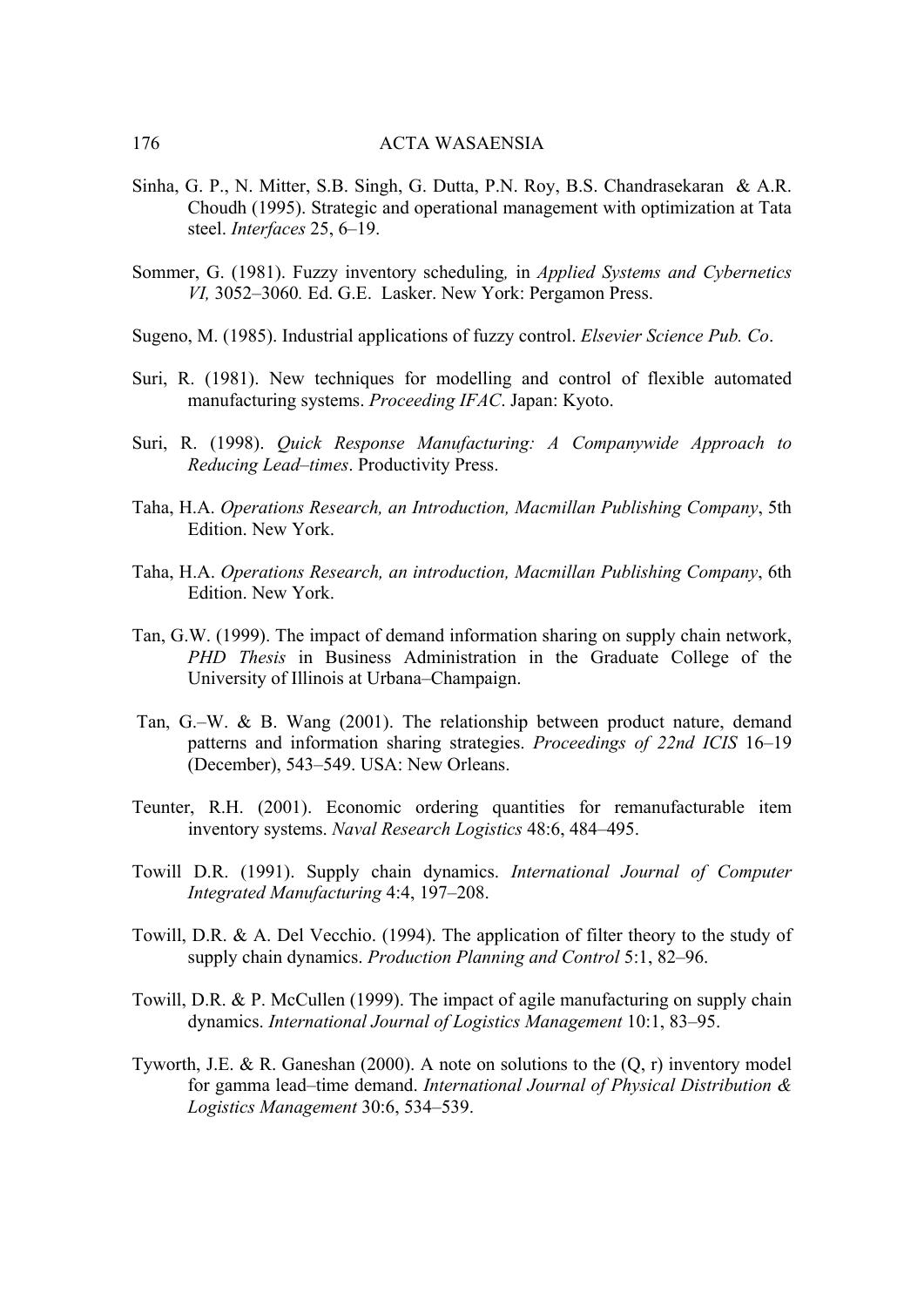- Van der Laan, E., R. Dekker & M. Salomon (1996). Product remanufacturing and disposal: A numerical comparison of alternative control strategies. *International Journal of Production Economics* 45, 489–498.
- Van der Laan, E., R. Dekker, M. Salomon & A. Ridder (1996). An (s, Q) inventory model with remanufacturing and disposal. *[International Journal of Production](http://elsevier.lib.sjtu.edu.cn/cgi-bin/sciserv.pl?collection=journals&journal=09255273&issue=v46-47inone)  [Economics](http://elsevier.lib.sjtu.edu.cn/cgi-bin/sciserv.pl?collection=journals&journal=09255273&issue=v46-47inone)* 46–47, 339–350.
- Van der Laan, E., M. Salomon, R. Dekker & L. Van Wassenhove (1999). Inventory control in hybrid systems with remanufacturing. *Management Science* 45:5, 733–747.
- Vujosevic M., D. Petrovic & R. Petrovic (1996). EOQ formula when inventory cost is fuzzy. *International Journal of Production Economics* 45, 499–504.
- Wagner, HM & TM Whitin (1958). Dynamic version of the economic lot size model. *Management Science* 5: 89–96.
- Wang, B. (2002). Relationship between Product Nature, Demand Patterns and Information Sharing Strategies. Master Thesis. National University of Singapore.
- Whisler, W.D. (1967). A stochastic inventory model for rental equipment. *Management Science* 13:9, 640–647.
- Wilson, S.K. (2003). Extend optimization, extending visibility, too. *Metal Producing & Processing* (January 01), 34–36.
- Xiong, G.–Y. & P. Helo (forthcoming). An application of cost–effective fuzzy inventory controller to counteract demand fluctuation caused by bullwhip effect. *International Journal of Production Research*.
- Zadeh, L.A. (1973*).* The concept of a linguistic variable and its application to approximate reasoning*. Memorandum ERL*–*M 411 (*October). Berkeley*.*
- Zadeh, L.A. (1975). The concept of a linguistic variable and its application to approximate reasoning. *Information Sciences*, Part 1: 8, 199–249; Part 2:2, 301– 357; Part 3: 9,43–80.
- Zhu, J.–X. & B. van Asten (1996). Fuzzy inventory control. *OR 591 project* 10 (May).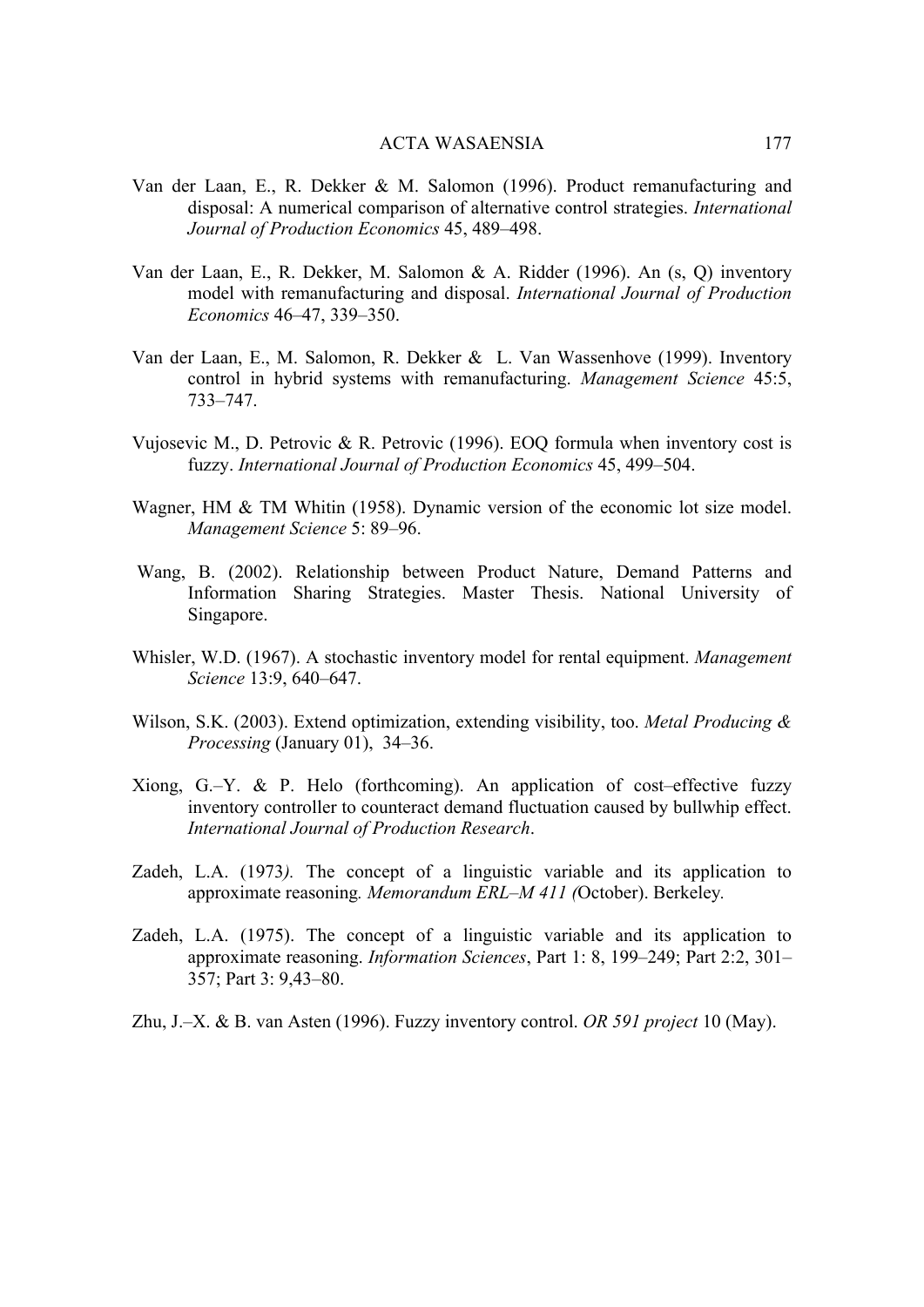## **APPENDIX 1. LOT SIZE SYSTEM–ECONOMIC ORDER QUANTITY**

When  $p = \infty$  (Figure 4), the total cost is given by (3–3), it formulates the model as:  $C(Q) = C_h(Q) + C_o(Q)$ 

(Taha, Operations Research, an Introduction, Macmillan Publishing Company, 5th Edition.)

From Figure 4, it is clear that the times when stock exceeds *Q*/2 are exactly balanced by the times when stock falls below *Q*/2. In other words we could equivalently regard the Figure 4 as representing a constant stock level of *Q*/2 over time. Therefore, when average inventory level=*Q*/2, demand rate is a constant, then

$$
C_h(Q) = hI_1 = h\frac{Q}{2}
$$

Where *r/Q* is the order quantity per year (*r* used, *Q* each order quantity), then

$$
C_o(Q) = K I_2 = K \frac{1}{t} = K \frac{r}{Q}
$$
  
\n
$$
C(Q) = C_h(Q) + C_o(Q) = h \frac{Q}{2} + K \frac{r}{Q}
$$
  
\n
$$
\frac{dC(Q)}{dQ} = \frac{d}{dQ} h \frac{Q}{2} + \frac{d}{dQ} K \frac{r}{Q}
$$
  
\n
$$
= \frac{h}{2} - K \frac{r}{Q^2}
$$

The optimum value of *Q* is obtained by minimizing *C (Q)* with respect to *Q*. Thus, assuming that *Q* is continuous variable, it has

$$
\frac{dC(Q)}{dQ} = 0 \qquad \frac{h}{2} - K\frac{r}{Q^2} = 0
$$

This yields the optimum order quantity as: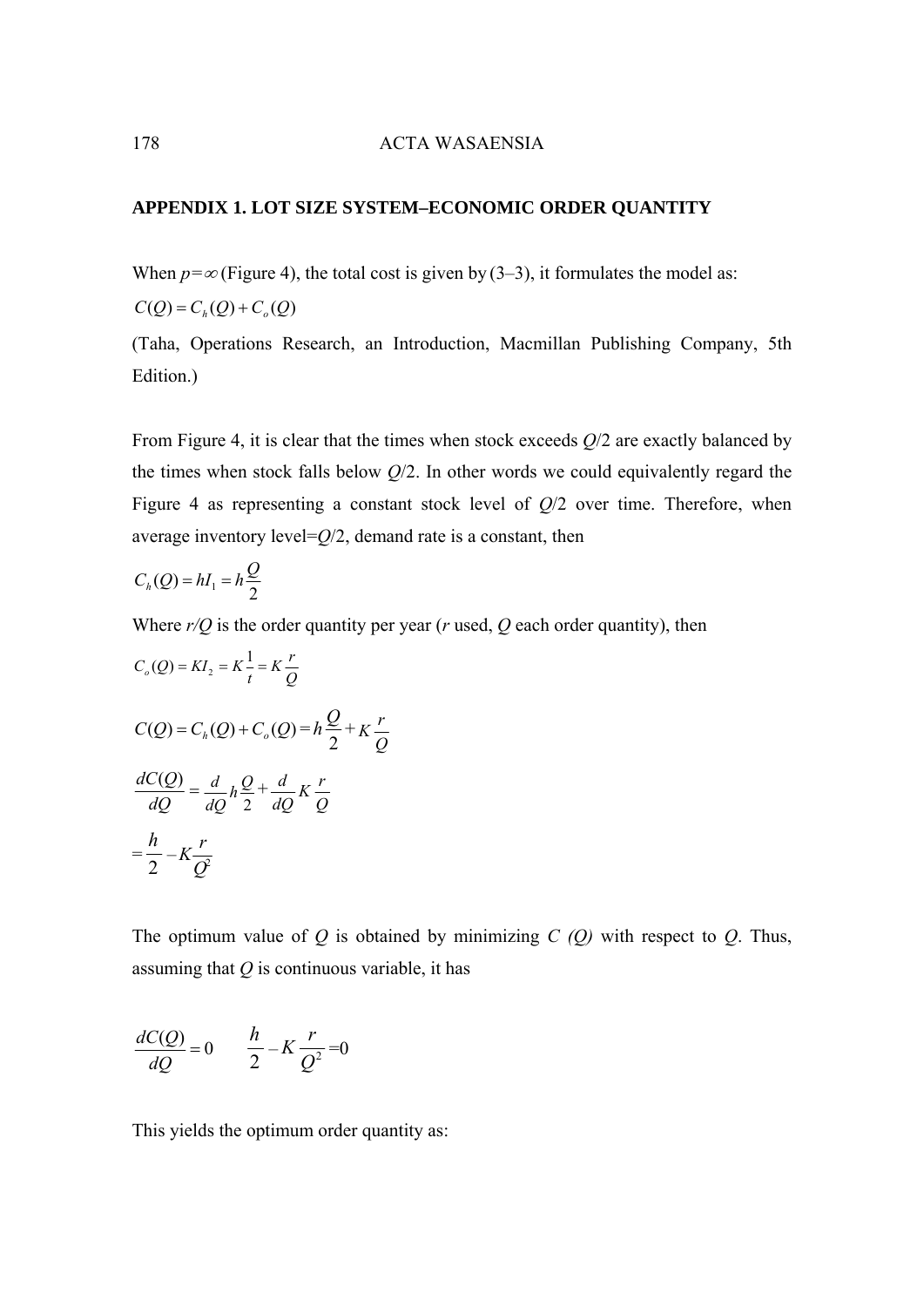$$
Q_o = \pm \sqrt{\frac{2Kr}{h}}
$$

Where:

*K=*set–up (or ordering) cost for placing an order Money/order

*h*= holding cost per unit inventory per unit time Money /unit/period

 $r =$  demand rate

Note: the purchasing cost and shortage cost is not taken into account in this analysis.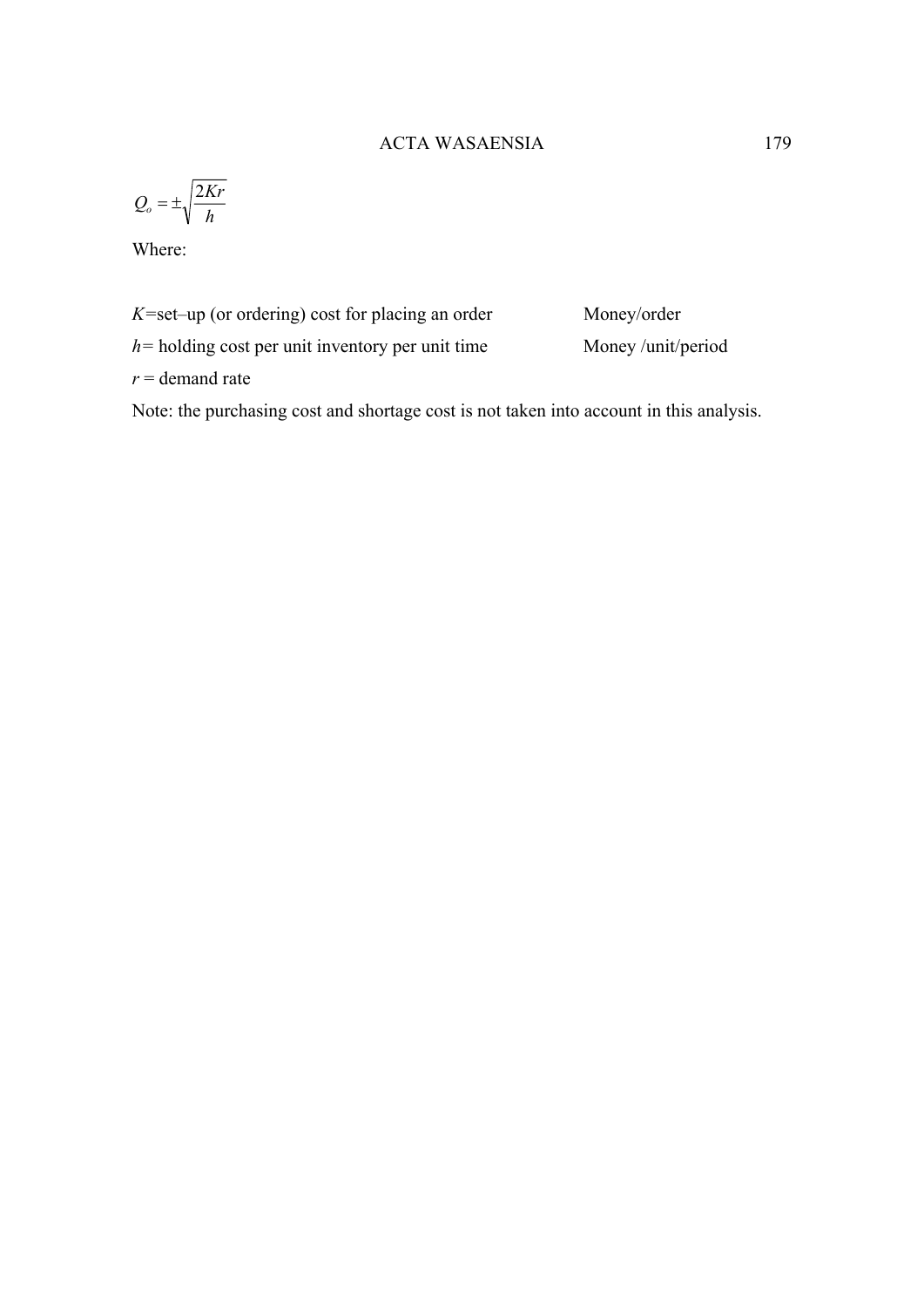### **APPENDIX 2. CALCULATING THE OPTIMAL VALUE** *So*

[\(http://www.cen.uiuc.edu/courses/ie261/ie262/notes/invm/h1/IE373–Inventory–1.html\)](http://www.cen.uiuc.edu/courses/ie261/ie262/notes/invm/h1/IE373-Inventory-1.html)

**Leibnitz Rule**  If  $F(t) = \int$  $(t)$  $(t)$  $(t) = \phi(D, t)$ *b t a t*  $F(t) = \oint f(D, t) dx$ , where a and b are differentiable functions of *t* and  $\phi(D, t)$  and (*D*,*t*)  $\frac{\partial}{\partial t}$  $\phi$  $\frac{\partial}{\partial z}\phi(D,t)$  are continuous in D and t, then  $\left[ b(t), t \right] \frac{d\theta(t)}{dt} - \phi \left[ a(t), t \right] \frac{d\theta(t)}{dt}$ *da t*  $a(t)$ , t *dt*  $dD + \phi[b(t), t] \frac{db(t)}{dt}$ *t*  $F = \int_{0}^{\rho(t)} \frac{\partial \phi(D,t)}{\partial \rho}$ *dt*  $d$  *d*  $\int$   $\int$   $\int$   $\int$   $\int$ *a t*  $\int_{0}^{(t)} \frac{\partial \phi(D,t)}{\partial dD} dD + \phi[b(t), t] \frac{db(t)}{dD} - \phi[a(t), t] \frac{da(t)}{dD}$  $=\int_{a(t)}^{b(t)}\frac{\partial \phi(D,t)}{\partial t}dD+\phi[b(t),t]\frac{db(t)}{dt}-\phi(t)$ 

$$
C(S) = h \left[ \int_{0}^{S} \left( S - \frac{x}{2} \right) f(x) dx + \int_{S}^{\infty} \frac{S^{2}}{2x} f(x) dx \right] + g \left[ \int_{S}^{\infty} \frac{(x - S)^{2}}{2x} f(x) dx \right]
$$
  
\n
$$
\frac{d}{dS} C(S) = h \left[ \int_{0}^{S} f(x) dx + \int_{S}^{\infty} \frac{S}{x} f(x) dx \right] + g \int_{S}^{\infty} \frac{-(x - S)}{x} f(x) dx
$$
  
\n
$$
= h \int_{0}^{S} f(x) dx + h \int_{S}^{\infty} \frac{S}{x} f(x) dx - g \int_{S}^{\infty} (1 - \frac{S}{x}) f(x) dx
$$
  
\n
$$
- g \int_{S}^{\infty} (1 - \frac{S}{x}) f(x) dx = -g \int_{S}^{\infty} f(x) dx + g \int_{S}^{\infty} \frac{S}{x} f(x) dx = -g \left[ 1 - \int_{0}^{S} f(x) dx \right] + g \int_{S}^{\infty} \frac{S}{x} f(x) dx
$$
  
\n
$$
= -g + g \int_{0}^{S} f(x) dx + g \int_{S}^{\infty} \frac{S}{x} f(x) dx
$$
  
\n
$$
\frac{dC(S)}{dS} = h \int_{0}^{S} f(x) dx + h \int_{S}^{\infty} \frac{S}{x} f(x) dx - g \int_{S}^{\infty} (1 - \frac{S}{x}) f(x) dx
$$
  
\n
$$
\frac{dC(S)}{dS} = h \int_{0}^{S} f(x) dx + h \int_{S}^{\infty} \frac{S}{x} f(x) dx - g + g \int_{0}^{S} f(x) dx + g \int_{S}^{\infty} \frac{S}{x} f(x) dx = 0
$$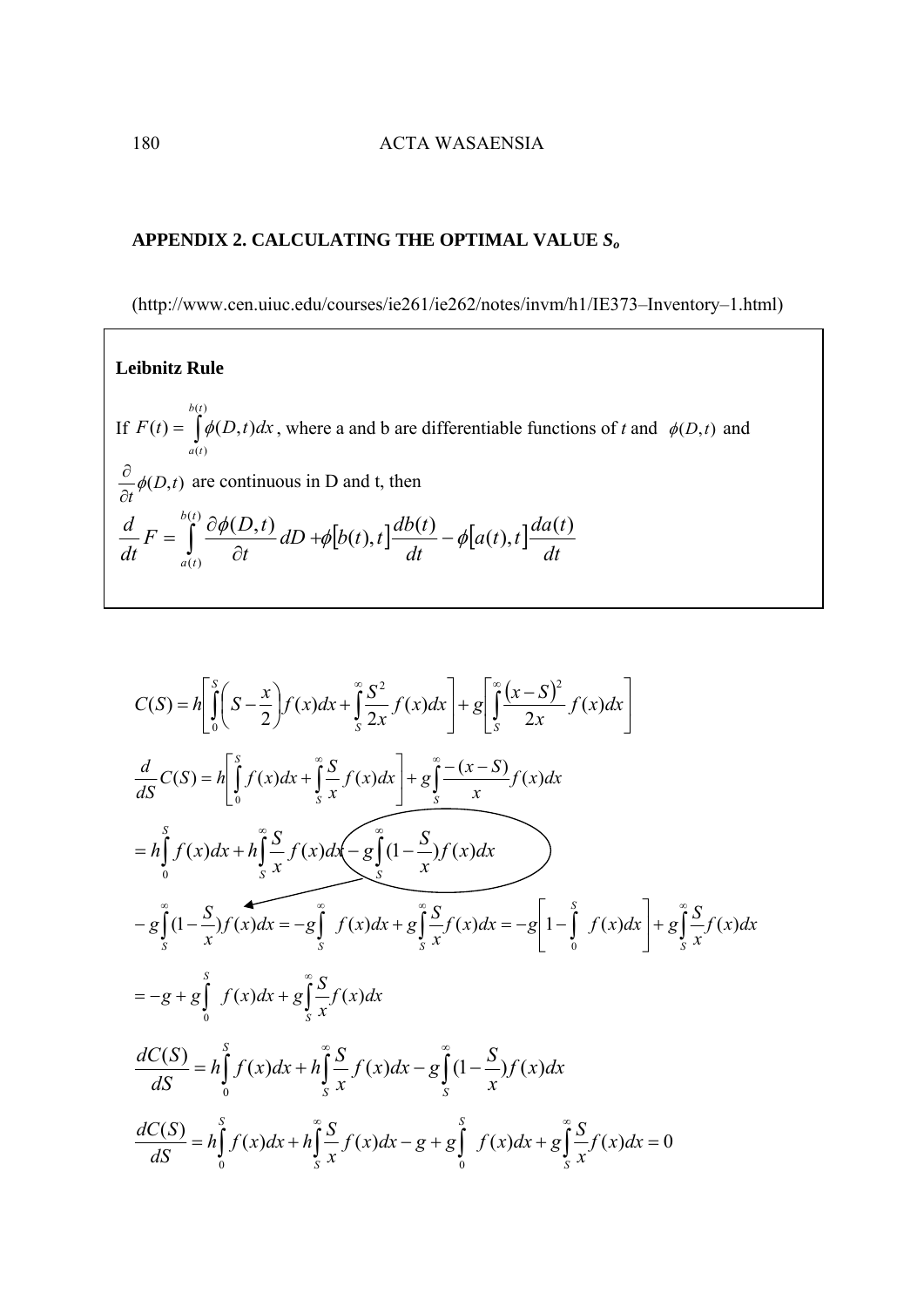$$
(h+g)\int_{0}^{S} f(x)dx + (h+g)\int_{S}^{\infty} \frac{S}{x}f(x)dx = g
$$

$$
\int_{0}^{S_{\circ}} f(x)dx + \int_{S_{\circ}}^{\infty} \frac{S_{\circ}}{x}f(x)dx = \frac{g}{(h+g)}
$$

*S0* can be calculated from the above equation

Where:

*h*= holding cost per unit inventory per unit time Money /unit/period

*g=* shortage or emergency–order cost Money / unit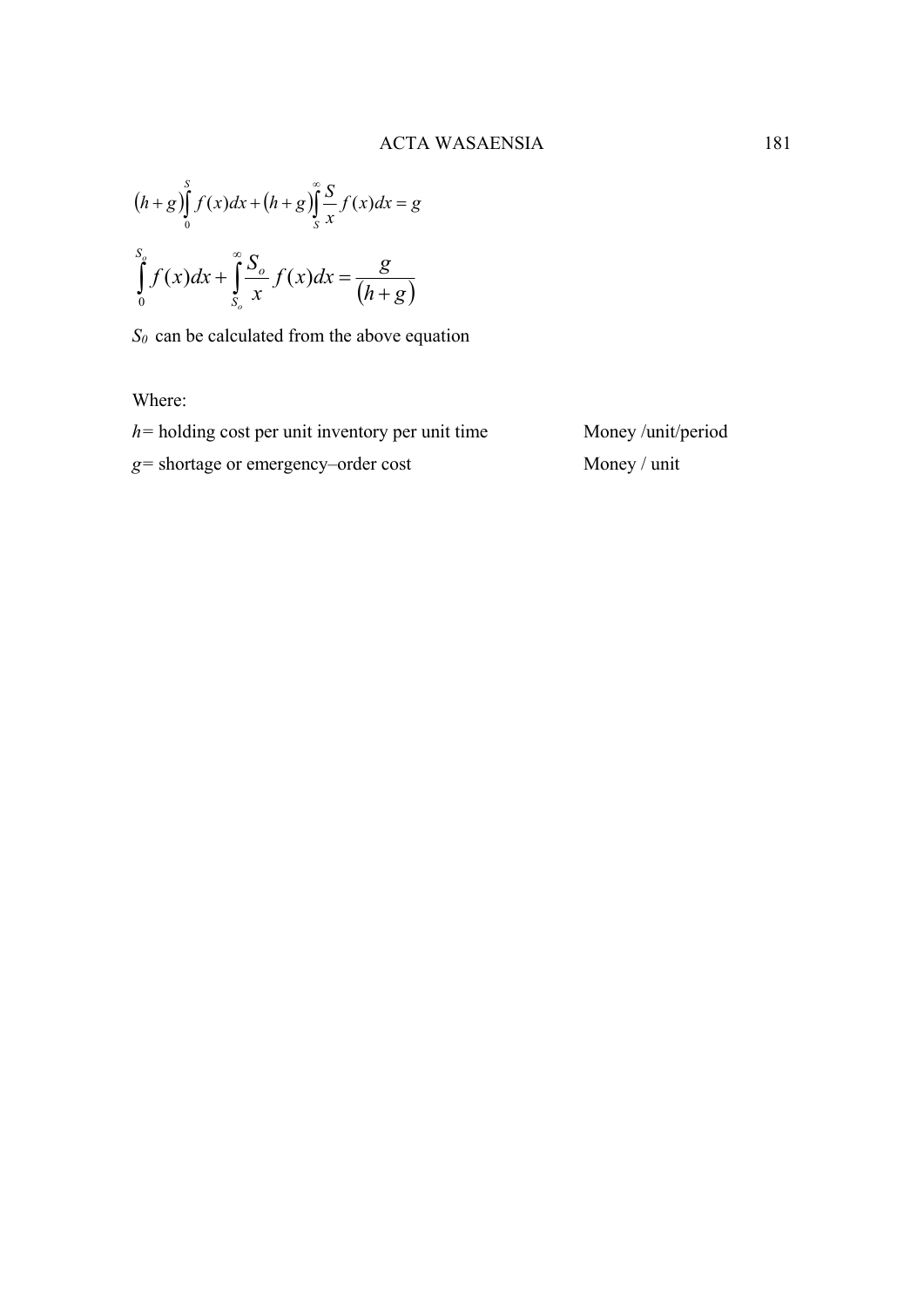# **APPENDIX 3. CALCULATING THE OPTIMAL VALUE OF** *SO* **WHEN D>S IN CONTINUOUS MODEL WITH INSTANTANEOUS DEMAND**

The optimal value of *S* is obtained by equating the first derivative of *C(S)*

$$
\frac{d}{dS}C(S) = h \int_{D=0}^{S} f(D) dD - g \int_{D=S}^{\infty} f(D) dD
$$
\n
$$
\frac{d}{dS}C(S) = h \int_{D=0}^{S} f(D) dD - g \left(1 - \int_{D=0}^{S} f(D) dD\right)
$$
\n
$$
\frac{d}{dS}C(S) = 0
$$
\n
$$
0 = h \int_{D=0}^{S} f(D) dD - g + g \int_{D=0}^{S} f(D) dD
$$
\n
$$
\int_{D=0}^{S} f(D) dD = \frac{g}{h+g}
$$

The value  $S<sub>o</sub>$  corresponds to the minimum point.

(Taha, H.A. Operations Research, an Introduction, Macmillan Publishing Company, 5th Edition. Note: the purchasing cost is not taken into account)

Where:

*h*= holding cost per unit inventory per unit time Money /unit/period *g=* shortage or emergency–order cost Money / unit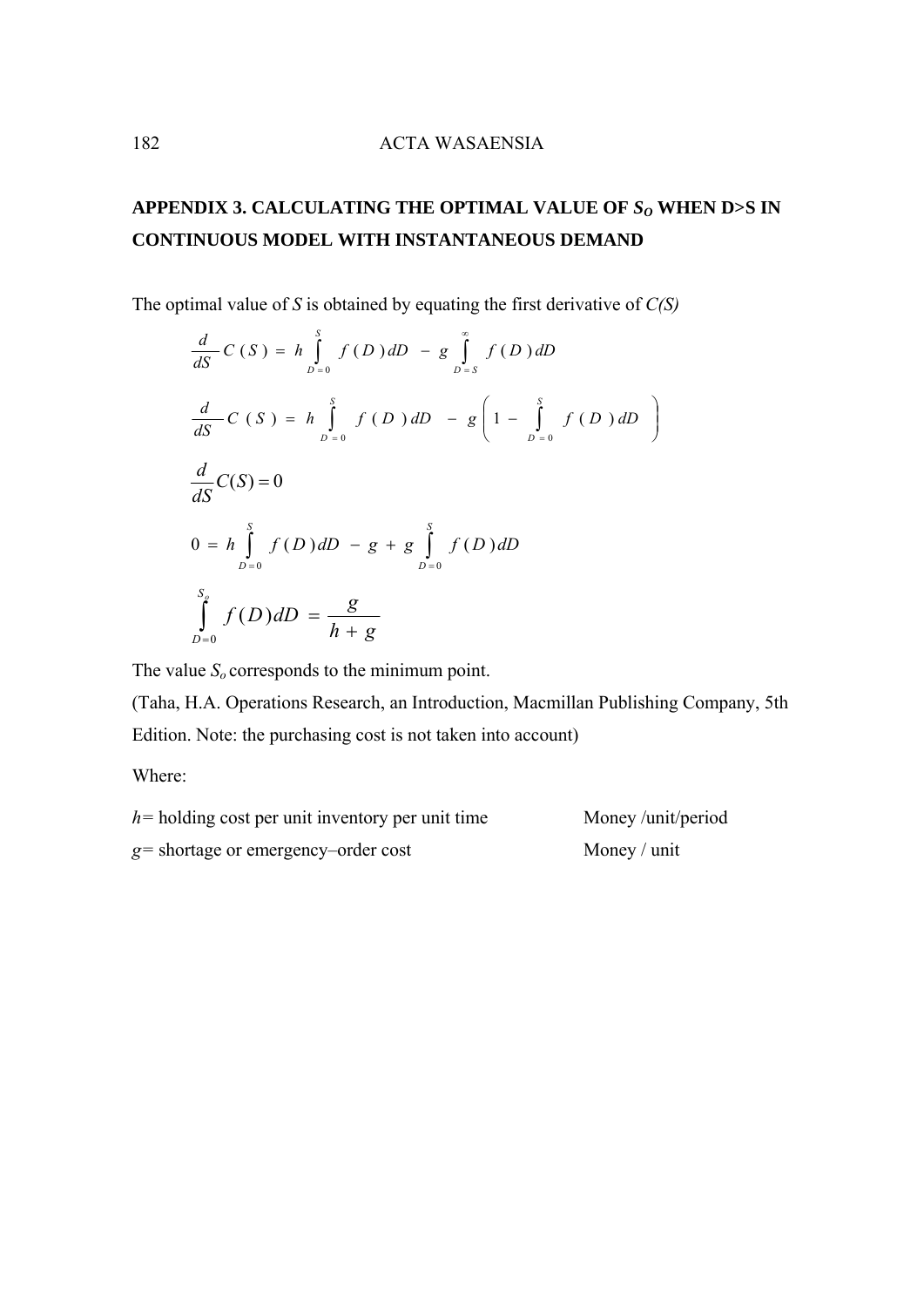### **APPENDIX 4. QAM PERFORMANCE AND CONCEPTS**

According to Suri, some concepts and performance measure are used for lead–time. One of important performance is given by:

$$
U = TJ/TA
$$

In production, since each job needs to queue and then be processed, the average lead– time is the sum of the average queue time and average processing time:

 $LT=QT+TJ$ 

Where:

TJ= Mean time to process a job (set–up or order time + process time)

TA= Mean time between arrivals of jobs to work centre (production)

QT= Average queue time for a job (time from arrival of job to when it begins being processed at the work centre)

U= Utilization of work centre

LT= Average lead–time for a job (time from arrival of job to its completion)

For the purpose of estimating lead–time by variability, LT can be changed as:

 $LT=TJ/(1-U)$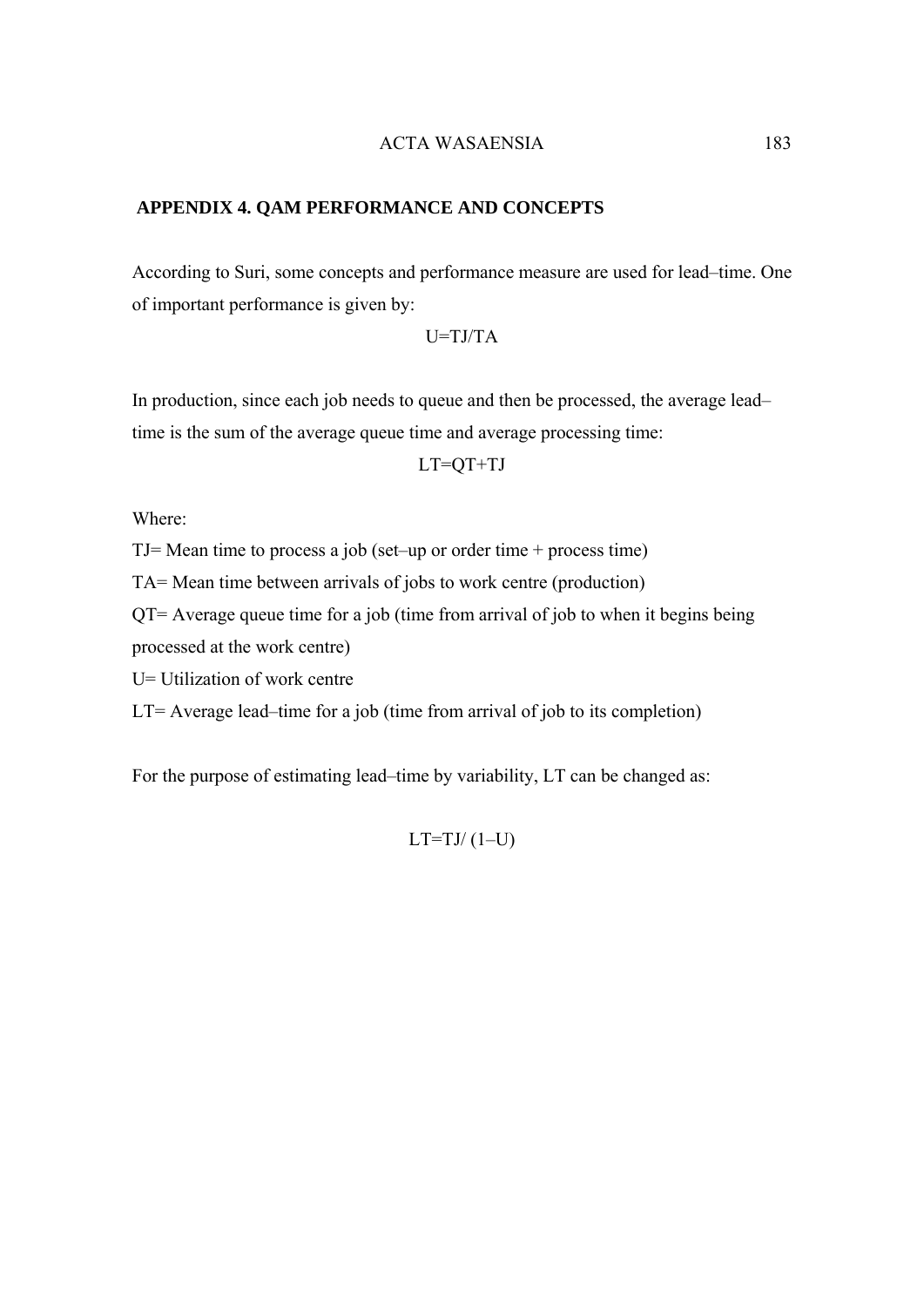## **APPENDIX 5. RECENT DEVELOPING OF IT TECHNOLOGY IN THE STEEL SUPPLY CHAIN**

Iron and steel industry is traditionally a very boom–and–bust cyclical industry. In early 21 century, the world steel market is in a deep slump. The international prices of steel have crashed below the production costs of even the above–average mills in terms of efficiency and much of the steel industry was suffering. Simpson (2005) reviews steel prospects in 2000, in North America, and the American Iron and Steel Institute (AISI) reports that the steel industry saw 41 bankruptcies and lost 55,000 employees. However, later on, steel demand has continued upward according to rapid economic growth. With strong growth of steel demand, steel companies such as United States Steel (Pittsburgh, PA, U.S.) and Nucor Corporation (Mt. Pleasant, SC, U.S.) have been reporting strong financial results.

Along with the surging demand of steel product, boom demand is putting pressure on the availability and prices of raw materials supply chain in world steel industry duo to steel industry is sensitive to the impact of raw materials on its total manufacturing costs. In the steel industry, raw materials, including ore and coke, make up the majority of the manufacturing cost of steel and its related product. It is obvious that without adequate supplies of materials the global steel industry will absolutely be unable to meet the expected growth in world steel consumption. Many steel companies has been considering to raw material supply to meet sharp fluctuation of steel demand.

Facing with high pressure on supply chain in steel industry, advanced supply chain software or IT (Information Technology) solutions based on e–Commerce might be an alternative to steel industry, which has empowered steel companies to achieve a better synchronization and extending visibility of the value chain through a whole range of production management improvements. One of the main motivations for application of IT solution in the steel industry is the objective to combine maximizing profits to steel company and real–time steel demand. IT solution based on e–Commerce will make extending visibility across entire supply chain in the steel industry.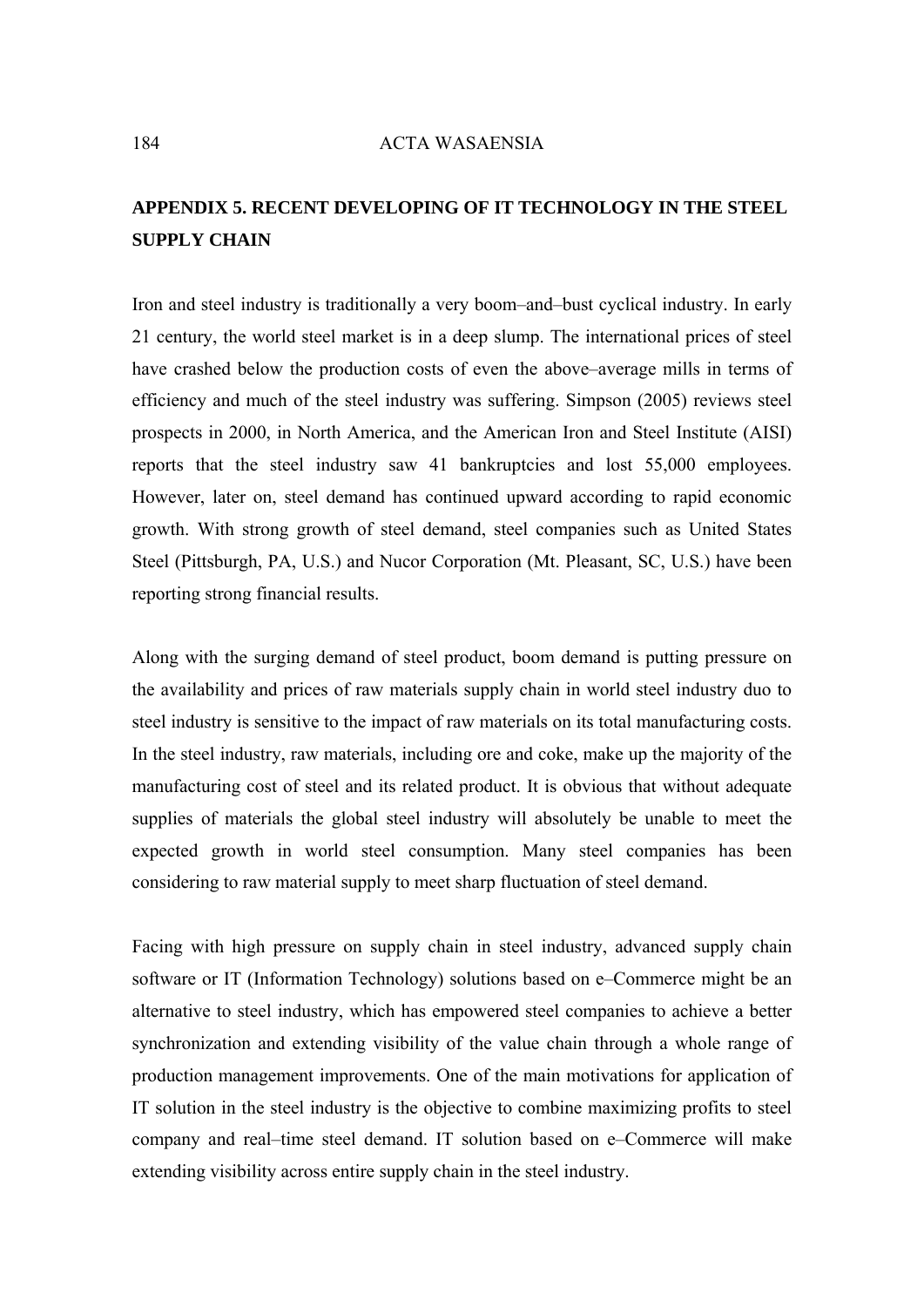Earlier good case of supply chain software, e.g. Tata steel has been striving to optimize its operation amidst scarce resources and capacity imbalance since 1985. Aimed at capacities and resources varying from period to period, Tata discontinued using manual planning method in 1985 in favor of model–based planning for guiding marketing strategies in Tata's product mix area, which works planning model to provide information on the optimal product mix. This model brought a shifting from maximizing tonnage to maximizing contribution to profit in supply chain management strategy in Tata.

Along with a number of new supply chain software nowadays, more and more steel companies have been utilizing or starting consideration new supply chain software in their steel supply chain management. IT solution based on e–Commerce brings fact that it is becoming a technical reality to extend visibility across supply chain for steel industry.

Wilson (2003) summarizes the advantages of extended supply chain visibility improves optimization as follows:

- 1. Streamlined automated transaction processing and order tracking, for buying and fulfillment
- 2. Simplified planning and management with supply chain partners, from raw materials receipt through to customer delivery
- 3. Collaborative, proactive monitoring and measuring of key performance objectives.
- 4. Real–time electronic communication with supply chain (and other business) partners
- 5. Year–round marketing via online promotion and sales
- 6. Lower personnel costs thanks to automated business transactions
- 7. Real–time monitoring of customer buying habits

Except existing supply chain software, steel–makers can also select any adequate supply chain IT solution product. Whatever software, the aim of steel–maker is to gain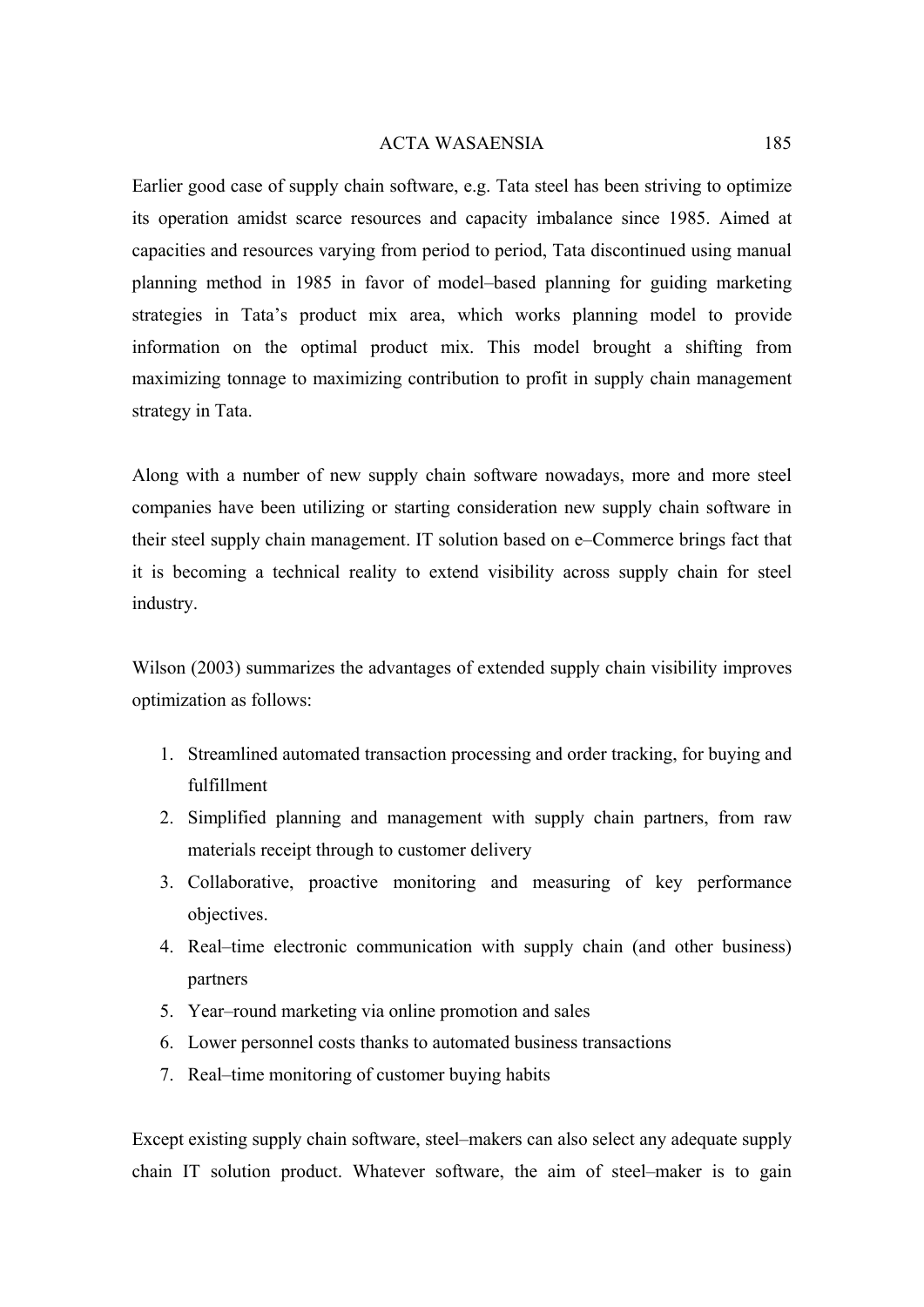extended supply chain visibility improves optimization for their production as Wilson's previous summary (2003). The steel company can also design its own supply chain software respond to requirement of supply chain. One of good case is Oracle ERP (Enterprise Resource Planning) enables China's Jinan Steel to merge its production, information and cash flows into a single system. Realizing that an important key to competitiveness is a solid IT platform, Jinan Steel decided to create a commercially proven e–business system that would integrate strategy and execution, and boost profits by optimizing internal and external resources. Jinan began the upgrade in 2003, calling on Han Consulting to help design and implement a new enterprise resource planning (ERP) system based on Oracle E–Business Suite solutions. Already the new system has been yielding measurable operational improvements, from better production planning and lower costs to faster strategic decision–making.

Among number of new IT solutions in steel supply chain, TOC (Theory of Constraints) concept is a total different solution from other IT solutions and traditional supply chain management. There are five steps to TOC presented by Goldratt: identify the constraint, exploit it, subordinate everything else to it, elevate the constraint, and avoid inertia when the constraint shifts. In exploiting the constraint, the drum–buffer–rope scheduling technique and buffer management are used. In finding ways to elevate the constraint, the techniques of effect–cause–effect and the cloud diagram often are useful. The good example of TOC is LeTourneau, Inc. (USA). LeTourneau's vertically integrated supply chain begins with its Steel Group, which was chosen to implement the TOC concepts first due to the fact that they represent the beginning of the supply chain and alternative steel sources simply do not exist in one of the hottest steel markets in the last 30 years. In just three months, the Steel Group reported an increase of 14% more volume with no additional staffing and 5% less overtime. Average lead times were reduced 50%. Reliability improvements went from 67% on time to 87% and are steadily improving. As of this press release they had just completed four straight weeks at 90%. "The most significant improvement for the Steel Group that TOC has given us is total visibility of the facility from one end to the other end. And its visibility is not just limited to a few select individuals, but every employee in the Steel Group. We now manage from a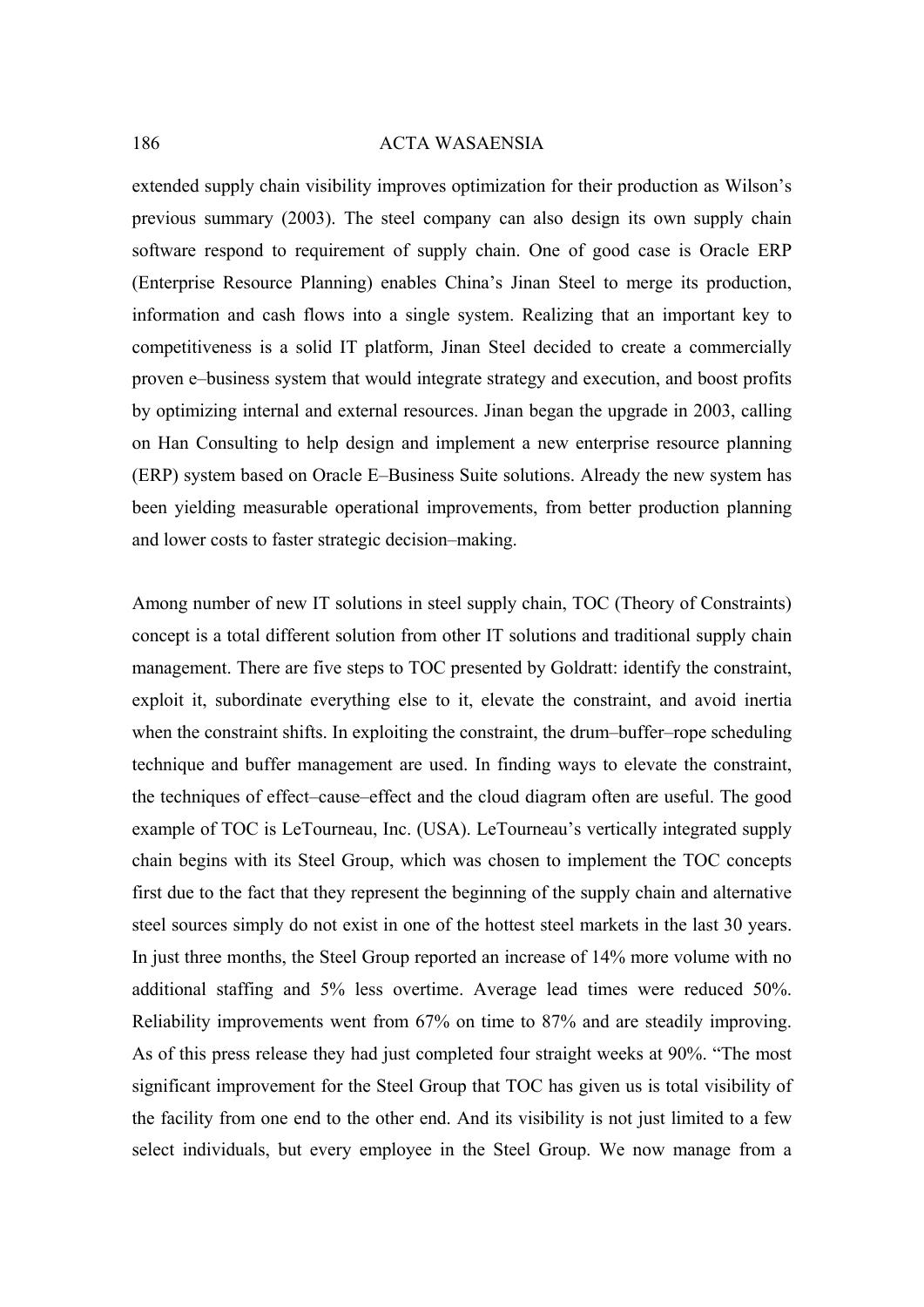proactive style rather than a reactive style due to the increased visibility." (Dave Blazek, Vice President and General Manager of the Steel Group, 2004). No doubt that TOC provides a new supply chain solution for steel industry.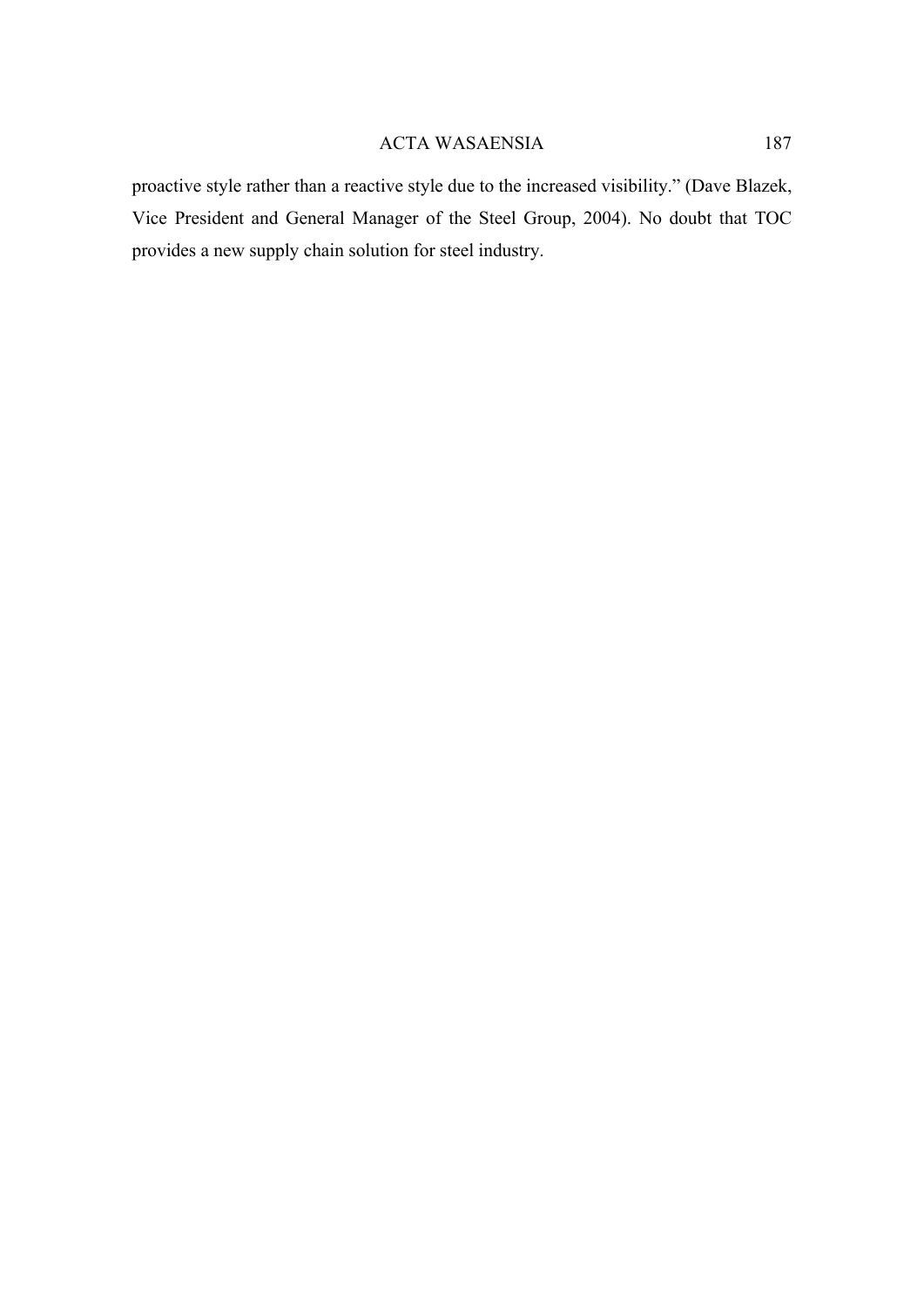### **APPENDIX 6. SOURCE CODE FOR "INVENTORY MODEL"**

```
Appendix 6.1. Main program (PROGRAM thesis.m)
8888888888888888888888888888%This is a Matlab code for the fuzzy inventory model 
%and (s,S) policy.
```

```
%Guangyu Xiong all rights reserved 2005 
clear all 
close all 
%Input demand 
distribution_data_gyu; 
DemandDistributions=1; 
%2'UNIFORM';1'NORMAL';3'POISSON';4'EXPONENTIAL';5'SINE'; 
switch DemandDistributions 
      case 1 
      Demand=G1_normal; 
      case 2 
      Demand=G1_uniform; 
      case 3 
      Demand=G1_poission; 
      case 4 
      Demand=G1_exponential; 
      case 5 
      Demand=G1_sin; 
end; 
%Input Parameters 
[Ph, Nitems, Ltime, 
Rpeiod,AverageWeeklyDemand,averagepurchasingquantity,MaxWeeklyDemand,M
inWeeklyDemand,AnnualAverageDemand,q1,q2] ... 
= textread('parameters.dat','%d %d %d %d %d %d %d %d %d %d %d', 1) 
SS=AverageWeeklyDemand*2.5; 
s= AverageWeeklyDemand * Ltime +SS; 
inventoryFIScase1_2; 
%Cost Input 
load kj.dat 
load hj.dat 
load cj.dat 
load gj.dat 
%proportion for 4 items 
PIronOre=1; 
PCoke=0.24; 
Plimestone=0.084; 
PCoalPowder=0.06; 
%(s,S) policy 
%Initialize 
Co=zeros(1,Ph); 
Ch=zeros(1,Ph); 
Cp=zeros(1,Ph);
```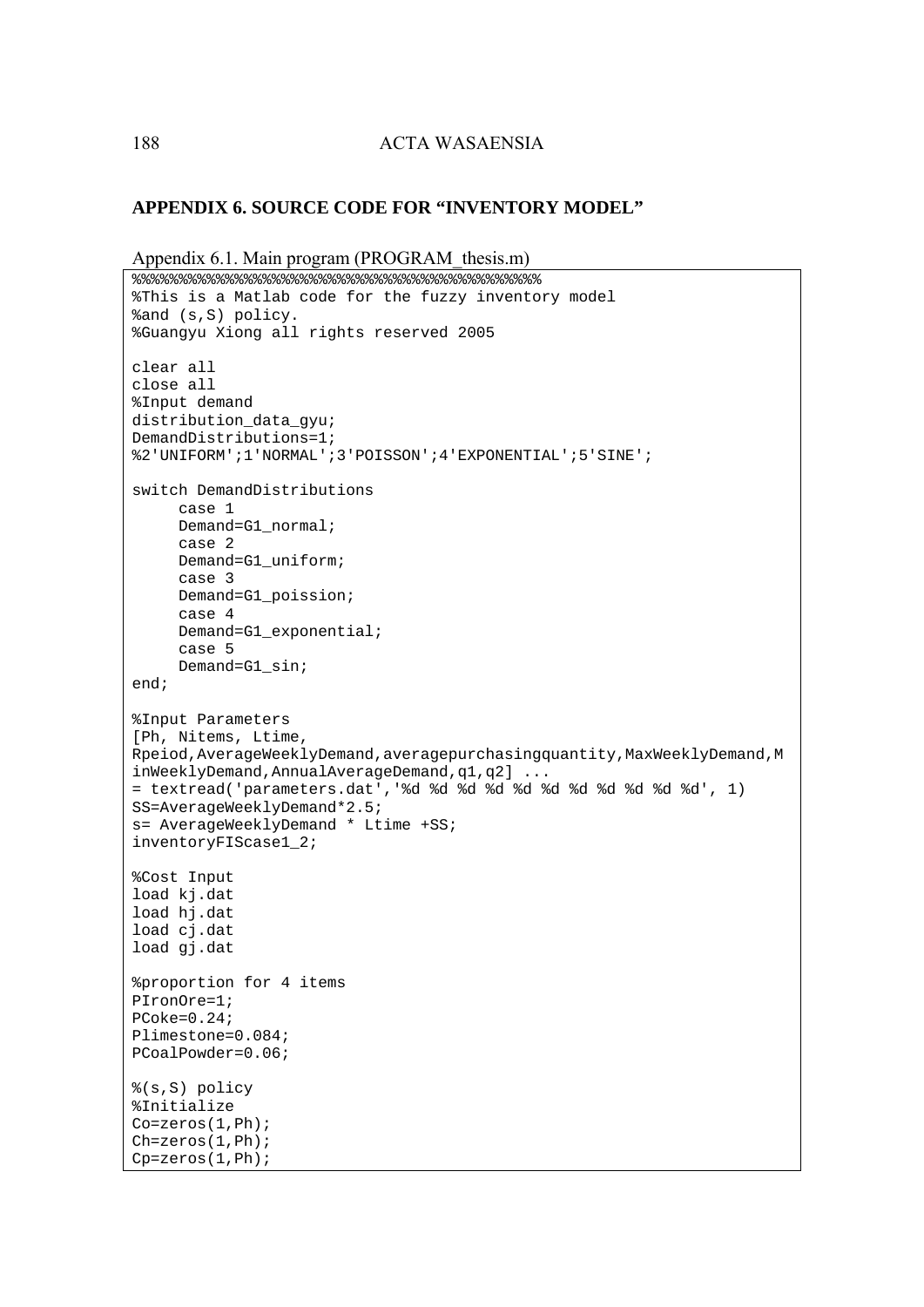```
Cs=zeros(1,Ph); 
Co1=zeros(1,Ph); 
Ch1=zeros(1,Ph); 
Cp1=zeros(1,Ph); 
Cs1=zeros(1,Ph); 
Co2=zeros(1,Ph); 
Ch2=zeros(1,Ph); 
Cp2=zeros(1,Ph); 
Cs2=zeros(1,Ph); 
Co3 = zeros(1, Ph);Ch3=zeros(1,Ph); 
Cp3=zeros(1,Ph); 
Cs3=zeros(1,Ph); 
CTj=zeros(1,Ph); 
CTj1=zeros(1,Ph); 
CTj2=zeros(1,Ph); 
CTj3=zeros(1,Ph); 
CTU=zeros(1,Ph); 
%Initialize the times of order, mean, shortage.... 
OTj=zeros(1,Nitems); 
AAIj=zeros(1,Ph); 
STj=zeros(1,Nitems); 
SPj=zeros(1,Nitems); 
FP=0;Q = zeros(1, Ph);S=zeros(1,Ph); 
Q1 =zeros(1, Ph);S1=zeros(1,Ph); 
Q2 =zeros(1, Ph);S2=zeros(1,Ph); 
Q3 =zeros(1, Ph);S3=zeros(1,Ph); 
Q(1)=0;S(1)=SS*(1+5/100);%EXECUTING THE PROGRAM!!! 
for i=1:(Ph–Ltime) 
     if i<Ltime 
        S(i+1)=S(1); else 
    S(i+1)=S(i)+Q(i-Ltime+1) –Demand(i+1);
finv=S(i) - (Ltime*AverageWeeklyDemand) + sum(Q(i+1:i+(Ltime-1)));
       if finv<s 
          OTj(1) = OTj(1)+1; if finv<(SS*(1+5/100)) 
         STj(1)=STj(1)+1; end 
        Q(i+1)=ceil(-finv+s+Demand(i+1)); elseif 1<Q(i)<q1 
        Cp(i)=Q(i)*cj(1);elseif q1 < Q(i) < q2Cp(i)=Q(i)*cj(1)*(95/100);else q1 < Q(i) < q2Cp(i)=Q(i)*c(i)(1)*(90/100);
```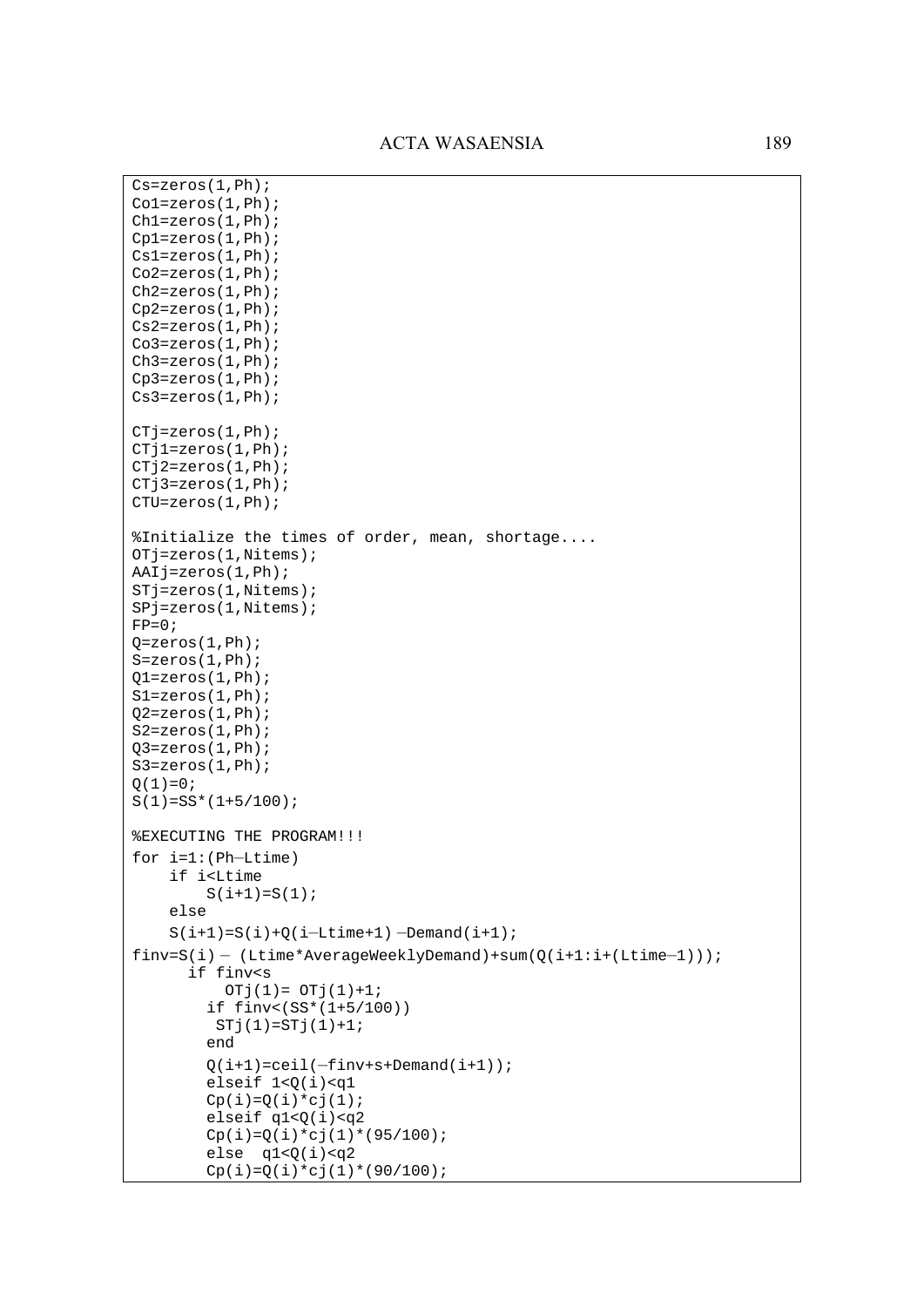```
Q(i)=0; end; 
     end 
end; 
  for i=1:(Ph)S1(i)=PCoke*S(1,i);Q1(i)=PCoke*S(1,i); end; 
 for i=1:(Ph)S2(i)=Plimestone*S(1,i);Q2(i)=PCoke*Q(1,i); end; 
 for i=1:(Ph) S3(i)=PCoalPowder*S(1,i); 
     Q3(i)=PCokerQ(1,i); end; 
Co(i)=kj(1)*OTj(1);for i=1:(Ph)Ch(i)=S(i)*hj(1);end; 
for i=1:(Ph) if Q(i)<SS*(1+5/100) 
       Cs(i) = Q(i)*g(j(1); end; 
   end; 
for i=1:(Ph)CTj(i) = Co(i)+sum(Ch(:)) + sum(Cp(:)) + sum(Cs(:));end; 
    Col(i)=kj(2)*OTj(1);for i=1:(Ph)Ch1(i)=S1(i)*hj(2);end; 
for i=1:(Ph)Cs1(i)=Q1(i)*gj(2); end; 
for i=1:(Ph)CTj1(i) = Col(i)+sum(Chl(i))+sum(Cp1(i))+sum(Cs1(i));end; 
    Co2(i)=kj(3)*OTj(1);for i=1:(Ph)Ch2(i)=S2(i)*hj(3);end; 
for i=1:(Ph)Cs2(i)=Q2(i)*gj(3); end; 
for i=1:(Ph)
```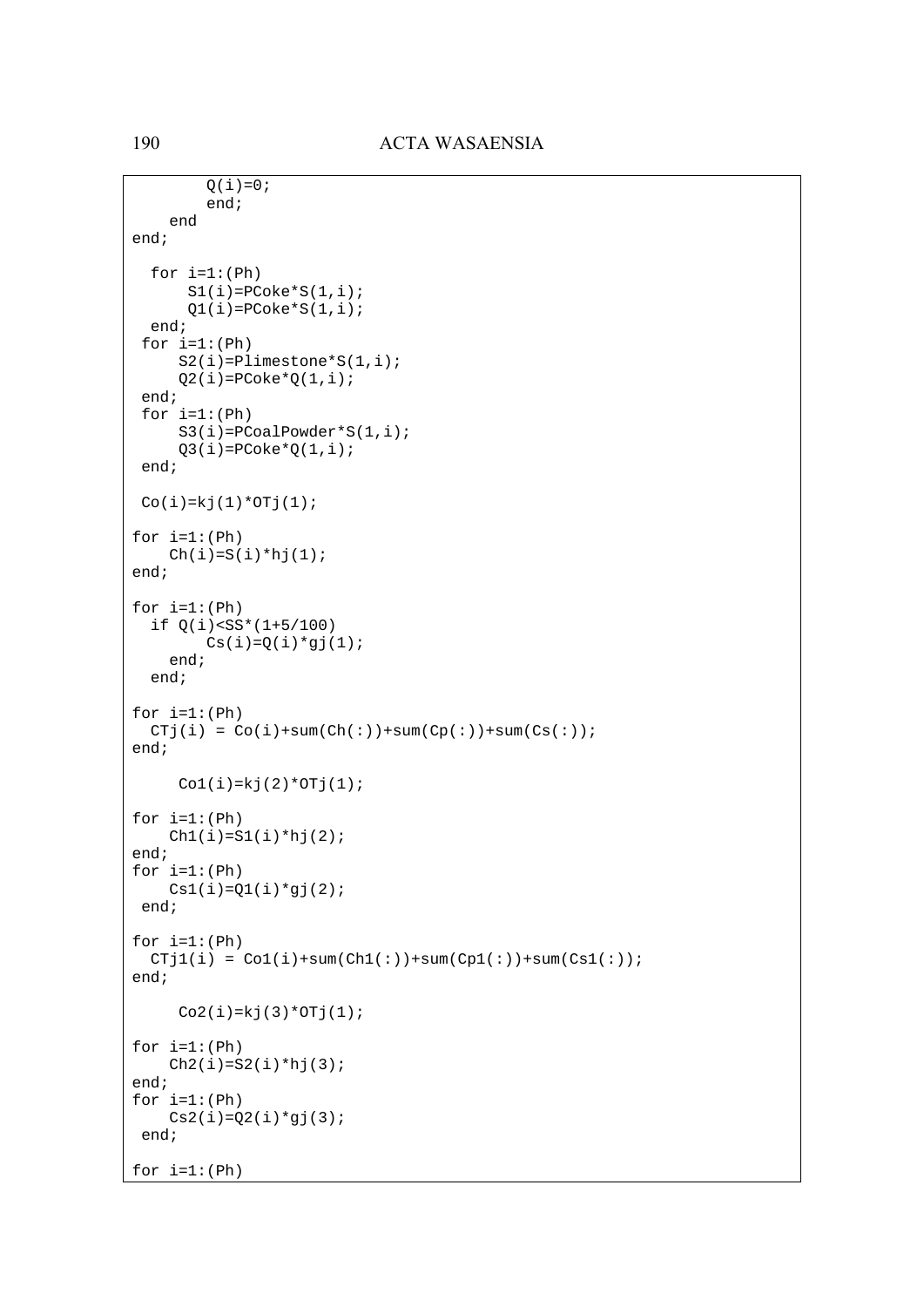```
CTj2(i) = Co2(i) + sum(Ch2(i)) + sum(Cp2(i)) + sum(Cs2(i));end; 
  Co3(i)=kj(4)*OTj(1);for i=1:(Ph)Ch3(i)=S3(i)*hj(4);end; 
for i=1:(Ph)Cs3(i)=Q3(i)*gj(4);end; 
for i=1:(Ph)CTj3(i) = Co3(i) + sum(Ch3(i)) + sum(Cp3(i)) + sum(Cs3(i));end; 
for i=1:(Ph) 
     temp=0; 
    for i=1:(i)temp = temp + CTj(i) + CTj1(i) + CTj2(i) + CTj3(i);CTU(i)=temp; end; 
end; 
%%%%%%%%%%%%%%%%%%%%%%%%%%%%%% 
%Fuzzy inventory 
FuzzCo=zeros(1,Ph); 
FuzzCh=zeros(1,Ph); 
FuzzCp=zeros(1,Ph); 
FuzzCs=zeros(1,Ph); 
FuzzCo1=zeros(1,Ph); 
FuzzCh1=zeros(1,Ph); 
FuzzCp1=zeros(1,Ph); 
FuzzCs1=zeros(1,Ph); 
FuzzCo2=zeros(1,Ph); 
FuzzCh2=zeros(1,Ph); 
FuzzCp2=zeros(1,Ph); 
FuzzCs2=zeros(1,Ph); 
FuzzCo3=zeros(1,Ph); 
FuzzCh3=zeros(1,Ph); 
FuzzCp3=zeros(1,Ph); 
FuzzCs3=zeros(1,Ph); 
FuzzCTj=zeros(1,Ph); 
FuzzCTj1=zeros(1,Ph); 
FuzzCTj2=zeros(1,Ph); 
FuzzCTj3=zeros(1,Ph); 
FuzzCTU=zeros(1,Ph); 
FuzzOTj=zeros(1,Nitems); 
FuzzAAIj=zeros(1,Ph); 
FuzzSTj=zeros(1,Nitems); 
FuzzSPj=zeros(1,Nitems); 
%%%%%%%%%%%%%%%%%%%%%%%%%%%%%% 
%Initialize 
FuzzSS=AverageWeeklyDemand*2; 
FuzzSS1=AnnualAverageDemand*2; 
FuzzQ=zeros(1,Ph);
```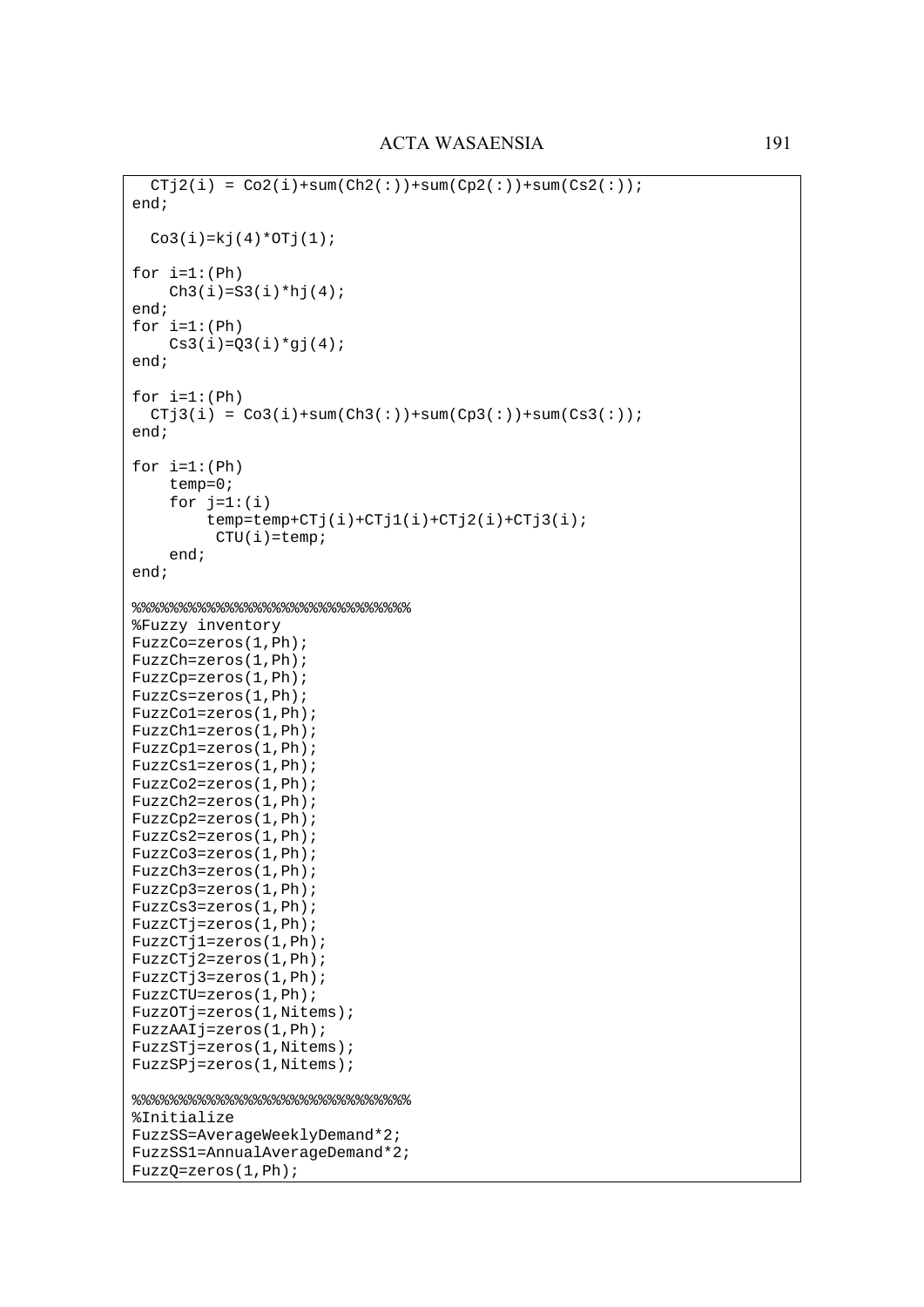```
FuzzS=zeros(1,Ph); 
FuzzQ1=zeros(1,Ph); 
FuzzS1=zeros(1,Ph); 
FuzzQ2=zeros(1,Ph); 
FuzzS2=zeros(1,Ph); 
FuzzQ3=zeros(1,Ph); 
FuzzS3=zeros(1,Ph); 
FuzzQ(1)=0;FuzzS(1)=FuzzSS*(1+5/100);%EXECUTING THE PROGRAM!!! 
for i=1:(Ph–Ltime) 
     if i<=Ltime 
        FuzzS(i+1)=S(1); else 
    FuzzS(i+1)=FuzzS(i)+FuzzQ(i-Ltime+1) -Demand(i+1);
end 
     if FuzzS(i+1)<0 
       FuzzS(i+1) = FuzzS(i)+SS; end 
Fuzzfinv=FuzzS(i) – (Ltime*AverageWeeklyDemand)+sum(FuzzQ(i:i+(Ltime– 1))); 
      if Fuzzfinv<s 
         FuzzOTj(1) = FuzzOTj(1)+1; if Fuzzfinv<FuzzSS*(1+5/100) 
        FuzzSTj(1)=FuzzSTj(1)+1; end 
         FuzzQ(i+1)=ceil(–evalfis([Fuzzfinv 
Demand(i), A)+s+Demand(i+1); if FuzzS(i+1)>s+SS 
            FuzzS(i+1)=s+SS; elseif 1<FuzzQ(i)<q1 
        FuzzCp(i)=FuzzQ(i)*cj(1); elseif q1<FuzzQ(i)<q2 
        FuzzCp(i)=FuzzQ(i)*cj(1)*(95/100); else q1<FuzzQ(i)<q2 
        FuzzCp(i)=Q(i)*cj(1)*(90/100);FuzzQ(i)=0; end; 
     end 
end; 
  for i=1:(Ph) FuzzS1(i)=PCoke*FuzzS(1,i); 
       FuzzQ1(i)=PCoke*FuzzS(1,i); 
   end; 
 for i=1:(Ph) FuzzS2(i)=Plimestone*FuzzS(1,i); 
     FuzzQ2(i)=PCoke*FuzzQ(1,i); end; 
 for i=1:(Ph) FuzzS3(i)=PCoalPowder*FuzzS(1,i); 
     FuzzQ3(i)=PCoke*FuzzQ(1,i);
```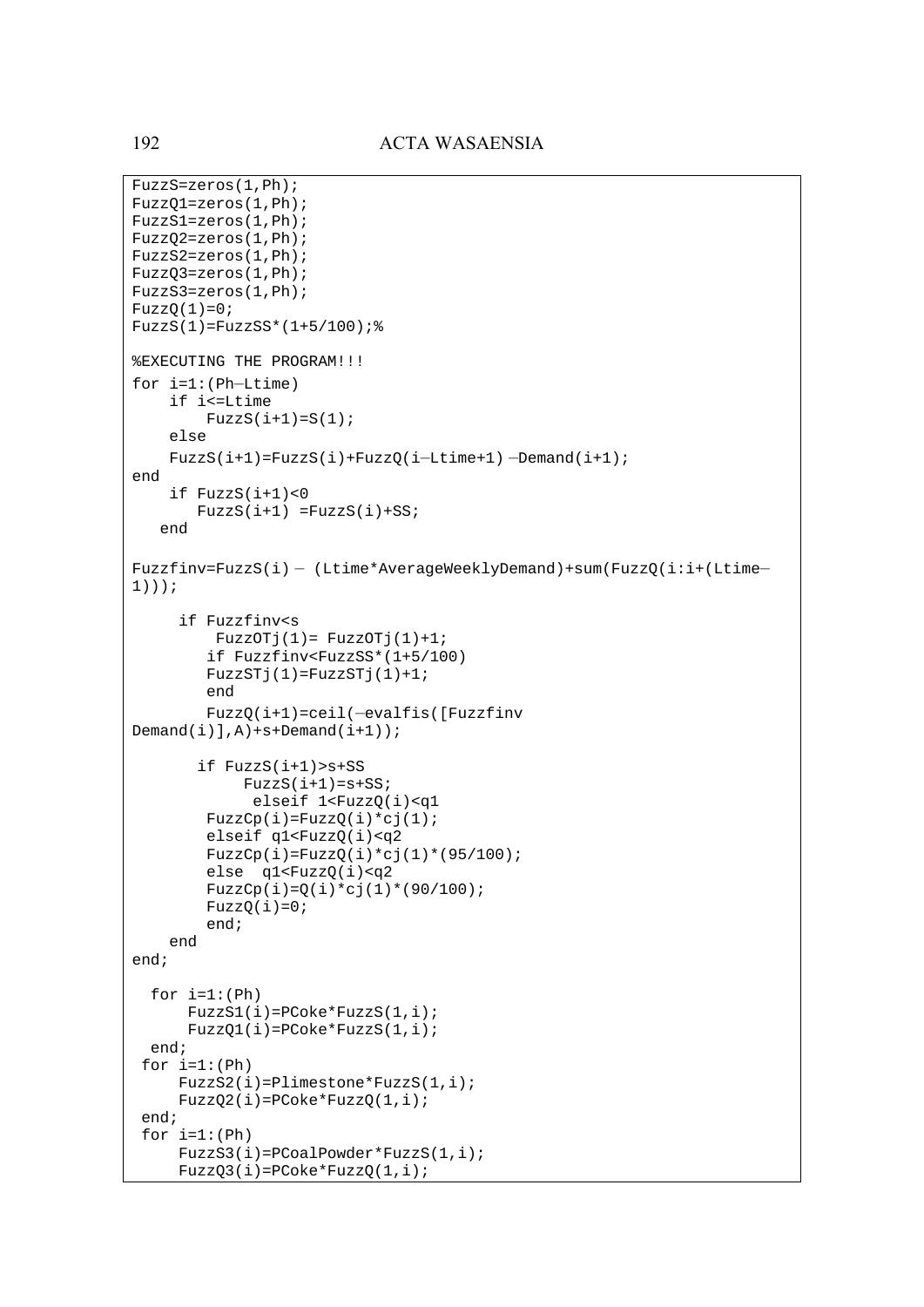```
 end; 
FzzuCo(i)=kj(1)*FuzzOTj(1);for i=1:(Ph)FuzzCh(i)=FuzzS(i)*hj(1);end; 
for i=1:(Ph) if FuzzQ(i)<SS*(1+5/100) 
        FuzzCs(i)=FuzzQ(i)*gj(1); end; 
   end; 
for i=1:(Ph)FuzzCTj(i) = FuzzCo(i)+sum(FuzzCh(i))+sum(FuzzCp(i))+sum(FuzzCs(i)))end; 
FzzuCol(i)=kj(2)*FuzzOTj(1);for i=1:(Ph) 
    FuzzCh1(i)=FuzzS1(i)*hj(2);end; 
for i=1:(Ph)FuzzCs1(i)=FuzzQ1(i)*qj(2); end; 
for i=1:(Ph) FuzzCTj1(i) = 
FuzzCo1(i)+sum(FuzzCh1(:))+sum(FuzzCp1(:))+sum(FuzzCs1(:)); 
end; 
FzzuCo2(i)=kj(3)*FuzzOTj(1);for i=1:(Ph)FuzzCh2(i)=S2(i)*hj(3);end; 
for i=1:(Ph) 
    FuzzCs2(i)=Q2(i)*q1(3); end; 
for i=1:(Ph)FuzzCTj2(i) =FuzzCo2(i)+sum(FuzzCh2(i))+sum(FuzzCp2(i)))+sum(FuzzCs2(i));
end; 
    FzzuCo3(i)=kj(3)*FuzzOTj(1);for i=1:(Ph)FuzzCh3(i)=FuzzS3(i)*hj(4);
end; 
for i=1:(Ph)FuzzCs3(i)=FuzzQ3(i)*gj(4);end; 
for i=1:(Ph)FuzzCTj3(i) =FuzzCo3(i)+sum(FuzzCh3(i))+sum(FuzzCp3(i))+sum(FuzzCs3(i));end; 
for i=1:(Ph) 
     temp=0;
```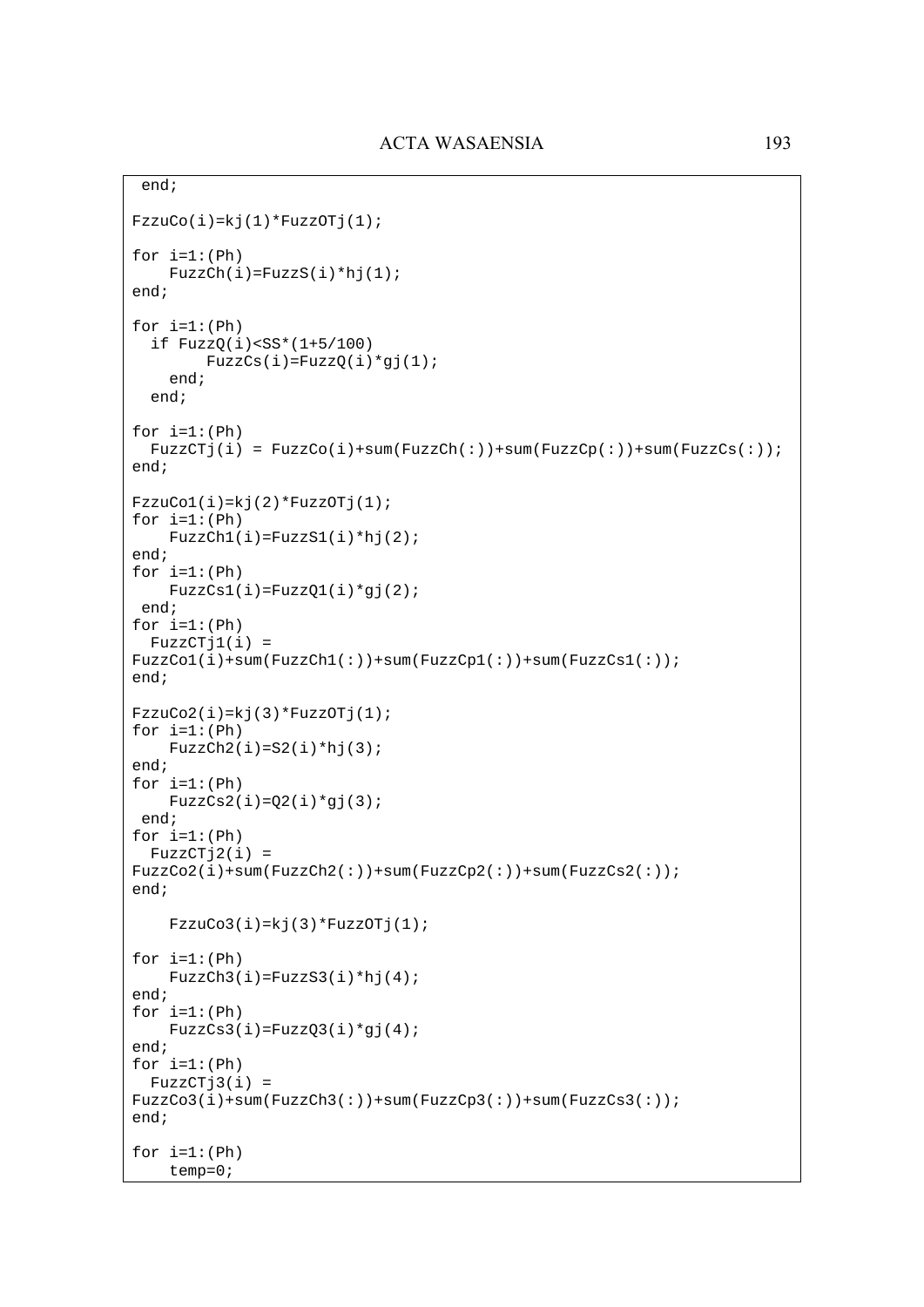```
for j=1:(i) temp=temp+FuzzCTj(i)+FuzzCTj1(i)+FuzzCTj2(i)+FuzzCTj3(i); 
          FuzzCTU(i)=temp; end; 
end; 
xtime=zeros(1,Ph); 
for i=1:(Ph)xtime(i)=i;end; 
% some result 
OTj 
FuzzOTj 
STj 
FuzzSTj 
SPj = STj(1:1)/52FuzzSPj=FuzzSTj(1:1)/52 
CTj=[CTj(52),CTj1(52),CTj2(52),CTj3(52)] 
FuzzCTj=[FuzzCTj(52),FuzzCTj1(52),FuzzCTj2(52),FuzzCTj3(52)] 
AAIj=mean(S+S1+S2+S3) 
FuzzAAIj=mean(FuzzS+FuzzS1+FuzzS2+FuzzS3) 
AAIP=(AAIj–FuzzAAIj)/FuzzAAIj 
% Plot order, inventory, cost...... 
figure; 
subplot 211;plot(xtime,Q,'r:',xtime,FuzzQ,'b–');title('Order'); 
legend('classical','fuzzy '); 
subplot 212;plot(xtime,S,'r:',xtime,FuzzS,'b–');title('Inventory'); 
legend('classical','fuzzy '); 
figure; 
plot(xtime,CTU,'r:',xtime,FuzzCTU,'b–');title('Annual Cost'); 
xlabel('week') 
  legend('classical','fuzzy '); 
figure; 
plot(CTU,S,'r–',FuzzCTU,FuzzS,'b–');title('Annual Cost'); 
xlabel('Inventory') 
  legend('classical','fuzzy ');
```
Appendix 6.2. Demand distribution (distribution data gyu.m)

```
% Disintegrates amount into distributions, then adds noise 
clc;
```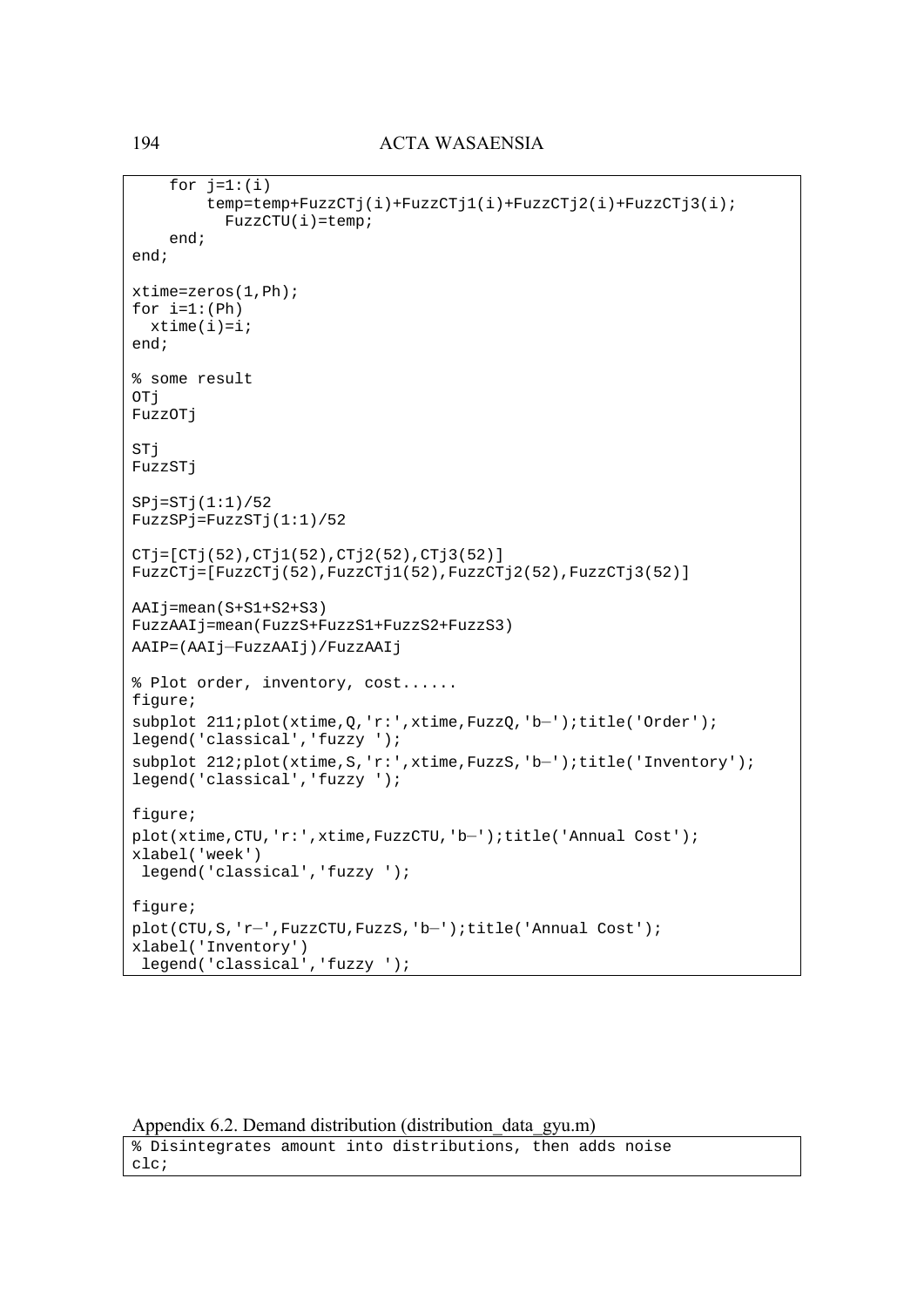```
clear all; 
FA=3500000; 
mu=26;signal=12;week number=52;
x=linspace(1,52,week number);
g=pdf('Normal',x,mu,sigma); 
g_uniform=unidpdf(x,week_number); 
lambda=5; 
g_poission=poisspdf(x,lambda); 
qama=15;g_exponential=exppdf(x,gama); 
AverageWeeklyDemand=67500; SS=AverageWeeklyDemand*2;S(1)=SS*(1+5/100); 
g_sin=sin(x/(2*pi))+S(1);
A_normal=FA/intertation_gyu(x,g,x(1),x(length(x)));
A_uniform=FA/intertation_gyu(x,g_uniform,x(1),x(length(x))); 
A_poission=FA/intertation_gyu(x,g_poission,x(1),x(length(x)));
A exponential=FA/intertation qyu(x,q exponential,x(1),x(length(x)));
A_sin=FA/intertation_gyu(x,g_sin,x(1),x(length(x))); 
G=A_normal.*g; 
G_uniform=A_uniform.*g_uniform; 
G_poission=A_poission.*g_poission; 
G_exponential=A_exponential.*g_exponential; 
G_sin=A_sin.*g_sin; 
%Check if area = Actual demand from company 
delta_sum=[]; 
delta sum uniform=[];
delta sum poission=[];
delta_sum_exponential=[]; 
delta_sum_sin=[]; 
for i=1:week_number–1 
    delta_sum=[delta\_sum,G(i)*abs(x(i+1) -x(i))];
     delta_sum_uniform=[delta_sum_uniform,G_uniform(i)*abs(x(i+1) – x(i))];
     delta_sum_poission=[delta_sum_poission,G_poission(i)*abs(x(i+1) – x(i))];
delta_sum_exponential=[delta_sum_exponential,G_exponential(i)*abs(x(i+
1) -x(i));
     delta_sum_sin=[delta_sum_sin,G_sin(i)*abs(x(i+1) –x(i))]; 
end 
integration=sum(delta_sum); 
integration_uniform=sum(delta_sum_uniform); 
integration poission=sum(delta sum poission);
integration exponential=sum(delta sum exponential);
integration_sin=sum(delta_sum_sin); 
%Add noise
```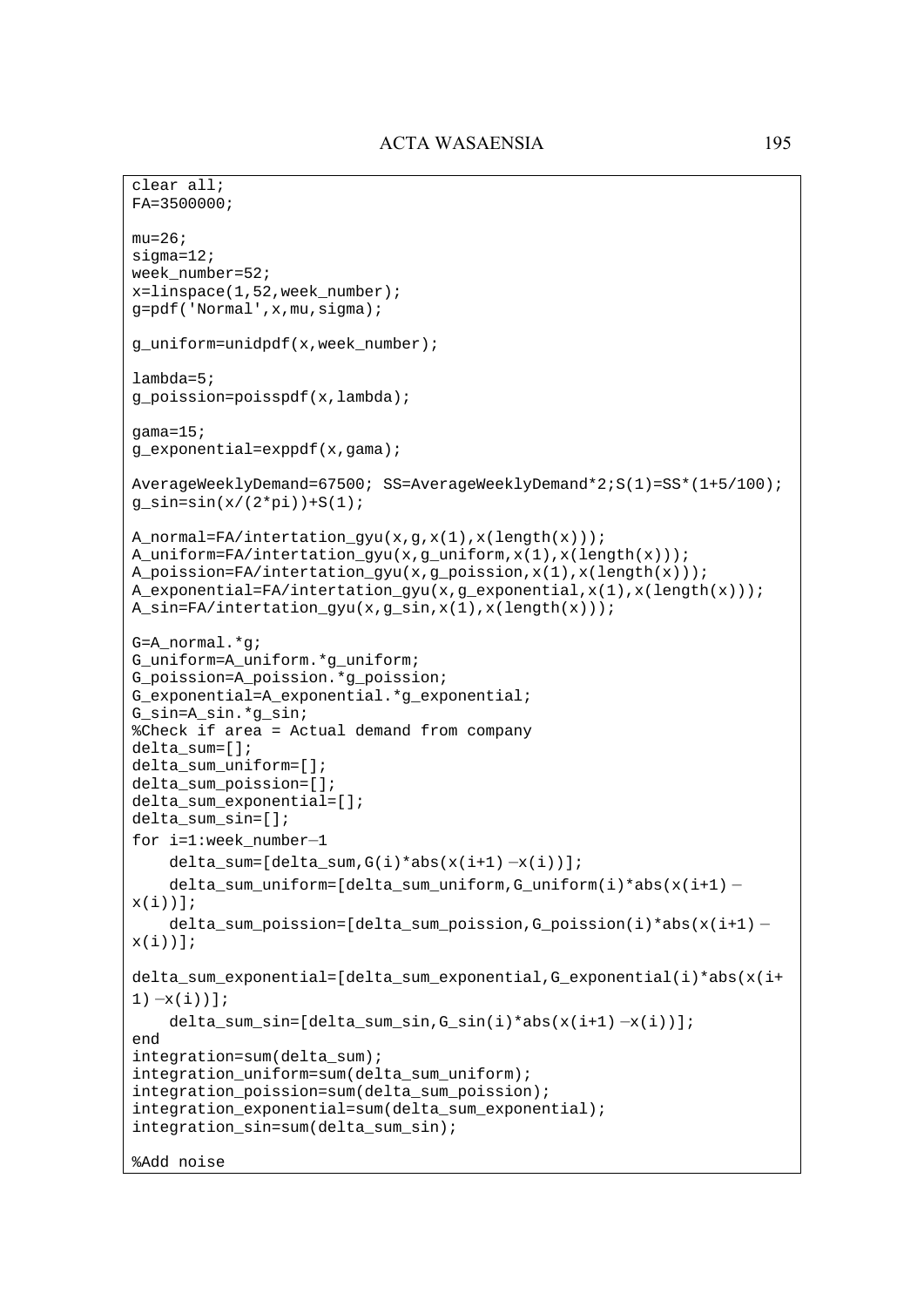$B=0.10;$  $delta_G=B*(rand(1,week_number) -0.5).*G;$ deltaB\_uniform=B\*(rand(1,week\_number) –0.5).\*G\_uniform; deltaB\_poission=B\*(rand(1,week\_number) –0.5).\*G\_poission; deltaB\_sin=B\*(rand(1,week\_number) –0.5).\*G\_sin; deltaB\_exponential=B\*(rand(1,week\_number) –0.5).\*G\_exponential; G1 normal=deltaB G+G; G1 uniform=deltaB uniform+G uniform; G1\_poission=deltaB\_poission+G\_poission; G1 exponential=deltaB exponential+G exponential; G1 sin=deltaB sin+G sin;

Appendix 6.3. Integration distribution to actual demand (intertation\_gyu.m)

```
% Calculate integration 
function intergration_y=intertation(x,y,a1,a2) 
x length=length(x);
[I1,J1,X1]=find(x==floor(a1));[I2,J2,X2]=\text{find}(x=\text{floor}(a2));delta sum y=[;]for i=J1:J2–1 
    delta_sum_y=[delta_sum_y,(x(i+1) -x(i)) *y(i)];
end 
intergration_y=sum(delta_sum_y);
```
Appendix 6.4. Fuzzy controller (inventoryFIScase1\_2.m)

```
A=newfis('inventorycontrol'); 
% Set the scalar factor Xi,Xd,Xo 
Xi=s; 
Xd=2*(AverageWeeklyDemand); %s or 
(AverageWeeklyDemand)*(Ltime)+((MaxWeeklyDemand) – (AverageWeeklyDemand))*(Ltime); 
Xo=2*(averagepurchasingquantity); 
% Add the first input variable 
A=addvar(A,'input','FuzzS(i)',[SS Xi]); 
A=addmf(A,'input',1,'med','trapmf',[3*Xi/10 Xi/2 Xi/2 7*Xi/10]); 
A=addmf(A,'input',1,'high','trapmf',[6*Xi/10 7*Xi/10 Xi Xi]); 
A=addmf(A,'input',1,'low','trapmf',[0 0 3*Xi/10 4*Xi/10]); 
A=addmf(A,'input',1,'zero','trapmf',[0 0 0 0]); 
% Add the second input variable 
A=addvar(A,'input','demanddistributions(i)', [0 Xd]); 
A=addmf(A,'input',2,'high','trapmf',[6*Xd/10 7*Xd/10 Xd Xd]); 
A=addmf(A,'input',2,'med','trapmf',[3*Xd/10 Xd/2 Xd/2 7*Xd/10]); 
A=addmf(A,'input',2,'low','trapmf',[0 0 3*Xd/10 4*Xd/10]); 
A=addmf(A,'input',2,'zero','trapmf',[0 0 0 0]); 
% Add the output variable 
A=addvar(A,'output','Forder(i)',[0 Xo]);
```